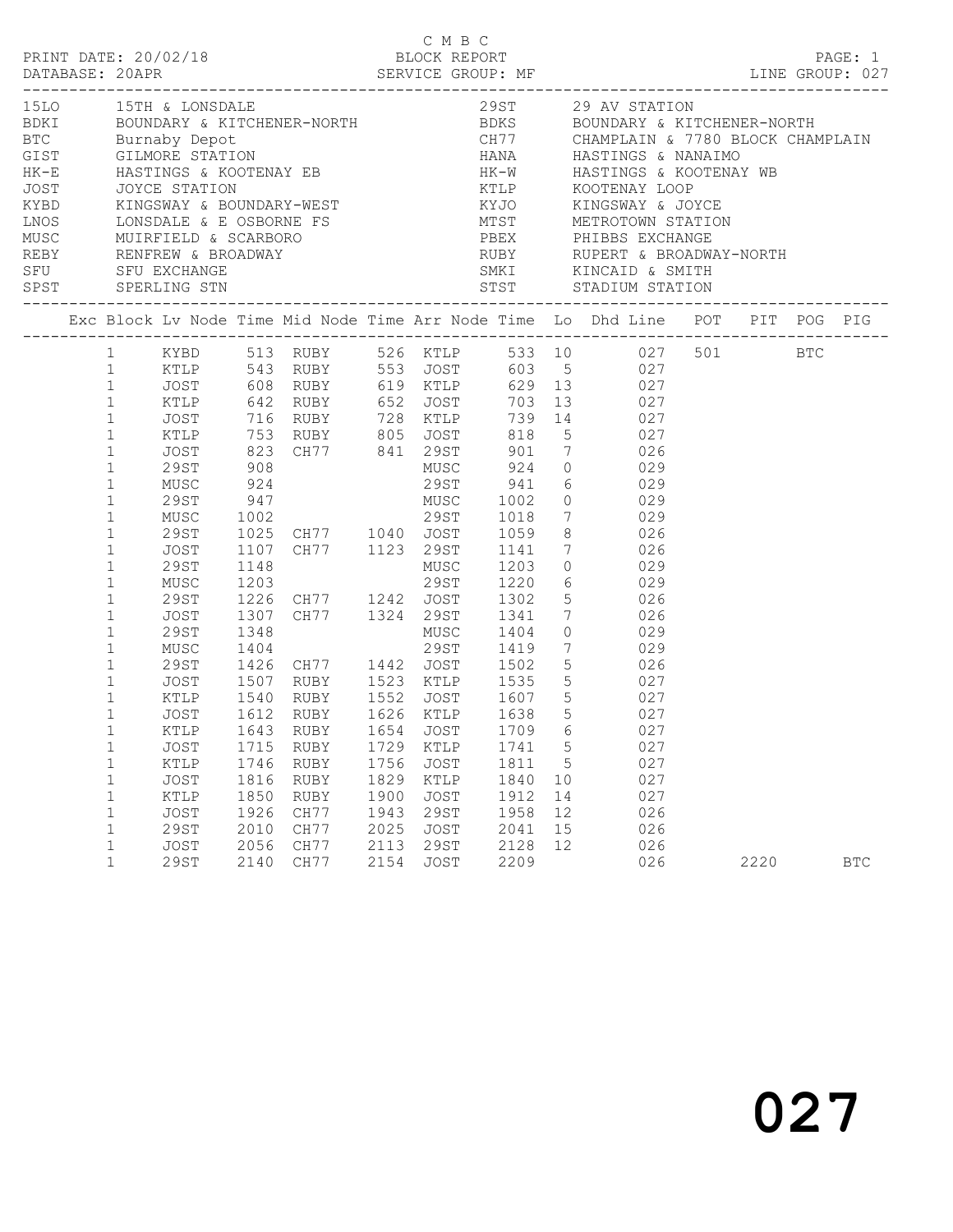## C M B C<br>BLOCK REPORT

|  |                |             |            |                                          |                      |                                                              |            |                              | ---------------                                                                |     |            |            |
|--|----------------|-------------|------------|------------------------------------------|----------------------|--------------------------------------------------------------|------------|------------------------------|--------------------------------------------------------------------------------|-----|------------|------------|
|  |                |             |            |                                          |                      |                                                              |            |                              | Exc Block Lv Node Time Mid Node Time Arr Node Time Lo Dhd Line POT PIT POG PIG |     |            |            |
|  | $\mathbf{2}$   |             |            |                                          |                      | 29ST 515 CH77 527 JOST 543 9<br>JOST 552 CH77 605 29ST 621 9 |            |                              | 543 9 026                                                                      | 503 | <b>BTC</b> |            |
|  | $\mathbf{2}$   |             |            |                                          |                      |                                                              |            |                              | 026                                                                            |     |            |            |
|  | $\sqrt{2}$     | 29ST        | 630        |                                          |                      | MUSC                                                         | 643 0      |                              | 029                                                                            |     |            |            |
|  | $\mathbf{2}$   | MUSC        | 643        |                                          |                      | 29ST                                                         | 657        | 8 <sup>8</sup>               | 029                                                                            |     |            |            |
|  | $\mathbf{2}$   | 29ST        | 705<br>746 |                                          |                      |                                                              | 740<br>812 | $6\overline{6}$              | 026                                                                            |     |            |            |
|  | $\sqrt{2}$     | JOST        | 746        | CH77 719 JOST<br>RUBY 759 KTLP           |                      |                                                              | 812        | 11                           | 027                                                                            |     |            |            |
|  | $\sqrt{2}$     | KTLP        | 823        | RUBY                                     | 835                  | JOST                                                         | 848        | $7\phantom{.0}\phantom{.0}7$ | 027                                                                            |     |            |            |
|  | $\sqrt{2}$     | JOST        | 855        | CH77                                     | 911                  | 29ST                                                         | 930        | 15                           | 026                                                                            |     |            |            |
|  | $\sqrt{2}$     | <b>29ST</b> | 945        | CH77                                     |                      |                                                              | 1019       | 8 <sup>8</sup>               | 026                                                                            |     |            |            |
|  | $\mathbf{2}$   | JOST        | 1027       | CH77                                     |                      | 1000 JOST<br>1043 29ST                                       | 1101 7     |                              | 026                                                                            |     |            |            |
|  | $\sqrt{2}$     | 29ST        | 1108       |                                          |                      | MUSC                                                         | 1123       | $\overline{0}$               | 029                                                                            |     |            |            |
|  | $\mathbf{2}$   | MUSC        | 1123       |                                          |                      | 29ST                                                         | 1139       | $7\overline{ }$              | 029                                                                            |     |            |            |
|  | $\mathbf{2}$   | <b>29ST</b> | 1146       | CH77 1201                                |                      | JOST                                                         | 1220       | $7\phantom{.0}\phantom{.0}7$ | 026                                                                            |     |            |            |
|  | $\mathbf{2}$   | JOST        | 1227       | CH77                                     |                      | 1243 29ST                                                    | 1301       | $\overline{7}$               | 026                                                                            |     |            |            |
|  | $\sqrt{2}$     | 29ST        | 1308       |                                          |                      | MUSC                                                         | 1324 0     |                              | 029                                                                            |     |            |            |
|  | $\sqrt{2}$     | MUSC        | 1324       |                                          |                      | 29ST                                                         | 1339 7     |                              | 029                                                                            |     |            |            |
|  | $\sqrt{2}$     | <b>29ST</b> |            | 1346 CH77 1402 JOST                      |                      |                                                              | 1422 5     |                              | 026                                                                            |     |            |            |
|  | $\sqrt{2}$     | JOST        |            | 1427 CH77                                |                      | 1444 29ST                                                    | 1503 19    |                              | 026                                                                            |     |            |            |
|  | $\overline{c}$ | 29ST        | 1522       |                                          |                      | MUSC                                                         | 1541 0     |                              | 029                                                                            |     |            |            |
|  | $\sqrt{2}$     | MUSC        | 1541       |                                          |                      | 29ST                                                         | 1556 11    |                              | 029                                                                            |     |            |            |
|  | $\sqrt{2}$     | 29ST        | 1607       |                                          |                      | MUSC                                                         | 1626       | $\overline{0}$               | 029                                                                            |     |            |            |
|  | $\mathbf{2}$   | MUSC        | 1626       | 29ST<br>CH77 1709 JOST<br>CH77 1800 29ST |                      |                                                              | 1641       | 10                           | 029                                                                            |     |            |            |
|  | $\overline{c}$ | 29ST        | 1651       |                                          |                      |                                                              | 1730       | 11                           | 026                                                                            |     |            |            |
|  | $\sqrt{2}$     | JOST        | 1741       |                                          |                      |                                                              | 1818       | $6\overline{6}$              | 026                                                                            |     |            |            |
|  | $\sqrt{2}$     | 29ST        | 1824       |                                          |                      | MUSC                                                         | 1842       | $\overline{0}$               | 029                                                                            |     |            |            |
|  | $\sqrt{2}$     | MUSC        | 1842       |                                          |                      | 29ST                                                         | 1854 13    |                              | 029                                                                            |     |            |            |
|  | $\sqrt{2}$     | <b>29ST</b> |            | 1907 CH77                                | 1923                 | JOST                                                         | 1940       | $6\overline{6}$              | 026                                                                            |     |            |            |
|  | $\mathbf{2}$   | JOST        | 1946       | RUBY                                     | 1957                 | KTLP                                                         | 2008       | 10                           | 027                                                                            |     |            |            |
|  | $\sqrt{2}$     | KTLP        | 2018       | RUBY                                     | 2028                 | JOST                                                         | 2039       | $\overline{7}$               | 027                                                                            |     |            |            |
|  | $\mathbf{2}$   | JOST        | 2046       | RUBY                                     | 2057                 | KTLP                                                         | 2108       | 11                           | 027                                                                            |     |            |            |
|  | $\mathbf{2}$   | KTLP        | 2119       | RUBY                                     | 2128                 | JOST                                                         | 2139       | 17                           | 027                                                                            |     |            |            |
|  | $\mathbf{2}$   | JOST        | 2156       | CH77                                     | 2212                 | 29ST                                                         | 2225       | 28                           | 026                                                                            |     |            |            |
|  | $\sqrt{2}$     | 29ST        | 2253       |                                          |                      | MUSC                                                         | 2308       | $\overline{0}$               | 029                                                                            |     |            |            |
|  | $\sqrt{2}$     | MUSC        | 2308       |                                          |                      | 29ST                                                         | 2317       | $5\overline{)}$              | 029                                                                            |     |            |            |
|  | $\sqrt{2}$     | 29ST        | 2322       | CH77                                     | 2336                 | JOST                                                         | 2351       | $5\overline{)}$              | 026                                                                            |     |            |            |
|  | $\mathbf{2}$   | JOST        | 2356       | RUBY                                     | 2405<br>2431<br>2504 | KTLP                                                         | 2416       | $7\overline{7}$              | 027                                                                            |     |            |            |
|  | $\overline{c}$ | KTLP        | 2423       | RUBY                                     |                      | JOST                                                         | 2439 16    |                              | 027                                                                            |     |            |            |
|  | $\mathbf{2}$   | JOST        | 2455       | RUBY                                     |                      | KTLP                                                         | 2513 9     |                              | 027                                                                            |     |            |            |
|  | $\overline{2}$ | KTLP        | 2522       | RUBY                                     |                      | 2530 KYJO                                                    | 2541       |                              | 027                                                                            |     | 2550       | <b>BTC</b> |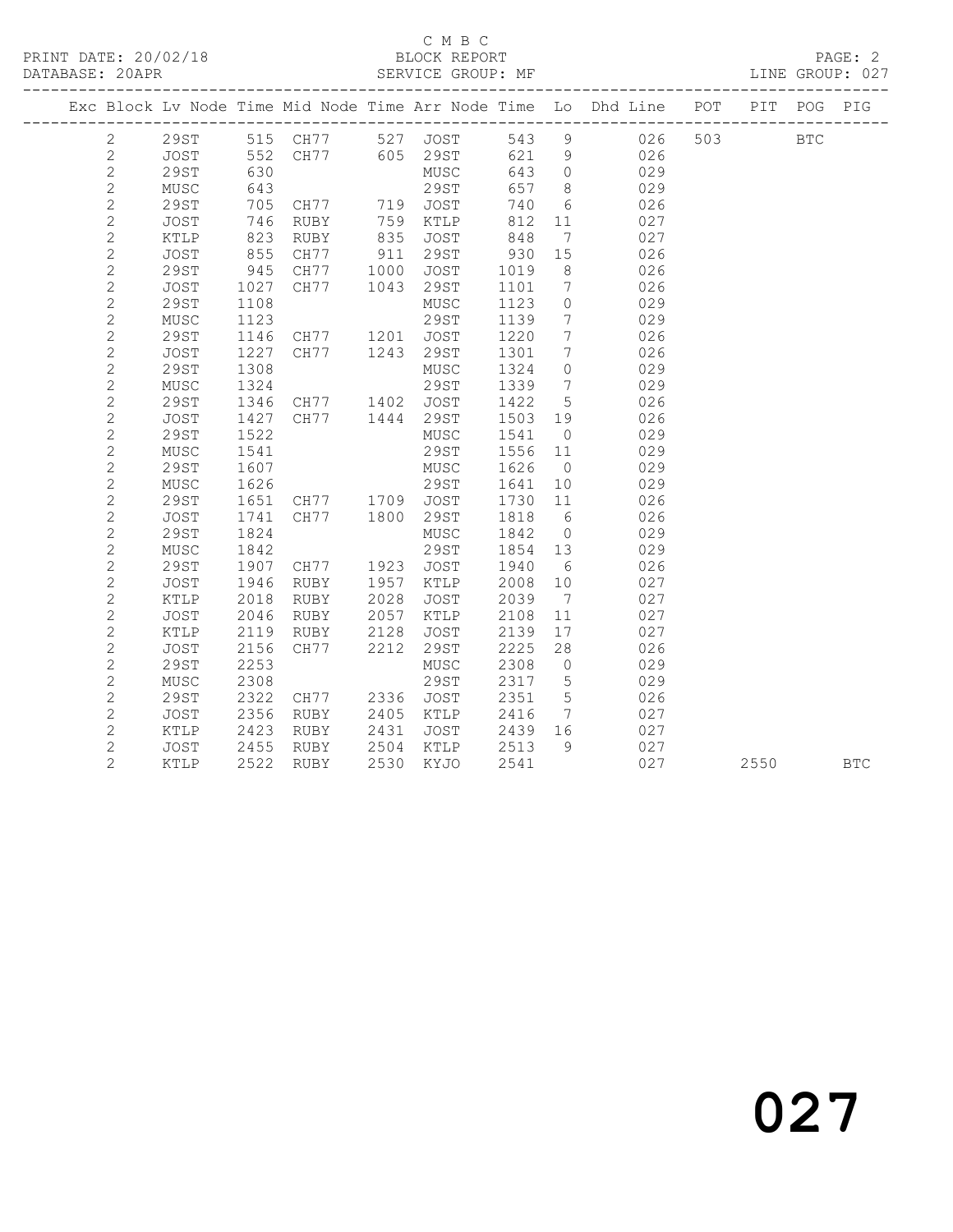### C M B C<br>BLOCK REPORT

LINE GROUP: 027

|  |             |      |      |               |      |             |      |                 | Exc Block Lv Node Time Mid Node Time Arr Node Time Lo Dhd Line POT PIT POG |     |      |            | PIG        |
|--|-------------|------|------|---------------|------|-------------|------|-----------------|----------------------------------------------------------------------------|-----|------|------------|------------|
|  | 3           | RUBY |      | 514           |      | JOST        | 522  |                 | $5 \quad \overline{\phantom{1}}$<br>027                                    | 508 |      | <b>BTC</b> |            |
|  | $\mathsf 3$ | JOST | 527  | CH77 539 29ST |      |             | 554  | 5               | 026                                                                        |     |      |            |            |
|  | 3           | 29ST | 559  |               |      | MUSC        | 612  | $\Omega$        | 029                                                                        |     |      |            |            |
|  | 3           | MUSC | 612  |               |      | 29ST        | 626  | $5\overline{)}$ | 029                                                                        |     |      |            |            |
|  | 3           | 29ST | 631  | CH77 645 JOST |      |             | 703  | 5               | 026                                                                        |     |      |            |            |
|  | 3           | JOST | 708  | CH77          | 723  | 29ST        | 742  | 6               | 026                                                                        |     |      |            |            |
|  | 3           | 29ST | 748  |               |      | MUSC        | 803  | $\circ$         | 029                                                                        |     |      |            |            |
|  | 3           | MUSC | 803  |               |      | 29ST        | 822  | 13              | 029                                                                        |     |      |            |            |
|  | 3           | 29ST | 835  | CH77 853      |      | JOST        | 915  | 5               | 026                                                                        |     |      |            |            |
|  | 3           | JOST | 920  | RUBY          | 932  | KTLP        | 942  | $5^{\circ}$     | 027                                                                        |     |      |            |            |
|  | 3           | KTLP | 947  | RUBY          | 958  | JOST        | 1010 | 5               | 027                                                                        |     |      |            |            |
|  | 3           | JOST | 1015 | RUBY          | 1027 | KTLP        | 1037 | 10              | 027                                                                        |     |      |            |            |
|  | 3           | KTLP | 1047 | RUBY          | 1058 | <b>JOST</b> | 1110 | 5               | 027                                                                        |     |      |            |            |
|  | 3           | JOST | 1115 | RUBY          | 1127 | KTLP        | 1138 | 9               | 027                                                                        |     |      |            |            |
|  | 3           | KTLP | 1147 | RUBY          | 1158 | <b>JOST</b> | 1210 | 5               | 027                                                                        |     |      |            |            |
|  | 3           | JOST | 1215 | RUBY          | 1227 | KTLP        | 1238 | 9               | 027                                                                        |     |      |            |            |
|  | 3           | KTLP | 1247 | RUBY          | 1258 | JOST        | 1310 | $5\overline{)}$ | 027                                                                        |     |      |            |            |
|  | 3           | JOST | 1315 | RUBY          | 1328 | KTLP        | 1339 | 7               | 027                                                                        |     |      |            |            |
|  | 3           | KTLP | 1346 | RUBY          | 1357 | JOST        | 1410 | 5 <sub>5</sub>  | 027                                                                        |     |      |            |            |
|  | 3           | JOST | 1415 | RUBY          | 1428 | KTLP        | 1439 | $7\phantom{0}$  | 027                                                                        |     |      |            |            |
|  | 3           | KTLP | 1446 | RUBY          | 1457 | JOST        | 1511 | 9               | 027                                                                        |     |      |            |            |
|  | 3           | JOST | 1520 | RUBY          | 1536 | KTLP        | 1548 | 5               | 027                                                                        |     |      |            |            |
|  | 3           | KTLP | 1553 | RUBY          | 1605 | JOST        | 1620 | $5\overline{)}$ | 027                                                                        |     |      |            |            |
|  | 3           | JOST | 1625 | RUBY          | 1639 | KTLP        | 1651 | 5               | 027                                                                        |     |      |            |            |
|  | 3           | KTLP | 1656 | RUBY          | 1707 | JOST        | 1722 | 5               | 027                                                                        |     |      |            |            |
|  | 3           | JOST | 1727 | RUBY          | 1741 | KTLP        | 1753 | $5\phantom{.}$  | 027                                                                        |     |      |            |            |
|  | 3           | KTLP | 1758 | RUBY          | 1808 | JOST        | 1823 | $5^{\circ}$     | 027                                                                        |     |      |            |            |
|  | 3           | JOST | 1828 | RUBY          | 1841 | KTLP        | 1852 |                 | 027                                                                        |     | 1856 |            | <b>BTC</b> |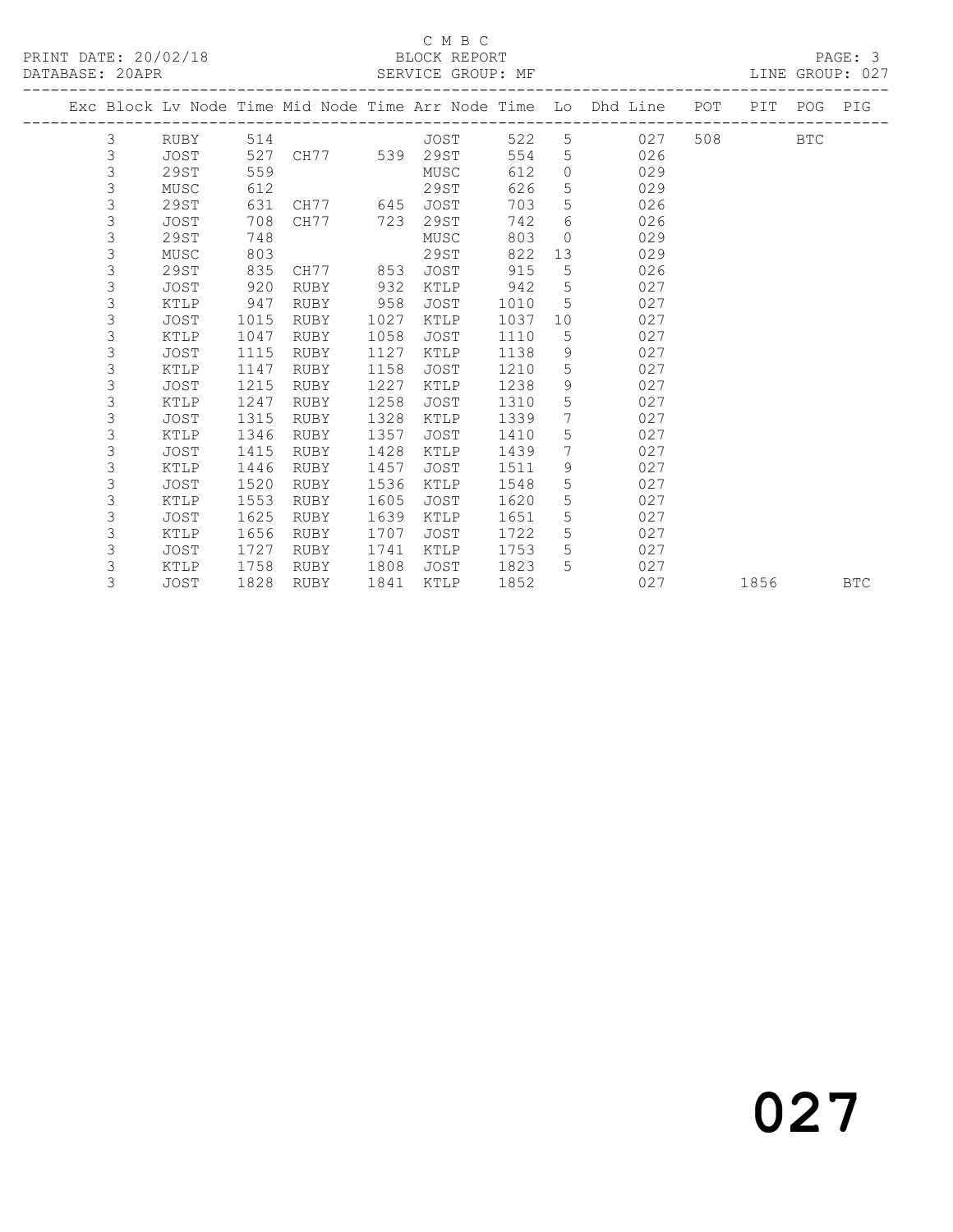## C M B C<br>BLOCK REPORT

LINE GROUP: 027

|                     |              |              |                   |             |                             |              |                              | Exc Block Lv Node Time Mid Node Time Arr Node Time Lo Dhd Line POT |     |            | PIT POG PIG |              |
|---------------------|--------------|--------------|-------------------|-------------|-----------------------------|--------------|------------------------------|--------------------------------------------------------------------|-----|------------|-------------|--------------|
| 4                   |              |              |                   |             | BDKS 515 SMKI 528 JOST      | 536 7        |                              | 028                                                                | 514 |            | <b>BTC</b>  |              |
| $\overline{4}$      | JOST         |              | 543 BDKI          |             | 603 PBEX 613 6              |              |                              | 028                                                                |     |            |             |              |
| $\overline{4}$      | PBEX         |              | 619 BDKI          |             | JOST                        | 652          | 12                           | 028                                                                |     |            |             |              |
| 4                   | JOST         | 704          | BDKI              |             | 727 PBEX                    | 741          | 10                           | 028                                                                |     |            |             |              |
| $\overline{4}$      | PBEX         | 751          | BDKI              |             | JOST                        | 827          | 9                            | 028                                                                |     |            |             |              |
| $\overline{4}$      | JOST         | 836          | BDKI              |             | $902$ PBEX                  | 918          | $7\overline{ }$              | 028                                                                |     |            |             |              |
| 4                   | PBEX         | 925          | BDKI              |             | JOST                        | 1001         | 6                            | 028                                                                |     |            |             |              |
| 4                   | JOST         | 1007         | BDKI              | 1032        | PBEX                        | 1044         | $\overline{7}$               | 028                                                                |     |            |             |              |
| $\overline{4}$      | PBEX         | 1051         | BDKI              |             | JOST                        | 1126         | 11                           | 028                                                                |     |            |             |              |
| 4                   | JOST         | 1137         | BDKI              |             | 1202 PBEX                   | 1214         | 8 <sup>8</sup>               | 028                                                                |     |            |             |              |
| 4                   | PBEX         | 1222         | BDKI              |             | JOST                        | 1258         | 9                            | 028                                                                |     |            |             |              |
| 4                   | JOST         | 1307         | BDKI              | 1332        | PBEX                        | 1344         | 8 <sup>8</sup>               | 028                                                                |     |            |             |              |
| $\overline{4}$<br>4 | PBEX<br>JOST | 1352<br>1437 | BDKI              | 1502        | JOST<br>PBEX                | 1427<br>1514 | 10<br>8 <sup>8</sup>         | 028<br>028                                                         |     |            |             |              |
| $\overline{4}$      | PBEX         | 1522         | BDKI<br>BDKI      |             | JOST                        | 1600         | $5\overline{)}$              | 028                                                                |     |            |             |              |
| 4                   | JOST         | 1605         | BDKI              | 1632        | PBEX                        | 1645         | $5\overline{)}$              | 028                                                                |     |            |             |              |
| 4                   | PBEX         | 1650         | BDKI              |             | JOST                        | 1731         | $6\overline{6}$              | 028                                                                |     |            |             |              |
| 4                   | JOST         | 1737         | BDKI              | $rac{1}{1}$ | 1803 PBEX                   | 1817         | 9                            | 028                                                                |     |            |             |              |
| 4                   | PBEX         | 1826         | BDKI              |             | JOST                        | 1902         | 12                           | 028                                                                |     |            |             |              |
| 4                   | JOST         | 1914         | BDKI              |             | 1937 PBEX                   | 1948         | 9                            | 028                                                                |     |            |             |              |
| $\overline{4}$      | PBEX         | 1957         | BDKI              |             | JOST                        | 2028         | 14                           | 028                                                                |     |            |             |              |
| $\overline{4}$      | JOST         | 2042         | BDKI              |             | 2103 PBEX                   | 2114         | $6\overline{6}$              | 028                                                                |     |            |             |              |
| 4                   | PBEX         | 2120         | BDKI              |             | JOST                        | 2149         | 23                           | 028                                                                |     |            |             |              |
| 4                   | JOST         | 2212         | BDKI              |             | 2232 PBEX                   | 2242         | $6\overline{6}$              | 028                                                                |     |            |             |              |
| 4                   | PBEX         | 2248         | BDKI              | 2338        | JOST                        | 2317         | $6\overline{6}$              | 028                                                                |     |            |             |              |
| $\overline{4}$      | JOST         | 2323         | CH77              |             | 2338 29ST                   | 2351 5       |                              | 026                                                                |     |            |             |              |
| $\overline{4}$      | 29ST         | 2356         |                   |             | MUSC                        | 2409 0       |                              | 029                                                                |     |            |             |              |
| 4                   | MUSC         | 2409         |                   |             | 29ST                        | 2418         | $5^{\circ}$                  | 029                                                                |     |            |             |              |
| 4                   | 29ST         | 2423         | CH77              |             | 2437 JOST                   | 2452         |                              | 026                                                                |     | 2503       |             | <b>BTC</b>   |
| $\mathsf S$         | BDKI         | 530          | HK-W              |             | 533 PBEX                    | 540          | $6\overline{6}$              | 028                                                                | 529 | <b>BTC</b> |             |              |
| $\mathsf S$         | PBEX         | 546          | BDKI              |             | JOST                        | 615          | $7\phantom{.0}\phantom{.0}7$ | 028                                                                |     |            |             |              |
| 5                   | JOST         | 622          | BDKI              |             | 644 PBEX                    | 656          | 6                            | 028                                                                |     |            |             |              |
| 5                   | PBEX         | 702          | BDKI              | 816         | JOST                        | 736          | 13                           | 028                                                                |     |            |             |              |
| $\mathsf S$         | JOST         | 749          | BDKI              |             | 816 PBEX                    | 833          | $6\overline{6}$              | 028                                                                |     |            |             |              |
| 5                   | PBEX         | 839          | BDKI              |             | JOST                        | 917          | $5\overline{)}$              | 028                                                                |     |            |             |              |
| $\mathsf S$         | JOST         | 922          | BDKI              |             | 946 PBEX                    | 958          | 9                            | 028                                                                |     |            |             |              |
| $\mathsf S$         | PBEX         |              | 1007 BDKI         |             | JOST                        | 1042         | 10                           | 028                                                                |     |            |             |              |
| 5<br>$\overline{5}$ | JOST         |              | 1052 BDKI         |             | 1117 PBEX                   | 1129         | $\overline{7}$               | 028                                                                |     |            |             |              |
|                     |              |              |                   |             | PBEX 1136 BDKI JOST 1212 10 |              |                              | 028                                                                |     |            |             |              |
| 5<br>5              | JOST<br>PBEX | 1307         | 1222 BDKI<br>BDKI |             | 1247 PBEX<br>JOST           | 1259<br>1342 | 8<br>10                      | 028<br>028                                                         |     |            |             |              |
| $\mathsf S$         | JOST         | 1352         | BDKI              | 1417        | PBEX                        | 1429         | $5^{\circ}$                  | 028                                                                |     |            |             |              |
| 5                   | PBEX         | 1434         | BDKI              |             | JOST                        | 1512         | 10                           | 028                                                                |     |            |             |              |
| 5                   | JOST         | 1522         | BDKI              | 1547        | PBEX                        | 1559         | 7                            | 028                                                                |     |            |             |              |
| 5                   | PBEX         | 1606         | <b>BDKI</b>       |             | JOST                        | 1647         | 5                            | 028                                                                |     |            |             |              |
| 5                   | JOST         | 1652         | BDKI              |             | 1719 PBEX                   | 1733         | 9                            | 028                                                                |     |            |             |              |
| $\mathsf S$         | PBEX         | 1742         | <b>BDKI</b>       |             | JOST                        | 1823         | 6                            | 028                                                                |     |            |             |              |
| 5                   | JOST         | 1829         | BDKI              |             | 1854 PBEX                   | 1906         |                              | 028                                                                |     | 1916       |             | $_{\rm BTC}$ |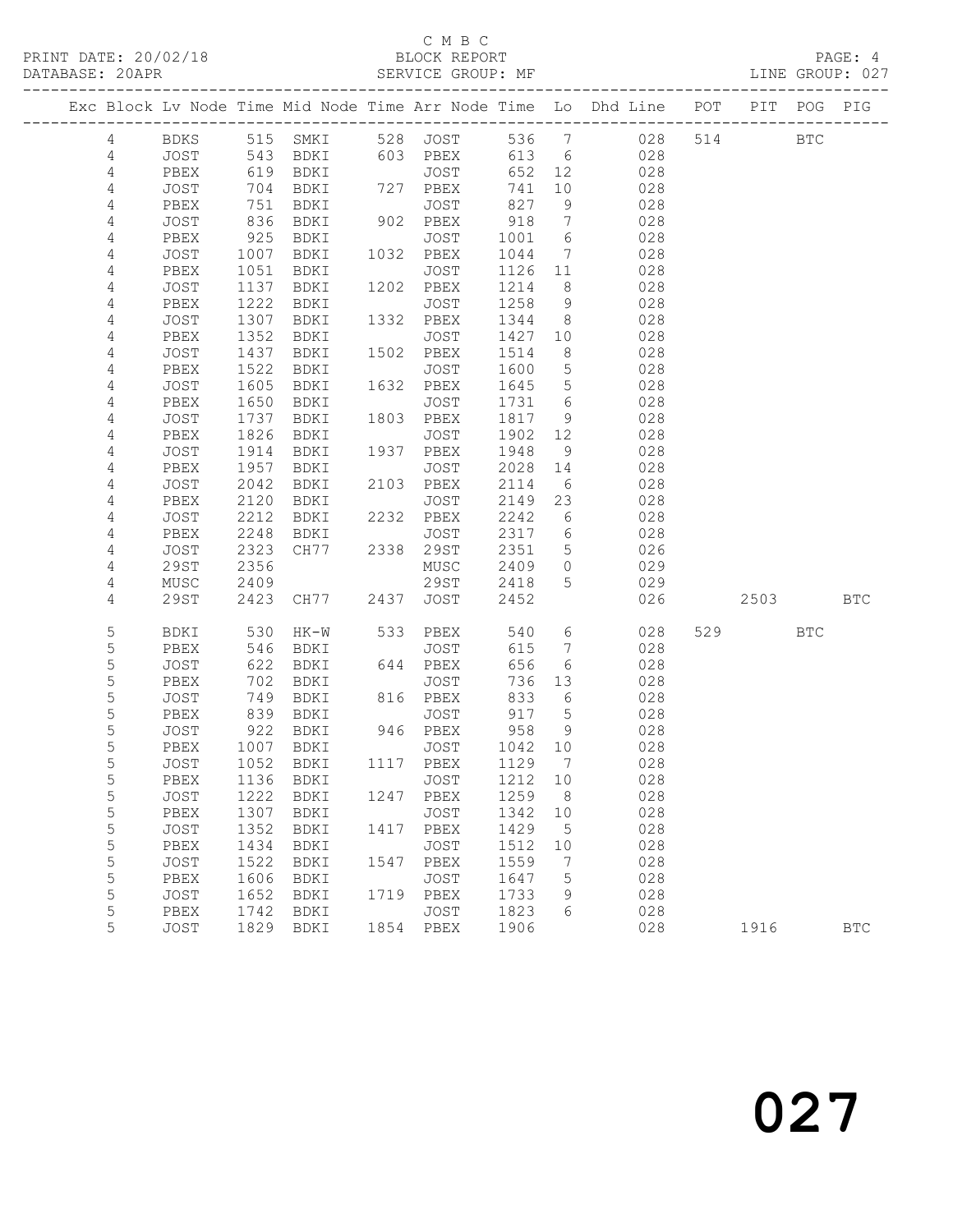## C M B C<br>BLOCK REPORT

### SERVICE GROUP: MF

|  |   |      |      |      |      |                   |      |                 | Exc Block Lv Node Time Mid Node Time Arr Node Time Lo Dhd Line POT |       |      | PIT POG PIG |            |
|--|---|------|------|------|------|-------------------|------|-----------------|--------------------------------------------------------------------|-------|------|-------------|------------|
|  |   |      |      |      |      |                   |      |                 |                                                                    |       |      |             |            |
|  | 6 | SFU  |      |      |      | 551 SPST 610 MTST |      |                 | 634 15 8 144                                                       | 531 6 |      | <b>BTC</b>  |            |
|  | 6 | JOST | 657  | RUBY | 709  | KTLP              | 720  | 5               | 027                                                                |       |      |             |            |
|  | 6 | KTLP | 725  | RUBY | 736  | JOST              | 748  | 5               | 027                                                                |       |      |             |            |
|  | 6 | JOST | 753  | CH77 | 810  | 29ST              | 830  | $\overline{7}$  | 026                                                                |       |      |             |            |
|  | 6 | 29ST | 837  |      |      | MUSC              | 855  | $\Omega$        | 029                                                                |       |      |             |            |
|  | 6 | MUSC | 855  |      |      | 29ST              | 912  | 16              | 029                                                                |       |      |             |            |
|  | 6 | 29ST | 928  |      |      | MUSC              | 944  | $\circ$         | 029                                                                |       |      |             |            |
|  | 6 | MUSC | 944  |      |      | 29ST              | 1000 | 5               | 029                                                                |       |      |             |            |
|  | 6 | 29ST | 1005 | CH77 | 1020 | JOST              | 1039 | 8               | 026                                                                |       |      |             |            |
|  | 6 | JOST | 1047 | CH77 | 1103 | 29ST              | 1121 | $7\phantom{0}$  | 026                                                                |       |      |             |            |
|  | 6 | 29ST | 1128 |      |      | MUSC              | 1143 | $\circ$         | 029                                                                |       |      |             |            |
|  | 6 | MUSC | 1143 |      |      | 29ST              | 1159 | $7\phantom{.0}$ | 029                                                                |       |      |             |            |
|  | 6 | 29ST | 1206 | CH77 | 1222 | JOST              | 1242 | 5 <sup>5</sup>  | 026                                                                |       |      |             |            |
|  | 6 | JOST | 1247 | CH77 | 1304 | 29ST              | 1321 | $7\phantom{.0}$ | 026                                                                |       |      |             |            |
|  | 6 | 29ST | 1328 |      |      | MUSC              | 1344 | $\circ$         | 029                                                                |       |      |             |            |
|  | 6 | MUSC | 1344 |      |      | 29ST              | 1359 | $7\phantom{0}$  | 029                                                                |       |      |             |            |
|  | 6 | 29ST | 1406 | CH77 | 1422 | JOST              | 1442 | 11              | 026                                                                |       |      |             |            |
|  | 6 | JOST | 1453 | RUBY | 1507 | KTLP              | 1519 | 5               | 027                                                                |       |      |             |            |
|  | 6 | KTLP | 1524 | RUBY | 1536 | JOST              | 1551 | $5^{\circ}$     | 027                                                                |       |      |             |            |
|  | 6 | JOST | 1556 | CH77 | 1613 | 29ST              | 1631 | 8               | 026                                                                |       |      |             |            |
|  | 6 | 29ST | 1639 | CH77 | 1657 | JOST              | 1718 | 8               | 026                                                                |       |      |             |            |
|  | 6 | JOST | 1726 | CH77 | 1744 | 29ST              | 1802 | 6               | 026                                                                |       |      |             |            |
|  | 6 | 29ST | 1808 | CH77 | 1825 | <b>JOST</b>       | 1845 | 11              | 026                                                                |       |      |             |            |
|  | 6 | JOST | 1856 | CH77 | 1914 | 29ST              | 1929 | 8 <sup>8</sup>  | 026                                                                |       |      |             |            |
|  | 6 | 29ST | 1937 | CH77 | 1952 | JOST              | 2008 | 18              | 026                                                                |       |      |             |            |
|  | 6 | JOST | 2026 | CH77 | 2043 | 29ST              | 2058 | 12 <sup>°</sup> | 026                                                                |       |      |             |            |
|  | 6 | 29ST | 2110 | CH77 | 2124 | JOST              | 2139 | 12 <sup>°</sup> | 026                                                                |       |      |             |            |
|  | 6 | JOST | 2151 | RUBY | 2202 | KTLP              | 2213 | - 6             | 027                                                                |       |      |             |            |
|  | 6 | KTLP | 2219 | RUBY | 2228 | <b>JOST</b>       | 2239 |                 | 027                                                                |       | 2250 |             | <b>BTC</b> |
|  |   |      |      |      |      |                   |      |                 |                                                                    |       |      |             |            |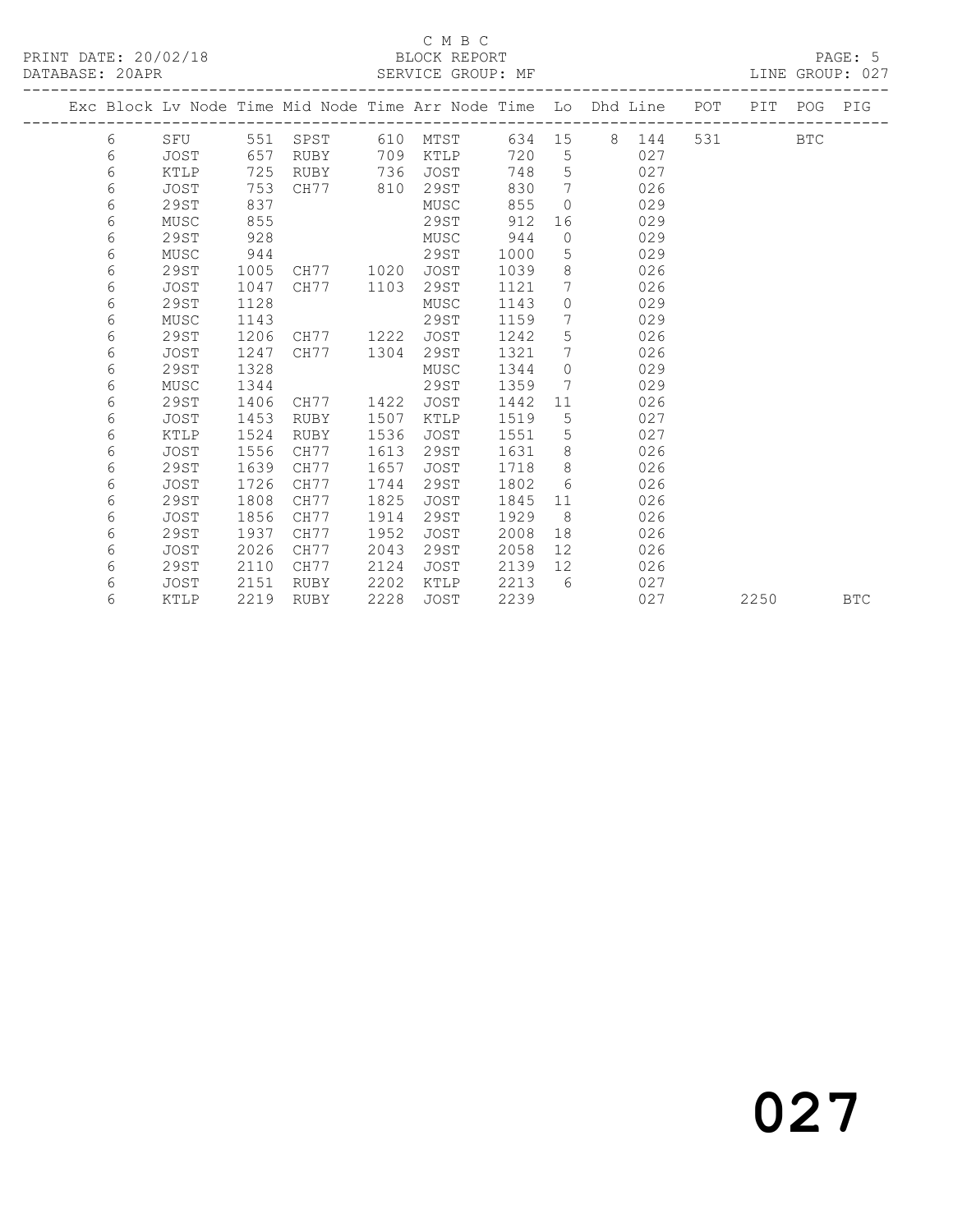### C M B C<br>BLOCK REPORT

### SERVICE GROUP: MF

|                  |               |      |             |      |                 |      |                 | Exc Block Lv Node Time Mid Node Time Arr Node Time Lo Dhd Line | POT | PIT  | POG        | PIG        |
|------------------|---------------|------|-------------|------|-----------------|------|-----------------|----------------------------------------------------------------|-----|------|------------|------------|
| 7                | KYBD          |      | 543 RUBY    |      | 556 KTLP        | 603  | 6               | 027                                                            | 531 |      | <b>BTC</b> |            |
| 7                | KTLP          | 609  | RUBY        | 619  | JOST            | 629  | 9               | 027                                                            |     |      |            |            |
| $\boldsymbol{7}$ | JOST          | 638  | CH77        | 653  | 29ST            | 710  | 5               | 026                                                            |     |      |            |            |
| $\overline{7}$   | 29ST          | 715  |             |      | ${\tt MUSC}$    | 730  | $\circ$         | 029                                                            |     |      |            |            |
| $\overline{7}$   | MUSC          | 730  |             |      | 29ST            | 744  | 5               | 029                                                            |     |      |            |            |
| 7                | 29ST          | 749  | CH77        | 804  | JOST            | 826  | 5               | 026                                                            |     |      |            |            |
| 7                | JOST          | 831  | RUBY        | 845  | KTLP            | 856  | 12              | 027                                                            |     |      |            |            |
| 7                | KTLP          | 908  | RUBY        | 919  | JOST            | 931  | 5               | 027                                                            |     |      |            |            |
| 7                | JOST          | 936  | RUBY        | 948  | KTLP            | 958  | 9               | 027                                                            |     |      |            |            |
| $\overline{7}$   | KTLP          | 1007 | RUBY        | 1018 | JOST            | 1030 | 5               | 027                                                            |     |      |            |            |
| 7                | JOST          | 1035 | RUBY        | 1047 | KTLP            | 1058 | $\mathsf 9$     | 027                                                            |     |      |            |            |
| $\overline{7}$   | KTLP          | 1107 | RUBY        | 1118 | JOST            | 1130 | 5               | 027                                                            |     |      |            |            |
| $\overline{7}$   | <b>JOST</b>   | 1135 | RUBY        | 1147 | $\verb KTLP $   | 1158 | $\mathsf 9$     | 027                                                            |     |      |            |            |
| 7                | $\verb KTLP $ | 1207 | RUBY        | 1218 | JOST            | 1230 | 5               | 027                                                            |     |      |            |            |
| 7                | <b>JOST</b>   | 1235 | <b>RUBY</b> | 1248 | $\verb KTLP $   | 1259 | 8               | 027                                                            |     |      |            |            |
| 7                | KTLP          | 1307 | RUBY        | 1318 | JOST            | 1330 | $5\phantom{.0}$ | 027                                                            |     |      |            |            |
| 7                | JOST          | 1335 | RUBY        | 1348 | KTLP            | 1359 | $6\phantom{.}6$ | 027                                                            |     |      |            |            |
| 7                | KTLP          | 1405 | RUBY        | 1416 | JOST            | 1429 | 5               | 027                                                            |     |      |            |            |
| 7                | JOST          | 1434 | RUBY        | 1448 | KTLP            | 1500 | 5               | 027                                                            |     |      |            |            |
| $\overline{7}$   | KTLP          | 1505 | RUBY        | 1517 | JOST            | 1532 | 5               | 027                                                            |     |      |            |            |
| $\overline{7}$   | <b>JOST</b>   | 1537 | RUBY        | 1553 | $\verb KTLP $   | 1604 | 5               | 027                                                            |     |      |            |            |
| 7                | KTLP          | 1609 | RUBY        | 1620 | JOST            | 1635 | 5               | 027                                                            |     |      |            |            |
| 7                | JOST          | 1640 | RUBY        | 1654 | $\verb KTLP $   | 1706 | $5\phantom{.0}$ | 027                                                            |     |      |            |            |
| 7                | KTLP          | 1711 | RUBY        | 1722 | JOST            | 1737 | 5               | 027                                                            |     |      |            |            |
| 7                | JOST          | 1742 | RUBY        | 1756 | KTLP            | 1808 | 6               | 027                                                            |     |      |            |            |
| 7                | KTLP          | 1814 | RUBY        | 1824 | JOST            | 1837 | 6               | 027                                                            |     |      |            |            |
| $\overline{7}$   | <b>JOST</b>   | 1843 | RUBY        | 1855 | $\texttt{KTLP}$ | 1906 | 14              | 027                                                            |     |      |            |            |
| 7                | KTLP          | 1920 | RUBY        | 1930 | JOST            | 1942 | 14              | 027                                                            |     |      |            |            |
| $\overline{7}$   | <b>JOST</b>   | 1956 | CH77        | 2013 | 29ST            | 2028 | 12              | 026                                                            |     |      |            |            |
| 7                | <b>29ST</b>   | 2040 | CH77        | 2055 | JOST            | 2111 | 15              | 026                                                            |     |      |            |            |
| 7                | <b>JOST</b>   | 2126 | CH77        | 2142 | 29ST            | 2155 | 25              | 026                                                            |     |      |            |            |
| 7                | 29ST          | 2220 | CH77        | 2234 | JOST            | 2249 | - 6             | 026                                                            |     |      |            |            |
| 7                | JOST          | 2255 | RUBY        | 2305 | KTLP            | 2316 | 6               | 027                                                            |     |      |            |            |
| 7                | KTLP          | 2322 | RUBY        | 2330 | <b>JOST</b>     | 2339 | 5               | 027                                                            |     |      |            |            |
| 7                | JOST          | 2344 | BDKI        | 2403 | PBEX            | 2413 | 9               | 028                                                            |     |      |            |            |
| 7                | PBEX          | 2422 | BDKI        |      | JOST            | 2448 | $\overline{9}$  | 028                                                            |     |      |            |            |
| 7                | <b>JOST</b>   | 2457 | GIST        | 2511 | $HK-W$          | 2518 |                 | 028                                                            |     | 2522 |            | <b>BTC</b> |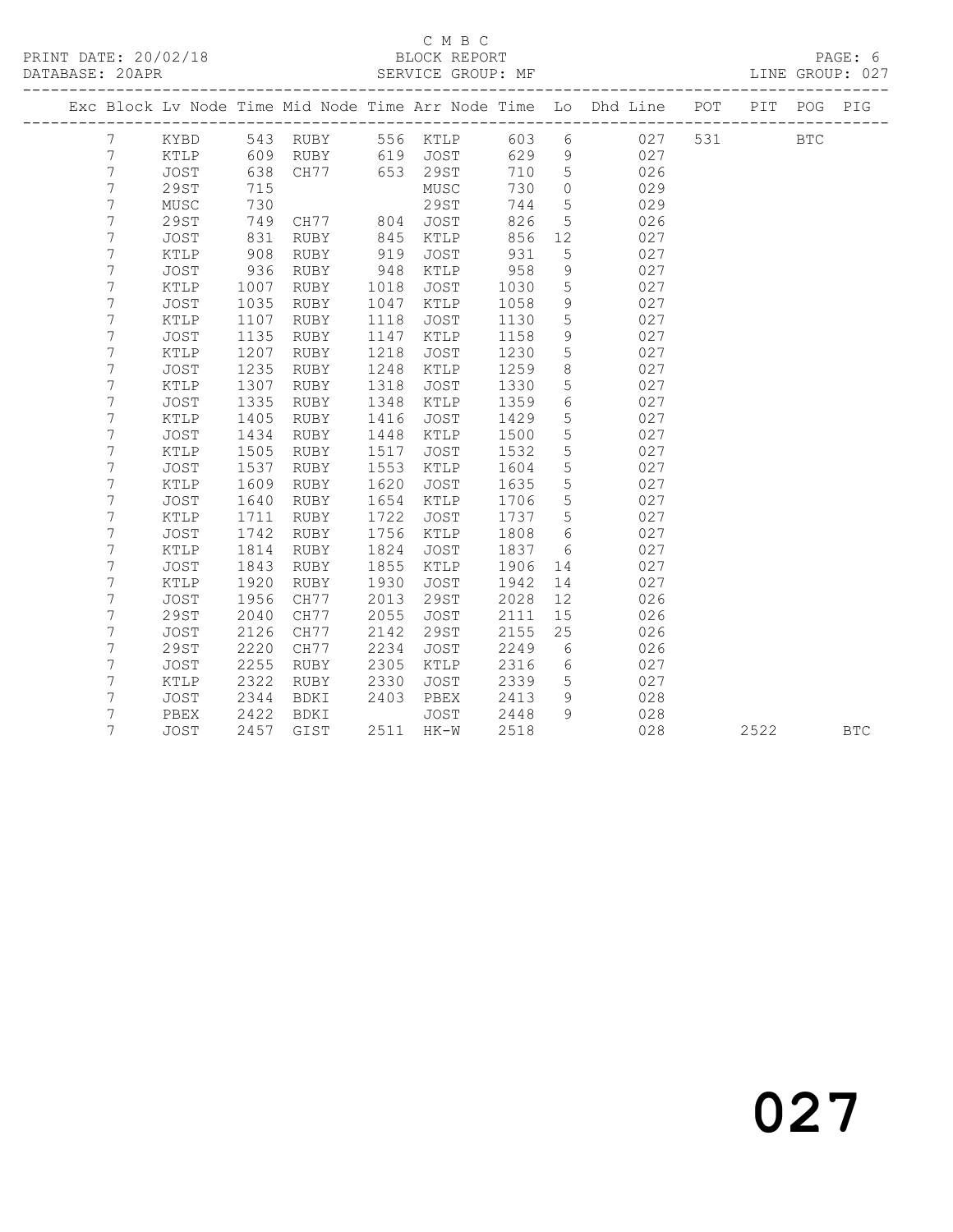### C M B C<br>BLOCK REPORT

|  |   |      |      |              |      |             |      |                 | Exc Block Lv Node Time Mid Node Time Arr Node Time Lo Dhd Line | POT PIT POG |      | PIG        |
|--|---|------|------|--------------|------|-------------|------|-----------------|----------------------------------------------------------------|-------------|------|------------|
|  | 8 | 29ST |      | 546 CH77 559 |      | JOST        | 615  |                 | 8<br>026                                                       | 534 BTC     |      |            |
|  | 8 | JOST | 623  | CH77 638     |      | 29ST        | 654  |                 | $6 \qquad \qquad$<br>026                                       |             |      |            |
|  | 8 | 29ST | 700  |              |      | MUSC        | 713  | $\Omega$        | 029                                                            |             |      |            |
|  | 8 | MUSC | 713  |              |      | 29ST        | 727  | 8               | 029                                                            |             |      |            |
|  | 8 | 29ST | 735  | CH77 750     |      | JOST        | 811  | 5               | 026                                                            |             |      |            |
|  | 8 | JOST | 816  | RUBY         | 830  | KTLP        | 842  |                 | 13<br>027                                                      |             |      |            |
|  | 8 | KTLP | 855  | RUBY         | 906  | <b>JOST</b> | 918  | 11              | 027                                                            |             |      |            |
|  | 8 | JOST | 929  | CH77         | 945  | 29ST        | 1003 | 5               | 026                                                            |             |      |            |
|  | 8 | 29ST | 1008 |              |      | MUSC        | 1023 | $\circ$         | 029                                                            |             |      |            |
|  | 8 | MUSC | 1023 |              |      | 29ST        | 1039 | 6               | 029                                                            |             |      |            |
|  | 8 | 29ST | 1045 | CH77         | 1100 | JOST        | 1119 | 8               | 026                                                            |             |      |            |
|  | 8 | JOST | 1127 | CH77         | 1143 | 29ST        | 1201 | $7\phantom{0}$  | 026                                                            |             |      |            |
|  | 8 | 29ST | 1208 |              |      | MUSC        | 1224 | $\circ$         | 029                                                            |             |      |            |
|  | 8 | MUSC | 1224 |              |      | 29ST        | 1241 | 5               | 029                                                            |             |      |            |
|  | 8 | 29ST | 1246 | CH77 1302    |      | JOST        | 1322 | 5               | 026                                                            |             |      |            |
|  | 8 | JOST | 1327 | CH77         | 1344 | 29ST        | 1401 | $7\overline{ }$ | 026                                                            |             |      |            |
|  | 8 | 29ST | 1408 |              |      | MUSC        | 1426 | $\Omega$        | 029                                                            |             |      |            |
|  | 8 | MUSC | 1426 |              |      | 29ST        | 1441 | 5               | 029                                                            |             |      |            |
|  | 8 | 29ST | 1446 | CH77 1504    |      | JOST        | 1525 | 16              | 026                                                            |             |      |            |
|  | 8 | JOST | 1541 | CH77         | 1558 | 29ST        | 1616 | 6               | 026                                                            |             |      |            |
|  | 8 | 29ST | 1622 |              |      | MUSC        | 1641 | $\circ$         | 029                                                            |             |      |            |
|  | 8 | MUSC | 1641 |              |      | 29ST        | 1656 | 11              | 029                                                            |             |      |            |
|  | 8 | 29ST | 1707 |              |      | MUSC        | 1726 | $\overline{0}$  | 029                                                            |             |      |            |
|  | 8 | MUSC | 1726 |              |      | 29ST        | 1742 | 11              | 029                                                            |             |      |            |
|  | 8 | 29ST | 1753 | CH77 1811    |      | JOST        | 1831 | 9               | 026                                                            |             |      |            |
|  | 8 | JOST | 1840 | CH77         | 1858 | 29ST        | 1913 |                 | 026                                                            |             | 1924 | <b>BTC</b> |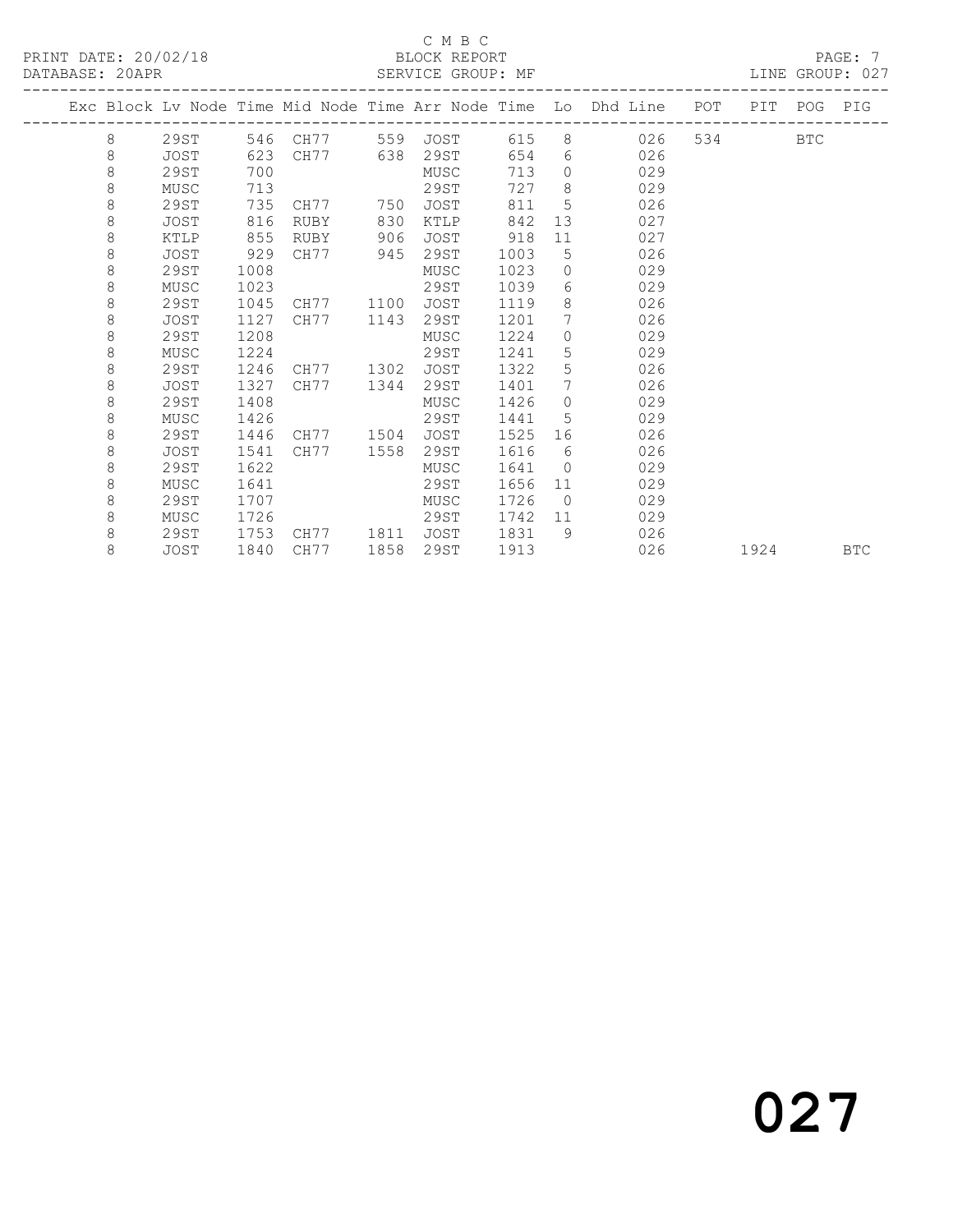## C M B C<br>BLOCK REPORT

### SERVICE GROUP: MF

|  |               |              |      |                |             |           |      |                              | Exc Block Lv Node Time Mid Node Time Arr Node Time Lo Dhd Line | POT | PIT        | POG | PIG        |
|--|---------------|--------------|------|----------------|-------------|-----------|------|------------------------------|----------------------------------------------------------------|-----|------------|-----|------------|
|  | 9             | BDKS 543     |      | SMKI           |             | 556 JOST  |      |                              | 604 5 028                                                      | 542 | <b>BTC</b> |     |            |
|  | 9             | <b>JOST</b>  | 609  | BDKI           |             | 630 PBEX  | 641  |                              | $6\overline{6}$<br>028                                         |     |            |     |            |
|  | $\mathsf 9$   | PBEX         | 647  | BDKI           |             | JOST      | 720  |                              | 028<br>11                                                      |     |            |     |            |
|  | $\mathcal{G}$ | <b>JOST</b>  | 731  | RUBY           | 743         | KTLP      | 756  | 12                           | 027                                                            |     |            |     |            |
|  | 9             | KTLP         | 808  | RUBY           | 820         | JOST      | 833  | 6                            | 027                                                            |     |            |     |            |
|  | $\mathsf 9$   | JOST         | 839  | CH77           | 856         | 29ST      | 916  | 9                            | 026                                                            |     |            |     |            |
|  | $\mathcal{G}$ | 29ST         | 925  | CH77           | 941<br>1023 | JOST      | 1000 | $7\overline{ }$              | 026                                                            |     |            |     |            |
|  | $\mathsf 9$   | JOST         | 1007 | CH77           |             | 29ST      | 1041 | 6                            | 026                                                            |     |            |     |            |
|  | 9             | 29ST         | 1047 |                |             | MUSC      | 1102 | $\circ$                      | 029                                                            |     |            |     |            |
|  | 9             | MUSC         | 1102 |                |             | 29ST      | 1118 | 8                            | 029                                                            |     |            |     |            |
|  | 9             | <b>29ST</b>  | 1126 | CH77           |             | 1141 JOST | 1200 | $7\phantom{.0}\phantom{.0}7$ | 026                                                            |     |            |     |            |
|  | 9             | <b>JOST</b>  | 1207 | CH77           | 1223        | 29ST      | 1241 | 7                            | 026                                                            |     |            |     |            |
|  | $\mathcal{G}$ | 29ST         | 1248 |                |             | MUSC      | 1304 | $\circ$                      | 029                                                            |     |            |     |            |
|  | $\mathcal{G}$ | MUSC         | 1304 |                |             | 29ST      | 1319 | 6                            | 029                                                            |     |            |     |            |
|  | $\mathcal{G}$ | 29ST         | 1325 | CH77 1341      |             | JOST      | 1401 | 5                            | 026                                                            |     |            |     |            |
|  | $\mathsf 9$   | <b>JOST</b>  | 1406 | CH77           | 1423        | 29ST      | 1442 | 5                            | 026                                                            |     |            |     |            |
|  | $\mathcal{G}$ | 29ST         | 1447 |                |             | MUSC      | 1506 | $\Omega$                     | 029                                                            |     |            |     |            |
|  | $\mathsf 9$   | MUSC         | 1506 |                |             | 29ST      | 1521 | 5                            | 029                                                            |     |            |     |            |
|  | 9             | <b>29ST</b>  | 1526 | CH77 1547      |             | JOST      | 1608 | 5                            | 026                                                            |     |            |     |            |
|  | $\mathsf 9$   | JOST         | 1613 | CH77           | 1630        | 29ST      | 1648 | 5                            | 026                                                            |     |            |     |            |
|  | 9             | <b>29ST</b>  | 1653 |                |             | MUSC      | 1712 | $\overline{0}$               | 029                                                            |     |            |     |            |
|  | 9             | MUSC         | 1712 |                |             | 29ST      | 1728 | 10 <sup>°</sup>              | 029                                                            |     |            |     |            |
|  | 9             | 29ST         | 1738 | CH77 1756 JOST |             |           | 1816 | 10 <sup>°</sup>              | 026                                                            |     |            |     |            |
|  | 9             | <b>JOST</b>  | 1826 | CH77           | 1845        | 29ST      | 1901 | 15                           | 026                                                            |     |            |     |            |
|  | 9             | <b>29ST</b>  | 1916 |                |             | MUSC      | 1932 | $\overline{0}$               | 029                                                            |     |            |     |            |
|  | $\mathcal{G}$ | MUSC         | 1932 |                |             | 29ST      | 1944 | $5\overline{)}$              | 029                                                            |     |            |     |            |
|  | 9             | <b>29ST</b>  | 1949 |                |             | MUSC      | 2005 | $\overline{0}$               | 029                                                            |     |            |     |            |
|  | 9             | MUSC         | 2005 |                |             | 29ST      | 2017 | 5                            | 029                                                            |     |            |     |            |
|  | $\mathcal{G}$ | <b>29ST</b>  | 2022 |                |             | MUSC      | 2037 | $\circ$                      | 029                                                            |     |            |     |            |
|  | $\mathsf 9$   | MUSC         | 2037 |                |             | 29ST      | 2048 | 5                            | 029                                                            |     |            |     |            |
|  | 9             | <b>29ST</b>  | 2053 |                |             | MUSC      | 2108 | $\circ$                      | 029                                                            |     |            |     |            |
|  | $\mathsf 9$   | ${\tt MUSC}$ | 2108 |                |             | 29ST      | 2119 | $5\phantom{.0}$              | 029                                                            |     |            |     |            |
|  | $\mathsf 9$   | 29ST         | 2124 |                |             | MUSC      | 2139 | $\overline{0}$               | 029                                                            |     |            |     |            |
|  | $\mathsf 9$   | MUSC         | 2139 |                |             | 29ST      | 2150 | 5                            | 029                                                            |     |            |     |            |
|  | 9             | 29ST         | 2155 |                |             | MUSC      | 2210 | $\bigcap$                    | 029                                                            |     |            |     |            |
|  | 9             | MUSC         | 2210 |                |             | 29ST      | 2220 |                              | 029                                                            |     | 2230       |     | <b>BTC</b> |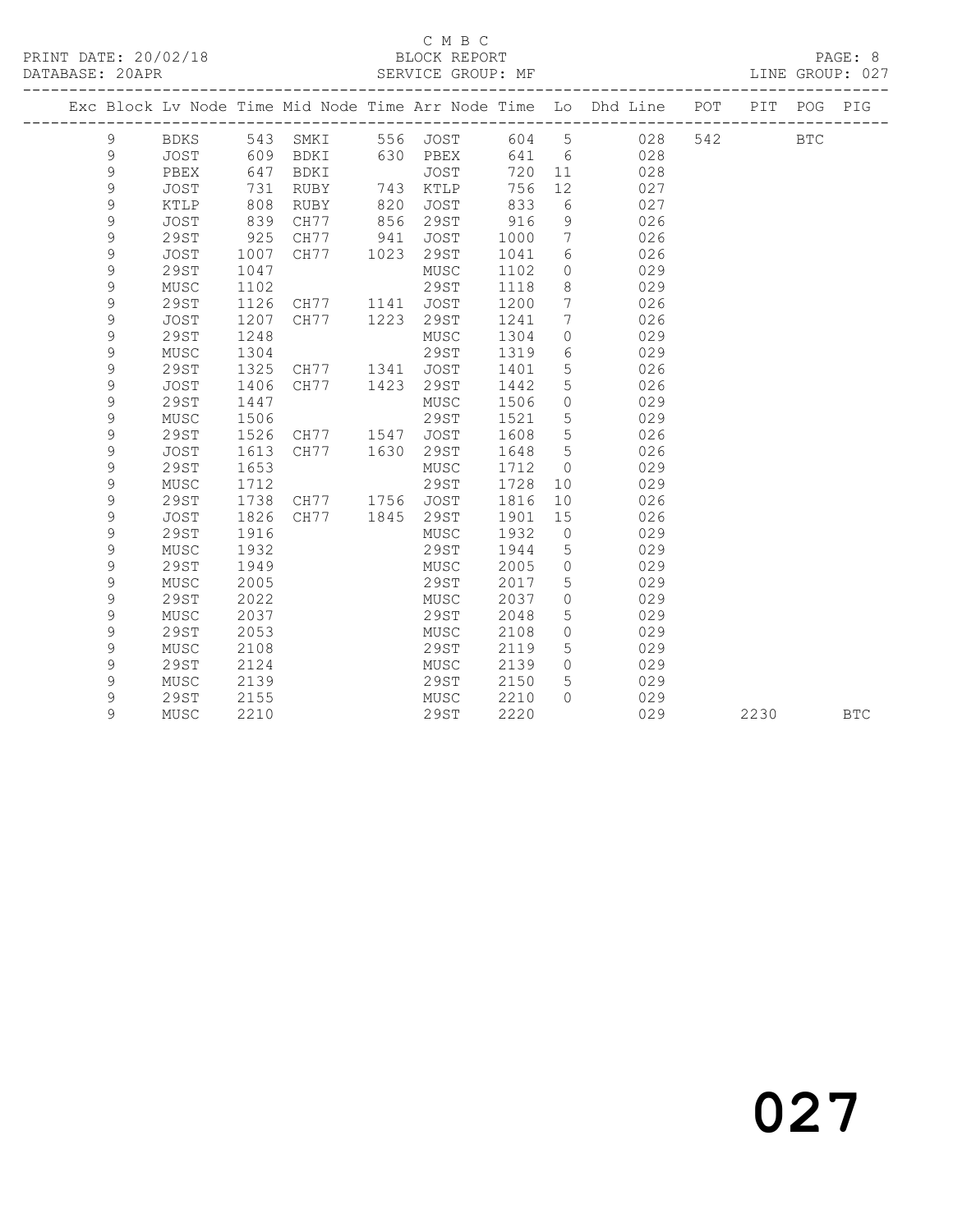## C M B C<br>BLOCK REPORT

|  |        |             |            |                      |      |                               |         |                              | Exc Block Lv Node Time Mid Node Time Arr Node Time Lo Dhd Line POT PIT POG PIG |     |      |              |              |
|--|--------|-------------|------------|----------------------|------|-------------------------------|---------|------------------------------|--------------------------------------------------------------------------------|-----|------|--------------|--------------|
|  | 10     |             |            |                      |      |                               |         |                              | JOST 557 BDKI 617 PBEX 627 5 028                                               | 544 |      | $_{\rm BTC}$ |              |
|  | 10     | PBEX        |            | 632 BDKI             |      | JOST 706 13                   |         |                              | 028                                                                            |     |      |              |              |
|  | 10     | JOST        |            | 719 BDKI             |      | 745 PBEX                      | 800     | $5^{\circ}$                  | 028                                                                            |     |      |              |              |
|  | 10     | PBEX        | 805        | BDKI                 |      | JOST                          | 841     | $5\overline{)}$              | 028                                                                            |     |      |              |              |
|  | $10$   | JOST        |            | RUBY                 |      | JOST<br>900 KTLP<br>938 JOST  | 911     | 16                           | 027                                                                            |     |      |              |              |
|  | $10$   | KTLP        | 846<br>927 | RUBY                 |      |                               | 950     | $5\overline{)}$              | 027                                                                            |     |      |              |              |
|  | $10$   | JOST        | 955        | RUBY                 | 1007 | KTLP                          | 1017 10 |                              | 027                                                                            |     |      |              |              |
|  | $10$   | KTLP        | 1027       | RUBY                 | 1038 | JOST                          | 1050    | $5\overline{)}$              | 027                                                                            |     |      |              |              |
|  | 10     | JOST        | 1055       | RUBY                 | 1107 | KTLP                          | 1118    | 9                            | 027                                                                            |     |      |              |              |
|  | 10     | KTLP        | 1127       | RUBY                 | 1138 | JOST                          | 1150    | $5\overline{)}$              | 027                                                                            |     |      |              |              |
|  | 10     | JOST        | 1155       | RUBY                 | 1207 | KTLP                          | 1218    | 9                            | 027                                                                            |     |      |              |              |
|  | 10     | KTLP        | 1227       | RUBY                 | 1238 | JOST                          | 1250    | $5\overline{)}$              | 027                                                                            |     |      |              |              |
|  | 10     | JOST        | 1255       | RUBY                 | 1308 | KTLP                          | 1319    | 8                            | 027                                                                            |     |      |              |              |
|  | 10     | KTLP        | 1327       | RUBY                 | 1338 | JOST                          | 1350    | $5\overline{)}$              | 027                                                                            |     |      |              |              |
|  | 10     | JOST        | 1355       | RUBY                 | 1408 | KTLP                          | 1419    | $7\phantom{.0}\phantom{.0}7$ | 027                                                                            |     |      |              |              |
|  | 10     | KTLP        | 1426       | RUBY                 | 1437 | JOST                          | 1450    | 17                           | 027                                                                            |     |      |              |              |
|  | 10     | JOST        | 1507       | CH77                 |      |                               | 1545    | 9                            | 026                                                                            |     |      |              |              |
|  | 10     | 29ST        | 1554       | CH77                 |      | $1526$ $222$<br>$1613$ $JOST$ | 1634    | $7\overline{)}$              | 026                                                                            |     |      |              |              |
|  | 10     | JOST        | 1641       | CH77                 |      | 1658 29ST                     | 1716    | 6                            | 026                                                                            |     |      |              |              |
|  | 10     | <b>29ST</b> | 1722       |                      |      | MUSC                          | 1742    | $\overline{0}$               | 029                                                                            |     |      |              |              |
|  | 10     | MUSC        | 1742       |                      |      | 29ST                          | 1759 8  |                              | 029                                                                            |     |      |              |              |
|  | 10     | <b>29ST</b> | 1807       |                      |      | MUSC                          | 1825    | $\circ$                      | 029                                                                            |     |      |              |              |
|  | $10$   | MUSC        | 1825       |                      |      | 29ST                          | 1837    |                              | 029                                                                            |     | 1849 |              | <b>BTC</b>   |
|  | 11     | <b>29ST</b> |            |                      |      |                               | 631     | $5\overline{)}$              | 026                                                                            |     | 549  | <b>BTC</b>   |              |
|  | 11     | JOST        |            | 601 CH77<br>636 BDKI |      |                               | 712     | $\overline{7}$               | 028                                                                            |     |      |              |              |
|  | 11     | PBEX        |            | 719 BDKI             |      | JOST                          | 754     | 10                           | 028                                                                            |     |      |              |              |
|  | 11     | JOST        | 804        | BDKI                 |      | 831 PBEX                      | 847     | $\overline{7}$               | 028                                                                            |     |      |              |              |
|  | 11     | PBEX        | 854        | BDKI                 |      | JOST                          | 932     | $5\overline{)}$              | 028                                                                            |     |      |              |              |
|  | 11     | JOST        | 937        | BDKI                 |      | 1002 PBEX                     | 1014    | 8 <sup>8</sup>               | 028                                                                            |     |      |              |              |
|  | $11$   | PBEX        | 1022       | BDKI                 |      | JOST                          | 1057    | 10                           | 028                                                                            |     |      |              |              |
|  | 11     | JOST        | 1107       | BDKI                 |      | 1132 PBEX                     | 1144    | $\overline{7}$               | 028                                                                            |     |      |              |              |
|  | 11     | PBEX        | 1151       | BDKI                 |      | JOST                          | 1227    | 10                           | 028                                                                            |     |      |              |              |
|  | 11     | JOST        | 1237       | BDKI                 | 1302 | PBEX                          | 1314    | 8 <sup>8</sup>               | 028                                                                            |     |      |              |              |
|  | 11     | PBEX        | 1322       | BDKI                 |      | JOST                          | 1357    | 10                           | 028                                                                            |     |      |              |              |
|  | 11     | JOST        | 1407       | BDKI                 |      | 1432 PBEX                     | 1444    | $6\overline{6}$              | 028                                                                            |     |      |              |              |
|  | 11     | PBEX        | 1450       | BDKI                 |      | JOST                          | 1528    | $7\overline{ }$              | 028                                                                            |     |      |              |              |
|  | $11\,$ | JOST        | 1535       | BDKI                 |      | 1602 PBEX                     | 1614    | $6\overline{6}$              | 028                                                                            |     |      |              |              |
|  | 11     | PBEX        |            | 1620 BDKI            |      | JOST                          | 1701    | $6\overline{6}$              | 028                                                                            |     |      |              |              |
|  |        |             |            | 11 JOST 1707 BDKI    |      | 1733 PBEX 1747                |         | $7\overline{ }$              | 028                                                                            |     |      |              |              |
|  | 11     | PBEX        |            | 1754 BDKI            |      | JOST                          | 1835    | 8 <sup>8</sup>               | 028                                                                            |     |      |              |              |
|  | 11     | JOST        | 1843       | BDKI                 |      | 1906 PBEX                     | 1917    | 6                            | 028                                                                            |     |      |              |              |
|  | 11     | PBEX        | 1923       | BDKI                 |      | JOST                          | 1954    | 20                           | 028                                                                            |     |      |              |              |
|  | $11$   | JOST        | 2014       | BDKI                 | 2035 | PBEX                          | 2046    | $5\phantom{0}$               | 028                                                                            |     |      |              |              |
|  | $11$   | PBEX        | 2051       | BDKI                 |      | JOST                          | 2120    | 22                           | 028                                                                            |     |      |              |              |
|  | $11\,$ | JOST        | 2142       | BDKI                 | 2203 | PBEX                          | 2213    | 6                            | 028                                                                            |     |      |              |              |
|  | 11     | PBEX        | 2219       | <b>BDKI</b>          |      | JOST                          | 2248    | 24                           | 028                                                                            |     |      |              |              |
|  | $11$   | JOST        | 2312       | BDKI                 |      | 2331 PBEX                     | 2341    | 11                           | 028                                                                            |     |      |              |              |
|  | 11     | PBEX        | 2352       | BDKI                 |      | JOST                          | 2420    | $5\phantom{.0}$              | 028                                                                            |     |      |              |              |
|  | $11$   | JOST        | 2425       | CH77                 | 2440 | 29ST                          | 2452    | 5                            | 026                                                                            |     |      |              |              |
|  | 11     | 29ST        | 2457       |                      |      | MUSC                          | 2510    | $\circ$                      | 029                                                                            |     |      |              |              |
|  | 11     | MUSC        | 2510       |                      |      | 29ST                          | 2519    | 5                            | 029                                                                            |     |      |              |              |
|  | 11     | 29ST        | 2524       | CH77                 |      | 2538 JOST                     | 2552    |                              | 026                                                                            |     | 2603 |              | $_{\rm BTC}$ |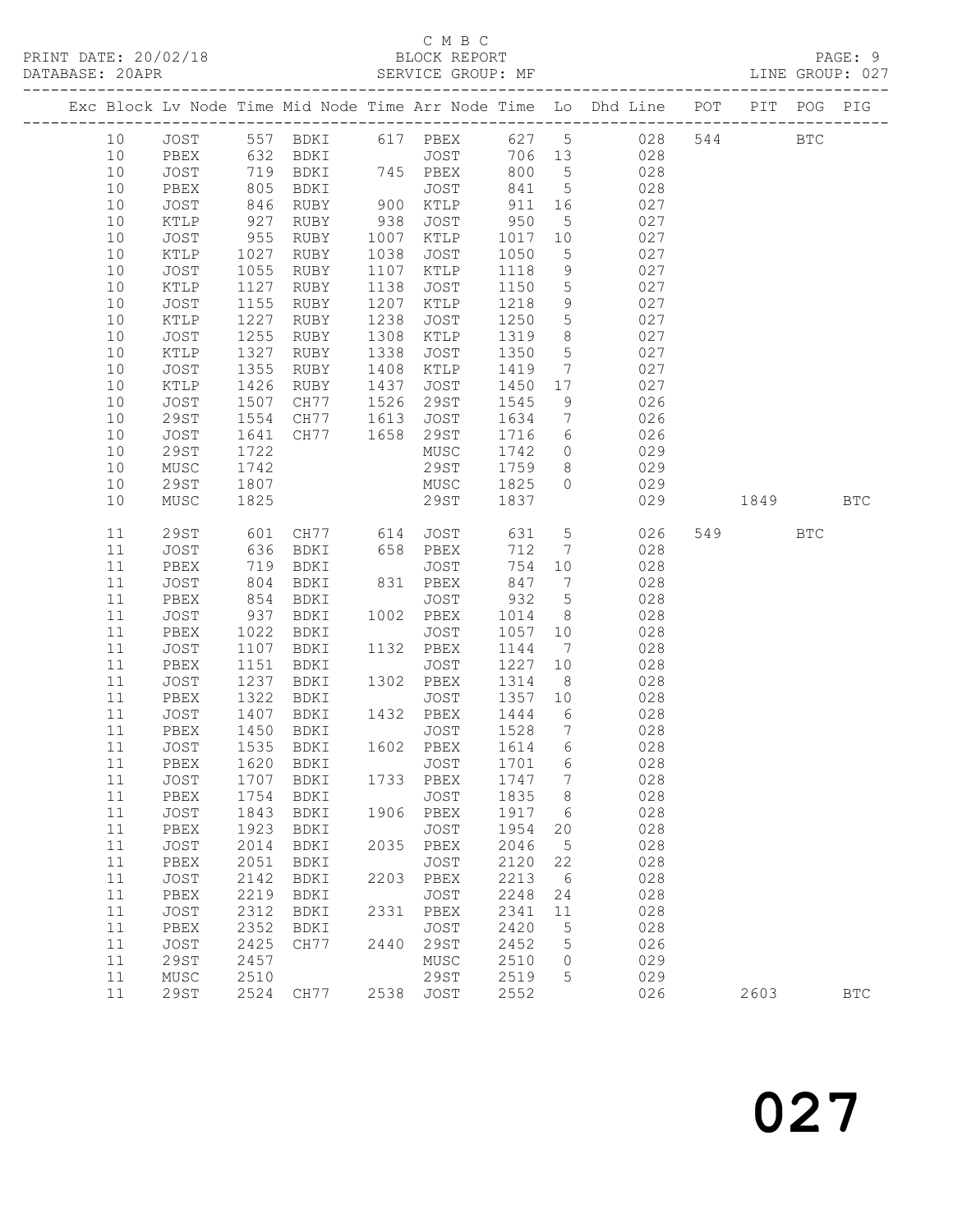### C M B C<br>BLOCK REPORT

### SERVICE GROUP: MF

|  |        |             |      |             |      |                                     |         |                 | Exc Block Lv Node Time Mid Node Time Arr Node Time Lo Dhd Line POT PIT POG PIG<br>----------------- |         |      |            |
|--|--------|-------------|------|-------------|------|-------------------------------------|---------|-----------------|-----------------------------------------------------------------------------------------------------|---------|------|------------|
|  | 12     |             |      |             |      |                                     |         |                 | REBY 603 29ST 608 7 016                                                                             | 554 BTC |      |            |
|  | 12     | 29ST        | 615  |             |      | MUSC <sub>2</sub> MUSC <sub>2</sub> | 628     |                 | $0$ 029                                                                                             |         |      |            |
|  | 12     | MUSC        | 628  |             |      | 29ST                                | 642     |                 | $7\overline{ }$<br>029                                                                              |         |      |            |
|  | 12     | 29ST        | 649  |             |      | CH77 703 JOST                       | 724     | 10              | 026                                                                                                 |         |      |            |
|  | 12     | <b>JOST</b> | 734  | BDKI        | 800  | PBEX                                | 817     |                 | $8 \pm 1$<br>028                                                                                    |         |      |            |
|  | 12     | PBEX        | 825  | BDKI        |      | JOST                                | 900     |                 | $7\overline{ }$<br>028                                                                              |         |      |            |
|  | 12     | JOST        | 907  | BDKI        |      | 931 PBEX                            | 943     | 11              | 028                                                                                                 |         |      |            |
|  | 12     | PBEX        | 954  | BDKI        |      | JOST                                | 1029    |                 | $8 \overline{)}$<br>028                                                                             |         |      |            |
|  | 12     | JOST        | 1037 | BDKI        | 1102 | PBEX                                | 1114 7  |                 | 028                                                                                                 |         |      |            |
|  | 12     | PBEX        | 1121 | <b>BDKI</b> |      | JOST                                | 1157    | 10              | 028                                                                                                 |         |      |            |
|  | 12     | <b>JOST</b> | 1207 | BDKI        | 1232 | PBEX                                | 1244    | 8 <sup>8</sup>  | 028                                                                                                 |         |      |            |
|  | 12     | PBEX        | 1252 | BDKI        |      | JOST                                | 1327 10 |                 | 028                                                                                                 |         |      |            |
|  | 12     | JOST        | 1337 | BDKI        | 1402 | PBEX                                | 1414    | $5\overline{)}$ | 028                                                                                                 |         |      |            |
|  | 12     | PBEX        | 1419 | BDKI        |      | JOST                                | 1454    |                 | 028<br>13                                                                                           |         |      |            |
|  | 12     | JOST        | 1507 | BDKI        | 1532 | PBEX                                | 1544    |                 | $8 - 8$<br>028                                                                                      |         |      |            |
|  | 12     | PBEX        | 1552 | BDKI        |      | JOST                                | 1630    | $5 -$           | 028                                                                                                 |         |      |            |
|  | 12     | JOST        | 1635 | BDKI        | 1702 | PBEX                                | 1715 11 |                 | 028                                                                                                 |         |      |            |
|  | 12     | PBEX        | 1726 | BDKI        |      | JOST                                | 1807    |                 | $6\overline{6}$<br>028                                                                              |         |      |            |
|  | 12     | JOST        | 1813 | BDKI        | 1838 | PBEX                                | 1850 17 |                 | 028                                                                                                 |         |      |            |
|  | 12     | PBEX        | 1907 | BDKI        |      | JOST                                | 1938    | $7\phantom{0}$  | 028                                                                                                 |         |      |            |
|  | 12     | JOST        | 1945 | <b>BDKI</b> | 2006 | PBEX                                | 2017    |                 | $5^{\circ}$<br>028                                                                                  |         |      |            |
|  | 12     | PBEX        | 2022 | BDKI        |      | JOST                                | 2051    | 21              | 028                                                                                                 |         |      |            |
|  | 12     | <b>JOST</b> | 2112 | BDKI        | 2133 | PBEX                                | 2144    | 6               | 028                                                                                                 |         |      |            |
|  | 12     | PBEX        | 2150 | BDKI        |      | JOST                                | 2219    |                 | 23<br>028                                                                                           |         |      |            |
|  | $12\,$ | JOST        | 2242 | BDKI        | 2302 | PBEX                                | 2312    | 8 <sup>1</sup>  | 028                                                                                                 |         |      |            |
|  | 12     | PBEX        | 2320 | BDKI        |      | JOST                                | 2348    | 26              | 028                                                                                                 |         |      |            |
|  | 12     | JOST        | 2414 | BDKI        | 2433 | PBEX                                | 2443    | 9               | 028                                                                                                 |         |      |            |
|  | 12     | PBEX        | 2452 | BDKI        |      | JOST                                | 2518 13 |                 | 028                                                                                                 |         |      |            |
|  | 12     | JOST        | 2531 | CH77        |      | 2546 29ST                           | 2558    |                 | 026                                                                                                 |         | 2606 | <b>BTC</b> |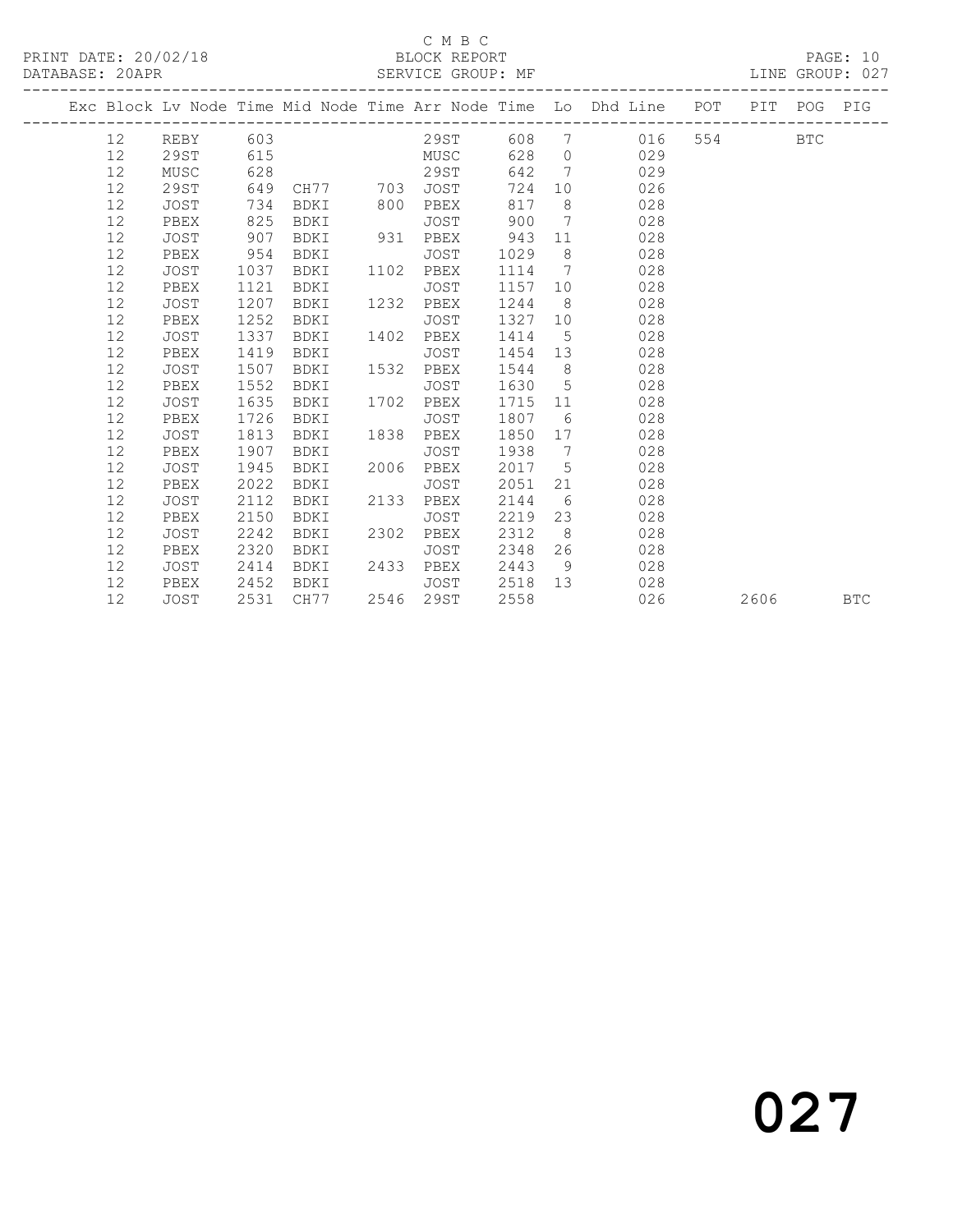## C M B C<br>BLOCK REPORT

| PRINT DATE: 20/02/18 BLOCK REPORT PASSE: 11<br>DATABASE: 20APR SERVICE GROUP: MF CATABASE: 20APR |                                     |      |                                                              |      |              |                      |                 |                                                                                |     |          |              |
|--------------------------------------------------------------------------------------------------|-------------------------------------|------|--------------------------------------------------------------|------|--------------|----------------------|-----------------|--------------------------------------------------------------------------------|-----|----------|--------------|
|                                                                                                  |                                     |      |                                                              |      |              |                      |                 | Exc Block Lv Node Time Mid Node Time Arr Node Time Lo Dhd Line POT PIT POG PIG |     |          |              |
|                                                                                                  |                                     |      |                                                              |      |              |                      |                 | 13 HK-E 609 GIST 617 JOST 635 8 028 600 BTC                                    |     |          |              |
|                                                                                                  | 13 JOST 643 RUBY 654 KTLP 705 5 027 |      |                                                              |      |              |                      |                 |                                                                                |     |          |              |
| 13                                                                                               | KTLP 710 RUBY 721 JOST 733 5 027    |      |                                                              |      |              |                      |                 |                                                                                |     |          |              |
| 13                                                                                               | JOST                                |      | 738 CH77 754 29ST 814<br>821 MUSC 837                        |      |              |                      |                 | $\begin{array}{ccc} 7 & 026 \end{array}$                                       |     |          |              |
| 13                                                                                               | 29ST                                |      |                                                              |      |              |                      | $\overline{0}$  | 029                                                                            |     |          |              |
| 13                                                                                               | MUSC                                | 837  |                                                              |      | 29ST 856     |                      |                 | 9 029                                                                          |     |          |              |
| 13                                                                                               | 29ST                                |      | 905 CH77 921 JOST 940                                        |      |              |                      |                 | $7\overline{ }$<br>026                                                         |     |          |              |
| 13                                                                                               |                                     |      | JOST 947 CH77 1003 29ST                                      |      |              | 1021 6               |                 | 026                                                                            |     |          |              |
| 13                                                                                               | 29ST                                | 1027 |                                                              |      | MUSC         | 1042 0               |                 | 029                                                                            |     |          |              |
| 13                                                                                               | MUSC                                | 1042 |                                                              |      | 29ST         | 1058 7               |                 | 029                                                                            |     |          |              |
| 13                                                                                               | 29ST                                |      | 1105 CH77 1120 JOST                                          |      |              |                      |                 | 1139 8<br>026                                                                  |     |          |              |
| 13                                                                                               | JOST                                |      | 1147 CH77 1203 29ST                                          |      |              | 1221                 | $7\overline{ }$ | 026                                                                            |     |          |              |
| 13                                                                                               | 29ST                                |      | 1228<br>1244                                                 |      | MUSC         | 1244 0               |                 | 029                                                                            |     |          |              |
| 13                                                                                               | MUSC                                |      |                                                              |      | 29ST         | 1301                 |                 | $5$ 029                                                                        |     |          |              |
| 13                                                                                               | 29ST                                |      | 1306 CH77 1322 JOST                                          |      |              | 1342                 |                 | $5 - 5$<br>026                                                                 |     |          |              |
| 13                                                                                               | JOST                                |      | 1347 CH77 1404 29ST                                          |      |              | 1422 6               |                 | 026                                                                            |     |          |              |
| 13                                                                                               | 29ST                                |      |                                                              |      | MUSC         | 1446 0               |                 | 029                                                                            |     |          |              |
| 13                                                                                               | MUSC                                |      | $1428$ $-331$<br>$1446$                                      |      | 29ST         | $\frac{1501}{150}$ 5 |                 | 029                                                                            |     |          |              |
| 13                                                                                               | 29ST                                |      | 1506 MUSC                                                    |      |              | 1525 0               |                 | 029                                                                            |     |          |              |
| 13                                                                                               | MUSC                                |      | 1525 29ST                                                    |      |              | 1540 12              |                 | 029                                                                            |     |          |              |
| 13                                                                                               | 29ST                                |      | 1552 MUSC<br>1611 29ST                                       |      |              | 1611 0               |                 | 029                                                                            |     |          |              |
| 13                                                                                               | MUSC                                |      |                                                              |      |              | 1626 11              |                 | 029                                                                            |     |          |              |
| 13                                                                                               | 29ST                                |      | 1637 MUSC 1656 0                                             |      |              |                      |                 | 029                                                                            |     |          |              |
| 13                                                                                               | MUSC                                |      | 1656 8                                                       |      | 29ST         | 1711                 |                 | 12 and $\overline{a}$<br>029                                                   |     |          |              |
| 13                                                                                               | 29ST                                |      | 1723 CH77 1741 JOST<br>1811 CH77 1830 29ST<br>1958 1958 1959 |      |              | 1801 10              |                 | 026                                                                            |     |          |              |
| 13                                                                                               | JOST                                |      |                                                              |      |              | 1846 6               |                 | 026                                                                            |     |          |              |
| 13                                                                                               | 29ST                                | 1852 |                                                              |      | MUSC 1908 0  |                      |                 | 029                                                                            |     |          |              |
| 13                                                                                               | MUSC                                | 1908 |                                                              |      | 29ST 1920    |                      |                 |                                                                                | 029 | 1931 BTC |              |
| 14                                                                                               |                                     |      | 29ST 614 CH77 627 JOST 644 6                                 |      |              |                      |                 | 026                                                                            |     | 602 BTC  |              |
| 14                                                                                               | JOST                                |      | 650 BDKI                                                     |      | 712 PBEX     |                      |                 | 726 9<br>028                                                                   |     |          |              |
| 14                                                                                               | PBEX                                |      | 735 BDKI                                                     |      | JOST         | 810                  |                 | 10<br>028                                                                      |     |          |              |
| 14                                                                                               | JOST                                | 820  | BDKI                                                         |      | 847 PBEX     | 903 7                |                 | 028                                                                            |     |          |              |
| 14                                                                                               |                                     |      |                                                              |      |              |                      |                 | PBEX 910 BDKI JOST 946 6 028<br>JOST 952 BDKI 1017 PBEX 1029 7 028             |     |          |              |
| 14                                                                                               |                                     |      |                                                              |      |              |                      |                 |                                                                                |     |          |              |
| 14                                                                                               | PBEX 1036 BDKI                      |      |                                                              |      |              |                      |                 | JOST 1111 11 028                                                               |     |          |              |
| 14                                                                                               | JOST                                |      | 1122 BDKI                                                    |      | 1147 PBEX    | 1159 8               |                 | 028                                                                            |     |          |              |
|                                                                                                  | 14 PBEX 1207 BDKI JOST 1243 9       |      |                                                              |      |              |                      |                 | 028                                                                            |     |          |              |
| 14                                                                                               | JOST                                | 1252 | BDKI                                                         | 1317 | PBEX         | 1329                 | 8               | 028                                                                            |     |          |              |
| 14                                                                                               | PBEX                                | 1337 | <b>BDKI</b>                                                  |      | JOST         | 1412                 | 10              | 028                                                                            |     |          |              |
| 14                                                                                               | <b>JOST</b>                         | 1422 | BDKI                                                         | 1447 | PBEX         | 1459                 | 10              | 028                                                                            |     |          |              |
| 14                                                                                               | PBEX                                | 1509 | BDKI                                                         |      | <b>JOST</b>  | 1547                 | 5               | 028                                                                            |     |          |              |
| 14                                                                                               | JOST                                | 1552 | BDKI                                                         | 1619 | ${\tt PBEX}$ | 1631                 | 5               | 028                                                                            |     |          |              |
| 14                                                                                               | PBEX                                | 1636 | BDKI                                                         |      | <b>JOST</b>  | 1717                 | 5               | 028                                                                            |     |          |              |
| 14                                                                                               | JOST                                | 1722 | BDKI                                                         | 1748 | PBEX         | 1802                 | 9               | 028                                                                            |     |          |              |
| 14                                                                                               | PBEX                                | 1811 | BDKI                                                         |      | <b>JOST</b>  | 1847                 | 12              | 028                                                                            |     |          |              |
| 14                                                                                               | JOST                                | 1859 | BDKI                                                         | 1922 | PBEX         | 1933                 | 6               | 028                                                                            |     |          |              |
| 14                                                                                               | PBEX                                | 1939 | BDKI                                                         |      | <b>JOST</b>  | 2010                 |                 | 028                                                                            |     | 2021     | $_{\rm BTC}$ |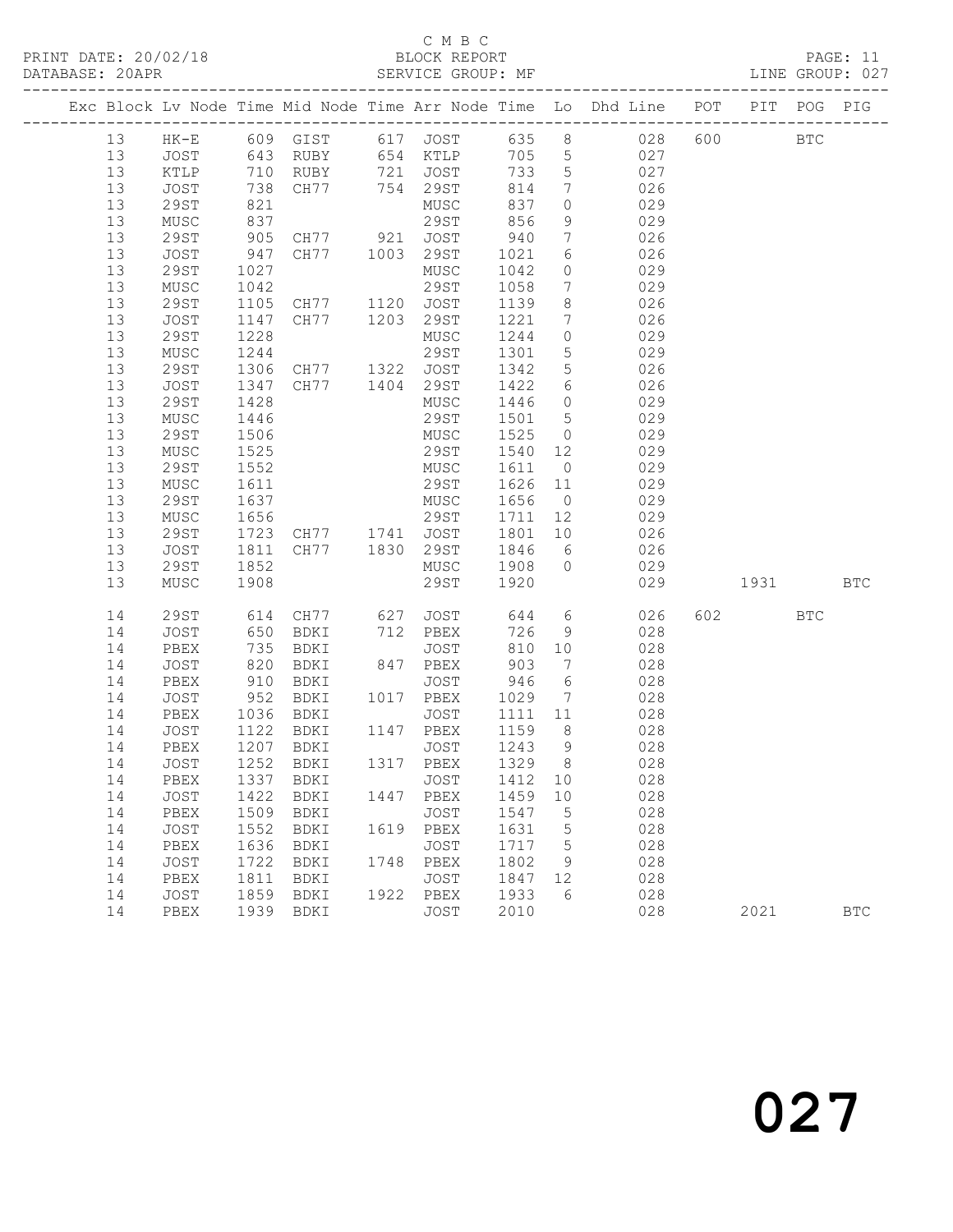## C M B C<br>BLOCK REPORT

|       |          |              |      |                |                    |                                      |              |                              | Exc Block Lv Node Time Mid Node Time Arr Node Time Lo Dhd Line POT PIT POG PIG |              |            |              |            |
|-------|----------|--------------|------|----------------|--------------------|--------------------------------------|--------------|------------------------------|--------------------------------------------------------------------------------|--------------|------------|--------------|------------|
|       |          |              |      |                |                    |                                      |              |                              | 15 KTLP 627 RUBY 637 JOST 648 5 027 618                                        |              | <b>BTC</b> |              |            |
|       | 15       | JOST         |      |                |                    | 653 CH77 708 29ST 726                |              | $6\overline{6}$              | 026                                                                            |              |            |              |            |
|       | $15$     | 29ST         | 732  |                |                    | MUSC                                 | 747          | $\overline{0}$               | 029                                                                            |              |            |              |            |
|       | 15       | MUSC         | 747  |                |                    |                                      | 805          | $5\overline{)}$              | 029                                                                            |              |            |              |            |
|       | 15       | 29ST         | 810  |                |                    |                                      | 848          | $5\phantom{.0}$              | 026                                                                            |              |            |              |            |
|       | $15$     | JOST         | 853  |                |                    |                                      | 935          | $5\phantom{.0}$              | 028                                                                            |              |            |              |            |
|       | $15$     | PBEX         | 940  | BDKI           |                    | JOST                                 | 1015         | $7\phantom{.0}\phantom{.0}7$ | 028                                                                            |              |            |              |            |
|       | $15$     | JOST         | 1022 | BDKI           |                    | 1047 PBEX                            | 1059 7       |                              | 028                                                                            |              |            |              |            |
|       | 15       | PBEX         | 1106 | BDKI           | $\frac{1}{10^{2}}$ | JOST                                 | 1142         | 10                           | 028                                                                            |              |            |              |            |
|       | $15$     | JOST         | 1152 | BDKI           |                    | 1217 PBEX                            | 1229         | 8 <sup>8</sup>               | 028                                                                            |              |            |              |            |
|       | $15$     | PBEX         | 1237 | BDKI           |                    | JOST                                 | 1312         | 10                           | 028                                                                            |              |            |              |            |
|       | $15$     | JOST         | 1322 | BDKI           |                    | 1347 PBEX                            | 1359         | $5\overline{)}$              | 028                                                                            |              |            |              |            |
|       | 15       | PBEX         | 1404 | BDKI           |                    | JOST                                 | 1439         | 13                           | 028                                                                            |              |            |              |            |
|       | $15$     | JOST         | 1452 | BDKI           |                    | 1517 PBEX                            | 1529         | 8 <sup>8</sup>               | 028                                                                            |              |            |              |            |
|       | $15$     | PBEX         | 1537 | BDKI           |                    | JOST                                 | 1615         | $5\overline{)}$              | 028                                                                            |              |            |              |            |
|       | $15$     | JOST         | 1620 | BDKI           |                    | 1647 PBEX                            | 1700         | $5\overline{)}$              | 028                                                                            |              |            |              |            |
|       | $15$     | PBEX         | 1705 | BDKI           | 1818               | JOST                                 | 1746 6       |                              | 028                                                                            |              |            |              |            |
|       | 15       | JOST         | 1752 | BDKI           |                    | 1818 PBEX                            | 1832 5       |                              | 028                                                                            |              | 1859 BTC   |              |            |
|       | 15       | PBEX         | 1837 |                |                    | GIST                                 | 1854         |                              | 028                                                                            |              |            |              |            |
|       | 31       | JOST         | 1447 | CH77 1505 29ST |                    |                                      | 1524         | 13                           |                                                                                | 026 1431 BTC |            |              |            |
|       | 31       | <b>29ST</b>  | 1537 |                |                    | MUSC                                 | 1556         | $\overline{0}$               | 029                                                                            |              |            |              |            |
|       | 31       | MUSC         | 1556 |                |                    | 29ST                                 | 1611 13      |                              | 029                                                                            |              |            |              |            |
|       | 31       | 29ST         |      | 1624 CH77 1642 |                    | JOST                                 | 1703         | 8 <sup>8</sup>               | 026                                                                            |              |            |              |            |
|       | 31       | JOST         | 1711 | CH77           |                    | 1729 29ST                            | 1747 5       |                              | 026                                                                            |              |            |              |            |
|       | 31<br>31 | 29ST         | 1752 |                |                    | MUSC<br>29ST                         | 1812 0       | 9                            | 029                                                                            |              |            |              |            |
|       | 31       | MUSC<br>29ST | 1812 | 1837 CH77      |                    | 1853 JOST                            | 1828<br>1910 |                              | 029<br>026                                                                     |              | 1921 BTC   |              |            |
|       |          |              |      |                |                    |                                      |              |                              |                                                                                |              |            |              |            |
|       | 32       | <b>29ST</b>  | 1506 | CH77           | 1527               | JOST                                 | 1548         | 5 <sub>5</sub>               |                                                                                | 026 1450 BTC |            |              |            |
|       | 32       | JOST         | 1553 | RUBY           | 1607               | KTLP                                 | 1618         | $7\phantom{.0}\phantom{.0}7$ | 027                                                                            |              |            |              |            |
|       | 32       | KTLP         | 1625 | RUBY           | 1636               | JOST                                 | 1651         | $5\overline{)}$              | 027                                                                            |              |            |              |            |
|       | 32       | JOST         | 1656 | RUBY           | 1710               | KTLP                                 | 1722         | $5\overline{)}$              | 027                                                                            |              |            |              |            |
|       | 32       | KTLP         | 1727 | RUBY           | 1737               | JOST                                 | 1752         | $5\overline{)}$              | 027                                                                            |              |            |              |            |
|       | 32       | JOST         | 1757 | RUBY           | 1811               | KTLP                                 | 1823         | $5\overline{)}$              | 027                                                                            |              |            |              |            |
|       | 32       | KTLP         | 1828 | RUBY           | 1838               | JOST                                 | 1851         |                              |                                                                                | 027          | 1902 BTC   |              |            |
| SD 33 |          | HANA         |      | 1514 REBY      | 1526               | 29ST                                 | 1537 5       |                              | $016$ 1500<br>026                                                              |              | <b>BTC</b> |              |            |
| SD 33 |          | 29ST         |      | 1542 CH77      |                    | 1601 JOST                            | 1622         | 5 <sup>5</sup>               |                                                                                |              |            |              |            |
|       |          |              |      |                |                    | #SD 33 29ST 1542 CH77 1601 JOST 1622 |              |                              | 5 026 1526                                                                     |              |            | $_{\rm BTC}$ |            |
|       | 33       | JOST         | 1627 | CH77           | 1644               | 29ST                                 | 1702         | 6                            | 026                                                                            |              |            |              |            |
|       | 33       | 29ST         | 1708 | CH77           |                    | 1726 JOST                            | 1747         | 9                            | 026                                                                            |              |            |              |            |
|       | 33       | JOST         | 1756 | CH77           |                    | 1815 29ST                            | 1832         |                              | 026                                                                            |              | 1844       |              | <b>BTC</b> |
|       | 34       | JOST         | 1528 | CH77           | 1546               | 29ST                                 | 1605         | 5                            |                                                                                | 026 1512     |            | <b>BTC</b>   |            |
|       | 34       | <b>29ST</b>  | 1610 | CH77           | 1628               | JOST                                 | 1649         | $7\phantom{.0}\phantom{.0}7$ | 026                                                                            |              |            |              |            |
|       | 34       | JOST         | 1656 | CH77           |                    | 1713 29ST                            | 1731         | 6                            | 026                                                                            |              |            |              |            |
|       | 34       | <b>29ST</b>  | 1737 |                |                    | MUSC                                 | 1757         | $\overline{0}$               | 029                                                                            |              |            |              |            |
|       | 34       | MUSC         | 1757 |                |                    | 29ST                                 | 1813         | - 9                          | 029                                                                            |              |            |              |            |
|       | 34       | <b>29ST</b>  | 1822 | CH77           |                    | 1839 JOST                            | 1859         | 14                           | 026                                                                            |              |            |              |            |
|       | 34       | <b>JOST</b>  | 1913 | RUBY           | 1925               | KTLP                                 | 1936         | 11                           | 027                                                                            |              |            |              |            |
|       | 34       | KTLP         | 1947 | RUBY           | 1957               | JOST                                 | 2009         | $5\phantom{0}$               | 027                                                                            |              |            |              |            |
|       | 34       | JOST         | 2014 | RUBY           | 2025               | KTLP                                 | 2036         | 13                           | 027                                                                            |              |            |              |            |
|       | 34       | KTLP         | 2049 | RUBY           | 2058               | JOST                                 | 2109         | 6                            | 027                                                                            |              |            |              |            |
|       | 34       | JOST         | 2115 | RUBY           |                    | 2126 KTLP                            | 2137 12      |                              | 027                                                                            |              |            |              |            |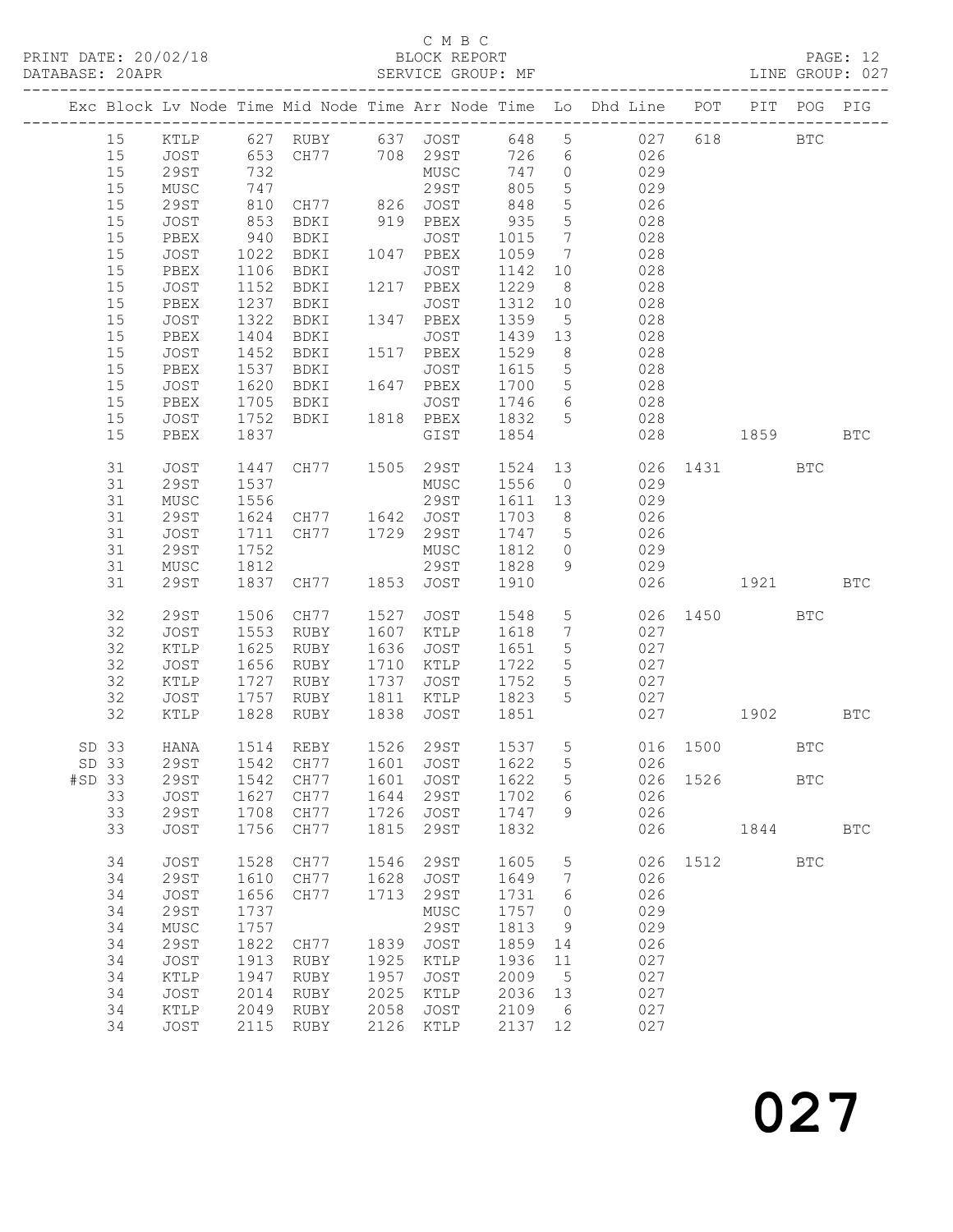## C M B C<br>BLOCK REPORT

| PRINT DATE: 20/02/18<br>DATABASE: 20APR |    |             |     | SERVICE GROUP: MF |     | BLOCK REPORT   |     |                |                                                                                |         |          |          | PAGE: 13   |
|-----------------------------------------|----|-------------|-----|-------------------|-----|----------------|-----|----------------|--------------------------------------------------------------------------------|---------|----------|----------|------------|
|                                         |    |             |     |                   |     |                |     |                | Exc Block Lv Node Time Mid Node Time Arr Node Time Lo Dhd Line POT PIT POG PIG |         |          |          |            |
|                                         | 34 |             |     | KTLP 2149 RUBY    |     |                |     |                | 2158 JOST 2209 17 027                                                          |         |          |          |            |
|                                         | 34 | JOST        |     | 2226 CH77         |     | 2242 29ST 2255 |     |                | 026                                                                            |         | 2305 BTC |          |            |
|                                         | 51 | BDKS        | 556 | SMKI              | 609 | JOST           | 617 | 9              | 028                                                                            |         | 555 BTC  |          |            |
|                                         | 51 | JOST        | 626 | RUBY              | 637 | KTLP           | 647 | 8              | 027                                                                            |         |          |          |            |
|                                         | 51 | KTLP        | 655 | RUBY              | 706 | JOST           | 718 | 5              | 027                                                                            |         |          |          |            |
|                                         | 51 | JOST        | 723 | CH77              |     | 739 29ST       | 759 | 5              | 026                                                                            |         |          |          |            |
|                                         | 51 | 29ST        | 804 |                   |     | MUSC           | 820 | $\circ$        | 029                                                                            |         |          |          |            |
|                                         | 51 | MUSC        | 820 |                   |     | 29ST           | 839 |                | 029<br>$11$ and $11$                                                           |         |          |          |            |
|                                         | 51 | 29ST        | 850 | CH77              | 907 | JOST           | 927 |                | 026                                                                            |         | 939      |          | BTC        |
|                                         | 52 | JOST        | 608 | CH77              | 623 | 29ST           | 639 |                | $6\degree$<br>026                                                              |         | 555 BTC  |          |            |
|                                         | 52 | 29ST        | 645 |                   |     | MUSC           | 658 | $\circ$        | 029                                                                            |         |          |          |            |
|                                         | 52 | MUSC        | 658 |                   |     | 29ST           | 712 | 8              | 029                                                                            |         |          |          |            |
|                                         | 52 | 29ST        | 720 | CH77 735 JOST     |     |                | 756 | 5              | 026                                                                            |         |          |          |            |
|                                         | 52 | JOST        | 801 | RUBY              | 814 | KTLP           | 827 | 13             | 027                                                                            |         |          |          |            |
|                                         | 52 | KTLP        | 840 | RUBY              | 851 | JOST           | 903 | $\mathcal{B}$  | 027                                                                            |         |          |          |            |
|                                         | 52 | JOST        | 911 | CH77              | 927 | 29ST           | 945 |                |                                                                                | 026 957 |          |          | BTC        |
|                                         | 53 | LNOS        | 659 | 15LO              | 710 | STST           | 739 | 6              | 35<br>241                                                                      |         | 634 BTC  |          |            |
|                                         | 53 | 29ST        | 820 | CH77              | 836 | JOST           | 858 |                | 7<br>026                                                                       |         |          |          |            |
|                                         | 53 | <b>JOST</b> | 905 | RUBY              | 917 | KTLP           | 927 |                | 027                                                                            |         | 931      |          | <b>BTC</b> |
|                                         | 54 | KTLP        | 740 | RUBY              | 751 | JOST           | 803 |                | $5 - 5$<br>027                                                                 |         | 734 BTC  |          |            |
|                                         | 54 | JOST        | 808 | CH77              |     | 825 29ST       | 845 | $7\phantom{0}$ | 026                                                                            |         |          |          |            |
|                                         | 54 | 29ST        | 852 |                   |     | MUSC           | 910 |                | $\Omega$<br>029                                                                |         |          |          |            |
|                                         | 54 | MUSC        | 910 |                   |     | 29ST           | 927 |                | 029                                                                            |         |          | 939 — 10 | <b>BTC</b> |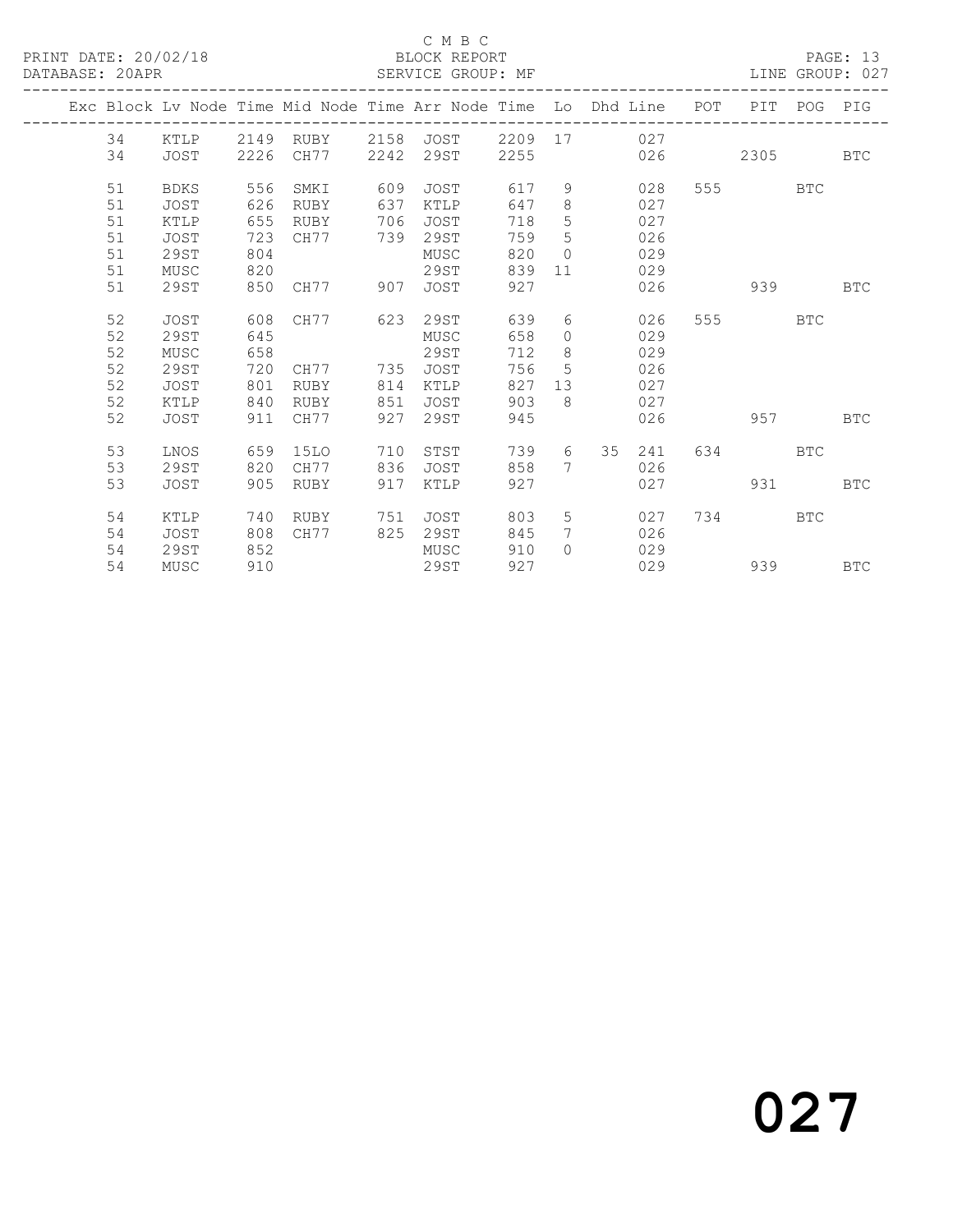|                                                                                                                                                                                                                                                                                                                                     |                                                                                                          |                                                                                                                                     |                                                                                                           |                                                                                                                                                                                                                                                                                                                                                                       |                                                                                 |                                                                                                                                                                                                |                                                          |                              |                                                                             |         |                 | PAGE: 14   |
|-------------------------------------------------------------------------------------------------------------------------------------------------------------------------------------------------------------------------------------------------------------------------------------------------------------------------------------|----------------------------------------------------------------------------------------------------------|-------------------------------------------------------------------------------------------------------------------------------------|-----------------------------------------------------------------------------------------------------------|-----------------------------------------------------------------------------------------------------------------------------------------------------------------------------------------------------------------------------------------------------------------------------------------------------------------------------------------------------------------------|---------------------------------------------------------------------------------|------------------------------------------------------------------------------------------------------------------------------------------------------------------------------------------------|----------------------------------------------------------|------------------------------|-----------------------------------------------------------------------------|---------|-----------------|------------|
| 15LO 15TH & LONSDALE<br>BDKI     BOUNDARY & KITCHENER-NORTH         BDLO     BOUNDARY & LOUGHEED-NORTH<br>BTC Burnaby Depot<br>BUB5<br>GRVT<br>LB-W LOUGHEED & BOUNDARY-WEST MEDICALL LONSDALE & 15 ST<br>LNOS LONSDALE & E OSBORNE FS MCD4 MACDONALD & 4 AV<br>PBEX PHIBBS EXCHANGE<br>STST STADIUM STATION<br>WFST WATERFRONT STN |                                                                                                          |                                                                                                                                     |                                                                                                           | BURRARD STN<br>GRANDVIEW TERMINUS                                                                                                                                                                                                                                                                                                                                     |                                                                                 | BAGA BANBURY & GALLANT<br>BUB2 BURRARD STATION<br>BYCA         BROADWAY & CAMBIE<br>HK-W         HASTINGS & KOOTENAY WB<br>------------------------------------                                |                                                          |                              |                                                                             |         |                 |            |
|                                                                                                                                                                                                                                                                                                                                     |                                                                                                          |                                                                                                                                     |                                                                                                           |                                                                                                                                                                                                                                                                                                                                                                       |                                                                                 |                                                                                                                                                                                                |                                                          |                              |                                                                             |         |                 |            |
|                                                                                                                                                                                                                                                                                                                                     | 11<br>11<br>11<br>11<br>11<br>11<br>11<br>11<br>11<br>11<br>11<br>11<br>11<br>11<br>11<br>11<br>11<br>11 | ULP<br>ULP 1110<br>WFST 1155<br>ULP 1250<br>ULP 1430<br>WFST 1520<br>ULP<br>ULP<br>ULP 2101 BYCA                                    | 1110<br>1430<br>1610                                                                                      | 11 LB-W 618 BYCA 634 ULP 653 5 29 099 610 BTC<br>WFST 727 ULP 758 10 044<br>ULP 808 SEHA 840 13 1 044<br>WFST 854 ULP 929 6 044<br>ULP 935 SEHA 1006 8 1 044<br>WFST 1015 ULP 1052 18<br>WFST 1335 ULP 1411<br>WFST 1705 ULP 1743<br>1759 SEHA 1836 11 1 044<br>WFST 1848 ULP 1920 11 044<br>ULP 1931 BYCA 1958 GRVT 2010 8 099<br>GRVT 2018 BYCA 2029 ULP 2053 8 099 |                                                                                 | $\begin{array}{cccc} 1142 & 12 & 1 & 044 \\ 1232 & 18 & 044 \end{array}$<br>SEHA 1142<br>ULP 1232<br>SEHA 1324 10 1 044<br>SEHA 1504 15<br>ULP 1554 16<br>SEHA 1649 15 1 044<br>2125 BDLO 2142 |                                                          | 19                           | 044<br>044<br>1 044<br>044<br>044                                           | 099 000 | 2145 BTC        |            |
|                                                                                                                                                                                                                                                                                                                                     | 12<br>12<br>12<br>12<br>12<br>12<br>12<br>12<br>12<br>12<br>12<br>12<br>12<br>12<br>12<br>12             | MCD4 716<br>WFST<br>ULP<br>WFST<br>12 ULP<br>WFST<br>ULP<br>${\tt WFST}$<br>ULP<br>WFST<br>ULP<br>WFST<br>ULP<br>ULP<br>WFST<br>ULP | 748<br>828<br>908<br>1035<br>1130<br>1215<br>1310<br>1355<br>1450<br>1535<br>1623<br>1744<br>1833<br>1919 | LB-W 621 BYCA 637 ULP 656 7 13 099<br>950 SEHA 1021 13 1 044                                                                                                                                                                                                                                                                                                          | ULP<br>SEHA<br>ULP<br>SEHA<br>ULP<br>SEHA<br>ULP<br>SEHA<br>SEHA<br>ULP<br>SEHA | BUB5 736 5 7 002<br>ULP 823 5 044<br>SEHA 900 7 1 044<br>ULP 943 7 044<br>SEHA 1001 1 044<br>1112<br>1204<br>1252<br>1344<br>1431<br>1524<br>1609<br>1702<br>1821<br>1905<br>1948              | 18<br>10<br>18<br>10<br>19<br>10<br>14<br>15<br>11<br>14 | 1<br>1<br>27<br>$\mathbf{1}$ | 044<br>1 044<br>044<br>044<br>044<br>044<br>044<br>044<br>044<br>044<br>044 |         | 613 BTC<br>2008 | <b>BTC</b> |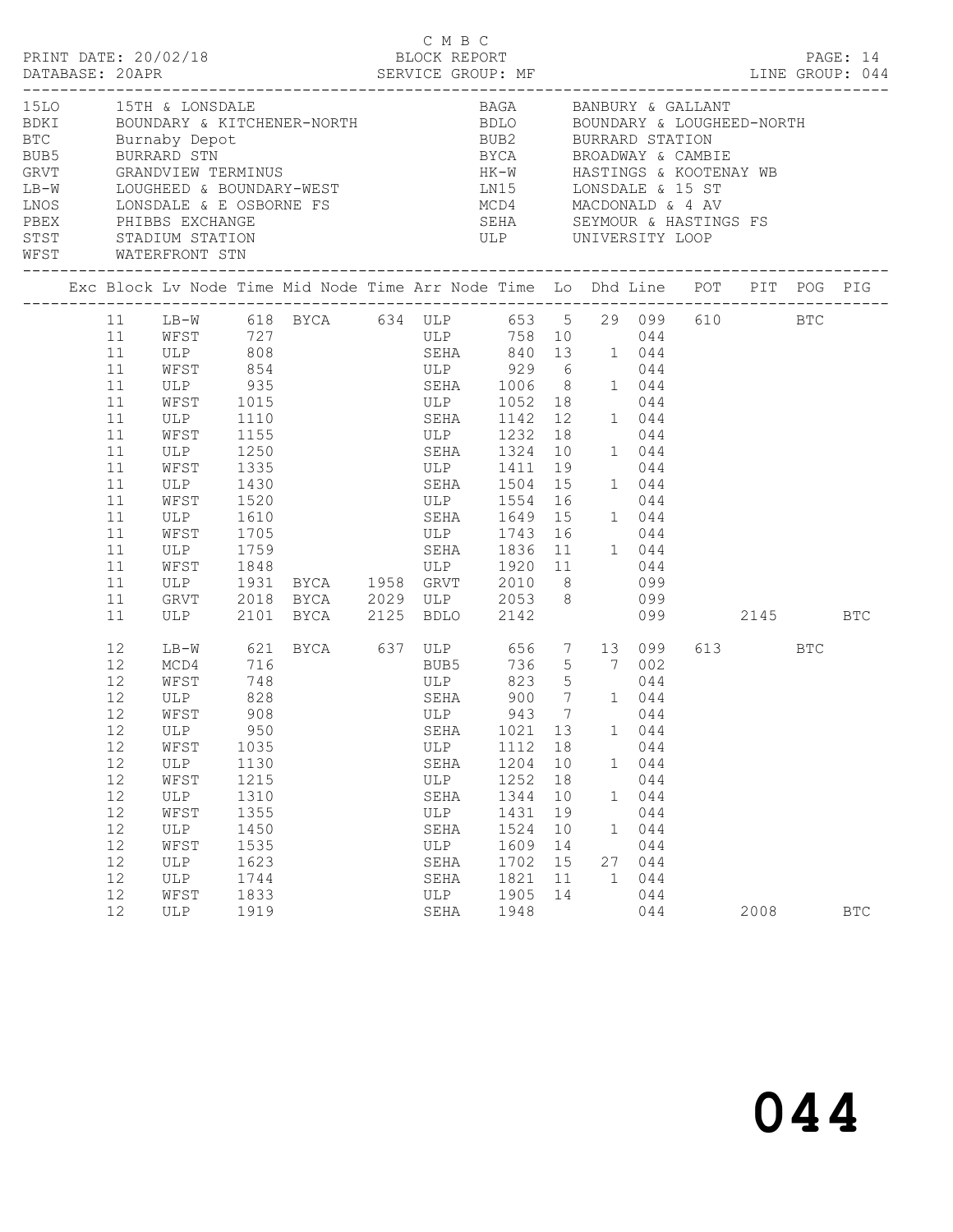## C M B C<br>BLOCK REPORT

|  |          |                      |              |                   | Exc Block Lv Node Time Mid Node Time Arr Node Time Lo Dhd Line POT |               |                |            |            |         | PIT POG PIG |            |
|--|----------|----------------------|--------------|-------------------|--------------------------------------------------------------------|---------------|----------------|------------|------------|---------|-------------|------------|
|  | 13       |                      |              |                   | BDKI 617 HK-W 621 SEHA 641 7 1 R5 616                              |               |                |            |            |         | <b>BTC</b>  |            |
|  | 13       | WFST                 | 649          |                   | ULP 718 7                                                          |               |                |            | 29 044     |         |             |            |
|  | 13       | WFST                 | 754          |                   | ULP 829 6                                                          |               |                |            | 044        |         |             |            |
|  | 13       | ULP                  | 835          |                   | SEHA                                                               | 907           |                | 12  1  044 |            |         |             |            |
|  | 13       | WFST                 | 920          |                   | ULP                                                                | 955           | 15             |            | 044        |         |             |            |
|  | 13       | ULP                  | 1010         |                   | SEHA                                                               | 1041          | 13             |            | $1$ 044    |         |             |            |
|  | 13       | WFST                 | 1055         |                   | ULP                                                                | 1132          | 18             |            | 044        |         |             |            |
|  | 13       | ULP                  | 1150         |                   | SEHA                                                               | 1224          | 10             |            | 1 044      |         |             |            |
|  | 13       | WFST                 | 1235         |                   | ULP                                                                | 1312          | 18             |            | 044        |         |             |            |
|  | 13       | ULP                  | 1330         |                   | SEHA                                                               | 1404 10       |                |            | 1 044      |         |             |            |
|  | 13       | WFST                 | 1415         |                   | ULP                                                                | 1451 13       |                |            | 044        |         |             |            |
|  | 13       | ULP                  | 1504         |                   | SEHA                                                               | 1541 8        |                |            | 1 044      |         |             |            |
|  | 13       | WFST                 | 1550         |                   | ULP                                                                | 1624 12       |                |            | 044        |         |             |            |
|  | 13       | ULP                  | 1636         |                   | SEHA                                                               | 1715 5        |                |            | $1$ 044    |         |             |            |
|  | 13       | WFST                 | 1721         |                   | ULP                                                                | 1759 15       |                |            | 044        |         |             |            |
|  | 13       | ULP                  | 1814         |                   | SEHA                                                               | 1849 13 1 044 |                |            |            |         |             |            |
|  | 13       | WFST                 | 1903         |                   | ULP 1934 15                                                        |               |                |            | 044        |         |             |            |
|  | 13       | ULP                  | 1949         |                   | SEHA                                                               | 2018          |                |            | 044        | 2038    |             | <b>BTC</b> |
|  | 14       | BDKI                 |              | 639 HK-W 643 SEHA |                                                                    |               |                |            | 703 5 1 R5 | 638 BTC |             |            |
|  | 14       | WFST                 | 709          |                   | ULP                                                                | 738 5         |                |            | 13 044     |         |             |            |
|  | 14       | MCD4                 | 756          |                   | BUB5                                                               | 816 5         |                |            | 7 002      |         |             |            |
|  | 14       | WFST                 | 828          |                   | ULP                                                                | 904           | 8 <sup>8</sup> |            | 044        |         |             |            |
|  | 14       | ULP                  | 912          |                   | SEHA                                                               | 943 11        |                |            | 1 044      |         |             |            |
|  | 14       | WFST                 | 955          |                   | ULP                                                                | 1030          | 20             |            | 044        |         |             |            |
|  | 14       | ULP                  | 1050         |                   | SEHA                                                               | 1122          | 12             |            | 1 044      |         |             |            |
|  | 14       | WFST                 | 1135         |                   | ULP                                                                | 1212          | 18             |            | 044        |         |             |            |
|  | 14       | ULP                  | 1230         |                   | SEHA                                                               | 1304 10       |                |            | 1 044      |         |             |            |
|  | 14       | WFST                 | 1315         |                   | ULP                                                                | 1351 19       |                |            | 044        |         |             |            |
|  | 14       | ULP                  | 1410         |                   | SEHA                                                               | 1444 5        |                |            | 1 044      |         |             |            |
|  | 14       | WFST                 | 1450         |                   | ULP                                                                | 1525 6        |                |            | 044        |         |             |            |
|  | 14       | ULP                  | 1531         |                   | SEHA                                                               | 1608 11       |                |            | 1 044      |         |             |            |
|  | 14       | WFST                 | 1620         |                   | ULP                                                                | 1654 8        |                |            | 044        |         |             |            |
|  | 14       | ULP                  | 1702         |                   | SEHA                                                               | 1740 8        |                |            | 1 044      |         |             |            |
|  | 14       | WFST                 | 1749         |                   | ULP                                                                | 1827 17       |                |            | 044        |         |             |            |
|  | 14       | ULP                  | 1844         |                   | SEHA                                                               | 1913          |                |            | 044        | 1933    | <b>BTC</b>  |            |
|  | 15       | BDKI                 |              |                   | SEHA 805 5<br>ULP 846 6                                            |               |                | $846$ 6    | 1 R5       | 738 BTC |             |            |
|  | 15       | WFST                 |              |                   |                                                                    |               |                |            | 044        |         |             |            |
|  |          | 15 ULP 852           |              |                   | SEHA                                                               | 923 11        |                |            | 1 044      |         |             |            |
|  | 15       | WFST                 | 935          |                   | ULP                                                                | 1010          | 20             |            | 044        |         |             |            |
|  | 15       | ULP                  | 1030         |                   | SEHA                                                               | 1102          | 12             |            | 1 044      |         |             |            |
|  | 15       | WFST                 | 1115         |                   | ULP                                                                | 1152          | 18             |            | 044        |         |             |            |
|  | 15       | ULP                  | 1210         |                   | SEHA                                                               | 1244          | 10             | 1          | 044        |         |             |            |
|  | 15       | WFST                 | 1255         |                   | ULP                                                                | 1332          | 18             |            | 044        |         |             |            |
|  | 15       | ULP                  | 1350         |                   | SEHA                                                               | 1424          | 10             | 1          | 044        |         |             |            |
|  | 15<br>15 | WFST<br>$_{\rm ULP}$ | 1435<br>1518 |                   | ULP                                                                | 1510<br>1555  | 8              |            | 044        |         |             |            |
|  | 15       | WFST                 | 1605         |                   | SEHA<br>ULP                                                        | 1639          | 9<br>10        | 1          | 044<br>044 |         |             |            |
|  | 15       | ULP                  | 1649         |                   | SEHA                                                               | 1728          | -6             | 1          | 044        |         |             |            |
|  | 15       | WFST                 | 1735         |                   | ULP                                                                | 1813          | 16             |            | 044        |         |             |            |
|  | 15       | ULP                  | 1829         |                   | SEHA                                                               | 1904          |                |            | 044        | 1924    |             | <b>BTC</b> |
|  |          |                      |              |                   |                                                                    |               |                |            |            |         |             |            |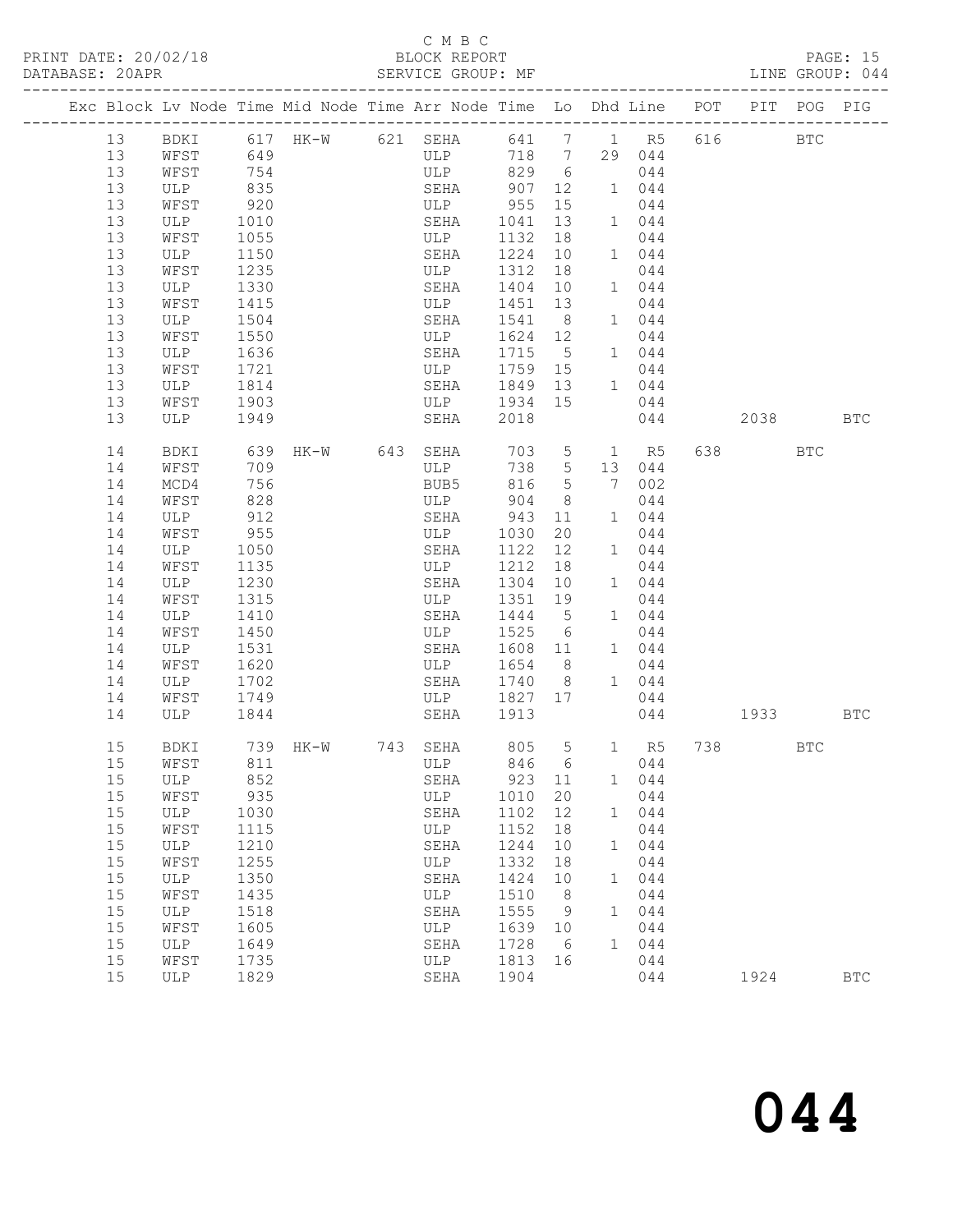PRINT DATE: 20/02/18 BLOCK REPORT BATABASE: 20APR BLOCK REPORT

## C M B C<br>BLOCK REPORT

PAGE: 16<br>LINE GROUP: 044

|  |    |             |           |          |      |     | Exc Block Lv Node Time Mid Node Time Arr Node Time Lo Dhd Line |         |                              |                |        | POT          | PIT        | POG        | PIG        |
|--|----|-------------|-----------|----------|------|-----|----------------------------------------------------------------|---------|------------------------------|----------------|--------|--------------|------------|------------|------------|
|  | 21 | BDKI        | 1424 HK-W |          |      |     | 1428 SEHA                                                      | 1457 7  |                              |                | 1 R5   | 1423         |            | <b>BTC</b> |            |
|  | 21 | WFST        | 1505      |          |      |     | ULP                                                            | 1539 5  |                              |                | 044    |              |            |            |            |
|  | 21 | ULP         | 1544      |          |      |     | SEHA                                                           | 1621    | 13                           |                | 1 044  |              |            |            |            |
|  | 21 | WFST        | 1635      |          |      |     | ULP                                                            | 1711    | 5                            |                | 044    |              |            |            |            |
|  | 21 | <b>ULP</b>  | 1716      |          |      |     | SEHA                                                           | 1754 8  |                              |                | 1 044  |              |            |            |            |
|  | 21 | WFST        | 1803      |          |      |     | ULP                                                            | 1837 5  |                              |                | 044    |              |            |            |            |
|  | 21 | ULP         | 1842      |          | BYCA |     | 1911 BDLO                                                      | 1930    |                              |                | 099    |              | 1933       |            | <b>BTC</b> |
|  | 22 | $LB-W$      | 1505 BYCA |          |      |     | 1526 ULP                                                       | 1552    | $5\overline{)}$              |                |        | 099 1458 BTC |            |            |            |
|  | 22 | ULP         | 1557      |          |      |     | SEHA                                                           | 1634 15 |                              |                | 1 044  |              |            |            |            |
|  | 22 | WFST        | 1650      |          |      |     | ULP                                                            | 1726    | $5^{\circ}$                  |                | 044    |              |            |            |            |
|  | 22 | ULP         | 1731      |          |      |     | SEHA                                                           | 1808    | $\overline{9}$               |                | 1 044  |              |            |            |            |
|  | 22 | WFST        | 1818      |          |      |     | ULP                                                            | 1852 7  |                              |                | 044    |              |            |            |            |
|  | 22 | ULP 1859    |           |          |      |     | SEHA                                                           | 1928    |                              |                | 044    |              | 1948       | <b>BTC</b> |            |
|  | 31 | <b>BAGA</b> |           |          |      |     | 701 PBEX 725 BUB2                                              | 751     | 6                            |                | 5 211  |              | 638 BTC    |            |            |
|  | 31 | WFST        | 802       |          |      |     | ULP                                                            | 837     | 6                            |                | 044    |              |            |            |            |
|  | 31 | ULP         | 843       |          |      |     | SEHA                                                           | 915     |                              |                | 044    |              | 938        |            | <b>BTC</b> |
|  | 32 | LN15        | 710       |          |      |     | LNOS                                                           | 717 5   |                              |                | 241    |              | 645 BTC    |            |            |
|  | 32 | LNOS        |           |          |      |     | 722 15LO 735 STST                                              | 811     | 13                           |                | 8 241  |              |            |            |            |
|  | 32 | WFST        | 832       |          |      |     | ULP                                                            | 908     | $7\phantom{.0}\phantom{.0}7$ |                | 044    |              |            |            |            |
|  | 32 | ULP         | 915       | BYCA     |      | 940 | <b>BDLO</b>                                                    | 1006    |                              |                | 099    |              | 1009       |            | <b>BTC</b> |
|  | 33 | BAGA        |           | 713 PBEX |      |     | 740 BUB2                                                       | 809     | $5\overline{)}$              | 5 <sup>7</sup> | 211    | 650          | <b>BTC</b> |            |            |
|  | 33 | WFST        | 819       |          |      |     | ULP                                                            | 855     | 7                            |                | 044    |              |            |            |            |
|  | 33 | ULP         | 902       |          |      |     | SEHA                                                           | 933     |                              |                | 044    |              | 956        |            | <b>BTC</b> |
|  | 34 | LB-W        |           |          |      |     | 700 BYCA 716 ULP                                               | 741     |                              | 10             | 099    | 652          | <b>BTC</b> |            |            |
|  | 34 | ULP         | 751       |          |      |     | SEHA                                                           | 824     | 14                           |                | 1 044  |              |            |            |            |
|  | 34 | WFST        | 839       |          |      |     | ULP                                                            | 915     | 8 <sup>8</sup>               |                | 044    |              |            |            |            |
|  | 34 | ULP         | 923       |          |      |     | SEHA                                                           | 954     |                              |                | 044    |              | 1017       |            | BTC        |
|  | 35 | WFST        | 736       |          |      |     | ULP                                                            | 807 9   |                              |                | 29 044 |              | 709 BTC    |            |            |
|  | 35 | WFST        | 845       |          |      |     | ULP                                                            | 920     | 6                            |                | 044    |              |            |            |            |
|  | 35 | ULP         |           |          |      |     | 926 BYCA 951 BDLO                                              | 1017    |                              |                | 099    |              | 1020 BTC   |            |            |
|  |    |             |           |          |      |     |                                                                |         |                              |                |        |              |            |            |            |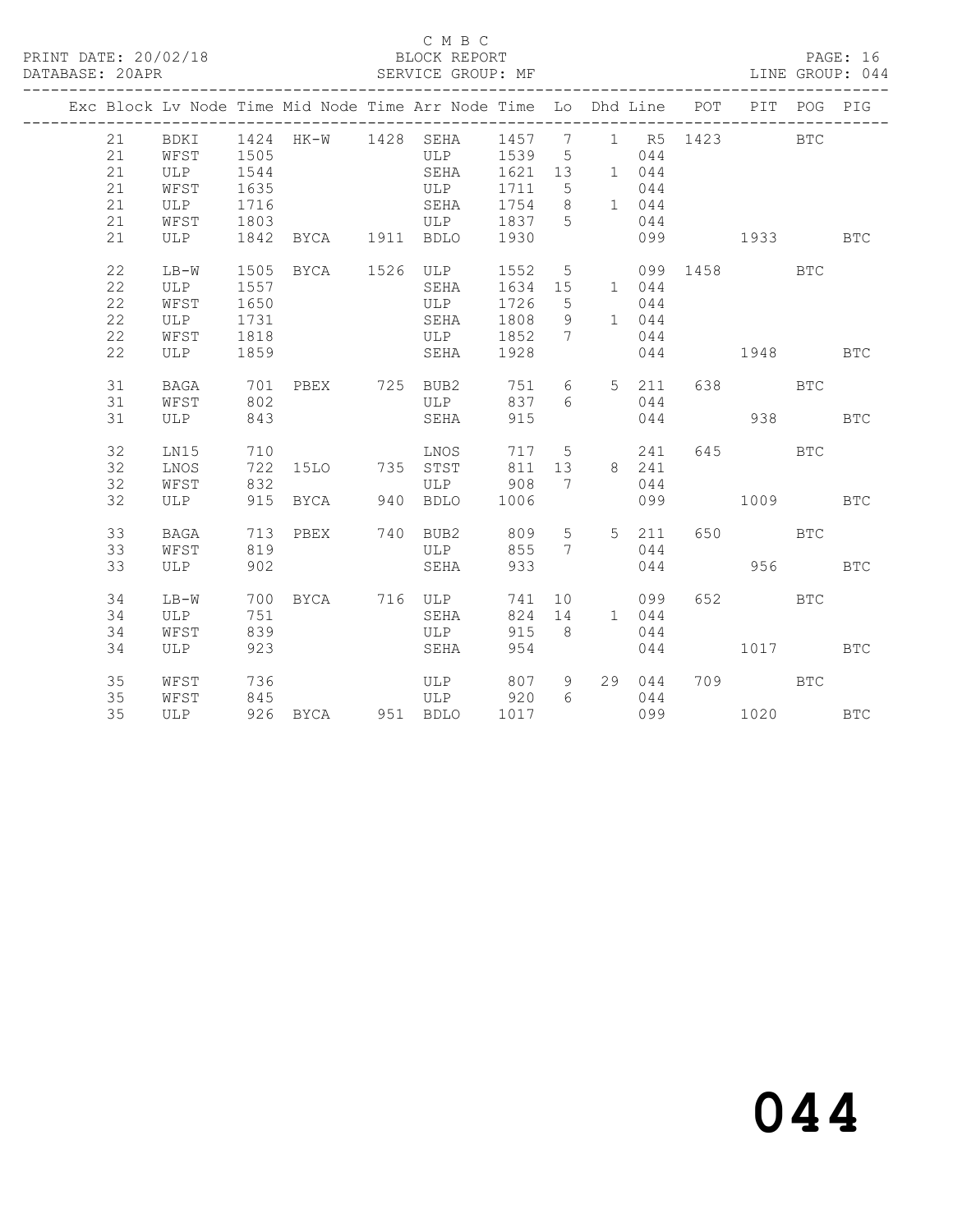|                                  |                                                                                                                                                                                                                                                                                                                                                                                                                                                   |                                                                                                                                                                                                                                               |                                                                                                                                              |                                                                                                                                                                                                                                                                                                                           |                                                                                                                                                                   |                                                                                                                                                                      |                                                                                                                                              |                                                                                                                | C M B C<br>PRINT DATE: 20/02/18<br>DATABASE: 20APR<br>DATABASE: 20APR<br>SERVICE GROUP: MF<br>SERVICE GROUP: MF                                                                                                                                                                                                                                                                                                                                 |           |          |  |
|----------------------------------|---------------------------------------------------------------------------------------------------------------------------------------------------------------------------------------------------------------------------------------------------------------------------------------------------------------------------------------------------------------------------------------------------------------------------------------------------|-----------------------------------------------------------------------------------------------------------------------------------------------------------------------------------------------------------------------------------------------|----------------------------------------------------------------------------------------------------------------------------------------------|---------------------------------------------------------------------------------------------------------------------------------------------------------------------------------------------------------------------------------------------------------------------------------------------------------------------------|-------------------------------------------------------------------------------------------------------------------------------------------------------------------|----------------------------------------------------------------------------------------------------------------------------------------------------------------------|----------------------------------------------------------------------------------------------------------------------------------------------|----------------------------------------------------------------------------------------------------------------|-------------------------------------------------------------------------------------------------------------------------------------------------------------------------------------------------------------------------------------------------------------------------------------------------------------------------------------------------------------------------------------------------------------------------------------------------|-----------|----------|--|
| WFST<br>________________________ |                                                                                                                                                                                                                                                                                                                                                                                                                                                   | WATERFRONT STN                                                                                                                                                                                                                                |                                                                                                                                              |                                                                                                                                                                                                                                                                                                                           |                                                                                                                                                                   |                                                                                                                                                                      |                                                                                                                                              |                                                                                                                | BDKI      BOUNDARY & KITCHENER-NORTH             BDLO     BOUNDARY & LOUGHEED-NORTH<br>BDAT BOONDARY & RITCHENER-NORTH BDAT BOLOGNE ROADWAY & ALOGHERE<br>BYCA BROADWAY & CAMBIE<br>BYCA BROADWAY & CAMBIE<br>BYCA BROADWAY & CAMBIE<br>BYCR BROADWAY STN<br>GREY GRANVILLE & BROADWAY & GRANVILLE<br>EYST GRANDVIEW TERMINUS<br>HK                                                                                                             |           |          |  |
|                                  |                                                                                                                                                                                                                                                                                                                                                                                                                                                   |                                                                                                                                                                                                                                               |                                                                                                                                              |                                                                                                                                                                                                                                                                                                                           |                                                                                                                                                                   |                                                                                                                                                                      |                                                                                                                                              |                                                                                                                | Exc Block Lv Node Time Mid Node Time Arr Node Time Lo Dhd Line POT PIT POG PIG                                                                                                                                                                                                                                                                                                                                                                  |           |          |  |
|                                  | $\mathbf{1}$<br>$\mathbf{1}$<br>$1\,$<br>$1\,$<br>$\mathbf 1$<br>$\mathbf 1$<br>$\mathbf 1$<br>$\mathbf 1$<br>$1\,$<br>1<br>$\mathbf 1$<br>1<br>$\mathbf{1}$<br>$\mathbf 1$<br>1<br>$\mathbf{1}$                                                                                                                                                                                                                                                  | ULP 1040 BYCA<br>GRVT<br>ULP<br>GRVT 1313 BYCA<br>ULP $1402$ BYCA<br>GRVT 1454 BYCA<br>ULP 1543 BYCA<br>ULP 1725 BYCA                                                                                                                         |                                                                                                                                              | 1130 BYCA<br>$1219$ BYCA                                                                                                                                                                                                                                                                                                  | 1108<br>1431                                                                                                                                                      | 1144 ULP<br>1248 GRVT<br>1759 BDLO                                                                                                                                   |                                                                                                                                              |                                                                                                                | LB-W 535 BYST 541 BYAL 603 7 099 527 BTC<br>BYAL 610 BYCA 624 GRVT 636 12 099<br>999<br>ULP 731 BYCA 659 ULP 722 9<br>ULP 731 BYCA 756 GRVT 810 6 099<br>GRVT 816 BYCA 828 ULP 857 6 099<br>ULP 903 BYCA 928 GRVT 945 9 099<br>GRVT 954 BYCA 1007 ULP 1033 7 099<br>GRVT 1121 9 099<br>1211 8 099<br>1301 12 099<br>1327 ULP 1354 8 099<br>GRVT 1445 9 099<br>1508 ULP 1535 8 099<br>1614 GRVT 1631 8 099<br>GRVT 1639 BYCA 1653 ULP 1719 6 099 | 099 — 100 | 1828 BTC |  |
|                                  | 2<br>$\overline{c}$<br>$\mathbf{2}$<br>$\overline{c}$<br>$\sqrt{2}$<br>$\overline{c}$<br>$\overline{c}$<br>$\mathbf{2}$<br>$\mathbf{2}$<br>$\mathbf{2}$<br>$\overline{c}$<br>$\overline{c}$<br>$\overline{c}$<br>$\overline{c}$<br>$\overline{c}$<br>$\overline{c}$<br>$\overline{c}$<br>$\overline{c}$<br>$\mathbf{2}$<br>$\overline{c}$<br>$\overline{c}$<br>$\mathbf{2}$<br>$\overline{c}$<br>$\mathbf{2}$<br>$\overline{c}$<br>$\overline{2}$ | LB-W 543 BYCA<br>ULP<br>GRVT<br>GRVT<br>ULP<br><b>GRVT</b><br>ULP<br><b>GRVT</b><br>ULP<br>GRVT<br>ULP<br><b>GRVT</b><br>$_{\rm ULP}$<br><b>GRVT</b><br>ULP<br><b>GRVT</b><br>ULP<br><b>GRVT</b><br>ULP<br><b>GRVT</b><br>ULP<br>GRVT<br>ULP1 | 1152<br>1241<br>1335<br>1425<br>1518<br>1604<br>1700<br>1746<br>1842<br>1936<br>2026<br>2109<br>2153<br>2232<br>2320<br>2404<br>2450<br>2534 | 628 BYCA<br>709 BYCA<br>1015 BYCA<br>1103 BYCA 1132 GRVT 1145 7<br><b>BYCA</b><br><b>BYCA</b><br><b>BYCA</b><br><b>BYCA</b><br>BYCA<br><b>BYCA</b><br><b>BYCA</b><br>BYCA<br><b>BYCA</b><br><b>BYCA</b><br><b>BYCA</b><br><b>BYCA</b><br><b>BYCA</b><br><b>BYCA</b><br><b>BYCA</b><br><b>BYCA</b><br>BYCA<br>${\tt GRBY}$ | 558<br>650<br>720<br>1206<br>1310<br>1349<br>1454<br>1532<br>1635<br>1714<br>1818<br>1856<br>2003<br>2037<br>2134<br>2204<br>2255<br>2331<br>2427<br>2500<br>2553 | ULP 617<br><b>GRVT</b><br>ULP<br>ULP<br>GRVT<br>ULP<br>GRVT<br>ULP<br>GRVT<br>ULP<br>GRVT<br>ULP<br>GRVT<br>ULP<br>GRVT<br>ULP<br>GRVT<br>ULP<br>GRVT<br>ULP<br>SERO | 1233<br>1323<br>1416<br>1508<br>1558<br>1652<br>1740<br>1833<br>1921<br>2015<br>2101<br>2145<br>2227<br>2306<br>2351<br>2438<br>2520<br>2604 | $\,8\,$<br>12<br>9<br>10<br>6<br>8<br>6<br>9<br>15<br>11<br>8<br>8<br>$\mathsf S$<br>14<br>13<br>12<br>13<br>5 | 11 099<br>700 9 099<br>745 7 099<br>ULP 752 BYCA 817 GRVT 831 7 099<br>GRVT 838 BYCA 850 ULP 919 9 099<br>ULP 928 BYCA 953 GRVT 1010 5 099<br>1029 ULP 1056 7 099<br>099<br>099<br>099<br>099<br>099<br>099<br>099<br>099<br>099<br>099<br>099<br>099<br>099<br>099<br>099<br>099<br>099<br>099<br>$\mathbf{1}$<br>N17                                                                                                                          |           | 535 BTC  |  |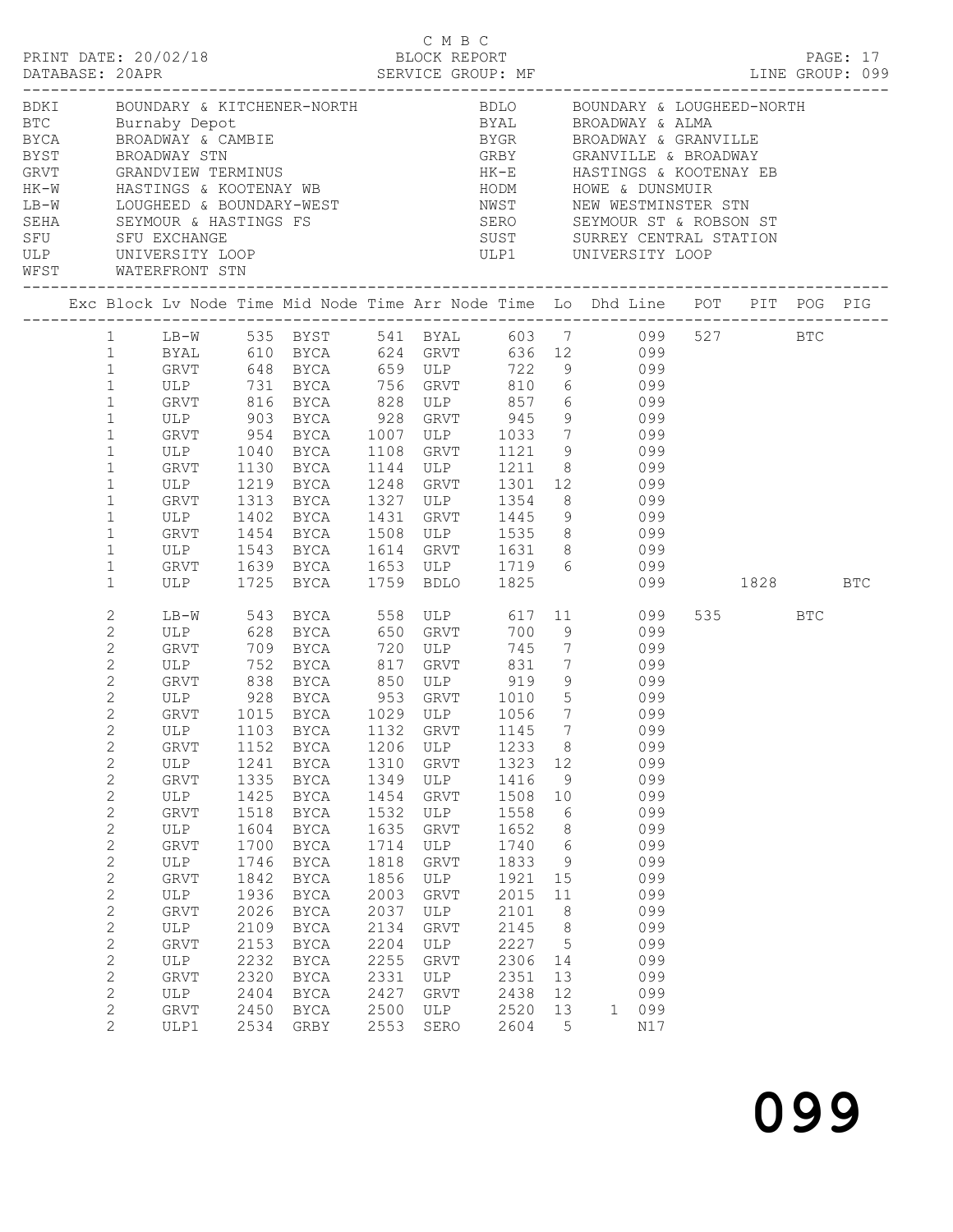## C M B C<br>BLOCK REPORT

|                                            |               |            | ---------------------------- |            | --------------------------- |            |                              | Exc Block Lv Node Time Mid Node Time Arr Node Time Lo Dhd Line POT<br>-------------- |     | PIT  | POG PIG    |            |
|--------------------------------------------|---------------|------------|------------------------------|------------|-----------------------------|------------|------------------------------|--------------------------------------------------------------------------------------|-----|------|------------|------------|
| $\mathbf{2}$                               | SERO          |            | 2609 BYGR                    |            | 2616 ULP1                   | 2634 21    |                              | 24 N17                                                                               |     |      |            |            |
| $\overline{c}$                             | SERO          |            | 2719 BYGR                    |            | 2726 ULP1                   | 2754       |                              | N17                                                                                  |     | 2829 |            | <b>BTC</b> |
|                                            |               |            |                              |            |                             |            |                              |                                                                                      |     |      |            |            |
| $\mathsf 3$<br>3                           | $LB-W$<br>ULP | 555<br>635 | BYCA                         | 61⊥<br>657 | ULP<br>GRVT                 | 630<br>707 | $5\phantom{.0}$<br>6         | 099<br>099                                                                           | 547 |      | <b>BTC</b> |            |
|                                            | GRVT          | 713        | BYCA<br>BYCA                 | 724        | ULP                         | 749        | 9                            | 099                                                                                  |     |      |            |            |
|                                            | ULP           | 758        | <b>BYCA</b>                  | 823        | GRVT                        | 837        | $7\phantom{.0}$              | 099                                                                                  |     |      |            |            |
|                                            | GRVT          | 844        | BYCA                         | 856        | ULP                         | 925        | $7\phantom{.0}$              | 099                                                                                  |     |      |            |            |
| $\begin{array}{c} 3 \\ 3 \\ 3 \end{array}$ | ULP           | 932        | <b>BYCA</b>                  |            | GRVT                        | 1012       | 6                            | 099                                                                                  |     |      |            |            |
|                                            | GRVT          | 1018       | BYCA                         | $-957$     | ULP                         | 1059       | 8 <sup>8</sup>               | 099                                                                                  |     |      |            |            |
| 3<br>3<br>3<br>3<br>3                      | <b>ULP</b>    | 1107       | <b>BYCA</b>                  | 1136       | GRVT                        | 1149       | 8                            | 099                                                                                  |     |      |            |            |
|                                            | GRVT          | 1157       | BYCA                         | 1211       | ULP                         | 1238       | 8 <sup>8</sup>               | 099                                                                                  |     |      |            |            |
|                                            | ULP           | 1246       | <b>BYCA</b>                  | 1315       | GRVT                        | 1328       | 12                           | 099                                                                                  |     |      |            |            |
|                                            | GRVT          | 1340       | BYCA                         | 1354       | ULP                         | 1421       | 8 <sup>8</sup>               | 099                                                                                  |     |      |            |            |
| <b>3333</b>                                | ULP           | 1429       | BYCA                         | 1458       | GRVT                        | 1512       | 9                            | 099                                                                                  |     |      |            |            |
|                                            | GRVT          | 1521       | BYCA                         | 1535       | ULP                         | 1601       | $6\overline{6}$              | 099                                                                                  |     |      |            |            |
|                                            | ULP           | 1607       | BYCA                         | 1638       | GRVT                        | 1655       | 8 <sup>8</sup>               | 099                                                                                  |     |      |            |            |
|                                            | ${\tt GRVT}$  | 1703       | BYCA                         | 1717       | ULP                         | 1743       | 6                            | 099                                                                                  |     |      |            |            |
|                                            | ULP           | 1749       | <b>BYCA</b>                  | 1821       | GRVT                        | 1836       | 11                           | 099                                                                                  |     |      |            |            |
| 3                                          | GRVT          | 1847       | BYCA                         | 1901       | ULP                         | 1926       | 15                           | 099                                                                                  |     |      |            |            |
| 3                                          | ULP           | 1941       | <b>BYCA</b>                  | 2008       | <b>BDLO</b>                 | 2026       |                              | 099                                                                                  |     | 2029 |            | <b>BTC</b> |
| $\sqrt{4}$                                 | $LB-W$        | 601        | BYCA                         |            | ULP                         | 636        | $7\phantom{.0}$              | 099                                                                                  | 553 |      | <b>BTC</b> |            |
| $\overline{4}$                             | ULP           | 643        | BYCA                         | 617<br>705 | GRVT                        | 715        | $7\overline{ }$              | 099                                                                                  |     |      |            |            |
| $\overline{4}$                             | GRVT          | 722        | BYCA                         | 733        | ULP                         | 758        | $\overline{9}$               | 099                                                                                  |     |      |            |            |
| $\sqrt{4}$                                 | ULP           | 807        | BYCA                         | 831        | GRVT                        | 845        | 8                            | 099                                                                                  |     |      |            |            |
| $\sqrt{4}$                                 | GRVT          | 853        | BYCA                         | 905        | ULP                         | 934        | $7\overline{ }$              | 099                                                                                  |     |      |            |            |
| $\sqrt{4}$                                 | ULP           | 941        | <b>BYCA</b>                  | 1006       | GRVT                        | 1021       | 5                            | 099                                                                                  |     |      |            |            |
| $\sqrt{4}$                                 | ${\tt GRVT}$  | 1026       | BYCA                         | 1040       | ULP                         | 1107       | 9                            | 099                                                                                  |     |      |            |            |
| 4                                          | ULP           | 1116       | BYCA                         | 1145       | GRVT                        | 1158       | 8                            | 099                                                                                  |     |      |            |            |
| $\sqrt{4}$                                 | GRVT          | 1206       | BYCA                         | 1220       | ULP                         | 1247       | 8                            | 099                                                                                  |     |      |            |            |
| $\sqrt{4}$                                 | ULP           | 1255       | BYCA                         | 1324       | GRVT                        | 1337       | 12                           | 099                                                                                  |     |      |            |            |
| $\overline{4}$                             | GRVT          | 1349       | BYCA                         | 1403       | ULP                         | 1430       | $7\phantom{.0}\phantom{.0}7$ | 099                                                                                  |     |      |            |            |
| $\sqrt{4}$                                 | ULP           | 1437       | BYCA                         | 1507       | GRVT                        | 1522       | 8                            | 099                                                                                  |     |      |            |            |
| 4                                          | GRVT          | 1530       | BYCA                         | 1544       | ULP                         | 1610       | 6                            | 099                                                                                  |     |      |            |            |
| $\overline{4}$                             | ULP           | 1616       | <b>BYCA</b>                  | 1647       | GRVT                        | 1704       | 8 <sup>8</sup>               | 099                                                                                  |     |      |            |            |
| $\overline{4}$                             | GRVT          | 1712       | BYCA                         | 1726       | ULP                         | 1752       | 6                            | 099                                                                                  |     |      |            |            |
| $\sqrt{4}$                                 | ULP           | 1758       | BYCA                         | 1830       | GRVT                        | 1845       | 8 <sup>8</sup>               | 099                                                                                  |     |      |            |            |
| $\overline{4}$                             | <b>GRVT</b>   | 1853       | BYCA                         | 1907       | ULP                         | 1932       | 14                           | 099                                                                                  |     |      |            |            |
| $\sqrt{4}$                                 | ULP           | 1946       | <b>BYCA</b>                  | 2013       | <b>GRVT</b>                 | 2025       | 8 <sup>8</sup>               | 099                                                                                  |     |      |            |            |
| $\overline{4}$                             | ${\tt GRVT}$  | 2033       | BYCA                         | 2044       | ULP                         | 2108       | 8 <sup>8</sup>               | 099                                                                                  |     |      |            |            |
| 4                                          | ULP           | 2116       | BYCA                         | 2141       | GRVT                        | 2152       | 11                           | 099                                                                                  |     |      |            |            |
| 4                                          | GRVT          | 2203       | BYCA                         | 2214       | ULP                         | 2234       | 8                            | 099                                                                                  |     |      |            |            |
| 4                                          | ULP           | 2242       | <b>BYCA</b>                  | 2305       | <b>BDLO</b>                 | 2321       |                              | 099                                                                                  |     | 2324 |            | <b>BTC</b> |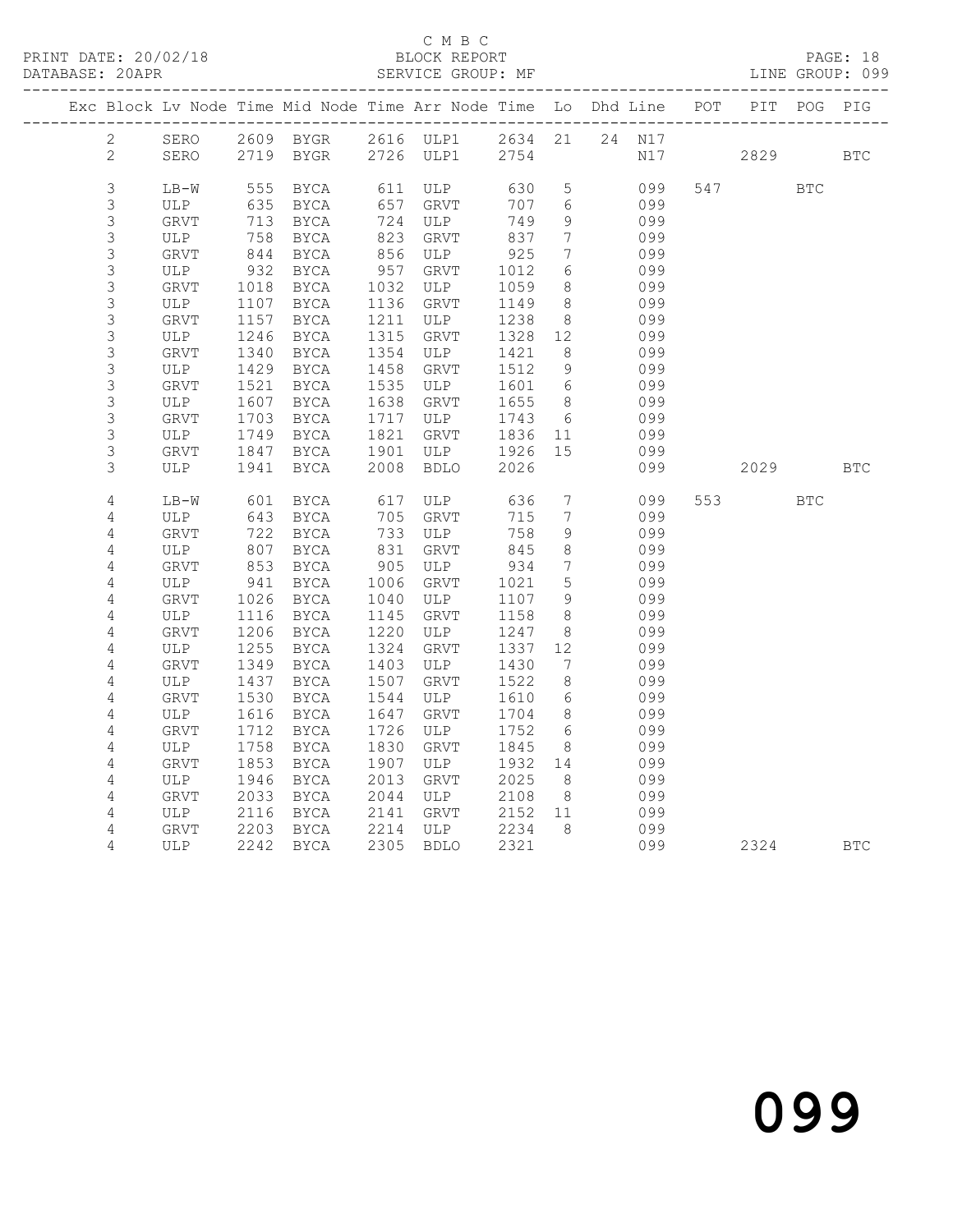|  |             |             |      |             |      | _____________________________________ |      |                              | Exc Block Lv Node Time Mid Node Time Arr Node Time Lo Dhd Line POT PIT<br>------------- |     |            | POG | PIG        |
|--|-------------|-------------|------|-------------|------|---------------------------------------|------|------------------------------|-----------------------------------------------------------------------------------------|-----|------------|-----|------------|
|  | 5           | $LB-W$      |      | 606 BYCA    |      | 622 ULP                               | 641  |                              | $8 \overline{)}$<br>099                                                                 | 558 | <b>BTC</b> |     |            |
|  | $\mathsf S$ | <b>ULP</b>  | 649  | BYCA        | 712  | GRVT                                  | 724  | 10 <sup>°</sup>              | 099                                                                                     |     |            |     |            |
|  | 5           | GRVT        | 734  | BYCA        | 746  | ULP                                   | 812  | 7                            | 099                                                                                     |     |            |     |            |
|  | 5           | ULP         | 819  | BYCA        | 845  | GRVT                                  | 859  | 6                            | 099                                                                                     |     |            |     |            |
|  | 5           | <b>GRVT</b> | 905  | <b>BYCA</b> | 918  | ULP                                   | 944  | 8                            | 099                                                                                     |     |            |     |            |
|  | 5           | ULP         | 952  | BYCA        | 1017 | GRVT                                  | 1032 | 8                            | 099                                                                                     |     |            |     |            |
|  | 5           | <b>GRVT</b> | 1040 | <b>BYCA</b> | 1054 | ULP                                   | 1121 | 9                            | 099                                                                                     |     |            |     |            |
|  | 5           | ULP         | 1130 | BYCA        | 1159 | GRVT                                  | 1212 | 12                           | 099                                                                                     |     |            |     |            |
|  | 5           | GRVT        | 1224 | BYCA        | 1238 | ULP                                   | 1305 | 8                            | 099                                                                                     |     |            |     |            |
|  | 5           | ULP         | 1313 | <b>BYCA</b> | 1342 | GRVT                                  | 1355 | 11                           | 099                                                                                     |     |            |     |            |
|  | 5           | <b>GRVT</b> | 1406 | <b>BYCA</b> | 1420 | ULP                                   | 1447 | 8                            | 099                                                                                     |     |            |     |            |
|  | 5           | ULP         | 1455 | <b>BYCA</b> | 1525 | <b>GRVT</b>                           | 1540 | 8                            | 099                                                                                     |     |            |     |            |
|  | 5           | GRVT        | 1548 | BYCA        | 1602 | ULP                                   | 1628 | 6                            | 099                                                                                     |     |            |     |            |
|  | 5           | ULP         | 1634 | <b>BYCA</b> | 1705 | <b>GRVT</b>                           | 1722 | 6                            | 099                                                                                     |     |            |     |            |
|  | 5           | <b>GRVT</b> | 1728 | BYCA        | 1742 | ULP                                   | 1808 | 6                            | 099                                                                                     |     |            |     |            |
|  | 5           | ULP         | 1814 | <b>BYCA</b> | 1847 | <b>BDLO</b>                           | 1908 |                              | 099                                                                                     |     | 1911       |     | <b>BTC</b> |
|  |             |             |      |             |      |                                       |      |                              |                                                                                         |     |            |     |            |
|  | 6           | BDKI        | 602  | $HK-W$      | 605  | SEHA                                  | 625  | $7\phantom{.0}$              | $\mathbf{1}$<br>R5                                                                      | 601 | <b>BTC</b> |     |            |
|  | 6           | WFST        | 633  |             |      | ULP                                   | 702  | 5                            | 044                                                                                     |     |            |     |            |
|  | 6           | ULP         | 707  | BYCA        | 730  | GRVT                                  | 742  | $7\phantom{.0}$              | 099                                                                                     |     |            |     |            |
|  | 6           | <b>GRVT</b> | 749  | <b>BYCA</b> | 801  | <b>ULP</b>                            | 827  | $7\phantom{.0}$              | 099                                                                                     |     |            |     |            |
|  | 6           | ULP         | 834  | BYCA        | 900  | <b>GRVT</b>                           | 916  | 5                            | 099                                                                                     |     |            |     |            |
|  | 6           | GRVT        | 921  | BYCA        | 934  | ULP                                   | 1000 | 8                            | 099                                                                                     |     |            |     |            |
|  | 6           | ULP         | 1008 | BYCA        | 1034 | GRVT                                  | 1047 | 11                           | 099                                                                                     |     |            |     |            |
|  | 6           | GRVT        | 1058 | BYCA        | 1112 | ULP                                   | 1139 | 8                            | 099                                                                                     |     |            |     |            |
|  | 6           | ULP         | 1147 | BYCA        | 1216 | GRVT                                  | 1229 | 12                           | 099                                                                                     |     |            |     |            |
|  | 6           | <b>GRVT</b> | 1241 | <b>BYCA</b> | 1255 | ULP                                   | 1322 | $7\phantom{.0}\phantom{.0}7$ | 099                                                                                     |     |            |     |            |
|  | 6           | ULP         | 1329 | <b>BYCA</b> | 1358 | <b>GRVT</b>                           | 1411 | 13                           | 099                                                                                     |     |            |     |            |
|  | 6           | GRVT        | 1424 | BYCA        | 1438 | ULP                                   | 1505 | - 8                          | 099                                                                                     |     |            |     |            |
|  | 6           | ULP         | 1513 | <b>BYCA</b> | 1544 | GRVT                                  | 1559 | 10                           | 099                                                                                     |     |            |     |            |
|  | 6           | <b>GRVT</b> | 1609 | BYCA        | 1623 | ULP                                   | 1649 | 6                            | 099                                                                                     |     |            |     |            |
|  | 6           | ULP         | 1655 | BYCA        | 1727 | GRVT                                  | 1743 | 5                            | 099                                                                                     |     |            |     |            |
|  | 6           | GRVT        | 1748 | BYCA        | 1802 | ULP                                   | 1828 | - 6                          | 099                                                                                     |     |            |     |            |
|  | 6           | ULP         | 1834 | <b>BYCA</b> | 1903 | <b>BDLO</b>                           | 1922 |                              | 099                                                                                     |     | 1925       |     | <b>BTC</b> |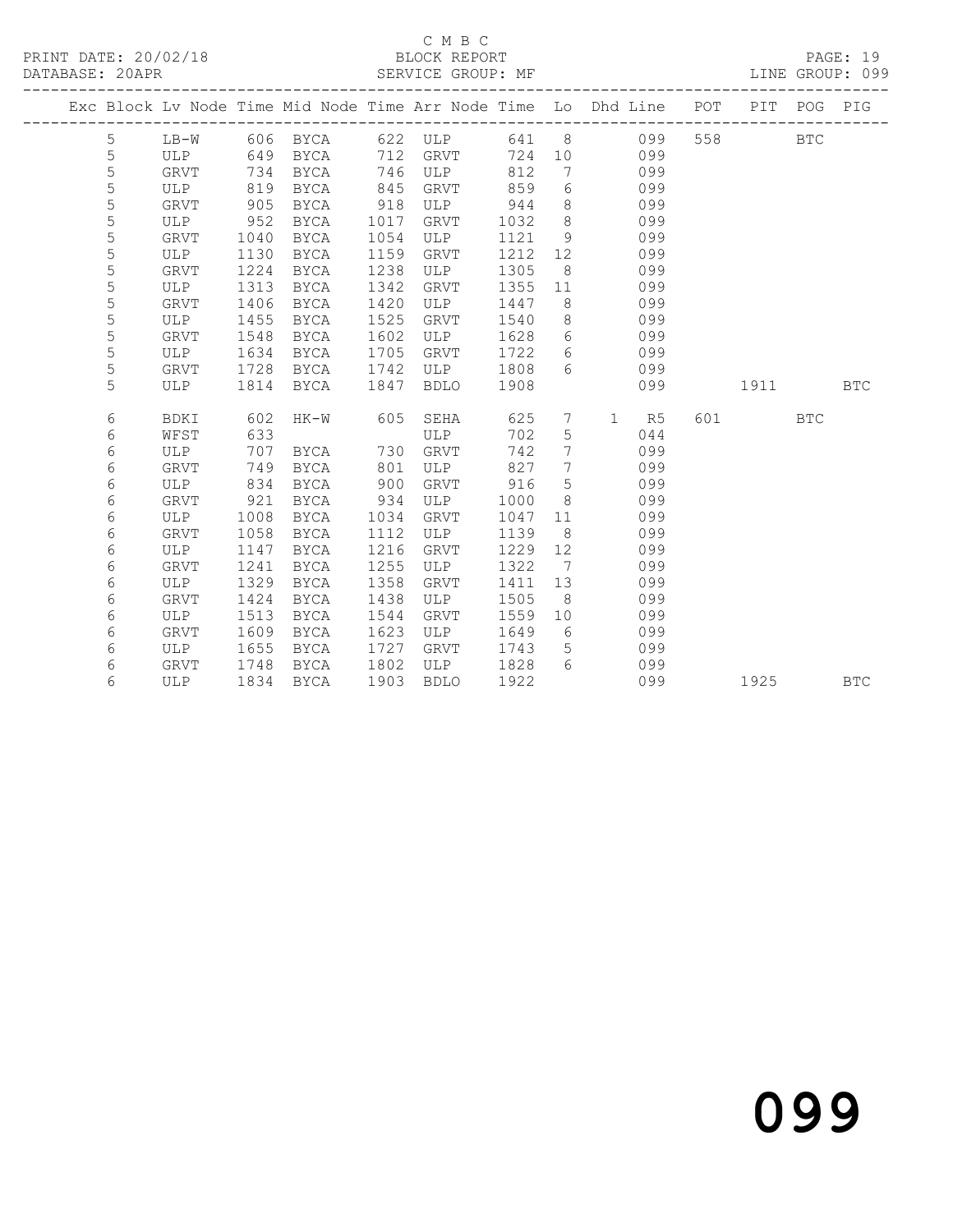## C M B C<br>BLOCK REPORT

LINE GROUP: 099

|  |                                 |              |      |             |                          |                             |            |                              | Exc Block Lv Node Time Mid Node Time Arr Node Time Lo Dhd Line POT PIT POG PIG |     |            |            |            |
|--|---------------------------------|--------------|------|-------------|--------------------------|-----------------------------|------------|------------------------------|--------------------------------------------------------------------------------|-----|------------|------------|------------|
|  | $7\overline{ }$                 |              |      |             |                          | LB-W 610 BYCA 626 ULP 645 9 |            |                              | 099                                                                            | 602 | <b>BTC</b> |            |            |
|  | $\boldsymbol{7}$                | ULP          |      | 654 BYCA    | 717                      | GRVT 729 8                  |            |                              | 099                                                                            |     |            |            |            |
|  | $\boldsymbol{7}$                | GRVT         |      | 737 BYCA    | 749<br>848               | ULP                         | 815<br>902 | $7\overline{ }$              | 099                                                                            |     |            |            |            |
|  | $\boldsymbol{7}$                | ULP          | 822  | BYCA        |                          | GRVT                        |            | $6\overline{6}$              | 099                                                                            |     |            |            |            |
|  | $\boldsymbol{7}$                | GRVT         | 908  | BYCA        | 921                      | ULP                         | 947        | 10                           | 099                                                                            |     |            |            |            |
|  | $\boldsymbol{7}$                | ULP          | 957  | BYCA        | 1022                     | GRVT                        | 1037       | 8 <sup>8</sup>               | 099                                                                            |     |            |            |            |
|  | $\overline{7}$                  | ${\tt GRVT}$ | 1045 | BYCA        | 1059                     | ULP                         | 1126       | 8 <sup>8</sup>               | 099                                                                            |     |            |            |            |
|  | $\boldsymbol{7}$                | ULP          | 1134 | BYCA        | 1203                     | GRVT                        | 1216 12    |                              | 099                                                                            |     |            |            |            |
|  | $\boldsymbol{7}$                | GRVT         | 1228 | BYCA        | 1242                     | ULP                         | 1309       | 8 <sup>8</sup>               | 099                                                                            |     |            |            |            |
|  | $\boldsymbol{7}$                | ULP          | 1317 | BYCA        | 134 <sub>b</sub><br>1423 | GRVT                        | 1359       | 10                           | 099                                                                            |     |            |            |            |
|  | $\boldsymbol{7}$                | GRVT         | 1409 | BYCA        |                          | ULP                         | 1450       | 8 <sup>8</sup>               | 099                                                                            |     |            |            |            |
|  | $\boldsymbol{7}$                | ULP          | 1458 | BYCA        | 1528                     | GRVT                        | 1543       | 8 <sup>8</sup>               | 099                                                                            |     |            |            |            |
|  | $\overline{7}$                  | GRVT         | 1551 | BYCA        | 1605                     | ULP                         | 1631       | $6\overline{6}$              | 099                                                                            |     |            |            |            |
|  | $\boldsymbol{7}$                | ULP          | 1637 | BYCA        | 1708                     | GRVT                        | 1725       | $\overline{7}$               | 099                                                                            |     |            |            |            |
|  | $\boldsymbol{7}$                | GRVT         | 1732 | BYCA        | 1746                     | ULP                         | 1812       | $6\overline{6}$              | 099                                                                            |     |            |            |            |
|  | $\boldsymbol{7}$                | ULP          | 1818 | BYCA        | 1848                     | GRVT                        | 1901       | 10                           | 099                                                                            |     |            |            |            |
|  | $\boldsymbol{7}$                | <b>GRVT</b>  | 1911 | BYCA        | 1923                     | ULP                         | 1948       | 13                           | 099                                                                            |     |            |            |            |
|  | $\boldsymbol{7}$                | ULP          | 2001 | BYCA        | 2028                     | GRVT                        | 2040       | 8 <sup>8</sup>               | 099                                                                            |     |            |            |            |
|  | $\boldsymbol{7}$                | <b>GRVT</b>  | 2048 | BYCA        | 2059                     | ULP                         | 2123       | 8 <sup>8</sup>               | 099                                                                            |     |            |            |            |
|  | $\overline{7}$                  | ULP          | 2131 | BYCA        | 2156<br>2224             | GRVT                        | 2207       | $6\overline{6}$              | 099                                                                            |     |            |            |            |
|  | $\boldsymbol{7}$                | GRVT         | 2213 | BYCA        |                          | ULP                         | 2244       | 8 <sup>8</sup>               | 099                                                                            |     |            |            |            |
|  | $\boldsymbol{7}$                | ULP          | 2252 | BYCA        | 2315                     | GRVT                        | 2326       | 9                            | 099                                                                            |     |            |            |            |
|  | $\overline{\phantom{a}}$        | GRVT         | 2335 | <b>BYCA</b> | 2346                     | ULP                         | 2406       | 10                           | 099                                                                            |     |            |            |            |
|  | $\boldsymbol{7}$                | ULP          | 2416 | BYCA        | 2439                     | GRVT                        | 2450       | 15                           | 099                                                                            |     |            |            |            |
|  | $\boldsymbol{7}$                | GRVT         | 2505 | BYCA        | 2515                     | ULP                         | 2535       | $5\overline{)}$              | 099                                                                            |     |            |            |            |
|  | $\boldsymbol{7}$                | ULP          | 2540 | BYCA        | 2603                     | BDLO                        | 2619       |                              | 099                                                                            |     | 2622       | <b>BTC</b> |            |
|  | $\,8\,$                         | $LB-W$       | 623  | BYCA        | 639                      | ULP                         | 658        | $5\overline{)}$              | 099                                                                            | 615 | <b>BTC</b> |            |            |
|  | $\,8\,$                         | ULP          | 703  | BYCA        | 726                      | GRVT                        | 738        | $5\phantom{.0}$              | 099                                                                            |     |            |            |            |
|  | $\,8\,$                         | GRVT         | 743  | BYCA        |                          | ULP                         | 821        | $7\phantom{.0}\phantom{.0}7$ | 099                                                                            |     |            |            |            |
|  | $\begin{matrix} 8 \end{matrix}$ | ULP          | 828  | BYCA        | 755<br>854               | GRVT                        | 908        | $6\overline{6}$              | 099                                                                            |     |            |            |            |
|  | $\,8\,$                         | GRVT         | 914  | BYCA        | 927                      | ULP                         | 953        | $7\phantom{.0}\phantom{.0}7$ | 099                                                                            |     |            |            |            |
|  | $\,8\,$                         | ULP          | 1000 | BYCA        | 1026                     | GRVT                        | 1039       | 10                           | 099                                                                            |     |            |            |            |
|  | $\,8\,$                         | GRVT         | 1049 | BYCA        | 1103                     | ULP                         | 1130       | 8 <sup>8</sup>               | 099                                                                            |     |            |            |            |
|  | $\,8\,$                         | ULP          | 1138 | BYCA        | 1207                     | GRVT                        | 1220       | 13                           | 099                                                                            |     |            |            |            |
|  | $\,8\,$                         | GRVT         | 1233 | BYCA        | 1247                     | ULP                         | 1314       | 8 <sup>8</sup>               | 099                                                                            |     |            |            |            |
|  | $\,8\,$                         | ULP          | 1322 | BYCA        | 1351                     | GRVT                        | 1404       | 11                           | 099                                                                            |     |            |            |            |
|  | $\,8\,$                         | <b>GRVT</b>  | 1415 | BYCA        | 1429                     | ULP                         | 1456       | 8 <sup>8</sup>               | 099                                                                            |     |            |            |            |
|  | $\,8\,$                         | ULP          | 1504 | BYCA        | 1535                     | GRVT                        | 1550       | $\overline{7}$               | 099                                                                            |     |            |            |            |
|  | $\,8\,$                         | <b>GRVT</b>  | 1557 | BYCA        | 1611<br>1716             | ULP                         | 1637 6     |                              | 099                                                                            |     |            |            |            |
|  | 8                               | ULP          | 1643 | BYCA        |                          | BDLO                        | 1741       |                              | 099                                                                            |     | 1744       |            | <b>BTC</b> |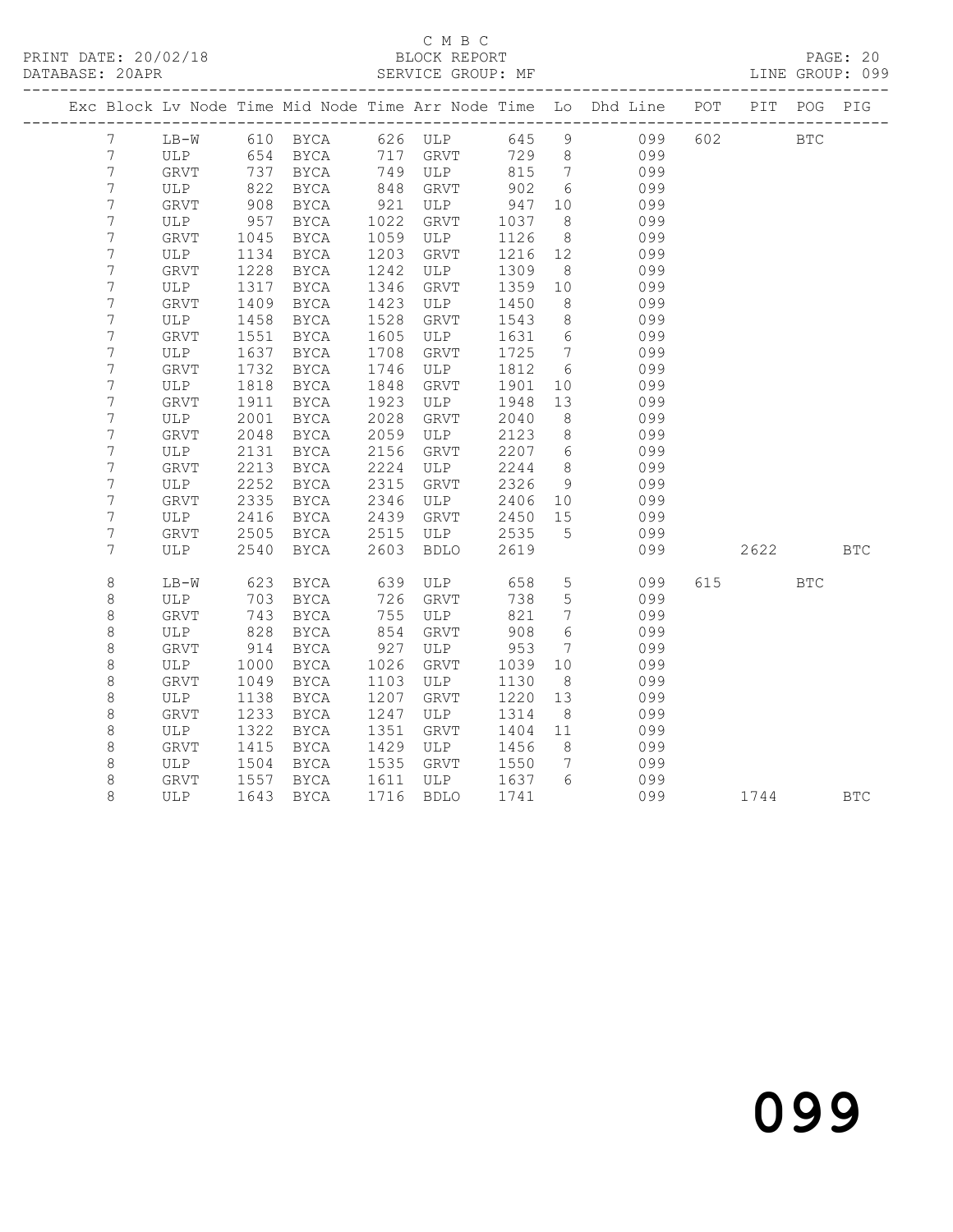### C M B C

|  |                            |             |              |                                              |              |                |                 |                 |                                                                                |     |                        |              | PAGE: 21<br>LINE GROUP: 099 |
|--|----------------------------|-------------|--------------|----------------------------------------------|--------------|----------------|-----------------|-----------------|--------------------------------------------------------------------------------|-----|------------------------|--------------|-----------------------------|
|  |                            |             |              |                                              |              |                |                 |                 | Exc Block Lv Node Time Mid Node Time Arr Node Time Lo Dhd Line POT PIT POG PIG |     |                        |              |                             |
|  | 9                          | $LB-W$      |              | 626 BYCA                                     |              | 642 ULP 701 10 |                 |                 | 099                                                                            |     | 618 BTC                |              |                             |
|  | 9                          | ULP         |              | 711 BYCA                                     | 734          | GRVT           | 746             | 9               | 099                                                                            |     |                        |              |                             |
|  | $\mathsf 9$                | <b>GRVT</b> |              | 711 BYCA 734<br>755 BYCA 807<br>840 BYCA 906 |              | ULP            | 833             |                 | 7 099<br>6 099                                                                 |     |                        |              |                             |
|  | $\mathsf 9$                | ULP         |              |                                              |              | ${\tt GRVT}$   | 922             |                 |                                                                                |     |                        |              |                             |
|  | $\mathsf 9$                | <b>GRVT</b> | 928          | BYCA                                         | 941          | ULP            | 1007            |                 | 7 099                                                                          |     |                        |              |                             |
|  | $\mathsf 9$                | ULP         | 1014         | BYCA                                         | 1040         | GRVT           | 1053            |                 | 10 099                                                                         |     |                        |              |                             |
|  | $\mathsf 9$                | GRVT        | 1103         | BYCA                                         | 1117         | ULP            | 1144            |                 |                                                                                |     |                        |              |                             |
|  | $\mathsf 9$                | ULP         | 1152         | BYCA                                         | 1221         | GRVT           | 1234            |                 | $\begin{array}{ccc} & 8 & & 099 \\ 12 & & 099 \\ 8 & & 099 \end{array}$        |     |                        |              |                             |
|  | $\mathsf 9$                | GRVT        | 1246         | BYCA                                         | 1300         | ULP            | 1327            |                 |                                                                                |     |                        |              |                             |
|  | $\mathsf 9$                | ULP         | 1335         | BYCA                                         | 1404         | GRVT           | 1418            |                 | 9 099                                                                          |     |                        |              |                             |
|  | $\mathsf 9$                | GRVT        | 1427         | BYCA                                         | 1441         | ULP            | 1508            |                 | $\begin{array}{ccc} 8 & 099 \\ 8 & 099 \\ 6 & 099 \end{array}$                 |     |                        |              |                             |
|  | 9                          | ULP         | 1516         | BYCA                                         | 1547         | GRVT           | 1604            |                 |                                                                                |     |                        |              |                             |
|  | $\mathsf 9$                | <b>GRVT</b> | 1612         | BYCA                                         | 1626         | ULP            | 1652            |                 |                                                                                |     |                        |              |                             |
|  | $\mathsf 9$                | ULP         | 1658         | BYCA                                         | 1730         | GRVT           | 1746            |                 | 6 099                                                                          |     |                        |              |                             |
|  | $\mathsf 9$<br>$\mathsf 9$ | <b>GRVT</b> | 1752<br>1838 | BYCA                                         | 1806<br>1905 | ULP            | 1832<br>1918 11 | $6\overline{6}$ | 099<br>099                                                                     |     |                        |              |                             |
|  | $\mathsf 9$                | ULP<br>GRVT | 1929         | BYCA<br>BYCA                                 | 1941         | GRVT<br>ULP    | 2006 10         |                 | 099                                                                            |     |                        |              |                             |
|  | 9                          | ULP         | 2016         | BYCA                                         | 2043         | BDLO           | 2101            |                 | 099                                                                            |     | 2104                   |              | <b>BTC</b>                  |
|  |                            |             |              |                                              |              |                |                 |                 |                                                                                |     |                        |              |                             |
|  | 10                         | LB-W        | 630          | BYCA                                         | 646          | ULP            |                 |                 | 705 10<br>099                                                                  |     | 622 and $\overline{a}$ | <b>BTC</b>   |                             |
|  | $10$                       | ULP         | 715          | BYCA                                         | 740          | GRVT           | 754             |                 | $9$ 099                                                                        |     |                        |              |                             |
|  | 10                         | <b>GRVT</b> | 803          | BYCA                                         | 815          | ULP            | 844             |                 | 5 099                                                                          |     |                        |              |                             |
|  | $10$                       | ULP         | 849          | BYCA                                         | 916<br>951   | GRVT           | 933             |                 | $\frac{5}{7}$ 099                                                              |     |                        |              |                             |
|  | 10                         | GRVT        | 938          | BYCA                                         |              | ULP            | 1017            | $7\overline{ }$ | 099                                                                            |     |                        |              |                             |
|  | $10$                       | ULP         | 1024         | BYCA                                         | 1050         | GRVT           | 1103            |                 | $\frac{3}{9}$ 099                                                              |     |                        |              |                             |
|  | 10                         | GRVT        | 1112         | BYCA                                         | 1126         | ULP            | 1153            |                 | 8 099                                                                          |     |                        |              |                             |
|  | $10$                       | ULP         | 1201         | BYCA                                         | 1230         | GRVT           | 1243            |                 | 12 099                                                                         |     |                        |              |                             |
|  | 10                         | <b>GRVT</b> | 1255         | BYCA                                         | 1309         | ULP            | 1336            |                 | 8 099<br>9 099                                                                 |     |                        |              |                             |
|  | $10$                       | ULP         | 1344         | BYCA                                         | 1413         | GRVT           | 1427            |                 |                                                                                |     |                        |              |                             |
|  | 10                         | GRVT        | 1436         | BYCA                                         | 1450         | ULP            | 1517            |                 | 8 099                                                                          |     |                        |              |                             |
|  | $10$<br>10                 | ULP         | 1525<br>1621 | BYCA                                         | 1556<br>1635 | GRVT<br>ULP    | 1613<br>1701    |                 | 8 099<br>099                                                                   |     |                        |              |                             |
|  | 10                         | GRVT<br>ULP | 1707         | BYCA<br>BYCA                                 | 1739         | GRVT           | 1755            |                 | $\begin{array}{c} 6 \\ 7 \end{array}$<br>099                                   |     |                        |              |                             |
|  | 10                         | GRVT        | 1802         | BYCA                                         | 1816         | ULP            | 1842            |                 | 9 099                                                                          |     |                        |              |                             |
|  | 10                         | ULP         | 1851         | BYCA                                         | 1918         | GRVT           | 1931            |                 | 10 099                                                                         |     |                        |              |                             |
|  | 10                         | <b>GRVT</b> | 1941         | BYCA                                         | 1953         | ULP            | 2018            | 8 <sup>8</sup>  | 099                                                                            |     |                        |              |                             |
|  | 10                         | ULP         |              | 2026 BYCA 2053                               |              | BDLO           | 2111            |                 | 099                                                                            |     | 2114                   |              | <b>BTC</b>                  |
|  |                            |             |              |                                              |              |                |                 |                 |                                                                                |     |                        |              |                             |
|  | 11                         | $LB-W$      | 634          | BYCA                                         | 650          | ULP            | 709             | 9               | 099                                                                            | 626 |                        | $_{\rm BTC}$ |                             |
|  | $11\,$                     | ULP         | 718          | <b>BYCA</b>                                  | 743          | GRVT           | 757             | 9               | 099                                                                            |     |                        |              |                             |
|  | $11$                       | GRVT        | 806          | <b>BYCA</b>                                  | 818          | ULP            | 847             | 5               | 099                                                                            |     |                        |              |                             |
|  | $11$                       | ULP         | 852          | <b>BYCA</b>                                  | 919          | GRVT           | 936             | 6               | 099                                                                            |     |                        |              |                             |
|  | $11$                       | GRVT        | 942          | <b>BYCA</b>                                  | 955          | ULP            | 1021            | 6               | 099                                                                            |     |                        |              |                             |
|  | $11$                       | ULP         | 1027         | BYCA                                         | 1053         | GRVT           | 1106            | 10              | 099                                                                            |     |                        |              |                             |
|  | 11                         | GRVT        | 1116         | <b>BYCA</b>                                  | 1130         | ULP            | 1157            | 8               | 099                                                                            |     |                        |              |                             |
|  | $11$                       | ULP         | 1205         | <b>BYCA</b>                                  | 1234         | GRVT           | 1247            | 12              | 099                                                                            |     |                        |              |                             |
|  | 11                         | GRVT        | 1259         | ${\tt BYCA}$                                 | 1313         | ULP            | 1340            | 9               | 099                                                                            |     |                        |              |                             |

 11 ULP 1349 BYCA 1418 GRVT 1432 7 099 11 GRVT 1439 BYCA 1453 ULP 1520 8 099 11 ULP 1528 BYCA 1559 GRVT 1616 8 099 11 GRVT 1624 BYCA 1638 ULP 1704 6 099

11 ULP 1710 BYCA 1744 BDLO 1810 099 1813 BTC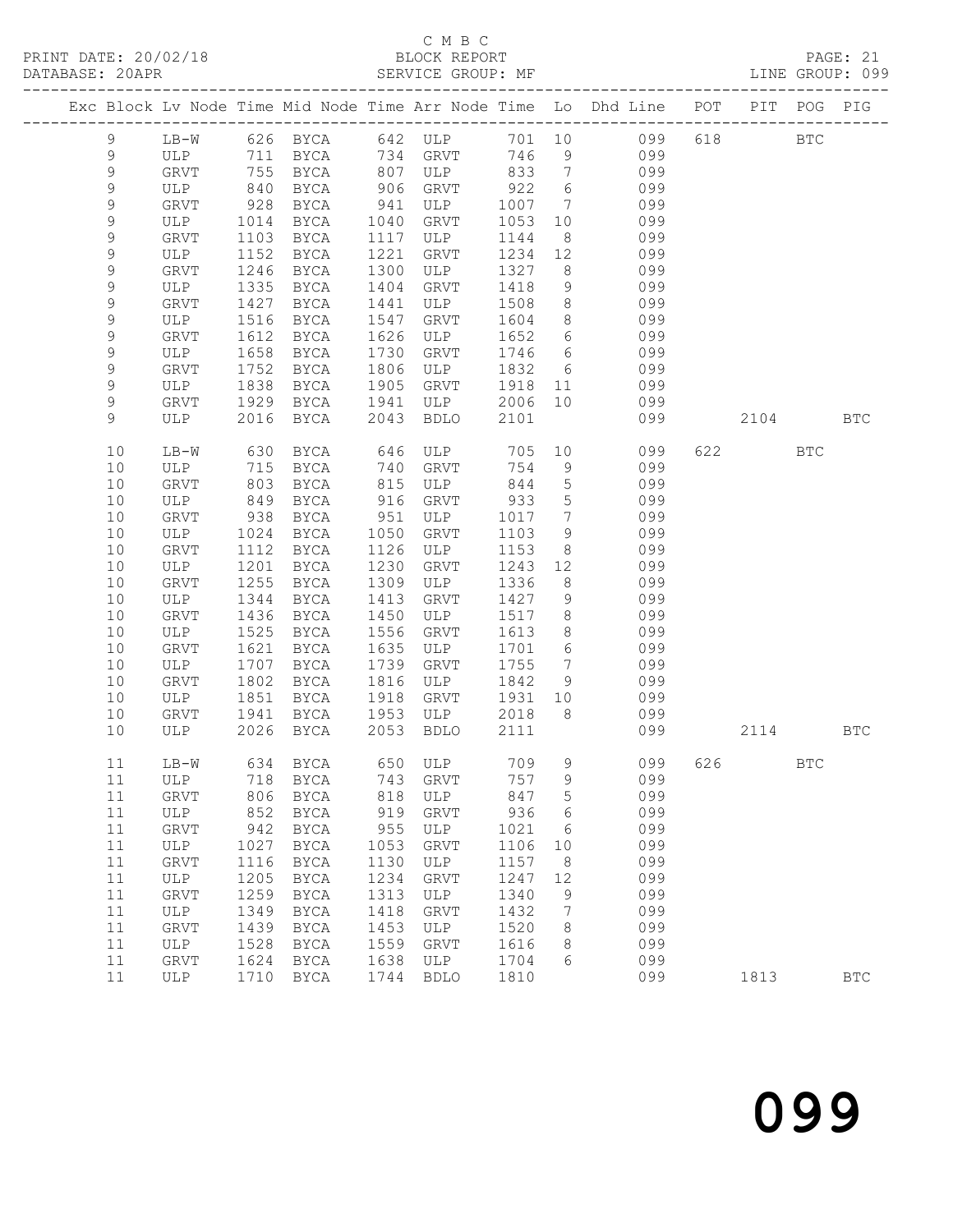## C M B C<br>BLOCK REPORT

|        |                                       |                   |                       |                 |             |              |                              | Exc Block Lv Node Time Mid Node Time Arr Node Time Lo Dhd Line POT |     |            | PIT POG PIG |            |
|--------|---------------------------------------|-------------------|-----------------------|-----------------|-------------|--------------|------------------------------|--------------------------------------------------------------------|-----|------------|-------------|------------|
| 12     |                                       |                   |                       |                 |             |              |                              | BDKI 628 HK-W 632 SEHA 652 5 1 R5                                  | 627 | <b>BTC</b> |             |            |
| 12     | WFST                                  | 658               |                       |                 | ULP 727 13  |              |                              | 044                                                                |     |            |             |            |
| $12\,$ | ULP                                   |                   | 740 BYCA 805 GRVT 819 |                 |             |              | $6\overline{6}$              | 099                                                                |     |            |             |            |
| 12     | GRVT                                  | 825               | BYCA                  |                 | ULP         | 906          | 11                           | 099                                                                |     |            |             |            |
| 12     | ULP                                   | 917               | BYCA                  | 837<br>942      | GRVT        | 959          | $7\phantom{.0}\phantom{.0}7$ | 099                                                                |     |            |             |            |
| $12\,$ | GRVT                                  | 1006              | BYCA                  | 1020            | ULP         | 1047         | $7\overline{ }$              | 099                                                                |     |            |             |            |
| $12\,$ | ULP                                   | 1054              | BYCA                  | 1122            | GRVT        | 1135         | 8 <sup>8</sup>               | 099                                                                |     |            |             |            |
| $12$   | GRVT                                  | 1143              | BYCA                  | 1157            | ULP         | 1224         | 8 <sup>8</sup>               | 099                                                                |     |            |             |            |
| $12\,$ | ULP                                   | 1232              | BYCA                  | 1301            | GRVT        | 1314         | 12                           | 099                                                                |     |            |             |            |
| $12\,$ | GRVT                                  | 1326              | BYCA                  | 1340            | ULP         | 1407         | 9                            | 099                                                                |     |            |             |            |
| $12\,$ | ULP                                   | 1416              | BYCA                  | 1445            | GRVT        | 1459 16      |                              | 099                                                                |     |            |             |            |
| 12     | GRVT                                  | 1515              | BYCA                  | 1529            | ULP         | 1555         | 6                            | 099                                                                |     |            |             |            |
| 12     | ULP                                   | 1601              | BYCA                  | 1632            | GRVT        | 1649         | 8 <sup>8</sup>               | 099                                                                |     |            |             |            |
| $12\,$ | GRVT                                  | 1657              | BYCA                  | 1711            | ULP         | 1737 6       |                              | 099                                                                |     |            |             |            |
| 12     | ULP                                   | 1743              | BYCA                  | 1818            | BDLO        | 1841         |                              | 099                                                                |     | 1844 BTC   |             |            |
|        |                                       |                   |                       |                 |             |              |                              |                                                                    |     |            |             |            |
| 13     | $LB-W$                                | 637               | BYCA                  | 653<br>747      | ULP         | 712          | 10                           | 099                                                                |     | 629        | <b>BTC</b>  |            |
| 13     | ULP                                   | 722               | BYCA                  |                 | GRVT        | 801          | 8 <sup>8</sup>               | 099                                                                |     |            |             |            |
| 13     | GRVT                                  | 809               | BYCA                  | 821             | ULP         | 850          | $5\overline{)}$              | 099                                                                |     |            |             |            |
| 13     | ULP                                   | 855               | BYCA                  | 922             | GRVT        | 939          | $7\phantom{.0}\phantom{.0}7$ | 099                                                                |     |            |             |            |
| 13     | GRVT                                  | 946               | BYCA                  | $959$<br>$1059$ | ULP         | 1025         | 6                            | 099                                                                |     |            |             |            |
| 13     | ULP                                   | 1031              | BYCA                  | 1059            | GRVT        | 1112         | 9                            | 099                                                                |     |            |             |            |
| 13     | GRVT                                  | 1121              | BYCA                  | 1135            | ULP         | 1202         | 8 <sup>8</sup>               | 099                                                                |     |            |             |            |
| 13     | ULP                                   | 1210              | BYCA                  | 1239            | GRVT        | 1252         | 12                           | 099                                                                |     |            |             |            |
| 13     | GRVT                                  | 1304              | BYCA                  | 1318            | ULP         | 1345         | 8 <sup>8</sup>               | 099                                                                |     |            |             |            |
| 13     | ULP                                   | 1353              | BYCA                  | 1422            | GRVT        | 1436         | $6\overline{6}$              | 099                                                                |     |            |             |            |
| 13     | GRVT                                  | 1442              | BYCA                  | 1456            | ULP         | 1523         | 8 <sup>8</sup>               | 099                                                                |     |            |             |            |
| 13     | ULP                                   | 1531              | BYCA                  | 1602            | GRVT        | 1619         | 8 <sup>8</sup>               | 099                                                                |     |            |             |            |
| 13     | GRVT                                  | 1627              | BYCA                  | 1641            | ULP         | 1707         | $6\overline{6}$              | 099                                                                |     |            |             |            |
| 13     | ULP                                   | 1713              | BYCA                  | 1745            | GRVT        | 1801         | $6\overline{6}$              | 099                                                                |     |            |             |            |
| 13     | GRVT                                  | 1807              | BYCA                  | 1821            | ULP         | 1847         | 9                            | 099                                                                |     |            |             |            |
| 13     | ULP                                   | 1856              | BYCA                  | 1925            | BDLO        | 1944         |                              | 099                                                                |     | 1947 BTC   |             |            |
| 14     | LB-W                                  |                   | BYCA                  |                 | ULP         | 719          | 8 <sup>8</sup>               | 099                                                                |     | 632 BTC    |             |            |
| 14     | ULP                                   | 640<br>727<br>727 | BYCA                  | 656<br>752      | GRVT        | 806          | $7\overline{ }$              | 099                                                                |     |            |             |            |
| 14     | <b>GRVT</b>                           | 813               | BYCA                  | 825             | ULP         | 854          | $5\phantom{.0}$              | 099                                                                |     |            |             |            |
| 14     | ULP                                   | 859               | BYCA                  | 926             | GRVT        | 943          | $7\overline{ }$              | 099                                                                |     |            |             |            |
| 14     | GRVT                                  | 950               | BYCA                  |                 | ULP         |              | $7\overline{ }$              | 099                                                                |     |            |             |            |
| 14     | ULP                                   |                   | 1036 BYCA             | 1003<br>1104    | GRVT        | 1029<br>1117 | 8 <sup>8</sup>               | 099                                                                |     |            |             |            |
|        | 14 GRVT 1125 BYCA 1139 ULP 1206 8 099 |                   |                       |                 |             |              |                              |                                                                    |     |            |             |            |
| 14     | ULP                                   |                   | 1214 BYCA             | 1243            | GRVT        | 1256         | 12                           | 099                                                                |     |            |             |            |
| 14     | GRVT                                  | 1308              | BYCA                  | 1322            | ULP         | 1349         | 9                            | 099                                                                |     |            |             |            |
| 14     | ULP                                   | 1358              | BYCA                  | 1427            | GRVT        | 1441         | $7\phantom{.0}$              | 099                                                                |     |            |             |            |
| 14     | GRVT                                  | 1448              | BYCA                  | 1502            | ULP         | 1529         | 8                            | 099                                                                |     |            |             |            |
| 14     | ULP                                   | 1537              | BYCA                  | 1608            | GRVT        | 1625         | 8                            | 099                                                                |     |            |             |            |
| 14     | GRVT                                  | 1633              | <b>BYCA</b>           | 1647            | ULP         | 1713         | 6                            | 099                                                                |     |            |             |            |
| 14     | ULP                                   | 1719              | BYCA                  | 1751            | GRVT        | 1807         | $\overline{5}$               | 099                                                                |     |            |             |            |
| 14     | GRVT                                  | 1812              | BYCA                  | 1826            | ULP         | 1852         | 9                            | 099                                                                |     |            |             |            |
| 14     | ULP                                   | 1901              | BYCA                  | 1928            | <b>GRVT</b> | 1940         | 7                            | 099                                                                |     |            |             |            |
| 14     | GRVT                                  | 1947              | <b>BYCA</b>           | 1959            | ULP         | 2024         | 7                            | 099                                                                |     |            |             |            |
| 14     | ULP                                   | 2031              | BYCA                  | 2056            | GRVT        | 2107         | 6                            | 099                                                                |     |            |             |            |
| 14     | <b>GRVT</b>                           | 2113              | BYCA                  | 2124            | ULP         | 2147         | 7                            | 099                                                                |     |            |             |            |
| 14     | ULP                                   | 2154              | BYCA                  | 2218            | <b>BDLO</b> | 2235         |                              | 099                                                                |     | 2238       |             | <b>BTC</b> |
|        |                                       |                   |                       |                 |             |              |                              |                                                                    |     |            |             |            |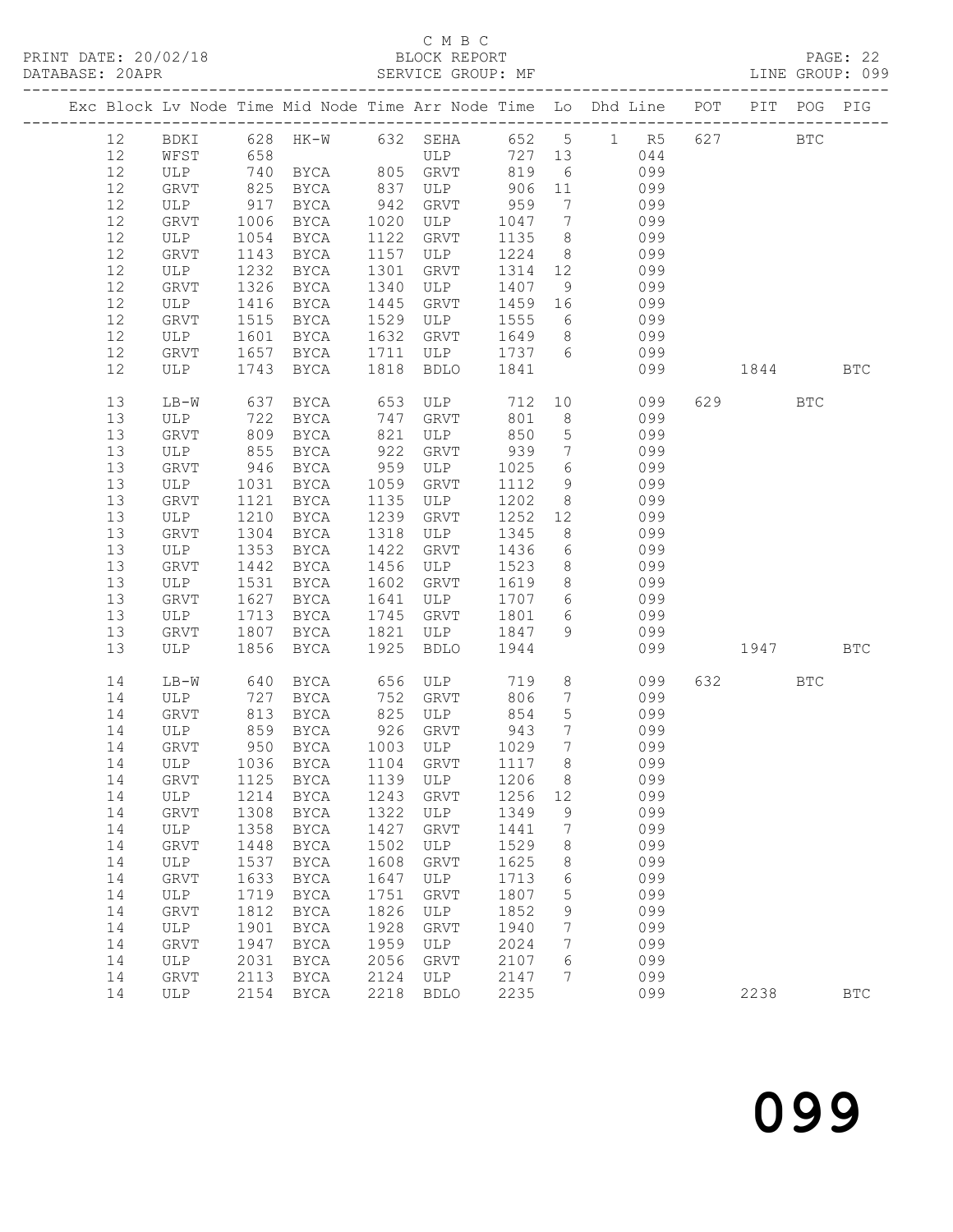|  |    |             |      |             |      |             |      |                 | Exc Block Lv Node Time Mid Node Time Arr Node Time Lo Dhd Line POT |     |      | PIT POG PIG |            |
|--|----|-------------|------|-------------|------|-------------|------|-----------------|--------------------------------------------------------------------|-----|------|-------------|------------|
|  | 15 | $LB-W$      |      | 646 BYCA    | 702  | ULP         | 725  | 9               | 099                                                                | 638 |      | <b>BTC</b>  |            |
|  | 15 | <b>ULP</b>  | 734  | BYCA        | 759  | GRVT        | 813  | 6               | 099                                                                |     |      |             |            |
|  | 15 | GRVT        | 819  | <b>BYCA</b> | 831  | ULP         | 900  | $7\overline{ }$ | 099                                                                |     |      |             |            |
|  | 15 | ULP         | 907  | <b>BYCA</b> | 932  | GRVT        | 949  | 9               | 099                                                                |     |      |             |            |
|  | 15 | GRVT        | 958  | BYCA        | 1012 | ULP         | 1039 | 6               | 099                                                                |     |      |             |            |
|  | 15 | ULP         | 1045 | BYCA        | 1113 | <b>GRVT</b> | 1126 | 8               | 099                                                                |     |      |             |            |
|  | 15 | <b>GRVT</b> | 1134 | BYCA        | 1148 | ULP         | 1215 | 8               | 099                                                                |     |      |             |            |
|  | 15 | ULP         | 1223 | BYCA        | 1252 | GRVT        | 1305 | 12              | 099                                                                |     |      |             |            |
|  | 15 | <b>GRVT</b> | 1317 | BYCA        | 1331 | ULP         | 1358 | 9               | 099                                                                |     |      |             |            |
|  | 15 | ULP         | 1407 | BYCA        | 1436 | GRVT        | 1450 | 7               | 099                                                                |     |      |             |            |
|  | 15 | GRVT        | 1457 | BYCA        | 1511 | ULP         | 1538 | 8               | 099                                                                |     |      |             |            |
|  | 15 | ULP         | 1546 | BYCA        | 1617 | GRVT        | 1634 | 8               | 099                                                                |     |      |             |            |
|  | 15 | GRVT        | 1642 | BYCA        | 1656 | ULP         | 1722 | 6               | 099                                                                |     |      |             |            |
|  | 15 | ULP         | 1728 | BYCA        | 1800 | GRVT        | 1816 | 6               | 099                                                                |     |      |             |            |
|  | 15 | <b>GRVT</b> | 1822 | <b>BYCA</b> | 1836 | ULP         | 1902 | 9               | 099                                                                |     |      |             |            |
|  | 15 | <b>ULP</b>  | 1911 | <b>BYCA</b> | 1938 | <b>BDLO</b> | 1956 |                 | 099                                                                |     | 1959 |             | <b>BTC</b> |
|  | 16 | $LB-W$      | 649  | <b>BYCA</b> | 705  | ULP         | 728  | 9               | 099                                                                | 641 |      | <b>BTC</b>  |            |
|  | 16 | ULP         | 737  | <b>BYCA</b> | 802  | <b>GRVT</b> | 816  | $7\phantom{.}$  | 099                                                                |     |      |             |            |
|  | 16 | <b>GRVT</b> | 823  | BYCA        | 835  | ULP         | 904  | $7\phantom{.0}$ | 099                                                                |     |      |             |            |
|  | 16 | ULP         | 911  | <b>BYCA</b> | 936  | <b>GRVT</b> | 953  | 9               | 099                                                                |     |      |             |            |
|  | 16 | GRVT        | 1002 | <b>BYCA</b> | 1016 | ULP         | 1043 | 6               | 099                                                                |     |      |             |            |
|  | 16 | ULP         | 1049 | <b>BYCA</b> | 1117 | <b>GRVT</b> | 1130 | 9               | 099                                                                |     |      |             |            |
|  | 16 | GRVT        | 1139 | BYCA        | 1153 | ULP         | 1220 | 8               | 099                                                                |     |      |             |            |
|  | 16 | ULP         | 1228 | BYCA        | 1257 | GRVT        | 1310 | 12              | 099                                                                |     |      |             |            |
|  | 16 | GRVT        | 1322 | BYCA        | 1336 | ULP         | 1403 | 8               | 099                                                                |     |      |             |            |
|  | 16 | ULP         | 1411 | <b>BYCA</b> | 1440 | GRVT        | 1454 | 6               | 099                                                                |     |      |             |            |
|  | 16 | <b>GRVT</b> | 1500 | <b>BYCA</b> | 1514 | ULP         | 1540 | 9               | 099                                                                |     |      |             |            |
|  | 16 | ULP         | 1549 | <b>BYCA</b> | 1620 | GRVT        | 1637 | 8               | 099                                                                |     |      |             |            |
|  | 16 | <b>GRVT</b> | 1645 | BYCA        | 1659 | ULP         | 1725 | 6               | 099                                                                |     |      |             |            |
|  | 16 | <b>ULP</b>  | 1731 | <b>BYCA</b> | 1803 | <b>GRVT</b> | 1818 | 9               | 099                                                                |     |      |             |            |
|  | 16 | <b>GRVT</b> | 1827 | BYCA        | 1841 | ULP         | 1907 | 9               | 099                                                                |     |      |             |            |
|  | 16 | ULP         | 1916 | BYCA        | 1943 | GRVT        | 1955 | 5               | 099                                                                |     |      |             |            |
|  | 16 | GRVT        | 2000 | BYCA        | 2011 | ULP         | 2035 | 8               | 099                                                                |     |      |             |            |
|  | 16 | ULP         | 2043 | <b>BYCA</b> | 2107 | <b>BDLO</b> | 2124 |                 | 099                                                                |     | 2127 |             | <b>BTC</b> |
|  |    |             |      |             |      |             |      |                 |                                                                    |     |      |             |            |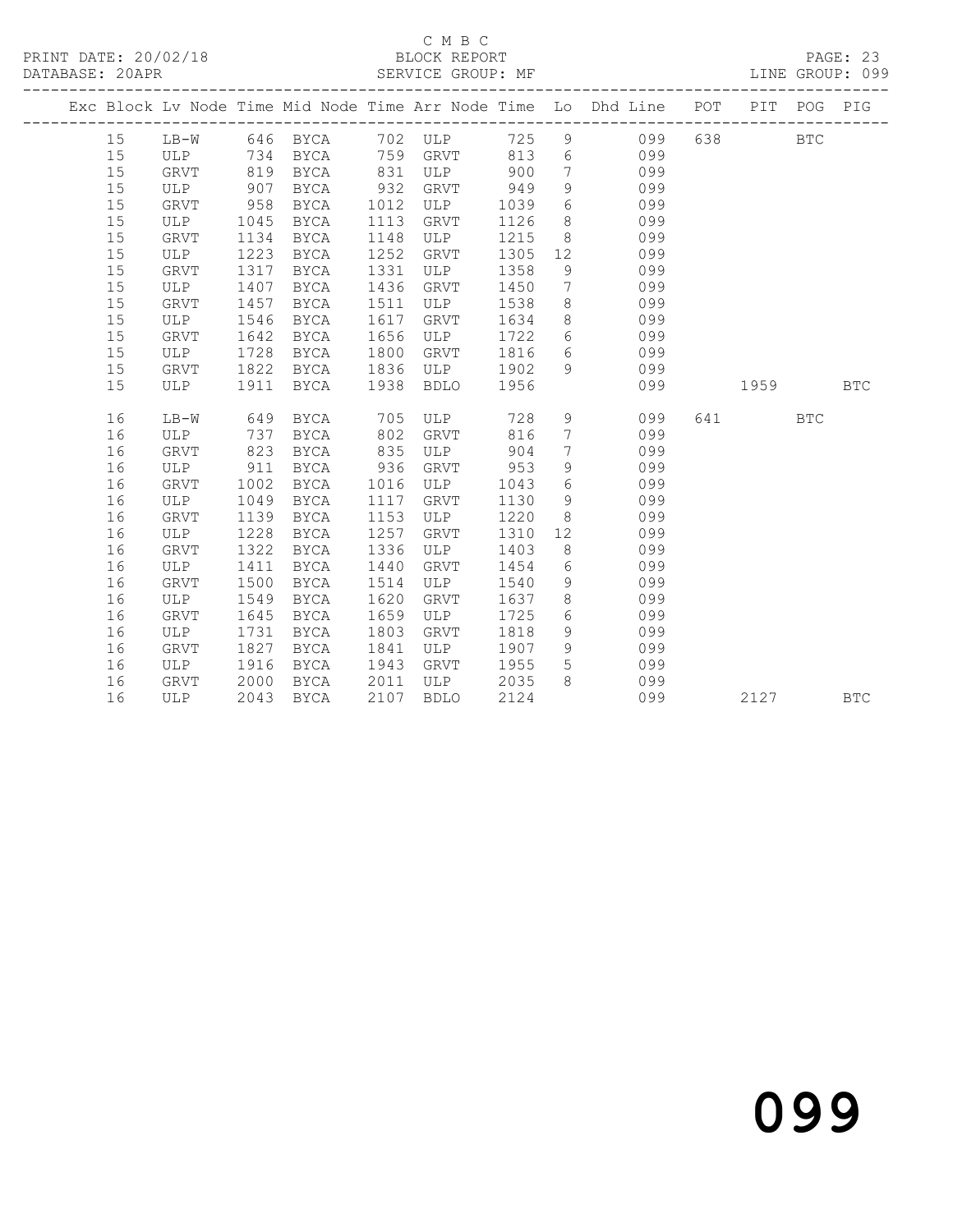## C M B C<br>BLOCK REPORT

### SERVICE GROUP: MF

|  |        |        |                  |                      |                      | Exc Block Lv Node Time Mid Node Time Arr Node Time Lo Dhd Line POT PIT POG PIG |         |                 |        |          |            |  |
|--|--------|--------|------------------|----------------------|----------------------|--------------------------------------------------------------------------------|---------|-----------------|--------|----------|------------|--|
|  | 17     |        |                  |                      |                      | LB-W 652 BYCA 708 ULP 731 12 099 644 BTC                                       |         |                 |        |          |            |  |
|  | 17     | ULP    |                  | 743 BYCA<br>828 BYCA | $808$<br>$840$       | GRVT 822<br>ULP 909                                                            |         | $6\overline{6}$ | 099    |          |            |  |
|  | 17     | GRVT   |                  |                      |                      |                                                                                |         | 11              | 099    |          |            |  |
|  | 17     | ULP    |                  | 920 BYCA             | 945                  | GRVT                                                                           | 1002    | 8 <sup>8</sup>  | 099    |          |            |  |
|  | $17$   | GRVT   | 1010             | BYCA                 | 1024<br>1126         | ULP                                                                            | 1051    | $7\overline{)}$ | 099    |          |            |  |
|  | 17     | ULP    | 1058             | BYCA                 |                      | GRVT                                                                           | 1139    | 9               | 099    |          |            |  |
|  | 17     | GRVT   | 1148             | BYCA                 | 1202                 | ULP                                                                            | 1229    | 8 <sup>8</sup>  | 099    |          |            |  |
|  | $17$   | ULP    | 1237             | BYCA                 | 1306<br>1345         | GRVT                                                                           | 1319 12 |                 | 099    |          |            |  |
|  | 17     | GRVT   | 1331             | BYCA                 |                      | ULP                                                                            | 1412    | 8 <sup>8</sup>  | 099    |          |            |  |
|  | $17$   | ULP    | 1420             | BYCA                 | 1449                 | GRVT                                                                           | 1503    | 6               | 099    |          |            |  |
|  | $17$   | GRVT   | 1509             | BYCA                 | 1523                 | ULP                                                                            | 1549    | 9               | 099    |          |            |  |
|  | 17     | ULP    | 1558             | BYCA                 | 1629                 | GRVT                                                                           | 1646    | 8 <sup>8</sup>  | 099    |          |            |  |
|  | $17$   | GRVT   | 1654             | BYCA                 | 1708                 | ULP                                                                            | 1734    | $6\overline{6}$ | 099    |          |            |  |
|  | 17     | ULP    | 1740             | BYCA                 | 1812<br>1851         | GRVT                                                                           | 1827    | 10              | 099    |          |            |  |
|  | $17$   | GRVT   | 1837             | BYCA                 |                      | ULP                                                                            | 1916    | 10              | 099    |          |            |  |
|  | $17$   | ULP    | 1926             | BYCA                 | 1953                 | GRVT                                                                           | 2005    | $6\overline{6}$ | 099    |          |            |  |
|  | 17     | GRVT   | 2011             | BYCA                 | 2022<br>2119         | ULP                                                                            | 2046    | 8 <sup>8</sup>  | 099    |          |            |  |
|  | 17     | ULP    | 2054             | BYCA                 |                      | GRVT                                                                           | 2130    | 13              | 099    |          |            |  |
|  | $17$   | GRVT   | 2143             | BYCA                 | 2154<br>2245<br>2316 | ULP                                                                            | 2217    | $5\overline{)}$ | 099    |          |            |  |
|  | $17\,$ | ULP    | 2222             | BYCA                 |                      | GRVT                                                                           | 2256    | 9               | 099    |          |            |  |
|  | $17$   | GRVT   | 2305             | BYCA                 |                      | ULP                                                                            | 2336    | 16              | 099    |          |            |  |
|  | $17$   | ULP    |                  | BYCA                 |                      | GRVT                                                                           | 2426    | 9               | 099    |          |            |  |
|  | 17     | GRVT   | $2352$<br>$2435$ | BYCA                 | 2415<br>2445<br>2537 | ULP                                                                            | 2505    | 9               | 099    |          |            |  |
|  | 17     | ULP    | 2514             | BYCA                 |                      | GRVT                                                                           | 2548 5  |                 | 20 099 |          |            |  |
|  | 17     | HODM   | 2613             | $HK-E$               | 2635<br>2726         | SFU                                                                            | 2657 7  |                 | N35    |          |            |  |
|  | 17     | SFU    | 2704             | HK-W                 |                      | HODM                                                                           | 2742    | $\overline{7}$  | N35    |          |            |  |
|  | 17     | HODM   | 2749             |                      |                      | NWST                                                                           | 2851    |                 | N19    | 2911 BTC |            |  |
|  | 18     | $LB-W$ |                  | 714 BYCA             | 730                  | ULP 755                                                                        |         | 9               | 099    | 706 — 10 | <b>BTC</b> |  |
|  | 18     | ULP    |                  | 804 BYCA             | 828                  | GRVT                                                                           | 842     | 8 <sup>8</sup>  | 099    |          |            |  |
|  | $18\,$ | GRVT   | 850              | BYCA                 | $902$<br>$1001$      | ULP                                                                            | 931     | $5\overline{)}$ | 099    |          |            |  |
|  | 18     | ULP    |                  | 936 BYCA             |                      | GRVT                                                                           | 1016    | $6\overline{6}$ | 099    |          |            |  |
|  | 18     | GRVT   | 1022             | BYCA                 | 1036                 | ULP                                                                            | 1103    | 9               | 099    |          |            |  |
|  | 18     | ULP    | 1112             | BYCA                 | 1141                 | GRVT                                                                           | 1154    | $7\overline{)}$ | 099    |          |            |  |
|  | 18     | GRVT   | 1201             | BYCA                 | 1215                 | ULP                                                                            | 1242    | 8 <sup>8</sup>  | 099    |          |            |  |
|  | 18     | ULP    | 1250             | BYCA                 | 1319                 | GRVT                                                                           | 1332    | 12              | 099    |          |            |  |
|  | 18     | GRVT   | 1344             | BYCA                 | 1358<br>1503         | ULP                                                                            | 1425    | 8 <sup>8</sup>  | 099    |          |            |  |
|  | 18     | ULP    | 1433             | BYCA                 |                      | GRVT                                                                           | 1518    | 9               | 099    |          |            |  |
|  | 18     | GRVT   | 1527             | BYCA                 | 1541                 | ULP                                                                            | 1607    | 6 <sup>6</sup>  | 099    |          |            |  |
|  | 18     | ULP    | 1613             | BYCA                 | 1644<br>1723         | GRVT                                                                           | 1701    | 8 <sup>8</sup>  | 099    |          |            |  |
|  | 18     | GRVT   |                  | 1709 BYCA            |                      | ULP                                                                            | 1749    | 6               | 099    |          |            |  |
|  | 18     | ULP    |                  | 1755 BYCA            | 1830                 | <b>BDLO</b>                                                                    | 1853    |                 | 099    | 1856 BTC |            |  |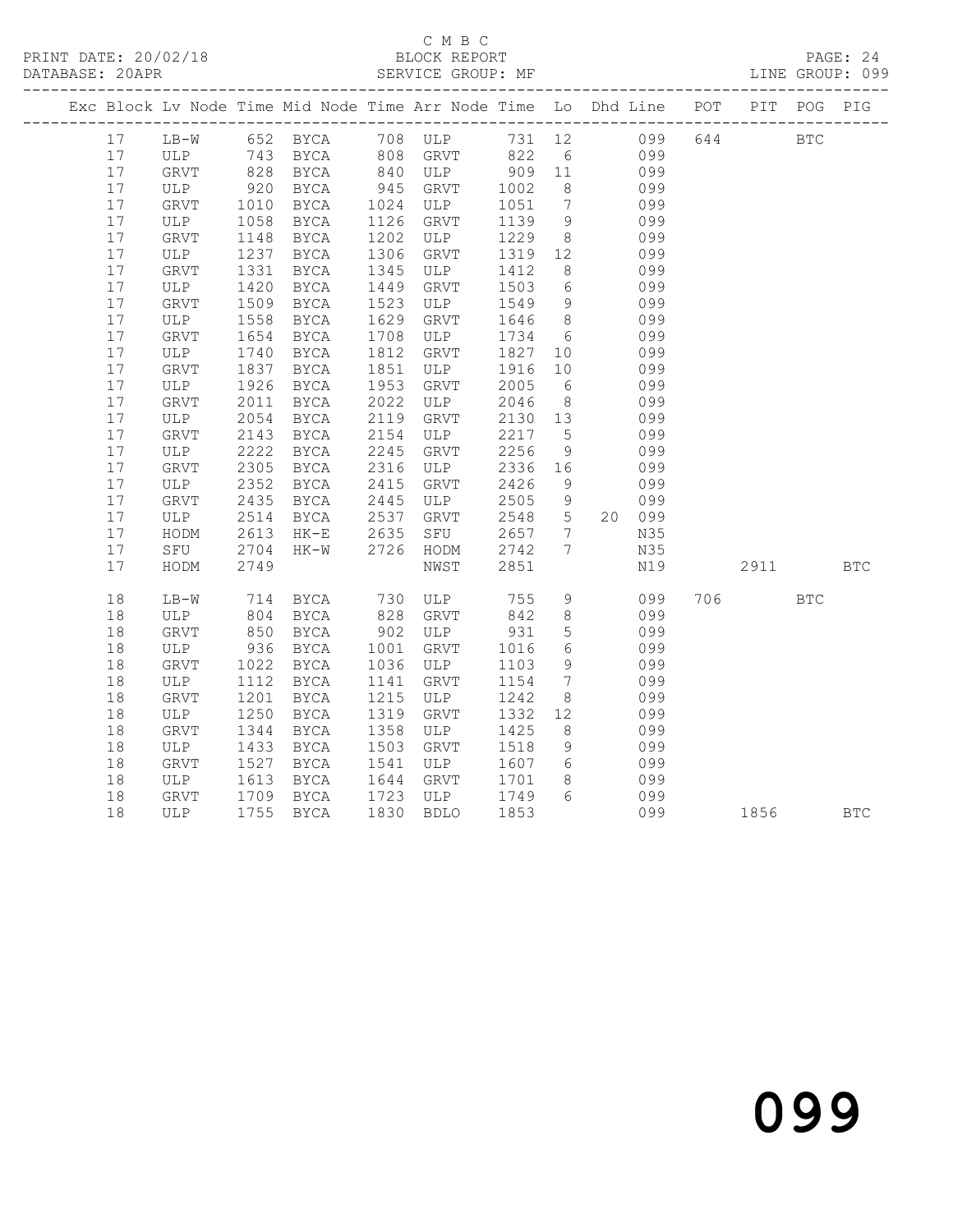## C M B C<br>BLOCK REPORT

### PRINT DATE: 20/02/18 BLOCK REPORT PAGE: 25

LINE GROUP: 099

|  |    |             |      |             |      |             |         |                 | Exc Block Lv Node Time Mid Node Time Arr Node Time Lo Dhd Line POT PIT POG PIG |     |                 |            |            |
|--|----|-------------|------|-------------|------|-------------|---------|-----------------|--------------------------------------------------------------------------------|-----|-----------------|------------|------------|
|  | 19 |             |      |             |      |             |         |                 | LB-W 720 BYCA 739 ULP 805 8 099                                                | 712 | <b>EXECUTE:</b> |            |            |
|  | 19 | ULP         |      | 813 BYCA    | 837  | GRVT        | 851     |                 | $8\overline{)}$<br>099                                                         |     |                 |            |            |
|  | 19 | <b>GRVT</b> | 859  | BYCA        | 912  | ULP 938     |         | 11              | 099                                                                            |     |                 |            |            |
|  | 19 | ULP         | 949  | BYCA        | 1014 | GRVT        | 1029    | $\overline{7}$  | 099                                                                            |     |                 |            |            |
|  | 19 | GRVT        | 1036 | BYCA        | 1050 | ULP         | 1117    | 8 <sup>8</sup>  | 099                                                                            |     |                 |            |            |
|  | 19 | ULP         | 1125 | BYCA        | 1154 | GRVT        | 1207    | 12              | 099                                                                            |     |                 |            |            |
|  | 19 | GRVT        | 1219 | BYCA        | 1233 | ULP         | 1300    | 8 <sup>8</sup>  | 099                                                                            |     |                 |            |            |
|  | 19 | ULP         | 1308 | BYCA        | 1337 | GRVT        | 1350    | 10              | 099                                                                            |     |                 |            |            |
|  | 19 | GRVT        | 1400 | BYCA        | 1414 | ULP         | 1441    | 8 <sup>8</sup>  | 099                                                                            |     |                 |            |            |
|  | 19 | ULP         | 1449 | BYCA        | 1519 | GRVT        | 1534    | 8 <sup>8</sup>  | 099                                                                            |     |                 |            |            |
|  | 19 | GRVT        | 1542 | BYCA        | 1556 | ULP         | 1622    | $6\overline{6}$ | 099                                                                            |     |                 |            |            |
|  | 19 | ULP         | 1628 | <b>BYCA</b> | 1659 | GRVT        | 1716    | 8 <sup>8</sup>  | 099                                                                            |     |                 |            |            |
|  | 19 | <b>GRVT</b> | 1724 | BYCA        | 1738 | ULP         | 1804    | $6\overline{6}$ | 099                                                                            |     |                 |            |            |
|  | 19 | ULP         | 1810 | BYCA        | 1840 | GRVT        | 1853    | 12              | 099                                                                            |     |                 |            |            |
|  | 19 | <b>GRVT</b> | 1905 | BYCA        | 1917 | ULP         | 1942    | 14              | 099                                                                            |     |                 |            |            |
|  | 19 | ULP         | 1956 | <b>BYCA</b> | 2023 | GRVT        | 2035    | 6               | 099                                                                            |     |                 |            |            |
|  | 19 | <b>GRVT</b> | 2041 | BYCA        | 2052 | ULP         | 2116    | 8 <sup>8</sup>  | 099                                                                            |     |                 |            |            |
|  | 19 | ULP         | 2124 | BYCA        | 2148 | <b>BDLO</b> | 2205    |                 | 099                                                                            |     | 2208            |            | <b>BTC</b> |
|  | 20 | $LB-W$      | 720  | BYCA        | 736  | ULP         | 801     | 9               | 099                                                                            |     | 712             | <b>BTC</b> |            |
|  | 20 | ULP         | 810  | BYCA        | 834  | GRVT        | 848     | 8               | 099                                                                            |     |                 |            |            |
|  | 20 | GRVT        | 856  | BYCA        | 908  | ULP         | 937     | $\overline{7}$  | 099                                                                            |     |                 |            |            |
|  | 20 | ULP         | 944  | BYCA        | 1009 | GRVT        | 1024    | $7\overline{ }$ | 099                                                                            |     |                 |            |            |
|  | 20 | GRVT        | 1031 | BYCA        | 1045 | ULP         | 1112    | 9               | 099                                                                            |     |                 |            |            |
|  | 20 | ULP         | 1121 | BYCA        | 1150 | GRVT        | 1203    | 12              | 099                                                                            |     |                 |            |            |
|  | 20 | <b>GRVT</b> | 1215 | BYCA        | 1229 | ULP         | 1256    | 8 <sup>8</sup>  | 099                                                                            |     |                 |            |            |
|  | 20 | ULP         | 1304 | BYCA        | 1333 | GRVT        | 1346    | 11              | 099                                                                            |     |                 |            |            |
|  | 20 | <b>GRVT</b> | 1357 | BYCA        | 1411 | ULP         | 1438    | $\overline{7}$  | 099                                                                            |     |                 |            |            |
|  | 20 | ULP         | 1445 | BYCA        | 1515 | GRVT        | 1530    | 6 <sup>6</sup>  | 099                                                                            |     |                 |            |            |
|  | 20 | <b>GRVT</b> | 1536 | BYCA        | 1550 | ULP         | 1616    | $6\overline{6}$ | 099                                                                            |     |                 |            |            |
|  | 20 | ULP         | 1622 | BYCA        | 1653 | GRVT        | 1710    | 8 <sup>8</sup>  | 099                                                                            |     |                 |            |            |
|  | 20 | GRVT        | 1718 | BYCA        | 1732 | ULP         | 1758    | 6               | 099                                                                            |     |                 |            |            |
|  | 20 | ULP         | 1804 | BYCA        | 1834 | GRVT        | 1847 12 |                 | 099                                                                            |     |                 |            |            |
|  | 20 | GRVT        | 1859 | BYCA        | 1911 | ULP 1936    |         | 15              | 099                                                                            |     |                 |            |            |
|  | 20 | ULP         | 1951 | BYCA        | 2018 | <b>BDLO</b> | 2036    |                 | 099                                                                            |     | 2039            |            | <b>BTC</b> |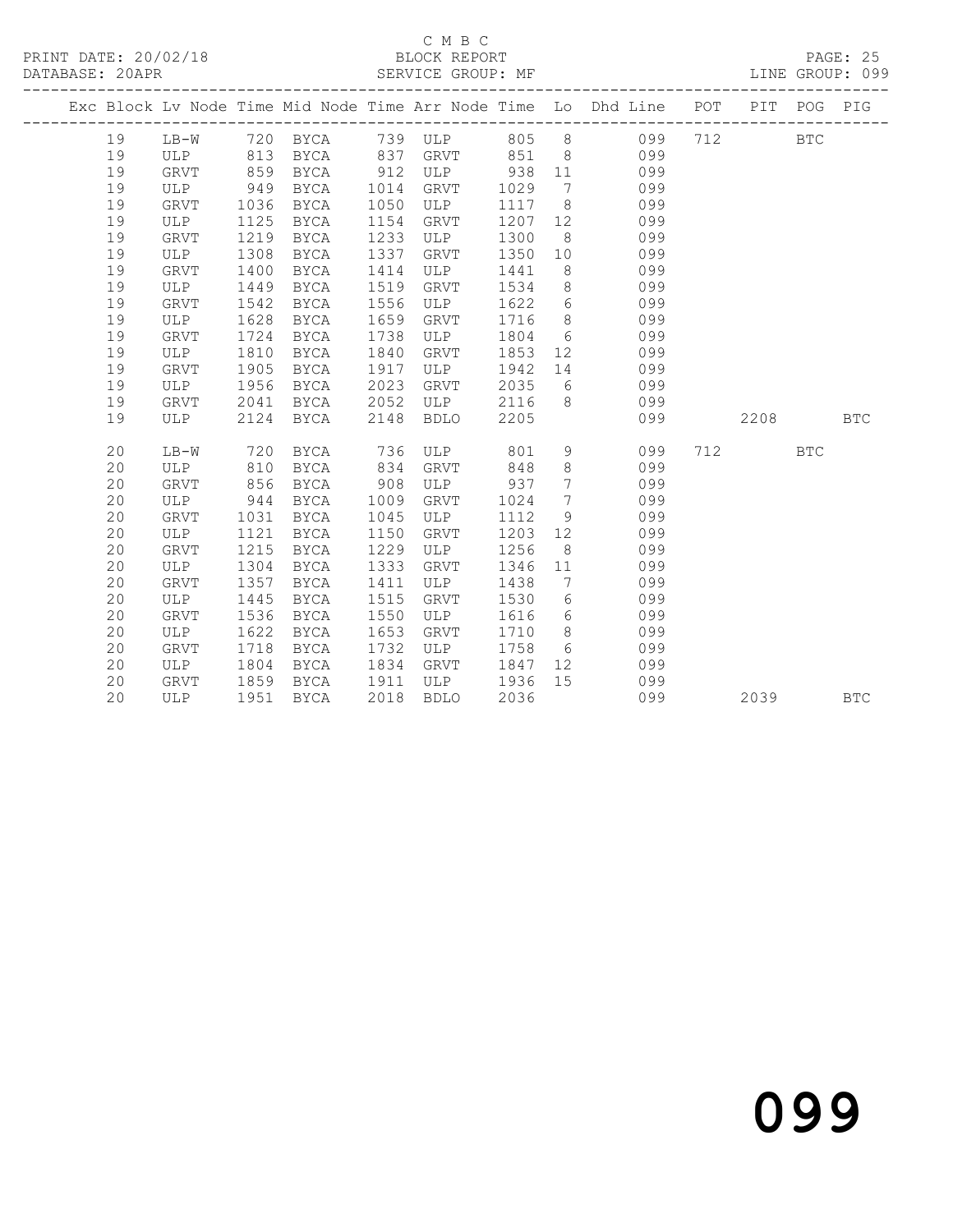## C M B C<br>BLOCK REPORT

LINE GROUP: 099

| Exc Block Lv Node Time Mid Node Time Arr Node Time Lo Dhd Line POT PIT POG PIG |               |              |              |                      |                                                                    |              |                              |                  |     |            |            |            |
|--------------------------------------------------------------------------------|---------------|--------------|--------------|----------------------|--------------------------------------------------------------------|--------------|------------------------------|------------------|-----|------------|------------|------------|
| 21                                                                             |               |              |              |                      | LB-W 736 BYCA 755 ULP 821 8 099<br>ULP 829 BYCA 855 GRVT 909 8 099 |              |                              |                  | 728 | <b>BTC</b> |            |            |
| 21                                                                             |               |              |              |                      |                                                                    |              |                              |                  |     |            |            |            |
| 21                                                                             | GRVT 917 BYCA |              |              | 930                  | ULP 956                                                            |              | 8 <sup>8</sup>               | 099              |     |            |            |            |
| 21                                                                             | ULP           |              | 1004 BYCA    | 1030<br>1108<br>1212 | GRVT                                                               | 1043         | 11                           | 099              |     |            |            |            |
| 21                                                                             | GRVT          |              | 1054 BYCA    |                      | ULP                                                                | 1135         | 8 <sup>8</sup>               | 099              |     |            |            |            |
| 21                                                                             | ULP           | 1143         | BYCA         |                      | GRVT                                                               | 1225         | 12                           | 099              |     |            |            |            |
| 21                                                                             | GRVT          | 1237         | BYCA         | 1251                 | ULP                                                                | 1318         | 8 <sup>8</sup>               | 099              |     |            |            |            |
| 21                                                                             | ULP           | 1326         | BYCA         | 1355                 | GRVT                                                               | 1408         | 10                           | 099              |     |            |            |            |
| 21                                                                             | GRVT          | 1418         | BYCA         | 1432                 | ULP                                                                | 1459         | 8 <sup>8</sup>               | 099              |     |            |            |            |
| 21                                                                             | ULP           | 1507         | BYCA         | 1538                 | GRVT                                                               | 1553 10      |                              | 099              |     |            |            |            |
| 21                                                                             | GRVT          | 1603         | BYCA         | 1617                 | ULP                                                                | 1643         | $6\overline{6}$              | 099              |     |            |            |            |
| 21                                                                             | ULP           | 1649         | BYCA         | 1721                 | GRVT                                                               | 1737 7       |                              | 099              |     |            |            |            |
| 21                                                                             | GRVT          | 1744         | BYCA         | 1758                 | ULP                                                                | 1824         | $6\overline{6}$              | 099              |     |            |            |            |
| 21                                                                             | ULP           | 1830         | BYCA         | 1857                 | GRVT                                                               | 1910         | 13                           | 099              |     |            |            |            |
| 21                                                                             | GRVT          | 1923         | BYCA         | 1935                 | ULP                                                                | 2000         | 11                           | 099              |     |            |            |            |
| 21                                                                             | ULP           | 2011         | BYCA         | 2038                 | GRVT                                                               | 2050         | $6\overline{6}$              | 099              |     |            |            |            |
| 21                                                                             | GRVT          | 2056         | BYCA         | 2107                 | ULP                                                                | 2131         | 8 <sup>1</sup>               | 099              |     |            |            |            |
| 21                                                                             | ULP           | 2139         | BYCA         | 2204                 | GRVT                                                               | 2215         | 8 <sup>1</sup>               | 099              |     |            |            |            |
| 21                                                                             | GRVT          | 2223         | BYCA         | 2234                 | ULP                                                                | 2254 10      |                              | 099              |     |            |            |            |
| 21                                                                             | ULP           | 2304         | BYCA         | 2327                 | GRVT                                                               | 2338         | 12                           | 099              |     |            |            |            |
| 21<br>21                                                                       | GRVT<br>ULP   | 2350<br>2430 | BYCA<br>BYCA | 2401<br>2453         | ULP<br>GRVT                                                        | 2421<br>2504 | 9<br>16                      | 099<br>099       |     |            |            |            |
| 21                                                                             | GRVT          | 2520         | BYCA         | 2530                 | ULP                                                                | 2550         | 17                           | 1 099            |     |            |            |            |
| 21                                                                             | ULP1          | 2608         | GRBY         | 2627                 | SERO                                                               | 2638         | 10                           | N17              |     |            |            |            |
| 21                                                                             | SERO          | 2648         | BYGR         |                      | ULP1                                                               | 2713 6       |                              | 24 N17           |     |            |            |            |
| 21                                                                             | HODM          | 2743         | $HK-E$       |                      | SFU                                                                | 2827 6       |                              | N35              |     |            |            |            |
| 21                                                                             | SFU           | 2833         | HK-W         | 2655<br>2805<br>2854 | HODM                                                               | 2910 5       |                              | N35              |     |            |            |            |
| 21                                                                             | HODM          | 2915         | HK-E         | 2937                 | SFU                                                                | 2959         |                              | N35              |     | 3016       | <b>BTC</b> |            |
|                                                                                |               |              |              |                      |                                                                    |              |                              |                  |     |            |            |            |
| 22<br>22                                                                       | LB-W          | 748<br>843   | BYCA         | 807<br>909           | ULP<br>GRVT                                                        | 833<br>925   | $6\overline{6}$              | 10<br>099<br>099 |     | 740 BTC    |            |            |
| 22                                                                             | ULP<br>GRVT   | 931          | BYCA<br>BYCA | 944                  | ULP                                                                | 1010         | 8 <sup>1</sup>               | 099              |     |            |            |            |
| 22                                                                             | ULP           | 1018         | BYCA         | 1044                 | GRVT                                                               | 1057         | 10                           | 099              |     |            |            |            |
| 22                                                                             | GRVT          | 1107         | BYCA         | 1121                 | ULP                                                                | 1148         | 8 <sup>8</sup>               | 099              |     |            |            |            |
| 22                                                                             | ULP           | 1156         | BYCA         | 1225                 | GRVT                                                               | 1238         | 12                           | 099              |     |            |            |            |
| 22                                                                             | GRVT          | 1250         | BYCA         | 1304                 | ULP                                                                | 1331         | 9                            | 099              |     |            |            |            |
| 22                                                                             | ULP           | 1340         | BYCA         |                      | GRVT                                                               | 1423         | $\overline{7}$               | 099              |     |            |            |            |
| 22                                                                             | GRVT          | 1430         | BYCA         |                      | ULP                                                                | 1511         | 8 <sup>8</sup>               | 099              |     |            |            |            |
| 22                                                                             | ULP           |              | 1519 BYCA    | 1409<br>1444<br>1550 | GRVT                                                               | 1607         | 8 <sup>8</sup>               | 099              |     |            |            |            |
| 22                                                                             | GRVT          |              |              |                      | 1615 BYCA 1629 ULP 1655 6                                          |              |                              | 099              |     |            |            |            |
| 22                                                                             | ULP           |              | 1701 BYCA    | 1733                 | GRVT                                                               | 1749         | 8                            | 099              |     |            |            |            |
| 22                                                                             | GRVT          | 1757         | BYCA         | 1811                 | ULP                                                                | 1837         | 9                            | 099              |     |            |            |            |
| 22                                                                             | ULP           | 1846         | BYCA         | 1913                 | GRVT                                                               | 1926         | 9                            | 099              |     |            |            |            |
| 22                                                                             | GRVT          | 1935         | BYCA         | 1947                 | ULP                                                                | 2012         | - 9                          | 099              |     |            |            |            |
| 22                                                                             | ULP           | 2021         | BYCA         | 2048                 | GRVT                                                               | 2100         | $5\phantom{.0}$              | 099              |     |            |            |            |
| 22                                                                             | GRVT          | 2105         | BYCA         | 2116                 | ULP                                                                | 2139         | $7\phantom{.0}\phantom{.0}7$ | 099              |     |            |            |            |
| 22                                                                             | ULP           | 2146         | BYCA         | 2211                 | GRVT                                                               | 2222         | 11                           | 099              |     |            |            |            |
| 22                                                                             | GRVT          | 2233         | BYCA         | 2244                 | ULP                                                                | 2304         | 12                           | 099              |     |            |            |            |
| 22                                                                             | ULP           | 2316         | BYCA         | 2339                 | GRVT                                                               | 2350         | 15                           | 099              |     |            |            |            |
| 22                                                                             | GRVT          | 2405         | BYCA         | 2415                 | ULP                                                                | 2435         | 9                            | 099              |     |            |            |            |
| 22                                                                             | ULP           | 2444         | BYCA         | 2507                 | GRVT                                                               | 2518         | 17                           | 099              |     |            |            |            |
| 22<br>22                                                                       | GRVT          | 2535         | BYCA         | 2545                 | ULP                                                                | 2605         | $5\overline{)}$              | 099<br>20 099    |     |            |            |            |
| 22                                                                             | ULP<br>HODM   | 2610<br>2729 | BYCA         | 2633                 | GRVT                                                               | 2644<br>2831 | 25                           | N19              |     | 2851       |            | <b>BTC</b> |
|                                                                                |               |              |              |                      | NWST                                                               |              |                              |                  |     |            |            |            |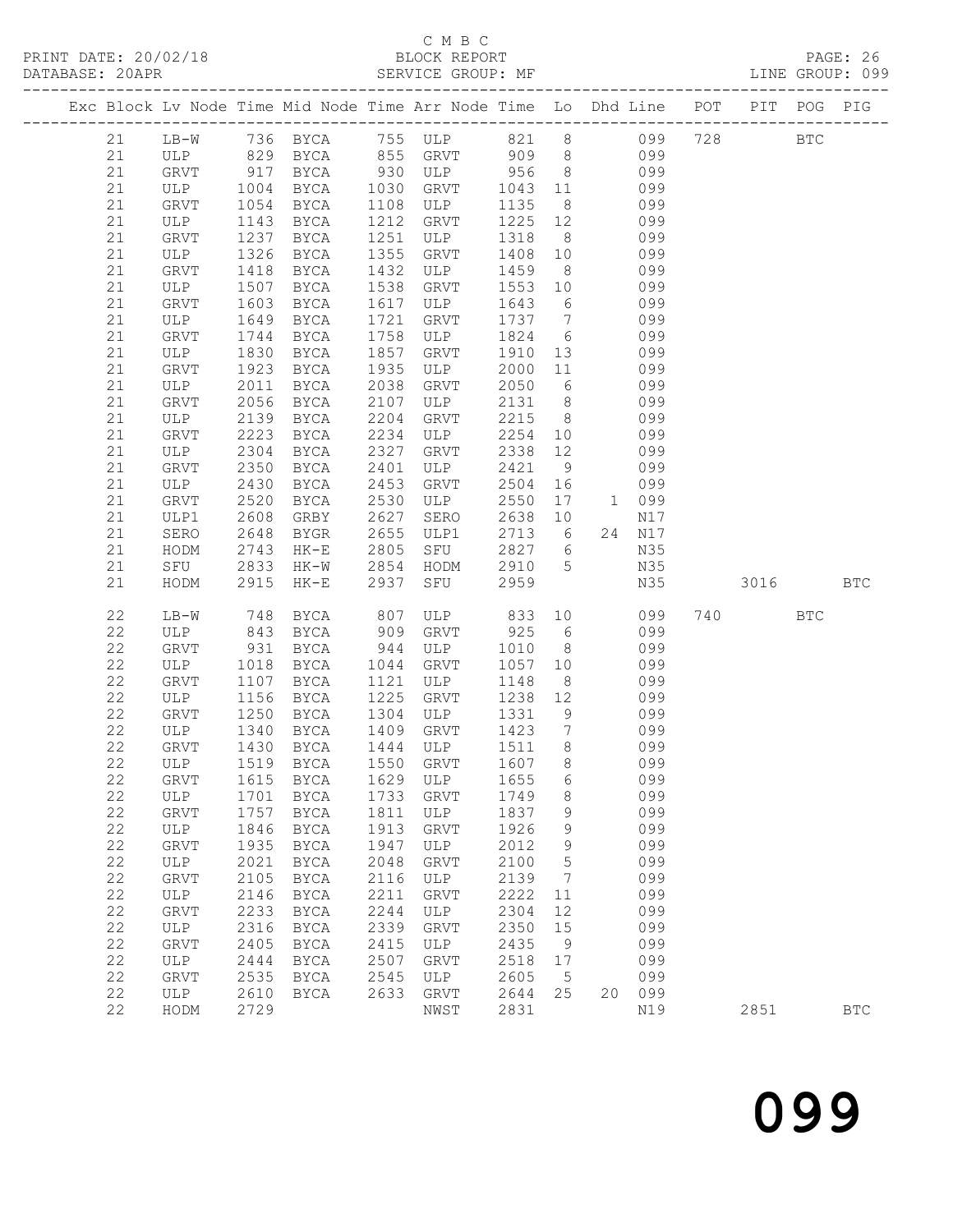|  |    |        |      |             |              |                         |              |                              | Exc Block Lv Node Time Mid Node Time Arr Node Time Lo Dhd Line POT PIT POG PIG |              |          |            |
|--|----|--------|------|-------------|--------------|-------------------------|--------------|------------------------------|--------------------------------------------------------------------------------|--------------|----------|------------|
|  | 31 |        |      |             |              |                         |              |                              | LB-W 1203 BYCA 1224 ULP 1251 8 099 1156 BTC                                    |              |          |            |
|  | 31 | ULP    |      | 1259 BYCA   |              | --<br>1328 GRVT 1341 12 |              |                              | 099                                                                            |              |          |            |
|  | 31 | GRVT   |      | 1353 BYCA   |              | 1407 ULP 1434           |              | $\overline{7}$               | 099                                                                            |              |          |            |
|  | 31 | ULP    | 1441 | BYCA        | 1511         | GRVT                    | 1526         | $\overline{7}$               | 099                                                                            |              |          |            |
|  | 31 | GRVT   | 1533 | BYCA        |              | ULP                     | 1613         | $6\overline{6}$              | 099                                                                            |              |          |            |
|  |    |        |      |             | 1547<br>1650 |                         | 1707         |                              |                                                                                |              |          |            |
|  | 31 | ULP    |      | 1619 BYCA   |              | GRVT                    |              | 8 <sup>1</sup>               | 099                                                                            |              |          |            |
|  | 31 | GRVT   |      | 1715 BYCA   | 1729         | ULP                     | 1755         | 6                            | 099                                                                            |              |          |            |
|  | 31 | ULP    | 1801 | BYCA        | 1834         | BDLO                    | 1855         |                              | 099                                                                            |              | 1858 BTC |            |
|  | 32 | $LB-W$ |      | 1356 BYCA   | 1417         | ULP                     | 1444 8       |                              |                                                                                | 099 1349 BTC |          |            |
|  | 32 | ULP    | 1452 | BYCA        | 1522         | GRVT                    | 1537         | 8 <sup>1</sup>               | 099                                                                            |              |          |            |
|  | 32 | GRVT   |      | 1545 BYCA   | 1559         | ULP                     | 1625         | 6                            | 099                                                                            |              |          |            |
|  | 32 | ULP    |      | 1631 BYCA   | 1704         | BDLO                    | 1729         |                              | 099                                                                            | 1732         |          | <b>BTC</b> |
|  |    |        |      |             |              |                         |              |                              |                                                                                |              |          |            |
|  | 33 | $LB-W$ | 1405 | BYCA        | 1426         | ULP                     | 1453         | 8 <sup>8</sup>               | 099                                                                            |              | 1358 BTC |            |
|  | 33 | ULP    |      | 1501 BYCA   | 1532         | GRVT                    | 1547         | $7\phantom{.0}\phantom{.0}7$ | 099                                                                            |              |          |            |
|  | 33 | GRVT   | 1554 | BYCA        | 1608         | ULP                     | 1634         | 6                            | 099                                                                            |              |          |            |
|  | 33 | ULP    | 1640 | BYCA        | 1711         | GRVT                    | 1728         | 8 <sup>8</sup>               | 099                                                                            |              |          |            |
|  | 33 | GRVT   |      | 1736 BYCA   | 1750         | ULP 1816                |              | $6\overline{6}$              | 099                                                                            |              |          |            |
|  | 33 | ULP    | 1822 | BYCA        | 1851         | BDLO                    | 1910         |                              | 099                                                                            |              | 1913 BTC |            |
|  | 34 | $LB-W$ |      | 1414 BYCA   | 1435         | ULP                     | 1502         |                              | 8 <sup>8</sup>                                                                 | 099 1407 BTC |          |            |
|  | 34 | ULP    | 1510 | BYCA        | 1541         | GRVT                    | 1556         | 10                           | 099                                                                            |              |          |            |
|  | 34 | GRVT   |      | 1606 BYCA   | 1620         | ULP                     | 1646         | $6\overline{6}$              | 099                                                                            |              |          |            |
|  | 34 | ULP    | 1652 | BYCA        | 1726         | BDLO                    | 1752         |                              |                                                                                | 099 00       | 1755     | <b>BTC</b> |
|  |    |        |      |             |              |                         |              |                              |                                                                                |              |          |            |
|  | 35 | $LB-W$ |      | 1426 BYCA   | 1447         | ULP                     | 1514 8       |                              |                                                                                | 099 1419 BTC |          |            |
|  | 35 | ULP    |      | 1522 BYCA   | 1553         | GRVT                    | 1610         | 8 <sup>8</sup>               | 099                                                                            |              |          |            |
|  | 35 | GRVT   |      | 1618 BYCA   | 1632         | ULP                     | 1658         | 6                            | 099                                                                            |              |          |            |
|  | 35 | ULP    |      | 1704 BYCA   | 1738         | BDLO                    | 1804         |                              | 099                                                                            |              | 1807     | <b>BTC</b> |
|  |    |        |      |             |              |                         |              |                              |                                                                                |              |          |            |
|  | 36 | LB-W   | 1438 | BYCA        | 1459         | ULP                     | 1526         | 8 <sup>8</sup>               | 099                                                                            |              | 1431 BTC |            |
|  | 36 | ULP    |      | 1534 BYCA   | 1605         | GRVT                    | 1622         | 8 <sup>8</sup>               | 099                                                                            |              |          |            |
|  | 36 | GRVT   | 1630 | BYCA        | 1644         | ULP                     | 1710         | 6                            | 099                                                                            |              |          |            |
|  | 36 | ULP    | 1716 | BYCA        | 1750         | BDLO                    | 1816         |                              | 099                                                                            |              | 1819     | BTC        |
|  |    |        |      |             |              |                         |              |                              |                                                                                |              |          |            |
|  | 37 | $LB-W$ |      | 1444 BYCA   | 1505         | ULP                     | 1532         | 8 <sup>8</sup>               |                                                                                | 099 1437 BTC |          |            |
|  | 37 | ULP    |      | 1540 BYCA   | 1611<br>1650 | GRVT                    | 1628<br>1716 | 8 <sup>8</sup>               | 099                                                                            |              |          |            |
|  | 37 | GRVT   |      | 1636 BYCA   |              | ULP                     |              | 6                            | 099                                                                            |              |          |            |
|  | 37 |        |      |             |              |                         |              |                              | ULP 1722 BYCA 1754 GRVT 1810 7 099                                             |              |          |            |
|  | 37 | GRVT   |      | 1817 BYCA   | 1831         | ULP                     | 1857         | - 9                          | 099                                                                            |              |          |            |
|  | 37 | ULP    | 1906 | BYCA        | 1933         | GRVT                    | 1945         | 8 <sup>8</sup>               | 099                                                                            |              |          |            |
|  | 37 | GRVT   | 1953 | BYCA        | 2005         | ULP                     | 2030         | 6                            | 099                                                                            |              |          |            |
|  | 37 | ULP    | 2036 | BYCA        | 2101         | GRVT                    | 2112         | 11                           | 099                                                                            |              |          |            |
|  | 37 |        |      |             |              |                         | 2157         | $5^{\circ}$                  | 099                                                                            |              |          |            |
|  |    | GRVT   | 2123 | BYCA        | 2134         | ULP                     |              |                              |                                                                                |              |          |            |
|  | 37 | ULP    | 2202 | <b>BYCA</b> | 2225         | GRVT                    | 2236         | $\overline{7}$               | 099                                                                            |              |          |            |
|  | 37 | GRVT   | 2243 | BYCA        | 2254         | ULP                     | 2314         | 14                           | 099                                                                            |              |          |            |
|  | 37 | ULP    | 2328 | BYCA        | 2351         | <b>BDLO</b>             | 2407         |                              | 099                                                                            |              | 2410     | <b>BTC</b> |
|  | 38 | $LB-W$ | 1456 | BYCA        | 1517         | ULP                     | 1543         | 9                            | 099                                                                            |              | 1449 BTC |            |
|  | 38 | ULP    | 1552 | BYCA        | 1623         | GRVT                    | 1640         | 8                            | 099                                                                            |              |          |            |
|  | 38 | GRVT   | 1648 | BYCA        | 1702         | ULP                     | 1728         | 6                            | 099                                                                            |              |          |            |
|  | 38 | ULP    | 1734 | BYCA        | 1809         | <b>BDLO</b>             | 1832         |                              | 099                                                                            |              | 1835     | <b>BTC</b> |
|  |    |        |      |             |              |                         |              |                              |                                                                                |              |          |            |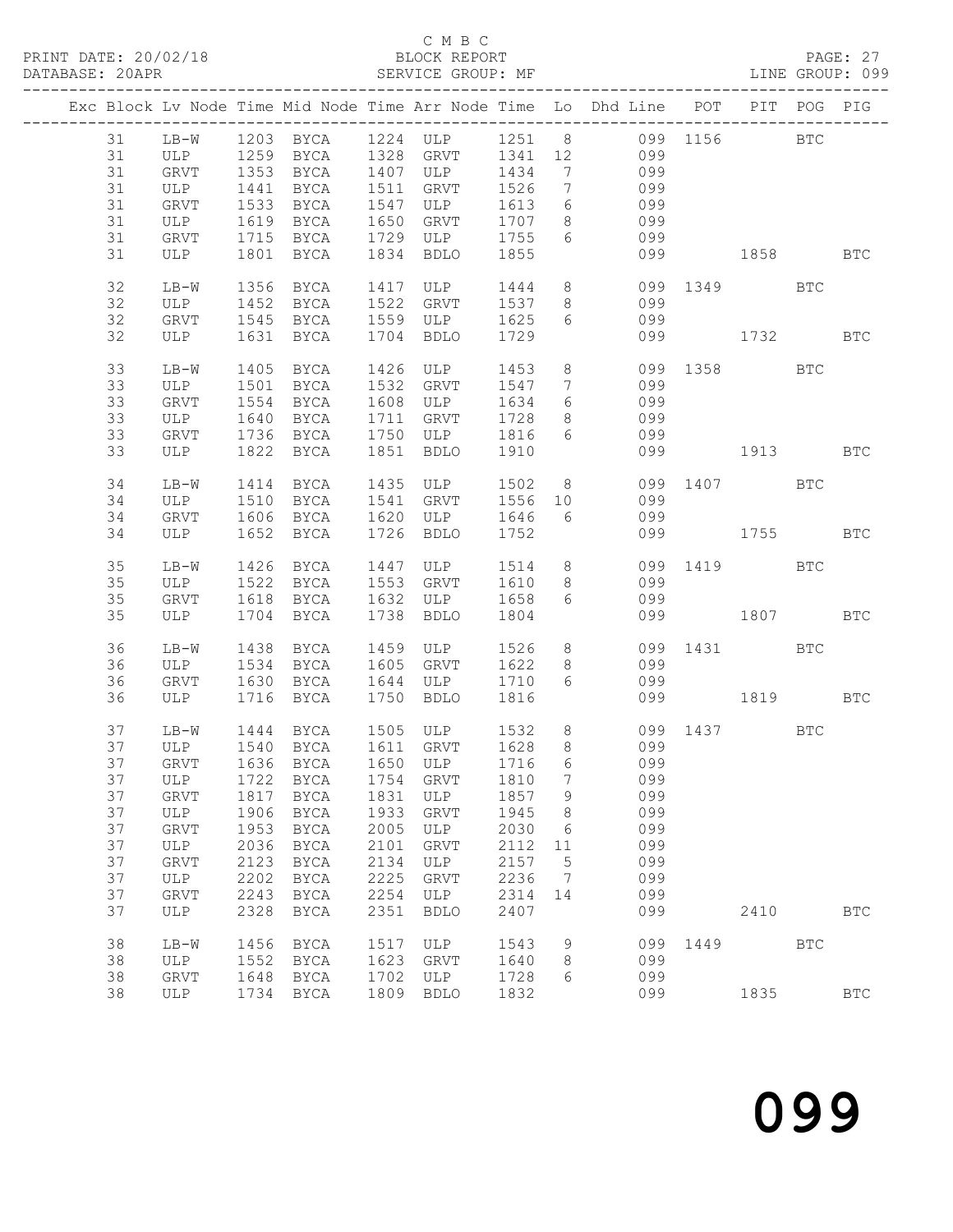## C M B C<br>BLOCK REPORT

|  |    |                |      |                     |              | Exc Block Lv Node Time Mid Node Time Arr Node Time Lo Dhd Line POT PIT POG PIG |              |                              |                 |        |              |          |              |
|--|----|----------------|------|---------------------|--------------|--------------------------------------------------------------------------------|--------------|------------------------------|-----------------|--------|--------------|----------|--------------|
|  | 39 |                |      |                     |              | LB-W 1459 BYCA 1520 ULP 1546 9 099 1452 BTC                                    |              |                              |                 |        |              |          |              |
|  | 39 | ULP 1555 BYCA  |      |                     |              | 1626 GRVT 1643 8 099                                                           |              |                              |                 |        |              |          |              |
|  | 39 | GRVT 1651 BYCA |      |                     | 1705         | ULP 1731                                                                       |              |                              | $6\overline{6}$ | 099    |              |          |              |
|  | 39 | ULP            |      | 1737 BYCA           | 1809         | GRVT                                                                           | 1824         | 8 <sup>8</sup>               |                 | 099    |              |          |              |
|  | 39 | GRVT           | 1832 | BYCA                |              | ULP                                                                            | 1911         | 10                           |                 | 099    |              |          |              |
|  | 39 | ULP            | 1921 | BYCA                | 1846<br>1948 | GRVT                                                                           | 2000         | $5\overline{)}$              |                 | 099    |              |          |              |
|  | 39 | GRVT           | 2005 | BYCA                | 2016         | ULP                                                                            | 2040         | 8 <sup>8</sup>               |                 | 099    |              |          |              |
|  | 39 | ULP            | 2048 | BYCA                | 2113         | GRVT                                                                           | 2124         | 9                            |                 | 099    |              |          |              |
|  | 39 | GRVT           | 2133 | BYCA                | 2144         | ULP                                                                            | 2207         | $5\overline{)}$              |                 | 099    |              |          |              |
|  | 39 | ULP            | 2212 | BYCA                | 2235         | GRVT                                                                           | 2246         | $7\overline{ }$              |                 | 099    |              |          |              |
|  | 39 | GRVT           | 2253 | BYCA                | 2304         | ULP                                                                            | 2324 16      |                              |                 | 099    |              |          |              |
|  | 39 | ULP            | 2340 | BYCA                | 2403         | GRVT                                                                           | 2414         | 6                            |                 | 099    |              |          |              |
|  | 39 | GRVT           | 2420 | BYCA                | 2430         | ULP                                                                            | 2450         | 9                            |                 | 099    |              |          |              |
|  | 39 | ULP            | 2459 | BYCA                | 2522         | GRVT                                                                           | 2533         | 17                           |                 | 099    |              |          |              |
|  | 39 | GRVT           | 2550 | BYCA                | 2600         | ULP                                                                            | 2620         | 17                           | 1 099           |        |              |          |              |
|  | 39 | ULP1           | 2638 | GRBY                | 2657         | SERO                                                                           | 2708         | $5\overline{)}$              |                 | N17    |              |          |              |
|  | 39 | SERO           | 2713 | BYGR                | 2720         | ULP1                                                                           | 2748         | 5 <sup>5</sup>               |                 | 24 N17 |              |          |              |
|  |    |                | 2817 |                     | 2919         |                                                                                |              |                              |                 | N19    |              |          |              |
|  | 39 | HODM           |      | NWST                |              | SUST                                                                           | 2936         |                              |                 |        |              | 3003 BTC |              |
|  | 40 | $LB-W$         | 1517 | BYCA                | 1538         | ULP                                                                            | 1604         |                              | $6\overline{6}$ |        | 099 1510 BTC |          |              |
|  | 40 | ULP            | 1610 | BYCA                | 1641         | GRVT                                                                           | 1658         | 8 <sup>8</sup>               |                 | 099    |              |          |              |
|  | 40 | GRVT           |      | 1706 BYCA           | 1720         | ULP                                                                            | 1746         | $6\overline{6}$              |                 | 099    |              |          |              |
|  | 40 | ULP            | 1752 | BYCA                |              | 1827 BDLO                                                                      | 1850         |                              |                 | 099    |              | 1853     | <b>BTC</b>   |
|  |    |                |      |                     |              |                                                                                |              |                              |                 |        |              |          |              |
|  | 41 | $LB-W$         |      | 1532 BYCA           | 1553<br>1656 | ULP                                                                            | 1619 6       |                              |                 |        | 099 1525 BTC |          |              |
|  | 41 | ULP            |      | 1625 BYCA           |              | GRVT                                                                           | 1713         | 8 <sup>8</sup>               |                 | 099    |              |          |              |
|  | 41 | GRVT           |      | 1721 BYCA           |              | $1735$ ULP                                                                     | 1801         | $6\overline{6}$              |                 | 099    |              |          |              |
|  | 41 | ULP            | 1807 | BYCA                |              | 1840 BDLO                                                                      | 1901         |                              |                 | 099    | 1904 BTC     |          |              |
|  |    |                |      |                     |              |                                                                                |              |                              |                 |        |              |          |              |
|  | 42 | $LB-W$         | 1553 | BYCA                | 1614         | ULP                                                                            | 1640         |                              | $6\overline{6}$ |        | 099 1546 BTC |          |              |
|  | 42 | ULP            | 1646 | BYCA                | 1718         | GRVT                                                                           | 1734         | 6 <sup>6</sup>               |                 | 099    |              |          |              |
|  | 42 | GRVT           | 1740 | BYCA                | 1754         | ULP                                                                            | 1820         | $6\overline{6}$              |                 | 099    |              |          |              |
|  | 42 | ULP            | 1826 | BYCA                | 1856         | GRVT                                                                           | 1909 8       |                              |                 | 099    |              |          |              |
|  | 42 | GRVT           | 1917 | BYCA                |              | I929 ULP<br>2033 PDTO                                                          | 1954 12      |                              |                 | 099    |              |          |              |
|  | 42 | ULP            | 2006 | BYCA                |              |                                                                                | 2051         |                              |                 | 099    |              | 2054 BTC |              |
|  | 51 | $LB-W$         |      | 550 BYST            | 556          | <b>BYAL</b>                                                                    | 618          | $7\overline{ }$              |                 | 099    |              | 542 BTC  |              |
|  | 51 | BYAL           |      | $625$ BYCA<br>$700$ |              | 639 GRVT<br>711 ULP<br>GRVT                                                    | $-18$<br>651 | 9                            |                 | 099    |              |          |              |
|  | 51 | GRVT           |      | 700 BYCA            |              |                                                                                | 736 10       |                              |                 | 099    |              |          |              |
|  |    |                |      |                     |              | 51 ULP 746 BYCA 811 GRVT 825 6 099                                             |              |                              |                 |        |              |          |              |
|  | 51 | GRVT           |      | 831 BYCA            |              | 843 ULP                                                                        | 912 10       |                              |                 | 099    |              |          |              |
|  | 51 | ULP            | 922  | BYCA                | 947          | <b>BDLO</b>                                                                    | 1013         |                              |                 | 099    |              | 1016     | $_{\rm BTC}$ |
|  | 52 | $LB-W$         |      | 615 BYCA            | 631          | ULP                                                                            | 650          | $7\phantom{.0}\phantom{.0}7$ |                 | 099    |              | 607 BTC  |              |
|  | 52 | ULP            | 657  | BYCA                | 720          | GRVT                                                                           | 732          | 8                            |                 | 099    |              |          |              |
|  | 52 | GRVT           | 740  | BYCA                | 752          | ULP                                                                            | 818          | 7                            |                 | 099    |              |          |              |
|  | 52 | ULP            | 825  | BYCA                | 851          | GRVT                                                                           | 905          | 6                            |                 | 099    |              |          |              |
|  | 52 | GRVT           | 911  | BYCA                | 924          | ULP                                                                            | 950          | 5                            |                 | 099    |              |          |              |
|  | 52 | ULP            | 955  | BYCA                | 1020         | BDLO                                                                           | 1044         |                              |                 | 099    |              | 1047     | <b>BTC</b>   |
|  | 53 |                |      |                     |              | 653 SEHA                                                                       | 713          |                              |                 |        |              | 648 BTC  |              |
|  |    | BDKI           | 649  | HK-W                |              |                                                                                |              | $5\overline{)}$              |                 | 1 R5   |              |          |              |
|  | 53 | WFST           | 719  |                     |              | ULP                                                                            | 750          | 5                            |                 | 044    |              |          |              |
|  | 53 | ULP            |      | 755 BYCA            | 820          | GRVT                                                                           | 834          | 7                            |                 | 099    |              |          |              |
|  | 53 | ${\tt GRVT}$   |      | 841 BYCA            | 853          | ULP                                                                            | 922          | 8                            |                 | 099    |              |          |              |
|  | 53 | ULP            |      | 930 BYCA            |              | 955 BDLO                                                                       | 1019         |                              |                 | 099    |              | 1022     | <b>BTC</b>   |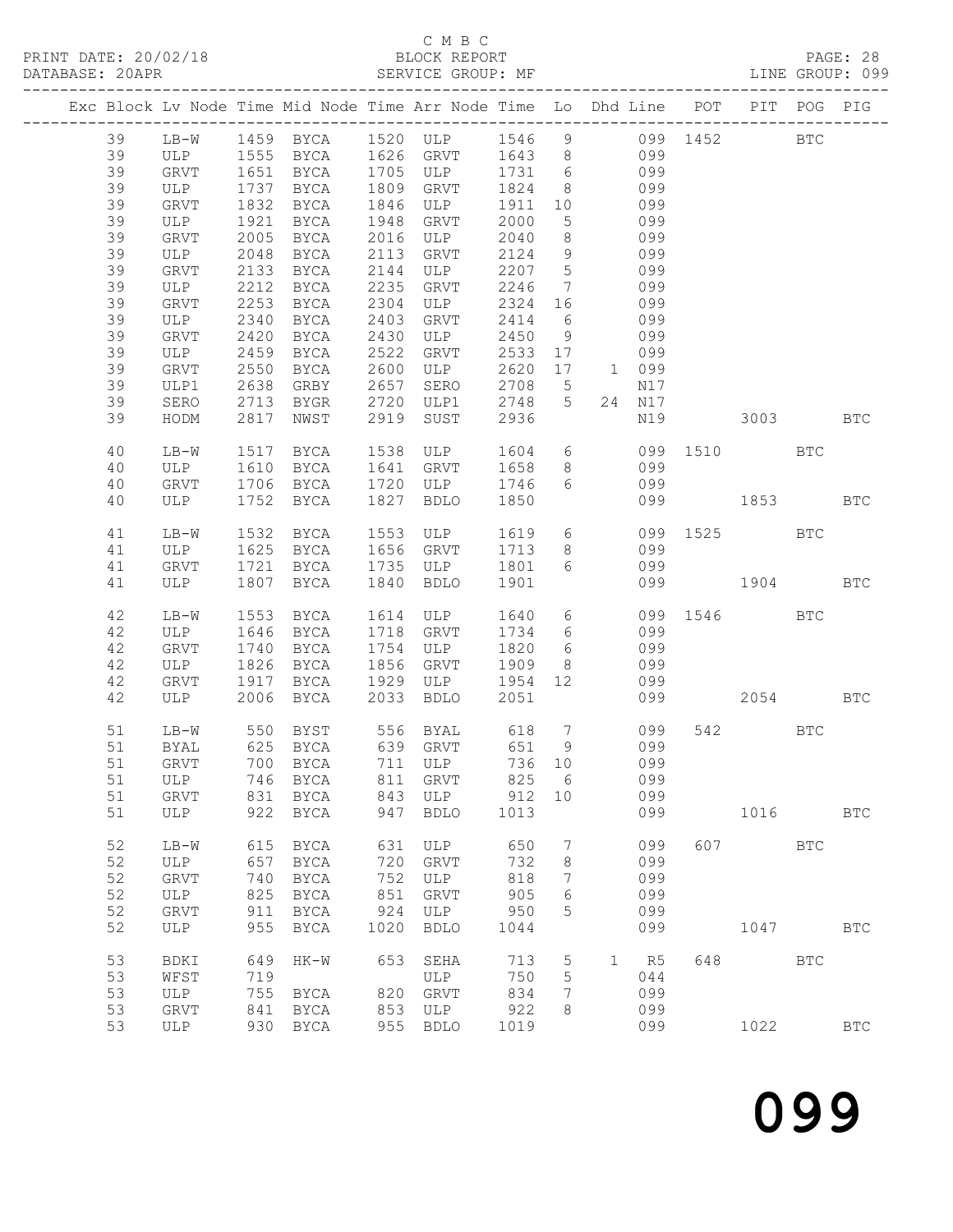## C M B C<br>BLOCK REPORT

LINE GROUP: 099

|  |    |            |            |              |      |             |      |                  | Exc Block Lv Node Time Mid Node Time Arr Node Time Lo Dhd Line | POT | PIT. | POG        | PIG        |
|--|----|------------|------------|--------------|------|-------------|------|------------------|----------------------------------------------------------------|-----|------|------------|------------|
|  | 54 | LB-W       | 658        | BYCA         | 714  | ULP         | 739  | 10               | 099                                                            | 650 |      | <b>BTC</b> |            |
|  | 54 | ULP        | 749        | <b>BYCA</b>  | 814  | GRVT        | 828  | 7                | 099                                                            |     |      |            |            |
|  | 54 | GRVT       | 835        | BYCA         | 847  | ULP         | 916  | 8                | 099                                                            |     |      |            |            |
|  | 54 | ULP        | 924        | <b>BYCA</b>  | 949  | <b>BDLO</b> | 1015 |                  | 099                                                            |     | 1018 |            | <b>BTC</b> |
|  | 55 | $LB-W$     | 711        | <b>BYCA</b>  | 727  | ULP         | 752  | 9                | 099                                                            | 703 |      | <b>BTC</b> |            |
|  | 55 | <b>ULP</b> | 801        | <b>BYCA</b>  | 825  | GRVT        | 839  | 8                | 099                                                            |     |      |            |            |
|  | 55 | GRVT       | 847        | <b>BYCA</b>  | 859  | ULP         | 928  | $6 \overline{6}$ | 099                                                            |     |      |            |            |
|  | 55 | ULP        | 934        | <b>BYCA</b>  | 959  | <b>BDLO</b> | 1023 |                  | 099                                                            |     | 1026 |            | BTC        |
|  | 56 | $LB-W$     | 723        | BYCA         | 742  | ULP         | 808  | 8                | 099                                                            | 715 |      | <b>BTC</b> |            |
|  | 56 | ULP        | 816        | <b>BYCA</b>  | 842  | GRVT        | 856  | 7                | 099                                                            |     |      |            |            |
|  | 56 | GRVT       | 903        | BYCA         | 916  | ULP         | 942  | 6                | 099                                                            |     |      |            |            |
|  | 56 | <b>ULP</b> | 948        | <b>BYCA</b>  | 1013 | <b>BDLO</b> | 1037 |                  | 099                                                            |     | 1040 |            | BTC        |
|  |    |            |            |              |      |             |      |                  |                                                                |     |      |            |            |
|  | 57 | $LB-W$     | 745        | BYCA         | 804  | ULP         | 830  | 7                | 099                                                            | 737 |      | BTC        |            |
|  | 57 | <b>ULP</b> | 837        | <b>BYCA</b>  | 903  | GRVT        | 919  | $6 \overline{6}$ | 099                                                            |     |      |            |            |
|  | 57 | GRVT       | 925        | BYCA         | 938  | ULP         | 1004 | 7                | 099                                                            |     |      |            |            |
|  | 57 | <b>ULP</b> | 1011       | BYCA         | 1037 | <b>BDLO</b> | 1059 |                  | 099                                                            |     | 1102 |            | <b>BTC</b> |
|  | 58 | $LB-W$     | 751        | <b>BYCA</b>  | 811  | <b>ULP</b>  | 840  | 6                | 099                                                            | 743 |      | <b>BTC</b> |            |
|  | 58 |            |            |              | 913  |             | 930  | 5                | 099                                                            |     |      |            |            |
|  |    | ULP        | 846<br>935 | BYCA<br>BYCA | 948  | GRVT<br>ULP | 1014 | 7                | 099                                                            |     |      |            |            |
|  | 58 | GRVT       |            |              |      |             |      |                  |                                                                |     |      |            |            |
|  | 58 | ULP        | 1021       | <b>BYCA</b>  | 1047 | <b>BDLO</b> | 1109 |                  | 099                                                            |     | 1112 |            | <b>BTC</b> |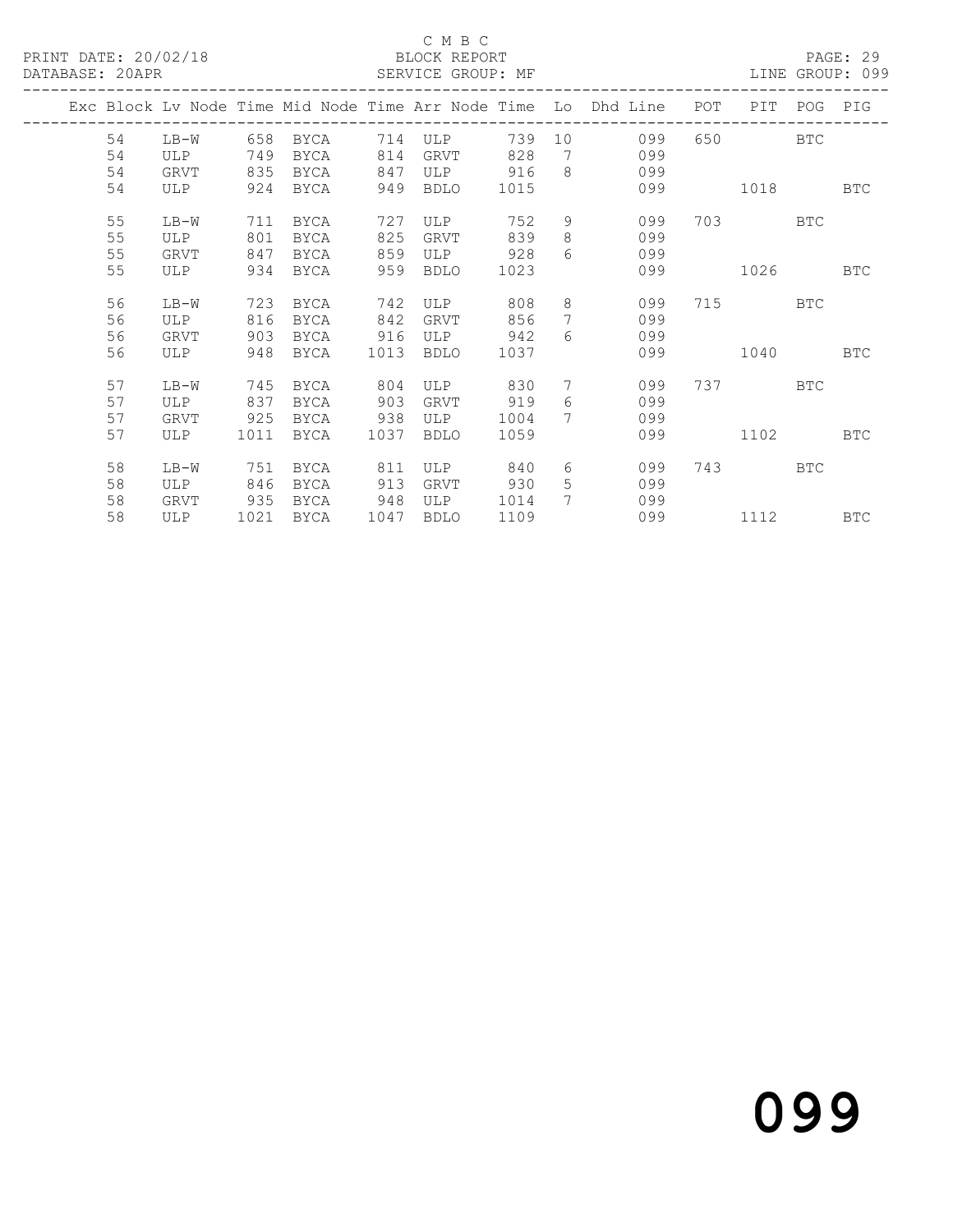| Exc Block Lv Node Time Mid Node Time Arr Node Time Lo Dhd Line POT PIT POG PIG                                                                                                                                                                                                                                                                                                                                                                                                                                                                                                                                                                                                                                                                                     |                                              |                                                                                                                                                                                                                                                    |                                              |                                              |                                                                                    |                          |                                                                                                                                                                                                                                                                                                                                                                  |      |            |
|--------------------------------------------------------------------------------------------------------------------------------------------------------------------------------------------------------------------------------------------------------------------------------------------------------------------------------------------------------------------------------------------------------------------------------------------------------------------------------------------------------------------------------------------------------------------------------------------------------------------------------------------------------------------------------------------------------------------------------------------------------------------|----------------------------------------------|----------------------------------------------------------------------------------------------------------------------------------------------------------------------------------------------------------------------------------------------------|----------------------------------------------|----------------------------------------------|------------------------------------------------------------------------------------|--------------------------|------------------------------------------------------------------------------------------------------------------------------------------------------------------------------------------------------------------------------------------------------------------------------------------------------------------------------------------------------------------|------|------------|
| 1 KTLP 530 WLHA 534 MTST 551 6 130 524 BTC<br>1 MTST 557 HAWL 617 PBEX 629 11 130<br>1 PBEX 640 WHLA MTST 711 9 130<br>MTST 720 BW01 737 KTLP 749 5 130<br>KTLP 754 WLHA 800 MTST 826 9 130<br>MTST 835 BW01 853 KTLP 904 11 130<br>$1\,$<br>$\mathbf{1}$<br>$\mathbf 1$<br>$\mathbf 1$<br>$\mathbf 1$<br>MTST 957 BW01<br>$\mathbf 1$<br>KTLP<br>$\mathbf 1$<br>MTST<br>$\mathbf{1}$<br>KTLP<br>$\mathbf 1$<br>MTST<br>$\mathbf{1}$<br>PBEX<br>$\mathbf 1$<br>MTST<br>$\mathbf{1}$<br>KTLP<br>$1\,$<br>MTST<br>$\mathbf{1}$<br>PBEX<br>$\mathbf 1$<br>MTST<br>$\mathbf 1$<br>KTLP<br>$\mathbf 1$<br>MTST<br>$\mathbf{1}$<br>PBEX<br>$\mathbf{1}$<br>MTST<br>$\mathbf 1$<br>KTLP<br>1<br>KTLP<br>$\mathbf 1$<br>MTST<br>$\mathbf 1$<br>KTLP<br>$\mathbf 1$<br>MTST | 1930<br>2209<br>2240<br>2310<br>2340         | 1038 WLHA<br>1120 BW01<br>1154 WLHA<br>1235 HAWL<br>1324 WHLA<br>1412 BW01<br>1452 WLHA<br>1534 HAWL<br>1622 WHLA<br>1712 BW01 1734<br>1755 WLHA 1802<br>1755 WLHA<br>1835 HAWL<br>MTST 2135 BW01 2151 KTLP 2201 8<br>WLHA<br>BW01<br>WLHA<br>BW01 | 1432<br>1500<br>2214<br>2255<br>2315<br>2354 | MTST<br>MTST<br>KTLP<br>MTST<br>KTLP         | 1137 KTLP 1148 6<br>MTST 1402<br>1859 PBEX 1910 20<br>2235<br>2303<br>2335<br>2402 | 5<br>7<br>5<br>5         | KTLP 915 WLHA 921 MTST 945 12 130<br>1014 KTLP 1025 13 130<br>1045 MTST 1108 12 130<br>130<br>1201 MTST 1224 11 130<br>1258 PBEX 1311 13 130<br>10   130<br>1432 KTLP 1443 9 130<br>1500 MTST 1526 8 130<br>1601 PBEX 1617 5 130<br>1704 8 130<br>1734 KTLP 1747 8 130<br>1802 MTST 1827 8 130<br>130<br>17 130<br>130<br>130<br>130<br>130<br>130<br>130<br>130 |      |            |
| $\mathbf 1$<br>KTLP<br>$\mathbf 1$<br>$\mathtt{MTST}$<br>$1\,$<br>KTLP<br>1<br>MTST<br>1<br>SERO<br>$\mathbf{1}$<br>HODM                                                                                                                                                                                                                                                                                                                                                                                                                                                                                                                                                                                                                                           | 2407<br>2435<br>2500<br>2535<br>2629<br>2730 | WLHA<br>BW01<br>WLHA<br>BW01<br><b>BYGR</b><br>LOQU                                                                                                                                                                                                | 2412<br>2447<br>2505<br>2547<br>2636<br>2800 | MTST<br>KTLP<br>MTST<br>KTLP<br>ULP1<br>LVMT | 2430<br>2454<br>2523<br>2554<br>2654<br>2815                                       | 5<br>6<br>12<br>15<br>12 | 130<br>130<br>130<br>20 130<br>24 N17<br>N24                                                                                                                                                                                                                                                                                                                     | 2830 | <b>BTC</b> |

C M B C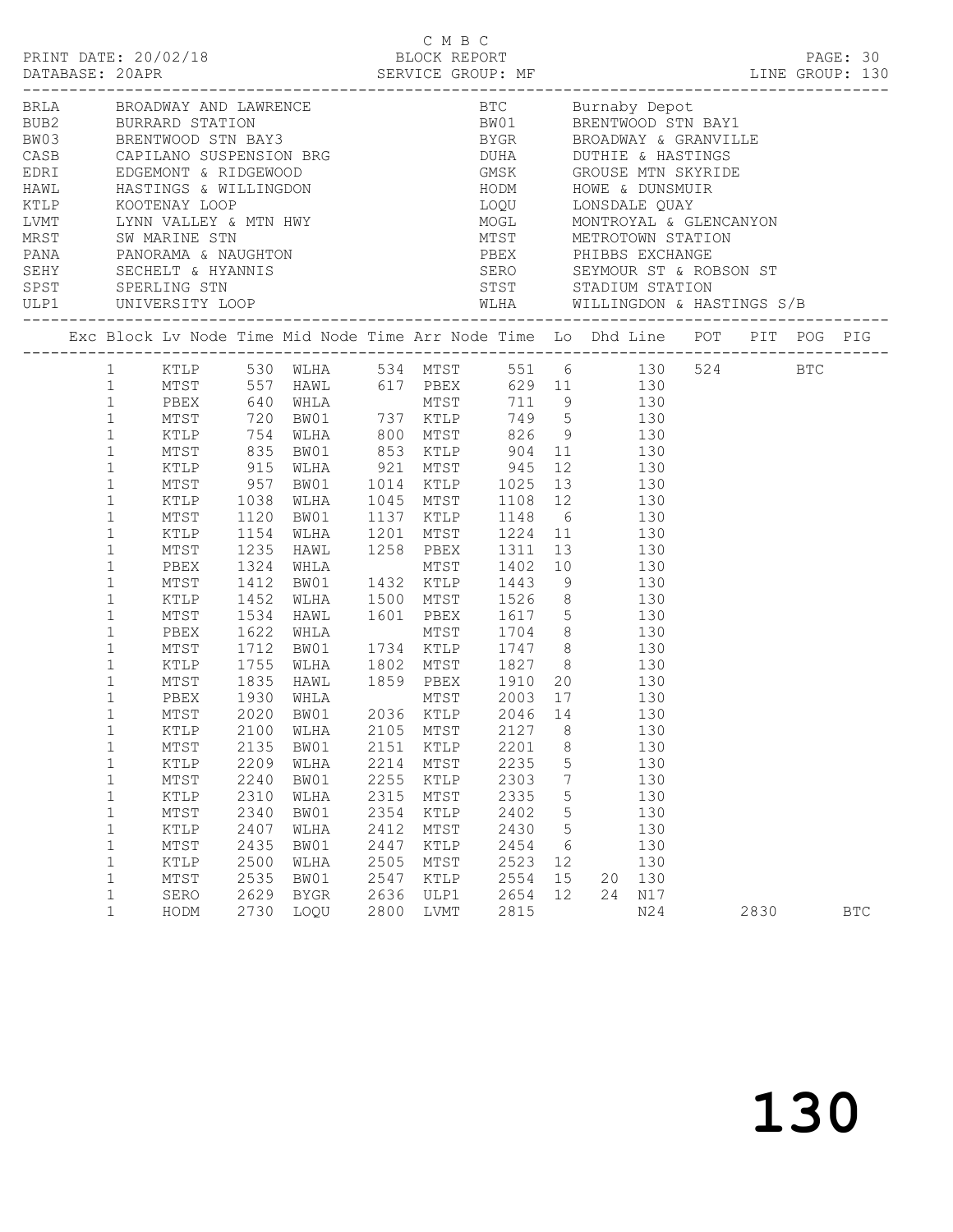## C M B C<br>BLOCK REPORT

PAGE: 31<br>LINE GROUP: 130

|  |                |               |                 |                      |                  |                              |            |                 | Exc Block Lv Node Time Mid Node Time Arr Node Time Lo Dhd Line POT PIT POG PIG |          |            |
|--|----------------|---------------|-----------------|----------------------|------------------|------------------------------|------------|-----------------|--------------------------------------------------------------------------------|----------|------------|
|  | $2^{\circ}$    |               |                 |                      |                  |                              |            |                 | KTLP 540 WLHA 544 MTST 601 11 130 534 BTC                                      |          |            |
|  | $\mathbf{2}$   | MTST 612 HAWL |                 |                      |                  |                              |            |                 | 632 PBEX 644 10 130                                                            |          |            |
|  | $\mathbf{2}$   | PBEX          |                 | 654 WHLA<br>735 BW01 |                  | MTST<br>752 KTLP             |            |                 | MTST 730 5 130<br>KTLP 804 12 130                                              |          |            |
|  | $\mathbf{2}$   | MTST          |                 |                      |                  |                              | 804        | 12              | 130                                                                            |          |            |
|  | $\mathbf{2}$   | KTLP          |                 | 816 WLHA             | 822              | MTST                         | 848        | 9               | 130                                                                            |          |            |
|  | $\sqrt{2}$     | MTST          | 857             | HAWL                 | 920              | PBEX                         | 939 14     |                 | 130                                                                            |          |            |
|  | $\mathbf{2}$   | PBEX          | $953$<br>$1042$ | WHLA                 |                  | MTST<br>1059 KTLP            | 1030       | 12              | 130                                                                            |          |            |
|  | $\sqrt{2}$     | MTST          |                 | BW01                 |                  |                              | 1110       | $6\overline{6}$ | 130                                                                            |          |            |
|  | $\mathbf{2}$   | KTLP          | 1116            | WLHA                 | 1123             | MTST                         | 1146 11    |                 | 130                                                                            |          |            |
|  | $\sqrt{2}$     | MTST          | 1157            | BW01                 | 1214<br>1247     | KTLP                         | 1225       | 15              | 130                                                                            |          |            |
|  | $\overline{c}$ | KTLP          | 1240            | WLHA                 |                  | MTST                         | 1310       | 10              | 130                                                                            |          |            |
|  | $\mathbf{2}$   | MTST          | 1320            | BW01                 | 1338             | KTLP                         | 1349       | 6               | 130                                                                            |          |            |
|  | $\sqrt{2}$     | KTLP          | 1355            | WLHA                 |                  | MTST                         | 1425       | 10              | 130                                                                            |          |            |
|  | $\overline{c}$ | MTST          | 1435            | HAWL                 | 1402<br>1500     | PBEX                         | 1513       | 8 <sup>8</sup>  | 130                                                                            |          |            |
|  | $\sqrt{2}$     | PBEX          | 1521            | WHLA                 |                  | MTST                         | 1605       | $\overline{7}$  | 130                                                                            |          |            |
|  | $\mathbf{2}$   | MTST          | 1612            | BW01                 |                  | 1633 KTLP                    | 1646       | 8 <sup>8</sup>  | 130                                                                            |          |            |
|  | $\sqrt{2}$     | KTLP          | 1654            | WLHA                 |                  | 1701 MTST<br>1802 PBEX       | 1727 8     |                 | 130                                                                            |          |            |
|  | $\mathbf{2}$   | MTST          | 1735            | HAWL                 |                  |                              | 1816       | 9               | 130                                                                            |          |            |
|  | $\sqrt{2}$     | PBEX          | 1825            | WHLA                 |                  | MTST                         | 1903 15    |                 | 130                                                                            |          |            |
|  | $\mathbf{2}$   | MTST          | 1918            | BW01                 |                  | 1937 KTLP<br>1959 MTST       | 1948 5     |                 | 130                                                                            |          |            |
|  | $\sqrt{2}$     | KTLP          | 1953            | WLHA                 |                  |                              | 2021 14    |                 | 130                                                                            |          |            |
|  | $\overline{2}$ | MTST          | 2035            | HAWL                 |                  | 2056 PBEX                    | 2106       |                 | 130                                                                            | 2114 BTC |            |
|  | $\mathsf 3$    | KTLP          | 547             | WLHA                 | 551<br>634       | MTST 608<br>KTLP 644         |            |                 | 11 130                                                                         | 541 BTC  |            |
|  | $\mathfrak{Z}$ | MTST          | 619             | BW01                 |                  | KTLP                         | 644        | 9               | 130                                                                            |          |            |
|  | $\mathsf 3$    | KTLP          | 653             | WLHA                 | 659              | MTST                         | 722        | $5\overline{)}$ | 130                                                                            |          |            |
|  | $\mathfrak{Z}$ | MTST          | 727<br>817      | HAWL                 |                  | 750 PBEX<br>MTST<br>922 KTLP | 810<br>856 | $\overline{7}$  | 130                                                                            |          |            |
|  | $\mathsf 3$    | PBEX          |                 | WHLA                 |                  |                              |            | 8 <sup>8</sup>  | 130                                                                            |          |            |
|  | $\mathsf 3$    | MTST          | 904             | BW01                 |                  |                              | 933        | $5\overline{)}$ | 130                                                                            |          |            |
|  | $\mathfrak{Z}$ | KTLP          | 938             | WLHA                 | 944<br>1037      | MTST                         | 1008       | 12              | 130                                                                            |          |            |
|  | $\mathsf{3}$   | MTST          | 1020            | BW01                 |                  | KTLP                         | 1048       | 5 <sup>5</sup>  | 130                                                                            |          |            |
|  | $\mathfrak{Z}$ | KTLP          | 1053            | WLHA                 | 1100             | MTST                         | 1123       | 12              | 130                                                                            |          |            |
|  | $\mathsf 3$    | MTST          | 1135            | HAWL                 |                  | 1157 PBEX                    | 1211       | 13              | 130                                                                            |          |            |
|  | $\mathsf 3$    | PBEX          | 1224            | WHLA                 | 1330             | MTST                         | 1302       | 10              | 130                                                                            |          |            |
|  | $\mathfrak{Z}$ | MTST          | 1312            | BW01                 |                  | 1330 KTLP                    | 1341       | $6\overline{6}$ | 130                                                                            |          |            |
|  | $\mathsf 3$    | KTLP          | 1347            | WLHA                 | 1354             | MTST                         | 1417       | 10              | 130                                                                            |          |            |
|  | $\mathfrak{Z}$ | MTST          | 1427            | BW01                 | 1447<br>1522     | KTLP                         | 1458       | 16              | 130                                                                            |          |            |
|  | $\mathfrak{Z}$ | KTLP          | 1514            | WLHA                 |                  | MTST                         | 1549       | 8 <sup>8</sup>  | 130                                                                            |          |            |
|  | $\mathsf 3$    | MTST          | 1557            | BW01                 | 1618             | KTLP                         | 1631       | 8 <sup>8</sup>  | 130                                                                            |          |            |
|  | $\mathsf 3$    | KTLP          | 1639            | WLHA                 | $1646$<br>$1710$ | MTST                         | 1712       |                 | 8 130                                                                          |          |            |
|  | 3              | MTST          | 1720            | HAWL                 |                  | 1748 PBEX                    | 1803       |                 | 130                                                                            | 1813     | <b>BTC</b> |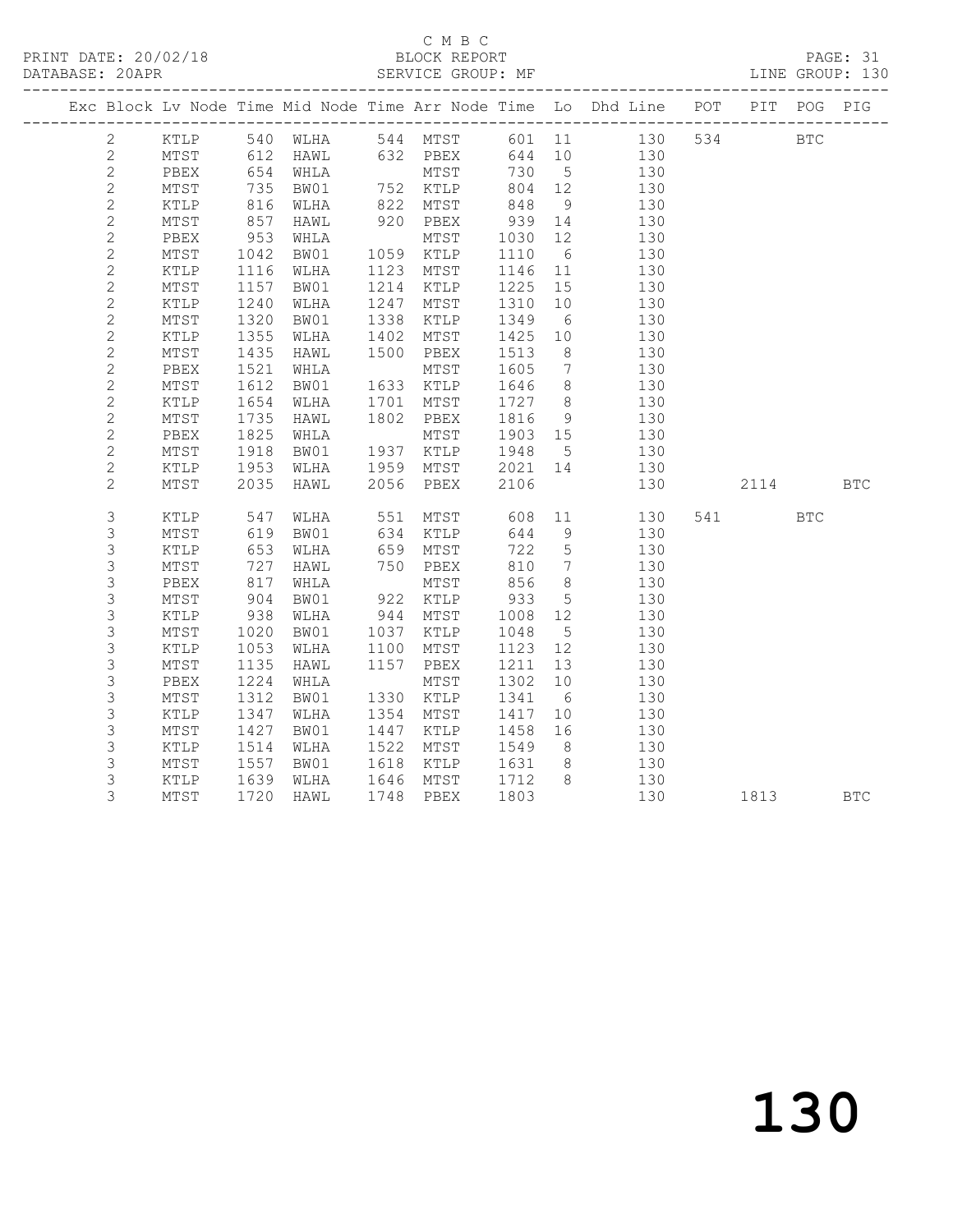### C M B C<br>BLOCK REPORT

|  |                |               |            |          |                  |                          |            |                 | Exc Block Lv Node Time Mid Node Time Arr Node Time Lo Dhd Line POT PIT POG PIG |     |            |            |            |
|--|----------------|---------------|------------|----------|------------------|--------------------------|------------|-----------------|--------------------------------------------------------------------------------|-----|------------|------------|------------|
|  | $\overline{4}$ |               |            |          |                  |                          |            |                 | MTST 605 BW01 620 KTLP 630 9 130                                               | 550 | <b>BTC</b> |            |            |
|  | $\overline{4}$ | KTLP 639 WLHA |            |          |                  |                          |            |                 | 644 MTST 704 8 130                                                             |     |            |            |            |
|  | 4              | MTST          |            | 712 HAWL |                  | 735 PBEX 755             |            | $6\overline{6}$ | 130                                                                            |     |            |            |            |
|  | 4              | PBEX          | 801<br>850 | WHLA     |                  | MTST<br>MTST<br>908 KTLP |            | 10              | 130                                                                            |     |            |            |            |
|  | $\sqrt{4}$     | MTST          |            | BW01     |                  |                          | 84∪<br>919 | 11              | 130                                                                            |     |            |            |            |
|  | $\overline{4}$ | KTLP          | 930        | WLHA     | 936              | MTST                     | 1000       | 12              | 130                                                                            |     |            |            |            |
|  | 4              | MTST          | 1012       | BW01     | 1029             | KTLP                     | 1040       | $5\overline{)}$ | 130                                                                            |     |            |            |            |
|  | $\sqrt{4}$     | KTLP          | 1045       | WLHA     | 1052             | MTST                     | 1115       | 12              | 130                                                                            |     |            |            |            |
|  | $\overline{4}$ | MTST          | 1127       | BW01     | 1144             | KTLP                     | 1155       | 14              | 130                                                                            |     |            |            |            |
|  | 4              | KTLP          | 1209       | WLHA     | 1216             | MTST                     | 1239       | 11              | 130                                                                            |     |            |            |            |
|  | 4              | MTST          | 1250       | BW01     | 1308             | KTLP                     | 1319       | 6               | 130                                                                            |     |            |            |            |
|  | $\sqrt{4}$     | KTLP          | 1325       | WLHA     | 1332             | MTST                     | 1355       | 10              | 130                                                                            |     |            |            |            |
|  | $\overline{4}$ | MTST          | 1405       | HAWL     | 1430             | PBEX                     | 1443       | 8 <sup>8</sup>  | 130                                                                            |     |            |            |            |
|  | 4              | PBEX          | 1451       | WHLA     |                  | MTST                     | 1534       | 8 <sup>8</sup>  | 130                                                                            |     |            |            |            |
|  | 4              | MTST          | 1542       | BW01     | 1603             | KTLP                     | 1616       | 8 <sup>8</sup>  | 130                                                                            |     |            |            |            |
|  | $\overline{4}$ | KTLP          | 1624       | WLHA     |                  | 1631 MTST<br>1733 PBEX   | 1658       | $\overline{7}$  | 130                                                                            |     |            |            |            |
|  | $\overline{4}$ | MTST          | 1705       | HAWL     |                  |                          | 1748       | $6\overline{6}$ | 130                                                                            |     |            |            |            |
|  | 4              | PBEX          | 1754       | WHLA     |                  | MTST                     | 1833 9     |                 | 130                                                                            |     |            |            |            |
|  | $\overline{4}$ | MTST          | 1842       | BW01     | 1901             | KTLP                     | 1912       | $7\overline{)}$ | 130                                                                            |     |            |            |            |
|  | $\overline{4}$ | KTLP          | 1919       | WLHA     | 1926             | MTST                     | 1948       | 17              | 130                                                                            |     |            |            |            |
|  | 4              | MTST          | 2005       | HAWL     |                  | 2026 PBEX                | 2036       |                 | 130                                                                            |     | 2044 BTC   |            |            |
|  | $\mathsf S$    | KTLP          | 602        | WLHA     |                  | MTST                     | 623        | 12              | 130                                                                            |     | 553 756    | <b>BTC</b> |            |
|  | 5              | MTST          | 635        | BW01     | 606<br>650       | KTLP                     | 700        | 8 <sup>8</sup>  | 130                                                                            |     |            |            |            |
|  | 5              | KTLP          | 708        | WLHA     | 714              | MTST                     | 737        | $5\overline{)}$ | 130                                                                            |     |            |            |            |
|  | 5              | MTST          | 742        | HAWL     | 805              | PBEX                     | 827        | $5\overline{)}$ | 130                                                                            |     |            |            |            |
|  | 5              | PBEX          | 832        | WHLA     |                  | MTST                     | 910        | 10              | 130                                                                            |     |            |            |            |
|  | 5              | MTST          | 920        | BW01     | 938              | KTLP                     | 949        | $5^{\circ}$     | 130                                                                            |     |            |            |            |
|  | 5              | KTLP          | 954        | WLHA     | 1000             | MTST                     | 1024       | 11              | 130                                                                            |     |            |            |            |
|  | 5              | MTST          | 1035       | HAWL     | 1057             | PBEX                     | 1111       | 12              | 130                                                                            |     |            |            |            |
|  | 5              | PBEX          | 1123       | WHLA     | 1230             | MTST                     | 1201       | 11              | 130                                                                            |     |            |            |            |
|  | 5              | MTST          | 1212       | BW01     |                  | 1230 KTLP                | 1241       | 6 <sup>6</sup>  | 130                                                                            |     |            |            |            |
|  | 5              | KTLP          | 1247       | WLHA     | 1254             | MTST                     | 1317       | 10              | 130                                                                            |     |            |            |            |
|  | 5              | MTST          | 1327       | BW01     | 1345             | KTLP                     | 1356       | 12              | 130                                                                            |     |            |            |            |
|  | 5              | KTLP          | 1408       | WLHA     | 1416             | MTST                     | 1441       | 9               | 130                                                                            |     |            |            |            |
|  | 5              | MTST          | 1450       | HAWL     | 1515             | PBEX                     | 1528       | 8 <sup>8</sup>  | 130                                                                            |     |            |            |            |
|  | 5              | PBEX          | 1536       | WHLA     |                  | MTST                     | 1620       | $\overline{7}$  | 130                                                                            |     |            |            |            |
|  | $\mathsf S$    | MTST          | 1627       | BW01     | 1648             | KTLP                     | 1701       | 8 <sup>8</sup>  | 130                                                                            |     |            |            |            |
|  | 5              | KTLP          | 1709       | WLHA     | $^{+048}_{1716}$ | MTST                     | 1742       | 8 <sup>8</sup>  | 130                                                                            |     |            |            |            |
|  | 5              | MTST          | 1750       | HAWL     |                  | 1815 PBEX                | 1828       |                 | 130                                                                            |     | 1838       |            | <b>BTC</b> |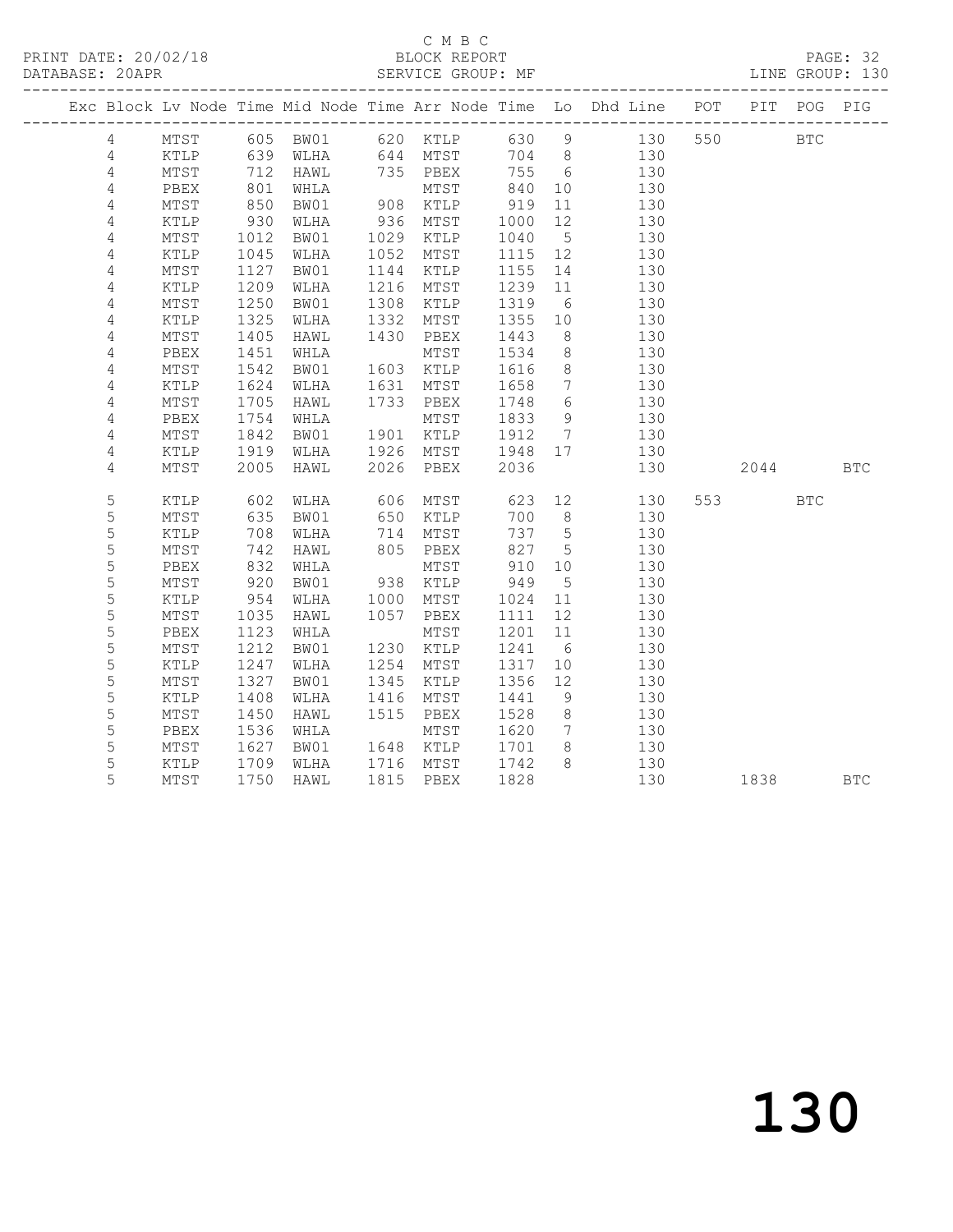### C M B C<br>BLOCK REPORT

|  |                  |                 |            |          |                   |                  |        |                 | Exc Block Lv Node Time Mid Node Time Arr Node Time Lo Dhd Line POT PIT POG PIG |     |            |            |
|--|------------------|-----------------|------------|----------|-------------------|------------------|--------|-----------------|--------------------------------------------------------------------------------|-----|------------|------------|
|  | $6\overline{}$   | KTLP            |            | 609 WLHA |                   |                  |        |                 | 614 MTST 634 6 130                                                             |     | 600 BTC    |            |
|  | 6                | MTST            | 640        | HAWL     |                   |                  |        |                 | 700 PBEX 718 5 130<br>MTST 800 12 130                                          |     |            |            |
|  | $\epsilon$       | PBEX            | 723<br>812 | WHLA     |                   | MTST<br>835 PBEX | 800    | 12              | 130                                                                            |     |            |            |
|  | $\epsilon$       | MTST            | 812        | HAWL     |                   |                  | 856    | $5\overline{)}$ | 130                                                                            |     |            |            |
|  | $\epsilon$       | PBEX            | 901        | WHLA     |                   | MTST             | 938    | 12              | 130                                                                            |     |            |            |
|  | $\epsilon$       | MTST            | 950        | BW01     | 1007<br>1029      | KTLP             | 1018   | $5\overline{)}$ | 130                                                                            |     |            |            |
|  | $\sqrt{6}$       | KTLP            | 1023       | WLHA     | 1029              | MTST             | 1053   | 12              | 130                                                                            |     |            |            |
|  | $\sqrt{6}$       | MTST            | 1105       | HAWL     | 1127              | PBEX             | 1141   | 12              | 130                                                                            |     |            |            |
|  | $\epsilon$       | PBEX            | 1153       | WHLA     |                   | MTST             | 1231   | 11              | 130                                                                            |     |            |            |
|  | $\epsilon$       | MTST            | 1242       | BW01     | 1300              | KTLP             | 1311   | 6               | 130                                                                            |     |            |            |
|  | $\epsilon$       | KTLP            | 1317       | WLHA     | 1324              | MTST             | 1347   | 10              | 130                                                                            |     |            |            |
|  | $\sqrt{6}$       | MTST            | 1357       | BW01     |                   | 1417 KTLP        | 1428   | 16              | 130                                                                            |     |            |            |
|  | $\epsilon$       | KTLP            | 1444       | WLHA     | 1452              | MTST             | 1518   | 9               | 130                                                                            |     |            |            |
|  | $\sqrt{6}$       | $\mathtt{MTST}$ | 1527       | BW01     | 1548              | KTLP             | 1601   | 8 <sup>8</sup>  | 130                                                                            |     |            |            |
|  | $\epsilon$       | KTLP            | 1609       | WLHA     | 1616              | MTST             | 1643   | $\overline{7}$  | 130                                                                            |     |            |            |
|  | $\epsilon$       | MTST            | 1650       | HAWL     | 1718              | PBEX             | 1733   | $6\overline{6}$ | 130                                                                            |     |            |            |
|  | $\epsilon$       | PBEX            | 1739       | WHLA     | 1846              | MTST             | 1819 8 |                 | 130                                                                            |     |            |            |
|  | $\sqrt{6}$       | MTST            | 1827       | BW01     | 1846              | KTLP             | 1857   |                 | 130                                                                            |     | 1901 BTC   |            |
|  | $\boldsymbol{7}$ | KTLP            | 616        | WLHA     | 621               | MTST             | 641    |                 | 9<br>130                                                                       | 607 | <b>BTC</b> |            |
|  | $\overline{7}$   | MTST            | 650        | BW01     | 705               | KTLP             | 715    | 8 <sup>8</sup>  | 130                                                                            |     |            |            |
|  | $\boldsymbol{7}$ | KTLP            | 723        | WLHA     | 729               | MTST             | 753    | 12              | 130                                                                            |     |            |            |
|  | $\overline{7}$   | MTST            | 805        | BW01     | 823               | KTLP             | 834    | 12              | 130                                                                            |     |            |            |
|  | $\boldsymbol{7}$ | KTLP            | 846        | WLHA     | 852               | MTST             | 917    | 10              | 130                                                                            |     |            |            |
|  | $\overline{7}$   | MTST            | 927        | BW01     | $\frac{332}{945}$ | KTLP             | 956    | 12              | 130                                                                            |     |            |            |
|  | $\boldsymbol{7}$ | KTLP            | 1008       | WLHA     | 1014              | MTST             | 1038   | 12              | 130                                                                            |     |            |            |
|  | $\overline{7}$   | MTST            | 1050       | BW01     | 1107              | KTLP             | 1118   | 6               | 130                                                                            |     |            |            |
|  | $\boldsymbol{7}$ | KTLP            | 1124       | WLHA     | 1131              | ${\tt MTST}$     | 1154   | 11              | 130                                                                            |     |            |            |
|  | $\boldsymbol{7}$ | MTST            | 1205       | HAWL     | 1228              | PBEX             | 1241   | 13              | 130                                                                            |     |            |            |
|  | $\boldsymbol{7}$ | PBEX            | 1254       | WHLA     |                   | MTST             | 1332   | 10              | 130                                                                            |     |            |            |
|  | $\boldsymbol{7}$ | MTST            | 1342       | BW01     | 1402              | KTLP             | 1413   | 10              | 130                                                                            |     |            |            |
|  | $\boldsymbol{7}$ | KTLP            | 1423       | WLHA     | 1431              | MTST             | 1456   | 9               | 130                                                                            |     |            |            |
|  | $\boldsymbol{7}$ | MTST            | 1505       | HAWL     | 1532              | PBEX             | 1547   | $5\overline{)}$ | 130                                                                            |     |            |            |
|  | $7\phantom{.0}$  | PBEX            | 1552       | WHLA     |                   | MTST             | 1635   | $7\overline{ }$ | 130                                                                            |     |            |            |
|  | $7\phantom{.}$   | MTST            | 1642       | BW01     | 1704              | KTLP             | 1717   | $\overline{7}$  | 130                                                                            |     |            |            |
|  | $\overline{7}$   | KTLP            | 1724       | WLHA     | 1731              | MTST             | 1757   | 8 <sup>1</sup>  | 130                                                                            |     |            |            |
|  | 7                | MTST            | 1805       | HAWL     | 1829              | PBEX             | 1841   | 17              | 130                                                                            |     |            |            |
|  | $\overline{7}$   | PBEX            | 1858       | WHLA     |                   | MTST             | 1933   | 16              | 130                                                                            |     |            |            |
|  | 7                | MTST            | 1949       | BW01     | 2006              | KTLP             | 2016   | $5^{\circ}$     | 130                                                                            |     |            |            |
|  | 7                | KTLP            | 2021       | WLHA     | 2026              | MTST             | 2048   |                 | 130                                                                            |     | 2103       | <b>BTC</b> |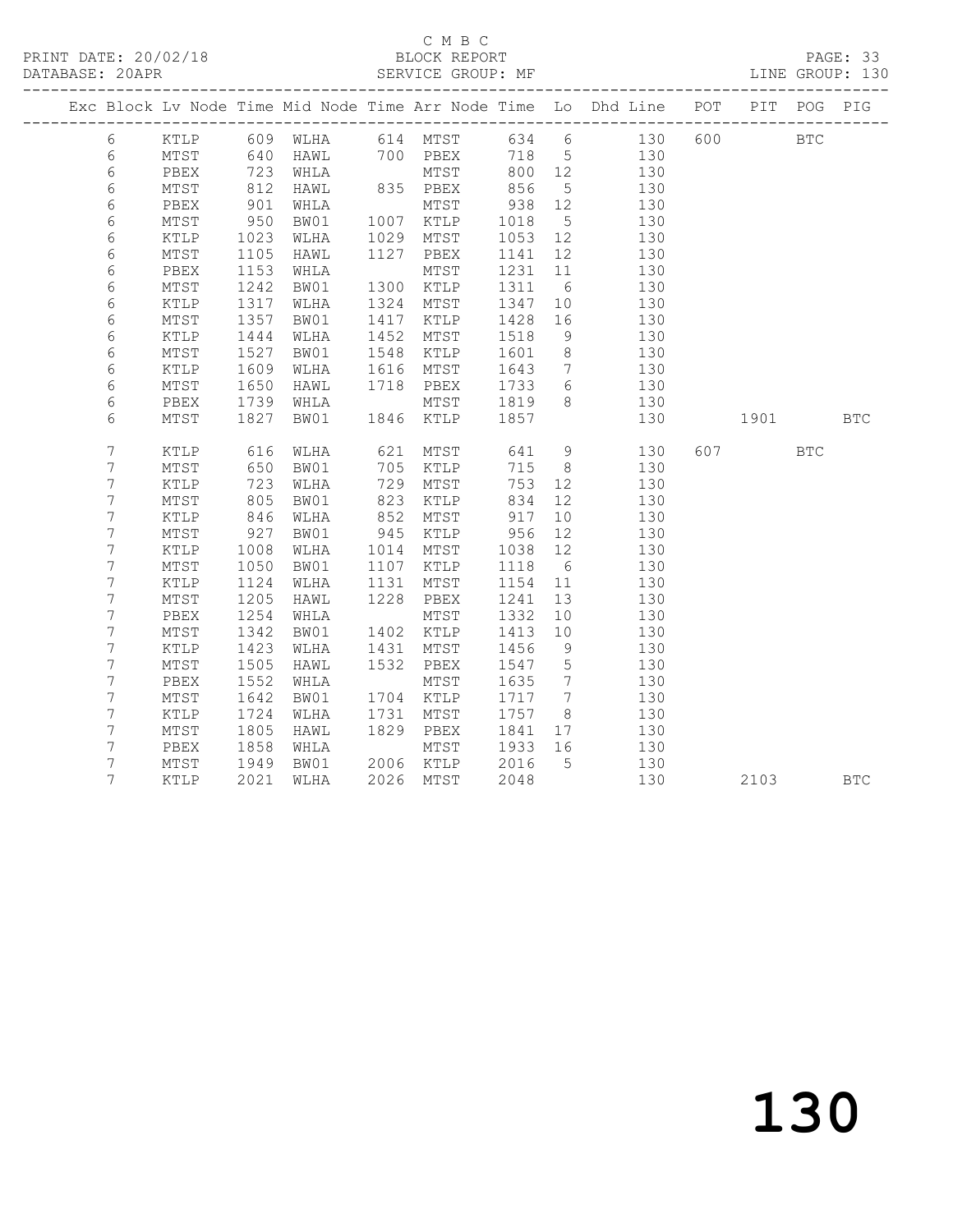### C M B C<br>BLOCK REPORT

| PRINT DATE: 20/02/18 BLOCK REPORT<br>DATABASE: 20APR SERVICE GROUP: |               |                 |            |                                  |      |                                                             |         |                 | BLOCK REPORT<br>SERVICE GROUP: MF                                              |     |          |            | PAGE: 34<br>LINE GROUP: 130 |
|---------------------------------------------------------------------|---------------|-----------------|------------|----------------------------------|------|-------------------------------------------------------------|---------|-----------------|--------------------------------------------------------------------------------|-----|----------|------------|-----------------------------|
|                                                                     |               |                 |            |                                  |      |                                                             |         |                 | Exc Block Lv Node Time Mid Node Time Arr Node Time Lo Dhd Line POT PIT POG PIG |     |          |            |                             |
|                                                                     | 8             |                 |            |                                  |      |                                                             |         |                 | KTLP 624 WLHA 629 MTST 649 6 130 615 BTC                                       |     |          |            |                             |
|                                                                     | 8             |                 |            |                                  |      |                                                             |         |                 | MTST 655 HAWL 715 PBEX 733 5 130                                               |     |          |            |                             |
|                                                                     | $\,8\,$       | PBEX 738 WHLA   |            |                                  |      |                                                             |         |                 | MTST 817 10 130                                                                |     |          |            |                             |
|                                                                     | $\,8\,$       | MTST            | 827<br>916 | HAWL                             |      | 850 PBEX 911 5<br>MTST 953 12                               |         |                 | 130                                                                            |     |          |            |                             |
|                                                                     | $\,8\,$       | PBEX            |            | WHLA                             |      |                                                             |         |                 | 130                                                                            |     |          |            |                             |
|                                                                     | 8             | MTST            | 1005       | HAWL                             |      | 1027 PBEX                                                   | 1041    | 12              | 130                                                                            |     |          |            |                             |
|                                                                     | $\,8\,$       | PBEX            | 1053       | WHLA                             |      | MTST                                                        |         |                 | 1131 11 130                                                                    |     |          |            |                             |
|                                                                     | $\,8\,$       | MTST            |            | 1142 BW01                        |      | 1159 KTLP                                                   | 1210 6  |                 | 130                                                                            |     |          |            |                             |
|                                                                     | $\,8\,$       | KTLP            |            | 1216 WLHA                        |      |                                                             |         |                 | 1223 MTST 1246 11 130<br>1315 KTLP 1326 14 130                                 |     |          |            |                             |
|                                                                     | $\,8\,$       | MTST            | 1257       | BW01                             |      |                                                             |         |                 |                                                                                |     |          |            |                             |
|                                                                     | $\,8\,$       | KTLP            | 1340       | WLHA                             |      | 1347 MTST                                                   |         |                 | 1410 10 130                                                                    |     |          |            |                             |
|                                                                     | $\,8\,$       | MTST            | 1420       | BW01                             | 1440 | KTLP                                                        | 1451    |                 | 16 130                                                                         |     |          |            |                             |
|                                                                     | $\,8\,$       | KTLP            | 1507       | WLHA                             |      | 1515 MTST<br>1616 PBEX                                      | 1542 7  |                 | 130                                                                            |     |          |            |                             |
|                                                                     | $\,8\,$       | MTST            | 1549       | HAWL                             |      |                                                             | 1632 5  |                 | 130                                                                            |     |          |            |                             |
|                                                                     | $\,8\,$       | PBEX            | 1637       | WHLA                             |      | MTST                                                        |         |                 | 1719 8 130                                                                     |     |          |            |                             |
|                                                                     | $\,8\,$       | MTST            | 1727       | BW01                             |      | 1749 KTLP                                                   |         |                 | 1802 8 130                                                                     |     |          |            |                             |
|                                                                     | $\,8\,$       | KTLP            |            | 1810 WLHA<br>1850 BW01           |      | 1818 MTST 1841<br>1909 KTLP 1920                            | 1841 9  |                 | 130                                                                            |     |          |            |                             |
|                                                                     | 8             | MTST            |            |                                  |      |                                                             |         |                 |                                                                                | 130 | 1924 BTC |            |                             |
|                                                                     | 9             | KTLP            | 631        | WLHA                             |      |                                                             |         |                 | 636 MTST 656 9 130                                                             |     | 622 BTC  |            |                             |
|                                                                     | $\mathsf 9$   | MTST            | 705<br>739 | BW01                             |      | 722 KTLP       734      5<br>745    MTST          809    11 |         |                 | 130                                                                            |     |          |            |                             |
|                                                                     | $\mathsf 9$   | KTLP            |            | WLHA                             |      |                                                             |         |                 | 130                                                                            |     |          |            |                             |
|                                                                     | $\mathsf 9$   | MTST            | 820        | BW01                             |      | 838 KTLP 849                                                |         |                 | 11<br>130                                                                      |     |          |            |                             |
|                                                                     | $\mathsf 9$   | KTLP            | 900        | WLHA                             |      | 906 MTST 930<br>דצומ<br>959 KTLP<br>1021 <sup>-</sup>       |         |                 | 12 and $\overline{a}$<br>130                                                   |     |          |            |                             |
|                                                                     | $\mathsf 9$   | MTST            | 942        | BW01                             |      |                                                             | 1010 5  |                 | 130                                                                            |     |          |            |                             |
|                                                                     | $\mathsf 9$   | KTLP            |            | 1015 WLHA                        |      |                                                             | 1045 12 |                 | 130                                                                            |     |          |            |                             |
|                                                                     | $\mathsf 9$   | MTST            | 1057       | BW01                             |      | 1114 KTLP                                                   |         |                 | 1125 14<br>130                                                                 |     |          |            |                             |
|                                                                     | $\mathsf 9$   | KTLP            | 1139       | WLHA                             |      | 1146 MTST                                                   |         |                 | 1209 11 130                                                                    |     |          |            |                             |
|                                                                     | $\mathsf 9$   | MTST            | 1220       | BW01                             | 1238 | KTLP                                                        | 1249 6  |                 | 130                                                                            |     |          |            |                             |
|                                                                     | $\mathsf 9$   | KTLP            | 1255       | WLHA                             |      | 1302 MTST                                                   | 1325 10 |                 | 130                                                                            |     |          |            |                             |
|                                                                     | $\mathsf 9$   | MTST            | 1335       | HAWL                             |      | 1400 PBEX                                                   | 1413    |                 | 8 130                                                                          |     |          |            |                             |
|                                                                     | $\mathsf 9$   | PBEX            | 1421       | WHLA                             |      | MTST                                                        | 1503    | 9               | 130                                                                            |     |          |            |                             |
|                                                                     | $\mathsf 9$   | MTST            | 1512       | BW01                             |      | 1533 KTLP                                                   |         |                 | 1546 7 130                                                                     |     |          |            |                             |
|                                                                     | $\mathsf 9$   | KTLP            |            | 1553 WLHA                        |      |                                                             | 1628 7  |                 | 1601 MTST 1628 7 130<br>1703 PBEX 1718 6 130                                   |     |          |            |                             |
|                                                                     | $\mathsf 9$   | MTST            |            | 1635 HAWL                        |      |                                                             |         |                 |                                                                                |     |          |            |                             |
|                                                                     | 9             | PBEX            |            | 1724 WHLA                        |      | MTST 1804 8                                                 |         |                 | 130                                                                            |     |          |            |                             |
|                                                                     | $\mathsf 9$   | MTST            |            | 1812 BW01                        |      | 1831 KTLP 1842 5                                            |         |                 | 130                                                                            |     |          |            |                             |
|                                                                     | $\mathcal{G}$ |                 |            | KTLP 1847 WLHA 1855 MTST 1918 17 |      |                                                             |         |                 | 130                                                                            |     |          |            |                             |
|                                                                     | 9             | MTST            | 1935       | HAWL                             | 1957 | PBEX                                                        | 2007    | 21              | 130                                                                            |     |          |            |                             |
|                                                                     | 9             | PBEX            | 2028       | WHLA<br>HAWL                     |      | MTST                                                        | 2101    | 9               | 130                                                                            |     | 2149     |            |                             |
|                                                                     | 9             | MTST            | 2110       |                                  | 2131 | PBEX                                                        | 2141    |                 | 130                                                                            |     |          |            | <b>BTC</b>                  |
|                                                                     | 10            | $\mathtt{MTST}$ | 757        | HAWL                             | 820  | PBEX                                                        | 842     | $5\phantom{.0}$ | 130                                                                            | 739 |          | <b>BTC</b> |                             |
|                                                                     | 10            | PBEX            | 847        | WHLA                             |      | MTST                                                        | 925     | 10              | 130                                                                            |     |          |            |                             |
|                                                                     | 10            | $\mathtt{MTST}$ | 935        | HAWL                             | 957  | PBEX                                                        | 1012    | 11              | 130                                                                            |     |          |            |                             |
|                                                                     | $10$          | PBEX            | 1023       | WHLA                             |      | MTST                                                        | 1100    | 12              | 130                                                                            |     |          |            |                             |
|                                                                     | 10            | MTST            | 1112       | BW01                             | 1129 | KTLP                                                        | 1140    | 6               | 130                                                                            |     |          |            |                             |
|                                                                     | 10            | KTLP            | 1146       | WLHA                             | 1153 | MTST                                                        | 1216    | 11              | 130                                                                            |     |          |            |                             |
|                                                                     | 10            | MTST            | 1227       | BW01                             | 1245 | KTLP                                                        | 1256    | 14              | 130                                                                            |     |          |            |                             |
|                                                                     | $10$          | KTLP            | 1310       | WLHA                             | 1317 | $\mathtt{MTST}$                                             | 1340    | 10              | 130                                                                            |     |          |            |                             |
|                                                                     | 10            | $\mathtt{MTST}$ | 1350       | BW01                             | 1410 | KTLP                                                        | 1421    | 16              | 130                                                                            |     |          |            |                             |
|                                                                     | $10$          | $\texttt{KTLP}$ | 1437       | WLHA                             | 1445 | MTST                                                        | 1511    | 8               | 130                                                                            |     |          |            |                             |
|                                                                     | 10            | $\mathtt{MTST}$ | 1519       | HAWL                             | 1546 | PBEX                                                        | 1602    | 5               | 130                                                                            |     |          |            |                             |
|                                                                     | $10$          | PBEX            | 1607       | WHLA                             |      | MTST                                                        | 1650    | 7               | 130                                                                            |     |          |            |                             |
|                                                                     | 10            | MTST            | 1657       | BW01                             |      | 1719 KTLP                                                   | 1732    | 8               | 130                                                                            |     |          |            |                             |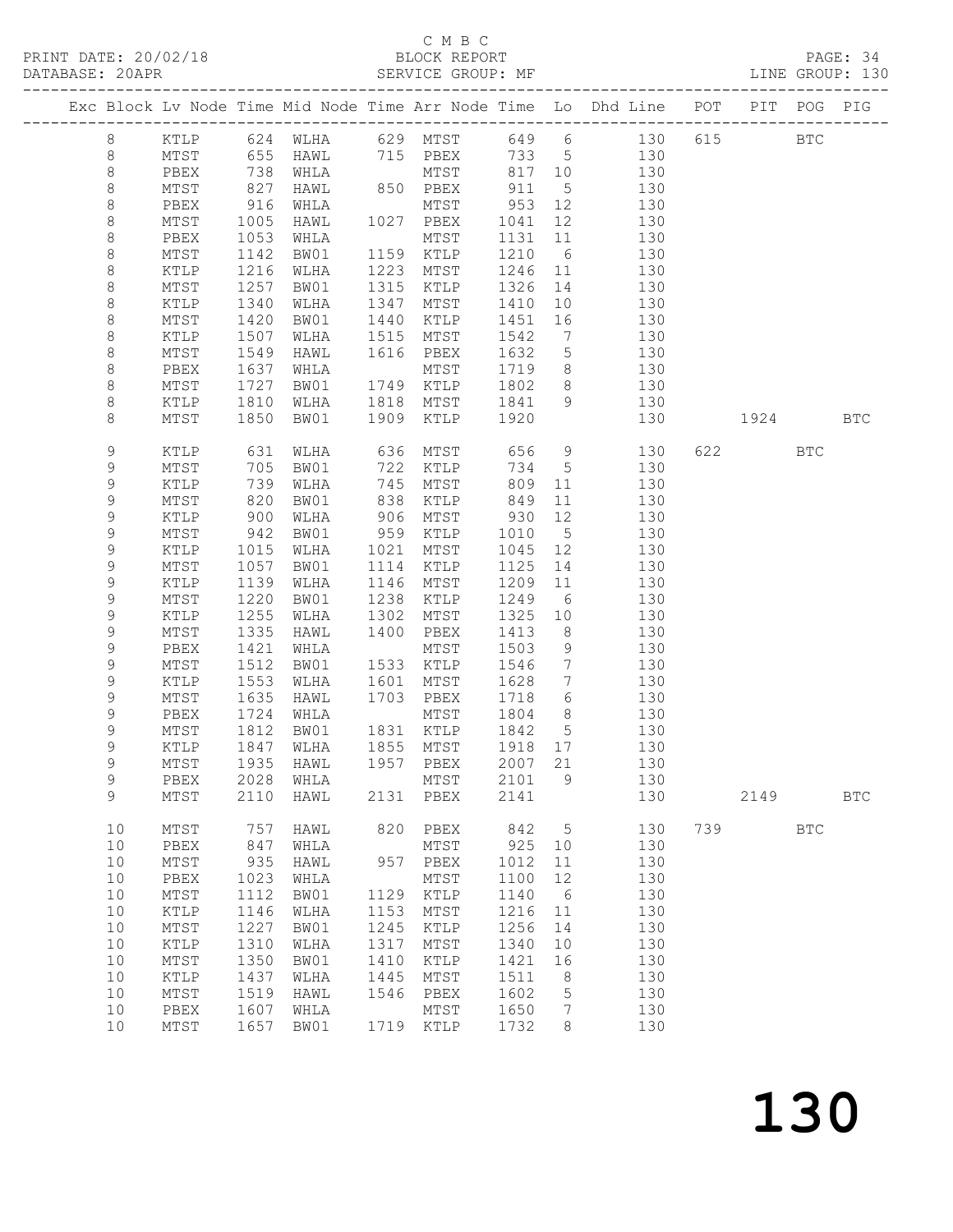### C M B C<br>BLOCK REPORT

PAGE: 35<br>LINE GROUP: 130

|  |                 |                        |                      |                                                                                                                                                                            | Exc Block Lv Node Time Mid Node Time Arr Node Time Lo Dhd Line POT PIT POG PIG                               |                   |                 |                        |     |      |            |            |
|--|-----------------|------------------------|----------------------|----------------------------------------------------------------------------------------------------------------------------------------------------------------------------|--------------------------------------------------------------------------------------------------------------|-------------------|-----------------|------------------------|-----|------|------------|------------|
|  | 10              |                        |                      |                                                                                                                                                                            |                                                                                                              |                   |                 | 130                    |     |      |            |            |
|  | 10 <sup>°</sup> |                        |                      |                                                                                                                                                                            | KTLP 1740 WLHA 1747 MTST 1812 8<br>MTST 1820 BW01 1839 KTLP 1850                                             |                   |                 |                        | 130 | 1854 |            | <b>BTC</b> |
|  |                 |                        |                      |                                                                                                                                                                            |                                                                                                              |                   |                 |                        |     |      |            |            |
|  | 11              | KTLP 800 WLHA          |                      |                                                                                                                                                                            | 806 MTST 832 10 130                                                                                          |                   |                 |                        | 754 |      | <b>BTC</b> |            |
|  | $11\,$          | MTST                   |                      | 842 HAWL                                                                                                                                                                   | 905 PBEX                                                                                                     | 924 14            |                 | 130                    |     |      |            |            |
|  | 11              | PBEX                   |                      | 938 $num.$<br>1027 BW01                                                                                                                                                    | MTST<br>MTST<br>1044 KTLP                                                                                    | 1015<br>1055      | 12              | 130                    |     |      |            |            |
|  | 11              | MTST                   |                      |                                                                                                                                                                            |                                                                                                              |                   | 14              | $\frac{1}{130}$        |     |      |            |            |
|  | 11              | KTLP                   | 1109<br>1150         | 1109 WLHA                                                                                                                                                                  | 1116 MTST<br>1207 KTLP                                                                                       | 1139 11<br>1218 6 |                 | 130                    |     |      |            |            |
|  | 11              | MTST                   |                      | BW01                                                                                                                                                                       |                                                                                                              |                   |                 | 130                    |     |      |            |            |
|  | $11\,$          | KTLP                   |                      | 1130 BW01 1207 KILF<br>1224 WLHA 1231 MTST<br>1305 HAWL 1328 PBEX<br>1352 WHLA MTST<br>1442 BW01 1502 KTLP<br>1521 WLHA 1529 MTST<br>1604 HAWL 1631 PBEX<br>1653 WHLA MTST |                                                                                                              | 1254              | $11$            | 130                    |     |      |            |            |
|  | 11              | MTST                   |                      |                                                                                                                                                                            |                                                                                                              | 1341              | 11              | 130                    |     |      |            |            |
|  | 11              | PBEX                   |                      |                                                                                                                                                                            |                                                                                                              | 1432              | 10              | 130                    |     |      |            |            |
|  | 11              | MTST<br>KTLP 1521 WLHA |                      |                                                                                                                                                                            |                                                                                                              | 1513              | 8 <sup>8</sup>  | 130                    |     |      |            |            |
|  | 11              |                        |                      |                                                                                                                                                                            |                                                                                                              | 1556              | 8 <sup>8</sup>  | 130                    |     |      |            |            |
|  | 11              | MTST                   |                      |                                                                                                                                                                            |                                                                                                              | 1648<br>1734      | $5\overline{)}$ | 130<br>$\frac{1}{130}$ |     |      |            |            |
|  | 11              | PBEX                   |                      | 1653 WHLA                                                                                                                                                                  | MTST<br>1803 KTLP<br>1830 MTST                                                                               |                   | 8 <sup>8</sup>  |                        |     |      |            |            |
|  | $11\,$          | MTST                   | 1742<br>1822         | BW01<br>1822 WLHA                                                                                                                                                          |                                                                                                              | 1815<br>1853      | $7\overline{)}$ | 130<br>130             |     |      |            |            |
|  | 11              | KTLP                   |                      |                                                                                                                                                                            |                                                                                                              |                   | 12              |                        |     |      |            |            |
|  | $11$<br>11      | MTST<br>PBEX           | 1905                 | HAWL<br>2000 WHLA                                                                                                                                                          | 1929 PBEX<br>MTST                                                                                            | 1940<br>2033      | 20<br>17        | 130<br>130             |     |      |            |            |
|  |                 | MTST                   |                      | BW01                                                                                                                                                                       |                                                                                                              | 2116 13           |                 | 130                    |     |      |            |            |
|  | $11\,$<br>11    | KTLP                   |                      |                                                                                                                                                                            |                                                                                                              |                   | 9               | 130                    |     |      |            |            |
|  | 11              | MTST                   | 2050<br>2129<br>2205 | WLHA<br>BW01                                                                                                                                                               | MTST<br>2106 KTLP<br>2134 MTST<br>2220 KTLP<br>2240 MTST<br>2324 KTLP<br>2342 KTLP<br>2422 KTLP<br>2422 KTLP | 2156<br>2228      | $7\overline{7}$ | 130                    |     |      |            |            |
|  | 11              | KTLP                   | 2235                 | WLHA                                                                                                                                                                       |                                                                                                              |                   |                 | 130                    |     |      |            |            |
|  | $11\,$          | MTST                   | 2310                 | BW01                                                                                                                                                                       |                                                                                                              | 2300 10<br>2332 5 |                 | $\frac{130}{2}$        |     |      |            |            |
|  | $11\,$          | KTLP                   |                      | WLHA                                                                                                                                                                       |                                                                                                              |                   |                 | 130                    |     |      |            |            |
|  | 11              | MTST                   | 2337<br>2410         | BW01                                                                                                                                                                       |                                                                                                              | 2400 10<br>2429 6 |                 | 130                    |     |      |            |            |
|  | 11              | KTLP                   |                      | WLHA                                                                                                                                                                       |                                                                                                              | 2458 7            |                 | 130                    |     |      |            |            |
|  | 11              | MTST                   | 2435<br>2505         |                                                                                                                                                                            |                                                                                                              | 2524 10           |                 | 21 130                 |     |      |            |            |
|  | 11              | MRST                   | 2555                 |                                                                                                                                                                            | HODM                                                                                                         | 2634 15           |                 | N8                     |     |      |            |            |
|  | 11              | HODM                   | 2649                 |                                                                                                                                                                            | MRST                                                                                                         | 2732              |                 | N8                     |     | 2752 |            | <b>BTC</b> |
|  |                 |                        |                      |                                                                                                                                                                            |                                                                                                              |                   |                 |                        |     |      |            |            |
|  | 21              | KTLP                   |                      | 1415 WLHA 1423 MTST<br>1457 BW01 1517 KTLP                                                                                                                                 |                                                                                                              | 1448              | 9               | 130 1409<br>130        |     |      | <b>BTC</b> |            |
|  | 21              | MTST                   |                      |                                                                                                                                                                            |                                                                                                              | 1528 10           |                 |                        |     |      |            |            |
|  | 21              | KTLP                   |                      | 1538 WLHA<br>1620 HAWL                                                                                                                                                     |                                                                                                              |                   |                 |                        |     |      |            |            |
|  | 21              | MTST                   |                      | 1620 HAWL                                                                                                                                                                  | 1546 MTST<br>1647 PBEX                                                                                       | 1613 7<br>1704 5  |                 | 130<br>130             |     |      |            |            |
|  | 21              | PBEX                   |                      | 1709 WHLA                                                                                                                                                                  |                                                                                                              | 1750 7            |                 | 130                    |     |      |            |            |
|  | 21              | MTST                   |                      | 1757 BW01                                                                                                                                                                  | MTST<br>1817 KTLP                                                                                            | 1828              |                 | 130                    |     | 1832 |            | <b>BTC</b> |
|  |                 |                        |                      |                                                                                                                                                                            |                                                                                                              |                   |                 |                        |     |      |            |            |
|  | 31              | KTLP                   |                      | 555 WLHA<br>627 HAWL                                                                                                                                                       |                                                                                                              |                   |                 |                        |     | 549  | BTC        |            |
|  | 31              | MTST                   |                      |                                                                                                                                                                            |                                                                                                              |                   |                 |                        |     |      |            |            |
|  | 31              | PBEX                   |                      | 708 WHLA<br>750 BW01                                                                                                                                                       | MTST                                                                                                         | 745 5             |                 | 130<br>130             |     |      |            |            |
|  | 31              | MTST                   |                      |                                                                                                                                                                            | $807 \quad \text{KTLP}$                                                                                      | 819 12            |                 |                        |     |      |            |            |
|  | 31              | KTLP                   |                      | 831 WLHA<br>912 HAWL                                                                                                                                                       | 837 MTST<br>935 PBEX                                                                                         | 902 10<br>952     |                 | 130                    |     |      |            |            |
|  | 31              | MTST                   |                      |                                                                                                                                                                            |                                                                                                              |                   |                 | 130                    |     | 1002 |            | <b>BTC</b> |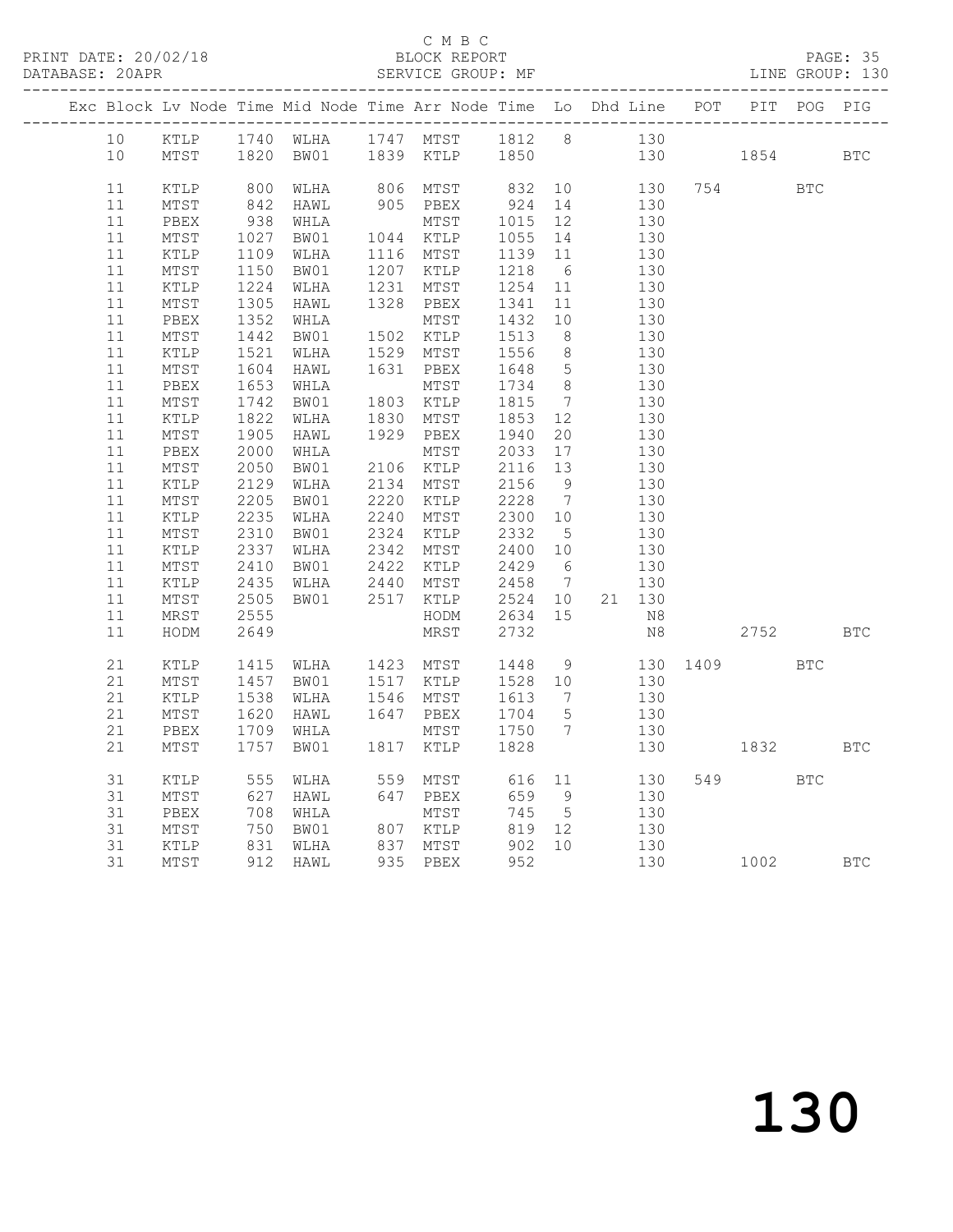| Exc Block Lv Node Time Mid Node Time Arr Node Time Lo Dhd Line POT |                            |            |           |                                                      |                   |    |                                           |              | PIT      | POG PIG |            |
|--------------------------------------------------------------------|----------------------------|------------|-----------|------------------------------------------------------|-------------------|----|-------------------------------------------|--------------|----------|---------|------------|
|                                                                    |                            |            |           |                                                      |                   |    | MTST 746 6 222 702 BTC<br>PBEX 830 13 222 |              |          |         |            |
|                                                                    | 41 PBEX 714<br>41 MTST 752 |            |           |                                                      |                   |    |                                           |              |          |         |            |
| 41                                                                 | PBEX 843                   |            |           | SEHY 858 0                                           |                   |    | 214                                       |              |          |         |            |
| 41                                                                 | SEHY                       | 858        |           | PBEX 913 5                                           |                   |    | 214                                       |              |          |         |            |
| 41                                                                 | PBEX                       |            |           |                                                      |                   |    | 214                                       |              |          |         |            |
| 41                                                                 | SEHY                       | 918<br>931 |           | SEHY 931 0<br>PBEX 946 16                            |                   |    | 214                                       |              |          |         |            |
| 41                                                                 | PBEX                       | 1002       |           | PANA                                                 | 1021              | 15 | 211                                       |              |          |         |            |
| 41                                                                 | PANA                       |            | 1036 PBEX | 1101 BUB2                                            | 1128 6            |    | 211                                       |              |          |         |            |
| 41                                                                 | BUB2                       |            | 1134 PBEX | ––<br>1301 PANA<br><sup>^</sup> <sup>מוזם</sup> 1301 | 1225 11           |    | 211                                       |              |          |         |            |
| 41                                                                 | PANA                       |            | 1236 PBEX | 1301 BUB2                                            | 1328 5            |    | 211                                       |              |          |         |            |
| 41                                                                 | BUB2                       |            | 1333 PBEX | 1402 PANA                                            | 1427 6            |    | 211                                       |              |          |         |            |
| 41                                                                 | PANA                       |            | 1433 PBEX | 1501 BUB2                                            | 1529 5            |    | 211                                       |              |          |         |            |
| 41                                                                 | BUB2                       |            | 1534 PBEX | 1604 PANA                                            | 1628 7            |    | 211                                       |              |          |         |            |
| 41                                                                 | PANA                       | 1635       |           | PBEX                                                 | 1700 5            |    | 25 211                                    |              |          |         |            |
| 41                                                                 | STST                       | 1730       | EDRI      | 1759 MOGL                                            | 1809 0            |    | 246                                       |              |          |         |            |
| 41                                                                 | MOGL                       | 1809       |           | LOQU 1828 6                                          |                   |    | 249                                       |              |          |         |            |
| 41                                                                 | LOQU                       |            | 1834 CASB | 1852 GMSK 1859                                       |                   |    |                                           | 236          | 1929 BTC |         |            |
| 51                                                                 | PBEX                       | 1424       |           |                                                      |                   |    | MTST 1459 12 222 1412 BTC                 |              |          |         |            |
| 51                                                                 | MTST 1511                  |            |           | PBEX 1547 5                                          |                   |    | 222                                       |              |          |         |            |
| 51                                                                 | PBEX                       | 1552       |           | MTST                                                 | 1631 9            |    | 222                                       |              |          |         |            |
| 51                                                                 | MTST                       | 1640       |           | PBEX                                                 | 1718 5            |    | 222                                       |              |          |         |            |
| 51                                                                 | PBEX                       | 1723       |           | MTST 1800 14                                         |                   |    | 222                                       |              |          |         |            |
| 51                                                                 | MTST                       | 1814       |           | PBEX                                                 | 1846              |    |                                           | 222          | 1856 BTC |         |            |
|                                                                    |                            |            |           |                                                      |                   |    |                                           |              |          |         |            |
| 52                                                                 | MTST                       | 1432       |           |                                                      |                   |    | PBEX 1506 7 222 1412 BTC                  |              |          |         |            |
| 52                                                                 | PBEX                       | 1513       |           | MTST 1549 11                                         |                   |    | 222                                       |              |          |         |            |
| 52                                                                 | MTST 1600                  |            |           | PBEX 1638 14                                         |                   |    | 222                                       |              |          |         |            |
| 52                                                                 | PBEX                       | 1652       |           | MTST 1730 14                                         |                   |    | 222                                       |              |          |         |            |
| 52                                                                 | MTST                       | 1744       |           | PBEX                                                 | 1816              |    |                                           | 222          | 1826 BTC |         |            |
| 53                                                                 | PBEX                       | 1434       |           | MTST                                                 |                   |    | 1509 12                                   | 222 1422 BTC |          |         |            |
| 53                                                                 | MTST                       | 1521       |           | PBEX                                                 | 1557 5            |    | 222                                       |              |          |         |            |
| 53                                                                 | PBEX                       | 1602       |           | MTST                                                 | 1641 9            |    | 222                                       |              |          |         |            |
| 53                                                                 | MTST                       | 1650       |           | PBEX                                                 | 1728 5            |    | 222                                       |              |          |         |            |
| 53                                                                 | PBEX                       | 1733       |           | MTST 1810                                            |                   |    |                                           | 222          | 1828 BTC |         |            |
|                                                                    |                            |            |           |                                                      |                   |    |                                           |              |          |         |            |
| 54                                                                 | MTST                       | 1442       |           | PBEX                                                 | 1516 7<br>1600 10 |    |                                           | 222 1422 BTC |          |         |            |
| 54                                                                 | PBEX                       | 1523       |           | MTST                                                 |                   |    | 222                                       |              |          |         |            |
|                                                                    | 54 MTST 1610               |            |           | PBEX 1648 14                                         |                   |    | 222                                       |              |          |         |            |
| 54                                                                 | PBEX                       | 1702       |           | MTST                                                 | 1740 14           |    | 222                                       |              |          |         |            |
| 54                                                                 | MTST                       | 1754       |           | PBEX                                                 | 1826              |    |                                           | 222          | 1836 18  |         | <b>BTC</b> |
| 55                                                                 | PBEX                       | 1444       |           | MTST                                                 | 1519              | 11 |                                           | 222 1432 BTC |          |         |            |
| 55                                                                 | MTST                       | 1530       |           | PBEX                                                 | 1608 14           |    | 222                                       |              |          |         |            |
| 55                                                                 | PBEX                       | 1622       |           | MTST                                                 | 1701              | 11 | 222                                       |              |          |         |            |
| 55                                                                 | MTST                       | 1712       |           | PBEX                                                 | 1748 5            |    | 222                                       |              |          |         |            |
| 55                                                                 | PBEX                       | 1753       |           | MTST                                                 | 1830              |    | 222                                       |              | 1848     |         | <b>BTC</b> |
|                                                                    |                            |            |           |                                                      |                   |    |                                           |              |          |         |            |
| 56                                                                 | MTST                       | 1452       |           | PBEX                                                 | 1526 7            |    |                                           | 222 1432 BTC |          |         |            |
| 56                                                                 | PBEX                       | 1533       |           | MTST                                                 | 1610 10           |    | 222                                       |              |          |         |            |
| 56                                                                 | MTST                       | 1620       |           | PBEX                                                 | 1658 14           |    | 222                                       |              |          |         |            |
| 56                                                                 | PBEX                       | 1712       |           | MTST                                                 | 1750 14           |    | 222                                       |              |          |         |            |
| 56                                                                 | MTST                       | 1804       |           | PBEX                                                 | 1836              |    | 222                                       |              | 1846     |         | <b>BTC</b> |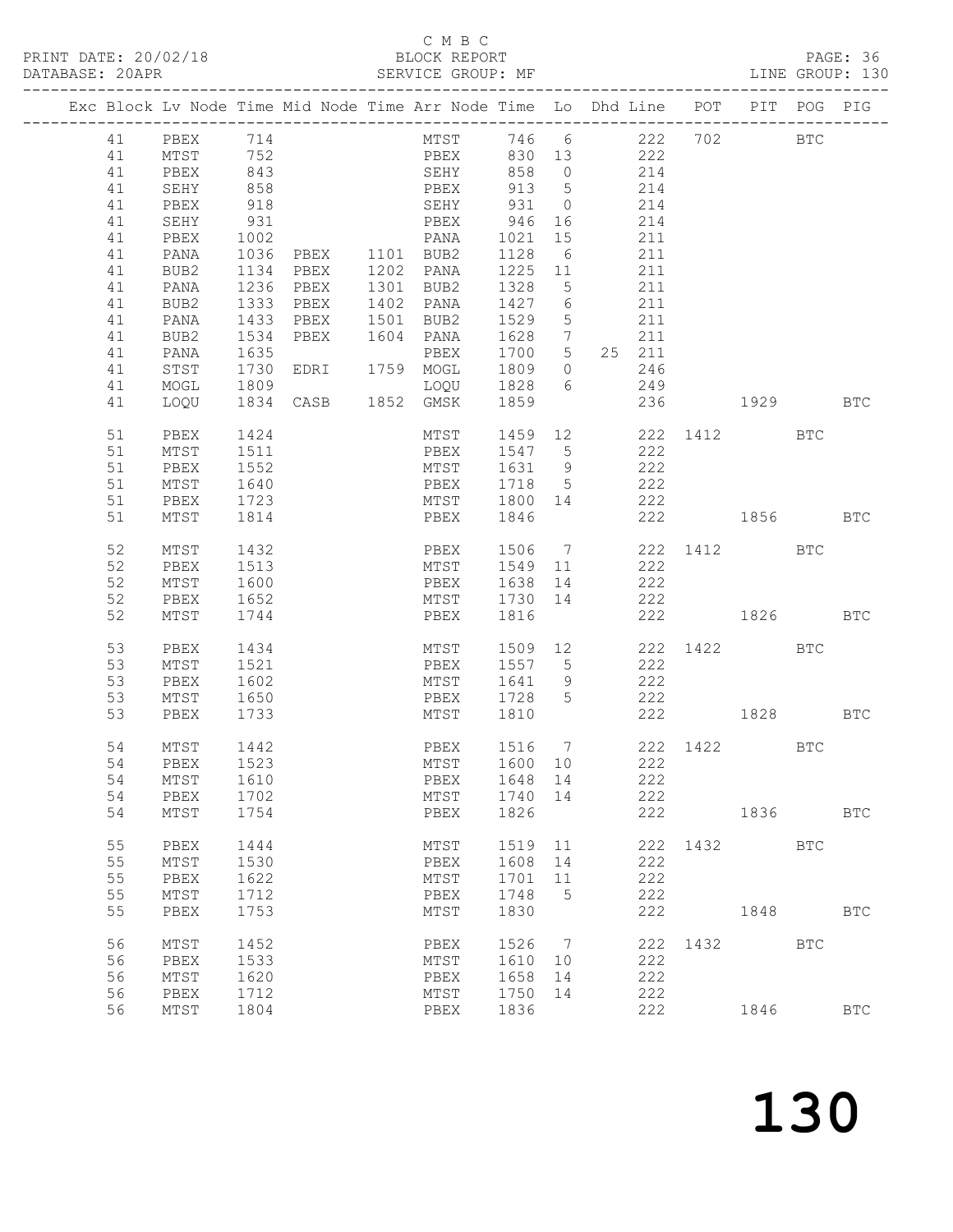|  |    |             |      |  |                   |         |                              | Exc Block Lv Node Time Mid Node Time Arr Node Time Lo Dhd Line POT |              |                                                                                                                                                                                                                               | PIT POG PIG |            |
|--|----|-------------|------|--|-------------------|---------|------------------------------|--------------------------------------------------------------------|--------------|-------------------------------------------------------------------------------------------------------------------------------------------------------------------------------------------------------------------------------|-------------|------------|
|  | 57 | PBEX 1453   |      |  | MTST 1529 11      |         |                              | 222 1441                                                           |              | <b>BTC</b>                                                                                                                                                                                                                    |             |            |
|  | 57 | MTST        | 1540 |  | PBEX              | 1618 14 |                              | 222                                                                |              |                                                                                                                                                                                                                               |             |            |
|  |    |             |      |  |                   |         |                              | 222                                                                |              |                                                                                                                                                                                                                               |             |            |
|  | 57 | PBEX        | 1632 |  | MTST              | 1711 11 |                              |                                                                    |              |                                                                                                                                                                                                                               |             |            |
|  | 57 | MTST        | 1722 |  | PBEX              | 1757 6  |                              | 222                                                                |              |                                                                                                                                                                                                                               |             |            |
|  | 57 | PBEX        | 1803 |  | MTST              | 1840    |                              |                                                                    | 222          | 1858 BTC                                                                                                                                                                                                                      |             |            |
|  | 58 | MTST        | 1501 |  | PBEX              |         |                              | 1537 6                                                             | 222 1441 BTC |                                                                                                                                                                                                                               |             |            |
|  | 58 |             | 1543 |  | MTST              | 1620 10 |                              | 222                                                                |              |                                                                                                                                                                                                                               |             |            |
|  |    | PBEX        |      |  |                   |         |                              |                                                                    |              |                                                                                                                                                                                                                               |             |            |
|  | 58 | MTST        | 1630 |  | PBEX              | 1708    |                              |                                                                    | 222          | 1718 BTC                                                                                                                                                                                                                      |             |            |
|  | 59 | PBEX        | 1503 |  | MTST              | 1539 11 |                              |                                                                    | 222 1451 BTC |                                                                                                                                                                                                                               |             |            |
|  | 59 | MTST        | 1550 |  | PBEX              | 1628    | 14                           | 222                                                                |              |                                                                                                                                                                                                                               |             |            |
|  | 59 | PBEX        | 1642 |  | MTST              | 1721 13 |                              | 222                                                                |              |                                                                                                                                                                                                                               |             |            |
|  | 59 | MTST        | 1734 |  | PBEX              | 1806 7  |                              | 222                                                                |              |                                                                                                                                                                                                                               |             |            |
|  |    |             |      |  |                   |         |                              |                                                                    |              |                                                                                                                                                                                                                               |             |            |
|  | 59 | PBEX        | 1813 |  | MTST              | 1850    |                              | 222                                                                |              | 1908 BTC                                                                                                                                                                                                                      |             |            |
|  | 60 | PBEX        | 1612 |  | MTST              | 1651 11 |                              |                                                                    | 222 1600 BTC |                                                                                                                                                                                                                               |             |            |
|  | 60 | MTST        | 1702 |  | PBEX              | 1738 5  |                              | 222                                                                |              |                                                                                                                                                                                                                               |             |            |
|  | 60 | PBEX        | 1743 |  | MTST              | 1820    |                              | 222                                                                |              | 1838   1839   1840   1840   1850   1850   1850   1850   1850   1850   1850   1850   1850   1850   1850   1850   1850   1850   1850   1850   1850   1850   1850   1850   1850   1850   1850   1850   1850   1850   1850   1850 |             | <b>BTC</b> |
|  |    |             |      |  |                   |         |                              |                                                                    |              |                                                                                                                                                                                                                               |             |            |
|  | 71 | DUHA        |      |  | 538 SPST 548 MTST | 613     | 14                           | 144                                                                |              | 525 BTC                                                                                                                                                                                                                       |             |            |
|  | 71 | MTST        | 627  |  | PBEX              | 658     | $\overline{7}$               | 222                                                                |              |                                                                                                                                                                                                                               |             |            |
|  | 71 | PBEX        | 705  |  | MTST              | 732     | 10                           | 222                                                                |              |                                                                                                                                                                                                                               |             |            |
|  | 71 | MTST        | 742  |  | PBEX              | 820     | 14                           | 222                                                                |              |                                                                                                                                                                                                                               |             |            |
|  | 71 | PBEX        | 834  |  | MTST              | 908     |                              | 222                                                                |              | 926 BTC                                                                                                                                                                                                                       |             |            |
|  |    |             |      |  |                   |         |                              |                                                                    |              |                                                                                                                                                                                                                               |             |            |
|  | 72 | MTST        | 559  |  | PBEX              | 626 9   |                              | 222                                                                |              | 544 BTC                                                                                                                                                                                                                       |             |            |
|  | 72 | PBEX        | 635  |  | MTST              | 702 11  |                              | 222                                                                |              |                                                                                                                                                                                                                               |             |            |
|  | 72 | MTST        | 713  |  | PBEX              | 750     | 14                           | 222                                                                |              |                                                                                                                                                                                                                               |             |            |
|  | 72 | PBEX        | 804  |  | MTST              | 836     | 10                           | 222                                                                |              |                                                                                                                                                                                                                               |             |            |
|  | 72 | MTST        | 846  |  | PBEX              | 918     |                              | 222                                                                |              | 928                                                                                                                                                                                                                           |             | <b>BTC</b> |
|  |    |             |      |  |                   |         |                              |                                                                    |              |                                                                                                                                                                                                                               |             |            |
|  | 73 | MTST        | 607  |  | PBEX              | 638     | $\overline{7}$               | 222                                                                |              | 552 BTC                                                                                                                                                                                                                       |             |            |
|  | 73 | PBEX        | 645  |  | MTST              | 712     | 11                           | 222                                                                |              |                                                                                                                                                                                                                               |             |            |
|  | 73 | MTST        | 723  |  | PBEX              | 800     | 14                           | 222                                                                |              |                                                                                                                                                                                                                               |             |            |
|  | 73 | PBEX        | 814  |  | MTST              | 848     | 8 <sup>8</sup>               | 222                                                                |              |                                                                                                                                                                                                                               |             |            |
|  | 73 | MTST        | 856  |  | PBEX              | 928     |                              | 222                                                                |              | 938 BTC                                                                                                                                                                                                                       |             |            |
|  |    |             |      |  |                   |         |                              |                                                                    |              |                                                                                                                                                                                                                               |             |            |
|  | 74 | PBEX        | 605  |  | MTST              | 629 5   |                              | 222                                                                |              | 553 BTC                                                                                                                                                                                                                       |             |            |
|  |    | 74 MTST 634 |      |  | PBEX 710 14       |         |                              | 222                                                                |              |                                                                                                                                                                                                                               |             |            |
|  | 74 | PBEX        | 724  |  | MTST              | 756     | 6                            | 222                                                                |              |                                                                                                                                                                                                                               |             |            |
|  | 74 | MTST        | 802  |  | PBEX              | 838     | 6                            | 222                                                                |              |                                                                                                                                                                                                                               |             |            |
|  | 74 | PBEX        | 844  |  | MTST              | 918     |                              | 222                                                                |              |                                                                                                                                                                                                                               | 936 1990    | <b>BTC</b> |
|  |    |             |      |  |                   |         |                              |                                                                    |              |                                                                                                                                                                                                                               |             |            |
|  | 75 | MTST        | 617  |  | PBEX              | 648     | $\overline{7}$               | 222                                                                |              | 602 BTC                                                                                                                                                                                                                       |             |            |
|  | 75 | PBEX        | 655  |  | MTST              | 722 10  |                              | 222                                                                |              |                                                                                                                                                                                                                               |             |            |
|  | 75 | MTST        | 732  |  | PBEX              | 810     | 14                           | 222                                                                |              |                                                                                                                                                                                                                               |             |            |
|  | 75 | PBEX        | 824  |  | MTST              | 858     | $7\phantom{.0}\phantom{.0}7$ | 222                                                                |              |                                                                                                                                                                                                                               |             |            |
|  | 75 | MTST        | 905  |  | PBEX              | 936     |                              | 222                                                                |              |                                                                                                                                                                                                                               | 946         | <b>BTC</b> |
|  |    |             |      |  |                   |         |                              |                                                                    |              |                                                                                                                                                                                                                               |             |            |
|  | 76 | PBEX        | 615  |  | MTST              | 639 5   |                              | 222                                                                |              | 603 BTC                                                                                                                                                                                                                       |             |            |
|  | 76 | MTST        | 644  |  | PBEX              | 720     | 14                           | 222                                                                |              |                                                                                                                                                                                                                               |             |            |
|  | 76 | PBEX        | 734  |  | MTST              | 806     | $6\overline{6}$              | 222                                                                |              |                                                                                                                                                                                                                               |             |            |
|  | 76 | MTST        | 812  |  | PBEX              | 848     | 6                            | 222                                                                |              |                                                                                                                                                                                                                               |             |            |
|  | 76 | PBEX        | 854  |  | MTST              | 928     |                              | 222                                                                |              | 946                                                                                                                                                                                                                           |             | <b>BTC</b> |
|  |    |             |      |  |                   |         |                              |                                                                    |              |                                                                                                                                                                                                                               |             |            |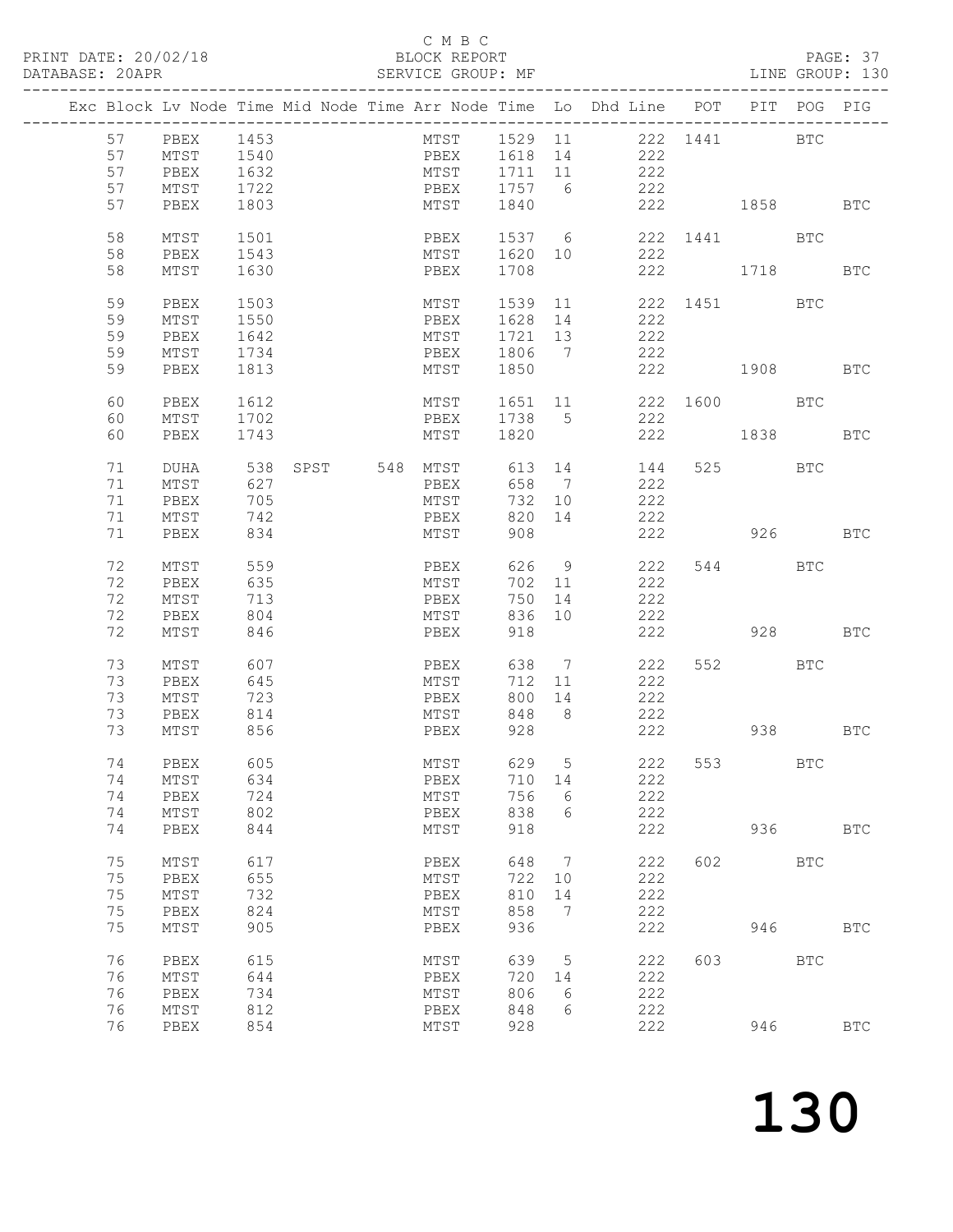| PRINT DATE: 20/02/18<br>DATABASE: 20APR |             |     |      |     | C M B C<br>BLOCK REPORT<br>SERVICE GROUP: MF |     |             |                                                                |     |     |            | PAGE: 38<br>LINE GROUP: 130 |
|-----------------------------------------|-------------|-----|------|-----|----------------------------------------------|-----|-------------|----------------------------------------------------------------|-----|-----|------------|-----------------------------|
|                                         |             |     |      |     |                                              |     |             | Exc Block Ly Node Time Mid Node Time Arr Node Time Lo Dhd Line | POT | PIT | POG        | PIG                         |
| 77                                      | PBEX        | 625 |      |     | MTST                                         | 652 | 11          | 222                                                            | 613 |     | BTC        |                             |
| 77                                      | MTST        | 703 |      |     | PBEX                                         | 740 | 14          | 222                                                            |     |     |            |                             |
| 77                                      | PBEX        | 754 |      |     | MTST                                         | 826 | 10          | 222                                                            |     |     |            |                             |
| 77                                      | MTST        | 836 |      |     | PBEX                                         | 908 |             | 222                                                            |     | 918 |            | BTC                         |
| 78                                      | MTST        | 654 |      |     | PBEX                                         | 730 | 14          | 222                                                            | 639 |     | <b>BTC</b> |                             |
| 78                                      | PBEX        | 744 |      |     | MTST                                         | 816 | 6           | 222                                                            |     |     |            |                             |
| 78                                      | MTST        | 822 |      |     | PBEX                                         | 858 | $6^{\circ}$ | 222                                                            |     |     |            |                             |
| 78                                      | PBEX        | 904 |      |     | MTST                                         | 938 |             | 222                                                            |     | 956 |            | <b>BTC</b>                  |
| SO 91                                   | <b>BRLA</b> | 805 | SPST | 814 | BW03                                         | 840 |             | 134                                                            | 742 | 849 | BTC.       | <b>BTC</b>                  |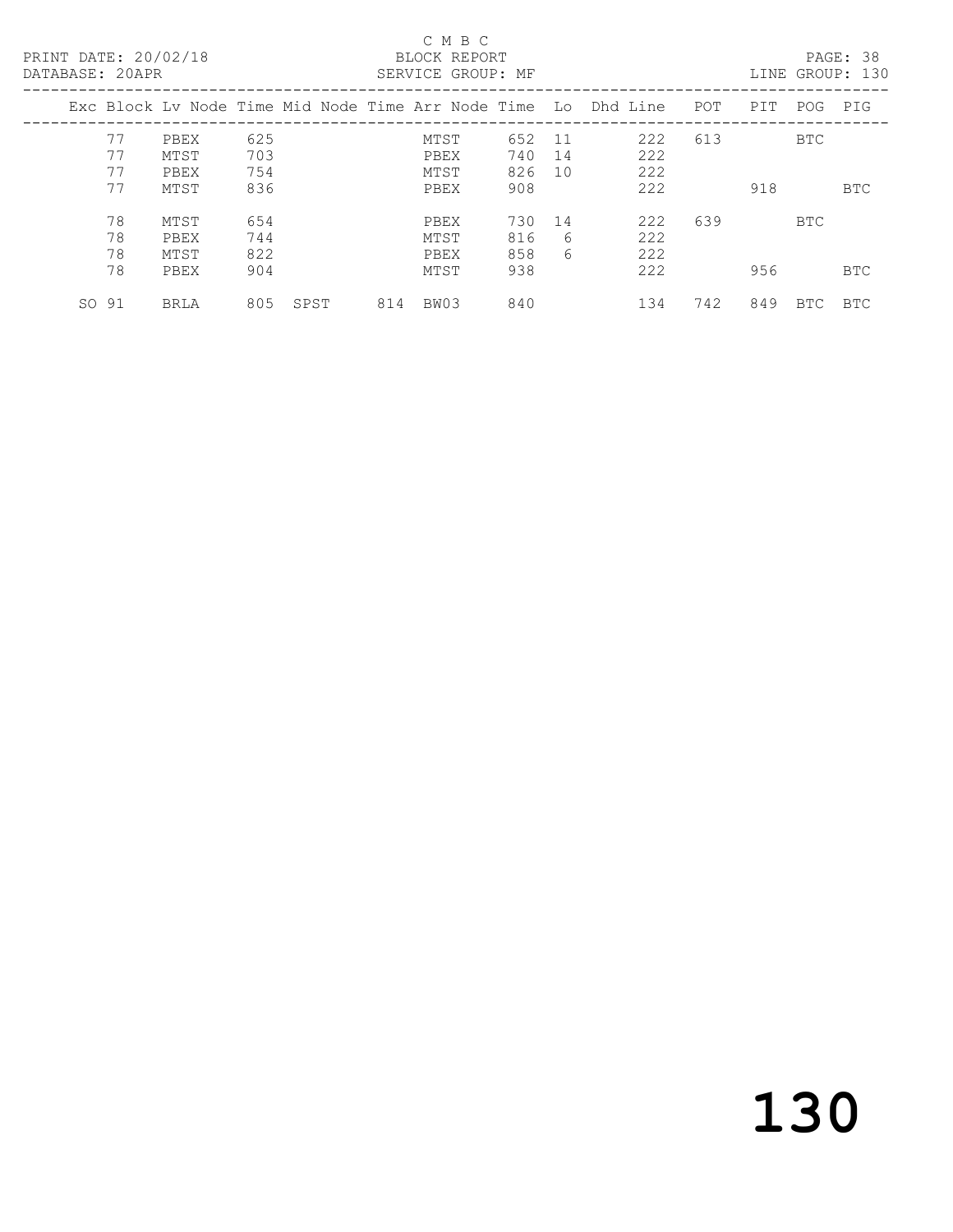PAGE: 39<br>LINE GROUP: 210

|                  | 15GB 15 & GRAND BLVD                                                                                    |              |              |              |              |              |     | 15LO 15TH & LONSDALE                                                                                                                                                                                                                         |      |              |
|------------------|---------------------------------------------------------------------------------------------------------|--------------|--------------|--------------|--------------|--------------|-----|----------------------------------------------------------------------------------------------------------------------------------------------------------------------------------------------------------------------------------------------|------|--------------|
|                  | 22 PH<br>22 ST & PHILIP                                                                                 |              |              |              |              |              |     | ------<br>29LO 29 ST & LONSDALE<br>BAGA     BANBURY & GALLANT<br>BDKS     BOUNDARY & KITCHENER-NORTH<br>BUB2     BURRARD STATION                                                                                                             |      |              |
|                  |                                                                                                         |              |              |              |              |              |     |                                                                                                                                                                                                                                              |      |              |
|                  | 63LP 63 LOOP<br>BDKI         BOUNDARY & KITCHENER-NORTH                                                 |              |              |              |              |              |     |                                                                                                                                                                                                                                              |      |              |
|                  | BTC Burnaby Depot                                                                                       |              |              |              |              |              |     |                                                                                                                                                                                                                                              |      |              |
|                  |                                                                                                         |              |              |              |              |              |     |                                                                                                                                                                                                                                              |      |              |
|                  |                                                                                                         |              |              |              |              |              |     | CACO CAPILANO UNIVERSITY<br>CACO CAPILANO UNIVERSITY CACU CAPILANO RD & CURLING RD<br>CAED CAPILANO & EDGEWOOD CASB CAPILANO SUSPENSION BRG<br>CLCA CLEMENTS & CAPILANO CLCA EDRI EDGEMONT & RIDGEWOOD                                       |      |              |
|                  |                                                                                                         |              |              |              |              |              |     |                                                                                                                                                                                                                                              |      |              |
|                  |                                                                                                         |              |              |              |              |              |     |                                                                                                                                                                                                                                              |      |              |
|                  | EMSE EMERSON & SEYMOUR                                                                                  |              |              |              |              |              |     | GB15 GRAND BLVD & 15 ST SB                                                                                                                                                                                                                   |      |              |
|                  |                                                                                                         |              |              |              |              |              |     |                                                                                                                                                                                                                                              |      |              |
|                  |                                                                                                         |              |              |              |              |              |     |                                                                                                                                                                                                                                              |      |              |
|                  |                                                                                                         |              |              |              |              |              |     | GRAN GRAND BLVD & 19 ST SB GMSK GROUSE MTN SKYRIDE<br>GRBY GRANVILLE & BROADWAY HAHR HASTINGS & HOMER<br>HARB HARBOURSIDE DR HK-E HASTINGS & KOOTENAY EB<br>HK-W HASTINGS & KOOTENAY WB HODM HOWE & DUNSMUIR                                 |      |              |
|                  |                                                                                                         |              |              |              |              |              |     |                                                                                                                                                                                                                                              |      |              |
|                  |                                                                                                         |              |              |              |              |              |     |                                                                                                                                                                                                                                              |      |              |
|                  |                                                                                                         |              |              |              |              |              |     |                                                                                                                                                                                                                                              |      |              |
|                  |                                                                                                         |              |              |              |              |              |     | NOTE STATION<br>1990 LONS CONSUMER A LONS CONSUMER SERVICE STATION<br>1990 LONS LONSDALE & 15 ST<br>1990 LONSDALE & E OSBORNE FS<br>1990 LONSDALE & E OSBORNE FS<br>1990 LONSDALE & LONSDALE & 15 ST<br>1990 LONSDALE & E OSBORNE FS<br>1991 |      |              |
|                  |                                                                                                         |              |              |              |              |              |     |                                                                                                                                                                                                                                              |      |              |
|                  |                                                                                                         |              |              |              |              |              |     |                                                                                                                                                                                                                                              |      |              |
|                  |                                                                                                         |              |              |              |              |              |     |                                                                                                                                                                                                                                              |      |              |
|                  |                                                                                                         |              |              |              |              |              |     |                                                                                                                                                                                                                                              |      |              |
|                  |                                                                                                         |              |              |              |              |              |     |                                                                                                                                                                                                                                              |      |              |
|                  |                                                                                                         |              |              |              |              |              |     | ENT LYNN VALLEY & MTN HWY MACA MARINE & CAPILANO<br>MAGA MARINE & GARDEN<br>MTFR MOUNTAIN HWY & FREDERICK MOUNT MOUNTAIN HWY & FREDERICK<br>OSLO OSBORNE & LONSDALE<br>PBEX PHIBBS EXCHANGE PANA PANORAMA & NAUGHTON<br>PBEX PHIBBS EXCH     |      |              |
|                  |                                                                                                         |              |              |              |              |              |     |                                                                                                                                                                                                                                              |      |              |
|                  |                                                                                                         |              |              |              |              |              |     |                                                                                                                                                                                                                                              |      |              |
|                  | SEHY SECHELT & HYANNIS<br>SELY SEYMOUR & LYTTON<br>STST STADIUM STATION                                 |              |              |              |              |              |     |                                                                                                                                                                                                                                              |      |              |
|                  |                                                                                                         |              |              |              |              |              |     |                                                                                                                                                                                                                                              |      |              |
|                  |                                                                                                         |              |              |              |              |              |     |                                                                                                                                                                                                                                              |      |              |
|                  |                                                                                                         |              |              |              |              |              |     |                                                                                                                                                                                                                                              |      |              |
|                  |                                                                                                         |              |              |              |              |              |     | Exc Block Lv Node Time Mid Node Time Arr Node Time Lo Dhd Line POT PIT POG PIG                                                                                                                                                               |      |              |
|                  |                                                                                                         |              |              |              |              |              |     |                                                                                                                                                                                                                                              |      |              |
|                  |                                                                                                         |              |              |              |              |              |     | 1 15GB 501 LVMT 505 UNDE 509 8 228 443 BTC                                                                                                                                                                                                   |      |              |
|                  | 1 UNDE 517 GB15 527 LOQU 536 11 228                                                                     |              |              |              |              |              |     |                                                                                                                                                                                                                                              |      |              |
| $\mathbf{1}$     |                                                                                                         |              |              |              |              |              |     |                                                                                                                                                                                                                                              |      |              |
| $\mathbf{1}$     |                                                                                                         |              |              |              |              |              |     |                                                                                                                                                                                                                                              |      |              |
| $\mathbf{1}$     | 1000 547 15GB 556 UNDE 605 10<br>1000 615 GB15 625 1000 635 12 228<br>1000 647 15GB 657 UNDE 706 11 228 |              |              |              |              |              |     |                                                                                                                                                                                                                                              |      |              |
| $\mathbf{1}$     | UNDE                                                                                                    |              |              |              |              |              |     | 717 GB15 729 LOQU 741 7 228                                                                                                                                                                                                                  |      |              |
| $\mathbf{1}$     |                                                                                                         |              |              |              |              |              |     |                                                                                                                                                                                                                                              |      |              |
| $1\,$            |                                                                                                         |              |              |              |              |              |     |                                                                                                                                                                                                                                              |      |              |
| $\mathbf{1}$     | 1000 748<br>MOGL 810 MAGA 830 STST 851 12 246<br>STST 903 15LO 940 LVMT 953 6 240                       |              |              |              |              |              |     |                                                                                                                                                                                                                                              |      |              |
| $\mathbf{1}$     | LVMT 959 LO15 LOQU 1028 8 229                                                                           |              |              |              |              |              |     |                                                                                                                                                                                                                                              |      |              |
| $\mathbf{1}$     |                                                                                                         |              |              |              |              |              |     |                                                                                                                                                                                                                                              |      |              |
| $\mathbf{1}$     | LOQU 1036 OSLO 1055 PRRO 1104 18 230                                                                    |              |              |              |              |              |     |                                                                                                                                                                                                                                              |      |              |
| $\mathbf 1$      |                                                                                                         |              |              |              |              |              |     | PRRO 1122 LS15 1134 LOQU 1143 7 230<br>LOQU 1150 CASB 1208 GMSK 1216 10 236                                                                                                                                                                  |      |              |
| $\mathbf{1}$     | LOQU                                                                                                    |              |              |              |              |              |     |                                                                                                                                                                                                                                              |      |              |
|                  | GMSK 1226 LS15 1253 PBEX 1309 11 232                                                                    |              |              |              |              |              |     |                                                                                                                                                                                                                                              |      |              |
| 1                | PBEX                                                                                                    | 1320         | LN15         | 1339         | GMSK         | 1403         | 19  | 232                                                                                                                                                                                                                                          |      |              |
| $\mathbf 1$      | GMSK                                                                                                    | 1422         | LS15         | 1449         | PBEX         | 1511         | 9   | 232                                                                                                                                                                                                                                          |      |              |
| $1\,$            | PBEX                                                                                                    | 1520         | LN15         | 1538         | GMSK         | 1603         | 11  | 232                                                                                                                                                                                                                                          |      |              |
| 1                | GMSK                                                                                                    | 1614         | LS15         | 1641         | PBEX         | 1709         | - 8 | 232                                                                                                                                                                                                                                          |      |              |
| $\mathbf 1$      | PBEX                                                                                                    | 1717         | LN15         | 1734         | GMSK         | 1758         | 15  | 232                                                                                                                                                                                                                                          |      |              |
| $1\,$            | GMSK                                                                                                    | 1813         | CASB         | 1820         | LOQU         | 1842         | - 6 | 236                                                                                                                                                                                                                                          |      |              |
| $\mathbf 1$      | LOQU                                                                                                    | 1848         | 15GB         | 1902         | UNDE         | 1914         | 9   | 228                                                                                                                                                                                                                                          |      |              |
| $\mathbf 1$      | UNDE                                                                                                    | 1923         | GB15         | 1934         | LOQU         | 1944         | 21  | 228                                                                                                                                                                                                                                          |      |              |
| 1                | LOQU                                                                                                    | 2005         | 15GB         | 2018         | <b>UNDE</b>  | 2029         | 6   | 228                                                                                                                                                                                                                                          |      |              |
| $\mathbf 1$      | UNDE                                                                                                    | 2035         | GB15         | 2046         | LOQU         | 2056         | 6   | 228                                                                                                                                                                                                                                          |      |              |
| $\mathbf 1$<br>1 | LOQU<br>GMSK                                                                                            | 2102<br>2137 | CASB<br>LS15 | 2118<br>2156 | GMSK<br>PBEX | 2125<br>2209 | 12  | 236<br>232                                                                                                                                                                                                                                   | 2217 | $_{\rm BTC}$ |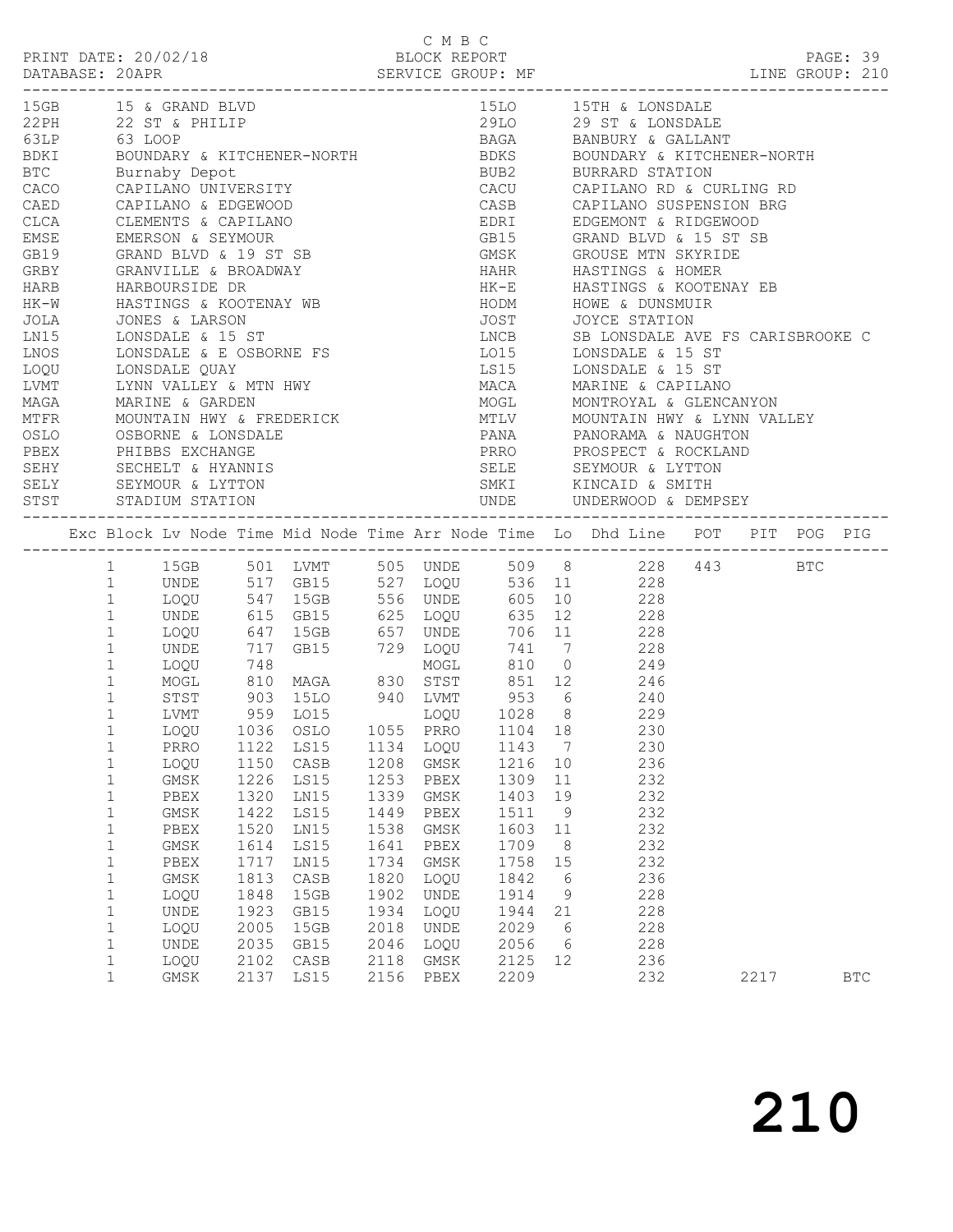### C M B C<br>BLOCK REPORT

PAGE: 40<br>LINE GROUP: 210

|  |                           |               |              |                     |                      | Exc Block Lv Node Time Mid Node Time Arr Node Time Lo Dhd Line POT |                            |                 |                 |            |     |            | PIT POG PIG |            |
|--|---------------------------|---------------|--------------|---------------------|----------------------|--------------------------------------------------------------------|----------------------------|-----------------|-----------------|------------|-----|------------|-------------|------------|
|  | $\mathbf{2}$              |               |              |                     |                      | LVMT 510 MAGA 536 STST 552 8<br>STST 600 15LO 626 LVMT 640 7       |                            |                 | 552 8           | 240        | 452 | <b>BTC</b> |             |            |
|  | $\mathbf{2}$              |               |              |                     |                      |                                                                    |                            |                 | 240             |            |     |            |             |            |
|  | $\overline{c}$            | LVMT          |              | 647 LO15            |                      |                                                                    |                            |                 | 229             |            |     |            |             |            |
|  | $\mathbf{2}$              | LOQU          |              | 715 OSLO            |                      |                                                                    |                            |                 |                 | 230        |     |            |             |            |
|  | $\mathbf{2}$              | PRRO          |              | 751 LS15            |                      |                                                                    |                            |                 |                 | 20 230     |     |            |             |            |
|  | $\sqrt{2}$                | GMSK 833 LS15 |              |                     |                      |                                                                    |                            |                 |                 | 232        |     |            |             |            |
|  | $\mathbf{2}$              | PBEX          | 922          |                     |                      | PANA 939                                                           |                            | 11              |                 | 212        |     |            |             |            |
|  | $\mathbf{2}$              | PANA          | 950          |                     |                      | PBEX                                                               | 1008                       | 12              |                 | 212        |     |            |             |            |
|  | $\overline{c}$            | PBEX          | 1020         |                     |                      | PANA                                                               | 1037                       | 13              |                 | 212        |     |            |             |            |
|  | $\mathbf{2}$              | PANA          | 1050         |                     |                      | PBEX                                                               | 1108                       | 12              |                 | 212        |     |            |             |            |
|  | $\overline{c}$            | PBEX          |              | 1120 LN15 1138 GMSK |                      |                                                                    | 1202                       | 22              |                 | 232        |     |            |             |            |
|  | $\mathbf{2}$              | GMSK          |              | 1224 CASB           | 1232                 | LOQU                                                               | 1258                       | 6               |                 | 236        |     |            |             |            |
|  | $\mathbf{2}$              | LOQU          |              | 1304 LN15           | 1313                 | PRRO                                                               | 1330                       | 22              |                 | 230        |     |            |             |            |
|  | $\mathbf{2}$              | PRRO          | 1352         | LS15                | 1404                 | LOQU                                                               | 1413                       | $5\overline{)}$ |                 | 230        |     |            |             |            |
|  | $\mathbf{2}$              | LOQU          | 1418         | 15GB                | 1433                 | UNDE                                                               | 1446                       | $\overline{7}$  | 228             |            |     |            |             |            |
|  | $\mathbf{2}$              | UNDE          |              | 1453 PBEX           | 1516                 | BUB2                                                               | 1545 6                     |                 |                 | 210        |     |            |             |            |
|  | $\mathbf{2}$              | BUB2          | 1551         | PBEX                | 1621                 | BAGA                                                               | 1646 5                     |                 |                 | 1 211      |     |            |             |            |
|  | $\mathbf{2}$              | PANA          | 1652         |                     |                      | PBEX                                                               | 1711 9                     |                 |                 | 212        |     |            |             |            |
|  | $\overline{c}$            | PBEX          | 1720         |                     |                      | PANA                                                               | 1738 16                    |                 |                 | 212        |     |            |             |            |
|  | $\mathbf{2}$              | PANA          | 1754         |                     |                      | PBEX                                                               | 1813 6                     |                 |                 | 212        |     |            |             |            |
|  | $\overline{2}$            | PBEX          |              |                     |                      | 1819 LN15 1834 GMSK 1857                                           |                            |                 |                 |            | 232 | 1927 BTC   |             |            |
|  | 3                         | BDKS          | 455          | SMKI                | 508                  | <b>JOST</b>                                                        | 516                        |                 | $6\overline{6}$ | 028        |     | 454 BTC    |             |            |
|  | 3                         | JOST          |              | 522 BDKI            | 542                  | PBEX                                                               | 552                        | 8 <sup>8</sup>  |                 | 028        |     |            |             |            |
|  | $\mathfrak{S}$            | PBEX          | 600          | MTLV                |                      |                                                                    | 616 6                      |                 |                 | 210        |     |            |             |            |
|  | $\mathsf 3$               | UNDE          | 622          | PBEX                |                      | 609 UNDE<br>643 BUB2                                               | 706 6                      |                 |                 | 33 210     |     |            |             |            |
|  | $\mathsf 3$               | PBEX          | 745          |                     |                      | BAGA                                                               | 809                        | $5\phantom{.0}$ |                 | 211        |     |            |             |            |
|  | 3                         | BAGA          | 814          |                     |                      | PBEX                                                               | 843                        | $5\phantom{.0}$ |                 | 211        |     |            |             |            |
|  | $\mathsf 3$               | PBEX          |              | 848 LN15 905 GMSK   |                      |                                                                    | 929                        | $5\overline{)}$ |                 | 232        |     |            |             |            |
|  | $\mathsf 3$               | GMSK          |              | 934 LS15            | 958                  | PBEX                                                               | 1014 5                     |                 |                 | 232        |     |            |             |            |
|  | $\mathsf 3$               | PBEX          |              | 1019 LN15           | 1036                 | GMSK                                                               | 1058                       | $5\overline{)}$ |                 | 232        |     |            |             |            |
|  | $\mathsf 3$               | GMSK          | 1103         | LS15                |                      | 1127 PBEX                                                          | 1142                       | 8 <sup>8</sup>  |                 | 232        |     |            |             |            |
|  | $\mathsf 3$               | PBEX          | 1150         |                     |                      | PANA                                                               | 1207                       | 13              |                 | 212        |     |            |             |            |
|  | $\mathsf 3$               | PANA          | 1220         |                     |                      | PBEX                                                               | 1238                       | 12              |                 | 212        |     |            |             |            |
|  | $\mathsf 3$               | PBEX          | 1250         | LNI5                |                      | 1309 GMSK                                                          | 1333                       | 23              |                 | 232        |     |            |             |            |
|  | 3                         | GMSK          |              | 1356 CASB           | 1404                 | LOQU                                                               | 1428 7                     |                 |                 | 236        |     |            |             |            |
|  | 3                         | LOQU          | 1435         | CASB                | 1454<br>1543<br>1637 | GMSK                                                               | 1502 10                    |                 |                 | 236        |     |            |             |            |
|  | $\mathsf 3$               | GMSK          | 1512         | LS15                |                      | PBEX                                                               | 1612<br>$\frac{1}{1701}$ 8 | $\overline{7}$  |                 | 232        |     |            |             |            |
|  | $\mathsf 3$               | PBEX          |              | 1619 LN15           |                      | 1637 GMSK                                                          |                            |                 |                 | 232        |     |            |             |            |
|  | 3                         |               |              |                     |                      | GMSK 1709 CASB 1716 LOQU 1738 12                                   |                            |                 |                 | 236        |     |            |             |            |
|  | 3                         | LOQU<br>GMSK  | 1750         | CASB<br>CASB        |                      | 1809 GMSK                                                          | 1816                       | 13              |                 | 236<br>236 |     |            |             |            |
|  | 3<br>$\mathsf 3$          |               | 1829<br>1908 |                     | 1836<br>1924         | LOQU                                                               | 1858                       | 10              |                 | 229        |     |            |             |            |
|  | $\mathfrak{Z}$            | LOQU<br>LVMT  | 1941         | 29LO<br>MAGA        | 2007                 | LVMT<br>STST                                                       | 1931<br>2026               | 10<br>7         |                 | 240        |     |            |             |            |
|  | $\ensuremath{\mathsf{3}}$ | STST          | 2033         | 15LO                | 2105                 | LVMT                                                               | 2118                       | $5\overline{)}$ |                 | 240        |     |            |             |            |
|  | $\mathsf 3$               | LVMT          | 2123         | MAGA                | 2148                 | STST                                                               | 2207 19                    |                 |                 | 240        |     |            |             |            |
|  | 3                         | STST          | 2226         | 15LO                | 2256                 | LVMT                                                               | 2309                       |                 |                 | 240        |     | 2324       |             | <b>BTC</b> |
|  |                           |               |              |                     |                      |                                                                    |                            |                 |                 |            |     |            |             |            |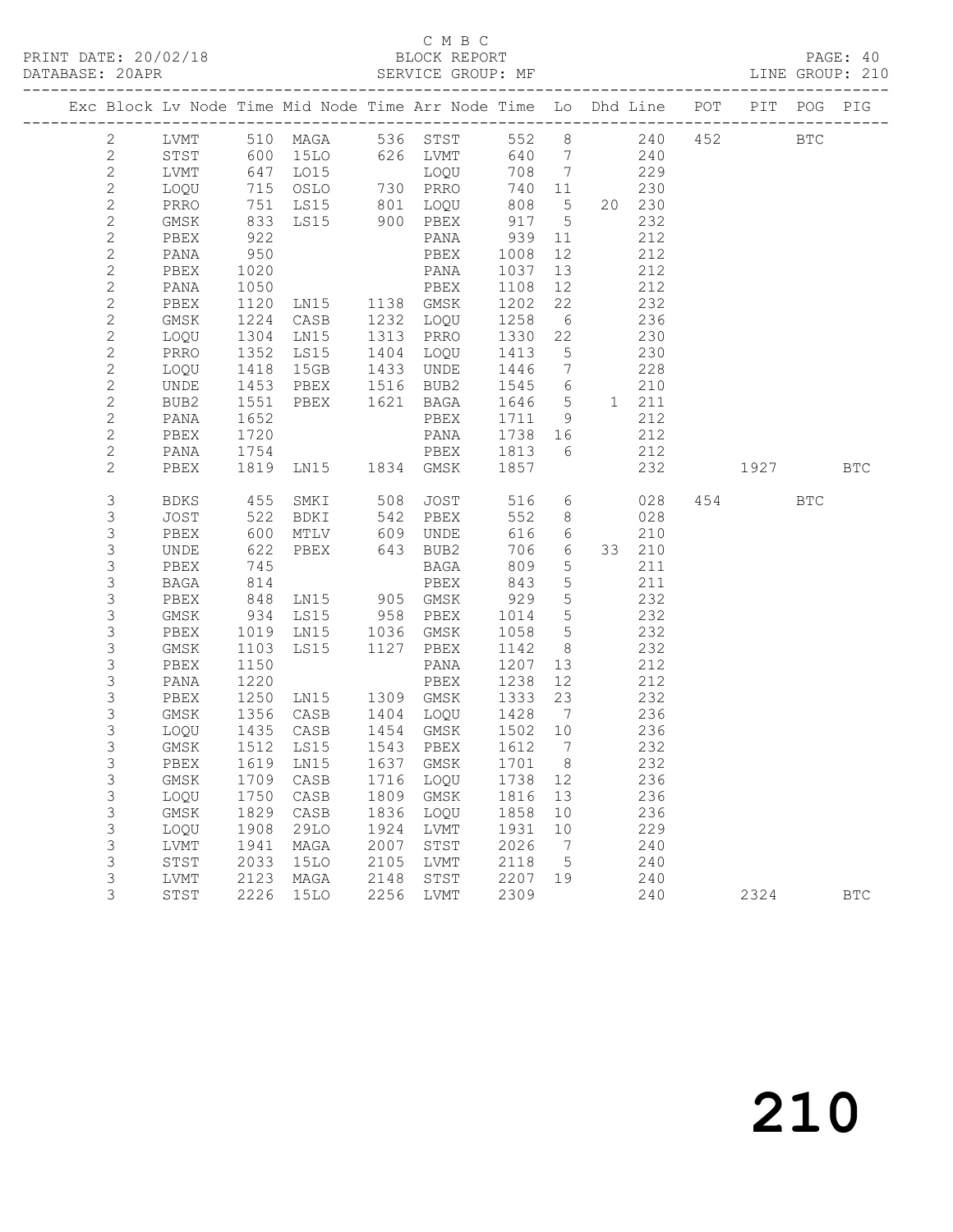#### C M B C<br>BLOCK REPORT

PAGE: 41<br>LINE GROUP: 210

|  |                |             |      |                   |              |                                         |            |                 | Exc Block Lv Node Time Mid Node Time Arr Node Time Lo Dhd Line POT PIT POG PIG |         |      |            |
|--|----------------|-------------|------|-------------------|--------------|-----------------------------------------|------------|-----------------|--------------------------------------------------------------------------------|---------|------|------------|
|  | $\overline{4}$ | LOQU 524    |      |                   |              |                                         |            |                 | MOGL 539 0 249                                                                 | 454 BTC |      |            |
|  | $\overline{4}$ |             |      |                   |              | MOGL 539 MAGA<br>CACU 606 EDRI 612 MOGL |            |                 | 559 6 1 246                                                                    |         |      |            |
|  | $\overline{4}$ |             |      |                   |              |                                         | 620        | $\overline{0}$  | 246                                                                            |         |      |            |
|  | 4              | MOGL        | 620  |                   |              | LOQU                                    | 640        | 6               | 249                                                                            |         |      |            |
|  | 4              | LOQU        | 646  |                   |              | MOGL                                    | 704 0      |                 | 249                                                                            |         |      |            |
|  | $\overline{4}$ | MOGL        |      | 704 MAGA 724 STST |              |                                         | 745        | $6\overline{6}$ | 246                                                                            |         |      |            |
|  | $\overline{4}$ | STST        | 751  | EDRI 817          |              | MOGL                                    | 827        | $\overline{0}$  | 246                                                                            |         |      |            |
|  | $\overline{4}$ | MOGL        | 827  |                   |              | LOQU<br>919 LVMT                        | 852<br>926 | 10              | 249                                                                            |         |      |            |
|  | $\overline{4}$ | LOQU        | 902  | 29LO              |              |                                         |            | $5\overline{)}$ | 229                                                                            |         |      |            |
|  | $\overline{4}$ | LVMT        | 931  | LO15              |              | LOQU                                    | 1000       | $7\overline{ }$ | 229                                                                            |         |      |            |
|  | $\overline{4}$ | LOQU        | 1007 | OSLO              | 1025         | PRRO                                    | 1034       | 20              | 230                                                                            |         |      |            |
|  | 4              | PRRO        | 1054 | LS15              | 1104         | LOQU                                    | 1111       | $\overline{7}$  | 230                                                                            |         |      |            |
|  | $\overline{4}$ | LOQU        | 1118 | 15GB              | 1130         | UNDE                                    | 1141       | 13              | 228                                                                            |         |      |            |
|  | $\sqrt{4}$     | UNDE        | 1154 | PBEX              | 1216         | BUB2                                    | 1243       | $6\overline{6}$ | 210                                                                            |         |      |            |
|  | $\overline{4}$ | BUB2        | 1249 | PBEX              | 1315         | UNDE                                    | 1338       | $5\overline{)}$ | 210                                                                            |         |      |            |
|  | 4              | <b>UNDE</b> | 1343 | GB15              | 1357         | LOQU                                    | 1412       | 11              | 228                                                                            |         |      |            |
|  | 4              | LOOU        | 1423 | 29LO              | 1442         | LVMT                                    | 1450       | 22              | 229                                                                            |         |      |            |
|  | 4              | LVMT        | 1512 | LO15              | 1612<br>1648 | LOQU                                    | 1543       | 19              | 229                                                                            |         |      |            |
|  | 4              | LOQU        | 1602 | LN15              | 1612         | PRRO                                    | 1631       | $6\overline{6}$ | 230                                                                            |         |      |            |
|  | $\overline{4}$ | PRRO        | 1637 | LS15              | 1648         | LOQU                                    | 1658       | $5\overline{)}$ | 230                                                                            |         |      |            |
|  | 4              | LOQU        | 1703 | CASB              | 1723         | GMSK                                    | 1730       | 9               | 236                                                                            |         |      |            |
|  | $\overline{4}$ | $\rm{GMSK}$ | 1739 | CASB              | 1746         | LOQU                                    | 1808       | 15              | 236                                                                            |         |      |            |
|  | $\overline{4}$ | LOQU        | 1823 | 29LO              | 1840         | LVMT                                    | 1848       | 11              | 229                                                                            |         |      |            |
|  | 4              | LVMT        | 1859 | L015              | 1949<br>2016 | LOQU                                    | 1923       | 12              | 229                                                                            |         |      |            |
|  | $\sqrt{4}$     | LOQU        | 1935 | 15GB              | 1949         | UNDE                                    | 2000       | $5^{\circ}$     | 228                                                                            |         |      |            |
|  | 4              | <b>UNDE</b> | 2005 | GB15              | 2016         | LOQU                                    | 2026       | $7\overline{)}$ | 228                                                                            |         |      |            |
|  | 4              | LOQU        | 2033 | LN15              | 2041         | PRRO                                    | 2057       | 13              | 230                                                                            |         |      |            |
|  | 4              | PRRO        | 2110 | LS15              | 2118         | LOQU                                    | 2124       | 11              | 230                                                                            |         |      |            |
|  | 4              | LOQU        | 2135 | 15GB              | 2147         | UNDE                                    | 2158       | 8 <sup>8</sup>  | 228                                                                            |         |      |            |
|  | $\overline{4}$ | UNDE        | 2206 | GB15              | 2217         | LOQU                                    | 2226       | $\overline{7}$  | 228                                                                            |         |      |            |
|  | $\sqrt{4}$     | LOQU        | 2233 | LN15              | 2240         | PRRO                                    | 2254       | 17              | 230                                                                            |         |      |            |
|  | $\sqrt{4}$     | PRRO        | 2311 | LS15              | 2318         | LOQU                                    | 2324       | 11              | 230                                                                            |         |      |            |
|  | 4              | LOQU        | 2335 | 15GB              | 2347         | UNDE                                    | 2357       | 11              | 228                                                                            |         |      |            |
|  | 4              | UNDE        | 2408 | GB15              | 2418         | LOQU                                    | 2426       | $\overline{7}$  | 228                                                                            |         |      |            |
|  | 4              | LOQU        | 2433 | LN15              | 2440         | PRRO                                    | 2452       | 19              | 230                                                                            |         |      |            |
|  | 4              | PRRO        | 2511 | LS15              | 2518         | LOQU                                    | 2524 14    |                 | 230                                                                            |         |      |            |
|  | 4              | LOQU        | 2538 | 15GB              |              | 2549 UNDE                               | 2559       | $5^{\circ}$     | 228                                                                            |         |      |            |
|  | 4              | UNDE        | 2604 |                   |              | GB15                                    | 2613       |                 | 228                                                                            |         | 2627 | <b>BTC</b> |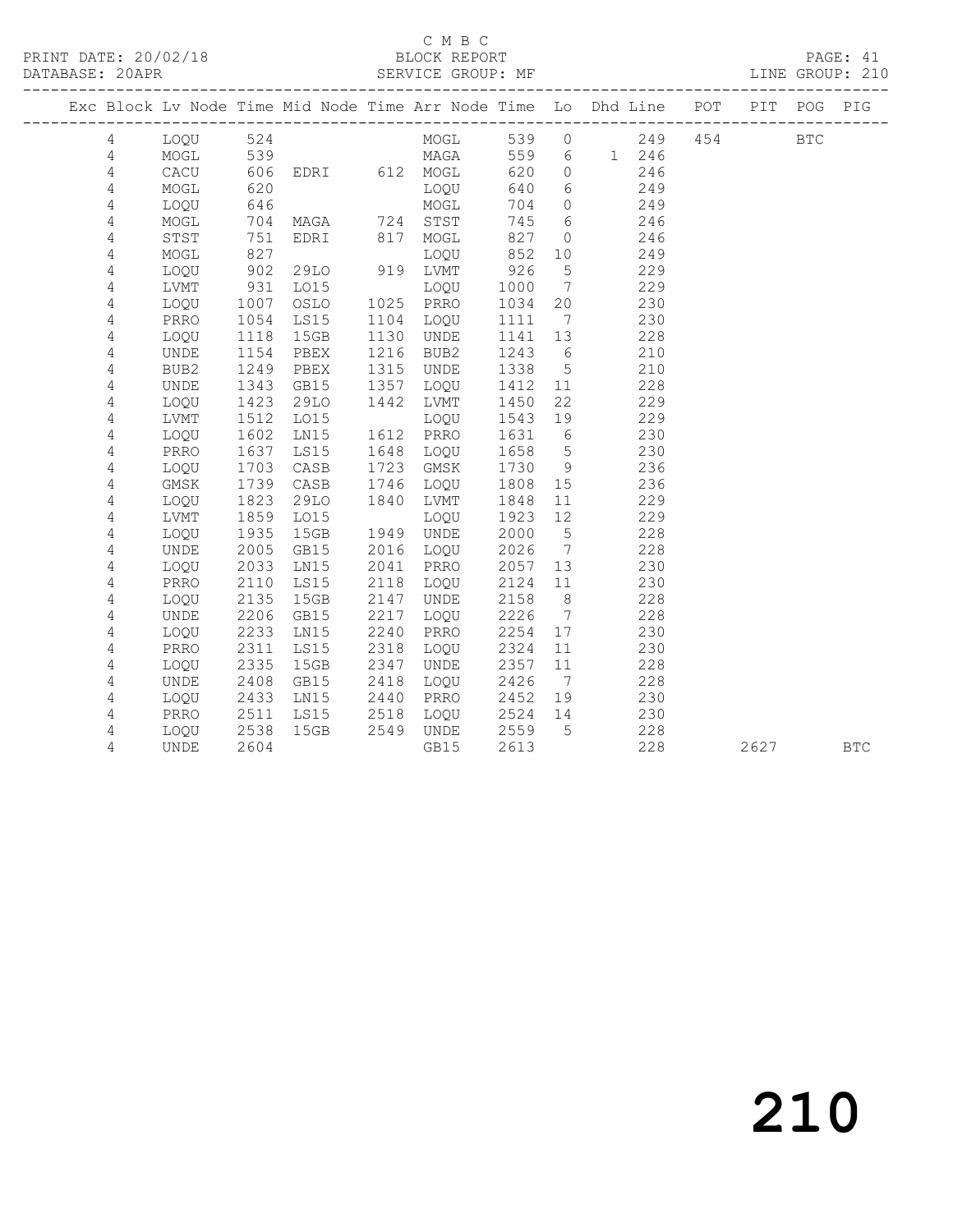### C M B C<br>BLOCK REPORT

PAGE: 42<br>LINE GROUP: 210

|  |                          |                  |              |              |                      |                                 |              |                                   | Exc Block Lv Node Time Mid Node Time Arr Node Time Lo Dhd Line POT   |      | PIT POG PIG |              |
|--|--------------------------|------------------|--------------|--------------|----------------------|---------------------------------|--------------|-----------------------------------|----------------------------------------------------------------------|------|-------------|--------------|
|  | 5                        |                  |              |              |                      |                                 |              |                                   |                                                                      |      |             |              |
|  | $\mathsf S$              |                  |              |              |                      |                                 |              |                                   | BAGA 520 PBEX 540 15 211 457 BTC<br>PBEX 555 LN15 609 GMSK 626 6 232 |      |             |              |
|  | $\mathsf S$              | GMSK 632         |              | LS15         |                      | $652$ PBEX                      | 706 11       |                                   | 232                                                                  |      |             |              |
|  | 5                        | PBEX             | 717          | LN15         | 732                  | GMSK                            | 755          | $\overline{7}$                    | 232                                                                  |      |             |              |
|  | 5                        | GMSK             | 802          | CASB         | 809<br>856           | LOQU                            | 833          | $6\overline{6}$                   | 236                                                                  |      |             |              |
|  | 5                        | LOQU             | 839          | CASB         |                      | GMSK                            | 903          | 19                                | 236                                                                  |      |             |              |
|  | 5                        | GMSK             | 922          | CASB         | 929                  | LOQU                            | 953          | 22                                | 236                                                                  |      |             |              |
|  | 5                        | LOQU             | 1015         | 29LO         | 1033                 | LVMT                            | 1040         | 19                                | 229                                                                  |      |             |              |
|  | 5                        | LVMT             | 1059         | LO15         |                      | LOQU                            | 1128         | 17                                | 229                                                                  |      |             |              |
|  | 5                        | LOQU             | 1145         | 29LO         | 1207                 | 1207 LVMT                       | 1214         | 14                                | 229                                                                  |      |             |              |
|  | 5                        | LVMT             | 1228         | LO15         |                      | LOQU                            | 1258         | 17                                | 229                                                                  |      |             |              |
|  | 5                        | LOQU             | 1315         | 29LO         |                      | 1334 LVMT                       | 1341         | 14                                | 229                                                                  |      |             |              |
|  | 5                        | LVMT             | 1355         | LO15         | 1454<br>1532         | LOQU                            | 1426         | 19                                | 229                                                                  |      |             |              |
|  | 5                        | LOQU             | 1445         | LN15         |                      | PRRO                            | 1512         | $\overline{7}$                    | 230                                                                  |      |             |              |
|  | 5                        | PRRO             | 1519         | LS15         |                      | LOQU                            | 1542         | $5\overline{)}$                   | 230                                                                  |      |             |              |
|  | 5                        | LOQU             | 1547         | LN15         | 1557                 | PRRO                            | 1616         | $5\overline{)}$                   | 230                                                                  |      |             |              |
|  | 5                        | PRRO             | 1621         | LS15         | 1632                 | LOQU                            | 1642         | $5\overline{)}$                   | 230                                                                  |      |             |              |
|  | 5                        | LOQU             | 1647         | LN15         | 1657                 | PRRO                            | 1716         | 5 <sub>5</sub>                    | 230                                                                  |      |             |              |
|  | $\mathsf S$              | PRRO             | 1721         | LS15         | 1732                 | LOQU                            | 1742         | 14                                | 230                                                                  |      |             |              |
|  | $\mathsf S$              | LOQU             | 1756         | LN15         | 1806                 | PRRO                            | 1824         | 14                                | 230                                                                  |      |             |              |
|  | 5<br>5                   | PRRO             | 1838<br>1903 | LS15<br>15GB | 1848                 | LOQU                            | 1858         | $5\overline{)}$<br>8 <sup>8</sup> | 230<br>228                                                           |      |             |              |
|  | 5                        | LOQU<br>UNDE     | 1936         | GB15         |                      | UNDE<br>LOQU                    | 1928<br>1957 | $6\overline{6}$                   | 228                                                                  |      |             |              |
|  | 5                        | LOQU             | 2003         | CASB         | $15 - 1947$<br>2019  | GMSK                            | 2026         | $7\overline{ }$                   | 236                                                                  |      |             |              |
|  | 5                        | GMSK             | 2033         | LS15         | 2052                 | PBEX                            | 2106         | 12                                | 232                                                                  |      |             |              |
|  | 5                        | PBEX             | 2118         | LN15         |                      |                                 | 2152         | 15                                | 232                                                                  |      |             |              |
|  | 5                        | GMSK             | 2207         | LS15         |                      | 2131 GMSK<br>2226 PBEX          | 2238         | 15                                | 232                                                                  |      |             |              |
|  | $\mathsf S$              | PBEX             | 2253         |              |                      | PANA                            | 2309         | 13                                | 212                                                                  |      |             |              |
|  | 5                        | PANA             | 2322         |              |                      | PBEX                            | 2340         | 13                                | 211                                                                  |      |             |              |
|  | 5                        | PBEX             | 2353         |              |                      | PANA                            | 2409 15      |                                   | 212                                                                  |      |             |              |
|  | 5                        | PANA             | 2424         |              |                      | PBEX                            | 2441         |                                   | 211                                                                  | 2449 |             | <b>BTC</b>   |
|  |                          | <b>UNDE</b>      |              |              |                      |                                 |              | 13                                |                                                                      | 505  | <b>BTC</b>  |              |
|  | $\sqrt{6}$<br>$\epsilon$ |                  | 528<br>619   | PBEX         | 546<br>643           | BUB2                            | 606<br>702   | $5^{\circ}$                       | 210<br>210                                                           |      |             |              |
|  | $\epsilon$               | BUB2<br>UNDE     | 707          | PBEX<br>PBEX |                      | UNDE<br>BUB2                    | 755          | $6\overline{6}$                   | 210                                                                  |      |             |              |
|  | $\epsilon$               | BUB2             | 801          | PBEX         | 728<br>834           | UNDE                            | 854          | $6\overline{6}$                   | 210                                                                  |      |             |              |
|  | 6                        | UNDE             | 900          | PBEX         | 925                  | BUB2                            | 955          | 11                                | 210                                                                  |      |             |              |
|  | $\epsilon$               | BUB2             | 1006         | PBEX         |                      | PANA                            | 1055         | 11                                | 211                                                                  |      |             |              |
|  | 6                        | PANA             | 1106         | PBEX         | 1032<br>1131<br>1131 | BUB2                            | 1158         | 9                                 | 211                                                                  |      |             |              |
|  | 6                        |                  |              |              |                      | BUB2 1207 PBEX 1234 PANA 1257 7 |              |                                   | 211                                                                  |      |             |              |
|  | 6                        | PANA             | 1304         | PBEX         | 1331                 | BUB2                            | 1358         | 14                                | 211                                                                  |      |             |              |
|  | 6                        | BUB <sub>2</sub> | 1412         | PBEX         | 1440                 | <b>UNDE</b>                     | 1504         | 6                                 | 210                                                                  |      |             |              |
|  | $\sqrt{6}$               | <b>UNDE</b>      | 1510         | GB15         | 1526                 | LOQU                            | 1543         | 5                                 | 228                                                                  |      |             |              |
|  | 6                        | LOQU             | 1548         | 15GB         | 1603                 | <b>UNDE</b>                     | 1616         | 8                                 | 228                                                                  |      |             |              |
|  | 6                        | UNDE             | 1624         | PBEX         | 1648                 | BUB2                            | 1719         | 5                                 | 210                                                                  |      |             |              |
|  | 6                        | BUB2             | 1724         | PBEX         | 1800                 | UNDE                            | 1823         | 5                                 | 210                                                                  |      |             |              |
|  | 6                        | <b>UNDE</b>      | 1828         | PBEX         | 1847                 | BUB2                            | 1913         | 8                                 | 210                                                                  |      |             |              |
|  | 6                        | BUB2             | 1921         | PBEX         | 1946                 | UNDE                            | 2005         | 22                                | 210                                                                  |      |             |              |
|  | 6                        | UNDE             | 2027         | PBEX         | 2046                 | BUB2                            | 2112         | 6                                 | 209                                                                  |      |             |              |
|  | 6                        | BUB2             | 2118         | PBEX         | 2146                 | UNDE                            | 2207         | 22                                | 209                                                                  |      |             |              |
|  | 6                        | <b>UNDE</b>      | 2229         | PBEX         | 2246                 | BUB2                            | 2311         | 9                                 | 209                                                                  |      |             |              |
|  | 6                        | BUB2             | 2320         | PBEX         | 2346                 | UNDE                            | 2406         | 24                                | 209                                                                  |      |             |              |
|  | 6                        | <b>UNDE</b>      | 2430         |              |                      | ${\tt PBEX}$                    | 2445         |                                   | 209                                                                  | 2453 |             | $_{\rm BTC}$ |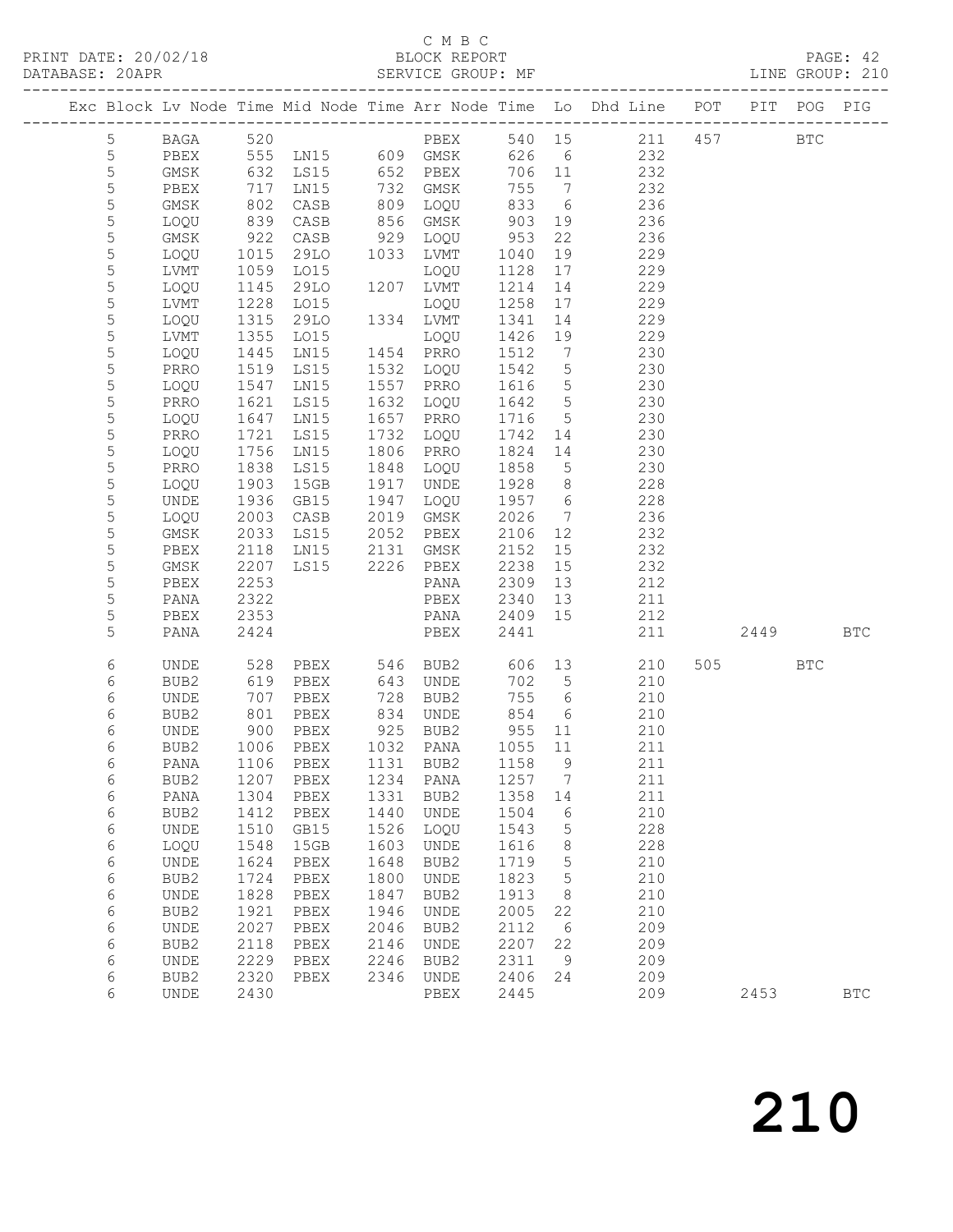#### C M B C<br>BLOCK REPORT

PAGE: 43<br>LINE GROUP: 210

|  |                |             |      |          |      |                        |        |                | Exc Block Lv Node Time Mid Node Time Arr Node Time Lo Dhd Line POT |         | PIT POG PIG |            |
|--|----------------|-------------|------|----------|------|------------------------|--------|----------------|--------------------------------------------------------------------|---------|-------------|------------|
|  | 7              |             |      |          |      | CLCA 540 LS15 558 PBEX |        |                | 611 7<br>232                                                       | 510 BTC |             |            |
|  | 7              | PBEX        | 618  |          |      | PANA                   | 634    |                | 16 1 212                                                           |         |             |            |
|  | 7              | BAGA        | 651  | PBEX 715 |      | BUB2                   | 741    | $5^{\circ}$    | 33<br>211                                                          |         |             |            |
|  | 7              | PBEX        | 819  |          |      | PANA                   | 837    | 15             | 212                                                                |         |             |            |
|  | 7              | PANA        | 852  |          |      | PBEX                   | 910    | 5              | 212                                                                |         |             |            |
|  | 7              | PBEX        | 915  |          |      | PANA                   | 936    | $\overline{7}$ | 211                                                                |         |             |            |
|  | 7              | PANA        | 943  | PBEX     |      | 1008 BUB2              | 1035   | $5^{\circ}$    | 211                                                                |         |             |            |
|  | 7              | BUB2        | 1040 | PBEX     | 1106 | PANA                   | 1129   | $\overline{7}$ | 211                                                                |         |             |            |
|  | 7              | PANA        | 1136 | PBEX     | 1201 | BUB2                   | 1228   | 8              | 211                                                                |         |             |            |
|  | 7              | BUB2        | 1236 | PBEX     | 1304 | PANA                   | 1328   | 6              | 211                                                                |         |             |            |
|  | 7              | PANA        | 1334 | PBEX     | 1401 | BUB2                   | 1428   |                | 211                                                                |         |             |            |
|  | 7              | BUB2        | 1444 | PBEX     | 1514 | UNDE                   | 1538   | 5 <sub>5</sub> | 210                                                                |         |             |            |
|  | 7              | UNDE        | 1543 | PBEX     | 1607 | BUB2                   | 1637 7 |                | 210                                                                |         |             |            |
|  | 7              | BUB2        | 1644 | PBEX     | 1718 | UNDE                   | 1741   | $\overline{7}$ | 210                                                                |         |             |            |
|  | 7              | UNDE        | 1748 | GB15     | 1801 | LOQU                   | 1813 7 |                | 228                                                                |         |             |            |
|  | 7              | LOQU        | 1820 | CASB     | 1838 | GMSK                   | 1845   | 14             | 236                                                                |         |             |            |
|  | 7              | GMSK        | 1859 | CASB     | 1906 | LOQU                   | 1926   | 6              | 236                                                                |         |             |            |
|  | 7              | LOQU        | 1932 | LN15     | 1941 | PRRO                   | 1957   | 12             | 230                                                                |         |             |            |
|  | 7              | PRRO        | 2009 | LS15     | 2018 | LOQU                   | 2024   | 11             | 230                                                                |         |             |            |
|  | 7              | LOQU        | 2035 | 15GB     | 2047 | UNDE                   | 2058   | 8 <sup>8</sup> | 228                                                                |         |             |            |
|  | $\overline{7}$ | UNDE        | 2106 | GB15     | 2117 | LOQU                   | 2126   | 6              | 228                                                                |         |             |            |
|  | 7              | LOQU        | 2132 | LN15     | 2140 | PRRO                   | 2156   | 14             | 230                                                                |         |             |            |
|  | 7              | PRRO        | 2210 | LS15     | 2218 | LOQU                   | 2224   | 11             | 230                                                                |         |             |            |
|  | 7              | LOQU        | 2235 | 15GB     | 2247 | UNDE                   | 2257   | 11             | 228                                                                |         |             |            |
|  | 7              | <b>UNDE</b> | 2308 | GB15     | 2318 | LOQU                   | 2326   | 7              | 228                                                                |         |             |            |
|  | 7              | LOQU        | 2333 | LN15     | 2340 | PRRO                   | 2353   | 18             | 230                                                                |         |             |            |
|  | 7              | PRRO        | 2411 | LS15     | 2418 | LOQU                   | 2424   | 8 <sup>8</sup> | 230                                                                |         |             |            |
|  | 7              | LOQU        | 2432 | 15GB     | 2443 | UNDE                   | 2453   | 15             | 228                                                                |         |             |            |
|  | 7              | UNDE        | 2508 | GB15     | 2518 | LOOU                   | 2526   |                | 228                                                                |         | 2542        | <b>BTC</b> |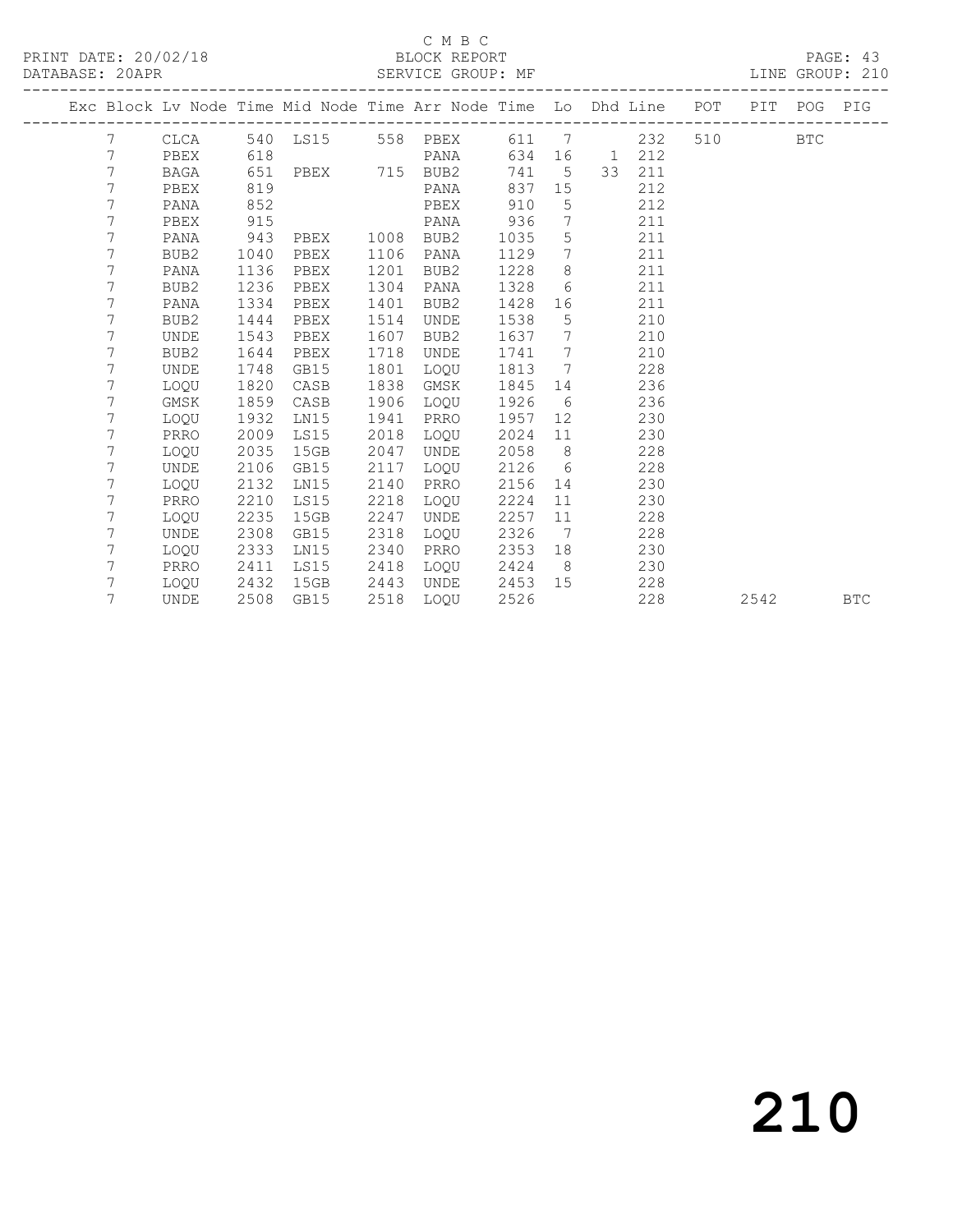PRINT DATE: 20/02/18 BLOCK REPORT DATABASE: 20APR

#### C M B C<br>BLOCK REPORT

PAGE: 44<br>LINE GROUP: 210

|  |   |                  |      |             |      |             |      |                 | Exc Block Lv Node Time Mid Node Time Arr Node Time Lo Dhd Line | POT | PIT POG |            | PIG        |
|--|---|------------------|------|-------------|------|-------------|------|-----------------|----------------------------------------------------------------|-----|---------|------------|------------|
|  | 8 | LN15             |      | 536 OSLO    | 541  | PRRO        | 550  | 5               | 230                                                            | 511 |         | <b>BTC</b> |            |
|  | 8 | PRRO             | 555  | LS15        | 603  | LOQU        | 609  | 8               | 230                                                            |     |         |            |            |
|  | 8 | LOQU             | 617  | 15GB        | 627  | <b>UNDE</b> | 636  | 13              | 228                                                            |     |         |            |            |
|  | 8 | <b>UNDE</b>      | 649  | GB15        | 701  | LOQU        | 711  | $\mathsf S$     | 228                                                            |     |         |            |            |
|  | 8 | LOQU             | 716  | 15GB        | 728  | UNDE        | 738  | 5               | 228                                                            |     |         |            |            |
|  | 8 | UNDE             | 743  | PBEX        | 807  | BUB2        | 838  | $\,8\,$         | 210                                                            |     |         |            |            |
|  | 8 | BUB <sub>2</sub> | 846  | PBEX        | 918  | <b>UNDE</b> | 938  | $7\phantom{.0}$ | 210                                                            |     |         |            |            |
|  | 8 | UNDE             | 945  | GB15        | 958  | LOQU        | 1012 | 5               | 228                                                            |     |         |            |            |
|  | 8 | LOOU             | 1017 |             |      | MOGL        | 1036 | $\Omega$        | 249                                                            |     |         |            |            |
|  | 8 | MOGL             | 1036 | MAGA        | 1054 | STST        | 1117 | 16              | 246                                                            |     |         |            |            |
|  | 8 | STST             | 1133 | 15LO        | 1210 | <b>LVMT</b> | 1223 | 21              | 240                                                            |     |         |            |            |
|  | 8 | LVMT             | 1244 | MAGA        | 1315 | STST        | 1342 | 6               | 240                                                            |     |         |            |            |
|  | 8 | ${\tt STST}$     | 1348 | 15LO        | 1426 | LVMT        | 1439 | 6               | 240                                                            |     |         |            |            |
|  | 8 | LVMT             | 1445 | MAGA        | 1517 | STST        | 1542 | 11              | 240                                                            |     |         |            |            |
|  | 8 | STST             | 1553 | <b>15LO</b> | 1630 | <b>LVMT</b> | 1643 | 8               | 240                                                            |     |         |            |            |
|  | 8 | LVMT             | 1651 | MAGA        | 1724 | STST        | 1749 | 6               | 240                                                            |     |         |            |            |
|  | 8 | STST             | 1755 | EDRI        | 1824 | MOGL        | 1834 | $\circ$         | 246                                                            |     |         |            |            |
|  | 8 | MOGL             | 1834 |             |      | LOQU        | 1852 | 11              | 249                                                            |     |         |            |            |
|  | 8 | LOQU             | 1903 | CASB        | 1921 | GMSK        | 1928 | $5\phantom{.0}$ | 236                                                            |     |         |            |            |
|  | 8 | GMSK             | 1933 | LS15        | 1955 | PBEX        | 2010 | 8               | 232                                                            |     |         |            |            |
|  | 8 | PBEX             | 2018 | LN15        | 2032 | GMSK        | 2054 | 13              | 232                                                            |     |         |            |            |
|  | 8 | GMSK             | 2107 | LS15        | 2126 | PBEX        | 2139 | 9               | 232                                                            |     |         |            |            |
|  | 8 | PBEX             | 2148 | LN15        | 2201 | GMSK        | 2222 | 13              | 232                                                            |     |         |            |            |
|  | 8 | GMSK             | 2235 | CASB        | 2241 | LOQU        | 2258 | 7               | 236                                                            |     |         |            |            |
|  | 8 | LOQU             | 2305 | 29LO        | 2318 | <b>LVMT</b> | 2325 | 13              | 229                                                            |     |         |            |            |
|  | 8 | LVMT             | 2338 | LO15        |      | LOQU        | 2354 | 11              | 229                                                            |     |         |            |            |
|  | 8 | LOQU             | 2405 | 29LO        | 2417 | <b>LVMT</b> | 2423 | 13              | 229                                                            |     |         |            |            |
|  | 8 | LVMT             | 2436 | L015        |      | LOQU        | 2452 | 10              | 229                                                            |     |         |            |            |
|  | 8 | LOQU             | 2502 | 15GB        | 2513 | <b>UNDE</b> | 2523 | 5               | 228                                                            |     |         |            |            |
|  | 8 | <b>UNDE</b>      | 2528 |             |      | GB15        | 2537 | 13              | 228<br>5 <sup>1</sup>                                          |     |         |            |            |
|  | 8 | LVMT             | 2555 | LOQU        |      | HODM        | 2636 | $\overline{5}$  | N24                                                            |     |         |            |            |
|  | 8 | HODM             | 2641 | LOOU        | 2711 | <b>LVMT</b> | 2726 |                 | N24                                                            |     | 2741    |            | <b>BTC</b> |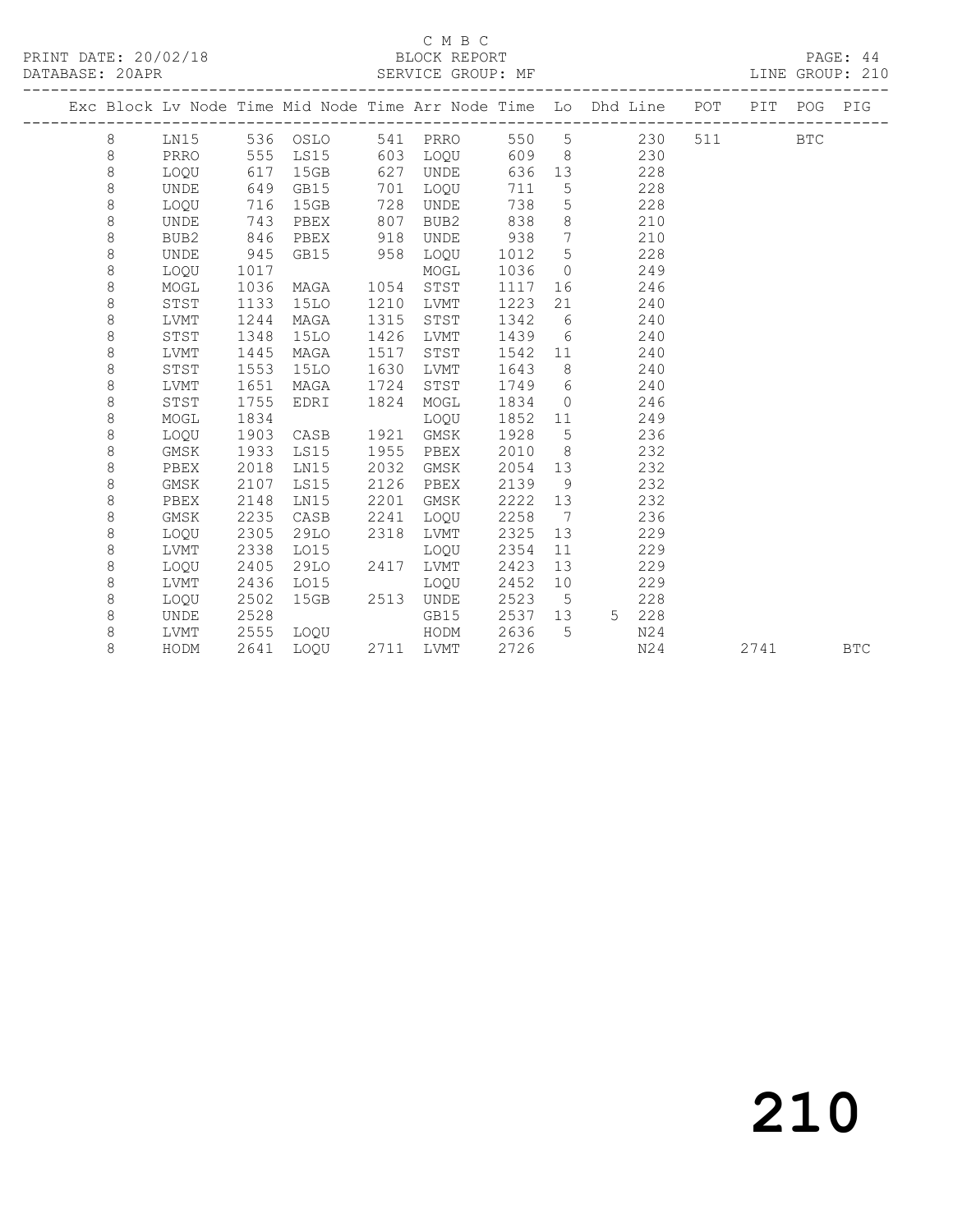### C M B C<br>BLOCK REPORT

PAGE: 45<br>LINE GROUP: 210

|  |                  |                  |              |                   |                                         |                                 |                 |                 | Exc Block Lv Node Time Mid Node Time Arr Node Time Lo Dhd Line POT |     |         | PIT POG PIG |              |
|--|------------------|------------------|--------------|-------------------|-----------------------------------------|---------------------------------|-----------------|-----------------|--------------------------------------------------------------------|-----|---------|-------------|--------------|
|  | $\mathcal{G}$    |                  |              |                   |                                         |                                 |                 |                 | CACU 536 EDRI 542 MOGL 550 0 246                                   | 511 |         | <b>BTC</b>  |              |
|  | $\mathsf 9$      | MOGL             | 550          |                   |                                         | LOQU                            |                 |                 | 610 12 249                                                         |     |         |             |              |
|  | $\mathsf 9$      | LOQU             | 622          |                   |                                         | MOGL                            | 637             | $\overline{O}$  | 249                                                                |     |         |             |              |
|  | $\mathsf 9$      | MOGL             |              | 637 MAGA 655 STST |                                         |                                 | 713             | 9               | 246                                                                |     |         |             |              |
|  | $\mathsf 9$      | STST             | 722          | EDRI 746          |                                         | MOGL                            | 756             | $\overline{0}$  | 246                                                                |     |         |             |              |
|  | $\mathsf 9$      | MOGL             | 756          |                   |                                         | LOQU                            | 823             | 9               | 249                                                                |     |         |             |              |
|  | $\mathsf 9$      | LOQU             | 832          | 29LO              |                                         | 849 LVMT                        | 856             | $6\overline{6}$ | 229                                                                |     |         |             |              |
|  | $\mathsf 9$      | LVMT             | 902          | L015              | $\begin{array}{c}\n1000 \\ \end{array}$ | LOQU                            | 931             | 17              | 229                                                                |     |         |             |              |
|  | 9                | LOQU             | 948          | 15GB              |                                         | 1000 UNDE                       | 1011            | 13              | 228                                                                |     |         |             |              |
|  | $\mathsf 9$      | UNDE             | 1024         | PBEX              | 1046                                    | BUB2                            | 1113            | 6               | 210                                                                |     |         |             |              |
|  | 9                | BUB2             | 1119         | PBEX              | 1145                                    | UNDE                            | 1207            | $\overline{7}$  | 210                                                                |     |         |             |              |
|  | 9                | UNDE             | 1214         | GB15              | 1228                                    | LOQU                            | 1242            | $6\overline{6}$ | 228                                                                |     |         |             |              |
|  | $\mathsf 9$      | LOQU             | 1248         | 15GB              | 1301                                    | UNDE                            | 1312            | 12              | 228                                                                |     |         |             |              |
|  | $\mathsf 9$      | UNDE             | 1324         | PBEX              | 1346                                    | BUB2                            | 1413            | 16              | 210                                                                |     |         |             |              |
|  | $\mathsf 9$      | BUB2             | 1429         | PBEX              | 1458                                    | PANA                            | 1526            | 6               | 211                                                                |     |         |             |              |
|  | $\mathsf 9$      | PANA             | 1532         |                   |                                         | PBEX                            | 1559            | 10              | 25 211                                                             |     |         |             |              |
|  | $\mathsf 9$      | STST             | 1634         | EDRI              |                                         | 1703 MOGL                       | 1713            | $\overline{0}$  | 246                                                                |     |         |             |              |
|  | $\mathsf 9$      | MOGL             | 1713         |                   |                                         | LOQU                            | 1736            | 11              | 249                                                                |     |         |             |              |
|  | $\mathsf 9$      | LOQU             | 1747         |                   |                                         | MOGL                            | 1808            | $\overline{0}$  | 249                                                                |     |         |             |              |
|  | $\mathsf 9$      | MOGL             | 1808         | MAGA              | 1825                                    | STST                            | 1850            | 11              | 246                                                                |     |         |             |              |
|  | $\mathsf 9$      | STST             | 1901         | EDRI              |                                         | 1926 MOGL                       | 1935            | $\overline{0}$  | 246                                                                |     |         |             |              |
|  | $\mathsf 9$      | MOGL             | 1935         |                   |                                         | LOQU                            | 1953            | 10              | 249                                                                |     |         |             |              |
|  | $\mathsf 9$      | LOQU             | 2003         | LN15              | 2011                                    | PRRO                            | 2027            | 12 <sup>°</sup> | 230                                                                |     |         |             |              |
|  | $\mathsf 9$      | PRRO             | 2039         | LS15              | 2048                                    | LOQU                            | 2054            | 11              | 230                                                                |     |         |             |              |
|  | $\mathsf 9$      | LOQU             | 2105         | 29LO              | 2120                                    | LVMT                            | 2127 9          |                 | 229                                                                |     |         |             |              |
|  | $\mathsf 9$      | LVMT             | 2136         | LO15              |                                         | LOQU                            | 2158<br>2221 0  | $\overline{7}$  | 229                                                                |     |         |             |              |
|  | $\mathsf 9$<br>9 | LOQU             | 2205         |                   |                                         | MOGL                            |                 |                 | 249                                                                |     |         |             |              |
|  | $\overline{9}$   | MOGL<br>STST     | 2221<br>2311 | MAGA              | 2339                                    | 2237 STST                       | 2255 16<br>2350 |                 | 246<br>240                                                         |     | 2405    |             | <b>BTC</b>   |
|  |                  |                  |              | 15LO              |                                         | LVMT                            |                 |                 |                                                                    |     |         |             |              |
|  | 10               | PBEX             | 525          | LN15              | 539                                     | GMSK                            | 556             |                 | 10<br>232                                                          |     | 513 BTC |             |              |
|  | 10               | GMSK             | 606          | LS15              | 625                                     | PBEX                            | 638             | 10              | 232                                                                |     |         |             |              |
|  | 10               | PBEX             | 648          | LN15              | 703                                     | GMSK                            | 724             | $5\overline{)}$ | 232                                                                |     |         |             |              |
|  | 10               | GMSK             | 729          | LS15              | 753                                     | PBEX                            | 810             | $\overline{7}$  | 232                                                                |     |         |             |              |
|  | 10               | PBEX             | 817          | LN15              | 834                                     | GMSK                            | 901             | $6\overline{6}$ | 232                                                                |     |         |             |              |
|  | 10               | GMSK             | 907          | CASB              | 914                                     | LOQU                            | 938             | 10              | 236                                                                |     |         |             |              |
|  | 10               | LOQU             | 948          | OSLO              | 1004                                    | PRRO                            | 1013            | 11              | 230                                                                |     |         |             |              |
|  | 10               | PRRO             | 1024         | LS15              | 1034                                    | LOQU                            | 1041            | $7\phantom{0}$  | 230                                                                |     |         |             |              |
|  | 10               | LOQU             | 1048         | 15GB              | 1100                                    | UNDE                            | 1111            | 13              | 228                                                                |     |         |             |              |
|  | 10               |                  |              |                   |                                         | UNDE 1124 PBEX 1146 BUB2 1213 6 |                 |                 | 210                                                                |     |         |             |              |
|  | 10               | BUB <sub>2</sub> | 1219         | PBEX              | 1245                                    | UNDE                            | 1307            | $\overline{7}$  | 210                                                                |     |         |             |              |
|  | 10               | UNDE             | 1314<br>1350 | GB15              | 1328<br>1409                            | LOQU                            | 1342<br>1417    | 8 <sup>8</sup>  | 228<br>236                                                         |     |         |             |              |
|  | 10               | LOQU             | 1427         | CASB              |                                         | GMSK                            |                 | 10<br>7         | 236                                                                |     |         |             |              |
|  | 10<br>10         | GMSK<br>LOQU     | 1505         | CASB<br>29LO      | 1435<br>1525                            | LOQU<br>LVMT                    | 1458<br>1533    | 22              | 229                                                                |     |         |             |              |
|  | 10               | LVMT             | 1555         | L015              |                                         | LOQU                            | 1625            | 7               | 229                                                                |     |         |             |              |
|  | 10               | LOQU             | 1632         |                   |                                         | MOGL                            | 1654            | $\circ$         | 249                                                                |     |         |             |              |
|  | 10               | MOGL             | 1654         | MAGA              |                                         | 1712 STST                       | 1744            | 9               | 246                                                                |     |         |             |              |
|  | 10               | STST             | 1753         | LN15              |                                         | 1825 LNCB                       | 1840            |                 | 241                                                                |     | 1858    |             | $_{\rm BTC}$ |
|  |                  |                  |              |                   |                                         |                                 |                 |                 |                                                                    |     |         |             |              |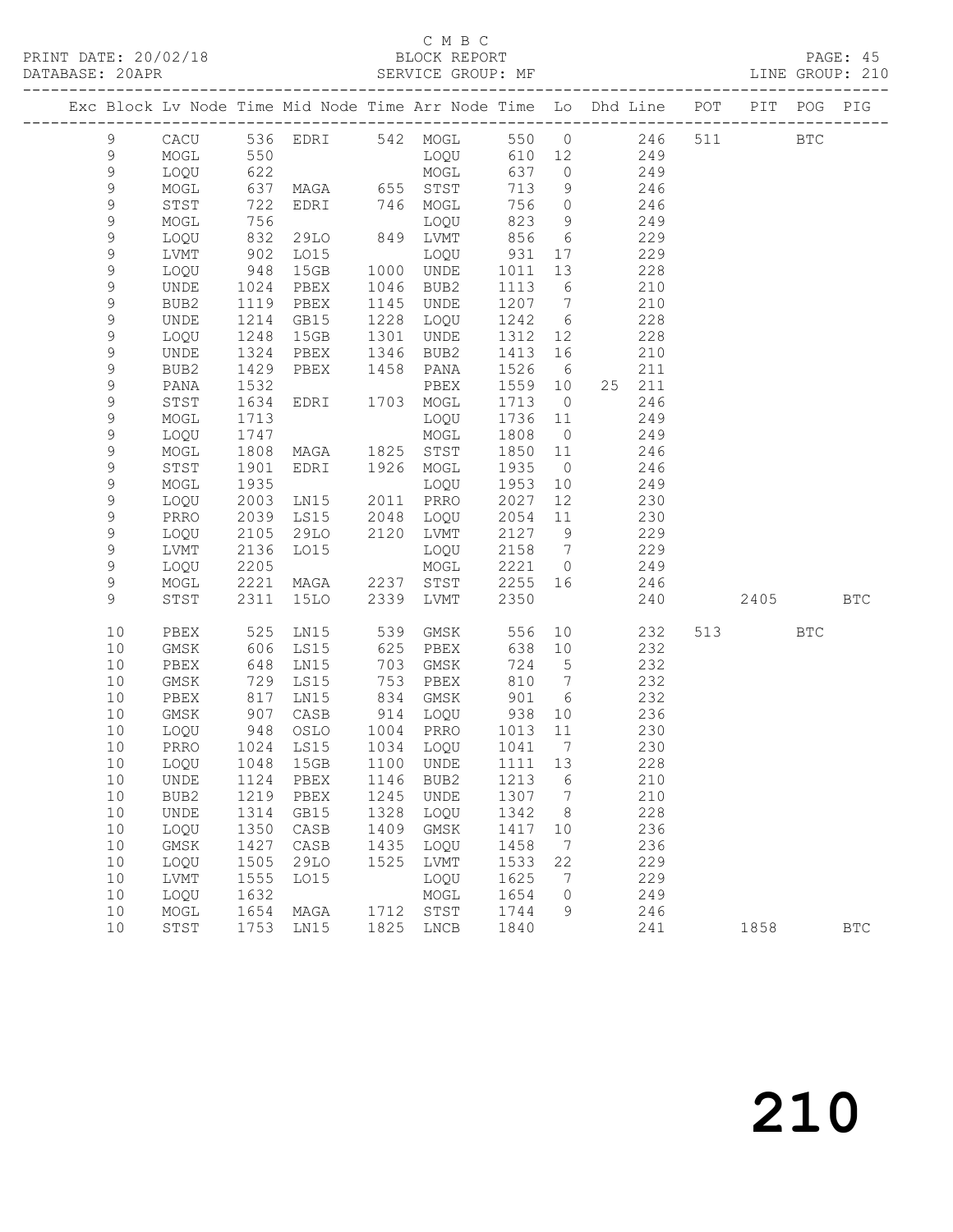#### C M B C<br>BLOCK REPORT

PAGE: 46<br>LINE GROUP: 210

| Exc Block Lv Node Time Mid Node Time Arr Node Time Lo Dhd Line POT PIT POG PIG |      |                   |                              |               |                                                                                                                        |                |                 |          |            |            |            |  |
|--------------------------------------------------------------------------------|------|-------------------|------------------------------|---------------|------------------------------------------------------------------------------------------------------------------------|----------------|-----------------|----------|------------|------------|------------|--|
|                                                                                |      |                   |                              |               | 11 15GB 534 LVMT 539 UNDE 543 7 228 516<br>11 UNDE 550 GB15 600 LOQU 610 7 228<br>11 LOQU 617 OSLO 629 PRRO 638 15 230 |                |                 |          |            | <b>BTC</b> |            |  |
|                                                                                |      |                   |                              |               |                                                                                                                        |                |                 |          |            |            |            |  |
|                                                                                |      |                   |                              |               |                                                                                                                        |                |                 |          |            |            |            |  |
| 11                                                                             | PRRO | 653               | LS15                         |               | 702 LOQU                                                                                                               | 708            | 11              |          | 230        |            |            |  |
| 11                                                                             | LOQU | 719<br>747<br>819 |                              |               | HARB<br>HARB<br>803 PRRO<br>831 LOQU                                                                                   | $728$<br>814   |                 | 11 8 231 |            |            |            |  |
| 11                                                                             | LOQU |                   | OSLO                         |               |                                                                                                                        |                | 5 <sup>5</sup>  |          | 230        |            |            |  |
| 11                                                                             | PRRO |                   | LS15                         |               |                                                                                                                        | 838            | 10              |          | 230        |            |            |  |
| 11                                                                             | LOQU | 848               | 15GB                         | 902           | UNDE                                                                                                                   | 912            | 13              |          | 228        |            |            |  |
| 11                                                                             | UNDE | 925               | PBEX                         | 947           | BUB2                                                                                                                   | 1015           | $6\overline{6}$ |          | 210        |            |            |  |
| 11                                                                             | BUB2 | 1021              | PBEX                         | 1045          | UNDE                                                                                                                   | 1106 7         |                 |          | 210        |            |            |  |
| 11                                                                             | UNDE | 1113              | GB15                         | 1128          | LOQU                                                                                                                   | 1142 6         |                 |          | 228        |            |            |  |
| 11                                                                             | LOQU | 1148              | 15GB                         | 1200          | UNDE                                                                                                                   | 1211 11        |                 |          | 228        |            |            |  |
| 11                                                                             | UNDE | 1222              | PBEX                         | 1244          | BUB2                                                                                                                   | 1311           | $6\overline{6}$ |          | 210        |            |            |  |
| 11                                                                             | BUB2 | 1317              | PBEX                         | 1343          | UNDE                                                                                                                   | 1407 5         |                 |          | 210        |            |            |  |
| 11                                                                             | UNDE | 1412              | GB15                         | 1426          | LOQU                                                                                                                   | 1442 6         |                 |          | 228        |            |            |  |
| 11                                                                             | LOQU | 1448              | 15GB                         | 1503          | UNDE                                                                                                                   | 1517 6         |                 |          | 228        |            |            |  |
| 11                                                                             | UNDE | 1523              | PBEX                         | 1547          | BUB2                                                                                                                   | 1617           | 10              |          | 210        |            |            |  |
| 11                                                                             | BUB2 | 1627              | PBEX                         | 1701          | UNDE                                                                                                                   | 1724 7         |                 |          | 210        |            |            |  |
| 11                                                                             | UNDE |                   | 1731 GB15<br>1808 29LO       |               |                                                                                                                        | 1758 10        |                 |          | 228        |            |            |  |
| 11                                                                             | LOQU |                   |                              |               | 1745 LOQU<br>1825 LVMT                                                                                                 | 1833 11        |                 |          | 229        |            |            |  |
| 11                                                                             | LVMT |                   | 1844 LO15                    |               | LOOU                                                                                                                   | 1908           |                 |          | 229        | 1928       | <b>BTC</b> |  |
| 12                                                                             | LVMT |                   | 537 LO15                     |               | LOQU<br>614 LVMT<br>LOQU<br>LOQU 554                                                                                   |                | 8 <sup>8</sup>  |          | 229        | 519 BTC    |            |  |
| 12                                                                             | LOQU |                   | 602 29LO<br>633 LO15<br>29LO |               |                                                                                                                        | 620            | 13              |          | 229        |            |            |  |
| 12                                                                             | LVMT |                   |                              |               | LOQU                                                                                                                   | 654            | 8 <sup>8</sup>  |          | 229        |            |            |  |
| $12\,$                                                                         | LOQU |                   | 702 29LO                     |               | 717 LVMT                                                                                                               | 723            | 10              |          | 229        |            |            |  |
| 12                                                                             | LVMT |                   | 733 LO15                     |               | LOQU                                                                                                                   | 757            | 11              |          | 14 229     |            |            |  |
| $12$                                                                           | LNOS | 822               | <b>15LO</b>                  | 835           | STST                                                                                                                   | 910            | 8 <sup>8</sup>  |          | 241        |            |            |  |
| 12                                                                             | STST | 918               | 15LO                         | $955$<br>1045 | LVMT                                                                                                                   | 1008 9         |                 |          | 240        |            |            |  |
| 12                                                                             | LVMT | 1017              | MAGA                         | 1045          | STST                                                                                                                   | 1110           | 8 <sup>8</sup>  |          | 240        |            |            |  |
| 12                                                                             | STST | 1118              | 15LO                         | 1155          | LVMT                                                                                                                   | 1208           | 21              |          | 240        |            |            |  |
| 12                                                                             | LVMT | 1229              | MAGA                         | 1301          | STST                                                                                                                   | 1327           | 11              |          | 240        |            |            |  |
| 12                                                                             | STST | 1338              | EDRI                         | 1410          | MOGL                                                                                                                   | 1420           | $\overline{0}$  |          | 246        |            |            |  |
| 12                                                                             | MOGL | 1420              |                              |               | LOQU                                                                                                                   | 1442           | $5\overline{)}$ |          | 249        |            |            |  |
| 12                                                                             | LOQU | 1447              |                              |               | MOGL                                                                                                                   | 1507 0         |                 |          | 249        |            |            |  |
| $12$                                                                           | MOGL |                   | 1507 MAGA                    |               | 1526 STST                                                                                                              | 1552 19        |                 |          | 246        |            |            |  |
| 12                                                                             | STST | 1611              | 15LO                         | 1648          | LVMT                                                                                                                   | 1701 10        |                 |          | 240        |            |            |  |
| 12                                                                             | LVMT |                   | 1711 MAGA                    | 1746          | STST                                                                                                                   | 1811 5<br>1859 |                 |          | 240<br>241 |            |            |  |
| 12                                                                             | STST |                   | 1816 LN15                    |               | 1846 LNCB                                                                                                              |                |                 |          |            | 1917 BTC   |            |  |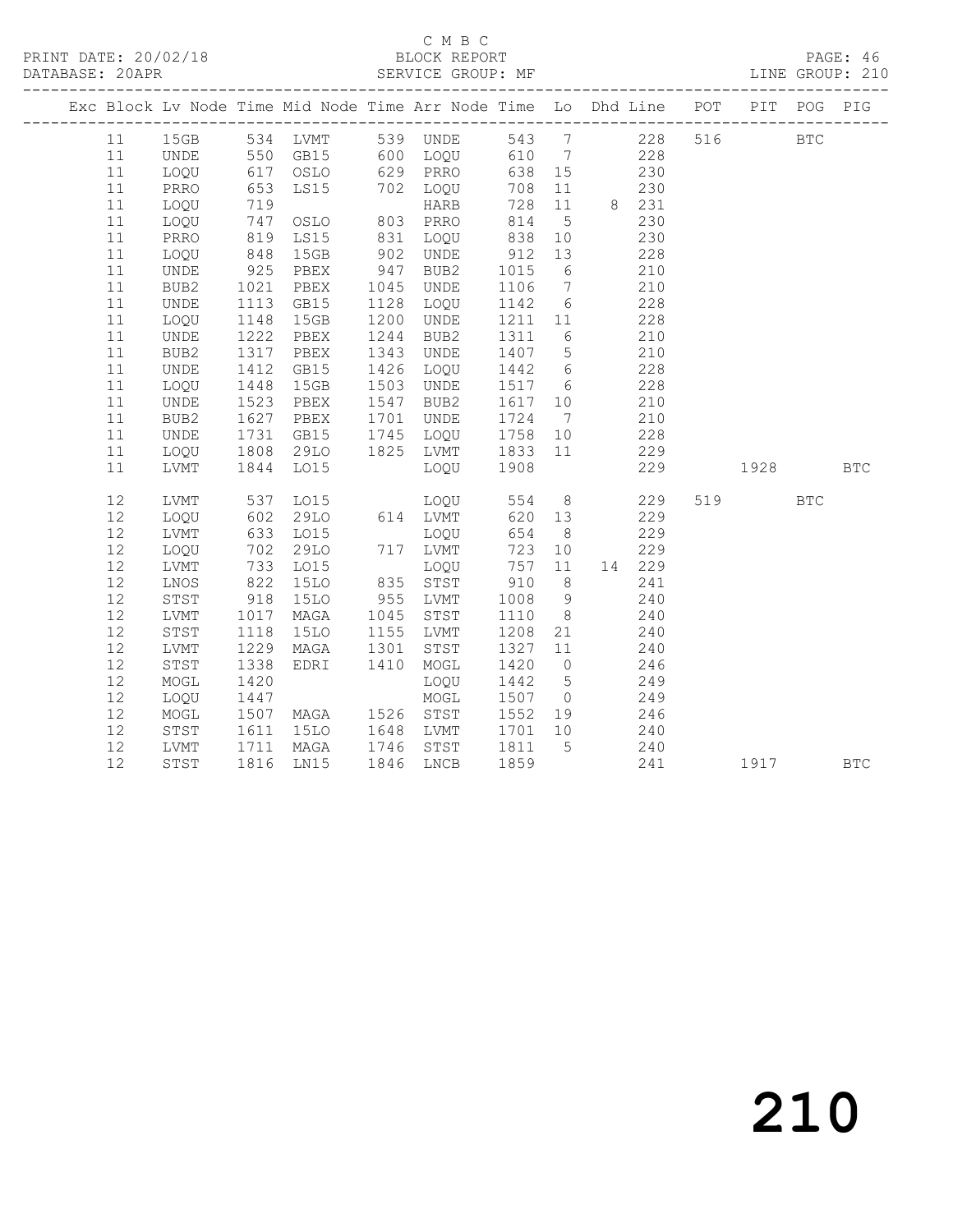### C M B C<br>BLOCK REPORT

PAGE: 47<br>LINE GROUP: 210

|  |    |                  |      |                                                                                                                                                                                         |                                           |                                     |                  |                 | Exc Block Lv Node Time Mid Node Time Arr Node Time Lo Dhd Line POT PIT POG PIG |                                                                                                                                                                                                                                 |            |            |
|--|----|------------------|------|-----------------------------------------------------------------------------------------------------------------------------------------------------------------------------------------|-------------------------------------------|-------------------------------------|------------------|-----------------|--------------------------------------------------------------------------------|---------------------------------------------------------------------------------------------------------------------------------------------------------------------------------------------------------------------------------|------------|------------|
|  | 13 | PBEX 532         |      |                                                                                                                                                                                         |                                           |                                     |                  |                 | BAGA 551 5 211 520                                                             | <b>BTC</b>                                                                                                                                                                                                                      |            |            |
|  | 13 |                  |      | PBEX 532<br>BAGA 556 PBEX 616 5<br>PBEX 621 LN15 635 GMSK 652 7<br>GMSK 659 CASB 706 LOQU 727 5<br>LOQU 732 CASB 749 GMSK 757 5<br>GMSK 802 LS15 828 PBEX 845 5<br>PBEX 850 PANA 911 11 |                                           |                                     |                  |                 |                                                                                |                                                                                                                                                                                                                                 |            |            |
|  | 13 |                  |      |                                                                                                                                                                                         |                                           |                                     |                  |                 | $\begin{array}{c} 211 \\ 232 \end{array}$                                      |                                                                                                                                                                                                                                 |            |            |
|  | 13 |                  |      |                                                                                                                                                                                         |                                           |                                     |                  |                 | 236                                                                            |                                                                                                                                                                                                                                 |            |            |
|  | 13 |                  |      |                                                                                                                                                                                         |                                           |                                     |                  |                 | 236                                                                            |                                                                                                                                                                                                                                 |            |            |
|  | 13 |                  |      |                                                                                                                                                                                         |                                           |                                     |                  |                 | 232                                                                            |                                                                                                                                                                                                                                 |            |            |
|  | 13 |                  |      |                                                                                                                                                                                         |                                           |                                     |                  |                 | 211                                                                            |                                                                                                                                                                                                                                 |            |            |
|  | 13 | PANA             |      | 930 PANA<br>922 PBEX<br>947 LN15 1004 GMSK<br>1031 LS15 1056 PBEX                                                                                                                       |                                           |                                     | 940              | $\overline{7}$  | 212                                                                            |                                                                                                                                                                                                                                 |            |            |
|  | 13 | PBEX             |      |                                                                                                                                                                                         |                                           |                                     | 1026             | $5\overline{)}$ | 232                                                                            |                                                                                                                                                                                                                                 |            |            |
|  | 13 | GMSK             |      |                                                                                                                                                                                         |                                           |                                     | 1111             | $\overline{9}$  | 232                                                                            |                                                                                                                                                                                                                                 |            |            |
|  | 13 | PBEX             | 1120 |                                                                                                                                                                                         |                                           | PANA                                | 1137             | 13              | 212                                                                            |                                                                                                                                                                                                                                 |            |            |
|  | 13 | PANA             | 1150 |                                                                                                                                                                                         |                                           | PBEX                                | 1208             | 12 <sup>7</sup> | 212                                                                            |                                                                                                                                                                                                                                 |            |            |
|  | 13 | PBEX             | 1220 |                                                                                                                                                                                         |                                           | PANA                                | 1237             | 13              | 212                                                                            |                                                                                                                                                                                                                                 |            |            |
|  | 13 | PANA             | 1250 |                                                                                                                                                                                         |                                           | PBEX                                | 1308             | 12              | 212                                                                            |                                                                                                                                                                                                                                 |            |            |
|  | 13 | PBEX             | 1320 |                                                                                                                                                                                         |                                           | PANA                                | 1337             | 13              | 212                                                                            |                                                                                                                                                                                                                                 |            |            |
|  | 13 | PANA             | 1350 |                                                                                                                                                                                         |                                           | PBEX                                | 1408             | 10              | 212                                                                            |                                                                                                                                                                                                                                 |            |            |
|  | 13 | PBEX             | 1418 |                                                                                                                                                                                         |                                           |                                     | 1501             | $5\overline{)}$ | 232                                                                            |                                                                                                                                                                                                                                 |            |            |
|  | 13 | GMSK             |      | 1506 CASB                                                                                                                                                                               |                                           |                                     | 1538             | 13              | 236                                                                            |                                                                                                                                                                                                                                 |            |            |
|  | 13 | LOOU             |      | 1551 CASB                                                                                                                                                                               |                                           |                                     | 1618             | $\overline{7}$  | 236                                                                            |                                                                                                                                                                                                                                 |            |            |
|  | 13 | GMSK             | 1625 | EBEX<br>CASB 1515 LOQU<br>CASB 1610 GMSK<br>CASB 1632 LOQU<br>15GB 1719 UNDE                                                                                                            |                                           |                                     | 1655             | 8 <sup>8</sup>  | 236                                                                            |                                                                                                                                                                                                                                 |            |            |
|  | 13 | LOQU             | 1703 |                                                                                                                                                                                         |                                           |                                     | 1732             | $7\overline{)}$ | 228                                                                            |                                                                                                                                                                                                                                 |            |            |
|  | 13 | UNDE             | 1739 | PBEX                                                                                                                                                                                    | 1802<br>1904                              | BUB2                                | 1831             | $5\overline{)}$ | 210                                                                            |                                                                                                                                                                                                                                 |            |            |
|  | 13 | BUB2             | 1836 | PBEX                                                                                                                                                                                    |                                           | UNDE                                | 1923 5           |                 | 210                                                                            |                                                                                                                                                                                                                                 |            |            |
|  | 13 | UNDE             | 1928 | PBEX                                                                                                                                                                                    | 1947<br>2046                              | BUB2                                | 2013             | $\overline{7}$  | 209                                                                            |                                                                                                                                                                                                                                 |            |            |
|  | 13 | BUB2             | 2020 | PBEX                                                                                                                                                                                    | 2046                                      | UNDE                                | 2108 19          |                 | 209                                                                            |                                                                                                                                                                                                                                 |            |            |
|  | 13 | UNDE             | 2127 | PBEX                                                                                                                                                                                    |                                           | 2146 BUB2<br>2246 UNDE<br>2346 BUB2 | 2213 7           |                 | 209                                                                            |                                                                                                                                                                                                                                 |            |            |
|  | 13 | BUB2             | 2220 | PBEX                                                                                                                                                                                    |                                           |                                     | 2307             | 23              | 209                                                                            |                                                                                                                                                                                                                                 |            |            |
|  | 13 | UNDE             | 2330 | PBEX                                                                                                                                                                                    |                                           |                                     | 2411 12          |                 | 209                                                                            |                                                                                                                                                                                                                                 |            |            |
|  | 13 | BUB <sub>2</sub> | 2423 | PBEX                                                                                                                                                                                    | 2446                                      | UNDE                                | 2506             |                 | 209                                                                            | 2528                                                                                                                                                                                                                            |            | <b>BTC</b> |
|  | 14 | LOQU             |      | 557<br>612 MAGA                                                                                                                                                                         |                                           | MOGL                                | 612<br>648       | $\overline{0}$  | 249                                                                            | 527 and $\sim$                                                                                                                                                                                                                  | <b>BTC</b> |            |
|  | 14 | MOGL             |      |                                                                                                                                                                                         |                                           | 630 STST                            |                  | 9               | 246                                                                            |                                                                                                                                                                                                                                 |            |            |
|  | 14 | STST             |      | 657 15LO<br>752 MAGA                                                                                                                                                                    | $\begin{array}{c} 727 \\ 822 \end{array}$ | LVMT                                | $\frac{14}{842}$ | 11              | 240                                                                            |                                                                                                                                                                                                                                 |            |            |
|  | 14 | LVMT             |      |                                                                                                                                                                                         |                                           | STST                                |                  | 6               | 240                                                                            |                                                                                                                                                                                                                                 |            |            |
|  | 14 | STST             | 848  | 15LO                                                                                                                                                                                    | 925<br>1031                               | LVMT                                | 938              | 25              | 240                                                                            |                                                                                                                                                                                                                                 |            |            |
|  | 14 | LVMT             |      | 1003 MAGA                                                                                                                                                                               | 1031                                      | STST                                | 1056 14          |                 | 240                                                                            |                                                                                                                                                                                                                                 |            |            |
|  | 14 | STST             | 1110 | EDRI 1138 MOGL                                                                                                                                                                          |                                           |                                     | 1148             | $\overline{0}$  | 246                                                                            |                                                                                                                                                                                                                                 |            |            |
|  | 14 | MOGL             | 1148 |                                                                                                                                                                                         |                                           | LOQU                                | 1208             | 9               | 249                                                                            |                                                                                                                                                                                                                                 |            |            |
|  | 14 | LOQU             | 1217 |                                                                                                                                                                                         |                                           | MOGL                                | 1236             | $\overline{0}$  | 249                                                                            |                                                                                                                                                                                                                                 |            |            |
|  | 14 | MOGL             | 1236 | MAGA                                                                                                                                                                                    |                                           | 1254 STST<br>1411 LVMT              | 1318             | 15              | 246                                                                            |                                                                                                                                                                                                                                 |            |            |
|  | 14 | STST             | 1333 | 15LO                                                                                                                                                                                    |                                           |                                     | 1424 12          |                 | 240                                                                            |                                                                                                                                                                                                                                 |            |            |
|  | 14 | LVMT             | 1436 | MAGA                                                                                                                                                                                    | 1508<br>1621                              | STST                                | 1533             | 11              | 240                                                                            |                                                                                                                                                                                                                                 |            |            |
|  | 14 | STST             | 1544 | 15LO                                                                                                                                                                                    |                                           | LVMT                                | 1634 8           |                 | 240                                                                            |                                                                                                                                                                                                                                 |            |            |
|  | 14 | LVMT             | 1642 | MAGA                                                                                                                                                                                    |                                           | 1715 STST                           | 1740 12          |                 | 240                                                                            |                                                                                                                                                                                                                                 |            |            |
|  | 14 | STST             | 1752 |                                                                                                                                                                                         |                                           | GMSK                                | 1833             |                 | 247                                                                            | 1903 — 1903 — 1904 — 1905 — 1906 — 1907 — 1908 — 1908 — 1908 — 1908 — 1908 — 1908 — 1908 — 1908 — 1908 — 1908 — 1908 — 1908 — 1908 — 1908 — 1908 — 1908 — 1908 — 1908 — 1908 — 1908 — 1908 — 1908 — 1908 — 1908 — 1908 — 1908 — |            | <b>BTC</b> |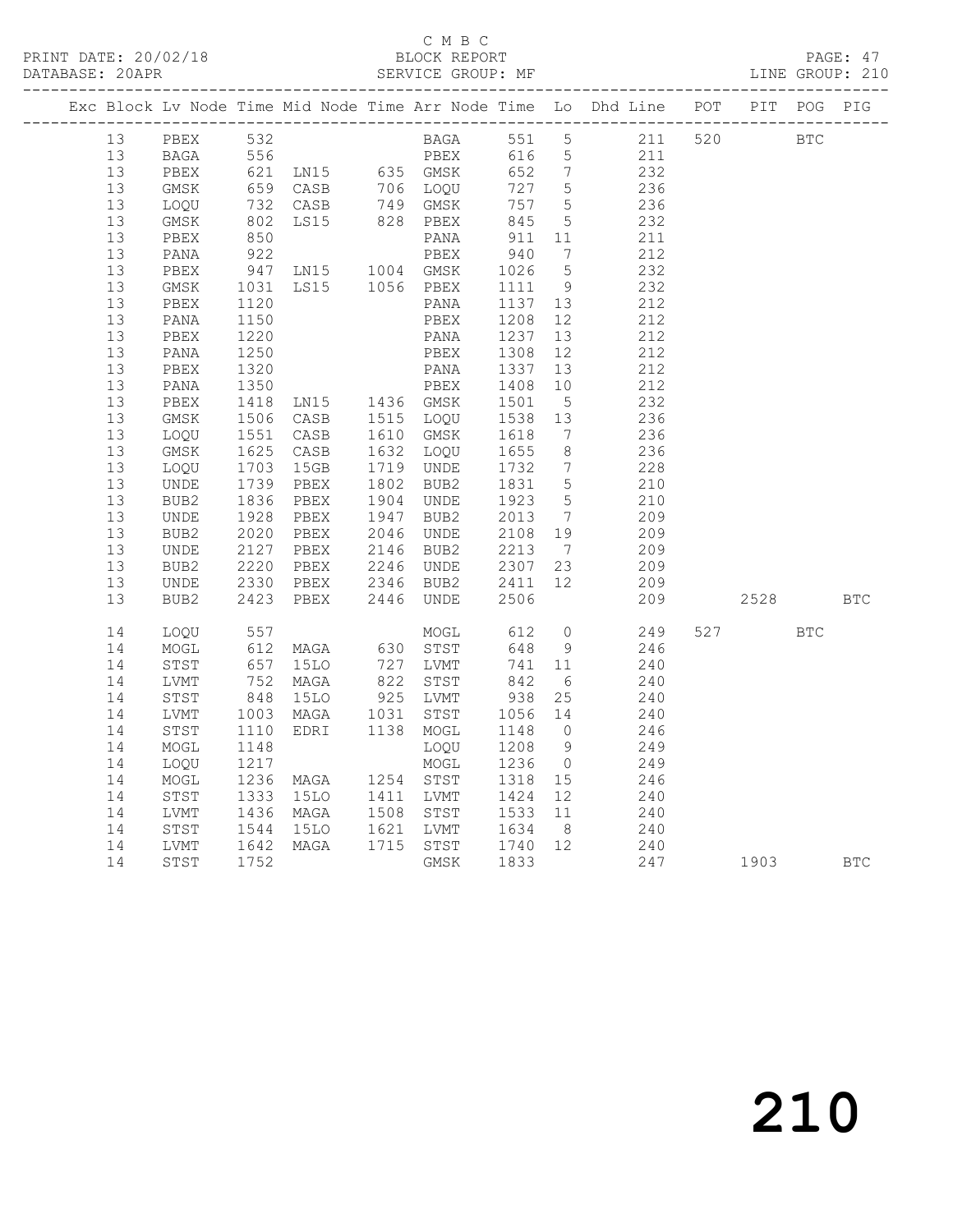### C M B C<br>BLOCK REPORT

|  |      |                                |                      |                                                                                                                           | Exc Block Lv Node Time Mid Node Time Arr Node Time Lo Dhd Line POT PIT POG PIG                              |                                          |    |                                                                        |            |     |          |  |
|--|------|--------------------------------|----------------------|---------------------------------------------------------------------------------------------------------------------------|-------------------------------------------------------------------------------------------------------------|------------------------------------------|----|------------------------------------------------------------------------|------------|-----|----------|--|
|  |      |                                |                      |                                                                                                                           | 15 BUB2 551 PBEX 615 UNDE 633 7 210 528 BTC                                                                 |                                          |    |                                                                        |            |     |          |  |
|  | 15   |                                |                      |                                                                                                                           | UNDE 640 PBEX 701 BUB2 726 12 210<br>BUB2 738 PBEX 809 UNDE 830 13 210<br>UNDE 843 PBEX 908 BUB2 938 12 210 |                                          |    |                                                                        |            |     |          |  |
|  | 15   | EUB2 738 PBEX<br>UNDE 843 PBEX |                      |                                                                                                                           |                                                                                                             |                                          |    |                                                                        |            |     |          |  |
|  | 15   |                                |                      |                                                                                                                           |                                                                                                             |                                          |    |                                                                        |            |     |          |  |
|  | 15   |                                |                      |                                                                                                                           |                                                                                                             |                                          |    | $\frac{210}{200}$                                                      |            |     |          |  |
|  | 15   |                                |                      |                                                                                                                           | BUB2 950 PBEX 1015 UNDE 1036 7<br>UNDE 1043 GB15 1058 LOQU 1112 8<br>LOQU 1120 CASB 1137 GMSK 1144 14       |                                          |    |                                                                        | 228        |     |          |  |
|  | 15   |                                |                      |                                                                                                                           |                                                                                                             | 1144 14 236                              |    |                                                                        |            |     |          |  |
|  | 15   |                                |                      | GMSK 1158 LS15 1222 PBEX<br>PBEX 1250 PANA                                                                                |                                                                                                             | 1238 12                                  |    | 232                                                                    |            |     |          |  |
|  | $15$ | PBEX                           |                      |                                                                                                                           |                                                                                                             | 1307 13                                  |    |                                                                        | 212        |     |          |  |
|  | 15   | PANA                           | 1320                 |                                                                                                                           | PBEX                                                                                                        | 1338 12                                  |    | 212                                                                    |            |     |          |  |
|  | 15   | PBEX                           | 1350<br>1420         |                                                                                                                           | PANA                                                                                                        | 1407 13<br>1438 12                       |    | $\frac{212}{212}$                                                      |            |     |          |  |
|  | 15   | PANA                           |                      |                                                                                                                           | PBEX                                                                                                        |                                          | 12 |                                                                        | 212        |     |          |  |
|  | 15   | PBEX                           | 1450                 |                                                                                                                           | PANA                                                                                                        | 1508 12                                  |    | 212                                                                    |            |     |          |  |
|  | 15   | PANA                           | 1520<br>1520<br>1550 |                                                                                                                           | PBEX                                                                                                        | 1540 10<br>1608 12                       |    | $\begin{array}{cc} 10 & \qquad & 212 \\ 12 & \qquad & 212 \end{array}$ |            |     |          |  |
|  | 15   | PBEX                           |                      |                                                                                                                           | PANA                                                                                                        |                                          |    |                                                                        |            |     |          |  |
|  | $15$ | PANA                           | 1620                 | <b>PBEX</b>                                                                                                               |                                                                                                             | 1640 10 212                              |    |                                                                        |            |     |          |  |
|  | 15   | PBEX<br>PBEX 1650<br>BAGA 1717 | 1650                 |                                                                                                                           | PANA 1708 8 1 212<br>PBEX 1741 6 211                                                                        |                                          |    |                                                                        |            |     |          |  |
|  | 15   |                                |                      |                                                                                                                           |                                                                                                             |                                          |    |                                                                        | 211        |     |          |  |
|  | $15$ |                                |                      |                                                                                                                           | PBEX 1747 LN15 1804 GMSK 1828 5 232<br>GMSK 1833 LS15 1856 PBEX 1913 232                                    |                                          |    |                                                                        |            |     |          |  |
|  | 15   |                                |                      |                                                                                                                           |                                                                                                             |                                          |    |                                                                        |            | 232 | 1923 BTC |  |
|  | 16   | BDKI                           |                      |                                                                                                                           | 532 HK-W 535 PBEX 542 5 028                                                                                 |                                          |    |                                                                        |            |     | 531 BTC  |  |
|  | 16   | PBEX                           | 547<br>600           |                                                                                                                           |                                                                                                             |                                          |    |                                                                        | 214        |     |          |  |
|  | 16   | SEHY                           |                      |                                                                                                                           |                                                                                                             |                                          |    | 214                                                                    |            |     |          |  |
|  | 16   | PBEX                           | 617                  |                                                                                                                           |                                                                                                             |                                          |    | $0 \t 214$                                                             |            |     |          |  |
|  | 16   | SEHY                           | 630<br>647           |                                                                                                                           |                                                                                                             |                                          |    |                                                                        | 214        |     |          |  |
|  | 16   | PBEX                           |                      |                                                                                                                           | SEHY 630 0<br>PBEX 642 5<br>BAGA 710 18                                                                     |                                          |    | 211                                                                    |            |     |          |  |
|  | 16   |                                |                      |                                                                                                                           |                                                                                                             |                                          |    |                                                                        |            |     |          |  |
|  | 16   |                                |                      | BAGA 728 PBEX 755 BUB2<br>BUB2 831 PBEX 903 UNDE<br>PBEX 938 PANA<br>PANA 1006 PBEX 1031 BUB2<br>BUB2 1106 PBEX 1132 PANA |                                                                                                             | $824$ 7 211<br>923 5 10 210<br>957 9 211 |    |                                                                        |            |     |          |  |
|  | 16   |                                |                      |                                                                                                                           |                                                                                                             |                                          |    |                                                                        |            |     |          |  |
|  | 16   |                                |                      |                                                                                                                           |                                                                                                             | 1058 8<br>1155 11                        |    | 211                                                                    |            |     |          |  |
|  | 16   |                                |                      |                                                                                                                           |                                                                                                             |                                          |    |                                                                        | 211        |     |          |  |
|  | 16   | PANA 1206 PBEX                 |                      |                                                                                                                           | 1231 BUB2                                                                                                   | 1258 6                                   |    | 211                                                                    |            |     |          |  |
|  | 16   | BUB2                           |                      | 1304 PBEX<br>1404 PBEX                                                                                                    | 1333 PANA<br>1431 BUB2                                                                                      | 1357 7 211<br>1458 7 5 211               |    |                                                                        |            |     |          |  |
|  | 16   | PANA                           |                      | PBEX                                                                                                                      |                                                                                                             |                                          |    |                                                                        |            |     |          |  |
|  | 16   | STST                           | 1510                 | EDRI 1541 MOGL                                                                                                            |                                                                                                             | 1551 0                                   |    | 246                                                                    |            |     |          |  |
|  | 16   | MOGL                           | 1551                 |                                                                                                                           | LOQU                                                                                                        | 1614 9<br>1650 10                        |    | $249$<br>$229$                                                         |            |     |          |  |
|  | 16   | LOQU                           |                      |                                                                                                                           |                                                                                                             |                                          |    |                                                                        |            |     |          |  |
|  | 16   | LVMT                           |                      |                                                                                                                           |                                                                                                             | 1728 5                                   |    | 229                                                                    |            |     |          |  |
|  | 16   | LOQU                           |                      | 1942 1944<br>1700 1015 1090<br>1733 MOGL<br>1755 MAGA 1812 STST                                                           |                                                                                                             | 1755 0<br>1839 9                         |    |                                                                        | 249<br>246 |     |          |  |
|  | 16   | MOGL                           |                      |                                                                                                                           |                                                                                                             |                                          |    |                                                                        |            |     |          |  |
|  | 16   | STST                           |                      | 1848 LN15 1918 LNCB                                                                                                       |                                                                                                             | 1929                                     |    |                                                                        | 241        |     | 1947 BTC |  |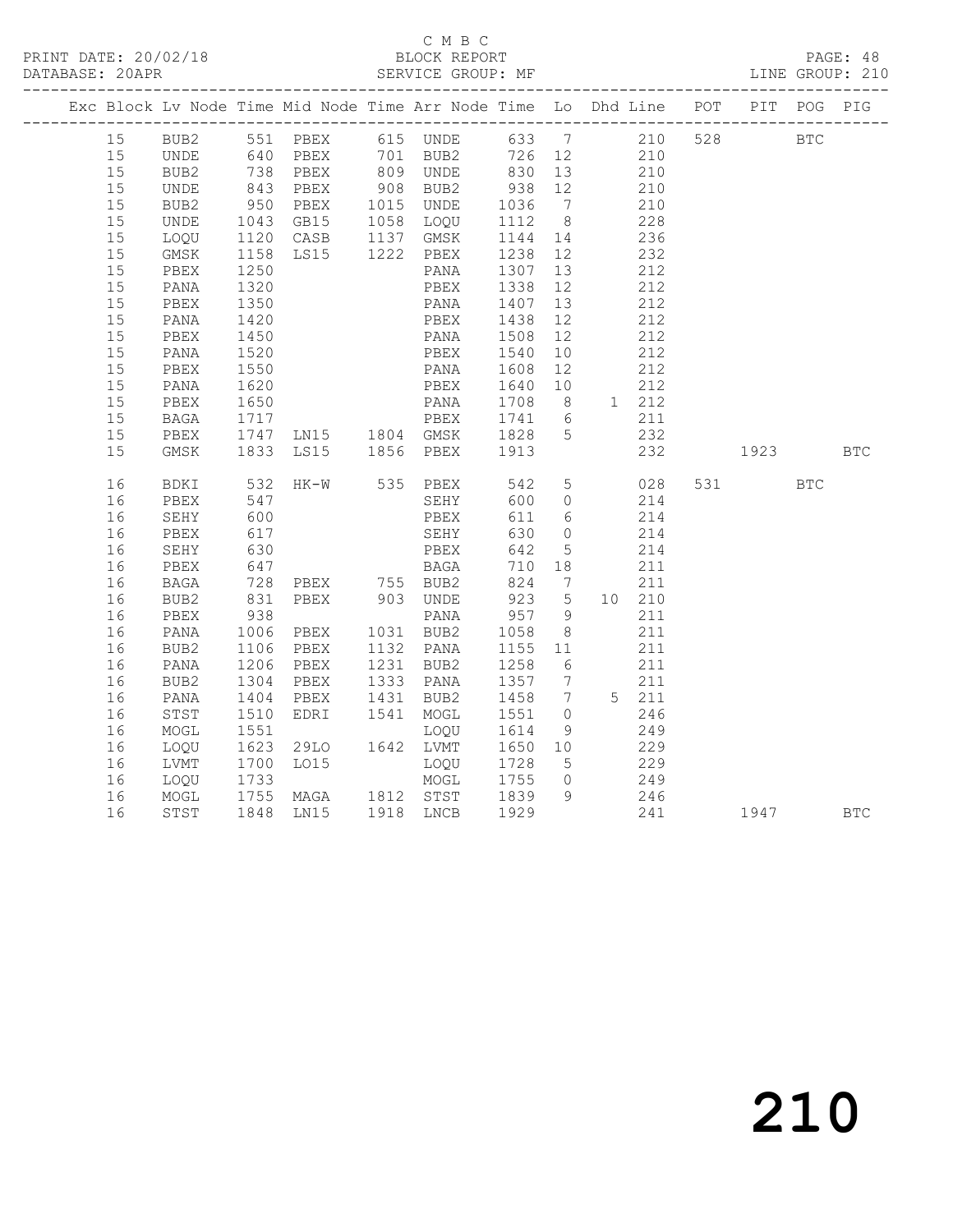## C M B C<br>BLOCK REPORT

LINE GROUP: 210

|  |    |                  |      |                      |      |                  |        |                | Exc Block Lv Node Time Mid Node Time Arr Node Time Lo Dhd Line POT PIT POG PIG<br>------------ |         |      |            |
|--|----|------------------|------|----------------------|------|------------------|--------|----------------|------------------------------------------------------------------------------------------------|---------|------|------------|
|  | 17 | UNDE 556 PBEX    |      |                      |      | 616 BUB2         |        |                | 638 12<br>210                                                                                  | 533 BTC |      |            |
|  | 17 | BUB2             | 650  | PBEX                 | 713  | UNDE             | 732 9  |                | 210                                                                                            |         |      |            |
|  | 17 | UNDE             | 741  | GB15                 | 755  | LOQU             | 808    |                | $8\overline{)}$<br>228                                                                         |         |      |            |
|  | 17 | LOOU             | 816  | OSLO                 | 833  | PRRO             | 843    |                | 10<br>230                                                                                      |         |      |            |
|  | 17 | PRRO             | 853  | LS15                 | 905  | LOQU             | 913    | 22             | 230                                                                                            |         |      |            |
|  | 17 | LOQU             | 935  | CASB                 | 951  | GMSK             | 958    |                | 12 and $\overline{a}$<br>236                                                                   |         |      |            |
|  | 17 | GMSK             | 1010 | CASB                 | 1017 | LOQU             | 1041   |                | 24<br>236                                                                                      |         |      |            |
|  | 17 | LOQU             | 1105 | CASB                 | 1122 | GMSK             | 1129   | 11             | 236                                                                                            |         |      |            |
|  | 17 | GMSK             | 1140 | CASB                 | 1147 | LOQU             | 1213   | 22             | 236                                                                                            |         |      |            |
|  | 17 | LOQU             | 1235 | CASB                 | 1253 | GMSK             | 1301   | 9              | 236                                                                                            |         |      |            |
|  | 17 | GMSK             | 1310 | CASB                 | 1318 | LOQU             | 1342   |                | 23<br>236                                                                                      |         |      |            |
|  | 17 | LOQU             | 1405 | CASB                 | 1424 | GMSK             | 1432   | 8 <sup>8</sup> | 236                                                                                            |         |      |            |
|  | 17 | GMSK             | 1440 | CASB                 | 1448 | LOQU             | 1511   | 6              | 236                                                                                            |         |      |            |
|  | 17 | LOQU             | 1517 | LN15                 | 1526 | PRRO             | 1548   |                | $5 -$<br>230                                                                                   |         |      |            |
|  | 17 | PRRO             | 1553 | LS15                 | 1604 | LOQU             | 1614 6 |                | 230                                                                                            |         |      |            |
|  | 17 | LOOU             | 1620 | 15GB                 | 1635 | UNDE             | 1648 6 |                | 228                                                                                            |         |      |            |
|  | 17 | UNDE             | 1654 | PBEX                 | 1718 | BUB2             | 1750   | 13             | 210                                                                                            |         |      |            |
|  | 17 | BUB2             | 1803 | PBEX                 | 1831 | UNDE             | 1853   | 6              | 210                                                                                            |         |      |            |
|  | 17 | UNDE             | 1859 | PBEX                 | 1916 | BUB2             | 1941   | 10             | 210                                                                                            |         |      |            |
|  | 17 | BUB2             | 1951 | PBEX                 | 2016 | UNDE             | 2035   | 22             | 210                                                                                            |         |      |            |
|  | 17 | <b>UNDE</b>      | 2057 | PBEX                 | 2116 | BUB <sub>2</sub> | 2143   | $\overline{7}$ | 209                                                                                            |         |      |            |
|  | 17 | BUB <sub>2</sub> | 2150 | PBEX                 | 2216 | <b>UNDE</b>      | 2237   | 23             | 209                                                                                            |         |      |            |
|  | 17 | UNDE             | 2300 | PBEX                 | 2316 | BUB2             | 2341   | 9              | 209                                                                                            |         |      |            |
|  | 17 | BUB2             | 2350 | PBEX                 | 2416 | UNDE             | 2436   | $5^{\circ}$    | 209                                                                                            |         |      |            |
|  | 17 | UNDE             | 2441 |                      |      | PBEX             | 2456   | 21             | 209                                                                                            |         |      |            |
|  | 17 | PBEX             | 2517 |                      |      | PANA             | 2538   | 6              | 211                                                                                            |         |      |            |
|  | 17 | PANA             | 2544 | <b>EXECUTE:</b> PBEX |      |                  | 2601   |                | 211                                                                                            |         | 2609 | <b>BTC</b> |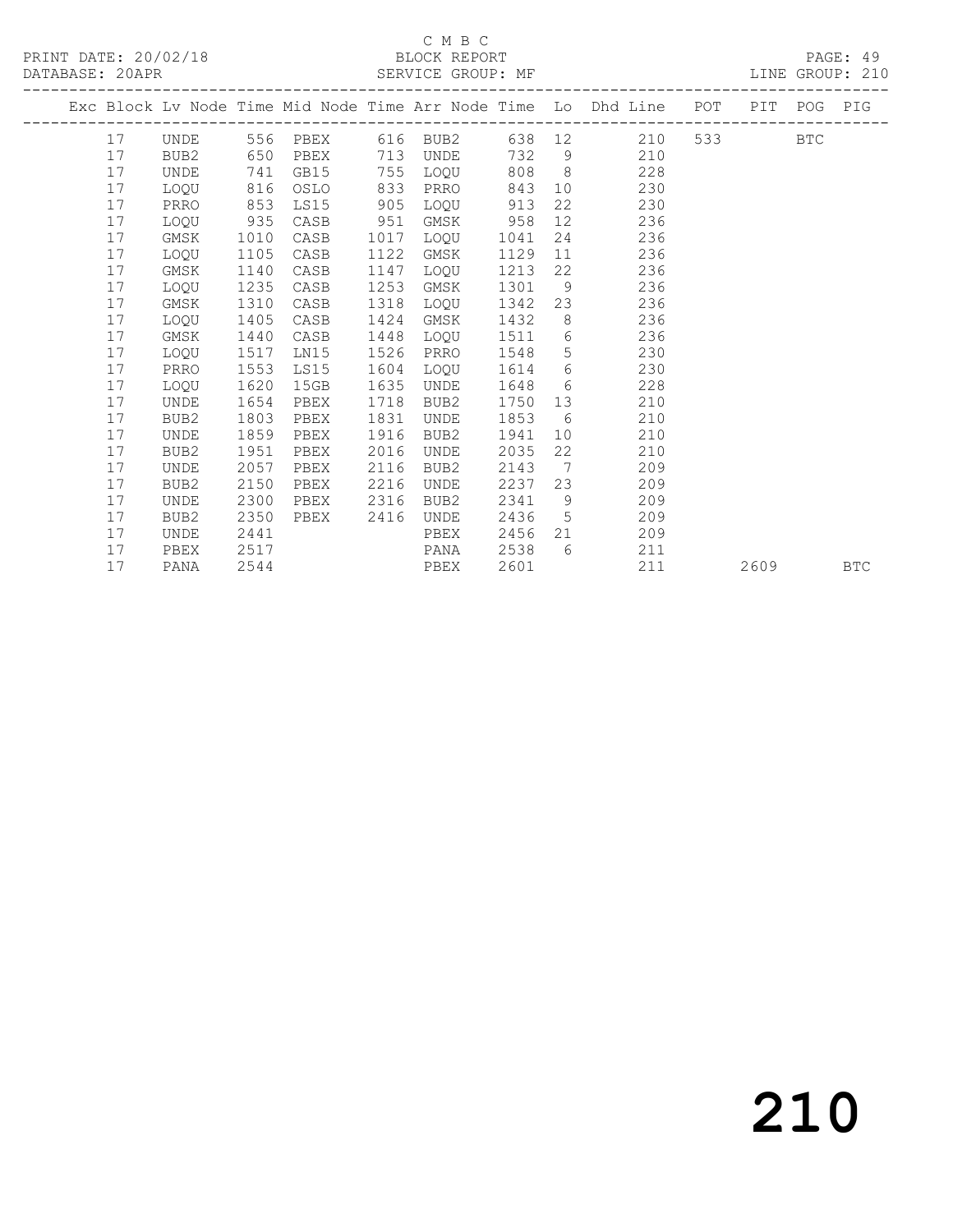#### C M B C<br>BLOCK REPORT

 19 LVMT 1917 LO15 LOQU 1940 13 229 19 LOQU 1953 29LO 2009 LVMT 2016 20 229 19 LVMT 2036 LO15 LOQU 2058 5 229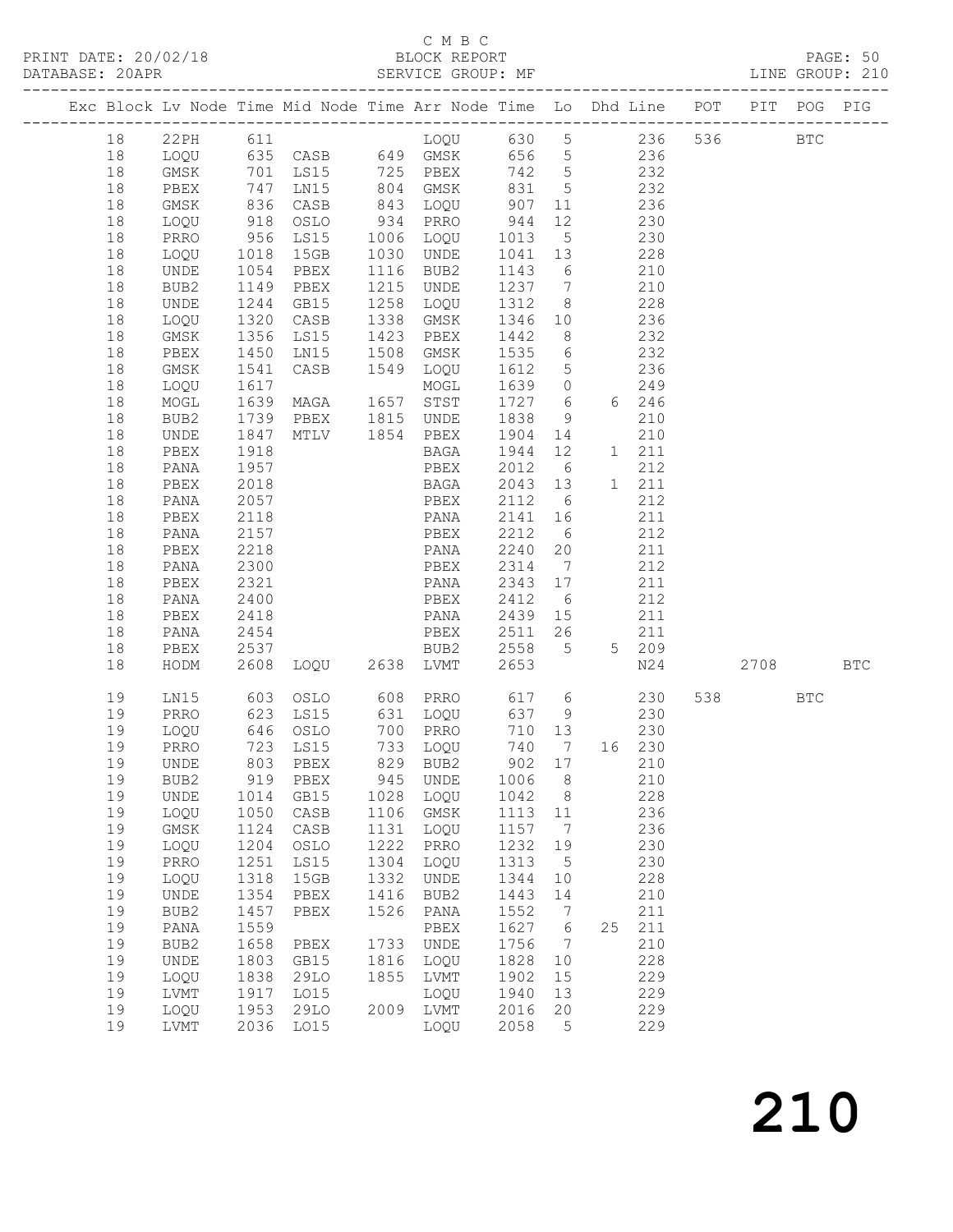#### C M B C<br>BLOCK REPORT

PAGE: 51<br>LINE GROUP: 210

|  |    |              |      |                |                                                          | Exc Block Lv Node Time Mid Node Time Arr Node Time Lo Dhd Line POT |         |                 |        |     |         | PIT POG PIG |            |
|--|----|--------------|------|----------------|----------------------------------------------------------|--------------------------------------------------------------------|---------|-----------------|--------|-----|---------|-------------|------------|
|  | 19 |              |      | LOQU 2103 LN15 |                                                          | 2111 PRRO 2127                                                     |         |                 |        | 230 | 2147    |             | <b>BTC</b> |
|  | 20 | PBEX         |      | 552 MTLV       |                                                          | 601 UNDE                                                           | 607 5   |                 | 210    |     | 540 BTC |             |            |
|  | 20 | UNDE         | 612  | PBEX           | 633<br>729<br>812                                        | BUB2                                                               | 656     | 8 <sup>8</sup>  | 210    |     |         |             |            |
|  | 20 | BUB2         | 704  | PBEX           |                                                          | UNDE                                                               | 747     | 10              | 210    |     |         |             |            |
|  | 20 | UNDE         | 757  | GB15           |                                                          | LOQU                                                               | 826     | 16              | 20 228 |     |         |             |            |
|  | 20 | GMSK         | 902  | LS15           |                                                          | 926 PBEX                                                           | 942     | 8 <sup>8</sup>  | 232    |     |         |             |            |
|  | 20 | PBEX         | 950  |                |                                                          | PANA                                                               | 1007    | 13              | 212    |     |         |             |            |
|  | 20 | PANA         | 1020 |                |                                                          | PBEX                                                               | 1038    | 9               | 212    |     |         |             |            |
|  | 20 | PBEX         | 1047 | LN15           |                                                          | 1104 GMSK                                                          | 1127    | $5\overline{)}$ | 232    |     |         |             |            |
|  | 20 | GMSK         | 1132 | LS15           | 1156                                                     | PBEX                                                               | 1212    | 8 <sup>8</sup>  | 232    |     |         |             |            |
|  | 20 | PBEX         | 1220 | LN15           | 1239                                                     | GMSK                                                               | 1303    | 23              | 232    |     |         |             |            |
|  | 20 | GMSK         | 1326 | CASB           | 1334                                                     | LOQU                                                               | 1358    | $\overline{7}$  | 236    |     |         |             |            |
|  | 20 | LOQU         | 1405 | 29LO           |                                                          | 1424 LVMT                                                          | 1432    | 23              | 229    |     |         |             |            |
|  | 20 | LVMT         | 1455 | LO15           |                                                          | LOQU                                                               | 1527    | 12              | 7 229  |     |         |             |            |
|  | 20 | HARB         | 1546 |                |                                                          | LOQU                                                               | 1555    | 9               | 231    |     |         |             |            |
|  | 20 | LOQU         | 1604 | 29LO           |                                                          | 1623 LVMT                                                          | 1631    | 15              | 229    |     |         |             |            |
|  | 20 | LVMT         | 1646 | L015           |                                                          | LOQU                                                               | 1714    | $5^{\circ}$     | 229    |     |         |             |            |
|  | 20 | LOQU         | 1719 |                |                                                          | MOGL                                                               | 1741    | $\overline{0}$  | 249    |     |         |             |            |
|  | 20 | MOGL         | 1741 | MAGA           | 1758                                                     | STST                                                               | 1825    | 12              | 246    |     |         |             |            |
|  | 20 | STST         | 1837 | <b>15LO</b>    |                                                          | 1912 LVMT                                                          | 1925    | 12              | 240    |     |         |             |            |
|  | 20 | LVMT         | 1937 | LO15           |                                                          | LOQU                                                               | 2000    | 23              | 229    |     |         |             |            |
|  | 20 | LOQU         | 2023 | 29LO           |                                                          | 2038 LVMT                                                          | 2045    |                 | 229    |     | 2100    |             | <b>BTC</b> |
|  | 21 | STST         | 620  | 15LO           | 648                                                      | LVMT                                                               | 702     | 8 <sup>1</sup>  | 240    |     | 556 BTC |             |            |
|  | 21 | LVMT         | 710  | MAGA           | 737<br>852                                               | STST                                                               | 755     | 26              | 240    |     |         |             |            |
|  | 21 | STST         | 821  | EDRI           |                                                          | MOGL                                                               | 902     | $\overline{0}$  | 246    |     |         |             |            |
|  | 21 | MOGL         | 902  |                |                                                          | LOQU                                                               | 925     | 13              | 249    |     |         |             |            |
|  | 21 | LOQU         | 938  | 29LO           |                                                          | 955 LVMT                                                           | 1002    | 27              | 229    |     |         |             |            |
|  | 21 | LVMT         | 1029 | LO15           |                                                          | LOQU                                                               | 1058    | 17              | 229    |     |         |             |            |
|  | 21 | LOQU         | 1115 | 29LO           |                                                          | 1133 LVMT                                                          | 1140    | 18              | 229    |     |         |             |            |
|  | 21 | LVMT         | 1158 | LO15           |                                                          | LOQU                                                               | 1228    | 17              | 229    |     |         |             |            |
|  | 21 | LOQU         | 1245 | 29LO           | 1305                                                     | LVMT                                                               | 1312    | 14              | 229    |     |         |             |            |
|  | 21 | LVMT         | 1326 | LO15           | $\begin{array}{c}\n\circ \\ \circ \\ \circ\n\end{array}$ | LOQU                                                               | 1358    | 12              | 229    |     |         |             |            |
|  | 21 | LOQU         | 1410 | LN15           |                                                          | 1419 PRRO                                                          | 1435    | 12              | 230    |     |         |             |            |
|  | 21 | PRRO         | 1447 | LS15           |                                                          | 1459 LOQU                                                          | 1508    | $\overline{9}$  | 230    |     |         |             |            |
|  | 21 | LOQU         | 1517 |                |                                                          | MOGL                                                               | 1539 0  |                 | 249    |     |         |             |            |
|  | 21 | $\sf{MOGL}$  | 1539 | MAGA           |                                                          | 1558 STST<br>1709 LNCB                                             | 1626    | $\overline{7}$  | 246    |     |         |             |            |
|  | 21 | STST         | 1633 | LN15           |                                                          |                                                                    | 1724 17 |                 | 33 241 |     |         |             |            |
|  | 21 | ${\tt STST}$ |      |                |                                                          |                                                                    |         |                 |        |     |         |             |            |
|  | 21 | GMSK         | 1900 | LS15           | 1922                                                     | PBEX                                                               | 1938    | 9               | 232    |     |         |             |            |
|  | 21 | PBEX         | 1947 | LN15           | 2001                                                     | GMSK                                                               | 2024    | 9               | 232    |     |         |             |            |
|  | 21 | GMSK         | 2033 | CASB           | 2040                                                     | LOQU                                                               | 2058    | $7\phantom{.0}$ | 236    |     |         |             |            |
|  | 21 | LOQU         | 2105 |                |                                                          | MOGL                                                               | 2122    | $\circ$         | 249    |     |         |             |            |
|  | 21 | MOGL         | 2122 | MAGA           | 2138                                                     | STST                                                               | 2158    | 6               | 246    |     |         |             |            |
|  | 21 | STST         | 2204 | 15LO           | 2234                                                     | LVMT                                                               | 2247    | 23              | 240    |     |         |             |            |
|  | 21 | LVMT         | 2310 | MAGA           | 2334                                                     | STST                                                               | 2353    | 16              | 240    |     |         |             |            |
|  | 21 | STST         | 2409 | 15LO           |                                                          | 2436 LVMT                                                          | 2447    |                 | 240    |     | 2502    |             | <b>BTC</b> |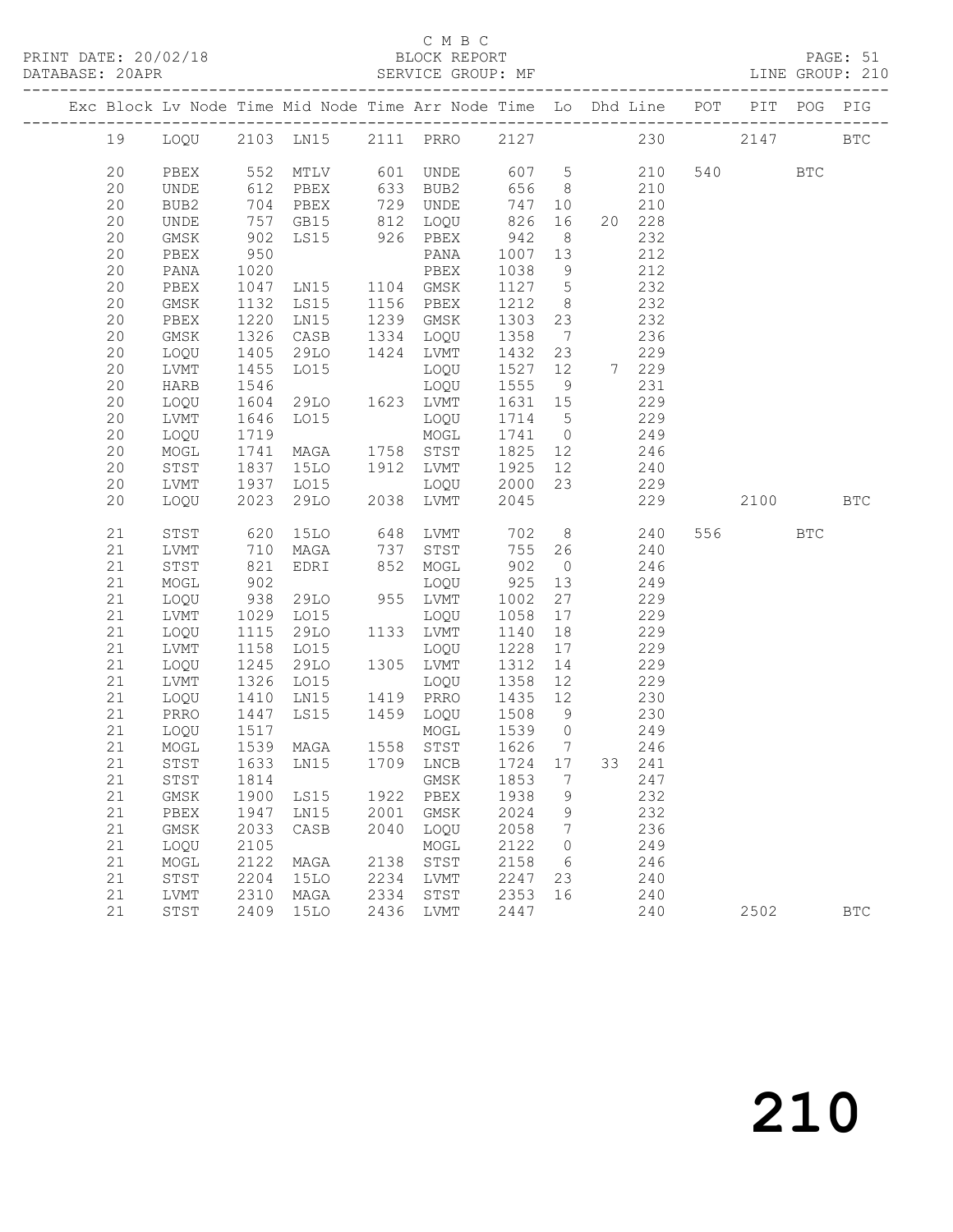### C M B C<br>BLOCK REPORT

PAGE: 52<br>LINE GROUP: 210

| Exc Block Lv Node Time Mid Node Time Arr Node Time Lo Dhd Line POT PIT POG PIG |                        |                 |                |              |                                          |                  |                 |                              |          |  |
|--------------------------------------------------------------------------------|------------------------|-----------------|----------------|--------------|------------------------------------------|------------------|-----------------|------------------------------|----------|--|
| 22                                                                             |                        |                 |                |              |                                          |                  |                 |                              | 556 BTC  |  |
| 22                                                                             |                        |                 |                |              |                                          |                  |                 | 228                          |          |  |
| 22                                                                             | LOQU 701 15GB          |                 |                |              | 711 UNDE 720 9                           |                  |                 | 228                          |          |  |
| 22                                                                             | UNDE                   |                 | 729 GB15       |              |                                          | 755              | $\overline{7}$  | 228                          |          |  |
| 22                                                                             | LOQU 802<br>LVMT 831   |                 | 29LO           |              |                                          | 826<br>859       | $5\overline{)}$ | 229                          |          |  |
| 22                                                                             |                        |                 | LO15           |              |                                          |                  | $\overline{7}$  | 229                          |          |  |
| 22                                                                             | LOQU                   | 906             | CASB           |              | 742 LOQU<br>819 LVMT<br>LOQU<br>922 GMSK | 929              | 8 <sup>8</sup>  | 236                          |          |  |
| 22                                                                             | GMSK                   | 937             | CASB           |              | 944 LOQU                                 | 1008             |                 | 236<br>12 and $\overline{a}$ |          |  |
| 22                                                                             | LOQU 1020<br>GMSK 1055 |                 | CASB           | 1036         | GMSK                                     | 1043             | 12              | 236                          |          |  |
| 22                                                                             |                        |                 | CASB           |              | 1102 LOQU                                | 1127 8           |                 | 236                          |          |  |
| 22                                                                             | LOQU 1135              |                 | CASB           | 1153         | GMSK                                     | 1201             | 9               | 236                          |          |  |
| 22                                                                             | GMSK                   | 1210            | CASB           | 1218         | LOQU                                     | 1244             | 21              | 236                          |          |  |
| 22                                                                             | LOQU                   | 1305            | CASB           | 1323<br>1348 | GMSK                                     | 1331             | 9               | 236                          |          |  |
| 22                                                                             | GMSK                   | 1340            | CASB           |              | LOQU                                     | 1412             | 8 <sup>8</sup>  | 236                          |          |  |
| 22                                                                             | LOQU                   | 1420            | CASB           | 1439         | GMSK                                     | 1447             | 9               | 236                          |          |  |
| 22                                                                             | GMSK                   | 1456            | CASB           | 1504         | LOQU                                     | 1527 6           |                 | 236                          |          |  |
| $2\sqrt{2}$                                                                    | LOQU                   | 1533            | 15GB           |              |                                          | 1601             | 10              | 228                          |          |  |
| 22                                                                             | UNDE                   | 1611            | PBEX           |              | 1548 UNDE<br>1635 BUB2<br>1747 BAGA      | 1705             | $5\overline{)}$ | 210                          |          |  |
| 22                                                                             | BUB2                   | 1710<br>1820    | PBEX           |              |                                          | 1815             | $5\overline{)}$ | 211<br>211                   |          |  |
| 22                                                                             | BAGA                   | 1847            |                |              | PBEX<br>GMSK                             | 1842 5<br>1925   | $6\overline{6}$ |                              |          |  |
| $2\sqrt{2}$<br>22                                                              | PBEX<br>GMSK           | 1931            | LN15           |              | 1938 LOQU                                | 1957 8           |                 | 232<br>236                   |          |  |
| 22                                                                             | LOQU                   | 2005            | CASB           |              | MOGL                                     | 2024             | $\overline{0}$  | $\frac{1}{249}$              |          |  |
| 22                                                                             | MOGL                   | 2024            | MAGA           | 2040         | STST                                     | 2100 7           |                 | 246                          |          |  |
| $2\sqrt{2}$                                                                    | ${\tt STST}$           |                 | <b>15LO</b>    | 2138         | LVMT                                     | 2151 19          |                 | 240                          |          |  |
| 22                                                                             | LVMT                   | 2107<br>2210    | MAGA           |              |                                          | 2254 8           |                 | 240                          |          |  |
| 22                                                                             | STST                   | 2302            | EDRI           |              | 2235 STST<br>2327 MOGL                   | $2334$ 0         |                 | 246                          |          |  |
| 22                                                                             | MOGL                   | 2334            |                |              | LOQU                                     | 2351             | 14              | 249                          |          |  |
| 22                                                                             | LOQU                   | 2405            | $15GB$ $2416$  |              | UNDE                                     | 2426             | 12              | 228                          |          |  |
| 22                                                                             | UNDE                   | 2438            | GB15 2448 LOQU |              |                                          |                  |                 | 228                          |          |  |
| 22                                                                             | LOQU                   | 2501            |                |              | MOGL                                     | 2456 5<br>2516 0 |                 | 249                          |          |  |
| 22                                                                             | MOGL                   | 2516            | EDRI           |              | 2526 MACA                                | 2532 5           |                 | 10 246                       |          |  |
| 22                                                                             | LOQU                   | 2547            |                |              | MOGL                                     |                  |                 | 2602 0 249                   |          |  |
| 22                                                                             | MOGL                   | 2602            |                |              | MAGA                                     | 2618             |                 | 246                          | 2638 BTC |  |
|                                                                                |                        |                 |                |              |                                          |                  |                 |                              |          |  |
| 23                                                                             | PANA                   | 626             |                |              | PBEX 642 6                               |                  |                 | 212                          | 603 BTC  |  |
| 23                                                                             | PBEX                   | 648             |                |              | PANA 705                                 |                  | 13              | 212                          |          |  |
| 23                                                                             | PANA                   | $\frac{13}{74}$ |                |              | PBEX                                     | 739              | 10              | 212                          |          |  |
| 23                                                                             | PBEX                   | 749             |                |              | PANA                                     | 807              | 15              | 212                          |          |  |
| 23                                                                             | PANA 822               |                 |                |              | PBEX 840 9                               |                  |                 | 212                          |          |  |
| 23                                                                             | PBEX                   | 849             |                |              | PANA                                     | 907              | $\overline{7}$  | 212                          |          |  |
| 23                                                                             | PANA                   | 914             | PBEX           |              | 939 BUB2                                 | 1008             | $7\overline{)}$ | 25 211                       |          |  |
| 23                                                                             | LVMT                   | 1040            | MAGA           | 1109         | STST                                     | 1132             | 16              | 240                          |          |  |
| 23                                                                             | STST                   | 1148            | 15LO           | 1225         | LVMT                                     | 1238             | 21              | 240                          |          |  |
| 23                                                                             | LVMT                   | 1259            | MAGA           | 1330         | STST                                     | 1357             | 12              | 240                          |          |  |
| 23                                                                             | STST                   | 1409            | EDRI           | 1441         | MOGL                                     | 1451             | $\circ$         | 246                          |          |  |
| 23                                                                             | MOGL                   | 1451            |                |              | LOQU                                     | 1514             | 6               | 249                          |          |  |
| 23<br>23                                                                       | LOQU<br>GMSK           | 1520<br>1556    | CASB           | 1603         | 1539 GMSK                                | 1547<br>1626     | 9               | 236<br>236                   |          |  |
| 23                                                                             | LOQU                   | 1632            | CASB           |              | LOQU<br>HARB                             | 1642             | 6<br>5          | 231                          |          |  |
| 23                                                                             | <b>HARB</b>            | 1647            |                |              | LOQU                                     | 1656             | 6               | 231                          |          |  |
| 23                                                                             | LOQU                   | 1702            | LN15           | 1712         | PRRO                                     | 1730             | $7\phantom{.0}$ | 230                          |          |  |
| 23                                                                             | PRRO                   | 1737            | LS15           | 1748         | LOQU                                     | 1758             | 5               | 230                          |          |  |
| 23                                                                             | LOQU                   | 1803            | 15GB           | 1818         | UNDE                                     | 1831             | 5               | 228                          |          |  |
| 23                                                                             | <b>UNDE</b>            | 1836            | GB15           | 1848         | LOQU                                     | 1859             | 6               | 228                          |          |  |
|                                                                                |                        |                 |                |              |                                          |                  |                 |                              |          |  |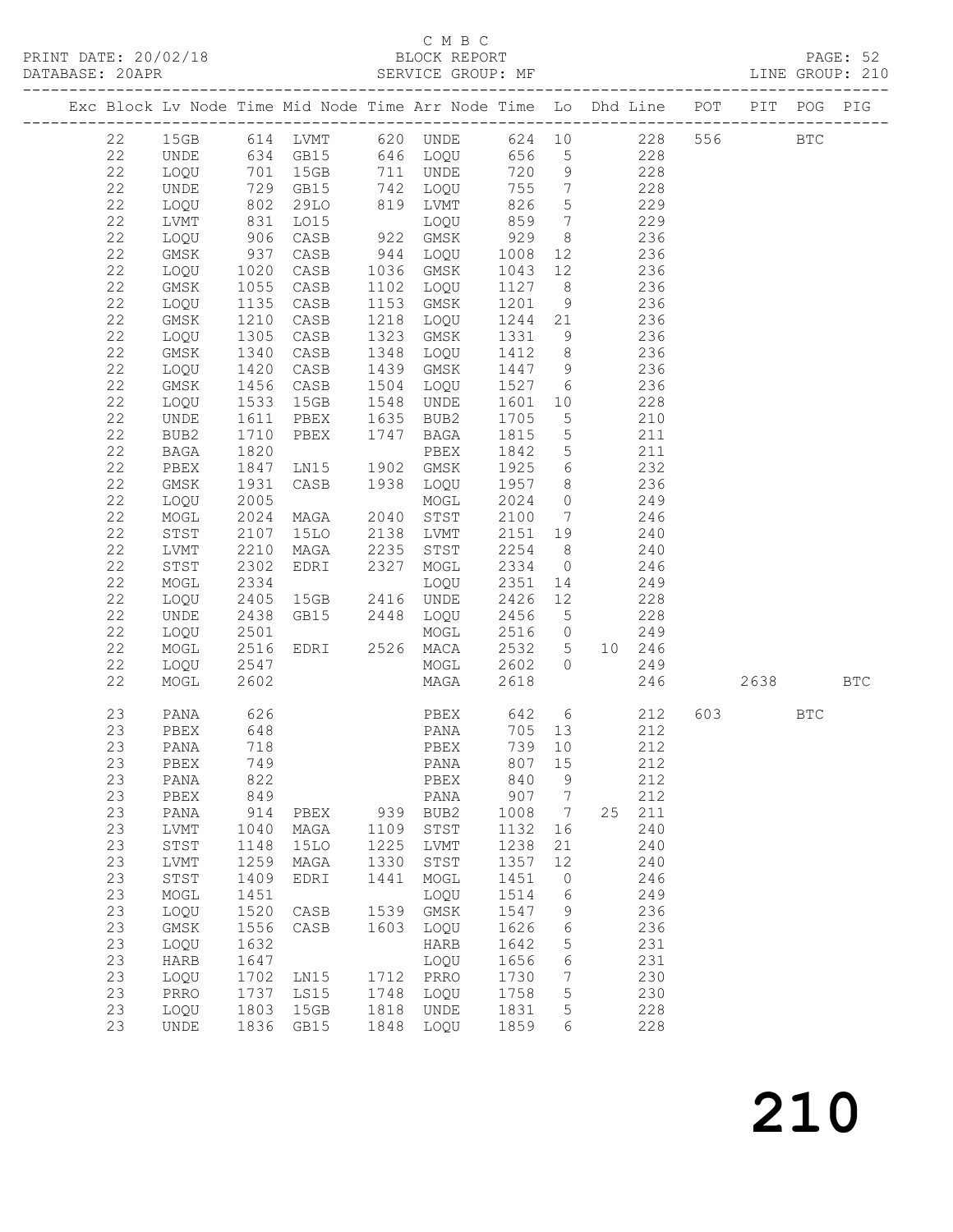#### C M B C<br>BLOCK REPORT

|  |    |                |                |                                                                   |      |                                     |                      |                | Exc Block Lv Node Time Mid Node Time Arr Node Time Lo Dhd Line POT                                                                                                                                                                                     |     |          | PIT POG PIG |              |
|--|----|----------------|----------------|-------------------------------------------------------------------|------|-------------------------------------|----------------------|----------------|--------------------------------------------------------------------------------------------------------------------------------------------------------------------------------------------------------------------------------------------------------|-----|----------|-------------|--------------|
|  |    |                |                |                                                                   |      |                                     |                      |                |                                                                                                                                                                                                                                                        |     |          |             |              |
|  |    |                |                |                                                                   |      |                                     |                      |                | 23 LOQU 1905<br>23 MOGL 1924 MAGA 1940 STST 2000 246                                                                                                                                                                                                   |     | 2020 BTC |             |              |
|  |    |                |                |                                                                   |      |                                     |                      |                |                                                                                                                                                                                                                                                        |     |          |             |              |
|  | 24 |                |                |                                                                   |      |                                     |                      |                | LNOS 636 5 241<br>1993 11005<br>1993 11005<br>1995 11006 11006 11006 11006 11006 11006 11006 11006 11006 11006 11006 11006 11006 11006 11006 11006 11006 11<br>1996 1006 1006 1006 1006 11006 11006 11006 11006 11006 11006 11006 11006 11006 11006 11 |     | 604 BTC  |             |              |
|  | 24 |                |                |                                                                   |      |                                     |                      |                |                                                                                                                                                                                                                                                        |     |          |             |              |
|  | 24 |                |                |                                                                   |      |                                     |                      |                |                                                                                                                                                                                                                                                        |     |          |             |              |
|  | 24 |                |                |                                                                   |      |                                     |                      |                |                                                                                                                                                                                                                                                        |     |          |             |              |
|  | 24 | LOQU           | 847            |                                                                   |      | MOGL                                | 906                  |                | $0 \t 249$                                                                                                                                                                                                                                             |     |          |             |              |
|  | 24 | MOGL           |                |                                                                   |      |                                     | 949                  |                | 21 246                                                                                                                                                                                                                                                 |     |          |             |              |
|  | 24 | STST           |                | MOGL<br>906 MAGA 926 STST<br>1010 EDRI 1039 MOGL<br>1049          |      |                                     | 1049 0               |                | 246                                                                                                                                                                                                                                                    |     |          |             |              |
|  | 24 | MOGL           | 1049           |                                                                   |      | LOQU                                |                      |                | $1110 7$ 249                                                                                                                                                                                                                                           |     |          |             |              |
|  | 24 | LOQU 1117      |                |                                                                   |      | MOGL                                |                      |                | 1136 0 249                                                                                                                                                                                                                                             |     |          |             |              |
|  | 24 | MOGL           |                | 1136 MAGA 1154 STST<br>1233 15LO 1311 LVMT<br>1345 MAGA 1416 STST |      |                                     | 1217 16              |                | 246                                                                                                                                                                                                                                                    |     |          |             |              |
|  | 24 | STST           |                |                                                                   |      |                                     | 1324                 | 21             | 240                                                                                                                                                                                                                                                    |     |          |             |              |
|  | 24 | LVMT           |                | $1345$ MAGA                                                       |      |                                     | $1443$ 11            |                | 240                                                                                                                                                                                                                                                    |     |          |             |              |
|  | 24 | STST           | 1454           | EDRI                                                              |      | 1525 MOGL                           | 1535 0               |                | 246                                                                                                                                                                                                                                                    |     |          |             |              |
|  | 24 |                | 1535           |                                                                   |      | LOQU                                | 1558 10              |                | 7 249                                                                                                                                                                                                                                                  |     |          |             |              |
|  | 24 |                |                | MOGL 1535<br>HARB 1615<br>LOQU 1633 CASB 1652                     |      | LOQU                                | 1625 8<br>1659 12 30 |                | 231                                                                                                                                                                                                                                                    |     |          |             |              |
|  | 24 |                |                |                                                                   |      | 1652 GMSK                           |                      |                | 30 236                                                                                                                                                                                                                                                 |     |          |             |              |
|  | 24 | STST 1741 15LO |                |                                                                   |      | 1820 LVMT 1833 8                    |                      |                | 240                                                                                                                                                                                                                                                    |     |          |             |              |
|  | 24 | LVMT           |                | 1841 MAGA                                                         |      | 1909 STST 1932                      |                      |                |                                                                                                                                                                                                                                                        | 240 | 1952 BTC |             |              |
|  | 25 | CACU           |                |                                                                   |      |                                     |                      |                | 636 EDRI 642 MOGL 650 0 246                                                                                                                                                                                                                            |     | 611 BTC  |             |              |
|  | 25 | MOGL           | 650            |                                                                   |      |                                     |                      |                | LOQU 717 14 249                                                                                                                                                                                                                                        |     |          |             |              |
|  | 25 | LOQU           |                |                                                                   |      |                                     |                      |                | 753 0 249                                                                                                                                                                                                                                              |     |          |             |              |
|  | 25 | MOGL           |                | 731 – 762<br>753 MAGA – 813 STST<br>841 EDRI – 911 MOGL           |      |                                     |                      |                |                                                                                                                                                                                                                                                        |     |          |             |              |
|  | 25 | STST           | $753$<br>$841$ |                                                                   |      |                                     |                      |                | 834 7 246<br>921 0 246                                                                                                                                                                                                                                 |     |          |             |              |
|  | 25 | MOGL           | 921            |                                                                   |      |                                     |                      |                | LOQU 944 6 249                                                                                                                                                                                                                                         |     |          |             |              |
|  | 25 | LOQU           |                | 921<br>950 CASB                                                   |      | 1006 GMSK                           |                      |                | 1013 12 236                                                                                                                                                                                                                                            |     |          |             |              |
|  | 25 | GMSK           |                |                                                                   |      | 1032 LOQU                           | 1056                 | 8 <sup>1</sup> | 236                                                                                                                                                                                                                                                    |     |          |             |              |
|  | 25 | LOQU           |                | 1025 CASB<br>1104 OSLO                                            |      | 1124 PRRO                           | 1134 17              |                | 230                                                                                                                                                                                                                                                    |     |          |             |              |
|  | 25 | PRRO           | 1151           | LS15                                                              |      | $1204$ LOQU                         | 1213 5               |                | 230                                                                                                                                                                                                                                                    |     |          |             |              |
|  | 25 | LOQU           | 1218           | 15GB                                                              |      | 1231 UNDE                           |                      |                | 1242 7 228                                                                                                                                                                                                                                             |     |          |             |              |
|  | 25 | UNDE           | 1249           | PBEX                                                              |      |                                     |                      |                | 1338 6 210                                                                                                                                                                                                                                             |     |          |             |              |
|  | 25 | BUB2           |                | 1344 PBEX                                                         |      | 1311 BUB2<br>1411 UNDE<br>1456 LOQU | 1436 5               |                | 210                                                                                                                                                                                                                                                    |     |          |             |              |
|  | 25 | UNDE           |                | 1441 GB15                                                         |      |                                     |                      |                | $1512$ $12$ $228$                                                                                                                                                                                                                                      |     |          |             |              |
|  | 25 | LOQU 1524 29LO |                |                                                                   |      | 1544 LVMT                           |                      |                | 1552 5 229                                                                                                                                                                                                                                             |     |          |             |              |
|  | 25 | LVMT           |                | 1557 MAGA 1630 STST<br>1707 EDRI 1736 MOGL                        |      |                                     | 1655 12              |                | 240                                                                                                                                                                                                                                                    |     |          |             |              |
|  | 25 | STST           |                |                                                                   |      |                                     | 1746 0               |                | 246                                                                                                                                                                                                                                                    |     |          |             |              |
|  |    |                |                |                                                                   |      | 25 MOGL 1746 LOQU 1807 11           |                      |                | 249                                                                                                                                                                                                                                                    |     |          |             |              |
|  | 25 | LOQU           | 1818           | 15GB                                                              |      | 1833 UNDE                           | 1846                 | $5\phantom{0}$ | 228                                                                                                                                                                                                                                                    |     |          |             |              |
|  | 25 | UNDE           | 1851           | GB15                                                              | 1903 | LOQU                                | 1914                 | 9              | 228                                                                                                                                                                                                                                                    |     |          |             |              |
|  | 25 | LOQU           | 1923           | 29LO                                                              | 1939 | LVMT                                | 1946                 | 10             | 229                                                                                                                                                                                                                                                    |     |          |             |              |
|  | 25 | LVMT           | 1956           | MAGA                                                              | 2021 | STST                                | 2040                 | 10             | 240                                                                                                                                                                                                                                                    |     |          |             |              |
|  | 25 | STST           | 2050           | 15LO                                                              | 2122 | LVMT                                | 2135                 | 10             | 240                                                                                                                                                                                                                                                    |     |          |             |              |
|  | 25 | LVMT           | 2145           | MAGA                                                              | 2210 | STST                                | 2229                 | 20             | 240                                                                                                                                                                                                                                                    |     |          |             |              |
|  | 25 | STST           | 2249           | 15LO                                                              | 2319 | LVMT                                | 2332                 | - 8            | 240                                                                                                                                                                                                                                                    |     |          |             |              |
|  | 25 | LVMT           | 2340           | MAGA                                                              | 2404 | STST                                | 2423                 | 16             | 240                                                                                                                                                                                                                                                    |     |          |             |              |
|  | 25 | STST           | 2439           | 15LO                                                              | 2506 | LVMT                                | 2517                 |                | 240                                                                                                                                                                                                                                                    |     | 2532     |             | $_{\rm BTC}$ |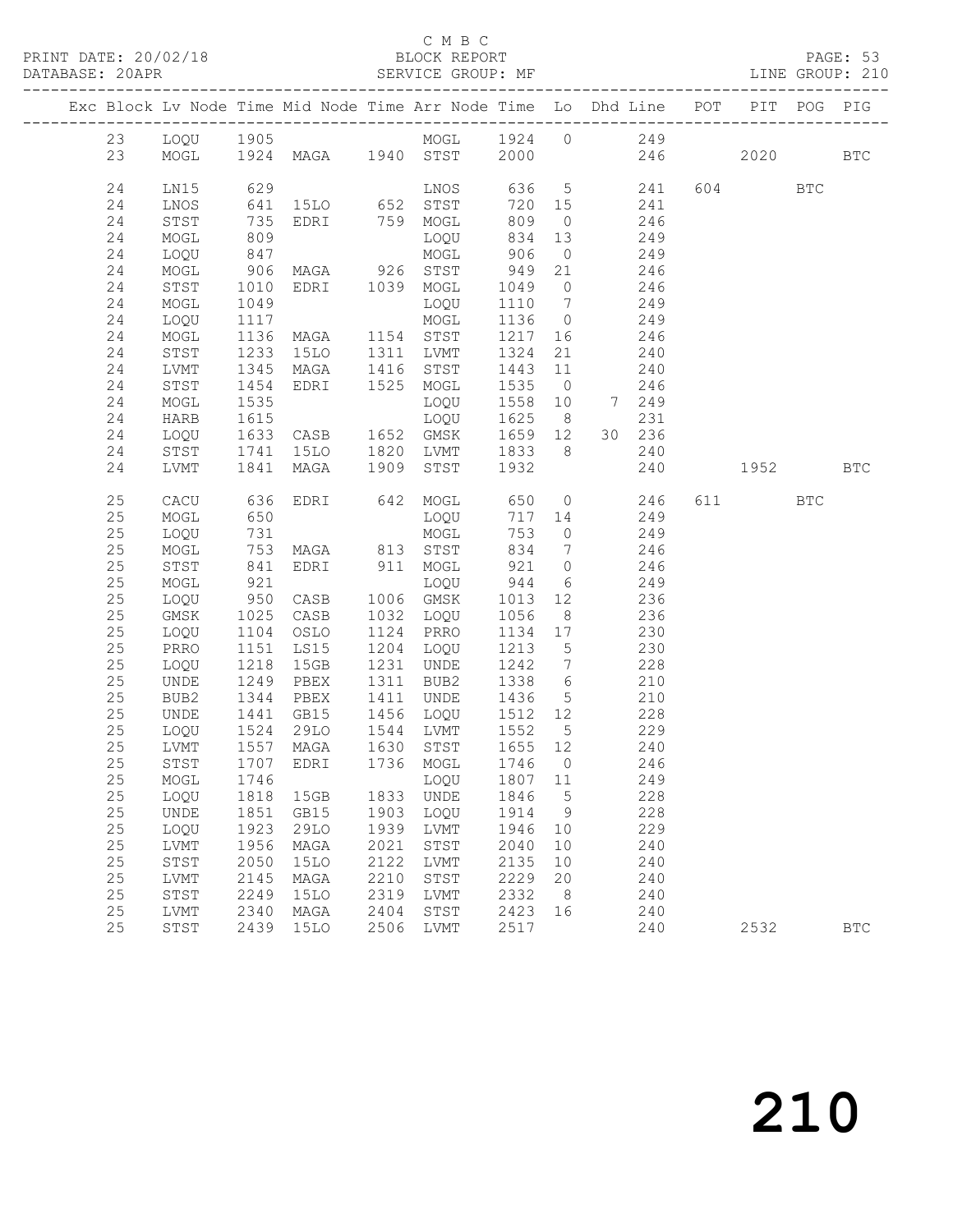#### C M B C<br>BLOCK REPORT

PAGE: 54<br>LINE GROUP: 210

|  |    |                  |      |             |      | Exc Block Lv Node Time Mid Node Time Arr Node Time Lo Dhd Line POT |      |                 |                 |     |     | PIT POG    |            | PIG        |
|--|----|------------------|------|-------------|------|--------------------------------------------------------------------|------|-----------------|-----------------|-----|-----|------------|------------|------------|
|  | 26 | PBEX             |      | 631 MTLV    |      | 641 UNDE                                                           | 648  |                 | $7\overline{ }$ | 210 | 619 | <b>BTC</b> |            |            |
|  | 26 | UNDE             | 655  | PBEX        | 716  | BUB2                                                               | 743  | $5\overline{)}$ |                 | 210 |     |            |            |            |
|  | 26 | BUB2             | 748  | PBEX        | 821  | UNDE                                                               | 841  | $5\overline{)}$ |                 | 210 |     |            |            |            |
|  | 26 | UNDE             | 846  | GB15        | 901  | LOQU                                                               | 915  | $5^{\circ}$     |                 | 228 |     |            |            |            |
|  | 26 | LOQU             | 920  | CASB        | 936  | GMSK                                                               | 943  | 11              |                 | 236 |     |            |            |            |
|  | 26 | GMSK             | 954  | CASB        | 1001 | LOQU                                                               | 1025 | 20              |                 | 236 |     |            |            |            |
|  | 26 | LOQU             | 1045 | 29LO        | 1103 | LVMT                                                               | 1110 | 19              |                 | 229 |     |            |            |            |
|  | 26 | LVMT             | 1129 | LO15        |      | LOQU                                                               | 1158 | 17              |                 | 229 |     |            |            |            |
|  | 26 | LOQU             | 1215 | 29LO        |      | 1237 LVMT                                                          | 1244 | 13              |                 | 229 |     |            |            |            |
|  | 26 | LVMT             | 1257 | L015        |      | LOQU                                                               | 1328 | 17              |                 | 229 |     |            |            |            |
|  | 26 | LOQU             | 1345 | 29LO        | 1404 | LVMT                                                               | 1412 | $\overline{7}$  |                 | 229 |     |            |            |            |
|  | 26 | LVMT             | 1419 | LO15        |      | LOQU                                                               | 1450 | 15              |                 | 229 |     |            |            |            |
|  | 26 | LOQU             | 1505 | CASB        | 1524 | GMSK                                                               | 1532 | 11              |                 | 236 |     |            |            |            |
|  | 26 | GMSK             | 1543 | LS15        | 1611 | PBEX                                                               | 1641 | 6               |                 | 232 |     |            |            |            |
|  | 26 | PBEX             | 1647 | LN15        | 1706 | GMSK                                                               | 1730 | 13              | 26              | 232 |     |            |            |            |
|  | 26 | BUB <sub>2</sub> | 1809 | PBEX        | 1841 | BAGA                                                               | 1907 | - 8             | $\overline{1}$  | 211 |     |            |            |            |
|  | 26 | PANA             | 1916 |             |      | PBEX                                                               | 1932 |                 |                 | 212 |     | 1942       |            | <b>BTC</b> |
|  |    |                  |      |             |      |                                                                    |      |                 |                 |     |     |            |            |            |
|  | 27 | LOOU             | 657  |             |      | MOGL                                                               | 715  | $\overline{0}$  |                 | 249 |     | 627 — 100  | <b>BTC</b> |            |
|  | 27 | MOGL             | 715  | MAGA        | 735  | STST                                                               | 756  | 8               |                 | 246 |     |            |            |            |
|  | 27 | STST             | 804  | 15LO        | 842  | LVMT                                                               | 856  | 6               |                 | 240 |     |            |            |            |
|  | 27 | LVMT             | 902  | MAGA        | 930  | STST                                                               | 955  | 8 <sup>8</sup>  |                 | 240 |     |            |            |            |
|  | 27 | STST             | 1003 | <b>15LO</b> | 1039 | LVMT                                                               | 1052 | 19              |                 | 240 |     |            |            |            |
|  | 27 | LVMT             | 1111 | MAGA        | 1140 | STST                                                               | 1204 | 14              |                 | 240 |     |            |            |            |
|  | 27 | STST             | 1218 | 15LO        | 1255 | LVMT                                                               | 1308 | 21              |                 | 240 |     |            |            |            |
|  | 27 | LVMT             | 1329 | MAGA        | 1400 | STST                                                               | 1427 | 11              |                 | 240 |     |            |            |            |
|  | 27 | STST             | 1438 | EDRI        | 1509 | MOGL                                                               | 1519 | $\overline{0}$  |                 | 246 |     |            |            |            |
|  | 27 | MOGL             | 1519 |             |      | LOQU                                                               | 1542 | $5^{\circ}$     |                 | 249 |     |            |            |            |
|  | 27 | LOOU             | 1547 |             |      | MOGL                                                               | 1609 | $\overline{0}$  |                 | 249 |     |            |            |            |
|  | 27 | MOGL             | 1609 | MAGA        | 1627 | STST                                                               | 1657 | 8 <sup>8</sup>  | 6 246           |     |     |            |            |            |
|  | 27 | BUB2             | 1711 | PBEX        | 1747 | UNDE                                                               | 1810 | 10              |                 | 210 |     |            |            |            |
|  | 27 | UNDE             | 1820 | GB15        | 1832 | LOQU                                                               | 1843 | 6               |                 | 228 |     |            |            |            |
|  | 27 | LOQU             | 1849 | LN15        | 1859 | PRRO                                                               | 1916 |                 |                 | 230 |     | 1936       |            | <b>BTC</b> |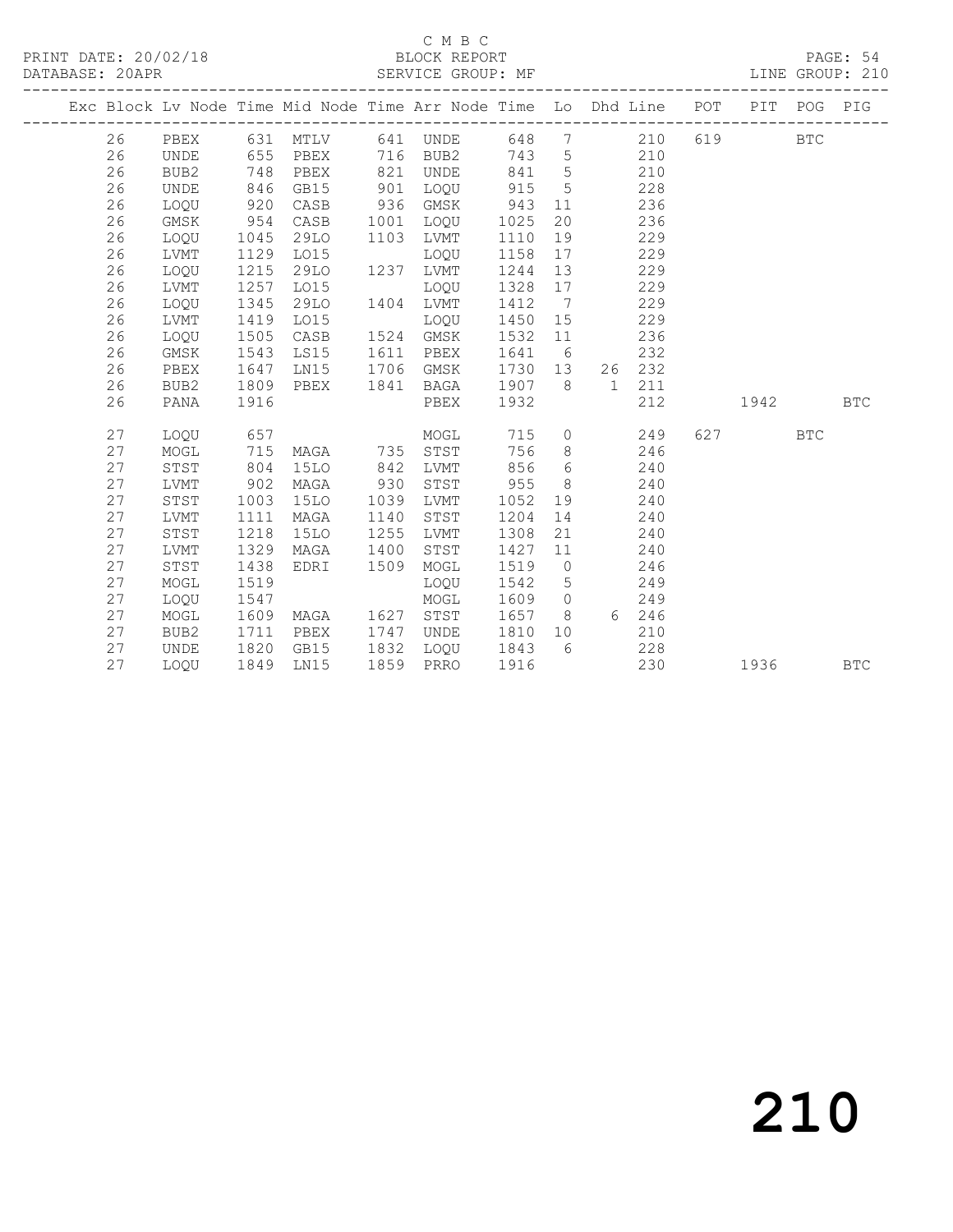### C M B C<br>BLOCK REPORT

PAGE: 55<br>LINE GROUP: 210

|  |      |               |                      |                                     |                      | Exc Block Lv Node Time Mid Node Time Arr Node Time Lo Dhd Line POT    |                                                      |                 |                |     |           | PIT POG PIG |            |
|--|------|---------------|----------------------|-------------------------------------|----------------------|-----------------------------------------------------------------------|------------------------------------------------------|-----------------|----------------|-----|-----------|-------------|------------|
|  | 28   |               |                      |                                     |                      | LVMT 649 MAGA 716 STST 734 16 240<br>STST 750 15LO 826 LVMT 840 7 240 |                                                      |                 |                |     | 631 BTC   |             |            |
|  | 28   |               |                      |                                     |                      |                                                                       |                                                      |                 |                |     |           |             |            |
|  | 28   | LVMT 847 MAGA |                      |                                     |                      | 915 STST 939 9 240                                                    |                                                      |                 |                |     |           |             |            |
|  | 28   | STST          | 948                  | 15LO                                | 1024                 | LVMT                                                                  |                                                      |                 | 1037 19 240    |     |           |             |            |
|  | 28   | LVMT          |                      | 1056 MAGA<br>1210 Edri              |                      | 1125 STST<br>1239 MOGL                                                | 1148                                                 | 22              | 240            |     |           |             |            |
|  | 28   | STST          | 1210                 | EDRI                                |                      |                                                                       | 1249 0                                               |                 |                | 246 |           |             |            |
|  | 28   | MOGL          | 1249                 |                                     |                      | LOQU                                                                  | 1309 8                                               |                 |                | 249 |           |             |            |
|  | 28   | LOQU          | 1317                 |                                     |                      | MOGL                                                                  | 1336                                                 |                 | $0 \t 249$     |     |           |             |            |
|  | $28$ | MOGL          |                      | 1336 MAGA                           |                      | 1354 STST<br>1510 LVMT<br>LOQU                                        | 1418 14                                              |                 | 246            |     |           |             |            |
|  | 28   | STST          | 1432                 | 15LO                                |                      |                                                                       | 1524 12                                              |                 |                | 240 |           |             |            |
|  | 28   | LVMT          | 1536                 | LO15                                |                      |                                                                       | 1607                                                 | 10              |                | 229 |           |             |            |
|  | 28   | LOQU          | 1617                 | LN15                                |                      | 1627 PRRO                                                             | 1646                                                 | $7\overline{ }$ |                | 230 |           |             |            |
|  | 28   | PRRO          | 1653                 | LS15                                |                      | LOQU                                                                  | 1714 18                                              |                 |                | 230 |           |             |            |
|  | 28   | LOQU          | 1732                 | LNI5                                | 1704<br>1742<br>1818 | PRRO                                                                  | 1800 7                                               |                 |                | 230 |           |             |            |
|  | 28   | PRRO          | 1807                 | LS15                                |                      | LOQU                                                                  | 1828 5                                               |                 |                | 230 |           |             |            |
|  | 28   | LOQU          | 1833                 | 15GB                                | 1847                 | UNDE                                                                  | 1859 6                                               |                 | 228            |     |           |             |            |
|  | 28   | UNDE          | 1905<br>1938<br>2011 | GB15                                | 1917<br>1954<br>2036 | LOQU                                                                  | 1928 10                                              |                 |                | 228 |           |             |            |
|  | 28   | LOQU          |                      | 29LO                                |                      | LVMT                                                                  | 2001 10                                              |                 |                | 229 |           |             |            |
|  | $28$ | LVMT          |                      | MAGA                                | 2036                 | STST                                                                  | 2055                                                 | $6\overline{6}$ |                | 240 |           |             |            |
|  | 28   | STST          | 2101                 | EDRI<br>$\frac{2}{2}$               | 2126                 | MOGL                                                                  | 2135                                                 |                 | $\overline{0}$ | 246 |           |             |            |
|  | 28   | MOGL          | 2135                 |                                     |                      | LOQU                                                                  | 2153 12                                              |                 |                | 249 |           |             |            |
|  | 28   | LOQU          | 2205                 | 15GB                                | 2217                 | UNDE                                                                  | 2227                                                 | 9               |                | 228 |           |             |            |
|  | 28   | UNDE          | 2236                 | GB15                                | 2247                 | LOQU                                                                  | 2256                                                 | 6 <sup>6</sup>  |                | 228 |           |             |            |
|  | 28   | LOQU          | 2302                 | CASB                                | 2316                 | GMSK                                                                  | 2323                                                 | 9               |                | 236 |           |             |            |
|  | 28   | GMSK          | 2332                 | CASB                                | 2338                 | LOQU                                                                  | 2355 7                                               |                 |                | 236 |           |             |            |
|  | 28   | LOQU          | 2402<br>2430         | CASB 2416<br>CASB 2436<br>LOQU 2610 |                      | GMSK                                                                  | 2423 7                                               |                 |                | 236 |           |             |            |
|  | 28   | GMSK          |                      |                                     |                      | 2436 LOQU                                                             | 2450                                                 | 12              |                | 236 |           |             |            |
|  | 28   | LOQU 2502     |                      |                                     |                      | HODM                                                                  | 2532                                                 | 8 <sup>1</sup>  |                | N24 |           |             |            |
|  | 28   | HODM          | 2540                 |                                     |                      | LVMT                                                                  | 2625 12                                              |                 | 23 N24         |     |           |             |            |
|  | 28   | HODM          | 2700                 | LOQU                                | 2730                 | LVMT                                                                  | 2745                                                 |                 |                | N24 | 2800 BTC  |             |            |
|  | 29   | CACU          | 710                  | EDRI                                | 717                  | MOGL                                                                  | 727 0                                                |                 |                | 246 | 645   100 | <b>BTC</b>  |            |
|  | 29   | MOGL          | 727                  |                                     |                      | LOQU                                                                  | 754                                                  | 8 <sup>8</sup>  |                | 249 |           |             |            |
|  | 29   | LOQU          | 802<br>835<br>918    | 15GB                                | 817<br>850<br>930    | UNDE                                                                  | 828                                                  | $\overline{7}$  |                | 228 |           |             |            |
|  | 29   | UNDE          |                      | GB15                                |                      | LOQU                                                                  | 904                                                  | 14              |                | 228 |           |             |            |
|  | 29   | LOQU          |                      | 15GB                                |                      | UNDE                                                                  | 941 13                                               |                 |                | 228 |           |             |            |
|  | 29   | UNDE          |                      | 954 PBEX                            |                      | 1016 BUB2<br>1115 UNDE<br>1158 LOQU                                   | 1043 8                                               |                 | 210            |     |           |             |            |
|  | 29   | BUB2          |                      | 1051 PBEX<br>1144 GB15              |                      |                                                                       | $\begin{array}{cc} 1137 & 7 \\ 1212 & 8 \end{array}$ |                 |                | 210 |           |             |            |
|  | 29   | <b>UNDE</b>   |                      |                                     |                      |                                                                       |                                                      |                 |                | 228 |           |             |            |
|  | 29   |               |                      |                                     |                      | LOQU 1220 CASB 1238 GMSK 1246 10                                      |                                                      |                 |                | 236 |           |             |            |
|  | 29   | GMSK          | 1256                 | LS15                                | 1323                 | PBEX                                                                  | 1340                                                 | 10              |                | 232 |           |             |            |
|  | 29   | PBEX          | 1350                 | LN15                                | 1409                 | GMSK                                                                  | 1433                                                 | 13              |                | 232 |           |             |            |
|  | 29   | GMSK          | 1446                 | LS15                                | 1515                 | PBEX                                                                  | 1543                                                 | $\overline{7}$  |                | 232 |           |             |            |
|  | 29   | PBEX          | 1550                 | LN15                                | 1608                 | GMSK                                                                  | 1632                                                 | $7\phantom{.0}$ |                | 232 |           |             |            |
|  | 29   | GMSK          | 1639                 | CASB                                | 1646                 | LOQU                                                                  | 1708                                                 | 10              |                | 236 |           |             |            |
|  | 29   | LOQU          | 1718                 | 15GB                                | 1734                 | UNDE                                                                  | 1747                                                 | 5               |                | 228 |           |             |            |
|  | 29   | UNDE          | 1752                 | PBEX                                | 1815                 | BUB2                                                                  | 1844                                                 | 7               |                | 210 |           |             |            |
|  | 29   | BUB2          | 1851                 | PBEX                                | 1919                 | UNDE                                                                  | 1938                                                 |                 |                | 210 | 2000      |             | <b>BTC</b> |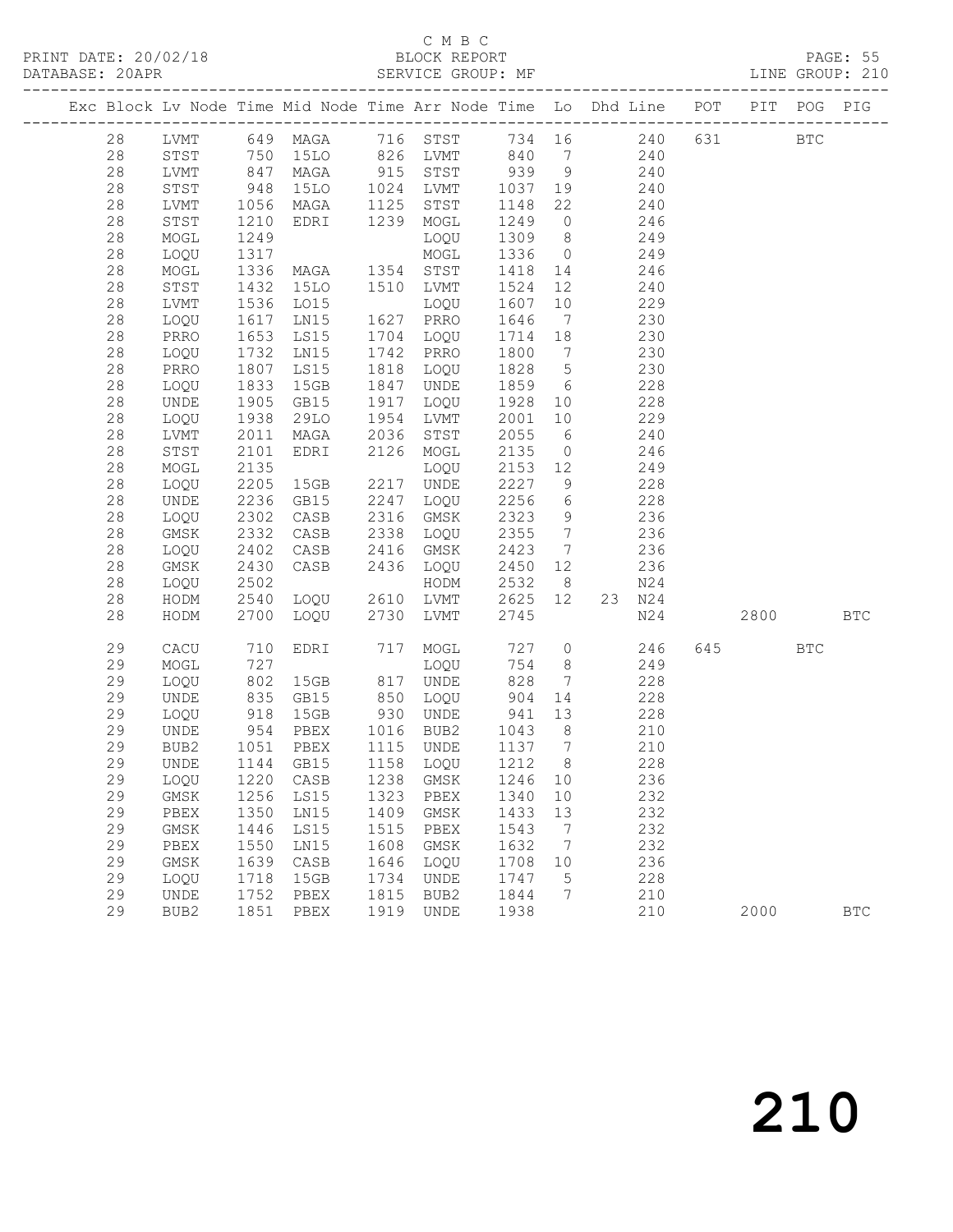### C M B C<br>BLOCK REPORT

PAGE: 56<br>LINE GROUP: 210

|        |          |                      |              |                                                              |      | Exc Block Lv Node Time Mid Node Time Arr Node Time Lo Dhd Line POT PIT POG PIG     |                         |                |                |              |                     |            |              |
|--------|----------|----------------------|--------------|--------------------------------------------------------------|------|------------------------------------------------------------------------------------|-------------------------|----------------|----------------|--------------|---------------------|------------|--------------|
|        | 31       | BUB2                 |              | 815 PBEX                                                     |      | 31 PBEX 702 SEHY 716 0 214 650<br>31 SEHY 716 PBEX 732 BUB2 805 10 214<br>848 UNDE | 908 7 210               |                |                |              |                     | <b>BTC</b> |              |
|        | 31       | UNDE                 |              | 915 GB15                                                     |      |                                                                                    | 942 23                  |                | 228            |              |                     |            |              |
|        | 31       | LOQU                 |              | $\begin{array}{cc}\n1005 & CASB \\ 1040 & CASP\n\end{array}$ |      | 928 LOQU<br>1021 GMSK<br>1047 LOQU                                                 | 1028                    | 12             |                |              |                     |            |              |
|        | 31       | GMSK                 | 1040         | CASB                                                         |      |                                                                                    | 1112                    | 22             | $236$<br>$236$ |              |                     |            |              |
|        | 31       | LOQU 1134 OSLO       |              |                                                              | 1154 | PRRO                                                                               | 1204 17                 |                | 230            |              |                     |            |              |
|        | 31       | PRRO                 | 1221         | LS15                                                         |      | 1234 LOQU                                                                          | 1243 7                  |                | 230            |              |                     |            |              |
|        | 31       |                      |              | 1250 CASB                                                    |      |                                                                                    | 1316 10                 |                |                | 236          |                     |            |              |
|        | 31       | LOQU<br>GMSK<br>GMSK | 1326         | CASB 1308 GMSK<br>LS15 1353 PBEX                             |      |                                                                                    | 1410                    | 10             |                | 232          |                     |            |              |
|        | 31       | PBEX                 | 1420         |                                                              |      | PANA                                                                               | 1437                    | 12             | 212            |              |                     |            |              |
|        | 31       | PANA                 | 1449         |                                                              |      | PBEX                                                                               | 1508                    | 12             |                | 212          |                     |            |              |
|        | 31       | PBEX                 | 1520         |                                                              |      | PANA                                                                               | 1538                    | 12             |                | 212          |                     |            |              |
|        | 31       | PANA                 | 1550         |                                                              |      | PBEX                                                                               | 1610 10                 |                |                | 212          |                     |            |              |
|        | 31       | PBEX                 | 1620         | PANA                                                         |      |                                                                                    | 1638 6                  |                |                | 31 212       |                     |            |              |
|        | 31       |                      |              | STST 1715 EDRI                                               |      | 1744 MOGL                                                                          | 1754 0 246              |                |                |              |                     |            |              |
|        | 31       | MOGL                 |              | 1754<br>1824 LN15 1834                                       |      | LOQU                                                                               | 1815 9 249              |                |                |              |                     |            |              |
|        | 31       | LOQU                 |              |                                                              |      | 1834 PRRO                                                                          | 1851                    |                |                |              | 230                 | 1911 BTC   |              |
|        | 32       | GMSK                 |              | 1155 CASB                                                    |      | 1202 LOQU                                                                          |                         |                |                |              | 1228 6 236 1125 BTC |            |              |
|        | 32       | LOQU                 | 1234         | LNI5                                                         |      | 1245 PRRO<br>1334 LOQU<br>1402 UNDE                                                | 1302 20 230             |                |                |              |                     |            |              |
|        | 32       | PRRO                 | 1322         | LS15                                                         |      |                                                                                    | 1343 5                  |                |                | 230          |                     |            |              |
|        | 32       | LOQU                 | 1348         | 15GB                                                         |      |                                                                                    | 1414 10                 |                | 228            |              |                     |            |              |
|        | 32       | UNDE                 | 1424         | PBEX                                                         | 1446 | BUB2                                                                               | 1514 5 210              |                |                |              |                     |            |              |
|        | 32       | BUB2                 |              | 1519 PBEX                                                    |      | 1549 PANA<br>1726 MOGL                                                             | 1613 13                 |                |                | 31 211       |                     |            |              |
|        | 32       | STST                 | 1657         | EDRI                                                         |      |                                                                                    | 1736 0                  |                |                | 246          |                     |            |              |
|        | 32       | MOGL                 | 1736         |                                                              |      | LOQU 1757 5 249                                                                    |                         |                |                |              |                     |            |              |
|        | 32       | LOQU                 | 1802         | LN15                                                         |      | 1812 PRRO 1830                                                                     |                         |                |                |              | 230                 | 1850 BTC   |              |
|        | 33       | BUB2                 |              | 1404 PBEX                                                    |      | 1433 PANA                                                                          |                         |                |                |              | 1502 6 211 1337 BTC |            |              |
|        | 33       | PANA                 | 1508         | PBEX                                                         |      | $1535$ BUB2                                                                        | 1604 11                 |                |                | 211          |                     |            |              |
|        | 33       | BUB2                 | 1615         | PBEX                                                         |      | 1650 BAGA                                                                          | 1716 7                  |                |                | 1 211        |                     |            |              |
|        | 33       | PANA                 | 1724         |                                                              |      | PBEX                                                                               | 1743 7                  |                |                | 212          |                     |            |              |
|        | 33       | PBEX                 | 1750         |                                                              |      | PANA                                                                               | 1808                    | 18             |                | 212          |                     |            |              |
|        | 33       | PANA                 | 1826         |                                                              |      | PBEX                                                                               | 1842 10<br>1910 8 1 212 |                |                | 212          |                     |            |              |
|        | 33<br>33 | PBEX                 | 1852         |                                                              |      | PANA                                                                               |                         |                |                |              |                     |            |              |
|        | 33       | BAGA<br>PBEX         | 1919<br>1952 |                                                              |      | PBEX<br>PANA                                                                       | 1941 11<br>2010 8       |                |                | 211<br>1 212 |                     |            |              |
|        | 33       | BAGA                 | 2019         |                                                              |      | PBEX                                                                               | 2041                    | 12             |                | 211          |                     |            |              |
|        |          | 33 PBEX 2053         |              |                                                              |      | PANA 2110 9                                                                        |                         |                |                | 212          |                     |            |              |
|        | 33       | PANA                 | 2119         |                                                              |      | PBEX                                                                               | 2138 15                 |                |                | 211          |                     |            |              |
|        | 33       | PBEX                 | 2153         |                                                              |      | PANA                                                                               | 2210 11                 |                |                | 212          |                     |            |              |
|        | 33       | PANA                 | 2221         |                                                              |      | PBEX                                                                               | 2239                    |                |                | 211          |                     | 2247       | <b>BTC</b>   |
| SD 34  |          | 63LP                 | 1505         | GRBY                                                         |      | 1535 HAHR                                                                          | 1553                    | 14             | 5              | 016          | 1405                | <b>BTC</b> |              |
| SD 34  |          | BUB2                 | 1612         | PBEX                                                         |      | 1646 UNDE                                                                          | 1709 7                  |                |                | 210          |                     |            |              |
| #SD 34 |          | BUB2                 | 1612         | PBEX                                                         |      | 1646 UNDE                                                                          | 1709 7                  |                |                |              | 210 1545            | <b>BTC</b> |              |
|        | 34       | UNDE                 | 1716         | GB15                                                         |      | 1730 LOQU                                                                          | 1743                    | $5^{\circ}$    |                | 228          |                     |            |              |
|        | 34       | LOQU                 | 1748         | LN15                                                         |      | 1758 PRRO                                                                          | 1816                    |                |                | 230          |                     | 1836       | <b>BTC</b>   |
|        | 35       | LVMT                 | 1436         | LO15                                                         |      | LOQU                                                                               | 1507 11                 |                |                |              | 229 1418 BTC        |            |              |
|        | 35       | LOQU                 | 1518         | 15GB                                                         |      | 1533 UNDE                                                                          | 1547                    | $\overline{9}$ |                | 228          |                     |            |              |
|        | 35       | UNDE                 |              | 1556 PBEX                                                    |      | 1620 BUB2                                                                          | 1650                    | $\overline{7}$ |                | 210          |                     |            |              |
|        | 35       | BUB2                 |              | 1657 PBEX                                                    |      | 1731 BAGA                                                                          | 1759                    |                |                | 211          |                     | 1824       | $_{\rm BTC}$ |
|        |          |                      |              |                                                              |      |                                                                                    |                         |                |                |              |                     |            |              |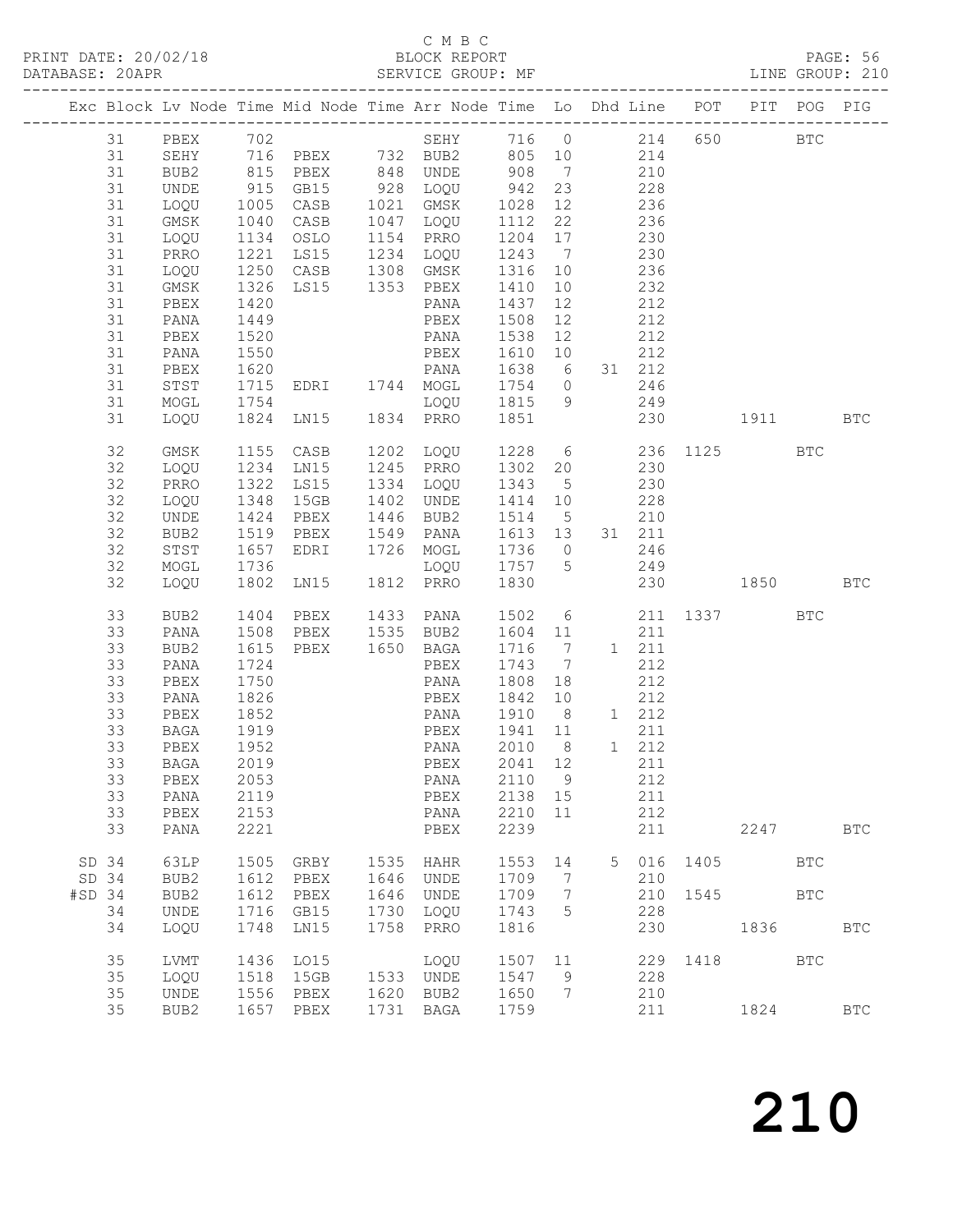PAGE: 57<br>LINE GROUP: 210

|                  |    |              |      |           |      | Exc Block Lv Node Time Mid Node Time Arr Node Time Lo Dhd Line POT |         |                     |    |        |      |              | PIT POG PIG |              |
|------------------|----|--------------|------|-----------|------|--------------------------------------------------------------------|---------|---------------------|----|--------|------|--------------|-------------|--------------|
|                  | 36 |              |      |           |      | LVMT 1454 MAGA 1526 STST 1551 5                                    |         |                     |    |        |      | 240 1436 BTC |             |              |
|                  | 36 | STST         |      | 1556 EDRI |      | 1625 MOGL                                                          | 1635    | $\overline{0}$      |    | 246    |      |              |             |              |
|                  | 36 | MOGL         | 1635 |           |      | LOQU                                                               | 1658 16 |                     |    | 249    |      |              |             |              |
|                  | 36 | LOQU         | 1714 | LN15      |      | 1724 PRRO                                                          | 1742    | 9                   |    | 230    |      |              |             |              |
|                  | 36 | PRRO         | 1751 | LS15      |      | 1802 LOQU                                                          | 1812 5  |                     |    | 230    |      |              |             |              |
|                  | 36 | LOQU         | 1817 |           |      | MOGL                                                               | 1838    | $\overline{0}$      |    | 249    |      |              |             |              |
|                  | 36 | MOGL         | 1838 | MAGA      | 1855 | STST                                                               | 1917    |                     |    | 246    |      | 1937 BTC     |             |              |
|                  | 37 | LVMT         | 1503 | MAGA      | 1535 | STST                                                               | 1600    | 10 <sub>1</sub>     |    |        |      | 240 1445 BTC |             |              |
|                  | 37 | STST         | 1610 | EDRI      |      | 1639 MOGL                                                          | 1649    | $\overline{0}$      |    | 246    |      |              |             |              |
|                  | 37 | MOGL         | 1649 |           |      | LOQU                                                               | 1712    | 11                  |    | 249    |      |              |             |              |
|                  | 37 | LOQU         | 1723 | 29LO      |      | 1741 LVMT                                                          | 1750    | 11                  |    | 229    |      |              |             |              |
|                  | 37 | LVMT         | 1801 | LO15      |      | LOQU                                                               | 1828    | $7\overline{)}$     |    | 229    |      |              |             |              |
|                  | 37 | LOQU         | 1835 |           |      | MOGL                                                               | 1855    | $\overline{0}$      |    | 249    |      |              |             |              |
|                  | 37 | MOGL         | 1855 | MAGA      |      | 1912 STST                                                          | 1934    | 14                  |    | 246    |      |              |             |              |
|                  | 37 | STST         | 1948 | 15LO      | 2023 | LVMT                                                               | 2036    |                     |    | 240    |      | 2051 BTC     |             |              |
| SD 38            |    | GB19         | 1505 | GB15      |      | 1508 LOQU                                                          | 1524 9  |                     |    |        |      | 228 1447 BTC |             |              |
| SD 38            |    | LOQU         | 1533 |           |      | MOGL                                                               | 1555    | $\overline{0}$      |    | 249    |      |              |             |              |
| #SD 38           |    | LOQU         | 1533 |           |      | MOGL                                                               | 1555    | $\overline{0}$      |    | 249    |      | 1503 BTC     |             |              |
|                  | 38 | $\sf{MOGL}$  | 1555 | MAGA      |      | 1614 STST                                                          | 1642    | 23                  |    | 246    |      |              |             |              |
|                  | 38 | STST         | 1705 | 15LO      | 1744 | LVMT                                                               | 1758    | 13                  |    | 240    |      |              |             |              |
|                  | 38 | LVMT         | 1811 | MAGA      | 1842 | STST                                                               | 1907    | $5^{\circ}$         |    | 240    |      |              |             |              |
|                  | 38 | STST         | 1912 | LN15      |      | 1942 LNCB                                                          | 1952    |                     |    | 241    |      | 2010         |             | <b>BTC</b>   |
| SD 39            |    |              |      | 1505 MTLV |      |                                                                    | 1522    |                     |    |        |      |              |             |              |
| SD 39            |    | GB19         | 1531 |           | 1511 | UNDE                                                               |         | $\overline{9}$<br>5 |    |        |      | 210 1447 BTC |             |              |
|                  |    | UNDE         | 1531 | PBEX      | 1555 | BUB2                                                               | 1625    |                     |    | 210    | 1508 |              |             |              |
| #SD 39           |    | UNDE         |      | PBEX      | 1555 | BUB2                                                               | 1625    | $5\phantom{0}$      |    | 210    |      | <b>BTC</b>   |             |              |
|                  | 39 | BUB2         | 1630 | PBEX      | 1710 | SEHY                                                               | 1729    | $\overline{0}$      |    | 214    |      |              |             |              |
|                  | 39 | SEHY         | 1729 |           |      | PBEX                                                               | 1742    | 10                  |    | 25 214 |      |              |             |              |
|                  | 39 | STST         | 1817 | EDRI      |      | 1846 MOGL                                                          | 1856    | $\overline{0}$      |    | 246    |      |              |             |              |
|                  | 39 | MOGL         | 1856 |           |      | LOQU                                                               | 1914    |                     |    | 249    |      | 1934         |             | <b>BTC</b>   |
| SD 40            |    | CAED         | 1517 | LS15      |      | 1542 PBEX                                                          | 1613    | 6                   |    |        |      | 232 1447     | <b>BTC</b>  |              |
| SD <sub>40</sub> |    | PBEX         | 1619 |           |      | SEHY                                                               | 1634    | $\circ$             |    | 214    |      |              |             |              |
| #SD 40           |    | PBEX         | 1619 |           |      | SEHY                                                               | 1634    | $\circ$             |    | 214    |      | 1607 BTC     |             |              |
|                  | 40 | SEHY         | 1634 |           |      | PBEX                                                               | 1649    | $5\phantom{.0}$     |    | 214    |      |              |             |              |
|                  | 40 | PBEX         | 1654 |           |      | SEHY                                                               | 1709    | $\overline{0}$      |    | 214    |      |              |             |              |
|                  | 40 | SEHY         | 1709 |           |      | PBEX                                                               | 1722    | 5                   |    | 214    |      |              |             |              |
|                  |    | 40 PBEX 1727 |      |           |      | SEHY 1742 0                                                        |         |                     |    | 214    |      |              |             |              |
|                  | 40 | SEHY         | 1742 |           |      | PBEX                                                               | 1754    |                     |    | 214    |      | 1804         |             | <b>BTC</b>   |
|                  | 41 | BUB2         | 1515 | PBEX      |      | 1546 UNDE                                                          | 1609    | 6                   |    |        |      | 210 1448 BTC |             |              |
|                  | 41 | UNDE         | 1615 | GB15      |      | 1629 LOQU                                                          | 1643    | 7                   |    | 228    |      |              |             |              |
|                  | 41 | LOQU         | 1650 |           |      | MOGL                                                               | 1712    | $\circ$             |    | 249    |      |              |             |              |
|                  | 41 | MOGL         | 1712 | MAGA      | 1730 | STST                                                               | 1802    | 7                   |    | 246    |      |              |             |              |
|                  | 41 | STST         | 1809 | EDRI      |      | 1838 MOGL                                                          | 1848    | $\circ$             |    | 246    |      |              |             |              |
|                  | 41 | MOGL         | 1848 |           |      | LOQU                                                               | 1906    |                     |    | 249    |      | 1926         |             | <b>BTC</b>   |
| SD 42            |    | MTFR         | 1513 | MTLV      | 1515 | PBEX                                                               | 1529    | 5                   | 25 | 210    | 1448 |              | <b>BTC</b>  |              |
| SD 42            |    | STST         | 1559 |           |      | GMSK                                                               | 1637    | $5\phantom{.0}$     |    | 247    |      |              |             |              |
| $#SD$ 42         |    | STST         | 1559 |           |      | GMSK                                                               | 1637    | 5                   |    | 247    | 1535 |              | <b>BTC</b>  |              |
|                  | 42 | GMSK         | 1642 | LS15      |      | 1709 PBEX                                                          | 1736    | 16                  |    | 25 232 |      |              |             |              |
|                  | 42 |              | 1817 |           |      | 1852 LVMT                                                          | 1905    |                     |    | 240    |      | 1920         |             | $_{\rm BTC}$ |
|                  |    | STST         |      | 15LO      |      |                                                                    |         |                     |    |        |      |              |             |              |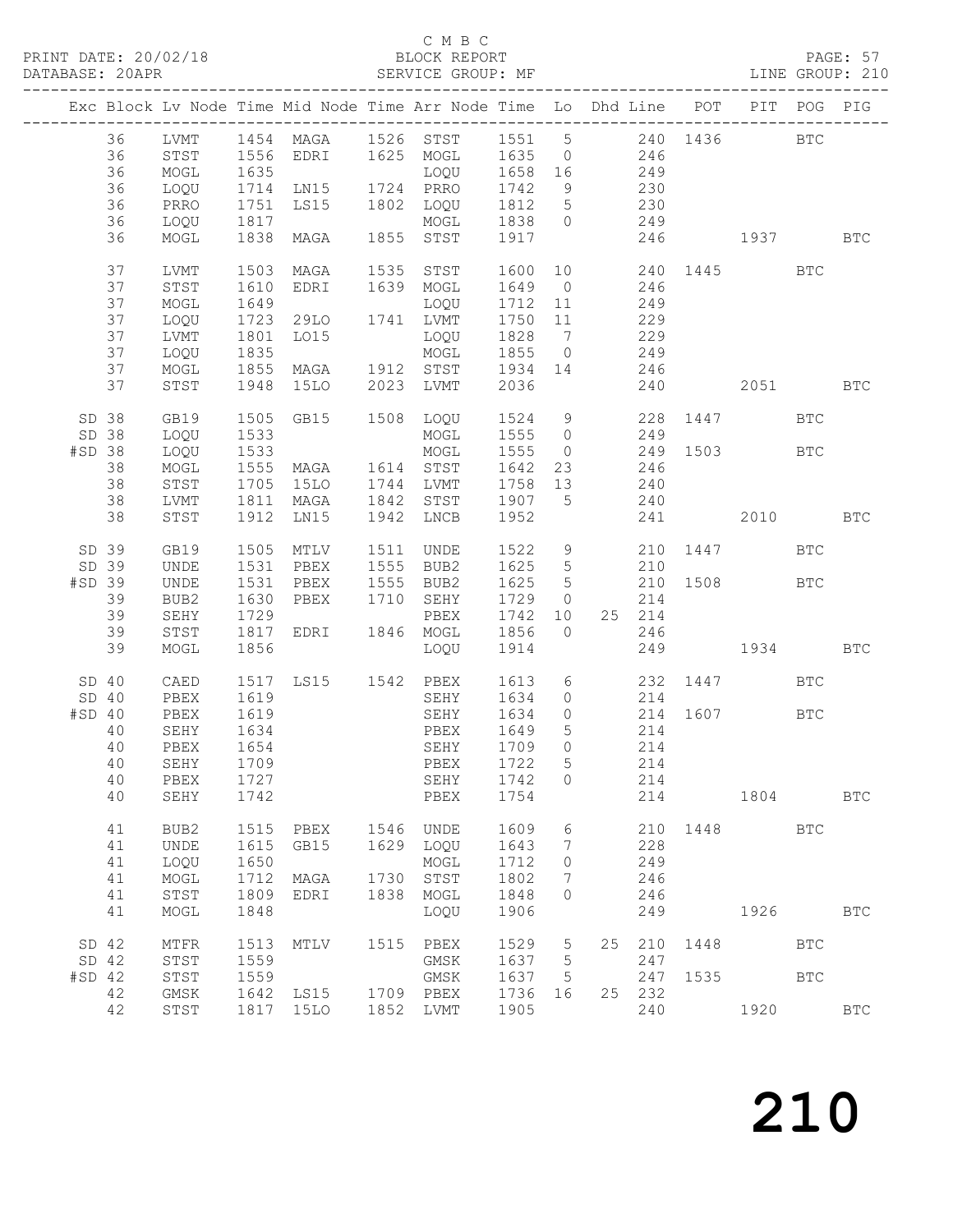#### C M B C<br>BLOCK REPORT

|          |         |              |      |                                                         |      | Exc Block Lv Node Time Mid Node Time Arr Node Time Lo Dhd Line POT |                            |                 |                |        |                 | PIT                                                                                                                                                                                                                             | POG        | PIG                  |
|----------|---------|--------------|------|---------------------------------------------------------|------|--------------------------------------------------------------------|----------------------------|-----------------|----------------|--------|-----------------|---------------------------------------------------------------------------------------------------------------------------------------------------------------------------------------------------------------------------------|------------|----------------------|
|          | 43      |              |      |                                                         |      |                                                                    |                            |                 |                |        |                 |                                                                                                                                                                                                                                 | <b>BTC</b> |                      |
|          | 43      | LVMT         |      | STST 1517 15LO<br>1616 LO15                             |      | 1554 LVMT 1607 9 240 1453<br>LOQU 1645 5 229                       |                            |                 |                |        |                 |                                                                                                                                                                                                                                 |            |                      |
|          | 43      | LOQU         |      | 1650 CASB                                               |      | 1709 GMSK 1716 12                                                  |                            |                 | 236            |        |                 |                                                                                                                                                                                                                                 |            |                      |
|          |         |              |      |                                                         |      | 1735 LOQU 1757 6                                                   |                            |                 |                |        |                 |                                                                                                                                                                                                                                 |            |                      |
|          | 43      | GMSK         |      | 1728 CASB                                               |      |                                                                    |                            |                 |                | 236    |                 |                                                                                                                                                                                                                                 |            |                      |
|          | 43      | LOQU         |      | 1803 CASB                                               |      | 1821 GMSK                                                          | 1828                       |                 |                |        | 236             | 1858 BTC                                                                                                                                                                                                                        |            |                      |
|          | SD 44   | SELE         | 1508 |                                                         |      | PANA                                                               | 1526                       | 12              |                | 25 211 |                 | 1454                                                                                                                                                                                                                            | <b>BTC</b> |                      |
|          | $SD$ 44 | LOQU         | 1603 |                                                         |      | MOGL                                                               | 1625                       |                 | $\overline{0}$ | 249    |                 |                                                                                                                                                                                                                                 |            |                      |
| #SD 44   |         | LOQU         | 1603 |                                                         |      | MOGL                                                               | 1625                       |                 |                | 249    |                 | 1533 BTC                                                                                                                                                                                                                        |            |                      |
|          | 44      | MOGL         |      |                                                         |      |                                                                    | 1625 0 249<br>1713 8 6 246 |                 |                |        |                 |                                                                                                                                                                                                                                 |            |                      |
|          | 44      | BUB2         |      | 1603 MOGL<br>1625 MAGA 1643 STST<br>1727 PBEX 1803 BAGA |      |                                                                    | 1829                       |                 |                | 211    |                 | 1854                                                                                                                                                                                                                            |            | <b>BTC</b>           |
|          |         |              |      |                                                         |      |                                                                    |                            |                 |                |        |                 |                                                                                                                                                                                                                                 |            |                      |
|          | SD 45   | MTLV         | 1515 |                                                         |      | <b>UNDE</b>                                                        | 1526                       |                 | 17 / 17        |        | 210 1455        |                                                                                                                                                                                                                                 | <b>BTC</b> |                      |
|          | SD 45   | UNDE         | 1543 | GB15                                                    | 1559 | LOQU                                                               | 1613 7                     |                 |                | 228    |                 |                                                                                                                                                                                                                                 |            |                      |
| $#SD$ 45 |         | UNDE         | 1543 | GB15                                                    |      | 1559 LOQU                                                          | 1613                       | $\overline{7}$  |                | 228    |                 | 1520 BTC                                                                                                                                                                                                                        |            |                      |
|          | 45      | LOQU         | 1620 | CASB                                                    |      | 1639 GMSK                                                          | 1647                       | 11              |                | 236    |                 |                                                                                                                                                                                                                                 |            |                      |
|          | 45      | GMSK         | 1658 | CASB                                                    | 1705 | LOQU                                                               | 1727                       | 6               |                | 236    |                 |                                                                                                                                                                                                                                 |            |                      |
|          | 45      | LOQU         | 1733 | 15GB                                                    | 1748 | UNDE                                                               | 1801 14                    |                 |                | 228    |                 |                                                                                                                                                                                                                                 |            |                      |
|          | 45      | UNDE         | 1815 | PBEX                                                    | 1835 | BUB2                                                               | 1902 5                     |                 |                | 210    |                 |                                                                                                                                                                                                                                 |            |                      |
|          | 45      | BUB2         | 1907 | PBEX                                                    | 1932 | UNDE                                                               | 1951 6                     |                 |                | 210    |                 |                                                                                                                                                                                                                                 |            |                      |
|          | 45      | UNDE         | 1957 | PBEX                                                    | 2016 | BUB2                                                               | 2042                       | $6\overline{6}$ |                | 209    |                 |                                                                                                                                                                                                                                 |            |                      |
|          | 45      | BUB2         | 2048 | PBEX                                                    | 2116 | UNDE                                                               | 2137                       | 20              |                | 209    |                 |                                                                                                                                                                                                                                 |            |                      |
|          | 45      | UNDE         |      | 2157 PBEX                                               | 2216 | BUB2                                                               | 2241                       | 9               |                | 209    |                 |                                                                                                                                                                                                                                 |            |                      |
|          | 45      | BUB2         | 2250 | PBEX                                                    | 2316 | UNDE                                                               | 2336                       | 24              |                | 209    |                 |                                                                                                                                                                                                                                 |            |                      |
|          | 45      | UNDE         | 2400 | PBEX                                                    | 2416 | BUB2                                                               | 2439                       | 14              |                | 209    |                 |                                                                                                                                                                                                                                 |            |                      |
|          | 45      | BUB2         | 2453 | PBEX                                                    |      | 2516 UNDE                                                          | 2536                       | $5\overline{)}$ |                | 209    |                 |                                                                                                                                                                                                                                 |            |                      |
|          | 45      | UNDE         | 2541 |                                                         |      | PBEX                                                               | 2554 6                     |                 |                | 209    |                 |                                                                                                                                                                                                                                 |            |                      |
|          | 45      | PBEX         | 2600 |                                                         |      | $HK-E$                                                             | 2606                       |                 |                | 028    |                 | 2610 BTC                                                                                                                                                                                                                        |            |                      |
|          |         |              |      |                                                         |      |                                                                    |                            |                 |                |        |                 |                                                                                                                                                                                                                                 |            |                      |
|          | SD 46   | JOLA         | 1520 |                                                         |      | 22PH                                                               | 1534                       | 19              |                | 10 881 |                 | 1455 BTC                                                                                                                                                                                                                        |            |                      |
|          | SD 46   | LOQU         |      | 1603 15GB                                               |      | 1618 UNDE                                                          | 1631                       | 12              |                | 228    |                 |                                                                                                                                                                                                                                 |            |                      |
| #SD 46   |         | LOQU         | 1603 | 15GB                                                    | 1618 | UNDE                                                               | 1631                       | 12              |                | 228    | 1533            |                                                                                                                                                                                                                                 | BTC        |                      |
|          | 46      | UNDE         | 1643 | PBEX                                                    |      | 1707 BUB2                                                          | 1738                       | 8 <sup>8</sup>  |                | 210    |                 |                                                                                                                                                                                                                                 |            |                      |
|          | 46      | BUB2         |      | 1746 PBEX                                               | 1822 | BAGA                                                               | 1848                       | 5               |                | 1 211  |                 |                                                                                                                                                                                                                                 |            |                      |
|          | 46      | PANA         | 1854 |                                                         |      | PBEX                                                               | 1910                       |                 |                |        | 212             | 1920 — 1920 — 1930 — 1930 — 1930 — 1930 — 1930 — 1930 — 1930 — 1930 — 1930 — 1930 — 1930 — 1930 — 1930 — 1930 — 1930 — 1930 — 1930 — 1930 — 1930 — 1930 — 1930 — 1930 — 1930 — 1930 — 1930 — 1930 — 1930 — 1930 — 1930 — 1930 — |            | <b>BTC</b>           |
|          | SD 47   | SELY         | 1508 |                                                         |      | PBEX                                                               |                            |                 |                |        | 1517 0 214 1456 |                                                                                                                                                                                                                                 | <b>BTC</b> |                      |
|          | SD 47   | PBEX         | 1517 |                                                         |      | SEHY                                                               | 1534                       | $\overline{0}$  |                | 214    |                 |                                                                                                                                                                                                                                 |            |                      |
| #SD 47   |         | PBEX         | 1517 |                                                         |      | SEHY                                                               | 1534                       | $\overline{0}$  |                |        | 214 1505        |                                                                                                                                                                                                                                 | <b>BTC</b> |                      |
|          |         | 47 SEHY 1534 |      |                                                         |      | PBEX 1550 6                                                        |                            |                 |                | 214    |                 |                                                                                                                                                                                                                                 |            |                      |
|          | 47      | PBEX         | 1556 |                                                         |      | SEHY                                                               | 1611                       | $\circ$         |                | 214    |                 |                                                                                                                                                                                                                                 |            |                      |
|          | 47      | SEHY         | 1611 |                                                         |      | PBEX                                                               | 1626                       | 5               | 25             | 214    |                 |                                                                                                                                                                                                                                 |            |                      |
|          | 47      | BUB2         | 1656 | PBEX                                                    |      | 1741 SEHY                                                          | 1800                       |                 |                | 214    |                 | 1816                                                                                                                                                                                                                            |            | <b>BTC</b>           |
|          | 48      | LOQU         | 1531 | LN15                                                    | 1541 | PRRO                                                               | 1600                       | 5               |                | 230    | 1501            |                                                                                                                                                                                                                                 | <b>BTC</b> |                      |
|          | 48      | PRRO         | 1605 | LS15                                                    | 1616 | LOQU                                                               | 1626                       | 6               |                | 230    |                 |                                                                                                                                                                                                                                 |            |                      |
|          | 48      | LOQU         | 1632 | LN15                                                    | 1642 | PRRO                                                               | 1701                       | 5               |                | 230    |                 |                                                                                                                                                                                                                                 |            |                      |
|          | 48      | PRRO         | 1706 | LS15                                                    | 1717 | LOQU                                                               | 1727                       | 6               |                | 230    |                 |                                                                                                                                                                                                                                 |            |                      |
|          | 48      | LOQU         | 1733 | CASB                                                    | 1753 | GMSK                                                               | 1800                       |                 |                | 236    |                 | 1830                                                                                                                                                                                                                            |            | $_{\rm BTC}$         |
|          |         |              |      |                                                         |      |                                                                    |                            |                 |                |        |                 |                                                                                                                                                                                                                                 |            |                      |
|          | 49      | BUB2         | 1529 | PBEX                                                    | 1601 | UNDE                                                               | 1624                       | 6               |                | 210    |                 | 1502                                                                                                                                                                                                                            | <b>BTC</b> |                      |
|          | 49      | <b>UNDE</b>  | 1630 | GB15                                                    | 1644 | LOQU                                                               | 1658                       | 9               |                | 228    |                 |                                                                                                                                                                                                                                 |            |                      |
|          | 49      | LOQU         | 1707 | 29LO                                                    | 1725 | LVMT                                                               | 1734                       | 7               |                | 229    |                 |                                                                                                                                                                                                                                 |            |                      |
|          | 49      | LVMT         | 1741 | L015                                                    |      | LOQU                                                               | 1808                       |                 |                | 229    |                 | 1828                                                                                                                                                                                                                            |            | $\operatorname{BTC}$ |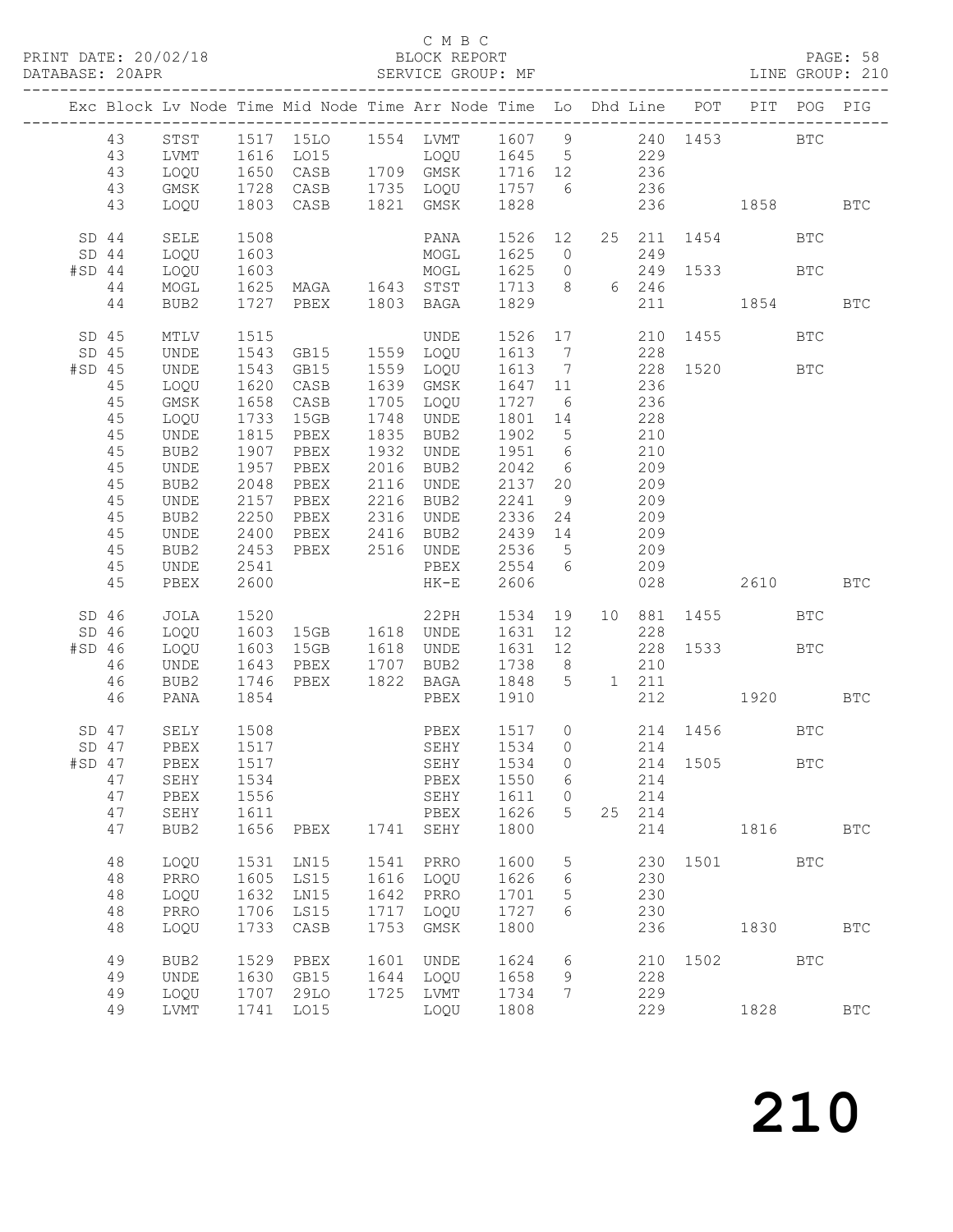### C M B C<br>BLOCK REPORT

|        |        |              |      |                 |      | Exc Block Lv Node Time Mid Node Time Arr Node Time Lo Dhd Line |      |                   |                |     | POT          | PIT        | POG          | PIG          |
|--------|--------|--------------|------|-----------------|------|----------------------------------------------------------------|------|-------------------|----------------|-----|--------------|------------|--------------|--------------|
| SD 50  |        | SELY         | 1515 |                 |      | CACO                                                           | 1523 |                   | 24 13 880 1503 |     |              |            | <b>BTC</b>   |              |
| SD 50  |        | UNDE         | 1600 | GB15            |      | 1614 LOQU                                                      | 1628 | 11                |                | 228 |              |            |              |              |
|        |        |              |      |                 |      |                                                                |      |                   |                |     |              |            |              |              |
| #SD 50 |        | UNDE         | 1600 | GB15            | 1614 | LOQU                                                           | 1628 | 11                |                | 228 |              | 1537       | <b>BTC</b>   |              |
|        | 50     | LOQU         | 1639 | 29LO            | 1658 | LVMT                                                           | 1707 | 8 <sup>8</sup>    |                | 229 |              |            |              |              |
|        | 50     | LVMT         | 1715 | LO15            |      | LOQU                                                           | 1742 | $6\overline{6}$   |                | 229 |              |            |              |              |
|        | 50     | LOQU         | 1748 | 15GB            |      | 1803 UNDE                                                      | 1816 |                   |                | 228 |              | 1838       |              | <b>BTC</b>   |
|        |        |              |      |                 |      |                                                                |      |                   |                |     |              |            |              |              |
|        | $51\,$ | LOQU         | 1535 | CASB            | 1554 | GMSK                                                           | 1602 | 6                 |                | 236 | 1505         | <b>BTC</b> |              |              |
|        | $51\,$ | GMSK         | 1608 |                 | 1615 | LOQU                                                           | 1638 |                   |                | 236 |              |            |              |              |
|        |        |              |      | CASB            |      |                                                                |      | 10                |                |     |              |            |              |              |
|        | $51\,$ | LOQU         | 1648 | 15GB            | 1704 | UNDE                                                           | 1717 | 6                 |                | 228 |              |            |              |              |
|        | 51     | UNDE         | 1723 | PBEX            | 1746 | BUB2                                                           | 1817 | 6                 |                | 210 |              |            |              |              |
|        | 51     | BUB2         | 1823 | PBEX            | 1851 | UNDE                                                           | 1913 |                   |                | 210 |              | 1935       |              | <b>BTC</b>   |
|        |        |              |      |                 |      |                                                                |      |                   |                |     |              |            |              |              |
|        | 52     | BUB2         | 1543 | PBEX            | 1616 | UNDE                                                           | 1639 | $5\phantom{.0}$   |                |     | 210 1516 BTC |            |              |              |
|        | 52     | <b>UNDE</b>  | 1644 | GB15            | 1658 | LOQU                                                           | 1713 | $7\phantom{.0}$   |                | 228 |              |            |              |              |
|        |        |              |      |                 |      |                                                                |      | 5                 |                |     |              |            |              |              |
|        | 52     | LOQU         | 1720 | CASB            | 1740 | GMSK                                                           | 1747 |                   |                | 236 |              |            |              |              |
|        | 52     | $\rm{GMSK}$  | 1752 | LS15            | 1817 | PBEX                                                           | 1839 |                   |                | 232 |              | 1849       |              | <b>BTC</b>   |
|        |        |              |      |                 |      |                                                                |      |                   |                |     |              |            |              |              |
|        | 53     | STST         | 1542 | EDRI            | 1611 | MOGL                                                           | 1621 | $\circ$           |                | 246 | 1518         |            | <b>BTC</b>   |              |
|        | 53     | MOGL         | 1621 |                 |      | LOQU                                                           | 1644 | 9                 |                | 249 |              |            |              |              |
|        | 53     | LOQU         | 1653 | 29LO            |      | 1712 LVMT                                                      | 1721 | 5                 |                | 229 |              |            |              |              |
|        | 53     | LVMT         | 1726 | LO15            |      | LOQU                                                           | 1753 |                   |                | 229 |              | 1813       |              | <b>BTC</b>   |
|        |        |              |      |                 |      |                                                                |      |                   |                |     |              |            |              |              |
|        |        |              |      |                 |      |                                                                |      |                   |                |     |              |            |              |              |
|        | 54     | LOQU         | 1551 | 29LO            | 1610 | LVMT                                                           | 1618 | 13                |                | 229 |              | 1521 BTC   |              |              |
|        | 54     | LVMT         | 1631 | L015            |      | LOQU                                                           | 1700 | $6\overline{6}$   |                | 229 |              |            |              |              |
|        | 54     | LOQU         | 1706 |                 |      | MOGL                                                           | 1728 | $\overline{0}$    |                | 249 |              |            |              |              |
|        | 54     | MOGL         | 1728 | MAGA            |      | 1745 STST                                                      | 1815 | 17                |                | 246 |              |            |              |              |
|        | 54     | STST         | 1832 | LN15            | 1902 | LNCB                                                           | 1913 |                   |                | 241 |              | 1931 1990  |              | <b>BTC</b>   |
|        |        |              |      |                 |      |                                                                |      |                   |                |     |              |            |              |              |
|        | 55     | BUB2         | 1557 | PBEX            | 1631 | UNDE                                                           | 1654 | $5\overline{)}$   |                |     | 210 1530 BTC |            |              |              |
|        |        |              |      |                 |      |                                                                |      |                   |                |     |              |            |              |              |
|        | 55     | <b>UNDE</b>  | 1659 | GB15            | 1713 | LOQU                                                           | 1728 | 15                |                | 228 |              |            |              |              |
|        | 55     | LOQU         | 1743 | 29LO            | 1801 | LVMT                                                           | 1809 | 7                 |                | 229 |              |            |              |              |
|        | 55     | LVMT         | 1816 | LO15            |      | LOQU                                                           | 1840 |                   |                | 229 |              | 1900       |              | <b>BTC</b>   |
|        |        |              |      |                 |      |                                                                |      |                   |                |     |              |            |              |              |
|        | 56     | BUB2         | 1601 | PBEX            |      | 1634 BAGA                                                      | 1700 | $7\overline{ }$   |                |     | 211 1534 BTC |            |              |              |
|        | 56     | BAGA         | 1707 |                 |      | PBEX                                                           | 1731 | 15                |                | 211 |              |            |              |              |
|        | 56     | PBEX         | 1746 |                 |      | SEHY                                                           | 1801 | $\circ$           |                | 214 |              |            |              |              |
|        |        |              |      |                 |      |                                                                |      |                   |                |     |              |            |              |              |
|        | 56     | SEHY         | 1801 |                 |      | PBEX                                                           | 1813 | $7\phantom{.0}\,$ |                | 214 |              |            |              |              |
|        | 56     | PBEX         | 1820 |                 |      | PANA                                                           | 1838 |                   |                | 212 |              | 1901       |              | BTC          |
|        |        |              |      |                 |      |                                                                |      |                   |                |     |              |            |              |              |
|        | 57     | STST         | 1606 | LN15            | 1640 | LNCB                                                           | 1654 | 6                 | 13             | 241 | 1542         |            | <b>BTC</b>   |              |
|        | 57     | HARB         | 1713 |                 |      | LOQU                                                           | 1723 |                   |                | 231 |              | 1743       |              | $_{\rm BTC}$ |
|        |        |              |      |                 |      |                                                                |      |                   |                |     |              |            |              |              |
|        | 58     | STST         | 1620 | 15LO            | 1657 | LVMT                                                           | 1710 | 16                |                | 240 | 1556         |            | $_{\rm BTC}$ |              |
|        | 58     | LVMT         | 1726 | MAGA            | 1801 | $_{\footnotesize\rm STST}$                                     | 1826 | 6                 |                | 240 |              |            |              |              |
|        | 58     | ${\tt STST}$ | 1832 | EDRI            | 1857 | $\sf{MOGL}$                                                    | 1906 | 0                 |                | 246 |              |            |              |              |
|        |        |              |      |                 |      |                                                                |      |                   |                |     |              |            |              |              |
|        | 58     | MOGL         | 1906 |                 |      | LOQU                                                           | 1924 | 9                 |                | 249 |              |            |              |              |
|        | 58     | LOQU         | 1933 | $\mathtt{CASB}$ | 1951 | $\rm{GMSK}$                                                    | 1958 | 5                 |                | 236 |              |            |              |              |
|        | 58     | GMSK         | 2003 | CASB            | 2010 | LOQU                                                           | 2028 | 5                 |                | 236 |              |            |              |              |
|        | 58     | LOQU         | 2033 | CASB            | 2049 | GMSK                                                           | 2056 | 5                 |                | 236 |              |            |              |              |
|        | 58     | GMSK         | 2101 | CASB            | 2108 | LOQU                                                           | 2126 | 7                 |                | 236 |              |            |              |              |
|        | 58     | LOQU         | 2133 | $\mathtt{CASE}$ | 2149 | GMSK                                                           | 2156 | 5                 |                | 236 |              |            |              |              |
|        | 58     |              | 2201 |                 |      |                                                                |      |                   |                | 236 |              | 2240       |              | $_{\rm BTC}$ |
|        |        | GMSK         |      | CASB            | 2207 | LOQU                                                           | 2224 |                   |                |     |              |            |              |              |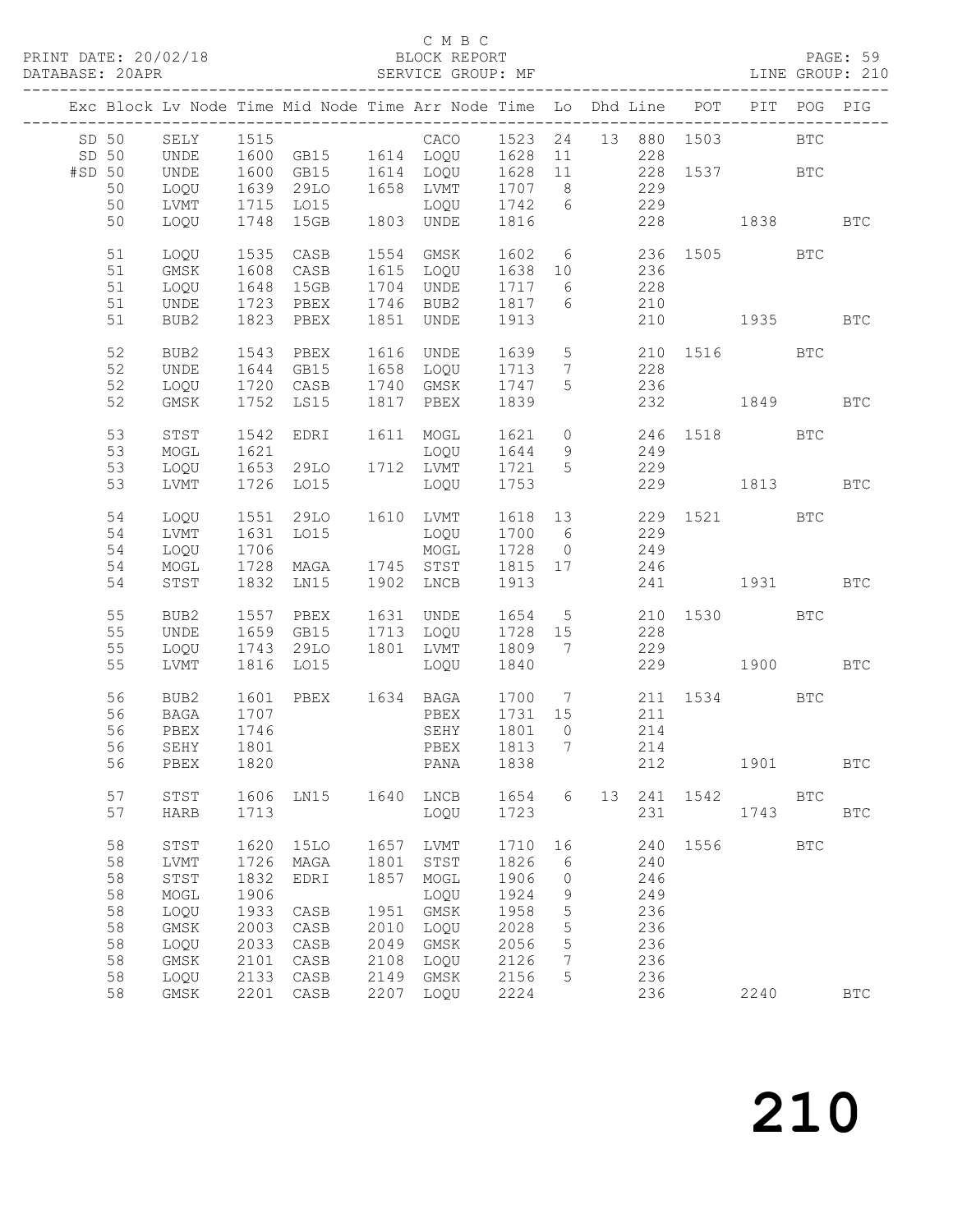#### C M B C

| PRINT DATE: 20/02/18 BLOCK REPORT<br>DATABASE: 20APR SERVICE GROUP: |          |              |      |                     |      | BLOCK REPORT PAGE: 60<br>SERVICE GROUP: MF LINE GROUP: 210<br>______________________         |                    |                 |                                                                          |            |     |              |            |              |
|---------------------------------------------------------------------|----------|--------------|------|---------------------|------|----------------------------------------------------------------------------------------------|--------------------|-----------------|--------------------------------------------------------------------------|------------|-----|--------------|------------|--------------|
|                                                                     |          |              |      |                     |      | Exc Block Lv Node Time Mid Node Time Arr Node Time Lo Dhd Line POT PIT POG PIG               |                    |                 |                                                                          |            |     |              |            |              |
|                                                                     |          |              |      |                     |      | 59 STST 1629 15LO 1706 LVMT 1719 9 31 240 1605 BTC<br>59 STST 1759 15LO 1836 LVMT 1849 7 240 |                    |                 |                                                                          |            |     |              |            |              |
|                                                                     |          |              |      |                     |      |                                                                                              |                    |                 |                                                                          |            |     |              |            |              |
|                                                                     | 59       | LVMT         |      |                     |      | 1856 MAGA 1924 STST 1945 16                                                                  |                    |                 | 240                                                                      |            |     |              |            |              |
|                                                                     | 59       | STST         |      | 2001 EDRI           |      | 2026 MOGL                                                                                    | 2035               | $\overline{0}$  | 246                                                                      |            |     |              |            |              |
|                                                                     | 59       | MOGL         | 2035 |                     |      | LOQU                                                                                         | 2053 12            |                 |                                                                          |            |     |              |            |              |
|                                                                     | 59       | LOQU         |      | 2105 15GB           |      | 2117 UNDE                                                                                    | 2128               | 8 <sup>8</sup>  | 249                                                                      | 228        |     |              |            |              |
|                                                                     | 59       | UNDE         |      | 2136 GB15           |      | 2147 LOQU 2156                                                                               |                    |                 | $rac{1}{6}$ 228                                                          |            |     |              |            |              |
|                                                                     |          |              |      | 2202 CASB           |      |                                                                                              |                    |                 |                                                                          |            |     |              |            |              |
|                                                                     | 59<br>59 | LOQU<br>GMSK |      | 2238 LS15           | 2257 | 2217 GMSK<br>PBEX                                                                            | 2224<br>2309       |                 | 14 236                                                                   |            | 232 | 2317 BTC     |            |              |
|                                                                     |          |              |      |                     |      |                                                                                              |                    |                 |                                                                          |            |     |              |            |              |
|                                                                     | 60       | STST         | 1630 |                     |      | GMSK                                                                                         | 1710 5             |                 |                                                                          |            |     | 247 1606 BTC |            |              |
|                                                                     | 60       | GMSK         |      | 1715 LS15 1742 PBEX |      |                                                                                              | 1808 8             |                 |                                                                          | 232        |     |              |            |              |
|                                                                     | 60       | PBEX         | 1816 |                     |      | SEHY                                                                                         | 1830               | $\overline{0}$  |                                                                          | 214        |     |              |            |              |
|                                                                     | 60       | SEHY         | 1830 |                     |      | PBEX                                                                                         | 1841               | 10              |                                                                          | 214        |     |              |            |              |
|                                                                     | 60       | PBEX         |      | 1851 BDKI           |      | JOST 1925                                                                                    |                    | 6               |                                                                          | 028        |     |              |            |              |
|                                                                     | 60       | JOST         |      | 1931 BDKI           |      | 1952 PBEX                                                                                    | 2003               |                 |                                                                          |            | 028 |              | 2011 BTC   |              |
|                                                                     | 61       | BUB2         |      | 1644 PBEX           |      | 1718 BAGA 1746 7                                                                             |                    |                 |                                                                          |            |     | 211 1617 BTC |            |              |
|                                                                     | 61       | BAGA         | 1753 |                     |      | PBEX                                                                                         | 1815               |                 |                                                                          |            | 211 | 1825         |            | <b>BTC</b>   |
|                                                                     | 62       | STST         | 1645 | EDRI                |      | 1714 MOGL                                                                                    | 1724               |                 | $\overline{0}$                                                           |            |     | 246 1621 BTC |            |              |
|                                                                     | 62       | MOGL         | 1724 |                     |      | LOQU                                                                                         | $\frac{1747}{2}$ 6 |                 |                                                                          | 249        |     |              |            |              |
|                                                                     | 62       | LOQU         | 1753 | 29LO                |      | 1810 LVMT                                                                                    | 1818 15            |                 |                                                                          | 229        |     |              |            |              |
|                                                                     | 62       | LVMT         |      | 1833 LO15           |      | LOQU                                                                                         | 1857               | $5^{\circ}$     |                                                                          | 229        |     |              |            |              |
|                                                                     | 62       | LOQU         | 1902 | LN15                |      | 1912 PRRO                                                                                    | 1929               | 10              |                                                                          | 230        |     |              |            |              |
|                                                                     | 62       | PRRO         |      | 1939 LS15           |      | 1948 LOQU                                                                                    | 1955               | 13              |                                                                          |            |     |              |            |              |
|                                                                     | 62       | LOQU         | 2008 | 29LO                |      | 2023 LVMT                                                                                    | 2030               | 13              |                                                                          | 230<br>229 |     |              |            |              |
|                                                                     |          |              |      |                     |      |                                                                                              |                    |                 |                                                                          |            |     |              |            |              |
|                                                                     | 62       | LVMT         | 2043 | MAGA                | 2108 | STST                                                                                         | 2127               | 16              |                                                                          | 240        |     |              |            |              |
|                                                                     | 62       | STST         | 2143 | <b>15LO</b>         | 2214 | LVMT                                                                                         | 2227               | 13              |                                                                          | 240        |     |              |            |              |
|                                                                     | 62       | LVMT         |      | 2240 MAGA           | 2305 | STST                                                                                         | 2324               | 14              |                                                                          | 240        |     |              |            |              |
|                                                                     | 62       | STST         | 2338 | 15LO                | 2406 | LVMT                                                                                         | 2417               |                 |                                                                          | 240        |     |              | 2432 BTC   |              |
|                                                                     | 71       | BDKI         |      | 559 HK-W            |      | 602 PBEX                                                                                     | 609                |                 | $8 - 8$                                                                  | 028        |     | 558 BTC      |            |              |
|                                                                     | 71       | PBEX         | 617  |                     |      | BAGA                                                                                         | 636                |                 | $\begin{matrix} 17 & \hspace{1.5cm} 1 & \hspace{1.5cm} 211 \end{matrix}$ |            |     |              |            |              |
|                                                                     | 71       | PANA         | 654  |                     |      | PBEX                                                                                         | 712                | $6\overline{6}$ |                                                                          | 212        |     |              |            |              |
|                                                                     | 71       | PBEX         | 718  |                     |      | PANA                                                                                         | 736                | 6               | $1 \quad 212$                                                            |            |     |              |            |              |
|                                                                     | 71       | BAGA         |      |                     |      | 743 PBEX 812 BUB2                                                                            | 843                |                 |                                                                          | 211        |     | 910 BTC      |            |              |
|                                                                     | 72       | BAGA         | 622  | PBEX                | 646  | BUB2                                                                                         | 708                | 10              |                                                                          | 211        | 559 |              | BTC        |              |
|                                                                     | 72       | BUB2         | 718  | PBEX                | 743  | UNDE                                                                                         | 801                | 10              |                                                                          | 210        |     |              |            |              |
|                                                                     | 72       | <b>UNDE</b>  | 811  | PBEX                | 837  | BUB2                                                                                         | 910                |                 |                                                                          | 210        |     | 937          |            | <b>BTC</b>   |
|                                                                     | 73       | <b>GMSK</b>  | 634  | MCMA                |      | STST                                                                                         | 714                | 15              |                                                                          | 247        | 604 |              | <b>BTC</b> |              |
|                                                                     | 73       | STST         | 729  | 15LO                | 801  | LVMT                                                                                         | 815                | 5               |                                                                          | 240        |     |              |            |              |
|                                                                     | 73       | <b>LVMT</b>  | 820  | MAGA                | 850  | STST                                                                                         | 913                |                 |                                                                          | 240        |     | 937          |            | <b>BTC</b>   |
|                                                                     | 74       | <b>BAGA</b>  | 635  | PBEX                | 659  | BUB2                                                                                         | 723                | 5               |                                                                          | 211        | 612 | <b>BTC</b>   |            |              |
|                                                                     | 74       | BUB2         | 728  | PBEX                | 757  | UNDE                                                                                         | 817                | 9               |                                                                          | 210        |     |              |            |              |
|                                                                     | 74       | <b>UNDE</b>  | 826  | PBEX                | 851  | BUB2                                                                                         | 922                |                 |                                                                          | 210        |     | 949          |            | <b>BTC</b>   |
|                                                                     |          |              |      |                     |      |                                                                                              |                    |                 |                                                                          |            |     |              |            |              |
|                                                                     | 75       | LN15         | 637  |                     |      | LNOS                                                                                         | 644                | 5               |                                                                          | 241        | 612 |              | <b>BTC</b> |              |
| SD 75                                                               |          | LNOS         | 649  | 15LO                | 700  | STST                                                                                         | 729                | 8               | 28                                                                       | 241        |     |              |            |              |
| #SD 75                                                              |          | LNOS         | 649  | 15LO                | 700  | STST                                                                                         | 729                |                 |                                                                          | 241        |     | 755          |            | $_{\rm BTC}$ |
| SD 75                                                               |          | CACO         | 805  |                     |      | EMSE                                                                                         | 814                |                 |                                                                          | 880        |     | 836          |            | <b>BTC</b>   |
|                                                                     | 76       | BUB2         |      | 635 PBEX            |      | 658 UNDE                                                                                     | 717 12             |                 |                                                                          | 210        | 612 |              | <b>BTC</b> |              |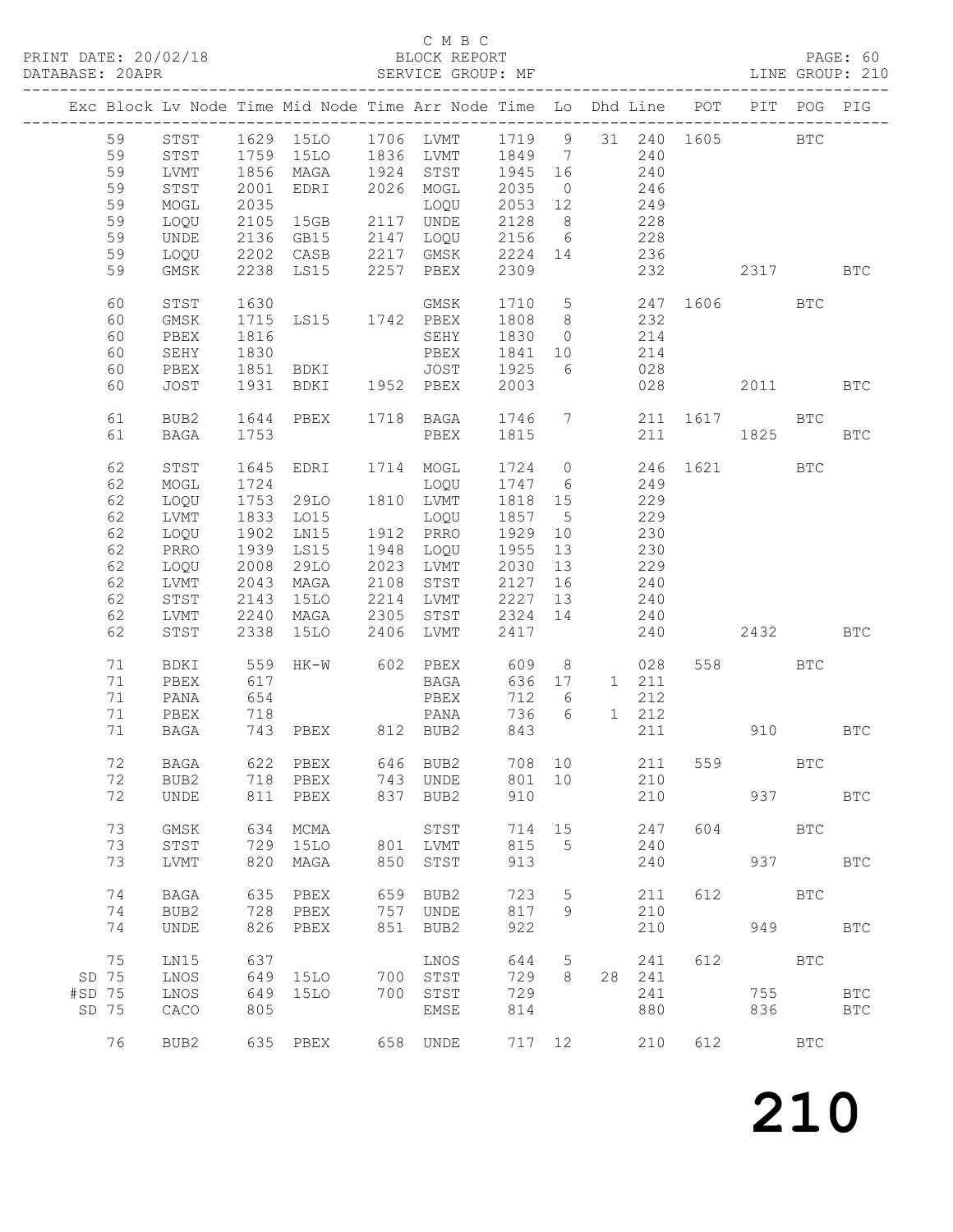### C M B C<br>BLOCK REPORT

|        |    |             |     |          |     | Exc Block Lv Node Time Mid Node Time Arr Node Time Lo Dhd Line |     |                              |                |               | POT | PIT        | POG         | PIG          |
|--------|----|-------------|-----|----------|-----|----------------------------------------------------------------|-----|------------------------------|----------------|---------------|-----|------------|-------------|--------------|
|        | 76 | UNDE        |     | 729 PBEX |     | 751 BUB2                                                       | 819 |                              |                | 210           |     | 846        |             | <b>BTC</b>   |
|        | 77 | LN15        | 646 | OSLO     |     | 652 PRRO                                                       | 701 | $7\phantom{.0}\phantom{.0}7$ |                | 230           | 621 |            | <b>BTC</b>  |              |
|        |    |             |     |          |     |                                                                |     |                              |                |               |     |            |             |              |
|        | 77 | PRRO        | 708 | LS15     | 718 | LOQU                                                           | 725 | $5\overline{)}$              |                | 230           |     |            |             |              |
|        | 77 | LOQU        | 730 | OSLO     |     | 746 PRRO                                                       | 757 | 11                           |                | 230           |     |            |             |              |
|        | 77 | PRRO        | 808 | LS15     |     | 820 LOQU                                                       | 827 | 8                            |                | 230           |     |            |             |              |
|        | 77 | LOQU        | 835 |          |     | HARB                                                           | 845 |                              |                | 231           |     | 910        |             | $_{\rm BTC}$ |
| SD 78  |    | GMSK        | 653 | MCMA     |     | STST                                                           | 733 | $7\phantom{.0}$              | 21             | 247           | 623 |            | <b>BTC</b>  |              |
| #SD 78 |    | GMSK        | 653 | MCMA     |     | STST                                                           | 733 |                              |                | 247           | 623 |            | 759 BTC     | <b>BTC</b>   |
| SD 78  |    | 22PH        | 801 |          |     | 15GB                                                           | 822 |                              |                | 881           |     | 845        |             |              |
|        |    |             |     |          |     |                                                                |     |                              |                |               |     |            |             | <b>BTC</b>   |
|        | 79 | CACU        | 653 | EDRI     |     | 700 MOGL                                                       | 710 | $\circ$                      |                | 246           | 628 | <b>BTC</b> |             |              |
|        | 79 | $\sf{MOGL}$ | 710 |          |     | LOQU                                                           | 737 | 9                            |                | 249           |     |            |             |              |
|        |    |             |     |          |     |                                                                |     |                              |                |               |     |            |             |              |
|        | 79 | LOQU        | 746 | 15GB     |     | 800 UNDE                                                       | 811 | 5                            |                | 228           |     |            |             |              |
|        | 79 | <b>UNDE</b> | 816 | GB15     | 831 | LOQU                                                           | 845 |                              |                | 228           |     | 905        |             | <b>BTC</b>   |
|        | 80 | 15GB        | 647 | LVMT     | 653 | UNDE                                                           | 657 | $5\phantom{.0}$              |                | 228           | 629 |            | BTC         |              |
|        | 80 | UNDE        | 702 | GB15     |     | 714 LOQU                                                       | 725 | $5\phantom{.0}$              |                | 228           |     |            |             |              |
|        |    |             |     |          |     |                                                                |     |                              |                |               |     |            |             |              |
|        | 80 | LOQU        | 730 | 15GB     | 743 | UNDE                                                           | 753 | 5                            |                | 228           |     |            |             |              |
|        | 80 | <b>UNDE</b> | 758 | PBEX     | 823 | BUB2                                                           | 854 |                              |                | 210           |     | 921        |             | <b>BTC</b>   |
|        | 81 | PBEX        | 644 |          |     | SEHY                                                           | 657 | $\overline{0}$               |                | 214           | 632 | <b>BTC</b> |             |              |
|        | 81 | SEHY        | 657 | PBEX     | 710 | BUB2                                                           | 738 | 11                           |                | 22 214        |     |            |             |              |
|        |    |             |     |          |     |                                                                |     |                              |                |               |     |            |             |              |
|        | 81 | LNOS        | 811 | 15LO     | 824 | STST                                                           | 900 |                              |                | 241           |     | 924        |             | <b>BTC</b>   |
|        | 82 | SEHY        | 708 |          |     | PBEX                                                           | 722 | $7\overline{ }$              |                | 214           | 650 |            | <b>BTC</b>  |              |
|        | 82 |             |     |          |     |                                                                |     | $\circ$                      |                |               |     |            |             |              |
|        |    | PBEX        | 729 |          |     | SEHY                                                           | 743 |                              |                | 214           |     |            |             |              |
|        | 82 | SEHY        | 743 | PBEX     |     | 759 BUB2                                                       | 832 |                              |                | 214           |     | 859        |             | <b>BTC</b>   |
|        | 83 | LN15        | 717 | OSLO     |     | 725 PRRO                                                       | 735 | $5\phantom{.0}$              |                | 230           | 652 |            | <b>BTC</b>  |              |
|        | 83 | PRRO        | 740 | LS15     |     | 750 LOQU                                                       | 757 | 5                            |                | 230           |     |            |             |              |
|        |    |             | 802 |          |     |                                                                | 824 | $\circ$                      |                | 249           |     |            |             |              |
|        | 83 | LOQU        |     |          |     | MOGL                                                           |     |                              |                |               |     |            |             |              |
|        | 83 | MOGL        | 824 | MAGA     | 844 | STST                                                           | 905 |                              |                | 246           |     | 929        |             | <b>BTC</b>   |
|        | 84 | UNDE        | 720 | PBEX     | 742 | BUB2                                                           | 810 | 10                           | 5 <sup>5</sup> | 210           | 657 |            | <b>BTC</b>  |              |
|        | 84 | STST        | 825 | 15LO     | 903 | LVMT                                                           | 917 |                              |                | 240           |     | 932        |             | <b>BTC</b>   |
|        |    |             |     |          |     |                                                                |     |                              |                |               |     |            |             |              |
|        | 85 | LVMT        |     | 715 LO15 |     | LOQU                                                           | 738 | 11                           |                | 229           | 657 |            | BTC         |              |
|        | 85 | LOQU        | 749 |          |     | <b>HARB</b>                                                    |     |                              |                | 800 21 13 231 |     |            |             |              |
|        |    |             |     |          |     |                                                                |     |                              |                |               |     |            |             |              |
|        | 85 | LNOS        |     | 834 15LO |     | 847 STST                                                       | 921 |                              |                | 241           |     | 945        |             | <b>BTC</b>   |
|        | 86 | <b>UNDE</b> | 749 | PBEX     |     | 814 BUB2                                                       | 845 |                              |                | 210           | 726 |            | 912 BTC BTC |              |
|        | 87 | PANA        | 752 |          |     | PBEX                                                           | 811 | 5                            |                | 212           | 729 | <b>BTC</b> |             |              |
|        |    |             | 816 |          |     |                                                                |     |                              |                |               |     |            |             |              |
|        | 87 | PBEX        |     |          |     | SEHY                                                           | 833 | $\circ$                      |                | 214           |     |            |             |              |
|        | 87 | SEHY        | 833 | PBEX     |     | 853 BUB2                                                       | 928 |                              |                | 214           |     | 955        |             | <b>BTC</b>   |
|        | 88 | PBEX        | 746 |          |     | SEHY                                                           | 801 | $\circ$                      |                | 214           | 734 | <b>BTC</b> |             |              |
|        |    |             |     |          |     | 820 BUB2                                                       |     |                              |                |               |     |            |             |              |
|        | 88 | SEHY        | 801 | PBEX     |     |                                                                | 856 |                              |                | 214           |     | 923        |             | <b>BTC</b>   |
|        | 89 | LOQU        | 717 |          |     | MOGL                                                           | 739 | $\circ$                      |                | 249           | 647 | <b>BTC</b> |             |              |
|        | 89 |             |     | 739 MAGA |     | 759 STST                                                       | 820 |                              |                | 246           |     | 846        |             |              |
|        |    | MOGL        |     |          |     |                                                                |     |                              |                |               |     |            |             | <b>BTC</b>   |
|        |    |             |     |          |     |                                                                |     |                              |                |               |     |            |             |              |
|        | 90 | BAGA        |     | 801 PBEX |     | 830 BUB2                                                       | 901 |                              |                | 211           | 738 |            | 928 BTC BTC |              |
|        |    |             |     |          |     |                                                                |     |                              |                |               |     |            |             |              |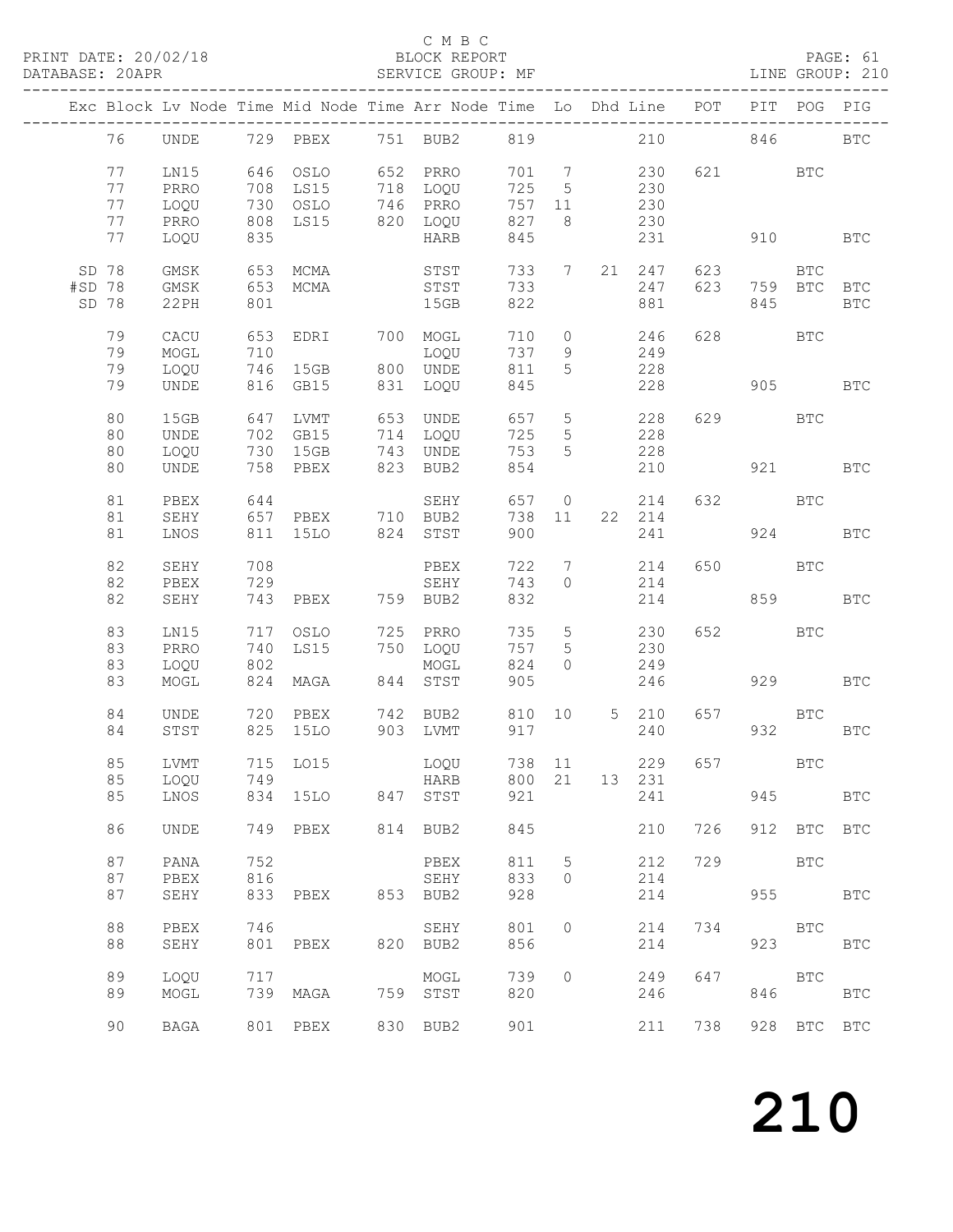|                      |                                                                                                                                                                                                                                                                                                                                                                                               |                                                                                                                                                             |                                                                                                                                                                                                                                                                                                                                                                                                                                                                                                                                                                                                                                                                                                                                                                                                                  | C M B C                                                                                                                                                                              |                                                                                                  |          |  |
|----------------------|-----------------------------------------------------------------------------------------------------------------------------------------------------------------------------------------------------------------------------------------------------------------------------------------------------------------------------------------------------------------------------------------------|-------------------------------------------------------------------------------------------------------------------------------------------------------------|------------------------------------------------------------------------------------------------------------------------------------------------------------------------------------------------------------------------------------------------------------------------------------------------------------------------------------------------------------------------------------------------------------------------------------------------------------------------------------------------------------------------------------------------------------------------------------------------------------------------------------------------------------------------------------------------------------------------------------------------------------------------------------------------------------------|--------------------------------------------------------------------------------------------------------------------------------------------------------------------------------------|--------------------------------------------------------------------------------------------------|----------|--|
| LNCB<br>LO15<br>MAGA | 15GB 15 & GRAND BLVD<br>HODM HOWE & DUNSMUIR<br>KTLP KOOTENAY LOOP<br>LS15 LONSDALE & 15 ST                                                                                                                                                                                                                                                                                                   | 29LO 29 ST & LONSDALE<br>BTC Burnaby Depot<br>OSLO OSBORNE & LONSDALE<br>PBEX PHIBBS EXCHANGE                                                               | EXPERIENCE DESCRIPTION DESCRIPTION OF THE CACURATE CALCURATE CAPTLANO RD & CURLING RD<br>CAED CAPILANO & EDGEWOOD CASB CAPILANO SUSPENSION BRG<br>DUCA DUNSMUIR & CAMBIE<br>HOWE & DUNSMUIR<br>KOOTENAY LOOP<br>SB LONSDALE AVE FS CARISBROOKE C<br>TONSDALE AVE TS CARISBROOKE C<br>TONSDALE QUAY<br>LOOD LONSDALE QUAY<br>LOOD LONSDALE QUAY<br>TONSDALE QUAY<br>TONSDALE & LONSDALE QUAY<br>EXAMPLE A 15 ST<br>LONSDALE & 15 ST<br>LONSDALE & 15 ST<br>MARINE & GARDEN<br>MARINE & GARDEN<br>OSBORNE & LONSDALE<br>OSBORNE & LONSDALE<br>PRANA<br>PRANA PANORAMA & NAUGHTON<br>PRANA PANORAMA & NAUGHTON<br>PRANA PANORAMA & NAUGHTON<br>PRANA P<br>PERX PHIBBS EXCHANGE PROSPECT & ROCKLAND RUBY RUPERT & BROADWAY-NORTH SEHY SECHELT & HYANNIS<br>STST STADIUM STATION STATION STST SEGREEN STADIUM STATION |                                                                                                                                                                                      | KEDL KEITH RD & DELBRUCK AV                                                                      |          |  |
|                      |                                                                                                                                                                                                                                                                                                                                                                                               |                                                                                                                                                             | Exc Block Lv Node Time Mid Node Time Arr Node Time Lo Dhd Line POT PIT POG PIG                                                                                                                                                                                                                                                                                                                                                                                                                                                                                                                                                                                                                                                                                                                                   |                                                                                                                                                                                      |                                                                                                  |          |  |
|                      | 1 DUCA 500<br>1<br>$\mathbf{1}$<br>$\mathbf{1}$<br>$\mathbf{1}$<br>$\mathbf{1}$<br>$\mathbf{1}$<br>$\mathbf{1}$<br>HBAY<br>$\mathbf{1}$<br>$\mathbf{1}$<br>HBAY<br>$\mathbf{1}$<br>DUCA<br>$\mathbf{1}$<br>HBAY<br>$\mathbf 1$<br>DUCA<br>$\mathbf{1}$<br>HBAY<br>$\mathbf{1}$<br>DUCA<br>$\mathbf{1}$<br>HBAY<br>$\mathbf 1$<br>DUCA<br>$\mathbf{1}$<br>$\mathbf{1}$<br>$\mathbf{1}$<br>HBAY | HBAY 550<br>DUCA 635<br>DUCA 955<br>1045<br>DUCA 1135<br>1220<br>1310<br>1400<br>1545<br>1635<br>$1720$<br>$1815$<br>1815<br>HBAY 1905<br>DUCA 1955<br>2050 | 1991 12<br>1991 12<br>1992 12<br>1992 12<br>1995 1992 12<br>1995 1996 916<br>1996 9257<br>1995 1996<br>DUCA<br>HBAY<br>DUCA<br><b>HBAY</b><br>HBAY 2033 17 257<br>DUCA 2126 257                                                                                                                                                                                                                                                                                                                                                                                                                                                                                                                                                                                                                                  | HBAY 1035 10 257<br>1126 9<br>HBAY 1215 5 257<br>DUCA 1301 9 257<br>1352 8<br><u>DUCA</u> 1441 9 257<br>1626 9<br>HBAY 1715 5 257<br>DUCA 1800 15 257<br>1855 10<br>DUCA 1941 14 257 | HBAY 536 14 257 436 BTC<br>DUCA 625 10 257<br>HBAY 711 14 257<br>257<br>257<br>257<br>257<br>257 | 2147 BTC |  |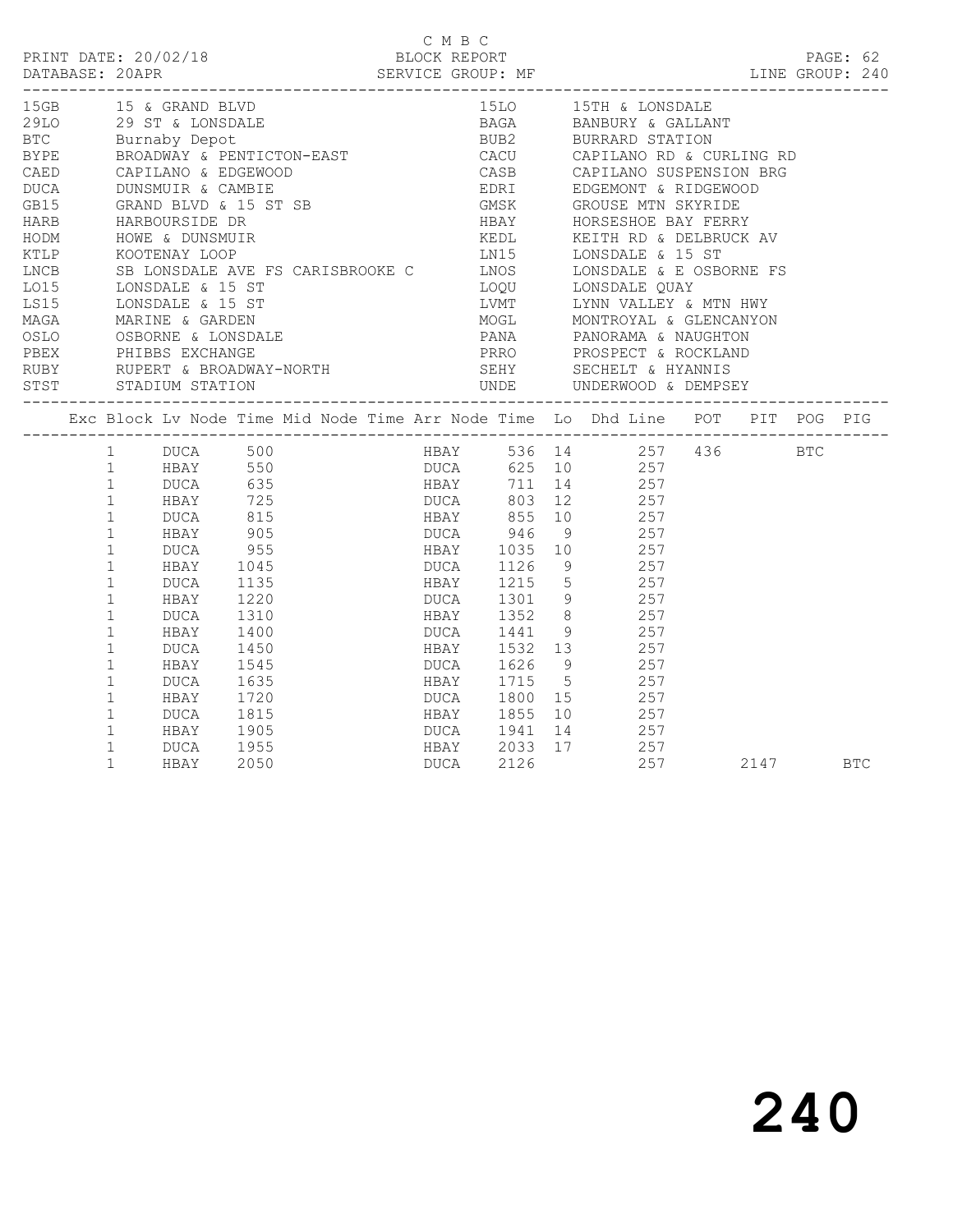#### C M B C<br>BLOCK REPORT

PAGE: 63<br>LINE GROUP: 240

|                |             |      |  |             |             |        |                 | Exc Block Lv Node Time Mid Node Time Arr Node Time Lo Dhd Line | POT | PIT        | POG        | PIG        |
|----------------|-------------|------|--|-------------|-------------|--------|-----------------|----------------------------------------------------------------|-----|------------|------------|------------|
| 2              | DUCA        | 520  |  |             | <b>HBAY</b> | 556 24 |                 | 257                                                            | 456 |            | <b>BTC</b> |            |
| $\mathbf{2}$   | HBAY        | 620  |  | DUCA        |             | 655    | 20              | 257                                                            |     |            |            |            |
| $\sqrt{2}$     | DUCA        | 715  |  | HBAY        |             | 751    | 14              | 257                                                            |     |            |            |            |
| $\mathbf{2}$   | HBAY        | 805  |  | DUCA        |             | 845    | 5               | 257                                                            |     |            |            |            |
| $\overline{c}$ | DUCA        | 850  |  | HBAY        |             | 931    | 9               | 257                                                            |     |            |            |            |
| $\sqrt{2}$     | HBAY        | 940  |  | DUCA        |             | 1021   | 14              | 257                                                            |     |            |            |            |
| $\sqrt{2}$     | DUCA        | 1035 |  | HBAY        |             | 1115   | 5               | 257                                                            |     |            |            |            |
| $\sqrt{2}$     | HBAY        | 1120 |  | DUCA        |             | 1201   | 9               | 257                                                            |     |            |            |            |
| $\sqrt{2}$     | <b>DUCA</b> | 1210 |  | HBAY        |             | 1252   | 8               | 257                                                            |     |            |            |            |
| $\overline{c}$ | HBAY        | 1300 |  | DUCA        |             | 1341   | $\overline{9}$  | 257                                                            |     |            |            |            |
| $\sqrt{2}$     | DUCA        | 1350 |  | HBAY        |             | 1432   | $8\,$           | 257                                                            |     |            |            |            |
| $\sqrt{2}$     | HBAY        | 1440 |  | DUCA        |             | 1521   | 9               | 257                                                            |     |            |            |            |
| $\sqrt{2}$     | DUCA        | 1530 |  | HBAY        |             | 1612   | 8               | 257                                                            |     |            |            |            |
| $\mathbf{2}$   | HBAY        | 1620 |  | DUCA        |             | 1701   | 14              | 257                                                            |     |            |            |            |
| $\sqrt{2}$     | DUCA        | 1715 |  | HBAY        |             | 1755   | $5\phantom{.0}$ | 257                                                            |     |            |            |            |
| $\sqrt{2}$     | HBAY        | 1800 |  | DUCA        |             | 1840   | 15              | 257                                                            |     |            |            |            |
| $\sqrt{2}$     | DUCA        | 1855 |  | HBAY        |             | 1935   | $5^{\circ}$     | 257                                                            |     |            |            |            |
| $\sqrt{2}$     | HBAY        | 1940 |  | <b>DUCA</b> |             | 2016   | 9               | 257                                                            |     |            |            |            |
| $\mathbf{2}$   | DUCA        | 2025 |  | HBAY        |             | 2103   | 17              | 257                                                            |     |            |            |            |
| $\mathbf{2}$   | HBAY        | 2120 |  | DUCA        |             | 2156   | 9               | 257                                                            |     |            |            |            |
| $\mathbf{2}$   | DUCA        | 2205 |  | HBAY        |             | 2242   | 18              | 257                                                            |     |            |            |            |
| $\mathbf{2}$   | HBAY        | 2300 |  | DUCA        |             | 2336   |                 | 257                                                            |     | 2357       |            | <b>BTC</b> |
| 3              | DUCA        | 550  |  | HBAY        |             | 626    | 24              | 257                                                            | 526 | <b>BTC</b> |            |            |
| $\mathsf 3$    | HBAY        | 650  |  | DUCA        |             | 725    | 10              | 257                                                            |     |            |            |            |
| 3              | DUCA        | 735  |  | HBAY        |             | 815    | $5\phantom{.0}$ | 257                                                            |     |            |            |            |
| $\mathsf 3$    | HBAY        | 820  |  | <b>DUCA</b> |             | 900    | 10              | 257                                                            |     |            |            |            |
| $\mathsf S$    | DUCA        | 910  |  | HBAY        |             | 953    | $\overline{7}$  | 257                                                            |     |            |            |            |
| 3              | HBAY        | 1000 |  | DUCA        |             | 1041   | 14              | 257                                                            |     |            |            |            |
| $\mathsf 3$    | DUCA        | 1055 |  | HBAY        |             | 1135   | 5               | 257                                                            |     |            |            |            |
| 3              | HBAY        | 1140 |  | DUCA        |             | 1221   | 10              | 257                                                            |     |            |            |            |
| $\mathsf 3$    | DUCA        | 1231 |  | HBAY        |             | 1313   | $\overline{7}$  | 257                                                            |     |            |            |            |
| 3              | HBAY        | 1320 |  | DUCA        |             | 1401   | 9               | 257                                                            |     |            |            |            |
| $\mathsf 3$    | DUCA        | 1410 |  | HBAY        |             | 1452   | $\,8\,$         | 257                                                            |     |            |            |            |
| $\mathsf 3$    | HBAY        | 1500 |  | DUCA        |             | 1541   | 9               | 257                                                            |     |            |            |            |
| $\mathsf 3$    | DUCA        | 1550 |  | HBAY        |             | 1632   | 13              | 257                                                            |     |            |            |            |
| $\mathsf 3$    | HBAY        | 1645 |  | DUCA        |             | 1726   | - 9             | 257                                                            |     |            |            |            |
| 3              | DUCA        | 1735 |  | HBAY        |             | 1815   | $5^{\circ}$     | 257                                                            |     |            |            |            |
| 3              | HBAY        | 1820 |  | DUCA        |             | 1900   |                 | 257                                                            |     | 1921       |            | <b>BTC</b> |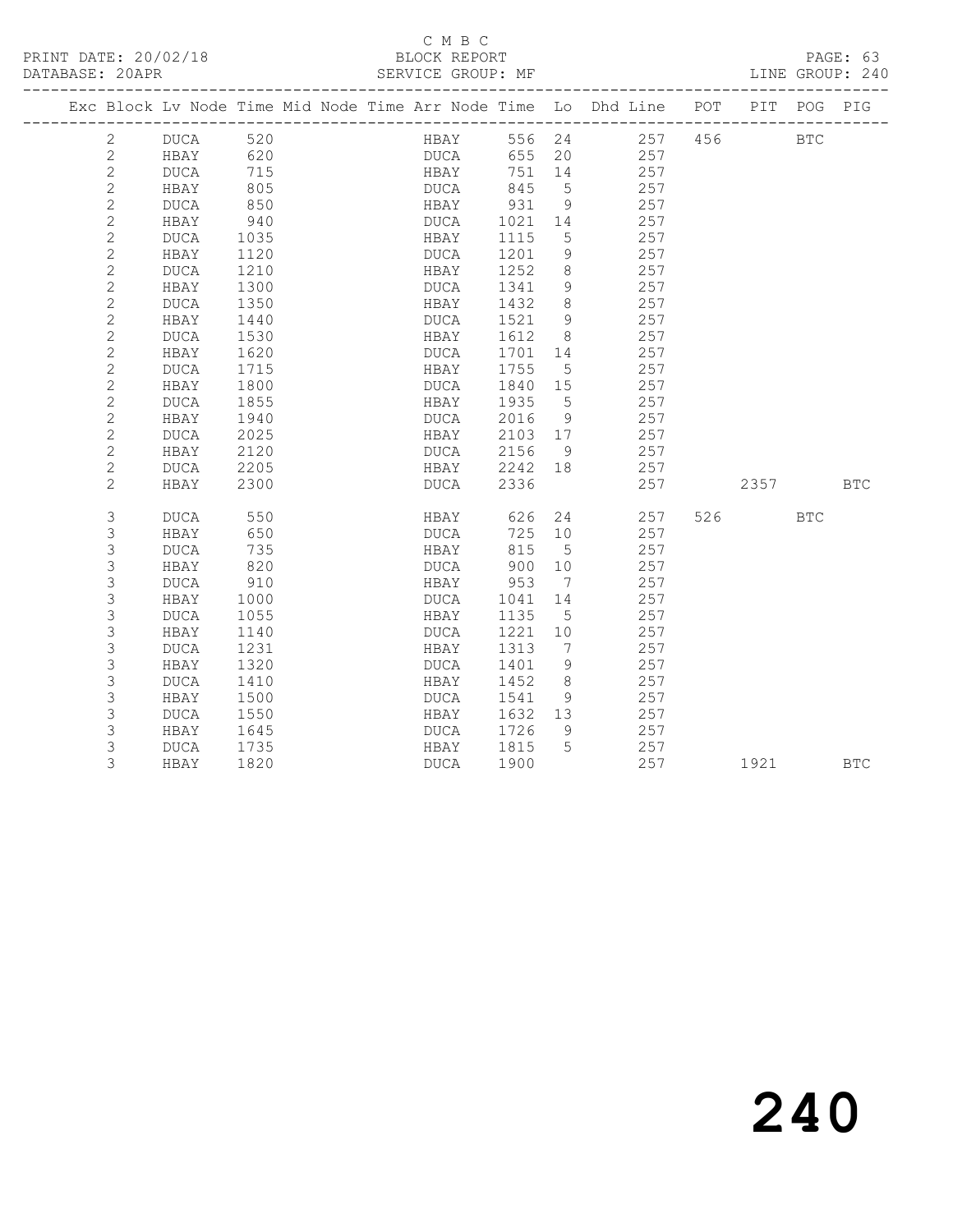### C M B C<br>BLOCK REPORT

PAGE: 64<br>LINE GROUP: 240

|       |                |                            |      |  |                            |      |                 | Exc Block Lv Node Time Mid Node Time Arr Node Time Lo Dhd Line | POT  |      | PIT POG    | PIG          |
|-------|----------------|----------------------------|------|--|----------------------------|------|-----------------|----------------------------------------------------------------|------|------|------------|--------------|
|       | 4              | DUCA                       | 615  |  | HBAY                       | 651  | 22              | 257                                                            | 551  |      | <b>BTC</b> |              |
|       | 4              | HBAY                       | 713  |  | DUCA                       | 751  | 9               | 257                                                            |      |      |            |              |
|       | 4              | DUCA                       | 800  |  | HBAY                       | 840  | $5^{\circ}$     | 257                                                            |      |      |            |              |
|       | 4              | HBAY                       | 845  |  | DUCA                       | 925  | 10              | 257                                                            |      |      |            |              |
|       | 4              | DUCA                       | 935  |  | HBAY                       | 1015 | 10              | 257                                                            |      |      |            |              |
|       | 4              | HBAY                       | 1025 |  | DUCA                       | 1106 | 9               | 257                                                            |      |      |            |              |
|       | 4              | DUCA                       | 1115 |  | HBAY                       | 1155 | 5               | 257                                                            |      |      |            |              |
|       | 4              | HBAY                       | 1200 |  | DUCA                       | 1241 | 9               | 257                                                            |      |      |            |              |
|       | $\overline{4}$ | DUCA                       | 1250 |  | HBAY                       | 1332 | 8               | 257                                                            |      |      |            |              |
|       | 4              | HBAY                       | 1340 |  | DUCA                       | 1421 | 9               | 257                                                            |      |      |            |              |
|       | 4              | DUCA                       | 1430 |  | HBAY                       | 1512 | 13              | 257                                                            |      |      |            |              |
|       | 4              | HBAY                       | 1525 |  | DUCA                       | 1606 | 9               | 257                                                            |      |      |            |              |
|       | $\overline{4}$ | DUCA                       | 1615 |  | HBAY                       | 1655 | $5^{\circ}$     | 257                                                            |      |      |            |              |
|       | 4              | HBAY                       | 1700 |  | DUCA                       | 1740 | 15              | 257                                                            |      |      |            |              |
|       | 4              | DUCA                       | 1755 |  | HBAY                       | 1835 | $5\phantom{0}$  | 257                                                            |      |      |            |              |
|       | 4              | HBAY                       | 1840 |  | DUCA                       | 1918 | $\overline{7}$  | 257                                                            |      |      |            |              |
|       | 4              | DUCA                       | 1925 |  | HBAY                       | 2003 | 12              | 257                                                            |      |      |            |              |
|       | 4              | HBAY                       | 2015 |  | DUCA                       | 2051 | 14              | 257                                                            |      |      |            |              |
|       | 4              | DUCA                       | 2105 |  | HBAY                       | 2143 | 17              | 257                                                            |      |      |            |              |
|       | 4              | HBAY                       | 2200 |  | DUCA                       | 2236 | 29              | 257                                                            |      |      |            |              |
|       | 4              | DUCA                       | 2305 |  | HBAY                       | 2342 | 18              | 257                                                            |      |      |            |              |
|       | 4              | HBAY                       | 2400 |  | DUCA                       | 2436 |                 | 257                                                            |      | 2457 |            | <b>BTC</b>   |
|       | 5              | <b>DUCA</b>                | 655  |  | HBAY                       | 731  | 9               | 257                                                            | 631  |      | <b>BTC</b> |              |
|       | $\mathsf S$    | HBAY                       | 740  |  | DUCA                       | 818  | 17              | 257                                                            |      |      |            |              |
|       | $\mathsf S$    | DUCA                       | 835  |  | HBAY                       | 915  | $5^{\circ}$     | 257                                                            |      |      |            |              |
|       | $\mathsf S$    | HBAY                       | 920  |  | DUCA                       | 1001 | 14              | 257                                                            |      |      |            |              |
|       | 5              | DUCA                       | 1015 |  | HBAY                       | 1055 | 10              | 257                                                            |      |      |            |              |
|       | 5              | HBAY                       | 1105 |  | DUCA                       | 1146 | 9               | 257                                                            |      |      |            |              |
|       | 5              | DUCA                       | 1155 |  | HBAY                       | 1235 | $5\phantom{.0}$ | 257                                                            |      |      |            |              |
|       | 5              | HBAY                       | 1240 |  | <b>DUCA</b>                | 1321 | 9               | 257                                                            |      |      |            |              |
|       | $\mathsf S$    | DUCA                       | 1330 |  | HBAY                       | 1412 | 8               | 257                                                            |      |      |            |              |
|       | $\mathsf S$    | HBAY                       | 1420 |  | DUCA                       | 1501 | 9               | 257                                                            |      |      |            |              |
|       | 5              | DUCA                       | 1510 |  | HBAY                       | 1552 | 13              | 257                                                            |      |      |            |              |
|       | 5              | HBAY                       | 1605 |  | DUCA                       | 1646 | 9               | 257                                                            |      |      |            |              |
|       | 5              | DUCA                       | 1655 |  | HBAY                       | 1735 | $5^{\circ}$     | 257                                                            |      |      |            |              |
|       | $\mathsf S$    | HBAY                       | 1740 |  | DUCA                       | 1820 | 15              | 257                                                            |      |      |            |              |
|       | 5              | DUCA                       | 1835 |  | HBAY                       | 1915 | $-5$            | 257                                                            |      |      |            |              |
|       | 5              | HBAY                       | 1920 |  | <b>DUCA</b>                | 1956 |                 | 257                                                            |      | 2017 |            | BTC          |
| E2 10 |                | <b>DUCA</b>                | 1425 |  | HBAY                       | 1507 | 6               | 257                                                            | 1401 |      | <b>BTC</b> |              |
| E2 10 |                | HBAY                       | 1513 |  | $\mathop{\text{\rm DUCA}}$ | 1554 | 11              | 257                                                            |      |      |            |              |
| E2 10 |                | <b>DUCA</b>                | 1605 |  | HBAY                       | 1645 | 28              | 257                                                            |      |      |            |              |
| E2 10 |                | HBAY                       | 1713 |  | <b>DUCA</b>                | 1753 | 17              | 257                                                            |      |      |            |              |
| E2 10 |                | <b>DUCA</b>                | 1810 |  | HBAY                       | 1850 | 23              | 257                                                            |      |      |            |              |
| E2 10 |                | HBAY                       | 1913 |  | $\mathop{\text{\rm DUCA}}$ | 1949 | 6               | 257                                                            |      |      |            |              |
| E2 10 |                | $\mathop{\text{\rm DUCA}}$ | 1955 |  | HBAY                       | 2033 | 12              | 257                                                            |      |      |            |              |
| E2 10 |                | HBAY                       | 2045 |  | <b>DUCA</b>                | 2121 |                 | 257                                                            |      | 2142 |            | $_{\rm BTC}$ |
|       |                |                            |      |  |                            |      |                 |                                                                |      |      |            |              |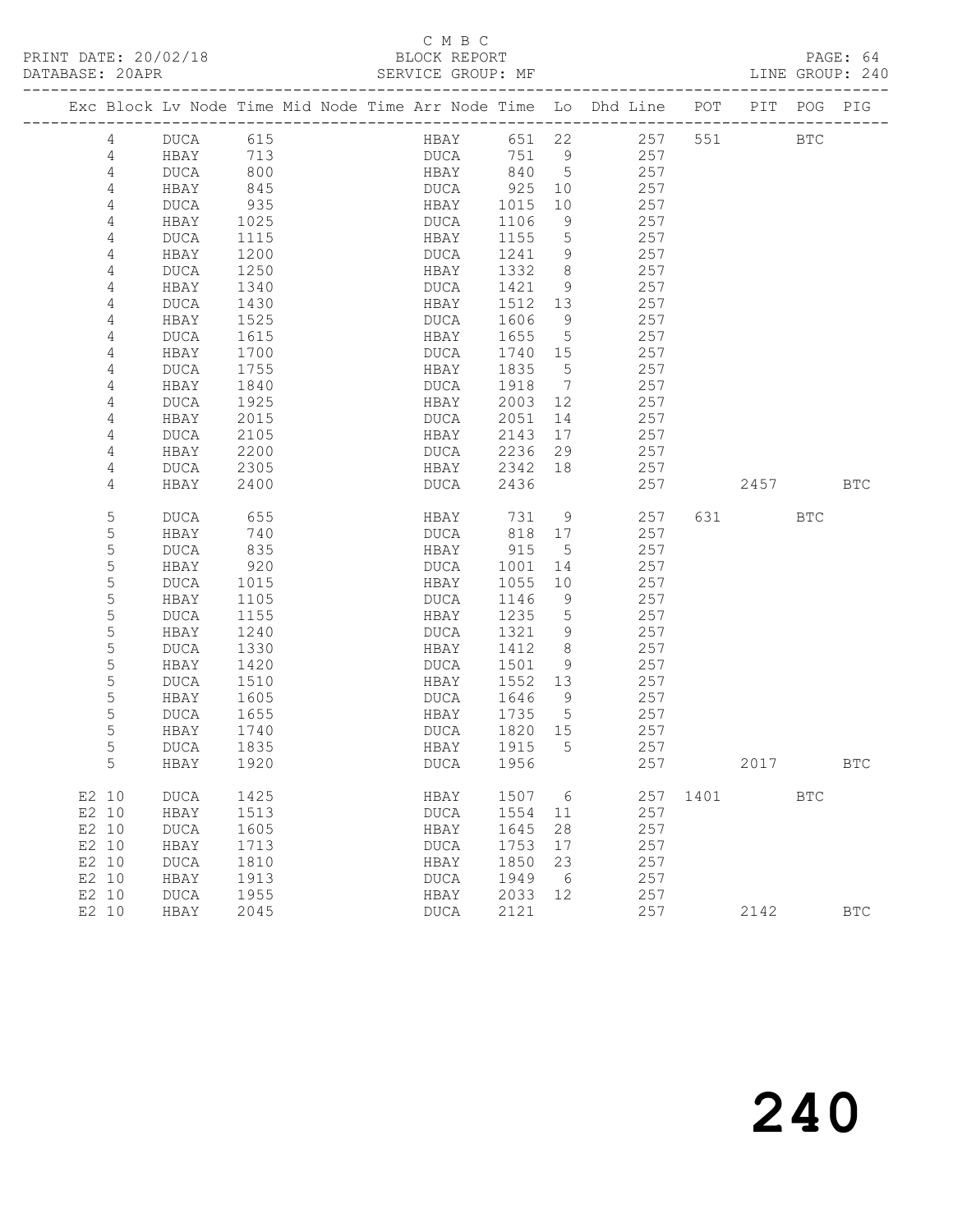#### C M B C<br>BLOCK REPORT

PAGE: 65<br>LINE GROUP: 240

|  |             |                   |      |                                                 |                      | Exc Block Lv Node Time Mid Node Time Arr Node Time Lo Dhd Line POT                                  |                  |                 |                 |            | PIT POG  |            | PIG        |
|--|-------------|-------------------|------|-------------------------------------------------|----------------------|-----------------------------------------------------------------------------------------------------|------------------|-----------------|-----------------|------------|----------|------------|------------|
|  | 21          |                   |      |                                                 |                      | LVMT 522 MAGA 548 STST 604 6 240                                                                    |                  |                 |                 |            | 504 BTC  |            |            |
|  | 21          |                   |      |                                                 |                      | STST 610 15LO 636 LVMT 650 6 240<br>LVMT 656 MAGA 723 STST 741 16 21 240<br>PBEX 818 BAGA 842 6 211 |                  |                 |                 |            |          |            |            |
|  | 21          |                   |      |                                                 |                      |                                                                                                     |                  |                 |                 |            |          |            |            |
|  | 21          |                   |      |                                                 |                      |                                                                                                     |                  |                 |                 |            |          |            |            |
|  | 21          | BAGA              | 848  |                                                 |                      | PBEX                                                                                                | 913              | $5\overline{)}$ |                 | 211        |          |            |            |
|  | 21          | PBEX              | 918  |                                                 |                      |                                                                                                     | 957 5            |                 |                 | 232        |          |            |            |
|  | 21          | GMSK              | 1002 | LN15 935 GMSK<br>LS15 1027 PBEX                 |                      |                                                                                                     | 1043             | $7\overline{)}$ |                 | 232        |          |            |            |
|  | 21          | PBEX              | 1050 |                                                 |                      |                                                                                                     | 1107             | 13              |                 | 212        |          |            |            |
|  | 21          | PANA              | 1120 |                                                 |                      |                                                                                                     | 1138             | 12 <sup>°</sup> |                 | 212        |          |            |            |
|  | 21          | PBEX              | 1150 | PANA<br>PBEX<br>LN15 1209 GMSK<br>CASB 1302 100 |                      |                                                                                                     | 1233             | 21              |                 | 232        |          |            |            |
|  | 21          | GMSK              | 1254 |                                                 |                      |                                                                                                     | 1328             | $6\overline{6}$ |                 | 236        |          |            |            |
|  | 21          | LOQU              | 1334 | LN15                                            | 1343                 | PRRO                                                                                                | 1400             | 20              |                 | 230        |          |            |            |
|  | 21          | PRRO              | 1420 | LS15                                            | 1432                 | LOQU                                                                                                | 1441             | $\overline{7}$  |                 | 230        |          |            |            |
|  | 21          | LOQU              | 1448 | 29LO                                            | 1507<br>1603<br>1715 | LVMT                                                                                                | 1518             | 12              |                 | 229        |          |            |            |
|  | 21          | LVMT              | 1530 | MAGA                                            |                      | STST                                                                                                | 1628             | 10              |                 | 240        |          |            |            |
|  | 21          | ${\tt STST}$      | 1638 | 15LO                                            |                      | LVMT                                                                                                | 1729 12          |                 |                 | 240        |          |            |            |
|  | 21          | LVMT              | 1741 | MAGA                                            | 1812                 | STST                                                                                                | 1837 11 240      |                 |                 |            |          |            |            |
|  | 21          | STST              | 1848 | 15LO                                            | 1923                 | LVMT                                                                                                | 1936             |                 |                 | 240        | 1951 BTC |            |            |
|  | 22          | ${\tt STST}$      | 530  | 15LO                                            |                      | 556 LVMT                                                                                            |                  |                 | 610 11          | 240        | 506 BTC  |            |            |
|  | 22          | LVMT              | 621  | MAGA                                            | 648                  | STST                                                                                                | 706              |                 | 7 240           |            |          |            |            |
|  | $2\sqrt{2}$ | STST              | 713  | 15LO                                            | 744                  | LVMT                                                                                                | 758              | 8 <sup>8</sup>  |                 | 240        |          |            |            |
|  | 22          | LVMT              | 806  | MAGA                                            |                      | 836 STST<br>941 MOGL                                                                                | 859              | 12              |                 | 240        |          |            |            |
|  | 22          | STST              | 911  | EDRI                                            |                      |                                                                                                     | 951              | $\overline{0}$  |                 | 246        |          |            |            |
|  | 22          | MOGL              | 951  |                                                 |                      | LOQU                                                                                                | 1014             | 21              |                 | 249        |          |            |            |
|  | $2\sqrt{2}$ | LOQU              | 1035 | CASB                                            | 1051                 | GMSK                                                                                                | 1058             | 12              |                 | 236        |          |            |            |
|  | 22          | GMSK              | 1110 | CASB                                            |                      | 1117 LOQU                                                                                           | 1143             | 22              |                 | 236        |          |            |            |
|  | 22          | LOQU              | 1205 | CASB                                            | 1223                 | GMSK                                                                                                | 1231             | 9               |                 | 236        |          |            |            |
|  | 22          | GMSK              | 1240 | CASB                                            | 1248                 | LOQU                                                                                                | 1314             | 21              |                 | 236        |          |            |            |
|  | 22          | LOQU              | 1335 | CASB                                            | 1354                 | GMSK                                                                                                | 1402             | 8 <sup>8</sup>  |                 | 236        |          |            |            |
|  | 22          | GMSK              | 1410 | CASB                                            | $14 + 1509$          | LOQU                                                                                                | 1441             | 9               |                 | 236        |          |            |            |
|  | 22          | LOQU              | 1450 | CASB                                            |                      | GMSK                                                                                                | 1517             | $7\overline{)}$ |                 | 236        |          |            |            |
|  | 22          | GMSK              | 1524 | CASB                                            | 1533                 | LOQU                                                                                                | 1556             |                 | $7\overline{ }$ | 236        |          |            |            |
|  | 22          | LOQU              | 1603 | CASB                                            | 1622                 | GMSK                                                                                                | 1630 7           |                 |                 | 30 236     |          |            |            |
|  | 22          | ${\tt STST}$      | 1707 | CASB                                            |                      | GMSK                                                                                                | 1751             | $7\overline{ }$ |                 | 247        |          |            |            |
|  | 22          | GMSK<br>LOQU 1833 | 1758 |                                                 |                      | 1805 LOQU<br>1843 PRRO                                                                              | 1827 6<br>1900 9 |                 |                 | 236<br>230 |          |            |            |
|  | 22<br>22    | PRRO              |      | LN15<br>1909 LS15                               |                      | 1918 LOQU 1925                                                                                      |                  |                 |                 | 230        | 1945     | <b>BTC</b> |            |
|  |             |                   |      |                                                 |                      |                                                                                                     |                  |                 |                 |            |          |            |            |
|  | 23          |                   |      |                                                 |                      | LVMT 534 MAGA 600 STST 616 14 240 516 BTC                                                           |                  |                 |                 |            |          |            |            |
|  | 23          | STST              | 630  | 15LO                                            | 659                  | LVMT                                                                                                | 713              | 11              |                 | 240        |          |            |            |
|  | 23          | LVMT              | 724  | MAGA                                            | 752                  | STST                                                                                                | 810              | 8               |                 | 240        |          |            |            |
|  | 23          | STST              | 818  | 15LO                                            | 856                  | LVMT                                                                                                | 910              | 7               |                 | 240        |          |            |            |
|  | 23          | LVMT              | 917  | MAGA                                            | 945                  | STST                                                                                                | 1010             | 8               |                 | 240        |          |            |            |
|  | 23          | STST              | 1018 | <b>15LO</b>                                     | 1054                 | LVMT                                                                                                | 1107             | 21              |                 | 240        |          |            |            |
|  | 23          | <b>LVMT</b>       | 1128 | MAGA                                            | 1157                 | STST                                                                                                | 1221             | 19              |                 | 240        |          |            |            |
|  | 23          | STST              | 1240 | EDRI                                            | 1309                 | MOGL                                                                                                | 1319             | $\circ$         |                 | 246        |          |            |            |
|  | 23          | MOGL              | 1319 |                                                 |                      | LOQU                                                                                                | 1339             | 8               |                 | 249        |          |            |            |
|  | 23          | LOQU              | 1347 |                                                 |                      | MOGL                                                                                                | 1407             | $\circ$         |                 | 249        |          |            |            |
|  | 23          | MOGL              | 1407 | MAGA                                            | 1426                 | STST                                                                                                | 1452             | 8               |                 | 246        |          |            |            |
|  | 23          | STST              | 1500 | 15LO                                            | 1539                 | LVMT                                                                                                | 1553             | 13              |                 | 240        |          |            |            |
|  | 23          | LVMT              | 1606 | MAGA                                            | 1639                 | STST                                                                                                | 1704             | 10              |                 | 240        |          |            |            |
|  | 23          | STST              | 1714 | <b>15LO</b>                                     | 1753                 | LVMT                                                                                                | 1807             |                 |                 | 240        | 1822     |            | <b>BTC</b> |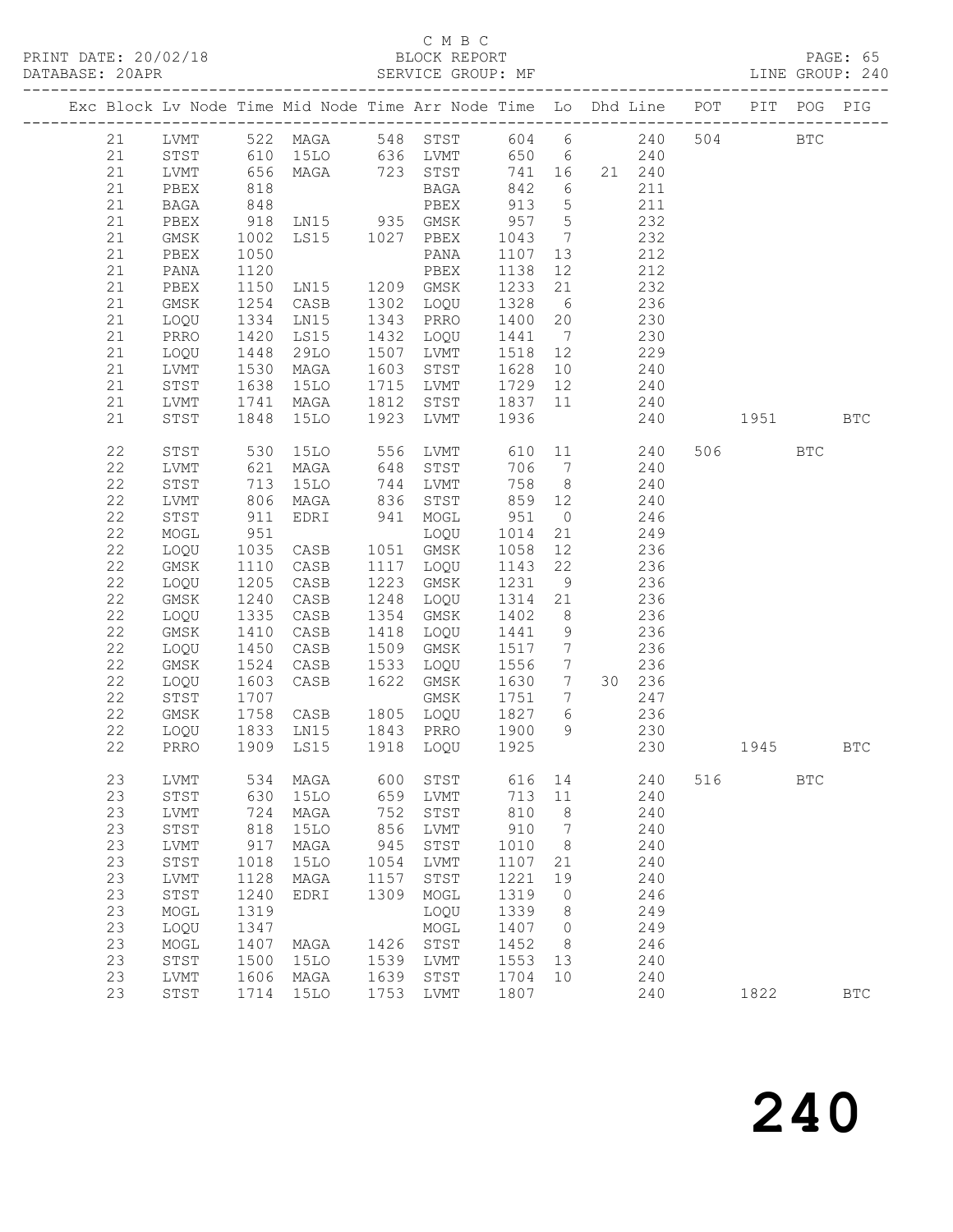#### C M B C<br>BLOCK REPORT

PAGE: 66<br>LINE GROUP: 240

|  |          |                |                      |                                                                        |              |                               |                  |                              | Exc Block Lv Node Time Mid Node Time Arr Node Time Lo Dhd Line POT PIT POG PIG |          |            |
|--|----------|----------------|----------------------|------------------------------------------------------------------------|--------------|-------------------------------|------------------|------------------------------|--------------------------------------------------------------------------------|----------|------------|
|  | 24       |                |                      |                                                                        |              |                               |                  |                              | STST 550 15LO 616 LVMT 630 12 240                                              | 526 BTC  |            |
|  | 24       |                |                      |                                                                        |              |                               |                  |                              | LVMT 642 MAGA 709 STST 727 9 240                                               |          |            |
|  | 24       | STST 736 15LO  |                      |                                                                        |              |                               |                  |                              | 810 LVMT 824 5 240                                                             |          |            |
|  | 24       | LVMT           |                      | 829 MAGA<br>MAGA 859 STST<br>EDRI 1009 MOGL                            |              |                               | 922 18           |                              | 240                                                                            |          |            |
|  | 24       | STST           | 940                  |                                                                        |              |                               | 1019 0           |                              | 246                                                                            |          |            |
|  | 24       | MOGL           | 1019                 |                                                                        |              | LOQU                          | 1040             | $7\overline{)}$              | 249                                                                            |          |            |
|  | 24       | LOQU           | 1047                 |                                                                        |              | MOGL                          | 1106 0           |                              | 249                                                                            |          |            |
|  | 24       | MOGL           |                      | 1106 MAGA                                                              |              | 1124 STST                     | 1147 16          |                              | 246                                                                            |          |            |
|  | 24       | STST           | 1203                 | 15LO                                                                   |              | LVMT                          | 1253             | 21                           | 240                                                                            |          |            |
|  | 24       | LVMT           |                      | 1314 MAGA                                                              | 1240<br>1345 | STST                          | 1412 6           |                              | 240                                                                            |          |            |
|  | 24       | STST           | 1418                 | 15LO                                                                   | 1456         | LVMT                          | 1511 10          |                              | 240                                                                            |          |            |
|  | 24       | LVMT           | 1521                 | MAGA                                                                   | 1554         | STST                          | 1619             | $\overline{7}$               | 240                                                                            |          |            |
|  | 24       | STST           | 1626                 | EDRI                                                                   |              | 1655 MOGL                     | 1705 0           |                              | 246                                                                            |          |            |
|  | 24       | MOGL           | 1705                 |                                                                        |              | LOQU                          | 1728 13          |                              | 7 249                                                                          |          |            |
|  | 24       | HARB           | 1748                 |                                                                        |              | LOQU                          | 1756             | $\overline{7}$               | 231                                                                            |          |            |
|  | 24       |                |                      |                                                                        |              |                               | 1824 0           |                              | 249                                                                            |          |            |
|  | 24       | MOGL           |                      |                                                                        |              |                               | 1906 12          |                              | 246                                                                            |          |            |
|  | 24       |                |                      | 1803 MOGL 1803<br>MOGL 1824 MAGA 1841 STST<br>STST 1918 15LO 1953 LVMT |              |                               | 2006 21          |                              | 240                                                                            |          |            |
|  | 24       | LVMT 2027 MAGA |                      |                                                                        | 2052         | STST                          | 2111 13          |                              | 240                                                                            |          |            |
|  | 24       | STST           |                      | 2124 15LO                                                              | 2155         | LVMT                          | 2208             |                              | 240                                                                            | 2223 BTC |            |
|  | 25       | LVMT           |                      | 546 MAGA                                                               | 612          | STST 628                      |                  |                              | 12<br>240                                                                      | 528 BTC  |            |
|  | $25$     | STST           | 640                  | 15LO                                                                   | 709          | LVMT                          | 723 8            |                              | 240                                                                            |          |            |
|  | $25$     | LVMT           | 731                  | MAGA                                                                   | 801          | STST                          | 821 11           |                              | 240                                                                            |          |            |
|  | 25       | STST           | $832$<br>932<br>1040 | 15LO 910 LVMT<br>MAGA 1000 STST<br>EDRI 1108 MOGL                      |              |                               | 924 8            |                              | 240                                                                            |          |            |
|  | $25$     | LVMT           |                      | MAGA                                                                   |              | STST                          | 1025 15          |                              | 240                                                                            |          |            |
|  | 25       | STST           | 1040                 |                                                                        |              |                               | 1118 0           |                              | 246                                                                            |          |            |
|  | 25       | MOGL           | 1118                 |                                                                        |              | LOQU                          | 1138 9           |                              | 249                                                                            |          |            |
|  | 25       | LOQU           | 1147                 | MOGL<br>MAGA 1224 STST<br>15LO 1341 LVMT                               |              |                               | 1206 0           |                              | 249                                                                            |          |            |
|  | 25       | MOGL           | 1206                 |                                                                        |              |                               | 1247 16          |                              | 246                                                                            |          |            |
|  | 25       | STST           | 1303                 |                                                                        |              |                               | 1354             | 15                           | 240                                                                            |          |            |
|  | $25$     | LVMT           | 1409                 | MAGA                                                                   | 1440         | STST                          | 1507 19          |                              | 240                                                                            |          |            |
|  | 25       | STST           | 1526                 | EDRI                                                                   | 1555         | MOGL                          | 1605             | $\overline{0}$               | 246                                                                            |          |            |
|  | 25       | MOGL           | 1605                 | LOQU<br>15GB 1648 UNDE                                                 |              | LOQU                          | 1628             | $5\overline{)}$              | 249                                                                            |          |            |
|  | 25       | LOQU           | 1633                 |                                                                        |              |                               | 1701 6           |                              | 228                                                                            |          |            |
|  | 25       | UNDE           | 1707                 | PBEX 1731 BUB2                                                         |              |                               | 1802             | 8 <sup>8</sup>               | 210                                                                            |          |            |
|  | 25       | BUB2           | 1810                 |                                                                        |              | PBEX                          | 1837 9           |                              | 210                                                                            |          |            |
|  | 25       | PBEX           | 1846                 |                                                                        |              | SEHY                          | 1859 0<br>1910 7 |                              | 214                                                                            |          |            |
|  | 25       | SEHY           | 1859                 |                                                                        |              | PBEX                          |                  |                              | 214                                                                            |          |            |
|  | 25       |                |                      |                                                                        |              | PBEX 1917 LN15 1931 GMSK 1954 |                  | 9                            | 232                                                                            |          |            |
|  | 25       | GMSK           | 2003                 | LS15                                                                   | 2024         | PBEX                          | 2038             | 10                           | 232<br>232                                                                     |          |            |
|  | 25<br>25 | PBEX           | 2048<br>2135         | LN15                                                                   | 2102         | GMSK                          | 2124<br>2200     | 11<br>$5^{\circ}$            | 236                                                                            |          |            |
|  | 25       | GMSK<br>LOQU   | 2205                 | CASB<br>29LO                                                           | 2142<br>2218 | LOQU<br>LVMT                  | 2225             | 11                           | 229                                                                            |          |            |
|  | 25       | LVMT           | 2236                 | L015                                                                   |              | LOQU                          | 2255             | 10                           | 229                                                                            |          |            |
|  | 25       | LOQU           | 2305                 |                                                                        |              | MOGL                          | 2321             | $\overline{0}$               | 249                                                                            |          |            |
|  | 25       | MOGL           | 2321                 | MAGA                                                                   |              | 2337 STST                     | 2355             | $7\phantom{.0}\phantom{.0}7$ | 246                                                                            |          |            |
|  | 25       | STST           | 2402                 | EDRI                                                                   | 2427         | MOGL                          | 2434             | $\circ$                      | 246                                                                            |          |            |
|  | 25       | MOGL           | 2434                 |                                                                        |              | LOQU                          | 2451             | 14                           | 249                                                                            |          |            |
|  | 25       | LOQU           | 2505                 | 29LO                                                                   |              | 2517 LVMT                     | 2523             |                              | 229                                                                            | 2538     | <b>BTC</b> |
|  |          |                |                      |                                                                        |              |                               |                  |                              |                                                                                |          |            |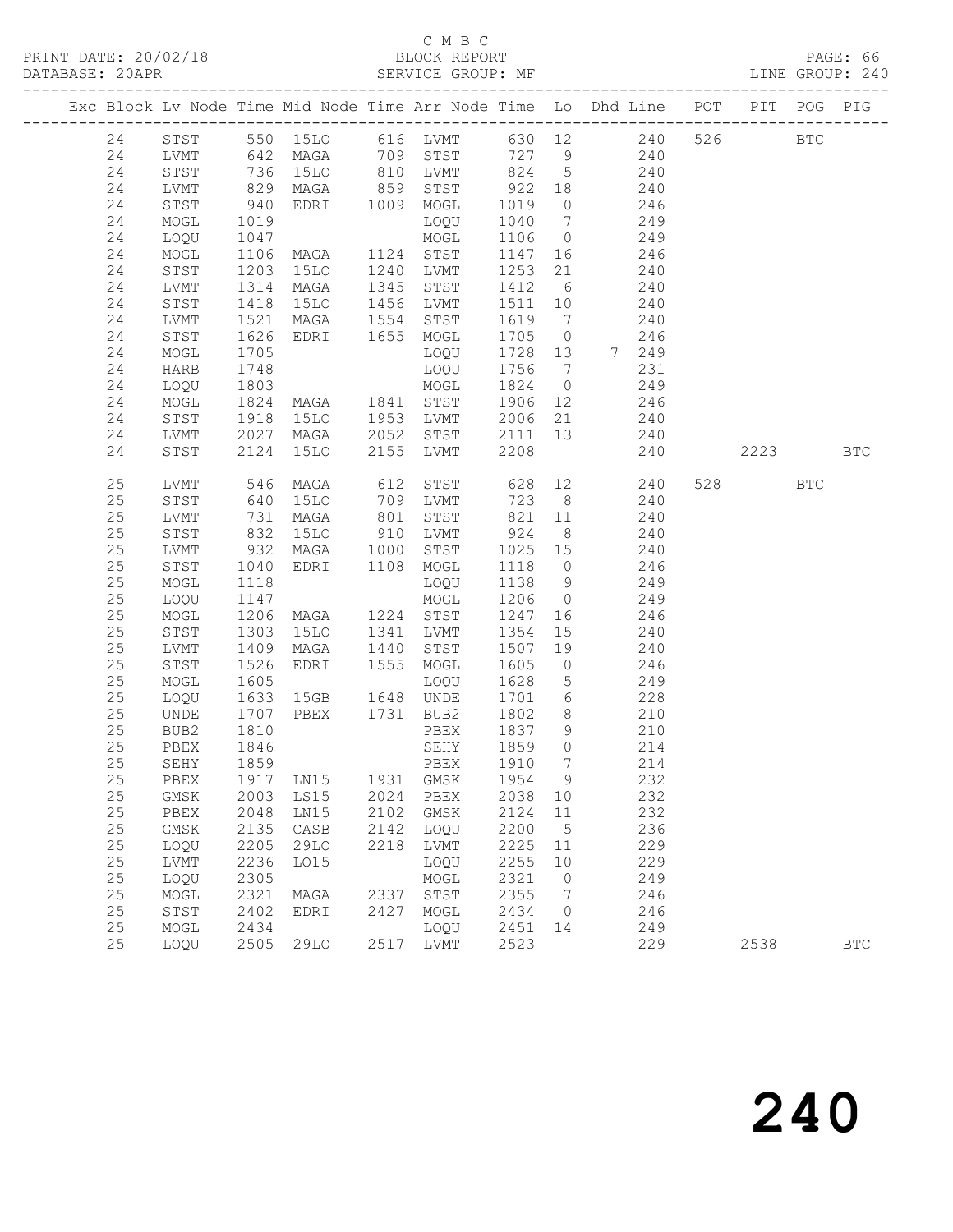#### C M B C<br>BLOCK REPORT

PAGE: 67<br>LINE GROUP: 240

|  |            |                      |                 |                       |                           | Exc Block Lv Node Time Mid Node Time Arr Node Time Lo Dhd Line POT |              |                 |                        |     |            | PIT POG PIG |            |
|--|------------|----------------------|-----------------|-----------------------|---------------------------|--------------------------------------------------------------------|--------------|-----------------|------------------------|-----|------------|-------------|------------|
|  | 26         |                      |                 |                       |                           | LVMT 558 MAGA 624 STST 640 9 240                                   |              |                 |                        | 540 | <b>BTC</b> |             |            |
|  | 26         | STST                 |                 | 649 15LO              |                           | 719 LVMT 733 5 240                                                 |              |                 |                        |     |            |             |            |
|  | 26         | LVMT                 | 738             | MAGA                  | 808                       | STST                                                               | 828          | 11              | 240                    |     |            |             |            |
|  | 26         | STST                 | 839             | 15LO                  | $917$<br>$1016$<br>$1125$ | LVMT                                                               | 931          | 17              | 240                    |     |            |             |            |
|  | 26         | LVMT                 | $948$<br>$1048$ | MAGA                  |                           | STST                                                               | 1041         | $\overline{7}$  | 240                    |     |            |             |            |
|  | 26         | ${\tt STST}$         | 1048            | 15LO                  |                           | LVMT                                                               | 1138         | 20              | 240                    |     |            |             |            |
|  | 26         | LVMT                 | 1158            | MAGA                  | 1230                      | STST                                                               | 1256         | 14              | 240                    |     |            |             |            |
|  | 26         | ${\tt STST}$         | 1310            | EDRI                  | 1339                      | MOGL                                                               | 1349 0       |                 | 246                    |     |            |             |            |
|  | 26         | MOGL                 | 1349            |                       |                           | LOQU                                                               | 1409 8       |                 | 249                    |     |            |             |            |
|  | 26         | LOQU                 | 1417            |                       |                           | MOGL                                                               | 1437 0       |                 | 249                    |     |            |             |            |
|  | 26         | MOGL                 | 1437            | MAGA 1456 STST        |                           |                                                                    | 1522 13      |                 | 246                    |     |            |             |            |
|  | 26         | STST                 | 1535            | 15LO                  | 1612                      | LVMT                                                               | 1625         | 8 <sup>8</sup>  | 240                    |     |            |             |            |
|  | 26         | LVMT                 | 1633            | MAGA                  | 1706<br>1827              | STST                                                               | 1731 19      |                 | 240                    |     |            |             |            |
|  | 26         | STST                 | 1750            | 15LO                  |                           | LVMT                                                               | 1840         |                 | 240                    |     | 1855       | <b>BTC</b>  |            |
|  | 27         | LVMT                 | 606             | LO15                  |                           | LOQU                                                               | 626          |                 | $6\overline{6}$<br>229 |     | 548 BTC    |             |            |
|  | 27         | LOQU                 | 632<br>703      | 29LO                  |                           |                                                                    | 653          | 10              | 229                    |     |            |             |            |
|  | 27         | LVMT                 | 732             | L015                  |                           | 647 LVMT<br>LOQU<br>748 LVMT                                       | 726          | $6\overline{6}$ | 229                    |     |            |             |            |
|  | 27         | LOQU                 |                 | 29LO                  |                           |                                                                    | 755          | $7\overline{)}$ | 229                    |     |            |             |            |
|  | 27         | LVMT                 | 802             | LO15                  |                           |                                                                    | 828          | 23              | 229                    |     |            |             |            |
|  | 27         | LOQU                 | 851<br>927      | OSLO                  |                           | LOQU<br>907 PRRO<br>937 LOQU                                       | 917          | 10              | 230                    |     |            |             |            |
|  | 27         | PRRO                 | 950             | LS15                  |                           |                                                                    | 944          | $6\overline{6}$ | 230                    |     |            |             |            |
|  | $27$<br>27 | LOQU                 | 1009            |                       | 1027                      | MOGL<br>STST                                                       | 1009<br>1050 | $\overline{0}$  | 249<br>246             |     |            |             |            |
|  | 27         | MOGL<br>${\tt STST}$ | 1103            | MAGA<br>15LO          | 1140                      | LVMT                                                               | 1153         | 13<br>20        | 240                    |     |            |             |            |
|  | 27         | LVMT                 | 1213            | MAGA                  | 1245                      | STST                                                               | 1311 7       |                 | 240                    |     |            |             |            |
|  | 27         | ${\tt STST}$         | 1318            | 15LO                  | 1356                      | LVMT                                                               | 1409 9       |                 | 240                    |     |            |             |            |
|  | 27         | LVMT                 | 1418            | MAGA                  | 1449                      | STST                                                               | 1516 10      |                 | 240                    |     |            |             |            |
|  | 27         | STST                 | 1526            | 15LO                  |                           | LVMT                                                               | 1616         | 8 <sup>8</sup>  | 240                    |     |            |             |            |
|  | 27         | LVMT                 | 1624            | MAGA                  |                           | STST                                                               | 1722 10      |                 | 240                    |     |            |             |            |
|  | 27         | STST                 | 1732            | 15LO                  | 1603<br>1657<br>1811      | LVMT                                                               | 1824         |                 | 240                    |     |            |             | <b>BTC</b> |
|  | 28         | LVMT                 | 614             | MAGA                  | 641                       | STST                                                               | 659          | 10              | 240                    |     | 556 BTC    |             |            |
|  | 28         | STST                 | 709             | EDRI                  |                           | 733 MOGL                                                           | 743          | $\overline{0}$  | 246                    |     |            |             |            |
|  | 28         | MOGL                 | 743             |                       |                           | LOQU                                                               | 810          | $7\overline{ }$ | 249                    |     |            |             |            |
|  | 28         | LOQU                 | 817             |                       |                           | MOGL                                                               | 839          | $\overline{0}$  | 249                    |     |            |             |            |
|  | 28         | MOGL                 |                 | 839 MAGA              |                           | 859 STST<br>1009 LVMT<br>1059 STST                                 | 920          | 13              | 246                    |     |            |             |            |
|  | 28         | STST                 |                 | 933 15LO<br>1030 MAGA |                           |                                                                    | 1022<br>1122 | 8 <sup>8</sup>  | 240                    |     |            |             |            |
|  | 28         | LVMT                 |                 |                       |                           |                                                                    |              | 18              | 240                    |     |            |             |            |
|  | $2\,8$     |                      |                 |                       |                           | STST 1140 EDRI 1208 MOGL 1218 0                                    |              |                 | 246                    |     |            |             |            |
|  | 28         | MOGL                 | 1218            |                       |                           | LOQU                                                               | 1238         | - 9             | 249                    |     |            |             |            |
|  | 28         | LOQU                 | 1247            |                       |                           | MOGL                                                               | 1306         | $\circ$         | 249                    |     |            |             |            |
|  | 28         | MOGL                 | 1306            | MAGA                  |                           | 1324 STST                                                          | 1348         | 15              | 246                    |     |            |             |            |
|  | 28         | STST                 | 1403            | 15LO                  | 1441                      | LVMT                                                               | 1456         | 16              | 240                    |     |            |             |            |
|  | 28         | LVMT                 | 1512            | MAGA                  | 1544                      | STST                                                               | 1609         | 6               | 240                    |     |            |             |            |
|  | 28         | STST                 | 1615            | LN15                  | 1651                      | LNCB                                                               | 1706         | 5               | 241<br>33              |     |            |             |            |
|  | 28         | STST                 | 1744            | EDRI                  | 1813                      | MOGL                                                               | 1823         | $\circ$         | 246                    |     |            |             |            |
|  | 28         | MOGL                 | 1823            |                       |                           | LOQU                                                               | 1842         | 11              | 249                    |     |            |             |            |
|  | 28         | LOQU                 | 1853            | 29LO                  | 1910                      | LVMT                                                               | 1917         | 9               | 229                    |     |            |             |            |
|  | 28         | LVMT                 | 1926            | MAGA                  | 1953                      | STST                                                               | 2012         | 6               | 240                    |     |            |             |            |
|  | 28         | STST                 | 2018            | <b>15LO</b>           |                           | 2051 LVMT                                                          | 2104         |                 | 240                    |     | 2119       |             | <b>BTC</b> |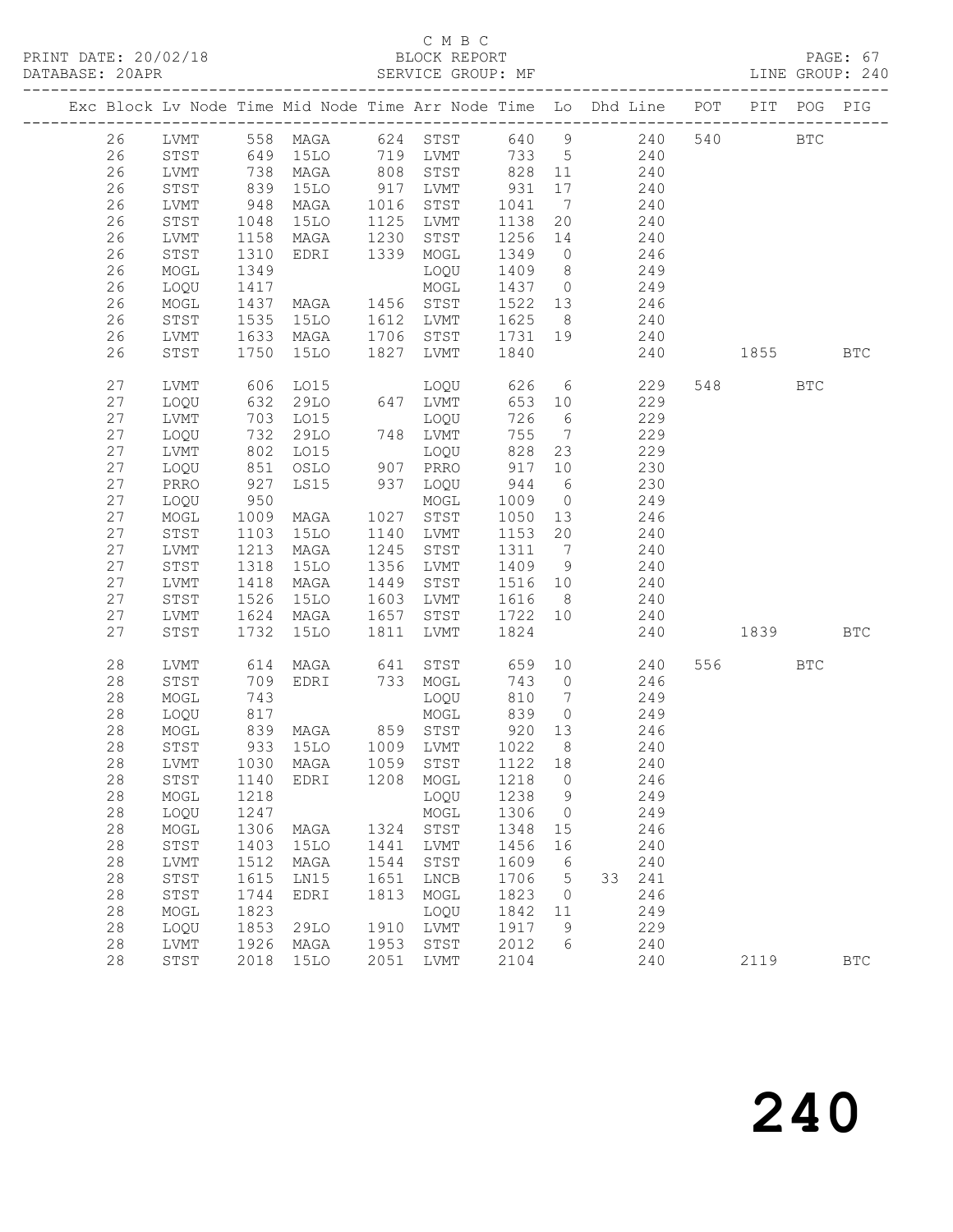PAGE: 68<br>LINE GROUP: 240

|        |             |              |             |      | Exc Block Lv Node Time Mid Node Time Arr Node Time Lo Dhd Line POT PIT POG PIG |                |                |           |        |                       |            |            |              |
|--------|-------------|--------------|-------------|------|--------------------------------------------------------------------------------|----------------|----------------|-----------|--------|-----------------------|------------|------------|--------------|
| 29     |             |              |             |      | LN15 654 LNOS 701 9 241 629 BTC<br>LNOS 710 15LO 722 STST 756 9 241            |                |                |           |        |                       |            |            |              |
| 29     |             |              |             |      |                                                                                |                |                |           |        |                       |            |            |              |
| 29     | STST        |              |             |      | 805 EDRI 836 MOGL                                                              |                |                | 846 0 246 |        |                       |            |            |              |
| 29     | MOGL        | 846          |             |      | LOQU                                                                           | 911 6          |                |           | 249    |                       |            |            |              |
| 29     | LOQU        | 917          |             |      | MOGL                                                                           | 936            | $\overline{0}$ |           | 249    |                       |            |            |              |
| 29     | MOGL        | 936          | MAGA        |      | 954 STST                                                                       | 1017           | 16             |           | 246    |                       |            |            |              |
| 29     | STST        | 1033         | 15LO        | 1110 | LVMT                                                                           | 1123           | 20             |           | 240    |                       |            |            |              |
| 29     | LVMT        | 1143         | MAGA        | 1215 | STST                                                                           | 1241           | $\overline{7}$ |           | 240    |                       |            |            |              |
| 29     | STST        | 1248         | 15LO        | 1326 | LVMT                                                                           | 1339           | 20             |           | 240    |                       |            |            |              |
| 29     | LVMT        | 1359         | MAGA        | 1430 | STST                                                                           | 1457           | 11             |           | 240    |                       |            |            |              |
| 29     | STST        | 1508         | 15LO        |      | 1547 LVMT                                                                      | 1601           | 14             |           | 240    |                       |            |            |              |
| 29     | LVMT        | 1615         | MAGA        | 1648 | STST                                                                           | 1713           | 10             |           | 240    |                       |            |            |              |
| 29     | STST        | 1723         | 15LO        | 1802 | LVMT                                                                           | 1815           | 11             |           | 240    |                       |            |            |              |
| 29     | LVMT        | 1826         | MAGA        | 1857 | STST                                                                           | 1922 11        |                |           | 240    |                       |            |            |              |
| 29     | STST        | 1933         | 15LO        | 2008 | LVMT                                                                           | 2021           |                |           | 240    |                       | 2036 BTC   |            |              |
| 41     | LVMT        | 1427         | MAGA        | 1458 | STST                                                                           | 1525 11        |                |           |        | 240 1409 BTC          |            |            |              |
| 41     | STST        |              | $1536$ LN15 |      | 1610 LNCB                                                                      | 1624 17 28 241 |                |           |        |                       |            |            |              |
| 41     | STST        |              | 1709 LN15   |      | 1744 LNCB                                                                      | 1759           |                |           | 241    |                       | 1817       |            | <b>BTC</b>   |
| 42     | STST        | 1445         | 15LO        | 1523 | LVMT                                                                           | 1537           |                |           |        | 11 240 1421 BTC       |            |            |              |
| 42     | LVMT        | 1548         | MAGA        | 1621 | STST                                                                           | 1646 10        |                |           | 240    |                       |            |            |              |
| 42     | STST        | 1656         | 15LO        | 1733 | LVMT                                                                           | 1747 9         |                |           | 240    |                       |            |            |              |
| 42     | LVMT        | 1756         | MAGA        | 1827 | STST                                                                           | 1852           | 11             |           | 240    |                       |            |            |              |
| 42     | STST        | 1903         | <b>15LO</b> | 1938 | LVMT                                                                           | 1951 15        |                |           | 240    |                       |            |            |              |
| 42     | LVMT        | 2006         | LO15        |      | LOQU                                                                           | 2028 8         |                |           | 229    |                       |            |            |              |
| 42     | LOQU        | 2036         | 29LO        |      | 2051 LVMT                                                                      | 2058 8         |                |           | 229    |                       |            |            |              |
| 42     | LVMT        | 2106         | LO15        |      | LOQU                                                                           | 2128           | $\overline{7}$ |           | 229    |                       |            |            |              |
| 42     | LOQU        | 2135         | 29LO        |      | 2150 LVMT                                                                      | 2157           | 9              |           | 229    |                       |            |            |              |
| 42     | LVMT        | 2206         | L015        |      | LOQU                                                                           | 2225           | 10             |           | 229    |                       |            |            |              |
| 42     | LOQU        | 2235         | 29LO        |      | 2248 LVMT                                                                      | 2255           | 13             |           | 229    |                       |            |            |              |
| 42     | LVMT        | 2308         | LO15        |      | LOQU                                                                           | 2324           | 11             |           | 229    |                       |            |            |              |
| 42     | LOQU        | 2335         | 29LO        | 2348 | LVMT                                                                           | 2355           | 13             |           | 229    |                       |            |            |              |
| 42     | LVMT        | 2408         | MAGA        | 2432 | STST                                                                           | 2450 5         |                |           | 5 240  |                       |            |            |              |
| 42     | HODM        | 2500<br>2620 | LOQU        | 2530 | LVMT                                                                           | 2545 12        |                |           | 23 N24 |                       |            |            |              |
| 42     | HODM        |              | LOQU        | 2650 | LVMT                                                                           | 2705           |                |           | N24    |                       | 2720 BTC   |            |              |
| SD 43  | CAED        |              | 1512 LS15   |      | 1537 PBEX<br>1724 LVMT<br>PBEX                                                 | 1608 14        |                |           |        | 25  232  1442  BTC    |            |            |              |
| SD 43  | STST        |              | 1647 15LO   |      |                                                                                | 1738           |                |           |        | 240                   | 1753       |            | <b>BTC</b>   |
|        |             |              |             |      | #SD 43 STST 1647 15LO 1724 LVMT 1738                                           |                |                |           |        | 240 1623 1753 BTC BTC |            |            |              |
| EM 44  | KEDL        | 1512         | 15LO        | 1517 | LVMT                                                                           | 1531           | 8 <sup>8</sup> |           | 240    | 1442                  |            | <b>BTC</b> |              |
| EM 44  | LVMT        | 1539         | MAGA        | 1612 | STST                                                                           | 1637           | 12             |           | 240    |                       |            |            |              |
| #EM 44 | LVMT        | 1539         | MAGA        | 1612 | STST                                                                           | 1637           | 12             |           | 240    | 1521                  | <b>BTC</b> |            |              |
| 44     | STST        | 1649         | LN15        | 1726 | LNCB                                                                           | 1741           | 13             | 33        | 241    |                       |            |            |              |
| 44     | STST        | 1827         | <b>15LO</b> | 1902 | LVMT                                                                           | 1915           |                |           | 240    |                       |            |            | <b>BTC</b>   |
| SD 45  | <b>BYPE</b> | 1513         | RUBY        | 1518 | KTLP                                                                           | 1530           | $-5$           | 22        | 027    | 1455                  | <b>BTC</b> |            |              |
| SD 45  | STST        | 1557         | LN15        | 1631 | LNCB                                                                           | 1645           | 14             | 33        | 241    |                       |            |            |              |
| #SD 45 | STST        | 1557         | LN15        | 1631 | LNCB                                                                           | 1645           | 14             | 33        | 241    |                       | 1533 BTC   |            |              |
| 45     | STST        | 1732         | LN15        | 1804 | LNCB                                                                           | 1819           |                |           | 241    |                       | 1837       |            | $_{\rm BTC}$ |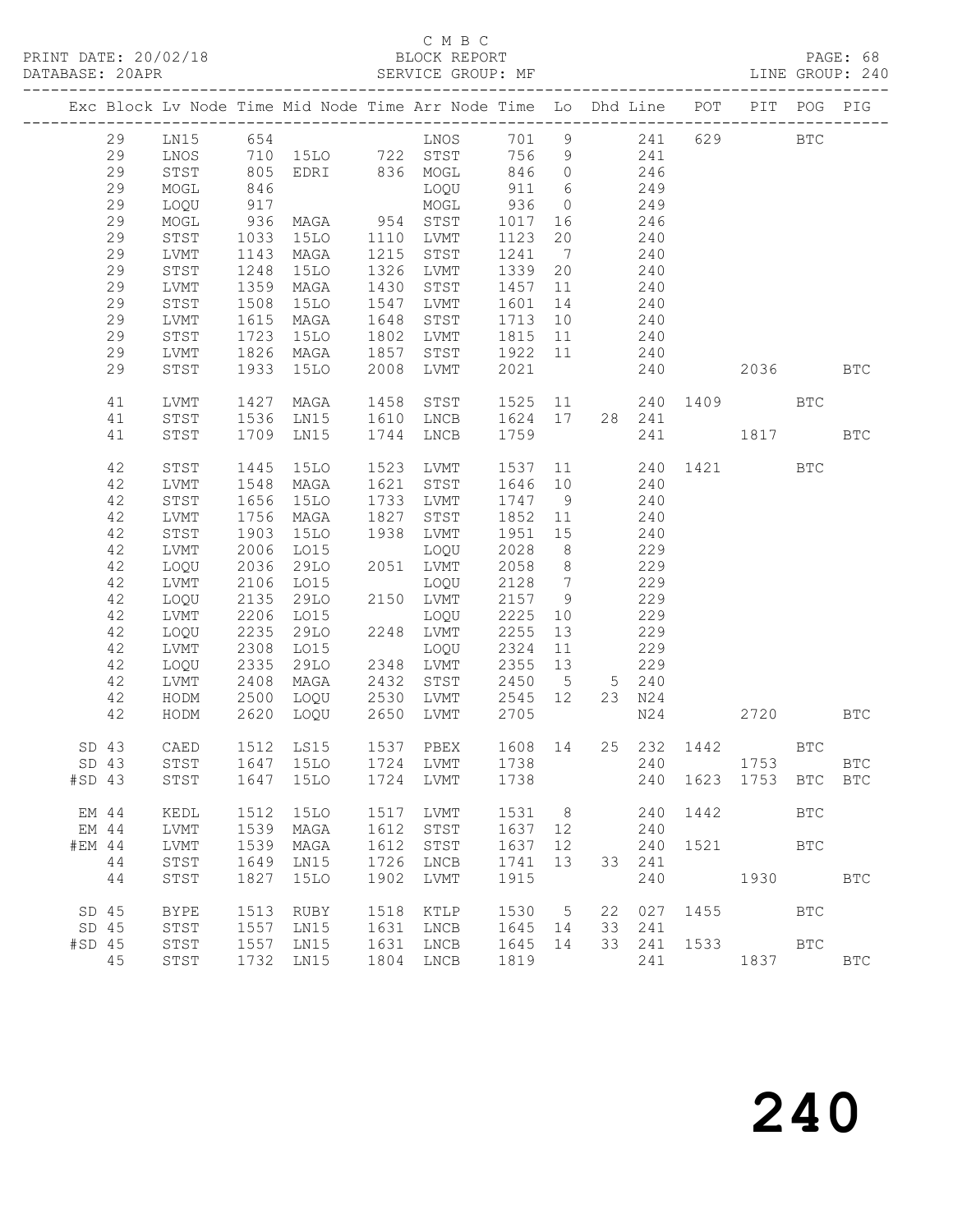#### C M B C<br>BLOCK REPORT

|  |    |                  |      |             |      | Exc Block Lv Node Time Mid Node Time Arr Node Time Lo Dhd Line |        |                 |                |       | POT      | PIT POG    |             | PIG                  |
|--|----|------------------|------|-------------|------|----------------------------------------------------------------|--------|-----------------|----------------|-------|----------|------------|-------------|----------------------|
|  |    |                  |      |             |      |                                                                |        |                 |                |       |          |            |             |                      |
|  | 46 | STST             |      |             |      |                                                                | 1652 8 |                 |                |       | 240 1538 |            | <b>BTC</b>  |                      |
|  |    |                  |      | 1602 15LO   |      | 1639 LVMT                                                      |        |                 |                |       |          |            |             |                      |
|  | 46 | LVMT             | 1700 | MAGA        | 1735 | STST                                                           | 1800 8 |                 |                | 240   |          |            |             |                      |
|  | 46 | STST             | 1808 | 15LO        | 1845 | LVMT                                                           | 1858   | 13              |                | 240   |          |            |             |                      |
|  | 46 | LVMT             | 1911 | MAGA        | 1938 | STST                                                           | 1957   | 6               |                | 240   |          |            |             |                      |
|  | 46 | STST             | 2003 | <b>15LO</b> | 2036 | LVMT                                                           | 2049   | 14              |                | 240   |          |            |             |                      |
|  | 46 | LVMT             | 2103 | MAGA        | 2128 | STST                                                           | 2147   | 17              |                | 240   |          |            |             |                      |
|  |    |                  |      |             |      |                                                                |        |                 |                |       |          |            |             |                      |
|  | 46 | STST             | 2204 | EDRI        | 2229 | MOGL                                                           | 2236   | $\overline{0}$  |                | 246   |          |            |             |                      |
|  | 46 | MOGL             | 2236 |             |      | LOQU                                                           | 2253   | 12              |                | 249   |          |            |             |                      |
|  | 46 | LOQU             | 2305 | 15GB        | 2317 | UNDE                                                           | 2327   | 11              |                | 228   |          |            |             |                      |
|  | 46 | UNDE             | 2338 | GB15        | 2348 | LOQU                                                           | 2356   | $7\overline{)}$ |                | 228   |          |            |             |                      |
|  | 46 | LOQU             | 2403 |             |      | MOGL                                                           | 2418   | $\overline{0}$  |                | 249   |          |            |             |                      |
|  | 46 | MOGL             | 2418 | MAGA        | 2434 | STST                                                           | 2452   | 23              |                | 5 246 |          |            |             |                      |
|  | 46 |                  | 2520 |             | 2550 |                                                                | 2605   |                 |                | N24   |          |            |             |                      |
|  |    | HODM             |      | LOQU        |      | LVMT                                                           |        |                 |                |       |          | 2620       |             | <b>BTC</b>           |
|  |    |                  |      |             |      |                                                                |        |                 |                |       |          |            |             |                      |
|  | 47 | BUB <sub>2</sub> | 1629 | PBEX        | 1706 | BAGA                                                           | 1733   |                 |                | 211   | 1602     | 1758       | <b>BTC</b>  | <b>BTC</b>           |
|  |    |                  |      |             |      |                                                                |        |                 |                |       |          |            |             |                      |
|  | 51 | LVMT             | 607  | MAGA        | 634  | STST                                                           | 652    | 13              |                | 240   | 549      |            | BTC         |                      |
|  | 51 | STST             | 705  | 15LO        | 736  | LVMT                                                           | 750    | 9               |                | 240   |          |            |             |                      |
|  | 51 | LVMT             | 759  | MAGA        | 829  | STST                                                           | 849    |                 |                | 240   |          | 915        |             | $_{\rm BTC}$         |
|  |    |                  |      |             |      |                                                                |        |                 |                |       |          |            |             |                      |
|  |    |                  |      |             |      |                                                                |        |                 |                |       |          |            |             |                      |
|  | 52 | CACU             | 621  | EDRI        |      | 627 MOGL                                                       | 635    | $\overline{0}$  |                | 246   |          | 556 BTC    |             |                      |
|  | 52 | MOGL             | 635  |             |      | LOQU                                                           | 702    | $7\phantom{.0}$ |                | 249   |          |            |             |                      |
|  | 52 | LOQU             | 709  |             |      | MOGL                                                           | 727    | $\circ$         |                | 249   |          |            |             |                      |
|  | 52 | MOGL             | 727  | MAGA        |      | 747 STST                                                       | 808    |                 |                | 246   |          | 834        |             | <b>BTC</b>           |
|  |    |                  |      |             |      |                                                                |        |                 |                |       |          |            |             |                      |
|  | 53 | LOQU             | 635  |             |      | MOGL                                                           | 650    |                 | $\overline{0}$ | 249   |          | 605 BTC    |             |                      |
|  |    |                  |      |             |      |                                                                |        |                 |                |       |          |            |             |                      |
|  | 53 | MOGL             | 650  | MAGA        |      | 709 STST                                                       | 727    | 16              |                | 246   |          |            |             |                      |
|  | 53 | STST             | 743  | 15LO        | 817  | LVMT                                                           | 831    | $\overline{7}$  |                | 240   |          |            |             |                      |
|  | 53 | LVMT             | 838  | MAGA        | 908  | STST                                                           | 931    |                 |                | 240   |          | 955        |             | $_{\rm BTC}$         |
|  |    |                  |      |             |      |                                                                |        |                 |                |       |          |            |             |                      |
|  | 54 | LVMT             | 628  | MAGA        | 655  | STST                                                           | 713    | 9               |                | 240   | 610      | <b>BTC</b> |             |                      |
|  | 54 | STST             | 722  | 15LO        | 754  | LVMT                                                           | 808    | 5               |                | 240   |          |            |             |                      |
|  | 54 | LVMT             | 813  |             | 843  |                                                                | 906    |                 |                | 240   |          | 930        |             | $_{\rm BTC}$         |
|  |    |                  |      | MAGA        |      | STST                                                           |        |                 |                |       |          |            |             |                      |
|  |    |                  |      |             |      |                                                                |        |                 |                |       |          |            |             |                      |
|  | 55 | LVMT             | 635  | MAGA        |      | 702 STST                                                       | 720    | 18              |                | 240   | 617      | <b>BTC</b> |             |                      |
|  | 55 | STST             | 738  |             |      | GMSK                                                           | 812    | 9               |                | 247   |          |            |             |                      |
|  | 55 | GMSK             | 821  | MCMA        |      | STST                                                           | 907    |                 |                | 247   |          | 931 7      |             | <b>BTC</b>           |
|  |    |                  |      |             |      |                                                                |        |                 |                |       |          |            |             |                      |
|  | 56 | UNDE             |      | 646 PBEX    |      | 707 BUB2                                                       | 732    | $6\overline{6}$ | 22             | 210   | 623      | <b>BTC</b> |             |                      |
|  |    |                  |      |             |      | 56 LNOS 800 15LO 813 STST 849                                  |        |                 |                |       | 241      | 915        |             | $\operatorname{BTC}$ |
|  |    |                  |      |             |      |                                                                |        |                 |                |       |          |            |             |                      |
|  |    |                  |      |             |      |                                                                |        |                 |                |       |          |            |             |                      |
|  | 57 | LVMT             | 703  | MAGA        | 730  | STST                                                           | 748    | 9               |                | 240   | 645      |            | <b>BTC</b>  |                      |
|  | 57 | STST             | 757  | <b>15LO</b> | 833  | LVMT                                                           | 847    |                 |                | 240   |          | 902        |             | <b>BTC</b>           |
|  |    |                  |      |             |      |                                                                |        |                 |                |       |          |            |             |                      |
|  | 58 | <b>GMSK</b>      | 729  | CASB        | 736  | LOQU                                                           | 759    | 18              |                | 236   | 659      |            | <b>BTC</b>  |                      |
|  | 58 | LOQU             | 817  | 15GB        | 832  | UNDE                                                           | 843    |                 |                | 228   |          | 905        |             | <b>BTC</b>           |
|  |    |                  |      |             |      |                                                                |        |                 |                |       |          |            |             |                      |
|  | 59 | LVMT             | 717  | MAGA        | 745  | STST                                                           | 803    | 8               |                | 240   | 659      |            | <b>BTC</b>  |                      |
|  |    |                  |      |             |      |                                                                |        |                 |                |       |          |            |             |                      |
|  | 59 | STST             | 811  | <b>15LO</b> | 849  | LVMT                                                           | 903    |                 |                | 240   |          | 918        |             | <b>BTC</b>           |
|  |    |                  |      |             |      |                                                                |        |                 |                |       |          |            |             |                      |
|  | 60 | PBEX             | 717  |             |      | BAGA                                                           | 741    | 6               |                | 211   | 705      |            | <b>BTC</b>  |                      |
|  | 60 | <b>BAGA</b>      | 747  | PBEX        | 816  | BUB2                                                           | 847    |                 |                | 211   |          | 914        |             | $_{\rm BTC}$         |
|  |    |                  |      |             |      |                                                                |        |                 |                |       |          |            |             |                      |
|  | 61 | LNOS             | 730  | 15LO        |      | 743 STST                                                       | 819    |                 |                | 241   | 705      | 845        | <b>BTC</b>  | <b>BTC</b>           |
|  |    |                  |      |             |      |                                                                |        |                 |                |       |          |            |             |                      |
|  |    |                  |      |             |      |                                                                |        |                 |                |       |          |            |             |                      |
|  | 62 | GMSK             |      | 741 MCMA    |      | STST                                                           | 826    |                 |                | 247   | 711      |            | 852 BTC BTC |                      |
|  |    |                  |      |             |      |                                                                |        |                 |                |       |          |            |             |                      |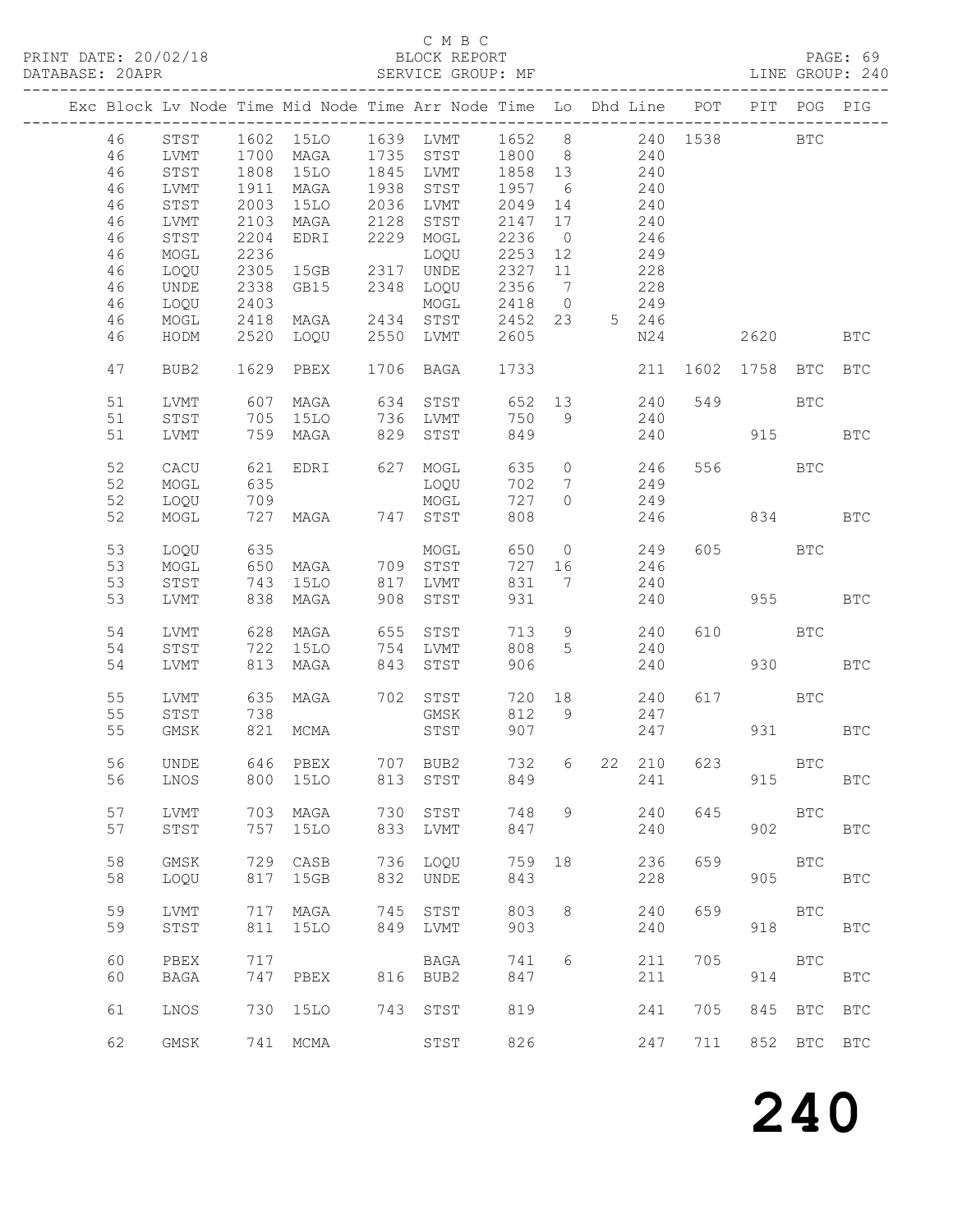|  | DATABASE: 20APR | PRINT DATE: 20/02/18 |            |      |     | C M B C<br>BLOCK REPORT<br>SERVICE GROUP: MF       |            |             |             |     |      |            | PAGE: 70<br>LINE GROUP: 240 |
|--|-----------------|----------------------|------------|------|-----|----------------------------------------------------|------------|-------------|-------------|-----|------|------------|-----------------------------|
|  |                 |                      |            |      |     | Exc Block Lv Node Time Mid Node Time Arr Node Time |            |             | Lo Dhd Line | POT | PIT. | <b>POG</b> | PIG                         |
|  | 63              | UNDE                 | 736        | PBEX | 800 | BUB2                                               | 831        |             | 210         | 713 | 858  | BTC        | BTC                         |
|  | 64<br>64        | LN15<br>LNOS         | 738<br>750 | 15LO | 803 | LNOS<br>STST                                       | 745<br>839 | $5^{\circ}$ | 241<br>241  | 713 | 905  | BTC        | BTC                         |
|  | 65              | LNOS                 | 740        | 15LO | 753 | STST                                               | 829        |             | 241         | 715 | 855  | BTC        | BTC                         |
|  | 66              | LVMT                 | 745        | MAGA | 815 | STST                                               | 835        |             | 240         | 727 | 901  | BTC        | BTC                         |
|  | 67<br>67        | LVMT<br>LOOU         | 744<br>819 | LO15 |     | LOOU<br>HARB                                       | 808<br>829 | $-11$       | 229<br>231  | 726 | 854  | BTC        | <b>BTC</b>                  |
|  | 68              | BAGA                 | 753        | PBEX | 822 | BUB2                                               | 853        |             | 211         | 730 | 920  | BTC.       | <b>BTC</b>                  |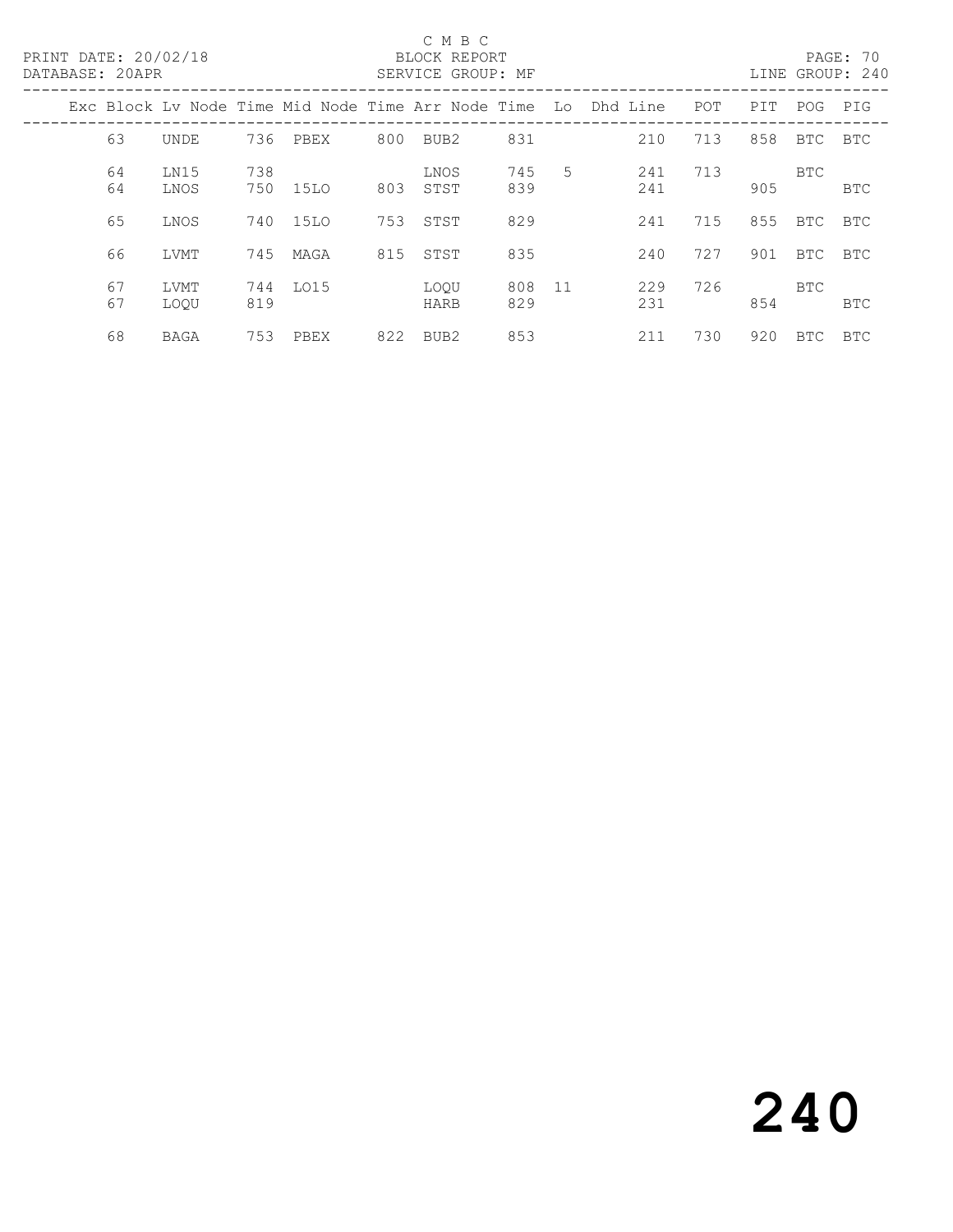|                              |      |                                               |  |              |               | C M B C |                                  |      |                |                                                                                | LINE GROUP: 802 |
|------------------------------|------|-----------------------------------------------|--|--------------|---------------|---------|----------------------------------|------|----------------|--------------------------------------------------------------------------------|-----------------|
|                              |      |                                               |  |              |               |         |                                  |      |                |                                                                                |                 |
|                              |      |                                               |  |              |               |         |                                  |      |                | Exc Block Lv Node Time Mid Node Time Arr Node Time Lo Dhd Line POT PIT POG PIG |                 |
|                              |      |                                               |  |              |               |         |                                  |      |                |                                                                                |                 |
| $\mathbf{1}$<br>$\mathbf{1}$ |      | PBEX 506<br>PKRS 542<br>PBEX 624              |  |              |               |         |                                  |      |                | PKRS 536 6 R2 454 BTC<br>PBEX 613 11 R2<br>PKRS 653 10 R2                      |                 |
| $\mathbf{1}$                 |      |                                               |  |              |               |         |                                  |      |                |                                                                                |                 |
| $\mathbf{1}$                 |      |                                               |  |              |               |         | PKRS 703 PBEX 733 11 R2          |      |                |                                                                                |                 |
| $1\,$                        |      |                                               |  |              |               |         |                                  |      |                |                                                                                |                 |
| $\mathbbm{1}$                |      |                                               |  |              |               |         | PBEX 744 PKRS 815 8 R2           |      |                |                                                                                |                 |
| $\mathbf{1}$                 |      | PKRS             823<br>PBEX              906 |  |              |               |         | PBEX 853 13 R2<br>PKRS 936 19 R2 |      |                |                                                                                |                 |
| $\mathbf{1}$                 |      | <b>PKRS</b> 955                               |  |              |               |         | PBEX 1026 10 R2                  |      |                |                                                                                |                 |
| $\mathbf 1$                  | PBEX | 1036                                          |  |              |               |         | PKRS 1110 15 R2                  |      |                |                                                                                |                 |
| $1\,$                        | PKRS | 1125                                          |  |              |               |         |                                  |      |                |                                                                                |                 |
| $\mathbf 1$                  | PBEX | 1206                                          |  | PBEX<br>PKRS |               |         | 1158 8 R2<br>1242 13 R2          |      |                |                                                                                |                 |
| $\mathbf 1$                  | PKRS | 1255                                          |  |              |               |         | PBEX 1330 16 R2                  |      |                |                                                                                |                 |
| $\mathbf 1$                  | PBEX | 1346                                          |  |              |               |         | PKRS 1424 11 R2                  |      |                |                                                                                |                 |
| $1\,$                        | PKRS | 1435                                          |  |              |               |         |                                  |      |                |                                                                                |                 |
| $\mathbf 1$                  | PBEX | 1528                                          |  | PBEX<br>PKRS |               |         | 1513  15  R2<br>1607  12  R2     |      |                |                                                                                |                 |
| $\mathbf 1$                  | PKRS | 1619                                          |  | PBEX         |               |         | 1701 11 R2                       |      |                |                                                                                |                 |
| $\mathbf 1$                  | PBEX | 1712                                          |  |              |               |         | PKRS 1749                        |      | 14 R2          |                                                                                |                 |
| $\mathbf{1}$                 | PKRS | 1803                                          |  |              |               |         |                                  |      |                |                                                                                |                 |
| $1\,$                        | PBEX | 1858                                          |  | PBEX<br>PKRS |               |         |                                  |      |                |                                                                                |                 |
| $\mathbf 1$                  |      | PKRS 1939                                     |  |              |               |         | PBEX 2013 15 R2                  |      |                |                                                                                |                 |
| $\mathbf 1$                  | PBEX | 2028                                          |  |              |               |         | PKRS 2101 8 R2                   |      |                |                                                                                |                 |
| $\mathbf{1}$                 | PKRS | 2109                                          |  |              |               |         |                                  |      |                | PBEX 2141 R2 2149                                                              | BTC             |
| 2                            |      | <b>PKRS</b> 534                               |  |              |               |         |                                  |      | PBEX 605 11 R2 | 504 BTC                                                                        |                 |
| $\mathbf{2}$                 |      | PBEX 616                                      |  |              |               |         | PKRS 645 10 R2                   |      |                |                                                                                |                 |
| $\overline{c}$               | PKRS | 655                                           |  |              |               |         | PBEX 725 11 R2<br>PKRS 807 8 R2  |      |                |                                                                                |                 |
| $\overline{c}$               | PBEX | 736                                           |  |              |               |         |                                  |      |                |                                                                                |                 |
| $\overline{c}$               |      | PKRS 815                                      |  |              |               |         | PBEX 845 11 R2                   |      |                |                                                                                |                 |
| $\mathbf{2}$                 |      | PBEX 856                                      |  |              |               |         | PKRS 926 19 R2                   |      |                |                                                                                |                 |
| $\overline{c}$               |      | PKRS 945                                      |  | PBEX         |               |         | 1016 10 R2                       |      |                |                                                                                |                 |
| $\overline{c}$               | PBEX | 1026                                          |  | PKRS<br>PBEX |               |         | 1058  17  R2<br>1148  8  R2      |      |                |                                                                                |                 |
| $\overline{c}$               | PKRS | -<br>1115                                     |  |              |               |         |                                  |      |                |                                                                                |                 |
| $\overline{2}$               | PBEX | 1156                                          |  |              |               |         | PKRS 1232 13 R2                  |      |                |                                                                                |                 |
| $\mathbf{2}$                 | PKRS | 1245                                          |  |              | PBEX          |         | 1320                             | 16   | R2             |                                                                                |                 |
| $\overline{c}$               | PBEX | 1336                                          |  |              | PKRS          |         | 1414                             | 11   | R2             |                                                                                |                 |
| $\mathbf{2}$                 | PKRS | 1425                                          |  |              | ${\tt PBEX}$  |         | 1501                             | $11$ | R2             |                                                                                |                 |
| $\mathbf{2}$                 | PBEX | 1512                                          |  |              | PKRS          |         | 1551                             | 12   | R2             |                                                                                |                 |
| $\mathbf{2}$                 | PKRS | 1603                                          |  |              | PBEX          |         | 1645                             | 11   | R2             |                                                                                |                 |
| $\sqrt{2}$                   | PBEX | 1656                                          |  |              | PKRS          |         | 1736                             | 11   | R2             |                                                                                |                 |
| $\sqrt{2}$                   | PKRS | 1747                                          |  |              | ${\tt PBEX}$  |         | 1825                             | 23   | R2             |                                                                                |                 |
| $\mathbf{2}$                 | PBEX | 1848                                          |  |              | PKRS          |         | 1921                             | 8    | R2             |                                                                                |                 |
| $\mathbf{2}$                 | PKRS | 1929                                          |  |              | PBEX          |         | 2003                             | 15   | $\mathbb{R}2$  |                                                                                |                 |
| $\overline{c}$               | PBEX | 2018                                          |  |              | $\mbox{PKRS}$ |         | 2051                             | 8    | R2             |                                                                                |                 |
| $\mathbf{2}$                 | PKRS | 2059                                          |  |              | PBEX          |         | 2131                             | 22   | R2             |                                                                                |                 |
| $\mathbf{2}$                 | PBEX | 2153                                          |  |              | PKRS          |         | 2226                             | 8    | R2             |                                                                                |                 |
| $\mathbf{2}$                 | PKRS | 2234                                          |  |              | PBEX          |         | 2306                             | 17   | R2             |                                                                                |                 |
| $\mathbf{2}$                 | PBEX | 2323                                          |  |              | $\mbox{PKRS}$ |         | 2356                             | 8    | R2             |                                                                                |                 |
| $\overline{2}$               | PKRS | 2404                                          |  |              | ${\tt PBEX}$  |         | 2436                             |      | R2             | 2444                                                                           | $_{\rm BTC}$    |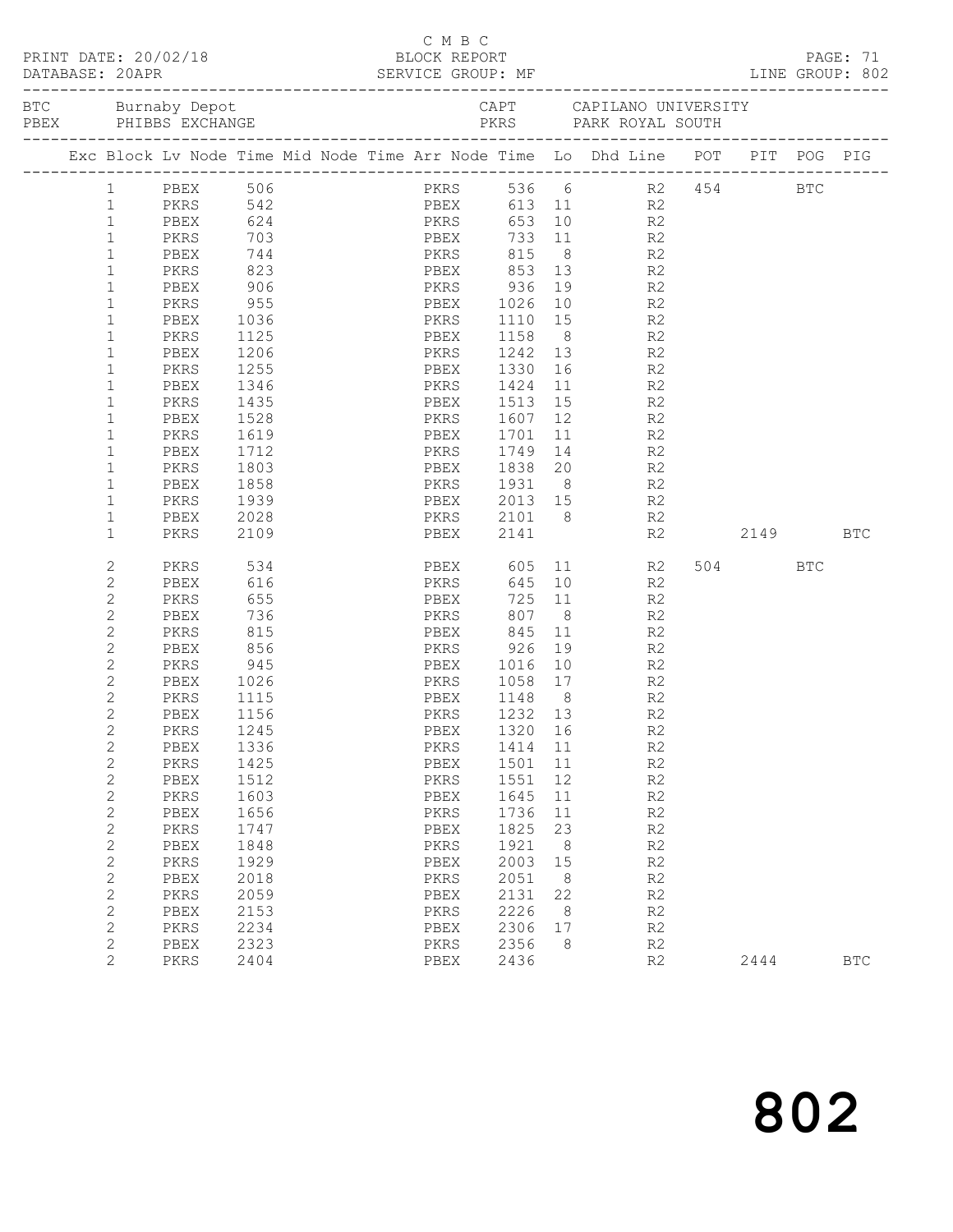### C M B C<br>BLOCK REPORT

|  |                           | Exc Block Lv Node Time Mid Node Time Arr Node Time Lo Dhd Line |      |  |      |      |       |                 |                | POT | PIT        | POG PIG    |            |
|--|---------------------------|----------------------------------------------------------------|------|--|------|------|-------|-----------------|----------------|-----|------------|------------|------------|
|  | 3                         | PBEX                                                           | 521  |  |      | PKRS | 551 7 |                 | R2             | 509 | <b>BTC</b> |            |            |
|  | $\mathfrak{Z}$            | PKRS                                                           | 558  |  | PBEX |      | 629   | 11              | R <sub>2</sub> |     |            |            |            |
|  | $\mathsf 3$               | PBEX                                                           | 640  |  | PKRS |      | 709   | 10              | R2             |     |            |            |            |
|  | $\mathsf 3$               | PKRS                                                           | 719  |  | PBEX |      | 749   | 11              | R <sub>2</sub> |     |            |            |            |
|  | 3                         | PBEX                                                           | 800  |  | PKRS |      | 831   | 8 <sup>8</sup>  | R <sub>2</sub> |     |            |            |            |
|  | $\mathsf 3$               | PKRS                                                           | 839  |  | PBEX |      | 910   | 16              | R2             |     |            |            |            |
|  | $\mathsf 3$               | PBEX                                                           | 926  |  | PKRS |      | 956   | 19              | R2             |     |            |            |            |
|  | $\mathsf 3$               | PKRS                                                           | 1015 |  | PBEX |      | 1047  | - 9             | R <sub>2</sub> |     |            |            |            |
|  | 3                         | PBEX                                                           | 1056 |  | PKRS |      | 1130  | 15              | R2             |     |            |            |            |
|  | $\mathsf 3$               | PKRS                                                           | 1145 |  | PBEX |      | 1218  | 8               | R2             |     |            |            |            |
|  | $\ensuremath{\mathsf{3}}$ | PBEX                                                           | 1226 |  | PKRS |      | 1302  | 13              | R <sub>2</sub> |     |            |            |            |
|  | 3                         | PKRS                                                           | 1315 |  | PBEX |      | 1351  | 15              | R <sub>2</sub> |     |            |            |            |
|  | 3                         | PBEX                                                           | 1406 |  | PKRS |      | 1444  | 11              | R2             |     |            |            |            |
|  | $\mathsf 3$               | PKRS                                                           | 1455 |  | PBEX |      | 1533  | 11              | R <sub>2</sub> |     |            |            |            |
|  | $\mathsf 3$               | PBEX                                                           | 1544 |  | PKRS |      | 1623  | 12 <sup>°</sup> | R <sub>2</sub> |     |            |            |            |
|  | $\mathsf 3$               | PKRS                                                           | 1635 |  | PBEX |      | 1717  | 11              | R <sub>2</sub> |     |            |            |            |
|  | $\mathsf 3$               | PBEX                                                           | 1728 |  | PKRS |      | 1805  | 14              | R2             |     |            |            |            |
|  | $\mathsf 3$               | PKRS                                                           | 1819 |  | PBEX |      | 1854  | 14              | R <sub>2</sub> |     |            |            |            |
|  | $\mathfrak{Z}$            | PBEX                                                           | 1908 |  | PKRS |      | 1941  | 8               | R2             |     |            |            |            |
|  | $\mathsf 3$               | PKRS                                                           | 1949 |  | PBEX |      | 2023  | 15              | R2             |     |            |            |            |
|  | $\mathfrak{Z}$            | PBEX                                                           | 2038 |  | PKRS |      | 2111  | 8               | R2             |     |            |            |            |
|  | $\mathsf 3$               | PKRS                                                           | 2119 |  | PBEX |      | 2151  | 17              | R <sub>2</sub> |     |            |            |            |
|  | $\mathsf 3$               | PBEX                                                           | 2208 |  | PKRS |      | 2241  | 8               | R <sub>2</sub> |     |            |            |            |
|  | $\mathsf 3$               | PKRS                                                           | 2249 |  | PBEX |      | 2321  | 17              | R2             |     |            |            |            |
|  | $\mathfrak{Z}$            | PBEX                                                           | 2338 |  | PKRS |      | 2411  | 8 <sup>8</sup>  | R2             |     |            |            |            |
|  | $\mathsf 3$               | PKRS                                                           | 2419 |  | PBEX |      | 2451  | $\overline{7}$  | R2             |     |            |            |            |
|  | $\mathsf 3$               | PBEX                                                           | 2458 |  | PKRS |      | 2531  | 6               | R2             |     |            |            |            |
|  | 3                         | PKRS                                                           | 2537 |  | PBEX |      | 2609  |                 | R <sub>2</sub> |     | 2617       |            | <b>BTC</b> |
|  | 4                         | PKRS                                                           | 550  |  | PBEX |      | 621   | 11              | R2             | 520 |            | <b>BTC</b> |            |
|  | 4                         | PBEX                                                           | 632  |  | PKRS |      | 701   | 10              | R2             |     |            |            |            |
|  | $\sqrt{4}$                | PKRS                                                           | 711  |  | PBEX |      | 741   | 11              | R <sub>2</sub> |     |            |            |            |
|  | 4                         | PBEX                                                           | 752  |  | PKRS |      | 823   | 8 <sup>8</sup>  | R <sub>2</sub> |     |            |            |            |
|  | 4                         | PKRS                                                           | 831  |  | PBEX |      | 902   | 14              | R <sub>2</sub> |     |            |            |            |
|  | 4                         | PBEX                                                           | 916  |  | PKRS |      | 946   | 19              | R2             |     |            |            |            |
|  | $\overline{4}$            | PKRS                                                           | 1005 |  | PBEX |      | 1037  | 9               | R2             |     |            |            |            |
|  | $\overline{4}$            | PBEX                                                           | 1046 |  | PKRS |      | 1120  | 15              | R <sub>2</sub> |     |            |            |            |
|  | 4                         | PKRS                                                           | 1135 |  | PBEX |      | 1208  | 8 <sup>8</sup>  | R <sub>2</sub> |     |            |            |            |
|  | 4                         | PBEX                                                           | 1216 |  | PKRS |      | 1252  | 13              | R2             |     |            |            |            |
|  | $\overline{4}$            | PKRS                                                           | 1305 |  | PBEX |      | 1341  | 15              | R2             |     |            |            |            |
|  | 4                         | PBEX                                                           | 1356 |  | PKRS |      | 1434  | 11              | R <sub>2</sub> |     |            |            |            |
|  | 4                         | PKRS                                                           | 1445 |  | PBEX |      | 1523  | 13              | R <sub>2</sub> |     |            |            |            |
|  | 4                         | PBEX                                                           | 1536 |  | PKRS |      | 1615  | 12              | R <sub>2</sub> |     |            |            |            |
|  | 4                         | PKRS                                                           | 1627 |  | PBEX |      | 1709  | 11              | R <sub>2</sub> |     |            |            |            |
|  | 4                         | PBEX                                                           | 1720 |  | PKRS |      | 1757  | 14              | R <sub>2</sub> |     |            |            |            |
|  | 4                         | PKRS                                                           | 1811 |  | PBEX |      | 1846  |                 | R <sub>2</sub> |     | 1856       |            | <b>BTC</b> |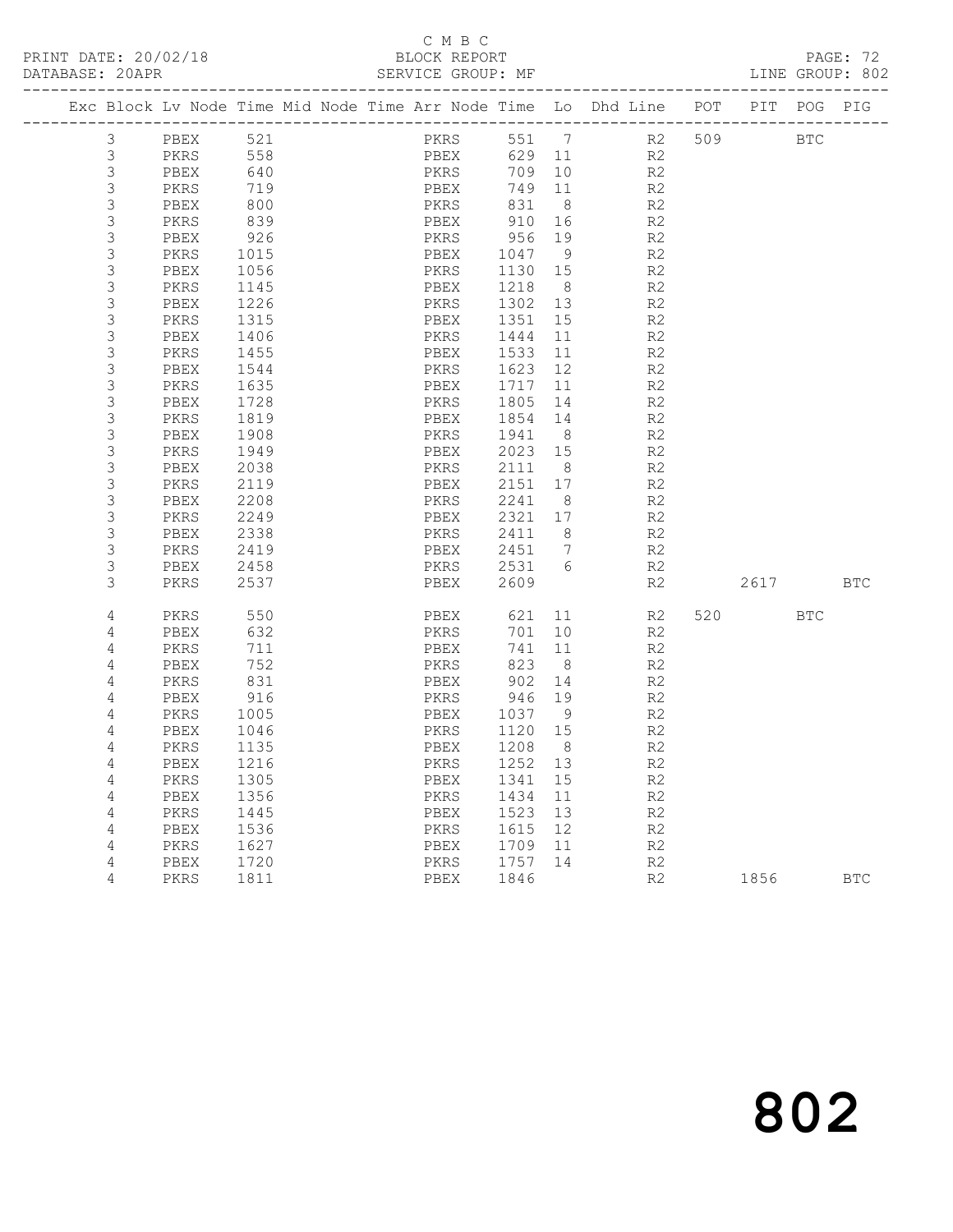## C M B C<br>BLOCK REPORT

|  |             |                      |            |  |      |              |                           |                | Exc Block Lv Node Time Mid Node Time Arr Node Time Lo Dhd Line POT |    |     |          | PIT POG PIG |              |
|--|-------------|----------------------|------------|--|------|--------------|---------------------------|----------------|--------------------------------------------------------------------|----|-----|----------|-------------|--------------|
|  | 5           |                      |            |  |      |              |                           |                | PKRS 606 9 R2<br>PREV 644 12 R2                                    |    |     | 524 BTC  |             |              |
|  | $\mathsf S$ | PBEX 536<br>PKRS 615 |            |  |      |              | PBEX 644 12               |                | R <sub>2</sub>                                                     |    |     |          |             |              |
|  | $\mathsf S$ | PBEX                 | 656        |  |      |              | <b>PKRS</b> 725           | 10             | R2                                                                 |    |     |          |             |              |
|  | 5           | PKRS                 | 735        |  |      |              | PBEX 805                  | 11             | R2                                                                 |    |     |          |             |              |
|  | $\mathsf S$ | PBEX                 | 816<br>855 |  |      |              |                           |                | R2                                                                 |    |     |          |             |              |
|  | 5           | PKRS                 |            |  |      |              | PKRS 847 8<br>PBEX 926 10 |                | R2                                                                 |    |     |          |             |              |
|  | 5           | PBEX                 | 936        |  |      | PKRS         | 1006 19                   |                | R2                                                                 |    |     |          |             |              |
|  | 5           | PKRS                 | 1025       |  | PBEX |              | 1057 9                    |                | R2                                                                 |    |     |          |             |              |
|  | 5           | PBEX                 | 1106       |  | PKRS |              | 1142 13                   |                | R2                                                                 |    |     |          |             |              |
|  | $\mathsf S$ | PKRS                 | 1155       |  | PBEX |              | 1228 8                    |                | R2                                                                 |    |     |          |             |              |
|  | 5           | PBEX                 | 1236       |  |      |              | PKRS 1312 13              |                | R2                                                                 |    |     |          |             |              |
|  | 5           | PKRS                 | 1325       |  | PBEX |              | 1401                      | 15             | R2                                                                 |    |     |          |             |              |
|  | $\mathsf S$ | PBEX                 | 1416       |  | PKRS |              | 1454                      | 11             | R2                                                                 |    |     |          |             |              |
|  | $\mathsf S$ | PKRS                 | 1505       |  | PBEX |              | 1544                      | 16             | R2                                                                 |    |     |          |             |              |
|  | $\mathsf S$ | PBEX                 | 1600       |  | PKRS |              | 1640                      | 11             | R2                                                                 |    |     |          |             |              |
|  | 5           | PKRS                 | 1651       |  | PBEX |              | 1733                      | 15             | R2                                                                 |    |     |          |             |              |
|  | 5           | PBEX                 | 1748       |  | PKRS |              | 1823 12                   |                | R2                                                                 |    |     |          |             |              |
|  | $\mathsf S$ | PKRS                 | 1835       |  | PBEX |              | 1910 18                   |                | R2                                                                 |    |     |          |             |              |
|  | $\mathsf S$ | PBEX                 | 1928       |  |      |              | PKRS 2001 8               |                | R2                                                                 |    |     |          |             |              |
|  | 5           | PKRS                 | 2009       |  | PBEX |              |                           |                | 2041 17 R2                                                         |    |     |          |             |              |
|  | 5           | PBEX                 | 2058       |  |      |              | PKRS 2131 8               |                | R2                                                                 |    |     |          |             |              |
|  | 5           | PKRS                 | 2139       |  | PBEX |              | 2211                      |                | R2                                                                 |    |     | 2219 BTC |             |              |
|  | 6           | PBEX                 | 544        |  |      |              |                           |                | PKRS 614 9                                                         | R2 |     | 532 BTC  |             |              |
|  | 6           | PKRS                 | 623        |  | PBEX |              | 652                       | 12             | R2                                                                 |    |     |          |             |              |
|  | 6           | PBEX                 | 704        |  |      |              | 735                       | 8 <sup>8</sup> | R2                                                                 |    |     |          |             |              |
|  | 6           | PKRS                 | 743        |  | PBEX | PKRS<br>PBEX | 813                       | 11             | R2                                                                 |    |     |          |             |              |
|  | 6           | PBEX                 | 824        |  |      |              | PKRS 855                  | 10             | R2                                                                 |    |     |          |             |              |
|  | 6           | PKRS                 | 905        |  | PBEX |              | 936                       | 10             | R2                                                                 |    |     |          |             |              |
|  | 6           | PBEX                 | 946        |  | PKRS |              | 1016 19                   |                | R2                                                                 |    |     |          |             |              |
|  | 6           | PKRS                 | 1035       |  | PBEX |              | 1107 9                    |                | R2                                                                 |    |     |          |             |              |
|  | 6           | PBEX                 | 1116       |  | PKRS |              | 1152 13                   |                | R2                                                                 |    |     |          |             |              |
|  | 6           | PKRS                 | 1205       |  | PBEX |              | 1240 6                    |                | R <sub>2</sub>                                                     |    |     |          |             |              |
|  | 6           | PBEX                 | 1246       |  | PKRS |              | 1322 13                   |                | R <sub>2</sub>                                                     |    |     |          |             |              |
|  | 6           | PKRS                 | 1335       |  | PBEX |              | 1411                      | 13             | R2                                                                 |    |     |          |             |              |
|  | 6           | PBEX                 | 1424       |  | PKRS |              | 1502                      | 13             | R2                                                                 |    |     |          |             |              |
|  | 6           | PKRS                 | 1515       |  | PBEX |              | 1554                      | 14             | R2                                                                 |    |     |          |             |              |
|  | 6           | PBEX                 | 1608       |  | PKRS |              | 1648                      | 11             | R2                                                                 |    |     |          |             |              |
|  | 6           | PKRS                 | 1659       |  | PBEX |              | 1741                      | 17             | R2                                                                 |    |     |          |             |              |
|  | 6           | PBEX 1758            |            |  |      |              | PKRS 1833 10              |                | R2                                                                 |    |     |          |             |              |
|  | 6           | PKRS                 | 1843       |  | PBEX |              | 1918                      |                | R2                                                                 |    |     | 1928     |             | $_{\rm BTC}$ |
|  | 7           | PKRS                 | 606        |  | PBEX |              | 635 13                    |                | R2                                                                 |    | 536 | BTC      |             |              |
|  | 7           | PBEX                 | 648        |  | PKRS |              | 717                       | 10             | R2                                                                 |    |     |          |             |              |
|  | 7           | PKRS                 | 727        |  | PBEX |              | 757                       | 11             | R2                                                                 |    |     |          |             |              |
|  | 7           | PBEX                 | 808        |  | PKRS |              | 839                       | 8              | R2                                                                 |    |     |          |             |              |
|  | 7           | PKRS                 | 847        |  | PBEX |              | 918                       |                | R2                                                                 |    |     | 928      |             | <b>BTC</b>   |
|  |             |                      |            |  |      |              |                           |                |                                                                    |    |     |          |             |              |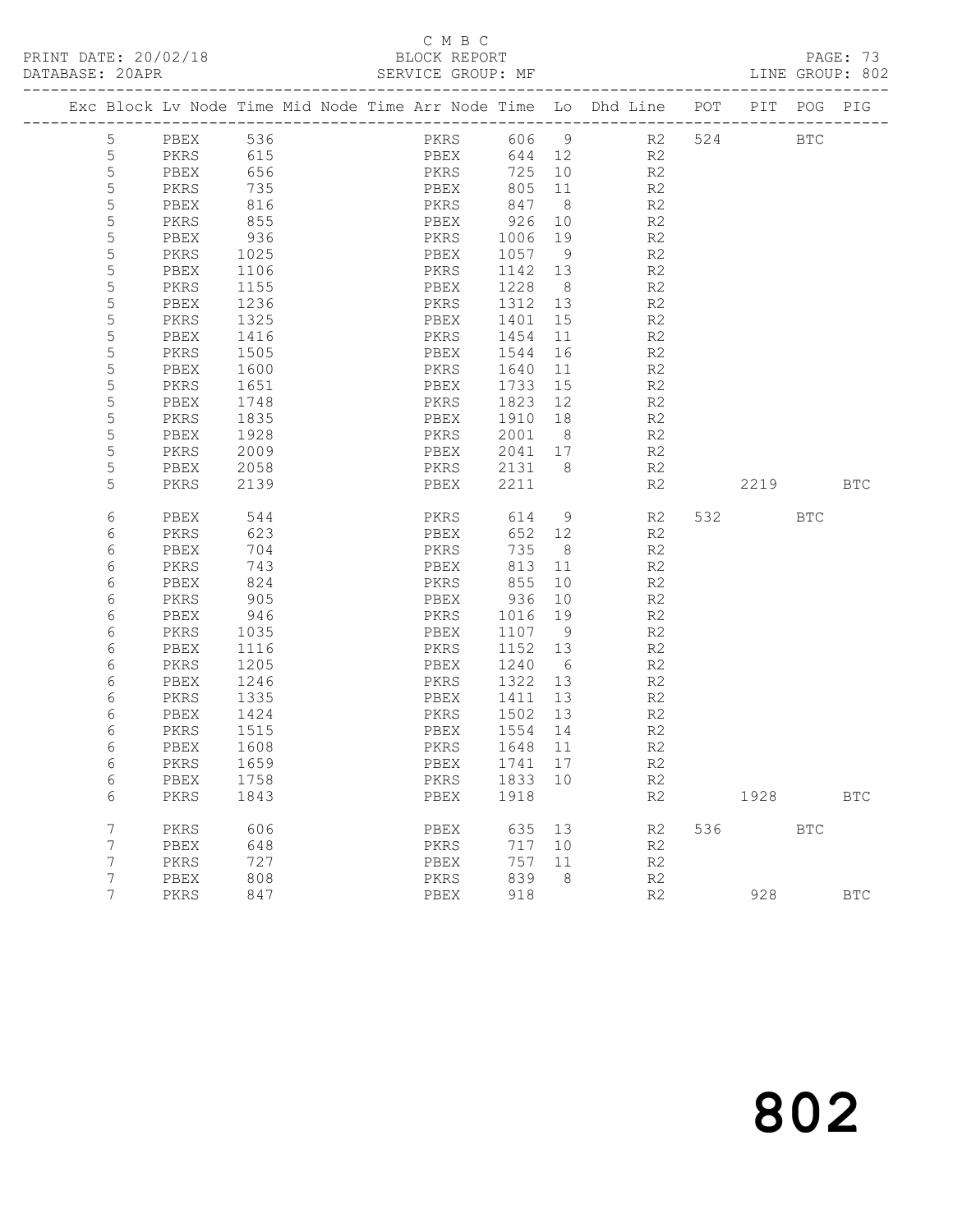## C M B C<br>BLOCK REPORT

PAGE: 74<br>LINE GROUP: 802

|  |             |           |      |  |              |         |                | Exc Block Lv Node Time Mid Node Time Arr Node Time Lo Dhd Line POT | PIT     | POG        | PIG          |
|--|-------------|-----------|------|--|--------------|---------|----------------|--------------------------------------------------------------------|---------|------------|--------------|
|  | 8           | PBEX 552  |      |  | PKRS 622 9   |         |                |                                                                    | R2 540  | <b>BTC</b> |              |
|  | 8           | PKRS      | 631  |  | PBEX         | 701 11  |                | R2                                                                 |         |            |              |
|  | 8           | PBEX 712  |      |  | PKRS 743 8   |         |                | R2                                                                 |         |            |              |
|  | 8           | PKRS      | 751  |  | PBEX         |         |                | 821 11<br>R2                                                       |         |            |              |
|  | 8           | PBEX      | 832  |  | PKRS         | 902     | 13             | R2                                                                 |         |            |              |
|  | $\,8\,$     | PKRS      | 915  |  | PBEX         | 946     | 10             | R2                                                                 |         |            |              |
|  | 8           | PBEX      | 956  |  | PKRS         | 1026    | 19             | R2                                                                 |         |            |              |
|  | 8           | PKRS      | 1045 |  | PBEX         | 1117 9  |                | R2                                                                 |         |            |              |
|  | 8           | PBEX      | 1126 |  | PKRS         | 1202 13 |                | R2                                                                 |         |            |              |
|  | $\,8\,$     | PKRS      | 1215 |  | PBEX         | 1250 6  |                | R2                                                                 |         |            |              |
|  | 8           | PBEX      | 1256 |  | PKRS         | 1332 13 |                | R2                                                                 |         |            |              |
|  | 8           | PKRS      | 1345 |  | PBEX         | 1421 11 |                | R2                                                                 |         |            |              |
|  | 8           | PBEX      | 1432 |  | PKRS         | 1510    | 13             | R2                                                                 |         |            |              |
|  | $\,8\,$     | PKRS      | 1523 |  | PBEX         | 1602    | 14             | R2                                                                 |         |            |              |
|  | 8           | PBEX      | 1616 |  | PKRS         | 1656    | 11             | R2                                                                 |         |            |              |
|  | 8           | PKRS      | 1707 |  | PBEX         | 1748    | 20             | R2                                                                 |         |            |              |
|  | 8           | PBEX      | 1808 |  | PKRS         | 1841    | 10             | R <sub>2</sub>                                                     |         |            |              |
|  | $\,8\,$     | PKRS      | 1851 |  | PBEX         | 1926    | 12             | R2                                                                 |         |            |              |
|  | 8           | PBEX      | 1938 |  | PKRS         | 2011    | 8 <sup>8</sup> | R2                                                                 |         |            |              |
|  | 8           | PKRS      | 2019 |  | PBEX         | 2051 17 |                | R <sub>2</sub>                                                     |         |            |              |
|  | 8           | PBEX      | 2108 |  | PKRS         | 2141    | 8 <sup>8</sup> | R <sub>2</sub>                                                     |         |            |              |
|  | 8           | PKRS      | 2149 |  | PBEX         | 2221    | 17             | R2                                                                 |         |            |              |
|  | $\,8\,$     | PBEX      | 2238 |  | PKRS         | 2311    | 8 <sup>8</sup> | R2                                                                 |         |            |              |
|  | 8           | PKRS      | 2319 |  | PBEX         | 2351    | 17             | R2                                                                 |         |            |              |
|  | 8           | PBEX      | 2408 |  | PKRS         | 2441    | 8 <sup>8</sup> | R2                                                                 |         |            |              |
|  | 8           | PKRS      | 2449 |  | PBEX         | 2521 7  |                | R2                                                                 |         |            |              |
|  | $\,8\,$     | PBEX      | 2528 |  | PKRS         | 2601 6  |                | R2                                                                 |         |            |              |
|  | 8           | PKRS      | 2607 |  | PBEX         | 2639    |                | R2                                                                 | 2647    | <b>BTC</b> |              |
|  | 9           | PBEX      | 600  |  | PKRS         | 629     | 10             | R2                                                                 | 548 BTC |            |              |
|  | 9           | PKRS      | 639  |  | PBEX         | 709     | 11             | R2                                                                 |         |            |              |
|  | 9           | PBEX      | 720  |  | PKRS         | 751     | 8 <sup>8</sup> | R2                                                                 |         |            |              |
|  | 9           | PKRS      | 759  |  | PBEX         | 829     | 11             | R <sub>2</sub>                                                     |         |            |              |
|  | $\mathsf 9$ | PBEX      | 840  |  | PKRS         | 910     | 15             | R <sub>2</sub>                                                     |         |            |              |
|  | $\mathsf 9$ | PKRS      | 925  |  | PBEX         | 956     | 10             | R2                                                                 |         |            |              |
|  | $\mathsf 9$ | PBEX      | 1006 |  | PKRS         | 1038    | 17             | R2                                                                 |         |            |              |
|  | 9           | PKRS      | 1055 |  | PBEX         | 1127 9  |                | R <sub>2</sub>                                                     |         |            |              |
|  | 9           | PBEX      | 1136 |  | PKRS         | 1212 13 |                | R2                                                                 |         |            |              |
|  | 9           | PKRS      | 1225 |  | PBEX         | 1300    | 16             | R2                                                                 |         |            |              |
|  | 9           | PBEX 1316 |      |  | PKRS 1354 11 |         |                | R <sub>2</sub>                                                     |         |            |              |
|  | 9           | PKRS      | 1405 |  | PBEX         | 1441    | 15             | R <sub>2</sub>                                                     |         |            |              |
|  | 9           | PBEX      | 1456 |  | PKRS         | 1534    | 13             | R2                                                                 |         |            |              |
|  | $\mathsf 9$ | PKRS      | 1547 |  | PBEX         | 1628    | 12             | R2                                                                 |         |            |              |
|  | $\mathsf 9$ | PBEX      | 1640 |  | PKRS         | 1720    | 11             | R2                                                                 |         |            |              |
|  | 9           | PKRS      | 1731 |  | PBEX         | 1809    | 19             | R2                                                                 |         |            |              |
|  | 9           | PBEX      | 1828 |  | PKRS         | 1901    | - 8            | R2                                                                 |         |            |              |
|  | $\mathsf 9$ | PKRS      | 1909 |  | PBEX         | 1943    | 15             | R2                                                                 |         |            |              |
|  | $\mathsf 9$ | PBEX      | 1958 |  | PKRS         | 2031    | 8              | R2                                                                 |         |            |              |
|  | 9           | PKRS      | 2039 |  | PBEX         | 2111    | 12             | R2                                                                 |         |            |              |
|  | 9           | PBEX      | 2123 |  | PKRS         | 2156    | - 8            | R2                                                                 |         |            |              |
|  | $\mathsf 9$ | PKRS      | 2204 |  | ${\tt PBEX}$ | 2236    | 17             | R2                                                                 |         |            |              |
|  | $\mathsf 9$ | PBEX      | 2253 |  | PKRS         | 2326    | 8              | R2                                                                 |         |            |              |
|  | 9           | PKRS      | 2334 |  | PBEX         | 2406    | 17             | R2                                                                 |         |            |              |
|  | 9           | PBEX      | 2423 |  | PKRS         | 2456    | 8              | R2                                                                 |         |            |              |
|  | 9           | PKRS      | 2504 |  | PBEX         | 2536    |                | R2                                                                 | 2544    |            | $_{\rm BTC}$ |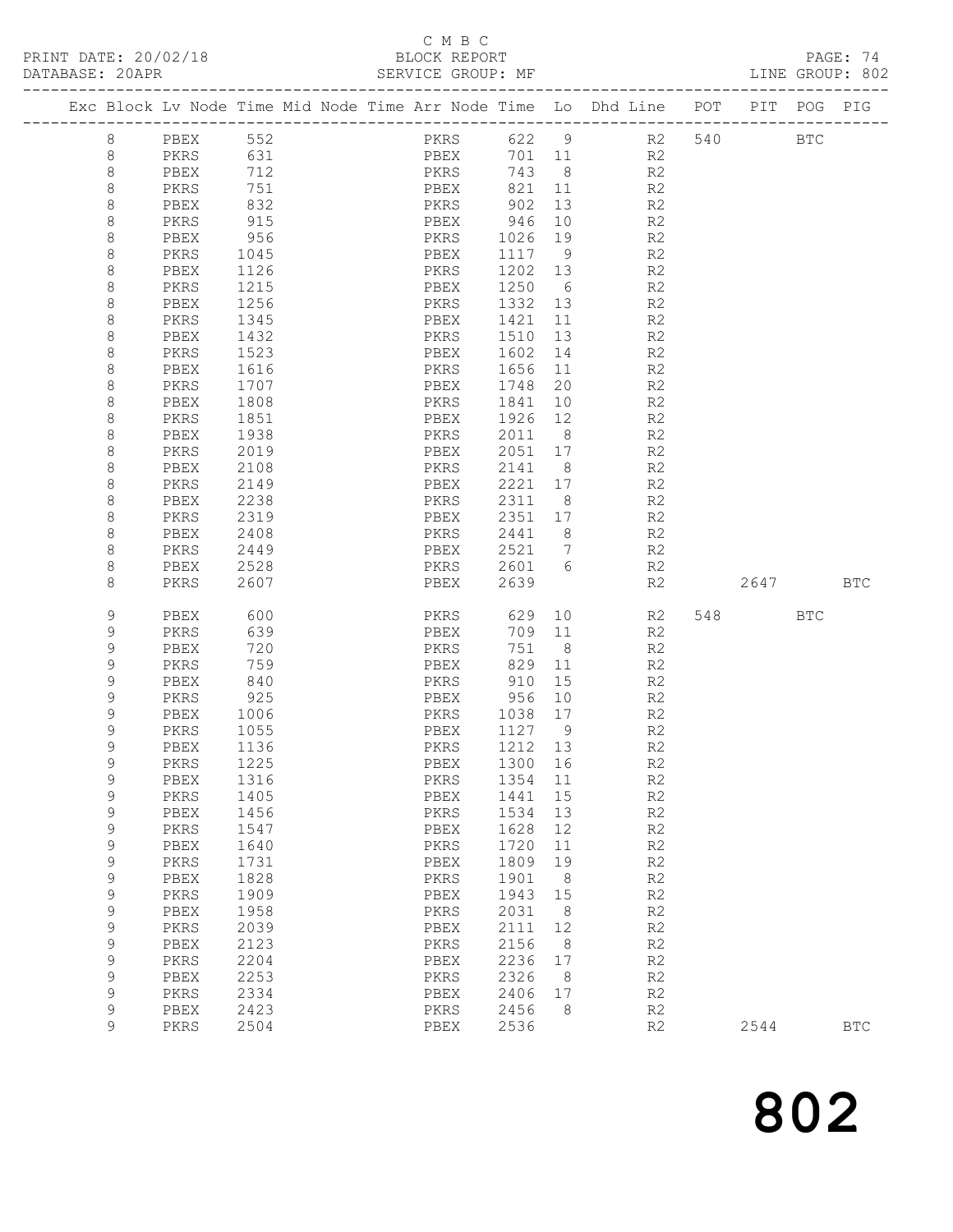## C M B C<br>BLOCK REPORT

|  |          |              |              |  |      |      |              |          | Exc Block Lv Node Time Mid Node Time Arr Node Time Lo Dhd Line POT PIT |         |            | POG | PIG          |
|--|----------|--------------|--------------|--|------|------|--------------|----------|------------------------------------------------------------------------|---------|------------|-----|--------------|
|  | 10       | PBEX 608     |              |  |      |      |              |          | PKRS 637 10 R2 556 BTC                                                 |         |            |     |              |
|  | 10       |              |              |  |      |      |              |          | $R^2$                                                                  |         |            |     |              |
|  | 10       |              |              |  |      |      |              |          | R <sub>2</sub>                                                         |         |            |     |              |
|  | 10       | PKRS         | 807          |  |      |      |              |          | PBEX 837 11 R2                                                         |         |            |     |              |
|  | 10       | PBEX         | 848          |  |      |      | PKRS 918     | 17       | R <sub>2</sub>                                                         |         |            |     |              |
|  | 10       | PKRS         | 935          |  | PBEX |      | 1006 10      |          | R2                                                                     |         |            |     |              |
|  | 10       | PBEX         | 1016         |  | PKRS |      | 1048         | 17       | R <sub>2</sub>                                                         |         |            |     |              |
|  | 10       | PKRS         | 1105         |  | PBEX |      | 1138 8       |          | R2                                                                     |         |            |     |              |
|  | 10       | PBEX         | 1146         |  | PKRS |      | 1222 13      |          | R2                                                                     |         |            |     |              |
|  | 10       | PKRS         | 1235         |  | PBEX |      | 1310 16      |          | R <sub>2</sub>                                                         |         |            |     |              |
|  | 10       | PBEX         | 1326         |  | PKRS |      | 1404         | 11       | R2                                                                     |         |            |     |              |
|  | 10       | PKRS         | 1415         |  | PBEX |      | 1451         |          | 13<br>R2                                                               |         |            |     |              |
|  | 10       | PBEX         | 1504         |  | PKRS |      | 1543         |          | 12 and $\overline{a}$<br>R2                                            |         |            |     |              |
|  | 10       | PKRS         | 1555         |  | PBEX |      | 1636 12      |          | R <sub>2</sub>                                                         |         |            |     |              |
|  | 10       | PBEX         | 1648         |  | PKRS |      | 1728 11      |          | R <sub>2</sub>                                                         |         |            |     |              |
|  | $10$     | PKRS         | 1739         |  | PBEX |      | 1817         | 21       | R2                                                                     |         |            |     |              |
|  | 10       | PBEX         | 1838         |  | PKRS |      | 1911 8       |          | R2                                                                     |         |            |     |              |
|  | 10       | PKRS         | 1919         |  | PBEX |      | 1953 15      |          | R <sub>2</sub>                                                         |         |            |     |              |
|  | 10       | PBEX         | 2008         |  | PKRS |      | 2041 8       |          | R <sub>2</sub>                                                         |         |            |     |              |
|  | 10       | PKRS         | 2049         |  | PBEX |      |              |          | $2121 \t 17$ R2                                                        |         |            |     |              |
|  | 10       | PBEX         | 2138         |  | PKRS |      | 2211 8       |          | R2                                                                     |         |            |     |              |
|  | 10       | PKRS         | 2219         |  | PBEX |      |              |          | 2251 17 R2                                                             |         |            |     |              |
|  | 10       | PBEX         | 2308         |  | PKRS |      | 2341 8       |          | R2<br>R2                                                               |         |            |     |              |
|  | 10       | PKRS         | 2349         |  | PBEX |      | 2421 17      |          |                                                                        |         |            |     |              |
|  | 10       | PBEX         | 2438         |  |      |      | PKRS 2511 8  |          | R2                                                                     |         |            |     |              |
|  | 10       | PKRS         | 2519         |  | PBEX |      | 2551         |          |                                                                        | R2      | 2559 BTC   |     |              |
|  | 11       | PBEX         | 1306         |  |      | PKRS | 1344         |          | 11 R2 1254 BTC                                                         |         |            |     |              |
|  | 11       | PKRS         | 1355         |  | PBEX |      |              |          | 1431 17<br>R2                                                          |         |            |     |              |
|  | 11       | PBEX         | 1448         |  | PKRS |      | 1526         | 13       | R2                                                                     |         |            |     |              |
|  | 11       | PKRS         | 1539         |  | PBEX |      | 1620 12      |          | R2                                                                     |         |            |     |              |
|  | 11       | PBEX         | 1632         |  | PKRS |      | 1712         | 11       | R2                                                                     |         |            |     |              |
|  | 11       | PKRS         | 1723         |  | PBEX |      | 1804 14      |          | R2                                                                     |         |            |     |              |
|  | 11       | PBEX         | 1818         |  | PKRS |      | 1851 8       |          | R2                                                                     |         |            |     |              |
|  | 11       | PKRS         | 1859         |  | PBEX |      | 1934 14      |          | R2                                                                     |         |            |     |              |
|  | 11       | PBEX         | 1948         |  | PKRS |      | 2021 8       |          |                                                                        |         |            |     |              |
|  | 11       | PKRS         | 2029         |  | PBEX |      | 2101         |          | R2<br>R2                                                               |         | 2109 BTC   |     |              |
|  | 12       | PBEX         | 1440         |  | PKRS |      |              |          | 1518 13 R2 1428 BTC                                                    |         |            |     |              |
|  |          | 12 PKRS 1531 |              |  |      |      | PBEX 1612 12 |          | R2                                                                     |         |            |     |              |
|  | 12       | PBEX         | 1624         |  | PKRS |      | 1704 11      |          | R2                                                                     |         |            |     |              |
|  | 12       | PKRS         | 1715         |  | PBEX |      | 1756         |          | R2                                                                     |         | 1806       |     | $_{\rm BTC}$ |
|  |          |              |              |  |      |      |              |          |                                                                        |         |            |     |              |
|  | 13<br>13 | PBEX         | 1520<br>1611 |  | PKRS |      | 1559<br>1653 | 12<br>11 | R2                                                                     | R2 1508 | <b>BTC</b> |     |              |
|  |          | PKRS         |              |  | PBEX |      |              |          |                                                                        |         |            |     |              |
|  | 13       | PBEX         | 1704         |  | PKRS |      | 1741         | 14       | R2                                                                     |         |            |     |              |
|  | 13       | PKRS         | 1755         |  | PBEX |      | 1833         |          | R2                                                                     |         | 1843       |     | <b>BTC</b>   |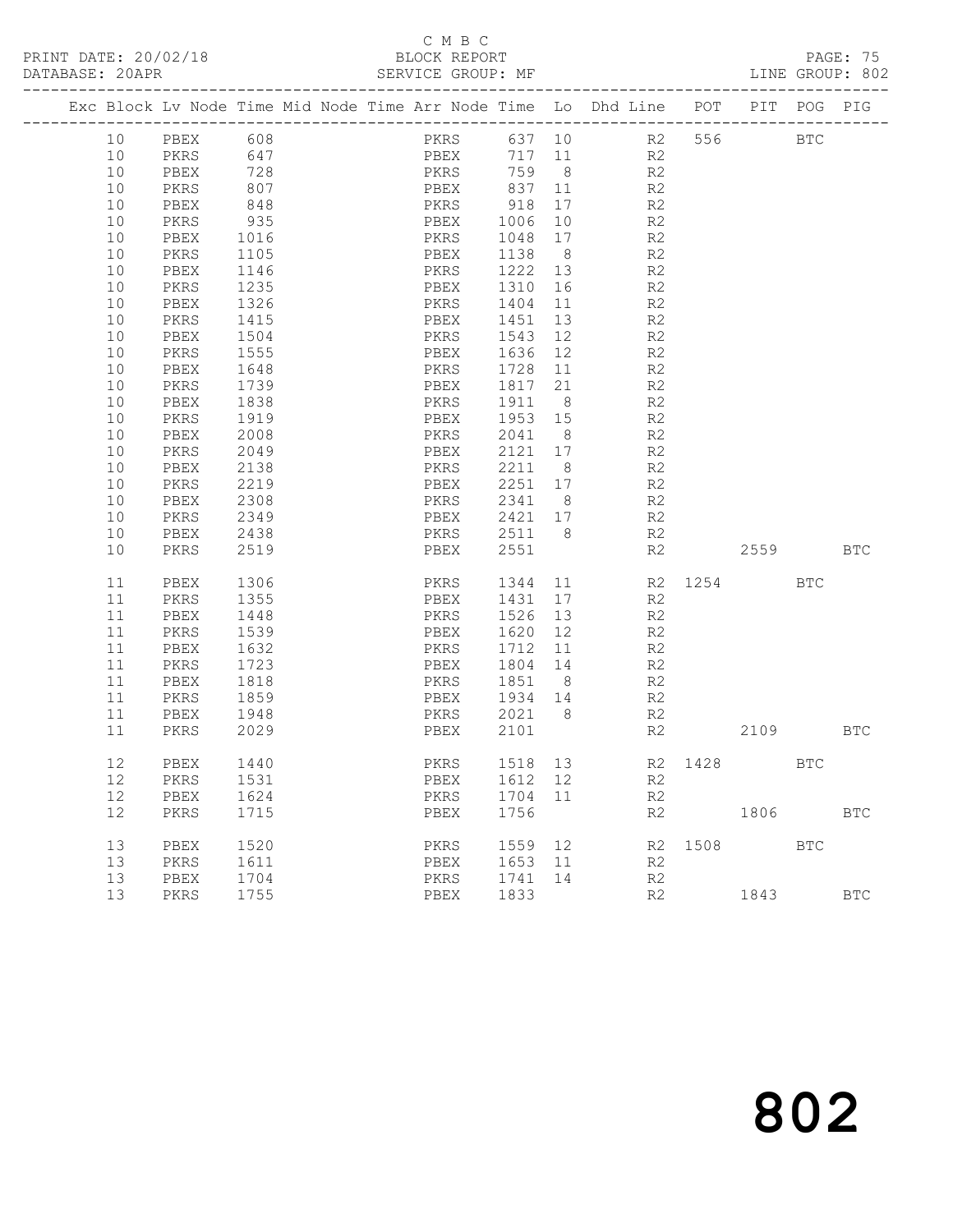## C M B C<br>BLOCK REPORT

LINE GROUP: 802

|    |      |      |  |      |      |     | Exc Block Ly Node Time Mid Node Time Arr Node Time Lo Dhd Line | POT  | PIT  | POG        | PIG        |
|----|------|------|--|------|------|-----|----------------------------------------------------------------|------|------|------------|------------|
| 14 | PBEX | 1552 |  | PKRS | 1631 | 12  | R2                                                             | 1540 |      | <b>BTC</b> |            |
| 14 | PKRS | 1643 |  | PBEX | 1725 | 13  | R <sub>2</sub>                                                 |      |      |            |            |
| 14 | PBEX | 1738 |  | PKRS | 1813 | 14  | R <sub>2</sub>                                                 |      |      |            |            |
| 14 | PKRS | 1827 |  | PBEX | 1902 | 16  | R <sub>2</sub>                                                 |      |      |            |            |
| 14 | PBEX | 1918 |  | PKRS | 1951 | - 8 | R <sub>2</sub>                                                 |      |      |            |            |
| 14 | PKRS | 1959 |  | PBEX | 2033 | 15  | R <sub>2</sub>                                                 |      |      |            |            |
| 14 | PBEX | 2048 |  | PKRS | 2121 | - 8 | R <sub>2</sub>                                                 |      |      |            |            |
| 14 | PKRS | 2129 |  | PBEX | 2201 | 22  | R <sub>2</sub>                                                 |      |      |            |            |
| 14 | PBEX | 2223 |  | PKRS | 2256 | - 8 | R <sub>2</sub>                                                 |      |      |            |            |
| 14 | PKRS | 2304 |  | PBEX | 2336 | 17  | R <sub>2</sub>                                                 |      |      |            |            |
| 14 | PBEX | 2353 |  | PKRS | 2426 | - 8 | R <sub>2</sub>                                                 |      |      |            |            |
| 14 | PKRS | 2434 |  | PBEX | 2506 |     | R <sub>2</sub>                                                 |      | 2514 |            | <b>BTC</b> |
|    |      |      |  |      |      |     |                                                                |      |      |            |            |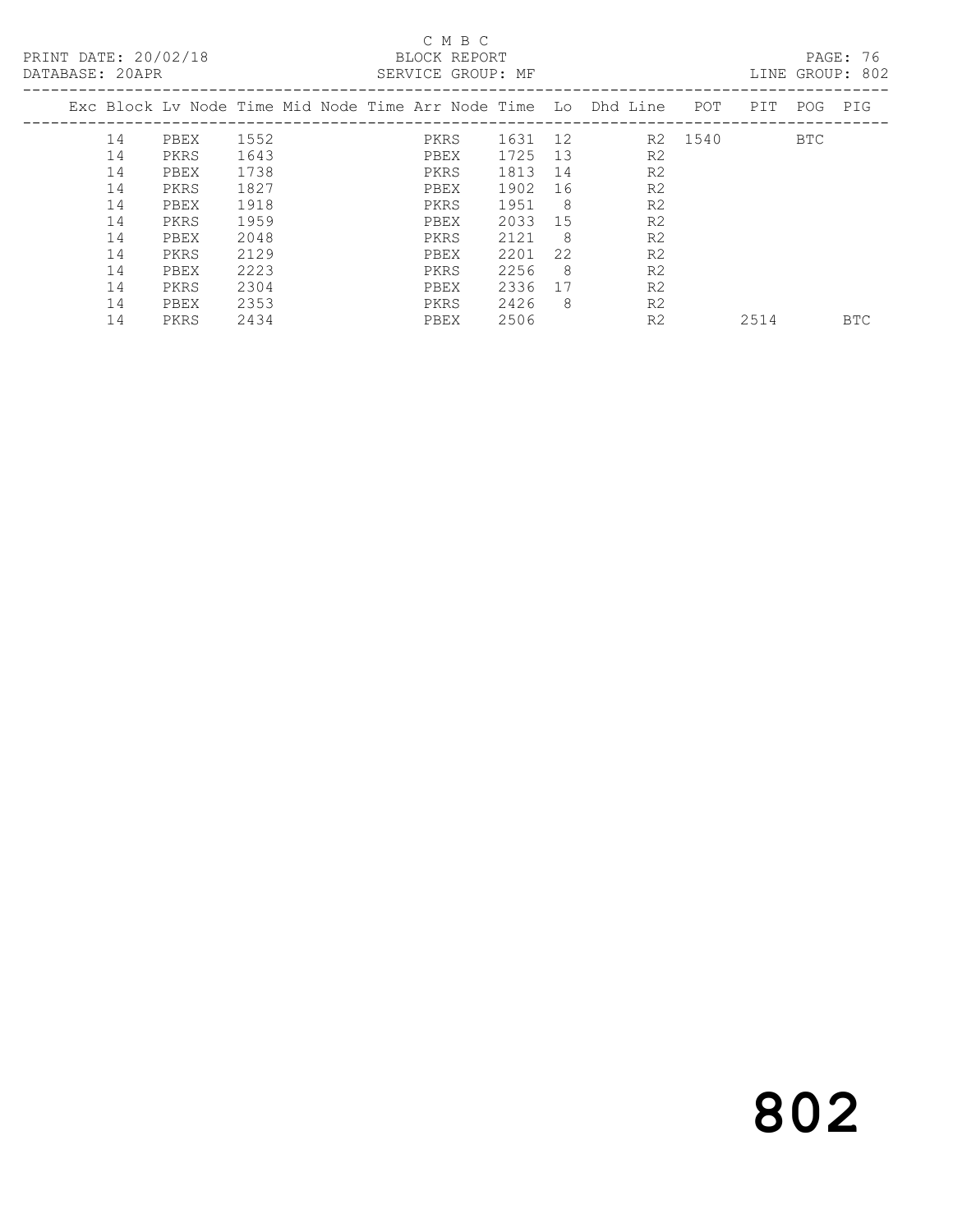## C M B C<br>BLOCK REPORT

PAGE: 77<br>LINE GROUP: 802

|    | Exc Block Lv Node Time Mid Node Time Arr Node Time Lo Dhd Line POT |      |  |      |      |             |                          |     |     | PIT POG PIG |  |
|----|--------------------------------------------------------------------|------|--|------|------|-------------|--------------------------|-----|-----|-------------|--|
| 71 | CAPT                                                               | 556  |  |      |      | PBEX 605 10 |                          | 245 | 537 | <b>BTC</b>  |  |
| 71 | PBEX                                                               | 615  |  |      | CAPT | 624         | $\overline{2}$           | 245 |     |             |  |
| 71 | CAPT                                                               | 626  |  | PBEX |      | 635         | 9                        | 245 |     |             |  |
| 71 | PBEX                                                               | 644  |  | CAPT |      | 654         | 2                        | 245 |     |             |  |
| 71 | CAPT                                                               | 656  |  | PBEX |      | 706         | 9                        | 245 |     |             |  |
| 71 | PBEX                                                               | 715  |  | CAPT |      | 725         | 2                        | 245 |     |             |  |
| 71 | CAPT                                                               | 727  |  | PBEX |      | 737         | 8                        | 245 |     |             |  |
| 71 | PBEX                                                               | 745  |  | CAPT |      | 755         | $\mathbf{2}$             | 245 |     |             |  |
| 71 | CAPT                                                               | 757  |  | PBEX |      | 807         | 8                        | 245 |     |             |  |
| 71 | PBEX                                                               | 815  |  | CAPT |      | 825         | $\overline{2}$           | 245 |     |             |  |
| 71 | CAPT                                                               | 827  |  | PBEX |      | 837         | 8                        | 245 |     |             |  |
| 71 | PBEX                                                               | 845  |  | CAPT |      | 855         | $\mathbf{2}$             | 245 |     |             |  |
| 71 | CAPT                                                               | 857  |  | PBEX |      | 907         | 8                        | 245 |     |             |  |
| 71 | PBEX                                                               | 915  |  | CAPT |      | 925         | $\mathbf{2}$             | 245 |     |             |  |
| 71 | CAPT                                                               | 927  |  | PBEX |      | 937         | 8                        | 245 |     |             |  |
| 71 | PBEX                                                               | 945  |  | CAPT |      | 955         | $\mathbf{2}$             | 245 |     |             |  |
| 71 | CAPT                                                               | 957  |  | PBEX |      | 1007        | 8                        | 245 |     |             |  |
| 71 | PBEX                                                               | 1015 |  | CAPT |      | 1025        | 2                        | 245 |     |             |  |
| 71 | CAPT                                                               | 1027 |  | PBEX |      | 1037        | 8 <sup>8</sup>           | 245 |     |             |  |
| 71 | PBEX                                                               | 1045 |  | CAPT |      | 1055        | 2                        | 245 |     |             |  |
| 71 | $\texttt{CAPT}$                                                    | 1057 |  | PBEX |      | 1107        | 8                        | 245 |     |             |  |
| 71 | PBEX                                                               | 1115 |  | CAPT |      | 1125        | $\mathbf{2}$             | 245 |     |             |  |
| 71 | CAPT                                                               | 1127 |  | PBEX |      | 1137        | 8 <sup>8</sup>           | 245 |     |             |  |
| 71 | PBEX                                                               | 1145 |  | CAPT |      | 1155        | $\overline{2}$           | 245 |     |             |  |
| 71 | $\texttt{CAPT}$                                                    | 1157 |  | PBEX |      | 1207 8      |                          | 245 |     |             |  |
| 71 | PBEX                                                               | 1215 |  | CAPT |      | 1225        | $\overline{2}$           | 245 |     |             |  |
| 71 | CAPT                                                               | 1227 |  | PBEX |      | 1237 8      |                          | 245 |     |             |  |
| 71 | PBEX                                                               | 1245 |  | CAPT |      | 1255        | $\overline{2}$           | 245 |     |             |  |
| 71 | CAPT                                                               | 1257 |  | PBEX |      | 1307        | 8                        | 245 |     |             |  |
| 71 | PBEX                                                               | 1315 |  | CAPT |      | 1325        | $\mathbf{2}$             | 245 |     |             |  |
| 71 | $\texttt{CAPT}$                                                    | 1327 |  | PBEX |      | 1337        | 8                        | 245 |     |             |  |
| 71 | PBEX                                                               | 1345 |  | CAPT |      | 1355        | 2                        | 245 |     |             |  |
| 71 | ${\tt CAPT}$                                                       | 1357 |  | PBEX |      | 1407        | 8                        | 245 |     |             |  |
| 71 | PBEX                                                               | 1415 |  | CAPT |      | 1425        | 2                        | 245 |     |             |  |
| 71 | CAPT                                                               | 1427 |  | PBEX |      | 1437        | 8 <sup>8</sup>           | 245 |     |             |  |
| 71 | PBEX                                                               | 1445 |  | CAPT |      | 1455        | $\overline{2}$           | 245 |     |             |  |
| 71 | CAPT                                                               | 1457 |  | PBEX |      | 1507        | 8 <sup>8</sup>           | 245 |     |             |  |
| 71 | PBEX                                                               | 1515 |  | CAPT |      | 1525        | $\overline{\phantom{0}}$ | 245 |     |             |  |
| 71 | CAPT                                                               | 1527 |  | PBEX |      | 1537        | 8                        | 245 |     |             |  |
| 71 | PBEX 1545                                                          |      |  |      |      | CAPT 1555   | $\overline{2}$           | 245 |     |             |  |
| 71 | CAPT                                                               | 1557 |  | PBEX |      | 1607        | 8                        | 245 |     |             |  |
| 71 | PBEX                                                               | 1615 |  | CAPT |      | 1625        | 2                        | 245 |     |             |  |
| 71 | CAPT                                                               | 1627 |  | PBEX |      | 1637        | 8                        | 245 |     |             |  |
| 71 | PBEX                                                               | 1645 |  | CAPT |      | 1655        | 2                        | 245 |     |             |  |
| 71 | CAPT                                                               | 1657 |  | PBEX |      | 1707        | 8                        | 245 |     |             |  |
| 71 | PBEX                                                               | 1715 |  | CAPT |      | 1725        | $\mathbf{2}$             | 245 |     |             |  |
| 71 | CAPT                                                               | 1727 |  | PBEX |      | 1737        | 8                        | 245 |     |             |  |
| 71 | PBEX                                                               | 1745 |  | CAPT |      | 1755        | $\overline{2}$           | 245 |     |             |  |
| 71 | CAPT                                                               | 1757 |  | PBEX |      | 1807        | 8                        | 245 |     |             |  |
| 71 | PBEX                                                               | 1815 |  | CAPT |      | 1825        | $\overline{\phantom{a}}$ | 245 |     |             |  |
| 71 | CAPT                                                               | 1827 |  | PBEX |      | 1837        | 13                       | 245 |     |             |  |
| 71 | PBEX                                                               | 1850 |  | CAPT |      | 1900        | $\overline{2}$           | 245 |     |             |  |
| 71 | CAPT                                                               | 1902 |  | PBEX |      | 1912        | 14                       | 245 |     |             |  |
| 71 | PBEX                                                               | 1926 |  | CAPT |      | 1936        | $\overline{2}$           | 245 |     |             |  |
| 71 | CAPT                                                               | 1938 |  | PBEX |      | 1948        | 15                       | 245 |     |             |  |
|    |                                                                    |      |  |      |      |             |                          |     |     |             |  |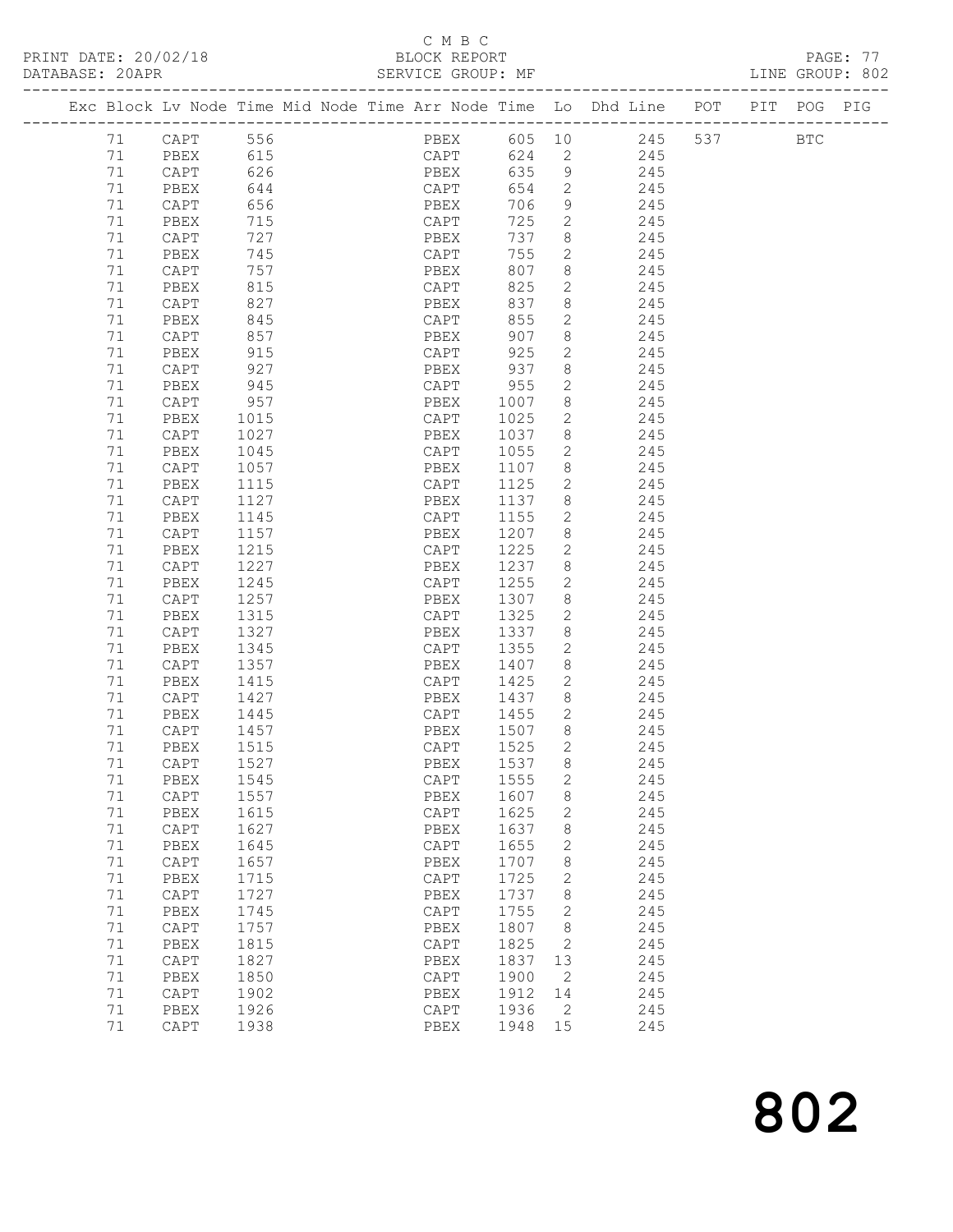## C M B C<br>BLOCK REPORT

LINE GROUP: 802

|  |    |      |      |  |      |      |                 | Exc Block Lv Node Time Mid Node Time Arr Node Time Lo Dhd Line | POT | PIT  | POG | PIG        |
|--|----|------|------|--|------|------|-----------------|----------------------------------------------------------------|-----|------|-----|------------|
|  | 71 | PBEX | 2003 |  | CAPT | 2012 | 2               | 245                                                            |     |      |     |            |
|  | 71 | CAPT | 2014 |  | PBEX | 2023 | 16              | 245                                                            |     |      |     |            |
|  | 71 | PBEX | 2039 |  | CAPT | 2048 | 2               | 245                                                            |     |      |     |            |
|  | 71 | CAPT | 2050 |  | PBEX | 2059 | 16              | 245                                                            |     |      |     |            |
|  | 71 | PBEX | 2115 |  | CAPT | 2124 | 2               | 245                                                            |     |      |     |            |
|  | 71 | CAPT | 2126 |  | PBEX | 2135 | 10              | 245                                                            |     |      |     |            |
|  | 71 | PBEX | 2145 |  | CAPT | 2154 | 2               | 245                                                            |     |      |     |            |
|  | 71 | CAPT | 2156 |  | PBEX | 2205 | 10 <sup>°</sup> | 245                                                            |     |      |     |            |
|  | 71 | PBEX | 2215 |  | CAPT | 2224 | 2               | 245                                                            |     |      |     |            |
|  | 71 | CAPT | 2226 |  | PBEX | 2235 | 10              | 245                                                            |     |      |     |            |
|  | 71 | PBEX | 2245 |  | CAPT | 2254 | 2               | 245                                                            |     |      |     |            |
|  | 71 | CAPT | 2256 |  | PBEX | 2305 | 10              | 245                                                            |     |      |     |            |
|  | 71 | PBEX | 2315 |  | CAPT | 2324 | 2               | 245                                                            |     |      |     |            |
|  | 71 | CAPT | 2326 |  | PBEX | 2335 | 10              | 245                                                            |     |      |     |            |
|  | 71 | PBEX | 2345 |  | CAPT | 2354 | 2               | 245                                                            |     |      |     |            |
|  | 71 | CAPT | 2356 |  | PBEX | 2405 | 10              | 245                                                            |     |      |     |            |
|  | 71 | PBEX | 2415 |  | CAPT | 2424 | $\overline{2}$  | 245                                                            |     |      |     |            |
|  | 71 | CAPT | 2426 |  | PBEX | 2435 | 10              | 245                                                            |     |      |     |            |
|  | 71 | PBEX | 2445 |  | CAPT | 2454 | 2               | 245                                                            |     |      |     |            |
|  | 71 | CAPT | 2456 |  | PBEX | 2505 | 10              | 245                                                            |     |      |     |            |
|  | 71 | PBEX | 2515 |  | CAPT | 2524 | 2               | 245                                                            |     |      |     |            |
|  | 71 | CAPT | 2526 |  | PBEX | 2535 |                 | 245                                                            |     | 2543 |     | <b>BTC</b> |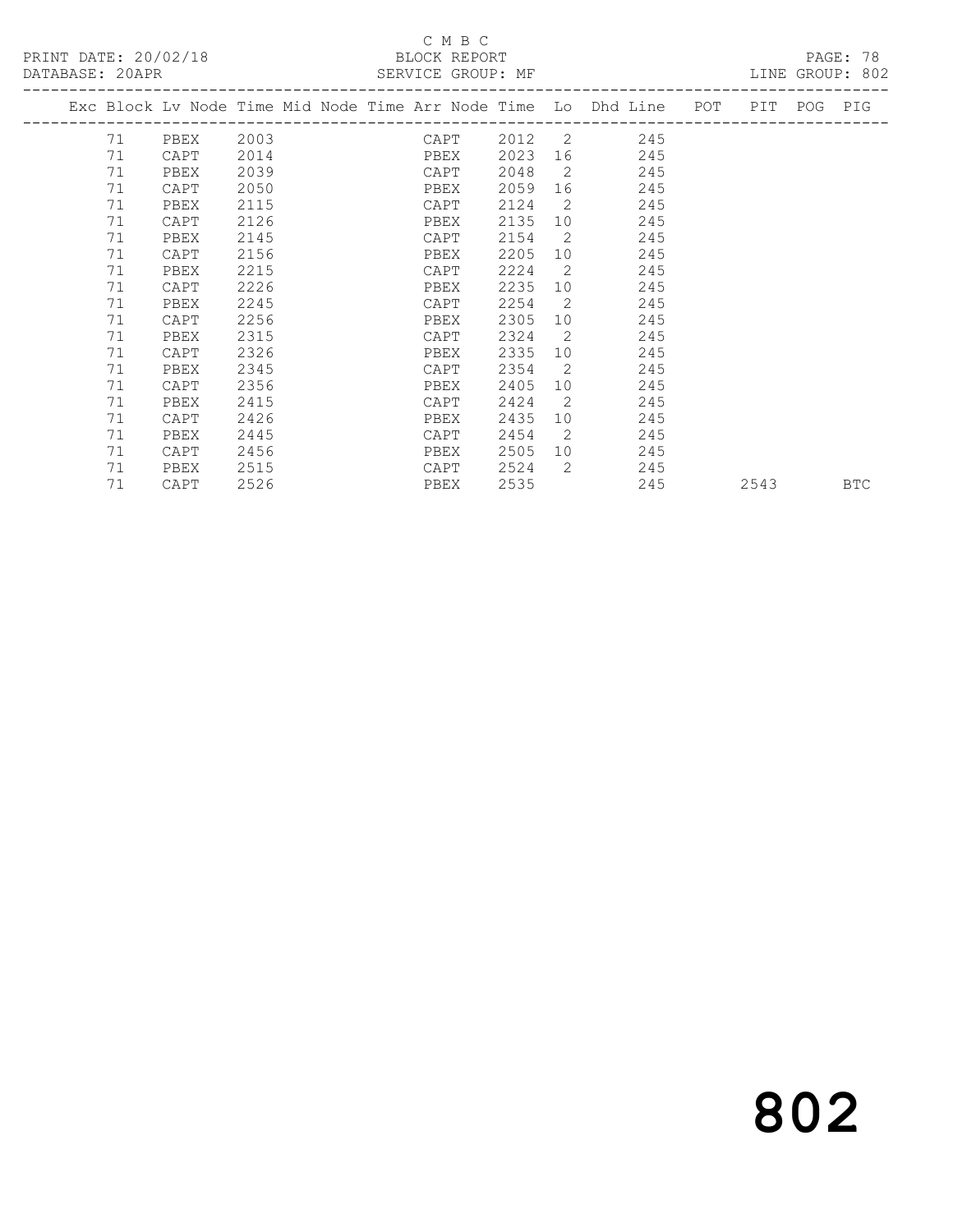PRINT DATE: 20/02/18 BLOCK REPORT BATABASE: 20APR BERVICE GROUP: MF

## C M B C<br>BLOCK REPORT

PAGE: 79<br>LINE GROUP: 802

|  |          |                            |                           |  |                      |                |                | Exc Block Lv Node Time Mid Node Time Arr Node Time Lo Dhd Line POT PIT POG PIG |  |  |
|--|----------|----------------------------|---------------------------|--|----------------------|----------------|----------------|--------------------------------------------------------------------------------|--|--|
|  |          | 72 PBEX 555<br>72 CAPT 606 |                           |  |                      |                |                | CAPT 604 2 245 543 BTC<br>PBEX 615 10 245                                      |  |  |
|  |          |                            |                           |  |                      |                |                |                                                                                |  |  |
|  | 72       | PBEX 625                   |                           |  | CAPT 634 2           |                |                | 245                                                                            |  |  |
|  | 72       | CAPT                       | 636                       |  | PBEX 646             |                | 9              | 245                                                                            |  |  |
|  | 72       | PBEX                       | 655                       |  | CAPT 705<br>PBEX 717 |                | $\overline{2}$ | 245                                                                            |  |  |
|  | 72       | CAPT                       | 707                       |  | PBEX                 | 717 8          |                | 245                                                                            |  |  |
|  | 72       | PBEX                       | 725                       |  | CAPT                 | 735            | $\overline{2}$ | 245                                                                            |  |  |
|  | 72       | CAPT                       | 737                       |  | PBEX                 | 747            | 8 <sup>8</sup> | 245                                                                            |  |  |
|  | 72       | PBEX                       | 755                       |  | CAPT                 | 805            | $\overline{2}$ | 245                                                                            |  |  |
|  | 72       | CAPT                       | 807                       |  | PBEX                 | 817            | 8 <sup>1</sup> | 245                                                                            |  |  |
|  | 72       | PBEX                       | 825                       |  | CAPT                 | 835            | $\overline{2}$ | 245                                                                            |  |  |
|  | 72       | CAPT                       | 837                       |  | PBEX                 | 847            | 8 <sup>8</sup> | 245                                                                            |  |  |
|  | 72       | PBEX                       | 855                       |  | CAPT                 | 905            | $\overline{2}$ | 245                                                                            |  |  |
|  | 72       | CAPT                       | 907                       |  | PBEX                 | 917            | 8              | 245                                                                            |  |  |
|  | 72       | PBEX                       | 925                       |  | CAPT                 | 935            | 2              | 245                                                                            |  |  |
|  | 72       | CAPT                       | 937                       |  | PBEX                 | 947            | 8 <sup>8</sup> | 245                                                                            |  |  |
|  | 72       | PBEX                       | 955<br>$\frac{355}{1007}$ |  | CAPT                 | 1005           | $\overline{2}$ | 245                                                                            |  |  |
|  | 72       | CAPT                       |                           |  | PBEX                 | 1017 8         |                | 245                                                                            |  |  |
|  | 72       | PBEX                       | 1025                      |  | CAPT                 | 1035           | $\overline{2}$ | 245                                                                            |  |  |
|  | 72       | CAPT                       | 1037                      |  | PBEX                 |                |                | 1047 8 245                                                                     |  |  |
|  | 72       | PBEX                       | 1055                      |  | CAPT                 | 1105           |                | 2 245                                                                          |  |  |
|  | 72       | CAPT                       | 1107                      |  | PBEX                 | 1117           | 8 <sup>8</sup> | 245                                                                            |  |  |
|  | 72       | PBEX                       | 1125                      |  | CAPT                 | 1135           | $\overline{2}$ | 245                                                                            |  |  |
|  | 72       | CAPT                       | 1137                      |  | PBEX                 | 1147           | 8 <sup>8</sup> | 245                                                                            |  |  |
|  | 72       | PBEX                       | 1155                      |  | CAPT                 | 1205           | $\overline{2}$ | 245                                                                            |  |  |
|  | 72       | CAPT                       | 1207                      |  | PBEX                 | 1217 8         |                | 245                                                                            |  |  |
|  | 72       | PBEX                       | 1225                      |  | CAPT                 | 1235           | $\overline{2}$ | 245                                                                            |  |  |
|  | 72       | CAPT                       | 1237                      |  | PBEX                 | 1247 8         |                | 245                                                                            |  |  |
|  | 72       | PBEX                       | 1255                      |  | CAPT                 | 1305           | $\overline{2}$ | 245                                                                            |  |  |
|  | 72       | CAPT                       | 1307                      |  | PBEX                 | 1317           | 8 <sup>8</sup> | 245                                                                            |  |  |
|  | 72       | PBEX                       | 1325                      |  | CAPT                 | 1335           | $\overline{2}$ | 245                                                                            |  |  |
|  | 72       | CAPT                       | 1337                      |  | PBEX                 | 1347           | 8 <sup>8</sup> | 245                                                                            |  |  |
|  | 72       | PBEX                       | 1355                      |  | CAPT                 | 1405           | $\overline{2}$ | 245                                                                            |  |  |
|  | 72       | CAPT                       | 1407                      |  | PBEX                 | 1417           | 8 <sup>8</sup> | 245                                                                            |  |  |
|  | 72       | PBEX                       | 1425                      |  | CAPT                 | 1435           | $\overline{2}$ | 245                                                                            |  |  |
|  | 72       | CAPT                       | 1437                      |  | PBEX                 | 1447 8         |                | 245                                                                            |  |  |
|  | 72       | PBEX<br>CAPT               | 1455                      |  | CAPT 1505 2          |                |                | 245                                                                            |  |  |
|  | 72<br>72 | PBEX                       | 1507<br>1525              |  | PBEX<br>CAPT         | 1517 8<br>1535 | $\overline{2}$ | 245<br>245                                                                     |  |  |
|  |          | 72 CAPT 1537               |                           |  |                      |                |                |                                                                                |  |  |
|  | 72       |                            | 1555                      |  | PBEX 1547 8<br>CAPT  | 1605           |                | 245<br>245                                                                     |  |  |
|  | 72       | PBEX<br>CAPT               | 1607                      |  | PBEX                 | 1617           | 2<br>8         | 245                                                                            |  |  |
|  | 72       | PBEX                       | 1625                      |  | CAPT                 | 1635           | $\mathbf{2}$   | 245                                                                            |  |  |
|  | 72       | CAPT                       | 1637                      |  | PBEX                 | 1647           | 8              | 245                                                                            |  |  |
|  | 72       | PBEX                       | 1655                      |  | $\texttt{CAPT}$      | 1705           | 2              | 245                                                                            |  |  |
|  | 72       | CAPT                       | 1707                      |  | PBEX                 | 1717           | 8              | 245                                                                            |  |  |
|  | 72       | PBEX                       | 1725                      |  | CAPT                 | 1735           | 2              | 245                                                                            |  |  |
|  | 72       | CAPT                       | 1737                      |  | PBEX                 | 1747           | 8              | 245                                                                            |  |  |
|  | 72       | PBEX                       | 1755                      |  | $\texttt{CAPT}$      | 1805           | 2              | 245                                                                            |  |  |
|  | 72       | CAPT                       | 1807                      |  | PBEX                 | 1817           | 9              | 245                                                                            |  |  |
|  | 72       | PBEX                       | 1826                      |  | $\texttt{CAPT}$      | 1836           | 2              | 245                                                                            |  |  |
|  | 72       | CAPT                       | 1838                      |  | PBEX                 | 1848           | 14             | 245                                                                            |  |  |
|  | 72       | PBEX                       | 1902                      |  | $\texttt{CAPT}$      | 1912           | 2              | 245                                                                            |  |  |
|  | 72       | CAPT                       | 1914                      |  | PBEX                 | 1924           | 14             | 245                                                                            |  |  |
|  | 72       | PBEX                       | 1938                      |  | $\texttt{CAPT}$      | 1948           | 2              | 245                                                                            |  |  |
|  |          |                            |                           |  |                      |                |                |                                                                                |  |  |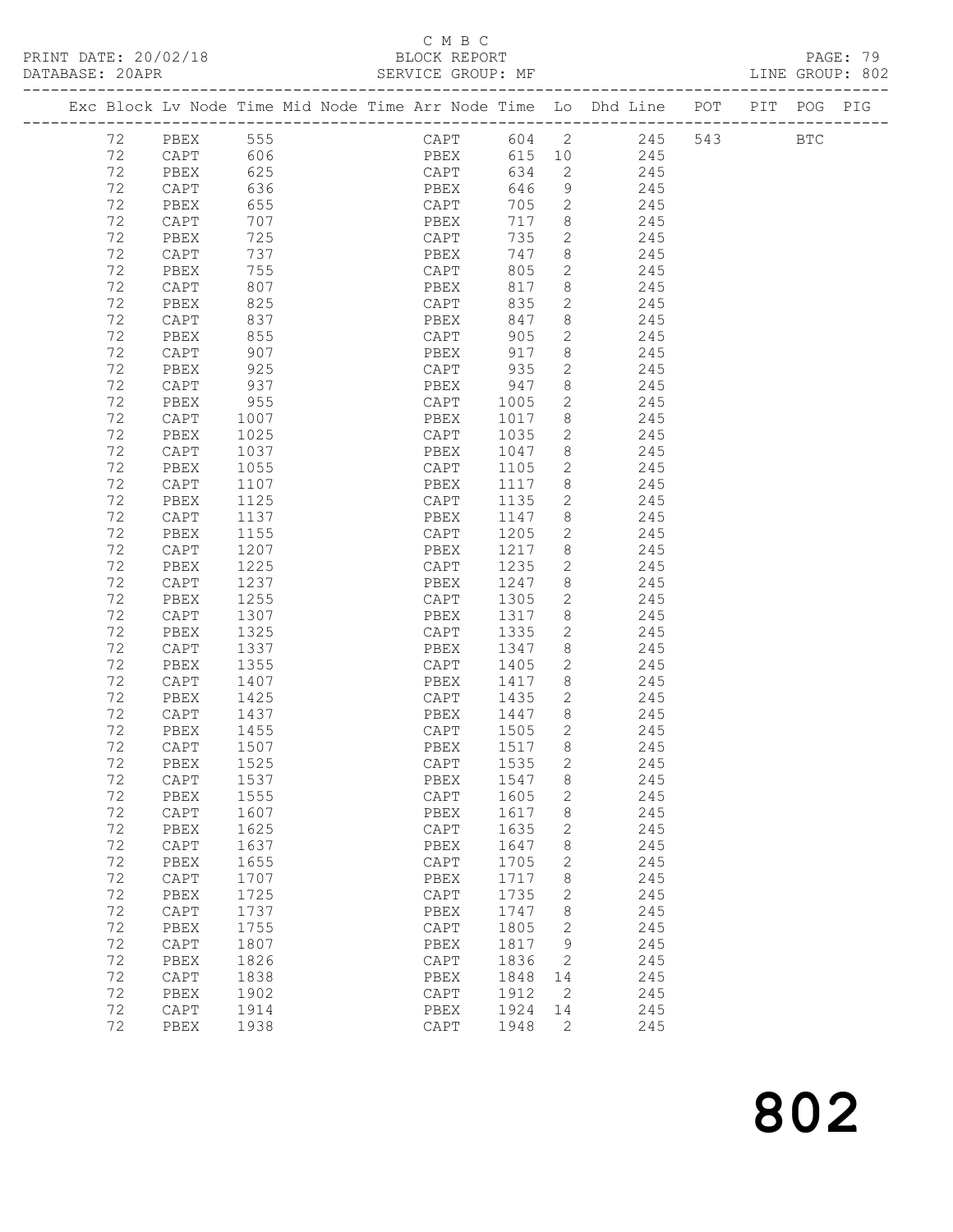| PRINT DATE: 20/02/18<br>DATABASE: 20APR |                            |                                      |                                      |  |                                      | C M B C<br>BLOCK REPORT | SERVICE GROUP: MF                       |                             |                                                                   |     |      |     | PAGE: 80<br>LINE GROUP: 802 |
|-----------------------------------------|----------------------------|--------------------------------------|--------------------------------------|--|--------------------------------------|-------------------------|-----------------------------------------|-----------------------------|-------------------------------------------------------------------|-----|------|-----|-----------------------------|
|                                         |                            |                                      |                                      |  |                                      |                         |                                         |                             | Exc Block Lv Node Time Mid Node Time Arr Node Time (Lo ) Dhd Line | POT | PTT  | POG | PTG                         |
|                                         | 72<br>72<br>72<br>72<br>72 | CAPT<br>PBEX<br>CAPT<br>PBEX<br>CAPT | 1950<br>2015<br>2026<br>2051<br>2102 |  | PBEX<br>CAPT<br>PBEX<br>CAPT<br>PBEX |                         | 2000 15<br>2024<br>2035<br>2100<br>2111 | $\overline{2}$<br>- 16<br>2 | 245<br>245<br>245<br>245<br>245                                   |     | 2119 |     | BTC.                        |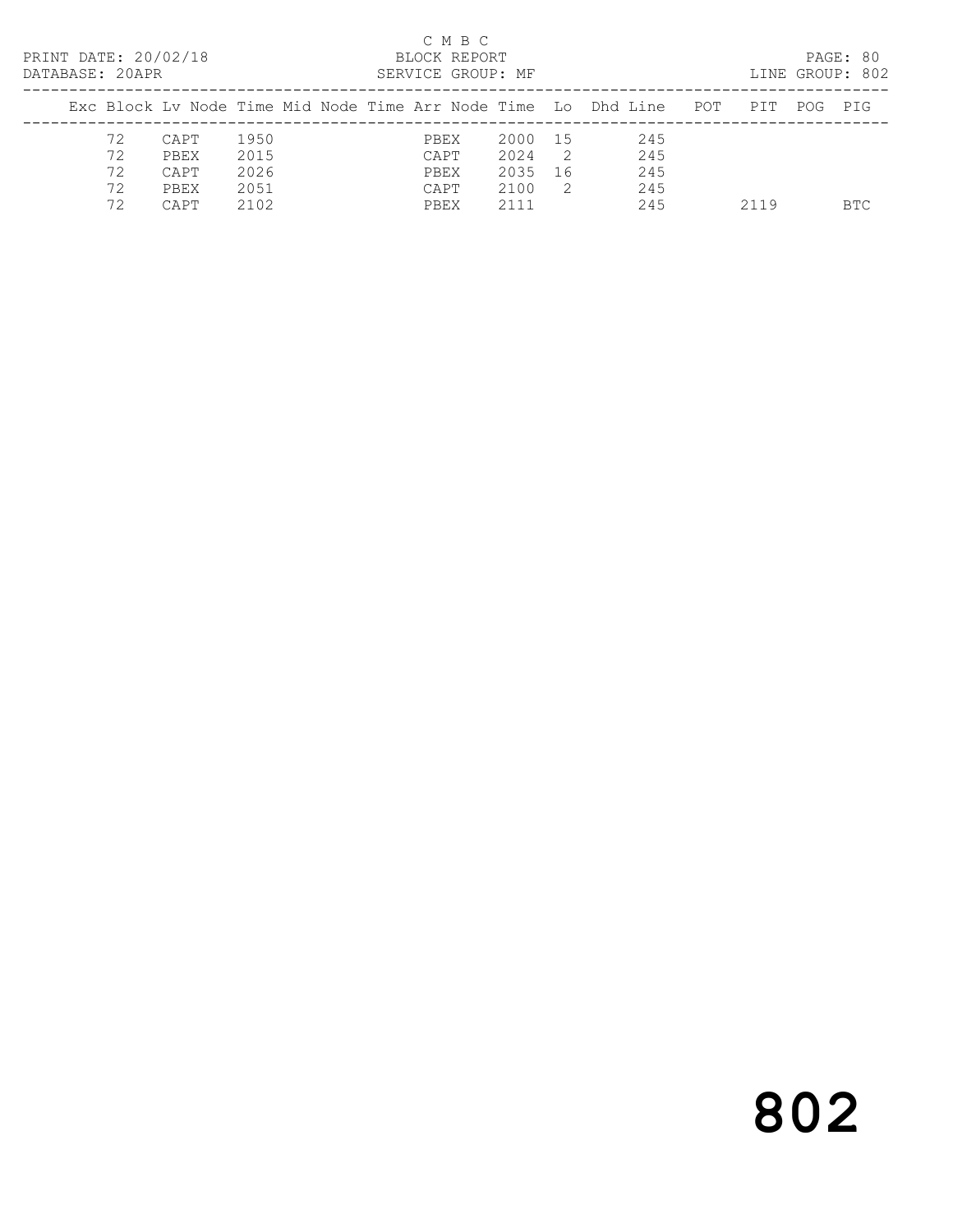## C M B C<br>BLOCK REPORT

PAGE: 81<br>LINE GROUP: 802

|  |    |                 |      |  |                 |          |                          | Exc Block Lv Node Time Mid Node Time Arr Node Time Lo Dhd Line POT PIT POG PIG |  |  |
|--|----|-----------------|------|--|-----------------|----------|--------------------------|--------------------------------------------------------------------------------|--|--|
|  |    | 73 PBEX 605     |      |  |                 |          |                          | CAPT 614 2 245 553 BTC                                                         |  |  |
|  | 73 | CAPT            | 616  |  | PBEX            | 625 9    |                          | 245                                                                            |  |  |
|  | 73 | PBEX 634        |      |  | CAPT            | 644 2    |                          | 245                                                                            |  |  |
|  | 73 | CAPT 646        |      |  | PBEX            | 656 9    |                          | 245                                                                            |  |  |
|  | 73 | PBEX            | 705  |  | CAPT<br>prv     | 715      | $\overline{2}$           | 245                                                                            |  |  |
|  | 73 | CAPT            | 717  |  | PBEX            | 727      | 8 <sup>8</sup>           | 245                                                                            |  |  |
|  | 73 | PBEX            | 735  |  | CAPT            | 745      | $\overline{2}$           | 245                                                                            |  |  |
|  | 73 | CAPT            | 747  |  | PBEX            | 757      | 8 <sup>8</sup>           | 245                                                                            |  |  |
|  | 73 | PBEX            | 805  |  | CAPT            | 815      | $\overline{2}$           | 245                                                                            |  |  |
|  | 73 | CAPT            | 817  |  | PBEX            | 827      | 8 <sup>8</sup>           | 245                                                                            |  |  |
|  | 73 | PBEX            | 835  |  | CAPT            | 845      | $\overline{2}$           | 245                                                                            |  |  |
|  | 73 | CAPT            | 847  |  | PBEX            | 857      | 8 <sup>8</sup>           | 245                                                                            |  |  |
|  | 73 | PBEX            | 905  |  | CAPT            | 915      | 2                        | 245                                                                            |  |  |
|  | 73 | CAPT            | 917  |  | PBEX            | 927      | 8                        | 245                                                                            |  |  |
|  | 73 | PBEX            | 935  |  | CAPT            | -<br>945 | $\overline{2}$           | 245                                                                            |  |  |
|  | 73 | CAPT            | 947  |  | PBEX            | 957      | 8 <sup>8</sup>           | 245                                                                            |  |  |
|  |    |                 |      |  |                 |          | $\overline{2}$           |                                                                                |  |  |
|  | 73 | PBEX            | 1005 |  | CAPT            | 1015     | 8 <sup>1</sup>           | 245                                                                            |  |  |
|  | 73 | CAPT            | 1017 |  | PBEX            | 1027     |                          | 245                                                                            |  |  |
|  | 73 | PBEX            | 1035 |  | CAPT            | 1045     | $\overline{2}$           | 245                                                                            |  |  |
|  | 73 | CAPT            | 1047 |  | PBEX            |          |                          | 1057 8 245                                                                     |  |  |
|  | 73 | PBEX            | 1105 |  | CAPT            | 1115     | $\overline{2}$           | 245                                                                            |  |  |
|  | 73 | CAPT            | 1117 |  | PBEX            | 1127     | 8 <sup>8</sup>           | 245                                                                            |  |  |
|  | 73 | PBEX            | 1135 |  | CAPT            | 1145     | $\overline{2}$           | 245                                                                            |  |  |
|  | 73 | CAPT            | 1147 |  | PBEX            | 1157     | 8 <sup>8</sup>           | 245                                                                            |  |  |
|  | 73 | PBEX            | 1205 |  | CAPT            | 1215     | $\overline{2}$           | 245                                                                            |  |  |
|  | 73 | CAPT            | 1217 |  | PBEX            | 1227 8   |                          | 245                                                                            |  |  |
|  | 73 | PBEX            | 1235 |  | CAPT            | 1245     | $\overline{2}$           | 245                                                                            |  |  |
|  | 73 | CAPT            | 1247 |  | PBEX            | 1257 8   |                          | 245                                                                            |  |  |
|  | 73 | PBEX            | 1305 |  | CAPT            | 1315     | $\overline{\phantom{a}}$ | 245                                                                            |  |  |
|  | 73 | CAPT            | 1317 |  | PBEX            | 1327     | 8 <sup>8</sup>           | 245                                                                            |  |  |
|  | 73 | PBEX            | 1335 |  | CAPT            | 1345     | $\overline{2}$           | 245                                                                            |  |  |
|  | 73 | CAPT            | 1347 |  | PBEX            | 1357     | 8 <sup>8</sup>           | 245                                                                            |  |  |
|  | 73 | PBEX            | 1405 |  | CAPT            | 1415     | $\overline{2}$           | 245                                                                            |  |  |
|  | 73 | CAPT            | 1417 |  | PBEX            | 1427     | 8 <sup>8</sup>           | 245                                                                            |  |  |
|  | 73 | PBEX            | 1435 |  | CAPT            | 1445     | $\overline{2}$           | 245                                                                            |  |  |
|  | 73 | CAPT            | 1447 |  | PBEX            | 1457 8   |                          | 245                                                                            |  |  |
|  | 73 | PBEX            | 1505 |  | CAPT            | 1515 2   |                          | 245                                                                            |  |  |
|  | 73 | CAPT            | 1517 |  | PBEX            | 1527 8   |                          | 245                                                                            |  |  |
|  | 73 | PBEX            | 1535 |  | CAPT            | 1545     | $\overline{2}$           | 245                                                                            |  |  |
|  |    | 73 CAPT 1547    |      |  | PBEX 1557 8     |          |                          | 245                                                                            |  |  |
|  | 73 | PBEX            | 1605 |  | CAPT            | 1615     | 2                        | 245                                                                            |  |  |
|  | 73 | CAPT            | 1617 |  | PBEX            | 1627     | 8                        | 245                                                                            |  |  |
|  | 73 | PBEX            | 1635 |  | CAPT            | 1645     | 2                        | 245                                                                            |  |  |
|  | 73 | $\texttt{CAPT}$ | 1647 |  | PBEX            | 1657     | 8                        | 245                                                                            |  |  |
|  | 73 | PBEX            | 1705 |  | $\texttt{CAPT}$ | 1715     | 2                        | 245                                                                            |  |  |
|  | 73 | $\texttt{CAPT}$ | 1717 |  | PBEX            | 1727     | 8                        | 245                                                                            |  |  |
|  | 73 | PBEX            | 1735 |  | CAPT            | 1745     | 2                        | 245                                                                            |  |  |
|  | 73 | CAPT            | 1747 |  | PBEX            | 1757     | 8                        | 245                                                                            |  |  |
|  | 73 | PBEX            | 1805 |  | $\texttt{CAPT}$ | 1815     | 2                        | 245                                                                            |  |  |
|  | 73 | CAPT            | 1817 |  | PBEX            | 1827     | 11                       | 245                                                                            |  |  |
|  | 73 | PBEX            | 1838 |  | CAPT            | 1848     | -2                       | 245                                                                            |  |  |
|  | 73 | CAPT            | 1850 |  | PBEX            | 1900     | 14                       | 245                                                                            |  |  |
|  | 73 | PBEX            | 1914 |  | $\texttt{CAPT}$ | 1924     | $\overline{2}$           | 245                                                                            |  |  |
|  | 73 | CAPT            | 1926 |  | PBEX            | 1936     | 14                       | 245                                                                            |  |  |
|  | 73 | PBEX            | 1950 |  | $\texttt{CAPT}$ | 2000     | 2                        | 245                                                                            |  |  |
|  |    |                 |      |  |                 |          |                          |                                                                                |  |  |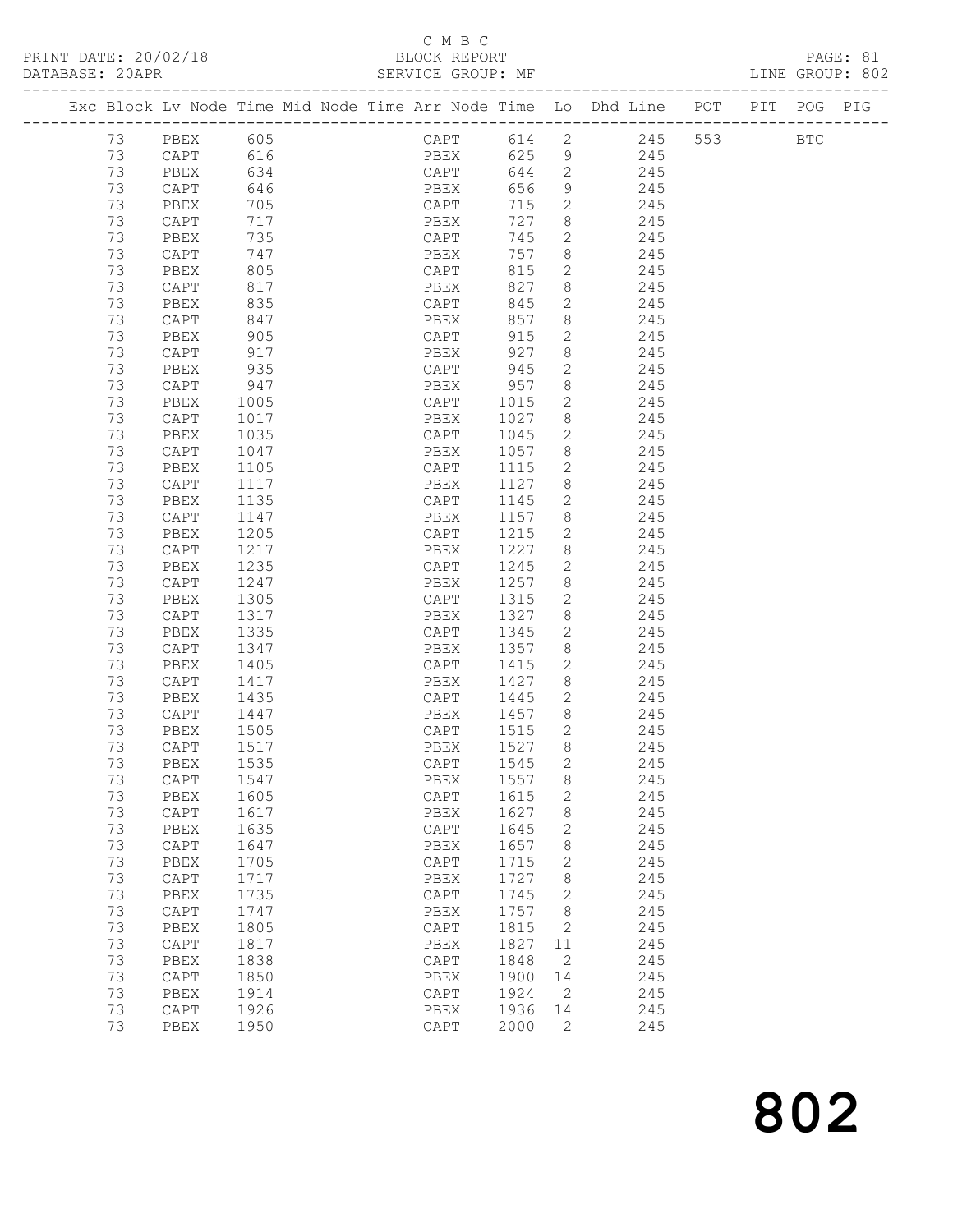|                |                 |              |  |              |      |                | Exc Block Lv Node Time Mid Node Time Arr Node Time Lo Dhd Line POT PIT POG PIG |              |            |            |            |
|----------------|-----------------|--------------|--|--------------|------|----------------|--------------------------------------------------------------------------------|--------------|------------|------------|------------|
| 73 CAPT        |                 | 2002         |  |              |      |                | PBEX 2011 16 245                                                               |              |            |            |            |
| 73             | PBEX            |              |  |              |      |                | 245                                                                            |              |            |            |            |
| 73             | CAPT            | 2027<br>2038 |  |              |      |                | 245                                                                            |              |            |            |            |
| 73             | PBEX            | 2103         |  | CAPT 2112    |      | $\overline{2}$ | 245                                                                            |              |            |            |            |
| 73             | CAPT            | 2114         |  | PBEX         | 2123 |                | 245                                                                            |              | 2131 BTC   |            |            |
|                |                 |              |  |              |      |                |                                                                                |              |            |            |            |
| CO 81          | PBEX            | 1510         |  | CAPT         | 1520 |                | $\overline{2}$                                                                 | 245 1458     |            | BTC        |            |
| CO 81          | CAPT            | 1522         |  | PBEX         | 1532 | 8              | 245                                                                            |              |            |            |            |
| CO 81          | PBEX            | 1540         |  | CAPT         | 1550 | $\mathbf{2}$   | 245                                                                            |              |            |            |            |
| CO 81          | CAPT            | 1552         |  | PBEX         | 1602 | 8              | 245                                                                            |              |            |            |            |
| CO 81          | PBEX            | 1610         |  | CAPT         | 1620 | $\mathbf{2}$   | 245                                                                            |              |            |            |            |
| CO 81          | CAPT            | 1622         |  | PBEX         | 1632 | 8              | 245                                                                            |              |            |            |            |
| CO 81          | PBEX            | 1640         |  | CAPT         | 1650 | $\mathbf{2}$   | 245                                                                            |              |            |            |            |
| CO 81          | CAPT            | 1652         |  | PBEX         | 1702 | 8              | 245                                                                            |              |            |            |            |
| CO 81          | PBEX            | 1710         |  | CAPT         | 1720 | $\overline{2}$ | 245                                                                            |              |            |            |            |
| CO 81          | CAPT            | 1722         |  | PBEX         | 1732 | 8              | 245                                                                            |              |            |            |            |
| CO 81<br>CO 81 | PBEX            | 1740         |  | CAPT         | 1750 | $\overline{2}$ | 245                                                                            |              |            |            |            |
|                | CAPT            | 1752         |  | PBEX         | 1802 |                | 245                                                                            |              | 1812 BTC   |            |            |
| CO 82          | PBEX            | 1520         |  | CAPT         | 1530 |                | $2 \left( \frac{1}{2} \right)$                                                 | 245 1508 BTC |            |            |            |
| CO 82          | CAPT            | 1532         |  | PBEX         | 1542 | 8              | 245                                                                            |              |            |            |            |
| CO 82          | PBEX            | 1550         |  | CAPT         | 1600 | $\overline{2}$ | 245                                                                            |              |            |            |            |
| CO 82          | CAPT            | 1602         |  | PBEX         | 1612 | 8              | 245                                                                            |              |            |            |            |
| CO 82          | PBEX            | 1620         |  | CAPT         | 1630 | $\mathbf{2}$   | 245                                                                            |              |            |            |            |
| CO 82          | CAPT            | 1632         |  | PBEX         | 1642 | 8              | 245                                                                            |              |            |            |            |
| CO 82          | PBEX            | 1650         |  | CAPT         | 1700 | $\mathbf{2}$   | 245                                                                            |              |            |            |            |
| CO 82          | CAPT            | 1702         |  | PBEX         | 1712 | 8              | 245                                                                            |              |            |            |            |
| CO 82          | PBEX            | 1720         |  | CAPT         | 1730 | 2              | 245                                                                            |              |            |            |            |
| CO 82          | CAPT            | 1732         |  | PBEX         | 1742 |                | 245                                                                            |              | 1752 BTC   |            |            |
| CO 83          | PBEX            | 1530         |  | CAPT         | 1540 | $2^{\circ}$    |                                                                                | 245 1518 BTC |            |            |            |
| CO 83          | CAPT            | 1542         |  | PBEX         | 1552 | 8              | 245                                                                            |              |            |            |            |
| CO 83          | PBEX            | 1600         |  | CAPT         | 1610 | $\mathbf{2}$   | 245                                                                            |              |            |            |            |
| CO 83          | CAPT            | 1612         |  | PBEX         | 1622 | 8              | 245                                                                            |              |            |            |            |
| CO 83          | PBEX            | 1630         |  | CAPT         | 1640 | $\overline{2}$ | 245                                                                            |              |            |            |            |
| CO 83          | CAPT            | 1642         |  | PBEX         | 1652 | 8              | 245                                                                            |              |            |            |            |
| CO 83          | PBEX            | 1700         |  | CAPT         | 1710 | $\overline{2}$ | 245                                                                            |              |            |            |            |
| CO 83          | CAPT            | 1712         |  | PBEX         | 1722 | 8              | 245                                                                            |              |            |            |            |
| CO 83          | PBEX            | 1730         |  | CAPT         | 1740 | 2              | 245                                                                            |              |            |            |            |
|                | CO 83 CAPT 1742 |              |  | PBEX 1752    |      |                | 245                                                                            |              | 1802       |            | BTC        |
| CO 91          | PBEX            | 710          |  | CAPT         | 720  | 2              | 245                                                                            | 658          |            | <b>BTC</b> |            |
| CO 91          | $\texttt{CAPT}$ | 722          |  | ${\tt PBEX}$ | 732  | 8              | 245                                                                            |              |            |            |            |
| CO 91          | PBEX            | 740          |  | CAPT         | 750  | $\mathbf{2}$   | 245                                                                            |              |            |            |            |
| CO 91          | $\texttt{CAPT}$ | 752          |  | PBEX         | 802  | 8              | 245                                                                            |              |            |            |            |
| CO 91          | PBEX            | 810          |  | CAPT         | 820  | 2              | 245                                                                            |              |            |            |            |
| CO 91          | $\texttt{CAPT}$ | 822          |  | ${\tt PBEX}$ | 832  | 8              | 245                                                                            |              |            |            |            |
| CO 91          | PBEX            | 840          |  | CAPT         | 850  | 2              | 245                                                                            |              |            |            |            |
| CO 91          | CAPT            | 852          |  | PBEX         | 902  |                | 245                                                                            |              | 912        |            | <b>BTC</b> |
| CO 92          | PBEX            | 720          |  | CAPT         | 730  | 2              | 245                                                                            | 708          | <b>BTC</b> |            |            |
| CO 92          | CAPT            | 732          |  | PBEX         | 742  | 8              | 245                                                                            |              |            |            |            |
| CO 92          | PBEX            | 750          |  | CAPT         | 800  | 2              | 245                                                                            |              |            |            |            |
| CO 92          | CAPT            | 802          |  | PBEX         | 812  | 8              | 245                                                                            |              |            |            |            |
| CO 92          | PBEX            | 820          |  | CAPT         | 830  | 2              | 245                                                                            |              |            |            |            |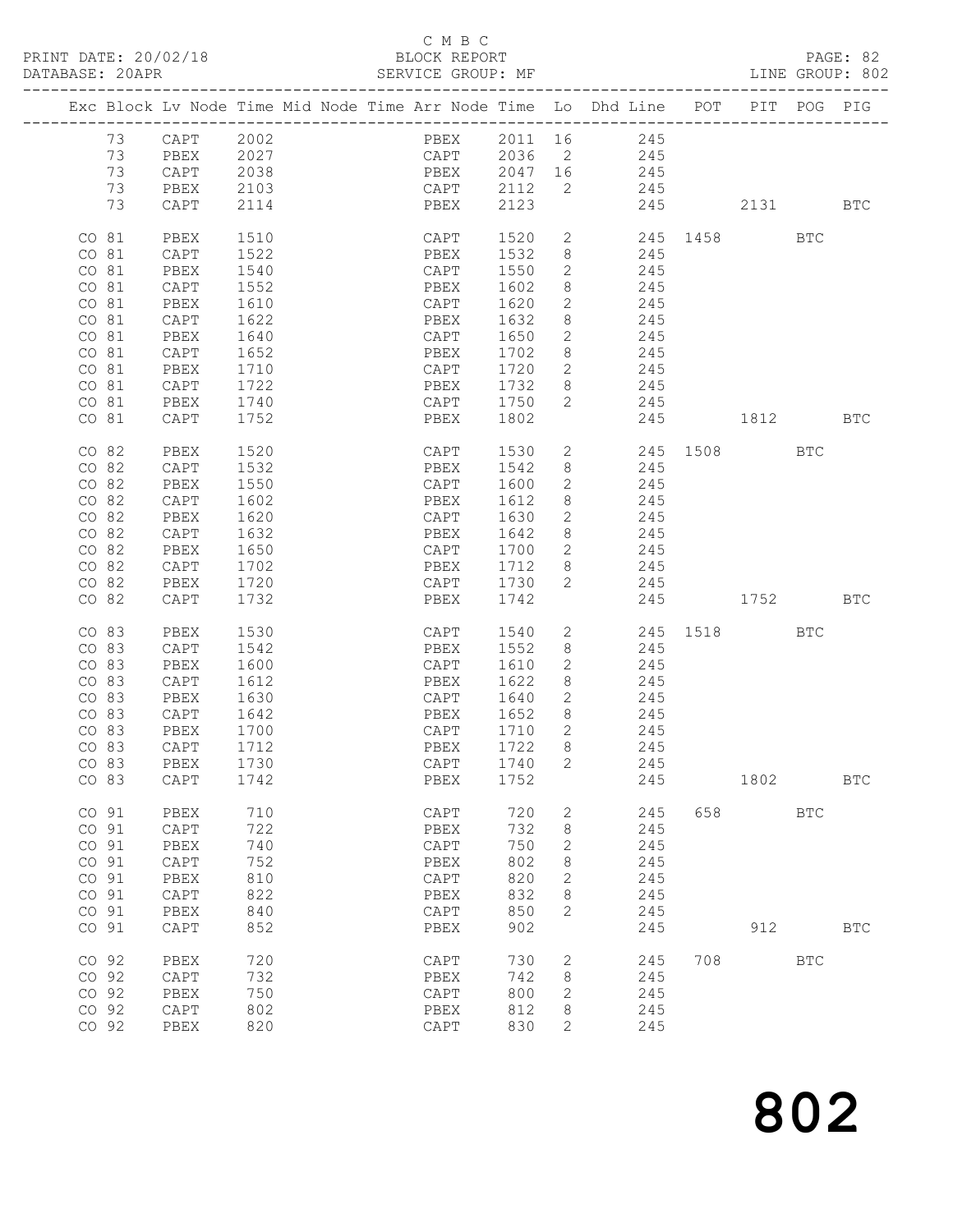## C M B C<br>BLOCK REPORT SERVICE GROUP: MF

|         |      |     |  |      |     |   | Exc Block Ly Node Time Mid Node Time Arr Node Time Lo Dhd Line | POT | PIT | POG.       | PTG        |
|---------|------|-----|--|------|-----|---|----------------------------------------------------------------|-----|-----|------------|------------|
| $CO$ 92 | CAPT | 832 |  | PBEX | 842 |   | 245                                                            |     | 852 |            | <b>BTC</b> |
| $CO$ 93 | PBEX | 730 |  | CAPT | 740 |   | 245                                                            | 718 |     | <b>BTC</b> |            |
| $CO$ 93 | CAPT | 742 |  | PBEX | 752 | 8 | 245                                                            |     |     |            |            |
| CO 93   | PBEX | 800 |  | CAPT | 810 | 2 | 245                                                            |     |     |            |            |
| CO 93   | CAPT | 812 |  | PBEX | 822 | 8 | 245                                                            |     |     |            |            |
| CO 93   | PBEX | 830 |  | CAPT | 840 | 2 | 245                                                            |     |     |            |            |
| CO 93   | CAPT | 842 |  | PBEX | 852 |   | 245                                                            |     | 902 |            | <b>BTC</b> |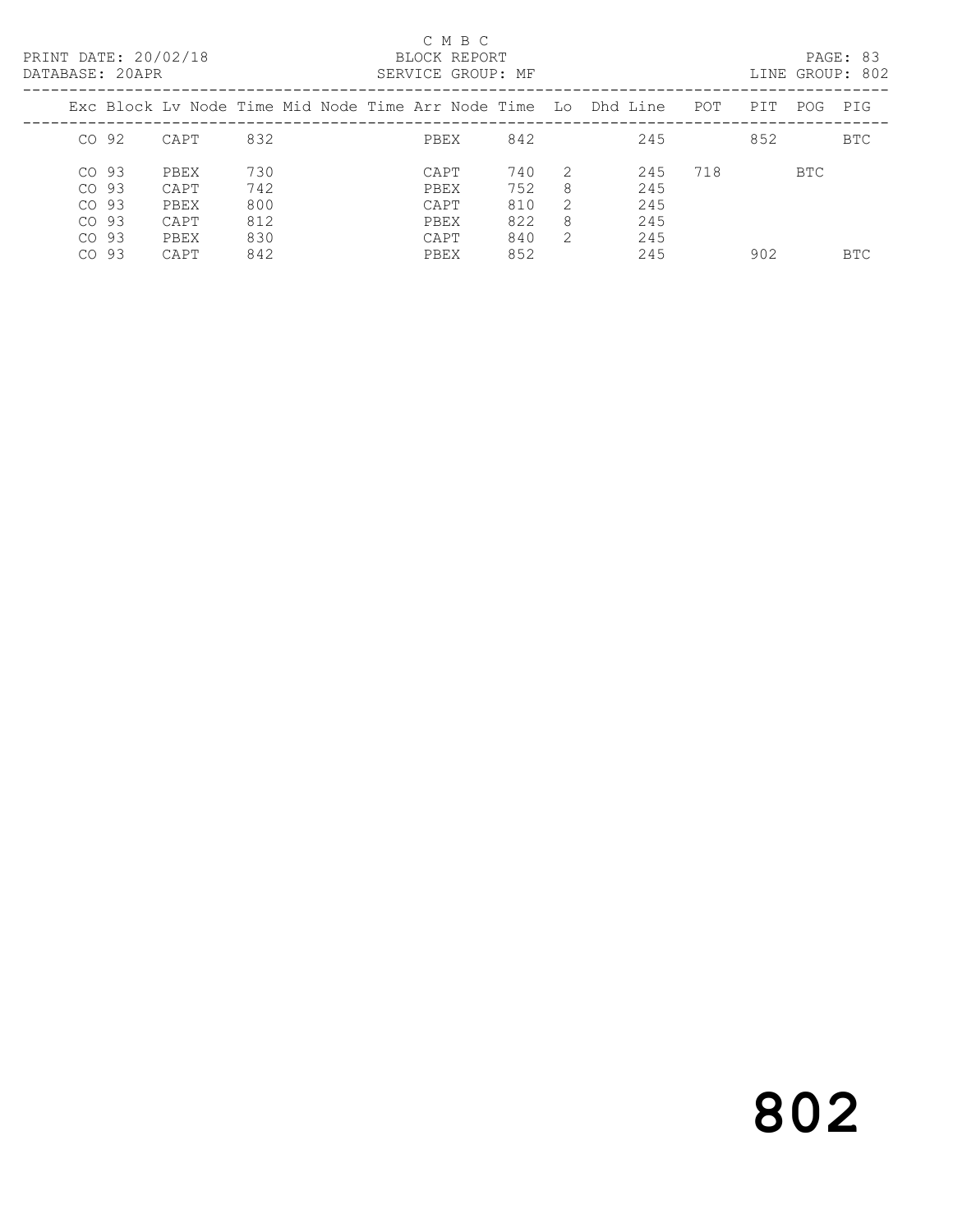| $\begin{array}{cccc}\n\texttt{CRINT} & \texttt{DATE:} & 20/02/18 & \texttt{C} & \texttt{M} & \texttt{B} & \texttt{C}\n\end{array}$<br>DATABASE: 20APR<br>BDKI BOUNDARY & KITCHENER-NORTH BTC Burnaby Depot                                                   |  |                                                                 |                                                                      |                                                                                                                                                                                                                                                                                                                                                                                                                                                                                                                                                                |                                      |                                                                                 |                                                                                                            |                                                                                 |           |                                                                      |          | PAGE: 84   |
|--------------------------------------------------------------------------------------------------------------------------------------------------------------------------------------------------------------------------------------------------------------|--|-----------------------------------------------------------------|----------------------------------------------------------------------|----------------------------------------------------------------------------------------------------------------------------------------------------------------------------------------------------------------------------------------------------------------------------------------------------------------------------------------------------------------------------------------------------------------------------------------------------------------------------------------------------------------------------------------------------------------|--------------------------------------|---------------------------------------------------------------------------------|------------------------------------------------------------------------------------------------------------|---------------------------------------------------------------------------------|-----------|----------------------------------------------------------------------|----------|------------|
| BUB6 BURRARD STN                                                                                                                                                                                                                                             |  |                                                                 |                                                                      |                                                                                                                                                                                                                                                                                                                                                                                                                                                                                                                                                                |                                      |                                                                                 | HADU HASTINGS & DUTHIE-WEST                                                                                |                                                                                 |           |                                                                      |          |            |
|                                                                                                                                                                                                                                                              |  |                                                                 |                                                                      | Exc Block Lv Node Time Mid Node Time Arr Node Time Lo Dhd Line POT PIT POG PIG                                                                                                                                                                                                                                                                                                                                                                                                                                                                                 |                                      |                                                                                 |                                                                                                            |                                                                                 |           |                                                                      |          |            |
| $\mathbf{1}$<br>$\mathbf 1$<br>$\,1$<br>$1\,$<br>$\,1$<br>$\mathbf 1$<br>$\mathbf 1$<br>$\mathbf{1}$<br>$\mathbf 1$<br>$\mathbf{1}$<br>$\mathbf 1$<br>$\mathbf 1$<br>$\mathbf 1$<br>$\mathbf 1$<br>$\mathbf 1$<br>$\mathbf 1$<br>$\mathbf 1$<br>$\mathbf{1}$ |  | BUB6 1905 HK-E<br>SFU 1953 HK-W<br>BUB6<br>SFU 2141 HK-W        |                                                                      | 1 HADU 504 HK-W 515 BUB6 533 5 R5 450 BTC<br>1 BUB6 538 HK-E 553 SFU 610 9 R5<br>SFU 619 HADU<br>BUB6 709 HK-E 728 SFU 748 7 R5<br>SFU 755 HADU BUB6 848 14 R5<br>BUB6 902 HK-E 922 SFU 944 6 R5<br>SFU 950 HK-W 1014 BUB6 1046 13 R5<br>BUB6 1059 HK-E 1122 SFU 1146 7 R5<br>SFU 1153 HK-W 1214 BUB6 1246 7 R5<br>BUB6 1253 HK-E 1317 SFU 1341 12 R5<br>SFU 1353 HK-W 1415 BUB6 1446 7 R5<br>BUB6 1453 HK-E 1516 SFU 1540 11 R5<br>SFU 1551 HK-W 1614 BUB6 1645 12 R5<br>BUB6 1657 SFU 1744 8 R5<br>SFU 1752 HK-W 1818 BUB6 1851 14<br>2047 HK-E<br>2235 HK-E |                                      |                                                                                 | 1926 SFU 1947 6 R5<br>2016 BUB6 2040 7 R5<br>2105 SFU 2126 15 R5<br>2204 BUB6 2225 10 R5<br>SFU 2312 14 R5 |                                                                                 |           | R5                                                                   |          |            |
| $\mathbf 1$<br>$\mathbf 1$<br>$\mathbf{1}$                                                                                                                                                                                                                   |  | HODM                                                            |                                                                      | BUB6 2235 HK-E 2253 SFU 2312 14 R5<br>SFU 2326 HK-W 2345 BUB6 2406 10 R5<br>BUB6 2416 HK-E 2433 SFU 2452 17 30 R5<br>$2416$ HK-E<br>2539 NWST 2641 SUST 2658 N19                                                                                                                                                                                                                                                                                                                                                                                               |                                      |                                                                                 |                                                                                                            |                                                                                 |           |                                                                      | 2725 BTC |            |
| $\sqrt{2}$<br>$\sqrt{2}$<br>$\sqrt{2}$<br>$\mathbf{2}$<br>$\overline{2}$<br>$\overline{c}$<br>$\overline{c}$<br>$\mathbf{2}$<br>$\mathbf{2}$<br>$\sqrt{2}$<br>$\sqrt{2}$<br>$\sqrt{2}$<br>$\mathbf{2}$<br>$\mathbf{2}$<br>$\mathbf{2}$<br>$\sqrt{2}$         |  | SFU<br>BUB6<br>SFU<br>BUB6<br>SFU<br>BUB6<br>SFU<br>BUB6<br>SFU | 1045<br>1145<br>1245<br>1345<br>1445<br>1552<br>1647<br>1757<br>1850 | BDKI 505<br>SFU 530 HK-W 549 BUB6 611 7 R5<br>BUB6 618 HK-E 633 SFU<br>SFU 702 HADU BUB6 749 5 R5<br>BUB6 754 HK-E 813 SFU 836 10 R5<br>SFU 846 HADU BUB6 941 9 R5<br>BUB6 950 HK-E 1010 SFU 1032 13<br>HK-W<br>$HK-E$<br>HK-W<br>$HK-E$<br>$HK-W$<br>HK-W<br>$HK-E$<br>$HK-W$                                                                                                                                                                                                                                                                                 | 1108<br>1307<br>1411<br>1508<br>1820 | BUB6<br>1208 SFU<br>BUB6<br>SFU<br>BUB6<br>SFU<br>1710 BUB6<br>SFU<br>1913 BUB6 | 1140<br>1232 13<br>1339<br>1435<br>1539<br>1638<br>1744<br>1842<br>1941                                    | $5\overline{)}$<br>6<br>10<br>13<br>9<br>13<br>8 <sup>8</sup><br>$5\phantom{0}$ | 650 12 R5 | R5<br>R5<br>R5<br>R <sub>5</sub><br>R5<br>R5<br>R5<br>R5<br>R5<br>R5 | 504 BTC  |            |
| $\overline{2}$                                                                                                                                                                                                                                               |  | BUB6                                                            | 1946                                                                 |                                                                                                                                                                                                                                                                                                                                                                                                                                                                                                                                                                |                                      | $HK-E$                                                                          | 2007                                                                                                       |                                                                                 |           | R5                                                                   | 2011     | <b>BTC</b> |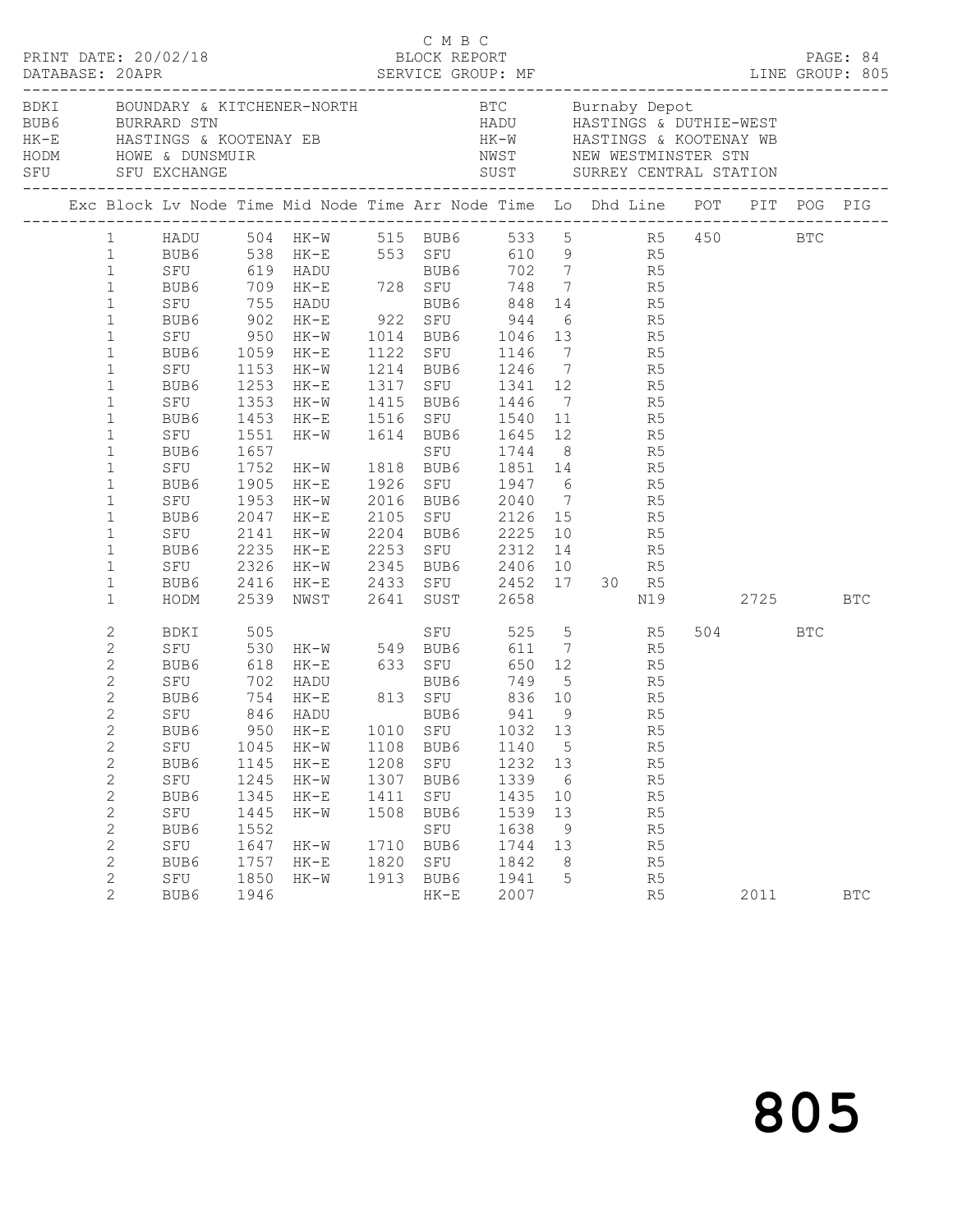## C M B C<br>BLOCK REPORT

## SERVICE GROUP: MF

|  |                |               |      |          |      |                  |      |                              | Exc Block Lv Node Time Mid Node Time Arr Node Time Lo Dhd Line POT |     | PIT  | POG        | PIG          |
|--|----------------|---------------|------|----------|------|------------------|------|------------------------------|--------------------------------------------------------------------|-----|------|------------|--------------|
|  | 3              | HADU          |      | 523 HK-W |      | 534 BUB6         |      |                              | 552 5 R5                                                           | 509 |      | <b>BTC</b> |              |
|  | $\mathsf 3$    | BUB6          |      | 557 HK-E |      | 612 SFU          | 629  | 15                           | R5                                                                 |     |      |            |              |
|  | $\mathsf S$    | SFU           | 644  | HADU     |      | BUB6             | 727  | 6                            | R <sub>5</sub>                                                     |     |      |            |              |
|  | 3              | BUB6          | 733  | HK-E     |      | 752 SFU          | 814  | 12                           | R5                                                                 |     |      |            |              |
|  | 3              | SFU           | 826  | HADU     |      | BUB6             | 921  | 9                            | R5                                                                 |     |      |            |              |
|  | $\mathsf 3$    | BUB6          | 930  | $HK-E$   | 950  | SFU              | 1012 | 11                           | R5                                                                 |     |      |            |              |
|  | $\mathfrak{Z}$ | SFU           | 1023 | HK-W     | 1046 | BUB6             | 1118 | $5\overline{)}$              | R <sub>5</sub>                                                     |     |      |            |              |
|  | $\mathsf 3$    | BUB6          | 1123 | $HK-E$   | 1146 | SFU              | 1210 | 13                           | R <sub>5</sub>                                                     |     |      |            |              |
|  | $\mathsf 3$    | SFU           | 1223 | $HK-W$   | 1244 | BUB6             | 1316 | $7\phantom{.0}\phantom{.0}7$ | R5                                                                 |     |      |            |              |
|  | $\mathsf 3$    | BUB6          | 1323 | $HK-E$   | 1347 | SFU              | 1411 | 12                           | R5                                                                 |     |      |            |              |
|  | $\mathsf 3$    | SFU           | 1423 | HK-W     | 1446 | BUB6             | 1517 | $6\overline{6}$              | R5                                                                 |     |      |            |              |
|  | $\mathsf 3$    | BUB6          | 1523 |          |      | SFU              | 1608 | 9                            | R5                                                                 |     |      |            |              |
|  | $\mathsf 3$    | SFU           | 1617 | HK-W     | 1640 | BUB6             | 1714 | 13                           | R5                                                                 |     |      |            |              |
|  | $\mathsf 3$    | BUB6          | 1727 |          |      | SFU              | 1814 | 8 <sup>8</sup>               | R5                                                                 |     |      |            |              |
|  | $\mathfrak{Z}$ | SFU           | 1822 | $HK-W$   | 1845 | BUB6             | 1916 | $6\overline{6}$              | R <sub>5</sub>                                                     |     |      |            |              |
|  | $\mathfrak{Z}$ | BUB6          | 1922 | $HK-E$   | 1943 | SFU              | 2004 | 13                           | R <sub>5</sub>                                                     |     |      |            |              |
|  | $\mathsf 3$    | SFU           | 2017 | $HK-W$   | 2038 | BUB6             | 2101 | 10                           | R5                                                                 |     |      |            |              |
|  | $\mathsf 3$    | BUB6          | 2111 | $HK-E$   | 2129 | SFU              | 2150 | 16                           | R5                                                                 |     |      |            |              |
|  | $\mathsf 3$    | SFU           | 2206 | $HK-W$   | 2227 | BUB6             | 2249 | 10                           | R5                                                                 |     |      |            |              |
|  | $\mathsf 3$    | BUB6          | 2259 | $HK-E$   | 2317 | SFU              | 2336 | $5\overline{)}$              | R5                                                                 |     |      |            |              |
|  | 3              | SFU           | 2341 | $HK-W$   | 2400 | BUB6             | 2421 | 15                           | R5                                                                 |     |      |            |              |
|  | $\mathsf 3$    | BUB6          | 2436 | $HK-E$   | 2453 | SFU              | 2511 | 11                           | R <sub>5</sub>                                                     |     |      |            |              |
|  | $\mathsf 3$    | SFU           | 2522 | HK-W     | 2544 | HODM             | 2600 | 29                           | N35                                                                |     |      |            |              |
|  | 3              | HODM          | 2629 |          |      | NWST             | 2731 |                              | N19                                                                |     | 2751 |            | <b>BTC</b>   |
|  | 4              | HADU          | 530  | HK-W     | 541  | BUB6             | 559  |                              | 8 R5                                                               | 516 |      | <b>BTC</b> |              |
|  | $\overline{4}$ | BUB6          | 607  | $HK-E$   | 622  | SFU              | 639  | 13                           | R5                                                                 |     |      |            |              |
|  | 4              | SFU           | 652  | HADU     |      | BUB6             | 735  | $7\overline{ }$              | R <sub>5</sub>                                                     |     |      |            |              |
|  | 4              | BUB6          | 742  | $HK-E$   |      | 801 SFU          | 823  | 8 <sup>8</sup>               | R5                                                                 |     |      |            |              |
|  | 4              | SFU           | 831  | HADU     |      | BUB6             | 926  | 9                            | R5                                                                 |     |      |            |              |
|  | $\overline{4}$ | BUB6          | 935  | HK-E     | 955  | SFU              | 1017 | 13                           | R5                                                                 |     |      |            |              |
|  | 4              | SFU           | 1030 | HK-W     | 1053 | BUB6             | 1125 | 5                            | R <sub>5</sub>                                                     |     |      |            |              |
|  | 4              | BUB6          | 1130 | $HK-E$   | 1153 | SFU              | 1217 | 13                           | R5                                                                 |     |      |            |              |
|  | 4              | SFU           | 1230 | $HK-W$   | 1252 | BUB6             | 1324 | $6\overline{6}$              | R5                                                                 |     |      |            |              |
|  | 4              | BUB6          | 1330 | $HK-E$   | 1356 | SFU              | 1420 | 10                           | R5                                                                 |     |      |            |              |
|  | 4              | SFU           | 1430 | HK-W     | 1453 | BUB6             | 1524 | $6\overline{6}$              | R5                                                                 |     |      |            |              |
|  | 4              | BUB6          | 1530 |          |      | SFU              | 1615 | $\overline{7}$               | R5                                                                 |     |      |            |              |
|  | 4              | SFU           | 1622 | HK-W     |      | 1645 BUB6        | 1719 | 13                           | R5                                                                 |     |      |            |              |
|  | 4              | BUB6          | 1732 |          |      | SFU              | 1818 | 11                           | R <sub>5</sub>                                                     |     |      |            |              |
|  | 4              | SFU 1829 HK-W |      |          |      | 1852 BUB6 1923 5 |      |                              | R5                                                                 |     |      |            |              |
|  | 4              | BUB6          | 1928 |          |      | $HK-E$           | 1949 |                              | R <sub>5</sub>                                                     |     | 1953 |            | $_{\rm BTC}$ |
|  | 5              | BDKI          | 515  |          |      | SFU              | 535  | 5                            | R5                                                                 | 514 |      | <b>BTC</b> |              |
|  | $\mathsf S$    | SFU           | 540  | $HK-W$   |      | 559 BUB6         | 621  | 6                            | R5                                                                 |     |      |            |              |
|  | 5              | BUB6          | 627  | $HK-E$   | 642  | SFU              | 659  | 15                           | R5                                                                 |     |      |            |              |
|  | $\mathsf S$    | SFU           | 714  | HADU     |      | BUB6             | 801  | 5                            | R <sub>5</sub>                                                     |     |      |            |              |
|  | $\mathsf S$    | BUB6          | 806  | $HK-E$   | 826  | SFU              | 849  | 12                           | R <sub>5</sub>                                                     |     |      |            |              |
|  | 5              | SFU           | 901  | HADU     |      | BUB6             | 954  | 16                           | R <sub>5</sub>                                                     |     |      |            |              |
|  | 5              | BUB6          | 1010 | $HK-E$   | 1031 | SFU              | 1054 | 14                           | R5                                                                 |     |      |            |              |
|  | $\mathsf S$    | SFU           | 1108 | $HK-W$   | 1132 | BUB6             | 1204 | 5                            | R <sub>5</sub>                                                     |     |      |            |              |
|  | 5              | BUB6          | 1209 | $HK-E$   | 1233 | SFU              | 1257 | 11                           | R <sub>5</sub>                                                     |     |      |            |              |
|  | $\mathsf S$    | SFU           | 1308 | $HK-W$   | 1330 | BUB6             | 1402 | - 6                          | R <sub>5</sub>                                                     |     |      |            |              |
|  | $\mathsf S$    | BUB6          | 1408 | $HK-E$   | 1434 | SFU              | 1458 | 11                           | R5                                                                 |     |      |            |              |
|  | 5              | SFU           | 1509 | HK-W     | 1532 | BUB6             | 1603 | 14                           | R5                                                                 |     |      |            |              |
|  | 5              | BUB6          | 1617 |          |      | SFU              | 1704 | 8                            | R5                                                                 |     |      |            |              |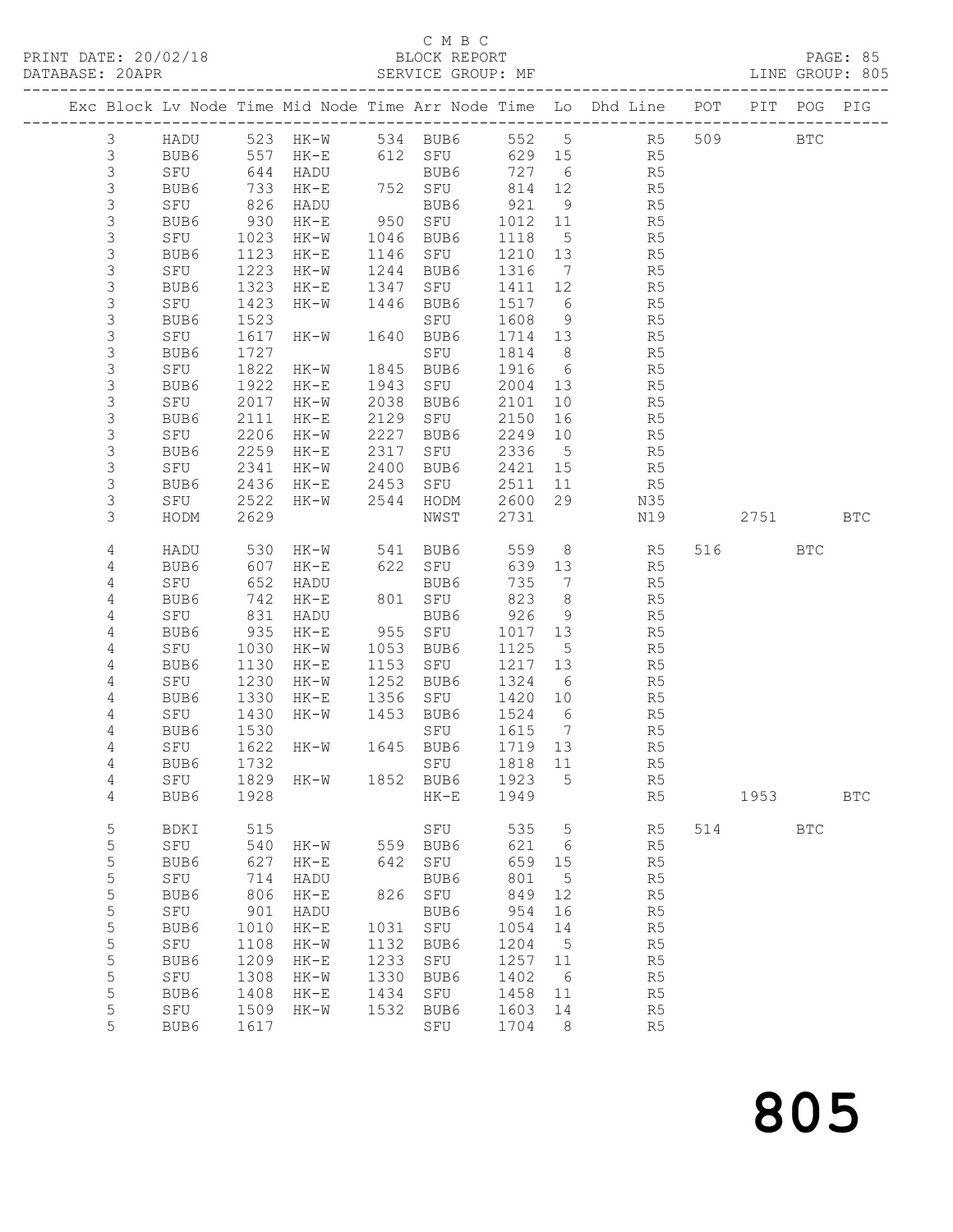## C M B C<br>BLOCK REPORT<br>SERVICE GROUP: MF

| DATABASE: 20APR |                                    |                  |              |                                                                  |                      | SERVICE GROUP: MF                         |                  |                       | LINE GROUP: 805                                                                |     |          |            |              |
|-----------------|------------------------------------|------------------|--------------|------------------------------------------------------------------|----------------------|-------------------------------------------|------------------|-----------------------|--------------------------------------------------------------------------------|-----|----------|------------|--------------|
|                 |                                    |                  |              |                                                                  |                      |                                           |                  |                       | Exc Block Lv Node Time Mid Node Time Arr Node Time Lo Dhd Line POT PIT POG PIG |     |          |            |              |
|                 |                                    |                  |              |                                                                  |                      |                                           |                  |                       | 5 SFU 1712 HK-W 1735 BUB6 1809 13 R5                                           |     |          |            |              |
|                 | 5                                  |                  |              |                                                                  |                      |                                           |                  |                       | BUB6 1822 HK-E 1845 SFU 1907 R5                                                |     | 1927 BTC |            |              |
|                 |                                    |                  |              |                                                                  |                      |                                           |                  |                       |                                                                                |     |          |            |              |
|                 | 6                                  | BDKI             |              | 520 HK-W                                                         |                      | 523 BUB6<br>605 SFU                       |                  |                       | 545 5 R5<br>622 8 R5                                                           |     | 519 BTC  |            |              |
|                 | 6                                  | BUB6             |              | 550 HK-E                                                         |                      |                                           |                  |                       |                                                                                |     |          |            |              |
|                 | 6                                  | SFU              |              | 630 HADU                                                         |                      | BUB6<br>740 SFU<br>BUB6                   | 713              |                       | $8 - 8$<br>R5                                                                  |     |          |            |              |
|                 | $\epsilon$                         | BUB6             | 721          | HK-E                                                             |                      |                                           | 802              |                       | $8 - 8$<br>R5                                                                  |     |          |            |              |
|                 | 6                                  | SFU              | 810          | HADU                                                             |                      |                                           |                  |                       | BUB6 904 9 R5<br>933 SFU 955 5 R5                                              |     |          |            |              |
|                 | $\epsilon$                         | BUB6<br>SFU 1000 |              | 913 HK-E                                                         |                      | 1023 BUB6                                 | 1055 9           |                       |                                                                                |     |          |            |              |
|                 | 6<br>$\epsilon$                    | BUB6             | 1104         | HK-W<br>HK-E                                                     |                      | SFU                                       | 1151 9           |                       | R5<br>R <sub>5</sub>                                                           |     |          |            |              |
|                 | 6                                  | SFU              | 1200         | HK-W                                                             | 1127<br>1221<br>1324 | BUB6                                      | 1253 7           |                       | R5                                                                             |     |          |            |              |
|                 | $\epsilon$                         | BUB6             | 1300         | HK-E                                                             |                      | SFU                                       | 1348             | 12                    | R5                                                                             |     |          |            |              |
|                 | 6                                  | SFU              | 1400         | HK-W 1423 BUB6                                                   |                      |                                           | 1454 6           |                       | R5                                                                             |     |          |            |              |
|                 | $\epsilon$                         | BUB6             |              |                                                                  |                      | SFU                                       | 1545 11          |                       | R5                                                                             |     |          |            |              |
|                 | $\epsilon$                         | SFU              |              |                                                                  |                      |                                           | 1650 12          |                       | R5                                                                             |     |          |            |              |
|                 | $\epsilon$                         | BUB6             | 1702         |                                                                  |                      | SFU 1749                                  |                  |                       | R5                                                                             |     | 1809 BTC |            |              |
|                 |                                    |                  |              |                                                                  |                      |                                           |                  |                       |                                                                                |     |          |            |              |
|                 | 7                                  | BDKI             | 525          | SFU<br>HK-W 609 BUB6<br>HK-E 656 SFU<br>HADU BUB6                |                      | SFU 545                                   |                  |                       | 5 <sub>1</sub><br>R5                                                           |     | 524 BTC  |            |              |
|                 | $7\phantom{.}$                     | SFU              | 550          |                                                                  |                      |                                           | $631$ 9          |                       | R5                                                                             |     |          |            |              |
|                 | $\boldsymbol{7}$                   | BUB6             | 640          |                                                                  |                      |                                           | 713 12           |                       | R5                                                                             |     |          |            |              |
|                 | $\boldsymbol{7}$<br>$\overline{7}$ | SFU<br>BUB6      | 725          | 818 HK-E                                                         |                      | 838 SFU 901 10                            | 813              | $5\overline{)}$       | R5<br>R5                                                                       |     |          |            |              |
|                 | $\overline{7}$                     | SFU              |              | 911 HADU                                                         |                      |                                           | 1004 10          |                       | R5                                                                             |     |          |            |              |
|                 | $\overline{7}$                     | BUB6             | 1014         | HK-E                                                             |                      | BUB6<br>1035 SFU<br>1139 BUB6             | 1058             | 17                    | R5                                                                             |     |          |            |              |
|                 | $7\phantom{.}$                     | SFU              |              | 1115 HK-W                                                        |                      |                                           | 1211 5           |                       | R5                                                                             |     |          |            |              |
|                 | $7\phantom{.}$                     | BUB6             |              | 1216 HK-E                                                        | 1240                 | SFU                                       | 1304 11          |                       | R5                                                                             |     |          |            |              |
|                 | $\overline{7}$                     | SFU              | 1315         | HK-W                                                             |                      |                                           | 1409             | 6                     | R <sub>5</sub>                                                                 |     |          |            |              |
|                 | $\boldsymbol{7}$                   | BUB6             | 1415         | HK-E                                                             |                      | 1337 BUB6<br>1441 SFU<br>1538 BUB6<br>SFU | 1505             | 10                    | R5                                                                             |     |          |            |              |
|                 | 7                                  | SFU              | 1515         | HK-W                                                             |                      |                                           | 1609 13          |                       | R <sub>5</sub>                                                                 |     |          |            |              |
|                 | $\overline{7}$                     | BUB6             | 1622         |                                                                  |                      | SFU                                       | 1709             | 8 <sup>8</sup>        | R5                                                                             |     |          |            |              |
|                 | 7                                  | SFU              |              | 1717 HK-W                                                        | 1740<br>1850<br>1940 | BUB6                                      | 1814 13          |                       | R5                                                                             |     |          |            |              |
|                 | $\overline{7}$                     | BUB6             |              | 1827 HK-E                                                        |                      | SFU                                       | 1912             |                       | $\frac{5}{6}$<br>R5                                                            |     |          |            |              |
|                 | $\overline{7}$                     | SFU              |              | 1917 HK-W                                                        |                      | BUB6                                      | 2008             | $6\overline{6}$       | R5                                                                             |     |          |            |              |
|                 | $7\phantom{.}$                     | BUB6             |              | 2014 HK-E                                                        | 2032                 | SFU                                       |                  |                       | 2053 12<br>R5                                                                  |     |          |            |              |
|                 | 7                                  | SFU              |              |                                                                  |                      |                                           | 2151 8           |                       | R <sub>5</sub>                                                                 |     |          |            |              |
|                 | 7                                  | BUB6             |              | 2105 HK-W 2128 BUB6<br>2159 HK-E 2217 SFU<br>2243 HK-W 2304 BUB6 |                      | SFU                                       | 2238 5<br>2326 5 |                       | R5                                                                             |     |          |            |              |
|                 | 7                                  | SFU              |              |                                                                  |                      |                                           |                  |                       | R5                                                                             |     |          |            |              |
|                 | 7                                  |                  |              |                                                                  |                      | BUB6 2331 HK-E 2348                       |                  |                       | R5                                                                             |     | 2352     |            | BTC.         |
|                 | 8                                  | BDKI             | 540          |                                                                  |                      | SFU                                       | 600              | 5                     | R5                                                                             | 539 |          | <b>BTC</b> |              |
|                 | $\,8\,$                            | SFU              | 605          | HK-W                                                             | 624                  | BUB6                                      | 646              | 9                     | R5                                                                             |     |          |            |              |
|                 | $\,8\,$                            | BUB6             | 655          | $HK-E$                                                           |                      | 714 SFU                                   | 736              | 7                     | R <sub>5</sub>                                                                 |     |          |            |              |
|                 | $\,8\,$                            | SFU              | 743          | HADU                                                             |                      | BUB6                                      | 836              | 11                    | R <sub>5</sub>                                                                 |     |          |            |              |
|                 | $\,8\,$                            | BUB6             | 847          | $HK-E$                                                           |                      | 907 SFU                                   | 930              | 5                     | R <sub>5</sub>                                                                 |     |          |            |              |
|                 | $\,8\,$                            | SFU              | 935          | HADU                                                             |                      | BUB6                                      | 1031             | 14                    | R5                                                                             |     |          |            |              |
|                 | $\,8\,$                            | BUB6             | 1045         | $HK-E$                                                           | 1108 SFU             |                                           | 1132             | 6                     | R5                                                                             |     |          |            |              |
|                 | $\,8\,$                            | SFU              | 1138<br>1238 | $HK-W$                                                           | 1159<br>1302         | BUB6                                      | 1231             | -7                    | R5                                                                             |     |          |            |              |
|                 | $\,8\,$<br>$\,8\,$                 | BUB6<br>SFU      | 1338         | $\rm{HK\!-\!E}$<br>$HK-W$                                        | 1400                 | SFU<br>BUB6                               | 1326<br>1431     | 12<br>$7\phantom{.0}$ | R <sub>5</sub><br>R <sub>5</sub>                                               |     |          |            |              |
|                 | $\,8\,$                            | BUB6             | 1438         | $HK-E$                                                           | 1501                 | SFU                                       | 1525             | 13                    | R <sub>5</sub>                                                                 |     |          |            |              |
|                 | $\,8\,$                            | SFU              | 1538         | $HK-W$                                                           | 1601                 | BUB6                                      | 1632             | 15                    | R5                                                                             |     |          |            |              |
|                 | $\,8\,$                            | BUB6             | 1647         |                                                                  |                      | SFU                                       | 1734             | 8                     | R5                                                                             |     |          |            |              |
|                 | $\,8\,$                            | SFU              | 1742         | HK-W                                                             |                      | 1808 BUB6                                 | 1841             | 5                     | R5                                                                             |     |          |            |              |
|                 | 8                                  | BUB6             | 1846         |                                                                  |                      | $HK-E$                                    | 1909             |                       | R5                                                                             |     | 1913     |            | $_{\rm BTC}$ |
|                 |                                    |                  |              |                                                                  |                      |                                           |                  |                       |                                                                                |     |          |            |              |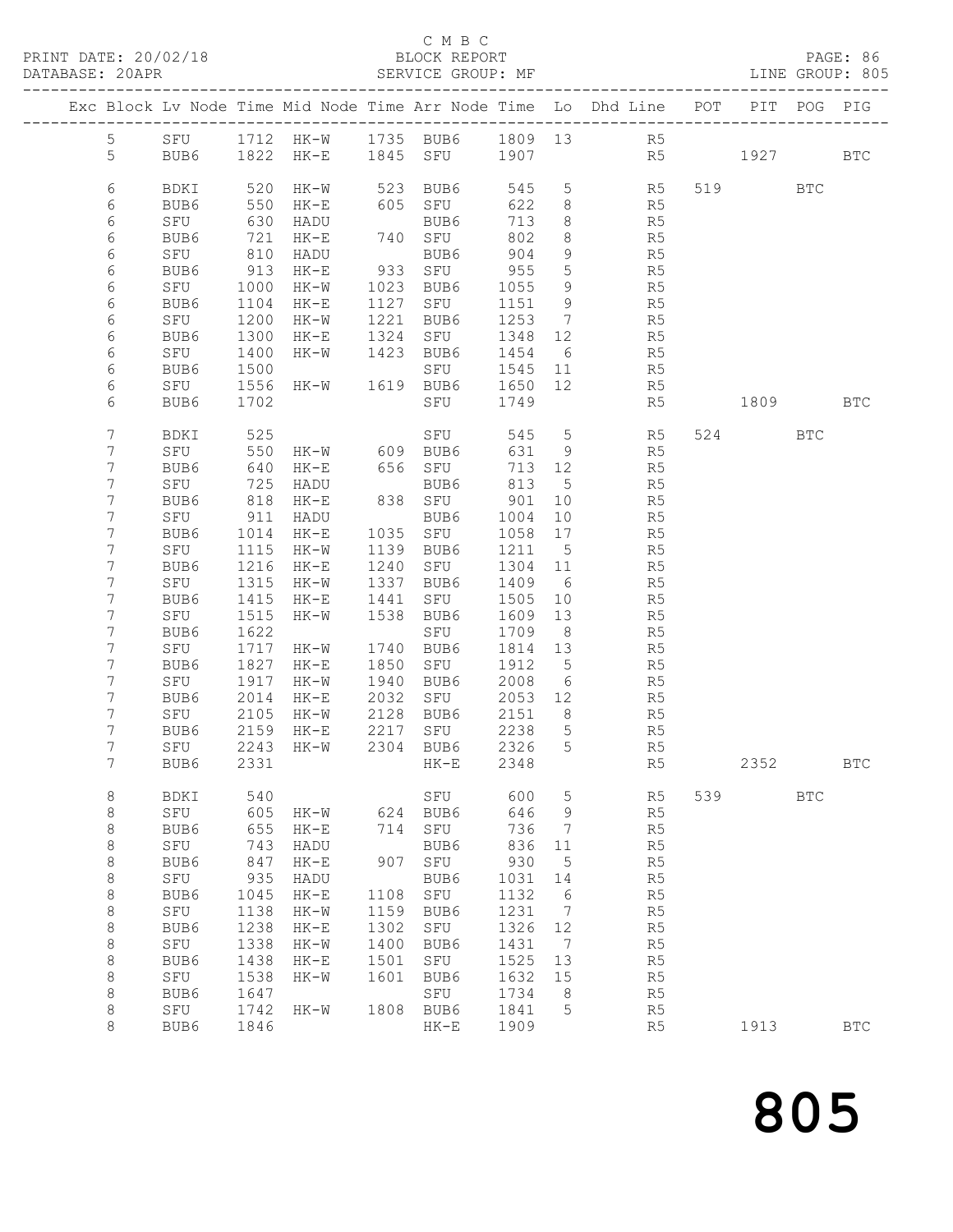## C M B C<br>BLOCK REPORT

|  |               | -------------------- |              |                       |              |                  |              |                 | Exc Block Lv Node Time Mid Node Time Arr Node Time Lo Dhd Line POT |     | PIT     | POG        | PIG        |
|--|---------------|----------------------|--------------|-----------------------|--------------|------------------|--------------|-----------------|--------------------------------------------------------------------|-----|---------|------------|------------|
|  | 9             | BDKI                 | 550          |                       |              | SFU              | 610 5        |                 | R <sub>5</sub>                                                     | 549 |         | <b>BTC</b> |            |
|  | 9             |                      |              | SFU 615 HK-W 636 BUB6 |              |                  | 658          | $7\overline{)}$ | R5                                                                 |     |         |            |            |
|  | $\mathsf 9$   | BUB6                 | 705          | HK-E                  |              | 724 SFU 744      |              | $7\overline{)}$ | R5                                                                 |     |         |            |            |
|  | $\mathsf 9$   | SFU                  | 751          | HADU                  |              | BUB6             | 844          | 13              | R5                                                                 |     |         |            |            |
|  | $\mathsf 9$   | BUB6                 | 857          | $HK-E$                |              | 917 SFU          | 940          | 5               | R <sub>5</sub>                                                     |     |         |            |            |
|  | $\mathsf 9$   | SFU                  | 945          | $HK-W$                | 1009         | BUB6             | 1041         | 9               | R5                                                                 |     |         |            |            |
|  | $\mathsf 9$   | BUB6                 | 1050         | $HK-E$                | 1113         | SFU              | 1137         | 8 <sup>8</sup>  | R5                                                                 |     |         |            |            |
|  | $\mathcal{G}$ | SFU                  | 1145         | HK-W                  | 1206         | BUB6             | 1238         | $7\overline{ }$ | R5                                                                 |     |         |            |            |
|  | $\mathcal{G}$ | BUB6                 | 1245         | $HK-E$                | 1309         | SFU              | 1333         | 12              | R <sub>5</sub>                                                     |     |         |            |            |
|  | 9             | SFU                  | 1345         | HK-W                  | 1407         | BUB6             | 1438         | $\overline{7}$  | R5                                                                 |     |         |            |            |
|  | $\mathsf 9$   | BUB6                 | 1445         | $HK-E$                | 1508         | SFU              | 1532         | 13              | R <sub>5</sub>                                                     |     |         |            |            |
|  | $\mathsf 9$   | SFU                  | 1545         | $HK-W$                | 1608         | BUB6             | 1639         | 13              | R <sub>5</sub>                                                     |     |         |            |            |
|  | $\mathsf 9$   | BUB6                 | 1652         |                       |              | SFU              | 1739         | 8 <sup>8</sup>  | R <sub>5</sub>                                                     |     |         |            |            |
|  | $\mathsf 9$   | SFU                  | 1747         | SPU<br>HK-W 1813 BUB6 |              |                  | 1846         | 8 <sup>8</sup>  | R5                                                                 |     |         |            |            |
|  | $\mathcal{G}$ | BUB6                 | 1854         | HK-E                  | 1917         | SFU              | 1939         |                 | R5                                                                 |     | 1959    |            | <b>BTC</b> |
|  |               |                      |              |                       |              |                  |              |                 |                                                                    |     |         |            |            |
|  | 10            | BDKI                 | 611          |                       |              | SFU              | 631          | $5\overline{)}$ | R5                                                                 |     | 610 BTC |            |            |
|  | 10            | SFU                  | 636          | HADU                  |              | BUB6<br>744 SFU  | 719          | 6               | R5                                                                 |     |         |            |            |
|  | 10            | BUB6                 | 725          | HK-E                  |              |                  | 806          | 9               | R5                                                                 |     |         |            |            |
|  | 10            | SFU                  | 815          | HADU                  |              | BUB6             | 910          | 10              | R5                                                                 |     |         |            |            |
|  | 10            | BUB6                 | 920          | $HK-E$                |              | 940 SFU          | 1002         | $6\overline{6}$ | R <sub>5</sub>                                                     |     |         |            |            |
|  | 10            | SFU                  | 1008         | $HK-W$                | 1031         | BUB6             | 1103         | $7\overline{)}$ | R5                                                                 |     |         |            |            |
|  | 10            | BUB6                 | 1110         | $HK-E$                | 1133         | SFU              | 1157         | 11              | R5                                                                 |     |         |            |            |
|  | 10            | SFU                  | 1208         | HK-W                  | 1229         | BUB6             | 1301         | $\overline{7}$  | R5                                                                 |     |         |            |            |
|  | 10            | BUB6                 | 1308         | $HK-E$                | 1332<br>1431 | SFU              | 1356         | 12              | R5                                                                 |     |         |            |            |
|  | 10            | SFU                  | 1408<br>1508 | $HK-W$                |              | BUB6             | 1502         | $6\overline{6}$ | R5                                                                 |     |         |            |            |
|  | 10<br>10      | BUB6<br>SFU          | 1603         | HK-W                  |              | SFU<br>1626 BUB6 | 1553<br>1700 | 10              | R <sub>5</sub><br>R <sub>5</sub>                                   |     |         |            |            |
|  | 10            | BUB6                 | 1712         |                       |              | SFU              | 1759         | 12<br>9         | R <sub>5</sub>                                                     |     |         |            |            |
|  |               | SFU                  | 1808         | HK-W                  | 1831         | BUB6             | 1902         | 13              | R <sub>5</sub>                                                     |     |         |            |            |
|  | 10<br>10      | BUB6                 | 1915         |                       | 1936         |                  | 1957         | 8 <sup>8</sup>  | R <sub>5</sub>                                                     |     |         |            |            |
|  | 10            | SFU                  | 2005         | $HK-E$<br>$HK-W$      | 2026         | SFU<br>BUB6      | 2049         | 10              | R <sub>5</sub>                                                     |     |         |            |            |
|  | 10            | BUB6                 | 2059         | $HK-E$                | 2117         | SFU              | 2138         | 16              | R5                                                                 |     |         |            |            |
|  | 10            | SFU                  | 2154         | $HK-W$                | 2217         | BUB6             | 2238         | 9               | R5                                                                 |     |         |            |            |
|  | 10            | BUB6                 | 2247         | $HK-E$                | 2305         | SFU              | 2324         |                 | R5                                                                 |     | 2341    |            | <b>BTC</b> |
|  |               |                      |              |                       |              |                  |              |                 |                                                                    |     |         |            |            |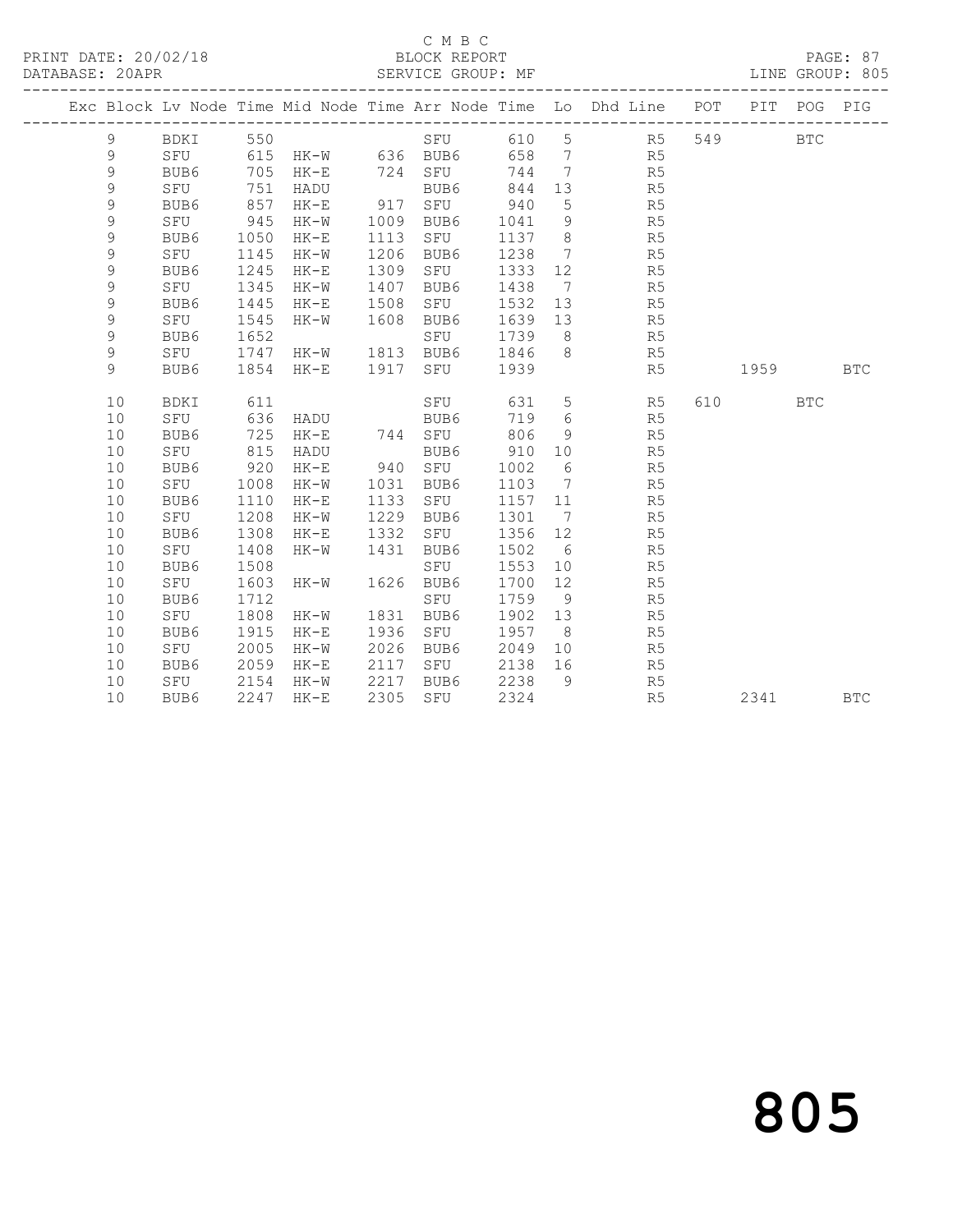## C M B C<br>BLOCK REPORT

PAGE: 88<br>LINE GROUP: 805

|  |        |               |                                                                                                                            |                |                      |                                                               |         |                 | Exc Block Lv Node Time Mid Node Time Arr Node Time Lo Dhd Line POT PIT POG PIG |            |            |            |
|--|--------|---------------|----------------------------------------------------------------------------------------------------------------------------|----------------|----------------------|---------------------------------------------------------------|---------|-----------------|--------------------------------------------------------------------------------|------------|------------|------------|
|  | 11     | BDKI 644      |                                                                                                                            |                |                      |                                                               |         |                 | SFU 705 5 R5 643                                                               | <b>BTC</b> |            |            |
|  | 11     |               |                                                                                                                            |                |                      | SFU 710 HADU BUB6 757 5 R5                                    |         |                 |                                                                                |            |            |            |
|  | 11     | BUB6 802 HK-E |                                                                                                                            |                |                      | 822 SFU 845 11                                                |         |                 | R <sub>5</sub>                                                                 |            |            |            |
|  | 11     | SFU           |                                                                                                                            | 856 HADU       |                      | BUB6<br>BUB6<br>1021 SFU                                      | 951     | 9               | R5                                                                             |            |            |            |
|  | 11     | BUB6          | 1000                                                                                                                       | $HK-E$         |                      |                                                               | 1044    | 16              | R5                                                                             |            |            |            |
|  | $11\,$ | SFU           | 1100                                                                                                                       | $HK-W$         |                      | 1124 BUB6                                                     | 1156    | $5\overline{)}$ | R5                                                                             |            |            |            |
|  | $11\,$ | BUB6          | 1201                                                                                                                       | $HK-E$         | 1225                 | SFU                                                           | 1249 11 |                 | R5                                                                             |            |            |            |
|  | $11\,$ | SFU           | 1300                                                                                                                       | HK-W           | 1322<br>1426         | BUB6                                                          | 1354    | $6\overline{6}$ | R5                                                                             |            |            |            |
|  | 11     | BUB6          | 1400                                                                                                                       | $HK-E$         |                      | SFU                                                           | 1450    | 10              | R5                                                                             |            |            |            |
|  | 11     | SFU           | 1500                                                                                                                       | $HK-W$         |                      | 1523 BUB6                                                     | 1554 13 |                 | R5                                                                             |            |            |            |
|  | 11     | BUB6          | 1607                                                                                                                       |                |                      |                                                               | 1654    | 8 <sup>8</sup>  | R5                                                                             |            |            |            |
|  | 11     | SFU           | 1702                                                                                                                       | $HK-W$         |                      | SFU<br>1725 BUB6<br>1835 SFU                                  | 1759 13 |                 | R5                                                                             |            |            |            |
|  | 11     | BUB6          | 1812                                                                                                                       | HK-E           |                      | SFU                                                           | 1857    | 10              | R5                                                                             |            |            |            |
|  | $11\,$ | SFU           | 1907                                                                                                                       | $HK-W$         | 1930                 | BUB6                                                          | 1958    | $6\overline{6}$ | R <sub>5</sub>                                                                 |            |            |            |
|  | $1\,1$ | BUB6          | 2004                                                                                                                       | $HK-E$         | 2022                 | SFU                                                           | 2043    | 10              | R <sub>5</sub>                                                                 |            |            |            |
|  | $11\,$ | SFU           | 2053                                                                                                                       | HK-W           | 2114                 | BUB6                                                          | 2137    | 10              | R5                                                                             |            |            |            |
|  | 11     | BUB6          | 2147                                                                                                                       | HK-E           | 2205                 | SFU                                                           | 2226    | $6\overline{6}$ | R <sub>5</sub>                                                                 |            |            |            |
|  | 11     | SFU           | 2232                                                                                                                       | $HK-W$         | 2253                 | BUB6                                                          | 2315    | 12              | R5                                                                             |            |            |            |
|  | 11     | BUB6          | 2327                                                                                                                       | $HK-E$         |                      | SFU                                                           | 2403    | 13              | R5                                                                             |            |            |            |
|  | 11     | SFU           | 2416                                                                                                                       | $HK-W$         | 2344<br>2435<br>2533 | BUB6                                                          | 2456    | 20              | R5                                                                             |            |            |            |
|  | $11\,$ | BUB6          | 2516                                                                                                                       | HK-E           |                      | SFU                                                           | 2550    | 9               | 30 R5                                                                          |            |            |            |
|  | $11\,$ | HODM          | 2629                                                                                                                       | HK-E           | 2651                 | SFU                                                           | 2713    | 9               | N35                                                                            |            |            |            |
|  | 11     | SFU           | 2722                                                                                                                       | $HK-W$         |                      |                                                               | 2800 9  |                 | N35                                                                            |            |            |            |
|  | 11     | HODM          | 2809                                                                                                                       | HK-E           |                      |                                                               |         |                 | N35                                                                            |            |            |            |
|  | 11     | SFU           | 2858                                                                                                                       | HK-W           |                      | 2744 HODM<br>2831 SFU<br>2919 HODM<br>SFU 2853 5<br>HODM 2935 |         |                 | N35                                                                            | 2952       | <b>BTC</b> |            |
|  | 12     | <b>BDKI</b>   | 655                                                                                                                        | HK-W           | 659                  | BUB6                                                          | 723     |                 | 6 R5                                                                           | 654 BTC    |            |            |
|  | 12     | BUB6          | 729                                                                                                                        | HK-E           |                      | 748 SFU<br>BUB6                                               | 810     | 11              | R5                                                                             |            |            |            |
|  | 12     | SFU           | $\begin{array}{c} \n \overline{\phantom{0}} \\  821 \\  \overline{\phantom{0}} \\  \overline{\phantom{0}} \\  \end{array}$ | HADU           |                      |                                                               | 916     | 9               | R5                                                                             |            |            |            |
|  | 12     | BUB6          | 925                                                                                                                        | HK-E           |                      | 945 SFU                                                       | 1007    | 8 <sup>8</sup>  | R5                                                                             |            |            |            |
|  | $12\,$ | SFU           | 1015                                                                                                                       | HK-W           | 1038<br>1139<br>1236 | BUB6                                                          | 1110    | $6\overline{6}$ | R5                                                                             |            |            |            |
|  | 12     | BUB6          | 1116                                                                                                                       | HK-E           |                      | SFU                                                           | 1203    | 12              | R5                                                                             |            |            |            |
|  | 12     | SFU           | 1215                                                                                                                       | HK-W           |                      | BUB6                                                          | 1308    | $7\overline{)}$ | R5                                                                             |            |            |            |
|  | 12     | BUB6          | 1315                                                                                                                       | HK-E           | 1339                 | SFU                                                           | 1403    | 12              | R5                                                                             |            |            |            |
|  | $12\,$ | SFU           | 1415                                                                                                                       | $HK-W$         | 1438                 | BUB6                                                          | 1509    | 6               | R5                                                                             |            |            |            |
|  | 12     | BUB6          | 1515                                                                                                                       |                |                      | SFU                                                           | 1600    | 11              | R <sub>5</sub>                                                                 |            |            |            |
|  | 12     | SFU           | 1611                                                                                                                       | HK-W           |                      | 1634 BUB6                                                     | 1708    | 9               | R5                                                                             |            |            |            |
|  | $12\,$ | BUB6          | 1717                                                                                                                       |                |                      | SFU                                                           | 1804 11 |                 | R5                                                                             |            |            |            |
|  | 12     | SFU           | 1815                                                                                                                       | HK-W 1838 BUB6 |                      |                                                               | 1909    | $5^{\circ}$     | R <sub>5</sub>                                                                 |            |            |            |
|  | 12     | BUB6          | 1914                                                                                                                       |                |                      | $HK-E$                                                        | 1935    |                 | R <sub>5</sub>                                                                 | 1939       |            | <b>BTC</b> |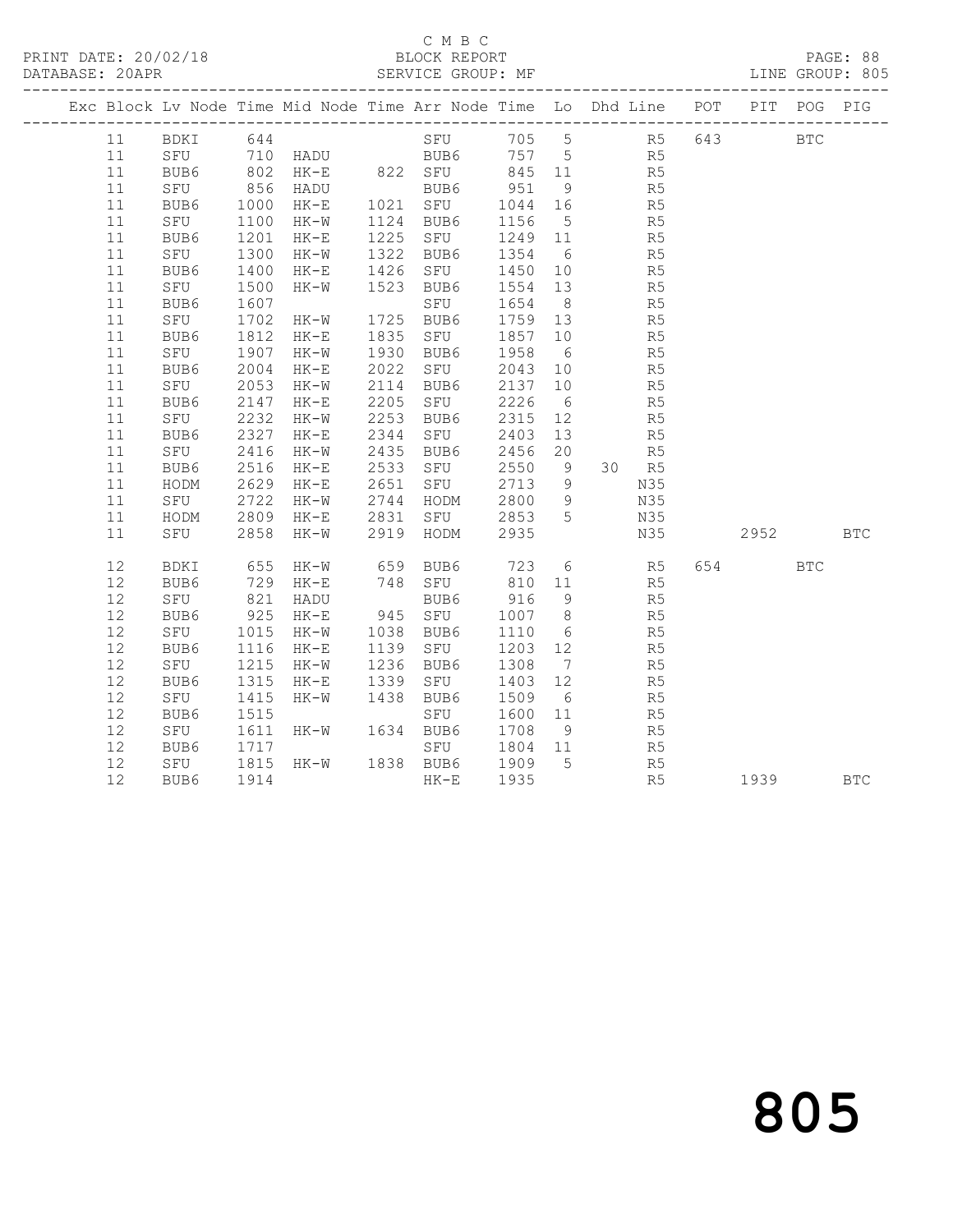## C M B C<br>BLOCK REPORT

|  |    |          |      |          |      |                                                |         |                 | Exc Block Lv Node Time Mid Node Time Arr Node Time Lo Dhd Line POT |     | PIT        | POG | PIG        |
|--|----|----------|------|----------|------|------------------------------------------------|---------|-----------------|--------------------------------------------------------------------|-----|------------|-----|------------|
|  | 13 | BDKI 707 |      |          |      |                                                |         |                 | SFU 730 5 R5                                                       | 706 | <b>BTC</b> |     |            |
|  | 13 |          |      |          |      |                                                |         |                 | SFU 735 HADU BUB6 828 10 R5                                        |     |            |     |            |
|  | 13 | BUB6     | 838  | HK-E     |      | 858 SFU 921                                    |         | $5\overline{)}$ | R <sub>5</sub>                                                     |     |            |     |            |
|  | 13 | SFU      | 926  | HADU     |      | BUB6                                           | 1019 10 |                 | R5                                                                 |     |            |     |            |
|  | 13 | BUB6     | 1029 | $HK-E$   |      | 1050 SFU                                       | 1113    | 10              | R5                                                                 |     |            |     |            |
|  | 13 | SFU      | 1123 | $HK-W$   | 1147 | BUB6                                           | 1219    | $5^{\circ}$     | R5                                                                 |     |            |     |            |
|  | 13 | BUB6     | 1224 | $HK-E$   |      | 1248 SFU<br>1345 BUB6<br>1449 SFU<br>1546 BUB6 | 1312    | 11              | R5                                                                 |     |            |     |            |
|  | 13 | SFU      | 1323 | HK-W     |      |                                                | 1417 6  |                 | R5                                                                 |     |            |     |            |
|  | 13 | BUB6     | 1423 | $HK-E$   |      |                                                | 1513    | 10              | R5                                                                 |     |            |     |            |
|  | 13 | SFU      | 1523 | $HK-W$   |      |                                                | 1617    | 10              | R5                                                                 |     |            |     |            |
|  | 13 | BUB6     | 1627 |          |      | SFU                                            | 1714    | 8 <sup>8</sup>  | R5                                                                 |     |            |     |            |
|  | 13 | SFU      | 1722 | $HK-W$   |      | 1745 BUB6                                      | 1819 13 |                 | R5                                                                 |     |            |     |            |
|  | 13 | BUB6     | 1832 | $HK-E$   | 1855 | SFU                                            | 1917    | 12              | R5                                                                 |     |            |     |            |
|  | 13 | SFU      | 1929 | HK-W     | 1952 | BUB6                                           | 2020    | $5\overline{)}$ | R5                                                                 |     |            |     |            |
|  | 13 | BUB6     | 2025 | $HK-E$   | 2043 | SFU                                            | 2104 13 |                 | R5                                                                 |     |            |     |            |
|  | 13 | SFU      | 2117 | HK-W     | 2140 | BUB6                                           | 2203    |                 | $8 \overline{)}$<br>R5                                             |     |            |     |            |
|  | 13 | BUB6     | 2211 | $HK-E$   | 2229 | SFU                                            | 2248 9  |                 | R5                                                                 |     |            |     |            |
|  | 13 | SFU 2257 |      | $HK-W$   | 2318 | BUB6                                           | 2340 5  |                 | R5                                                                 |     |            |     |            |
|  | 13 | BUB6     | 2345 | HK-E     | 2402 | SFU                                            | 2421    |                 | R5                                                                 |     | 2438       |     | <b>BTC</b> |
|  | 14 | BDKI     |      | 716 HK-W | 720  | BUB6                                           |         |                 | 744 6<br>R5                                                        |     | 715 BTC    |     |            |
|  | 14 | BUB6     | 750  | HK-E     | 809  | SFU                                            | 832     | 9               | R <sub>5</sub>                                                     |     |            |     |            |
|  | 14 | SFU      | 841  | HADU     |      | BUB6                                           | 936     | 9               | R5                                                                 |     |            |     |            |
|  | 14 | BUB6     | 945  | HK-E     |      | 1005 SFU                                       | 1027    | 11              | R5                                                                 |     |            |     |            |
|  | 14 | SFU      | 1038 | HK-W     | 1101 | BUB6                                           | 1133    | $5\overline{)}$ | R5                                                                 |     |            |     |            |
|  | 14 | BUB6     | 1138 | $HK-E$   | 1201 | SFU                                            | 1225 13 |                 | R5                                                                 |     |            |     |            |
|  | 14 | SFU      | 1238 | HK-W     | 1300 | BUB6                                           | 1332    | $6\overline{6}$ | R5                                                                 |     |            |     |            |
|  | 14 | BUB6     | 1338 | $HK-E$   | 1404 | SFU                                            | 1428    | 10              | R5                                                                 |     |            |     |            |
|  | 14 | SFU      | 1438 | $HK-W$   | 1501 | BUB6                                           | 1532    | 8 <sup>8</sup>  | R <sub>5</sub>                                                     |     |            |     |            |
|  | 14 | BUB6     | 1540 |          |      | SFU                                            | 1625    | 12              | R5                                                                 |     |            |     |            |
|  | 14 | SFU      | 1637 | HK-W     | 1700 | BUB6                                           | 1734    | 13              | R5                                                                 |     |            |     |            |
|  | 14 | BUB6     | 1747 |          |      | SFU                                            | 1833    | 10              | R <sub>5</sub>                                                     |     |            |     |            |
|  | 14 | SFU      | 1843 | HK-W     | 1906 | BUB6                                           | 1934    | $5\overline{)}$ | R <sub>5</sub>                                                     |     |            |     |            |
|  | 14 | BUB6     | 1939 | HK-E     | 2000 | SFU                                            | 2021 8  |                 | R <sub>5</sub>                                                     |     |            |     |            |
|  | 14 | SFU      | 2029 | HK-W     | 2050 | BUB6                                           | 2113    | 10              | R5                                                                 |     |            |     |            |
|  | 14 | BUB6     | 2123 | $HK-E$   | 2141 | SFU                                            | 2202    |                 | R5                                                                 |     | 2222       |     | <b>BTC</b> |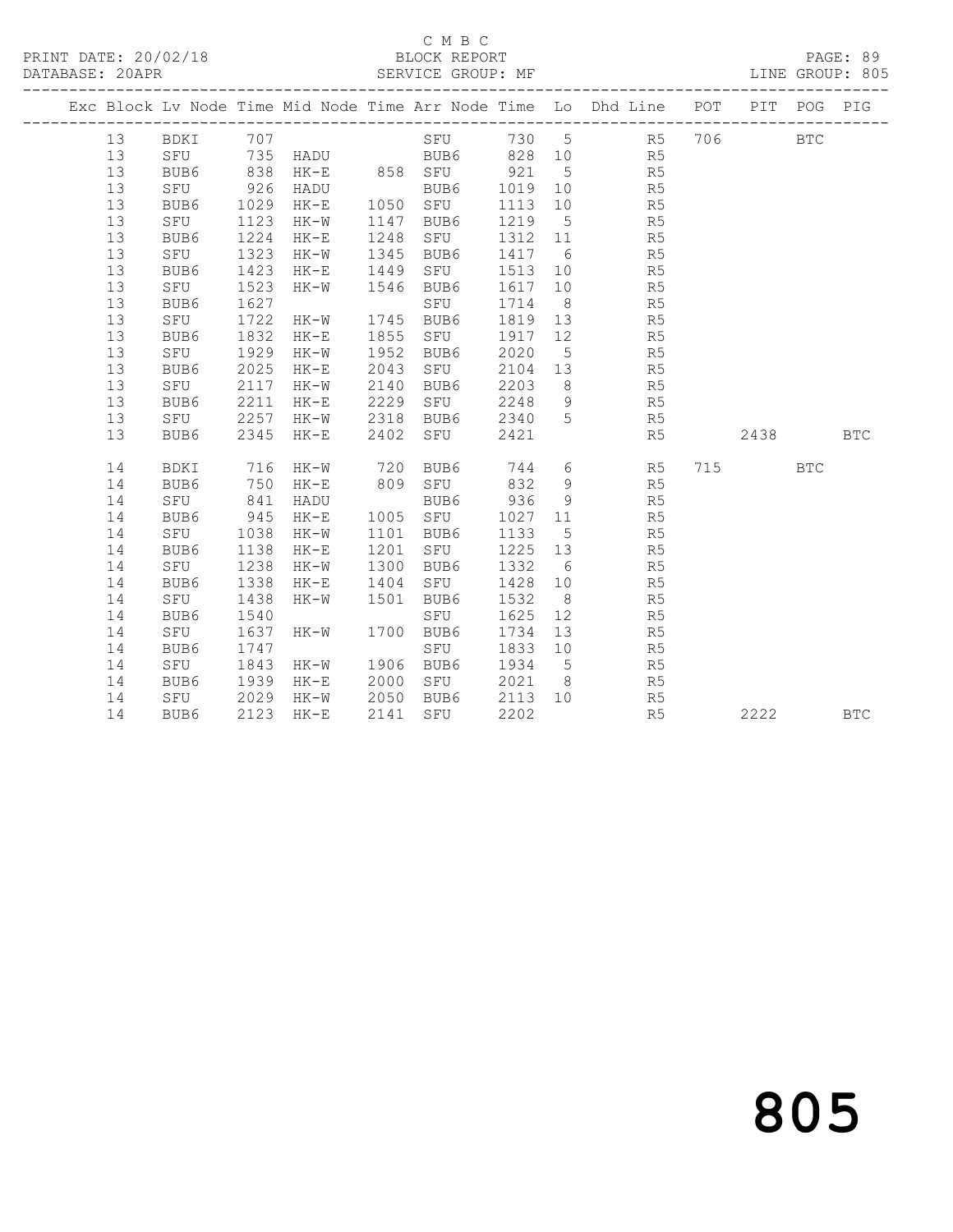## C M B C<br>BLOCK REPORT

|  |        |             |      |           |                  |                                   |         |                 | Exc Block Lv Node Time Mid Node Time Arr Node Time Lo Dhd Line POT PIT POG PIG |                                                                                                                                                                                                                                |             |            |            |
|--|--------|-------------|------|-----------|------------------|-----------------------------------|---------|-----------------|--------------------------------------------------------------------------------|--------------------------------------------------------------------------------------------------------------------------------------------------------------------------------------------------------------------------------|-------------|------------|------------|
|  | 15     |             |      |           |                  |                                   |         |                 | BDKI 725 HK-W 729 BUB6 753 5 R5 724                                            |                                                                                                                                                                                                                                | <b>BTC</b>  |            |            |
|  | 15     | BUB6        |      | 758 HK-E  |                  |                                   |         |                 | 817 SFU 840 11 R5                                                              |                                                                                                                                                                                                                                |             |            |            |
|  | 15     | SFU         |      | 851 HADU  |                  | BUB6 946                          |         | 9               | R5                                                                             |                                                                                                                                                                                                                                |             |            |            |
|  | $15$   | BUB6        | 955  | HK-E      |                  |                                   | 1037 16 |                 | R5                                                                             |                                                                                                                                                                                                                                |             |            |            |
|  | 15     | SFU         | 1053 | HK-W      |                  | 1015 SFU<br>1116 BUB6<br>1216 SFU | 1148    | $5\overline{)}$ | R5                                                                             |                                                                                                                                                                                                                                |             |            |            |
|  | $15\,$ | BUB6        | 1153 | $HK-E$    |                  |                                   | 1240    | 13              | R <sub>5</sub>                                                                 |                                                                                                                                                                                                                                |             |            |            |
|  | $15$   | SFU         | 1253 | $HK-W$    | 1315             | BUB6                              | 1347    | 6               | R5                                                                             |                                                                                                                                                                                                                                |             |            |            |
|  | $15$   | BUB6        | 1353 | HK-E      | 1419             | SFU                               | 1443    | 10              | R5                                                                             |                                                                                                                                                                                                                                |             |            |            |
|  | 15     | SFU         | 1453 | HK-W      | 1516             | BUB6                              | 1547    | 10              | R5                                                                             |                                                                                                                                                                                                                                |             |            |            |
|  | $15$   | BUB6        | 1557 |           |                  | SFU                               | 1643    | 9               | R5                                                                             |                                                                                                                                                                                                                                |             |            |            |
|  | $15$   | SFU         | 1652 | $HK-W$    |                  | 1715 BUB6                         | 1749 13 |                 | R5                                                                             |                                                                                                                                                                                                                                |             |            |            |
|  | $15$   | BUB6        | 1802 | HK-E      | 1825             | SFU                               | 1847    | 10              | R5                                                                             |                                                                                                                                                                                                                                |             |            |            |
|  | 15     | SFU         | 1857 | $HK-W$    | 1920             | BUB6                              | 1948    | $6\overline{6}$ | R5                                                                             |                                                                                                                                                                                                                                |             |            |            |
|  | $15$   | BUB6        | 1954 | $HK-E$    | 2015             | SFU                               | 2036    | $5\overline{)}$ | R <sub>5</sub>                                                                 |                                                                                                                                                                                                                                |             |            |            |
|  | $15$   | SFU         | 2041 | $HK-W$    | 2102             | BUB6                              | 2125    | 10              | R5                                                                             |                                                                                                                                                                                                                                |             |            |            |
|  | $15$   | BUB6        | 2135 | $HK-E$    | 2153             | SFU                               | 2214    | $5\overline{)}$ | R5                                                                             |                                                                                                                                                                                                                                |             |            |            |
|  | $15$   | SFU         | 2219 | $HK-W$    | 2240             | BUB6                              | 2302    | 11              | R5                                                                             |                                                                                                                                                                                                                                |             |            |            |
|  | $15$   | BUB6        | 2313 | $HK-E$    | 2330             | SFU                               | 2349    | $7\overline{7}$ | R5                                                                             |                                                                                                                                                                                                                                |             |            |            |
|  | $15$   | SFU         | 2356 | HK-W      | 2415             | BUB6                              | 2436    | 20              | R5                                                                             |                                                                                                                                                                                                                                |             |            |            |
|  | $15\,$ | BUB6        | 2456 | $HK-E$    | 2513             | SFU                               | 2531    | 21              | R5                                                                             |                                                                                                                                                                                                                                |             |            |            |
|  | $15$   | SFU         | 2552 | $HK-W$    |                  | HODM                              | 2630    | 19              | N35                                                                            |                                                                                                                                                                                                                                |             |            |            |
|  | 15     | HODM        | 2649 | HK-E      | 2614<br>2711     | SFU                               | 2733    | 19              | N35                                                                            |                                                                                                                                                                                                                                |             |            |            |
|  | $15$   | SFU         | 2752 | HK-W      | 2813             | HODM                              | 2829 10 |                 | N35                                                                            |                                                                                                                                                                                                                                |             |            |            |
|  | 15     | HODM        | 2839 | $HK-E$    | 2901             | SFU                               | 2923    |                 | N35                                                                            |                                                                                                                                                                                                                                | 2940        | <b>BTC</b> |            |
|  | 16     | BDKI        | 802  | $HK-W$    |                  | 806 BUB6 832 11<br>903 SFU 926 5  |         |                 | 832 11 R5                                                                      |                                                                                                                                                                                                                                | 801 BTC     |            |            |
|  | 16     | BUB6        | 843  | HK-E      |                  |                                   |         |                 | R5                                                                             |                                                                                                                                                                                                                                |             |            |            |
|  | 16     | SFU         | 931  | HADU      |                  | BUB6                              | 1027 8  |                 | R5                                                                             |                                                                                                                                                                                                                                |             |            |            |
|  | 16     | BUB6        | 1035 | HK-E      | 1058<br>1151     | SFU                               | 1122    | 8 <sup>8</sup>  | R5                                                                             |                                                                                                                                                                                                                                |             |            |            |
|  | 16     | SFU         | 1130 | $HK-W$    | 1151             | BUB6                              | 1223    | 8 <sup>8</sup>  | R <sub>5</sub>                                                                 |                                                                                                                                                                                                                                |             |            |            |
|  | 16     | BUB6        | 1231 | $HK-E$    | $\frac{1}{1255}$ | SFU                               | 1319    | 11              | R5                                                                             |                                                                                                                                                                                                                                |             |            |            |
|  | 16     | SFU         | 1330 | $HK-W$    | 1352             | BUB6                              | 1423    | $\overline{7}$  | R5                                                                             |                                                                                                                                                                                                                                |             |            |            |
|  | 16     | BUB6        | 1430 | HK-E      | 1453             | SFU                               | 1517 13 |                 | R5                                                                             |                                                                                                                                                                                                                                |             |            |            |
|  | 16     | SFU         | 1530 | $HK-W$    | 1553             | BUB6                              | 1624    | 13              | R5                                                                             |                                                                                                                                                                                                                                |             |            |            |
|  | 16     | BUB6        | 1637 |           |                  | SFU                               | 1724 8  |                 | R5                                                                             |                                                                                                                                                                                                                                |             |            |            |
|  | 16     | SFU         | 1732 | $HK-W$    |                  | 1758 BUB6                         | 1831 11 |                 | R5                                                                             |                                                                                                                                                                                                                                |             |            |            |
|  | 16     | BUB6        | 1842 | HK-E      | 1905             | SFU                               | 1927    |                 | R5                                                                             |                                                                                                                                                                                                                                | 1947 BTC    |            |            |
|  | 31     | BDKI        |      | 1454 HK-W |                  | 1458 BUB6                         | 1529 6  |                 | R5 1453 BTC                                                                    |                                                                                                                                                                                                                                |             |            |            |
|  |        |             |      |           |                  | 31 BUB6 1535 SFU 1620 7           |         |                 |                                                                                | R5                                                                                                                                                                                                                             |             |            |            |
|  | 31     | SFU         |      | 1627 HK-W |                  | 1650 BUB6                         | 1724 13 |                 | R5                                                                             |                                                                                                                                                                                                                                |             |            |            |
|  | 31     | BUB6        | 1737 |           |                  | SFU                               | 1823    |                 |                                                                                | R5 and the state of the state of the state of the state of the state of the state of the state of the state of the state of the state of the state of the state of the state of the state of the state of the state of the sta | 1843        |            | <b>BTC</b> |
|  | 32     | BDKI        | 1508 | HK-W      |                  | 1512 BUB6                         | 1543    | $5\overline{)}$ |                                                                                | R5 1507 BTC                                                                                                                                                                                                                    |             |            |            |
|  | 32     | BUB6        | 1548 |           |                  | SFU                               | 1634 8  |                 | R5                                                                             |                                                                                                                                                                                                                                |             |            |            |
|  | 32     | SFU         | 1642 | HK-W      |                  | 1705 BUB6                         | 1739 13 |                 | R5                                                                             |                                                                                                                                                                                                                                |             |            |            |
|  | 32     | BUB6        | 1752 |           |                  | SFU                               | 1838    |                 | R5                                                                             |                                                                                                                                                                                                                                | 1858   1900 |            | <b>BTC</b> |
|  |        |             |      |           |                  |                                   |         |                 |                                                                                |                                                                                                                                                                                                                                |             |            |            |
|  | 33     | <b>BDKI</b> | 1523 | HK-W      |                  | 1527 BUB6                         | 1558    | $5^{\circ}$     |                                                                                | R5 1522 BTC                                                                                                                                                                                                                    |             |            |            |
|  | 33     | BUB6        | 1603 |           |                  | SFU                               | 1650    | $7\overline{)}$ | R <sub>5</sub>                                                                 |                                                                                                                                                                                                                                |             |            |            |
|  | 33     | SFU         | 1657 | HK-W      |                  | 1720 BUB6                         | 1754    | 13              | R5                                                                             |                                                                                                                                                                                                                                |             |            |            |
|  | 33     | BUB6        | 1807 | $HK-E$    |                  | 1830 SFU                          | 1852    |                 | R5                                                                             |                                                                                                                                                                                                                                | 1912        |            | <b>BTC</b> |
|  | 34     | BDKI        | 1530 | HK-W      |                  | 1534 BUB6                         | 1605    | $\overline{7}$  |                                                                                | R5 1529 BTC                                                                                                                                                                                                                    |             |            |            |
|  | 34     | BUB6        | 1612 |           |                  | SFU                               | 1659    | 8               | R5                                                                             |                                                                                                                                                                                                                                |             |            |            |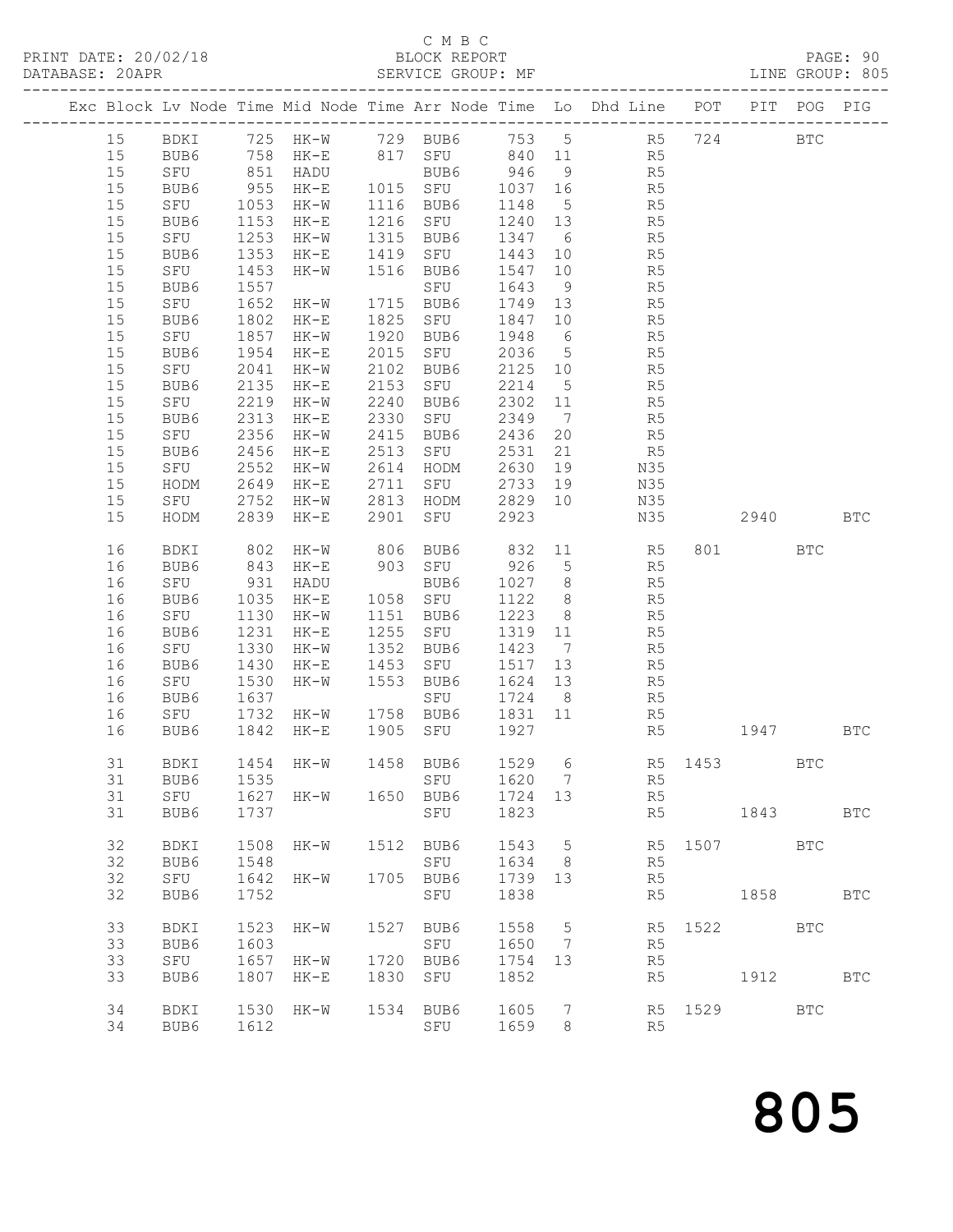|  |          |      |               |                     |              |                                |         |                 | Exc Block Lv Node Time Mid Node Time Arr Node Time Lo Dhd Line POT PIT POG PIG |                |          |            |
|--|----------|------|---------------|---------------------|--------------|--------------------------------|---------|-----------------|--------------------------------------------------------------------------------|----------------|----------|------------|
|  | 34       |      |               |                     |              |                                |         |                 |                                                                                |                |          |            |
|  | 34       |      |               |                     |              |                                |         |                 | SFU 1707 HK-W 1730 BUB6 1804 13 R5<br>BUB6 1817 HK-E 1840 SFU 1902 R5          | R <sub>5</sub> | 1922 BTC |            |
|  |          |      |               |                     |              |                                |         |                 |                                                                                |                |          |            |
|  | 35       | BDKI | 1553          | HK-W                |              | 1557 BUB6                      |         |                 | 1628 5 R5 1552 BTC<br>1720 7 R5<br>1824 13 R5                                  |                |          |            |
|  | 35       | BUB6 | 1633          |                     |              | SFU                            |         |                 |                                                                                |                |          |            |
|  | 35       | SFU  | 1727          | HK-W                |              | 1750 BUB6                      | 1824 13 |                 |                                                                                |                |          |            |
|  | 35       | BUB6 | 1837          | $HK-E$              |              | 1900 SFU                       | 1922    |                 | R5                                                                             |                | 1942     | <b>BTC</b> |
|  |          |      |               |                     |              |                                |         |                 |                                                                                |                |          |            |
|  | 36       | BDKI | 1601          | HK-W                |              | 1605 BUB6                      | 1636    | $6\overline{6}$ | R5 1600 BTC                                                                    |                |          |            |
|  | 36       | BUB6 | 1642          |                     |              | SFU                            | 1729    | 8 <sup>8</sup>  | R5                                                                             |                |          |            |
|  | 36       | SFU  | 1737          | HK-W                |              | 1803 BUB6                      | 1836    | 13              | R5                                                                             |                |          |            |
|  | 36       | BUB6 | 1849          | HK-E                | 1912         | SFU                            | 1934    | $\overline{7}$  | R5                                                                             |                |          |            |
|  | 36       | SFU  | 1941          | HK-W                | 2004         | BUB6                           | 2028    | 8 <sup>8</sup>  | R5                                                                             |                |          |            |
|  | 36       | BUB6 | 2036          | $HK-E$              | 2054         | SFU                            | 2115    | 14              | R5                                                                             |                |          |            |
|  | 36       | SFU  | 2129          | $HK-W$              | 2152         | BUB6                           | 2215    | 8 <sup>8</sup>  | R5                                                                             |                |          |            |
|  | 36       | BUB6 | 2223          | $HK-E$              | 2241         | SFU                            | 2300    | 11              | R5                                                                             |                |          |            |
|  | 36       | SFU  | 2311          | $HK-W$              | 2330         | BUB6                           | 2351    | 9               | R5                                                                             |                |          |            |
|  | 36       | BUB6 | $2311$ $2400$ | $HK-E$              | 2417         | SFU                            | 2436    | $5\overline{)}$ | R5                                                                             |                |          |            |
|  | 36       | SFU  | 2441          | $HK-W$              | 2500         | BUB6                           | 2521 15 |                 | R5                                                                             |                |          |            |
|  | 36       | BUB6 | 2536          | $HK-E$              | 2553         | SFU                            | 2610 12 |                 | R <sub>5</sub>                                                                 |                |          |            |
|  | 36       | SFU  | 2622          | $HK-W$              |              | HODM                           | 2700    | $\overline{9}$  | N35                                                                            |                |          |            |
|  | 36       | HODM | 2709          | HK-E                | 2644<br>2731 | SFU 2753                       |         |                 | N35                                                                            |                | 2810 BTC |            |
|  |          |      |               |                     |              |                                |         |                 |                                                                                |                |          |            |
|  | 37       | BDKI | 1602          |                     |              | SFU                            | 1627 5  |                 | R5 1601 BTC                                                                    |                |          |            |
|  | 37       | SFU  | 1632          | HK-W                |              | 1655 BUB6                      | 1729 13 |                 | R <sub>5</sub>                                                                 |                |          |            |
|  | 37       | BUB6 | 1742          |                     |              | SFU                            | 1828    | 8 <sup>1</sup>  |                                                                                |                |          |            |
|  | 37       | SFU  |               | 1836 HK-W           |              | 1859 BUB6                      | 1927 5  |                 | R5<br>R5                                                                       |                |          |            |
|  | 37       | BUB6 | 1932          | HK-E                |              | 1953 SFU                       | 2014    |                 | R5                                                                             |                | 2034 BTC |            |
|  |          |      |               |                     |              |                                |         |                 |                                                                                |                |          |            |
|  | 38       | BDKI | 1628          | HK-W                |              | 1632 BUB6                      |         |                 | $1703$ 5 R5 1627 BTC<br>1755 7 R5                                              |                |          |            |
|  | 38       | BUB6 | 1708          |                     |              | SFU                            | 1755    | $7\overline{ }$ | R5                                                                             |                |          |            |
|  | 38       | SFU  | 1802          | $HK-W$              |              | 1825 BUB6                      | 1856    | $5\overline{)}$ | R5                                                                             |                |          |            |
|  | 38       | BUB6 | 1901          |                     |              | $HK-E$                         | 1922    |                 | R5                                                                             |                | 1926 BTC |            |
|  |          |      |               |                     |              |                                |         |                 |                                                                                |                |          |            |
|  | 39       | BDKI |               | 1640 HK-W 1644 BUB6 |              |                                | 1717 5  |                 |                                                                                | R5 1639 BTC    |          |            |
|  | 39       | BUB6 | 1722          |                     |              | SFU 1809                       |         |                 | R5                                                                             |                | 1829     | <b>BTC</b> |
|  |          |      |               |                     |              |                                |         |                 |                                                                                |                |          |            |
|  | 51<br>51 | BDKI |               |                     |              | SFU 555 5<br>BUB6 641 11       |         |                 | R5                                                                             |                | 534 BTC  |            |
|  |          | SFU  |               |                     |              |                                |         |                 | R5                                                                             |                |          |            |
|  |          |      |               |                     |              | 51 BUB6 652 HK-E 708 SFU 725 5 |         |                 | R5                                                                             |                |          |            |
|  | 51<br>51 | SFU  | 730           | HADU                |              | BUB6<br>853 SFU                | 823     | 10              | R5                                                                             |                |          |            |
|  | 51       | BUB6 | 833           | $HK-E$              |              |                                | 916     | $5^{\circ}$     | R <sub>5</sub>                                                                 |                |          |            |
|  | 51       | SFU  | 921<br>1022   | HADU                |              | BUB6                           | 1014    | 8               | R5                                                                             |                | 1047 BTC |            |
|  |          | BUB6 |               |                     |              | $HK-E$                         | 1043    |                 | R5                                                                             |                |          |            |
|  | 52       | BDKI | 545           |                     |              | SFU                            | 605     | $5^{\circ}$     | R5                                                                             |                | 544 BTC  |            |
|  | 52       | SFU  | 610           | HK-W                |              | 629 BUB6                       | 651     | $\overline{9}$  | R5                                                                             |                |          |            |
|  | 52       | BUB6 | 700           | $HK-E$              |              | 719 SFU                        | 739     | 8 <sup>8</sup>  | R5                                                                             |                |          |            |
|  | 52       | SFU  | 747           | HADU                |              | BUB6                           | 840     | 12              | R5                                                                             |                |          |            |
|  | 52       | BUB6 | 852           | $HK-E$              | 912 SFU      |                                | 935     | 5               | R5                                                                             |                |          |            |
|  | 52       | SFU  | 940           | HADU                |              | BUB6                           | 1036    | $5\phantom{.0}$ | R5                                                                             |                |          |            |
|  | 52       | BUB6 | 1041          |                     |              | $\rm{HK\!-\!E}$                | 1105    |                 | R5                                                                             |                | 1109     | <b>BTC</b> |
|  |          |      |               |                     |              |                                |         |                 |                                                                                |                |          |            |
|  | 53       | BDKI | 601           |                     |              | SFU                            | 621     | 6               | R5                                                                             |                | 600 BTC  |            |
|  | 53       | SFU  |               | 627 HADU            |              | BUB6                           | 710     | $7\overline{ }$ | R5                                                                             |                |          |            |
|  |          |      |               |                     |              |                                |         |                 |                                                                                |                |          |            |